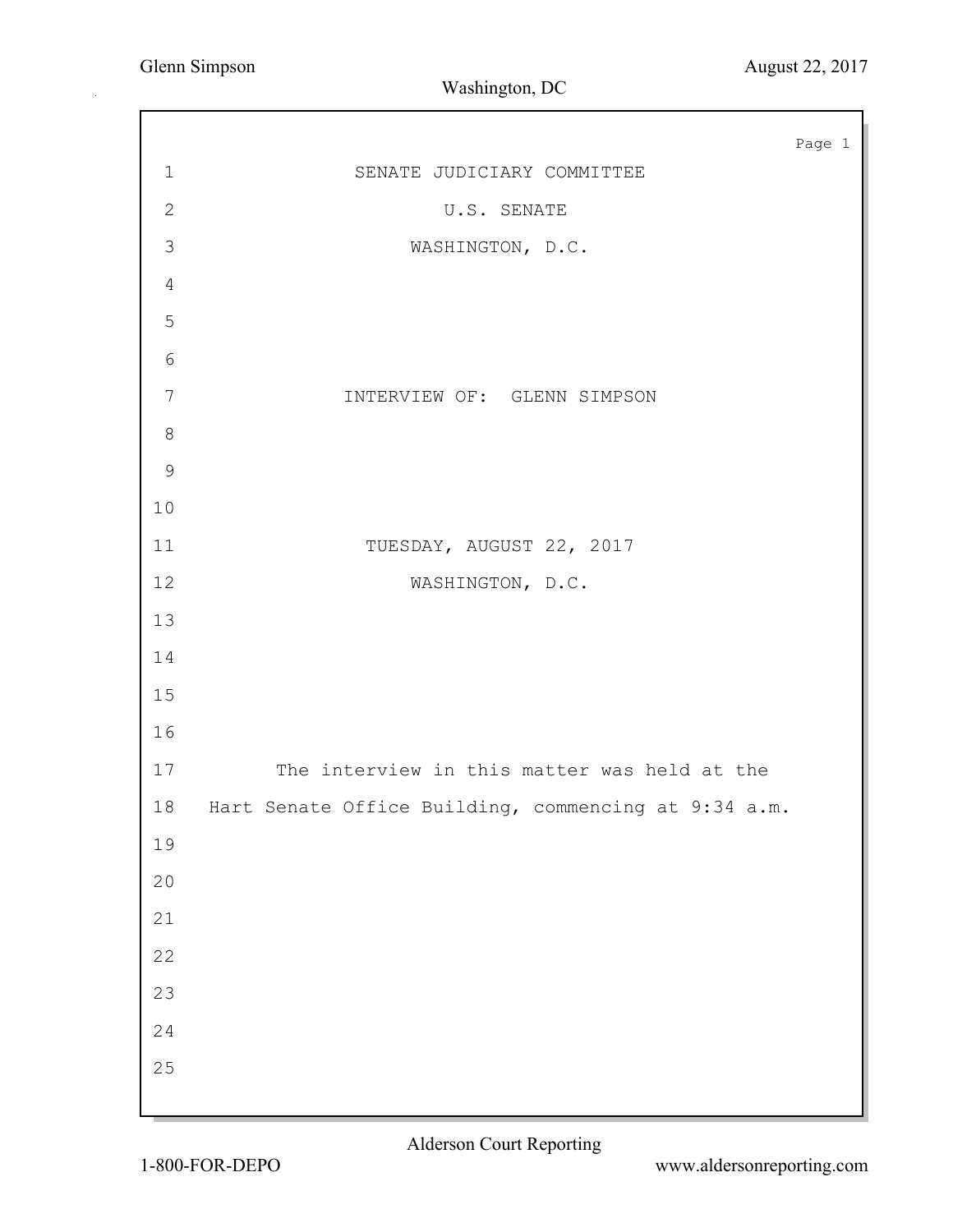Page 2 1 APPEARANCES: 2 SENATE JUDICIARY COMMITTEE: 3 Patrick Davis, Deputy Chief Investigative Counsel, 4 Chairman Grassley 5 Jason Foster, Chief Investigative Counsel, 6 Chairman Grassley 7 Samantha Brennan, Investigative Counsel, 8 Chairman Grassley 9 Daniel Parker, Investigative Assistant, 10 Chairman Grassley 11 Joshua Flynn-Brown, Investigative Counsel, 12 Chairman Grassley 13 Scott Graber, Legislative Assistant/Counsel, 14 Senator Graham 15 Heather Sawyer, Chief Oversight Counsel, 16 Senator Feinstein 17 Jennifer Duck, Staff Director, 18 Senator Feinstein 19 Molly Claflin, Counsel, 20 Senator Feinstein 21 Lara Quint, Chief Counsel, 22 Senator Whitehouse 23 24 25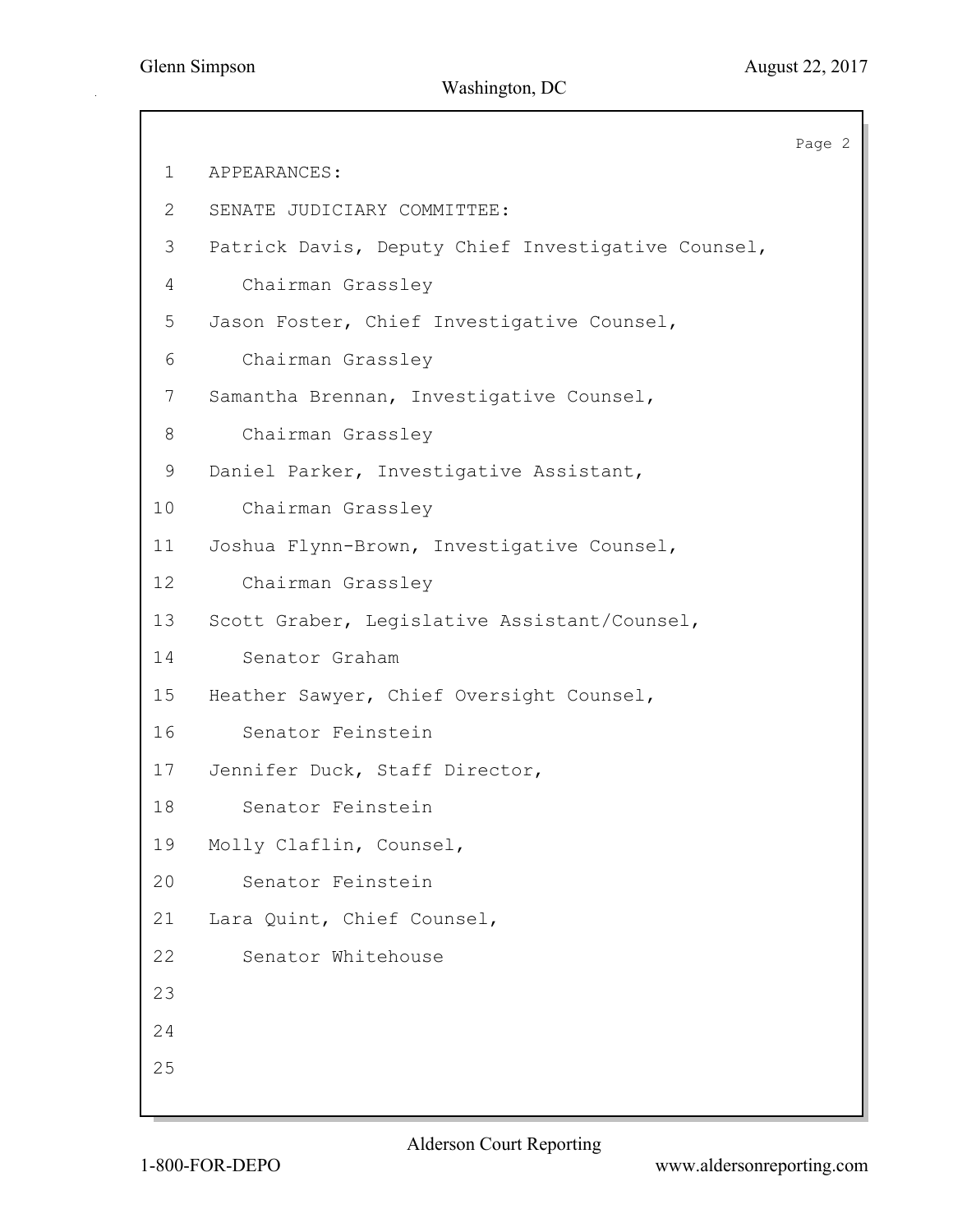Page 3 1 APPEARANCES: (Cont'd) 2 FOR THE WITNESS: 3 Joshua Levy, Cunningham Levy Muse 4 Robert Muse, Cunningham Levy Muse 5 Rachel Clattenburg, Cunningham Levy Muse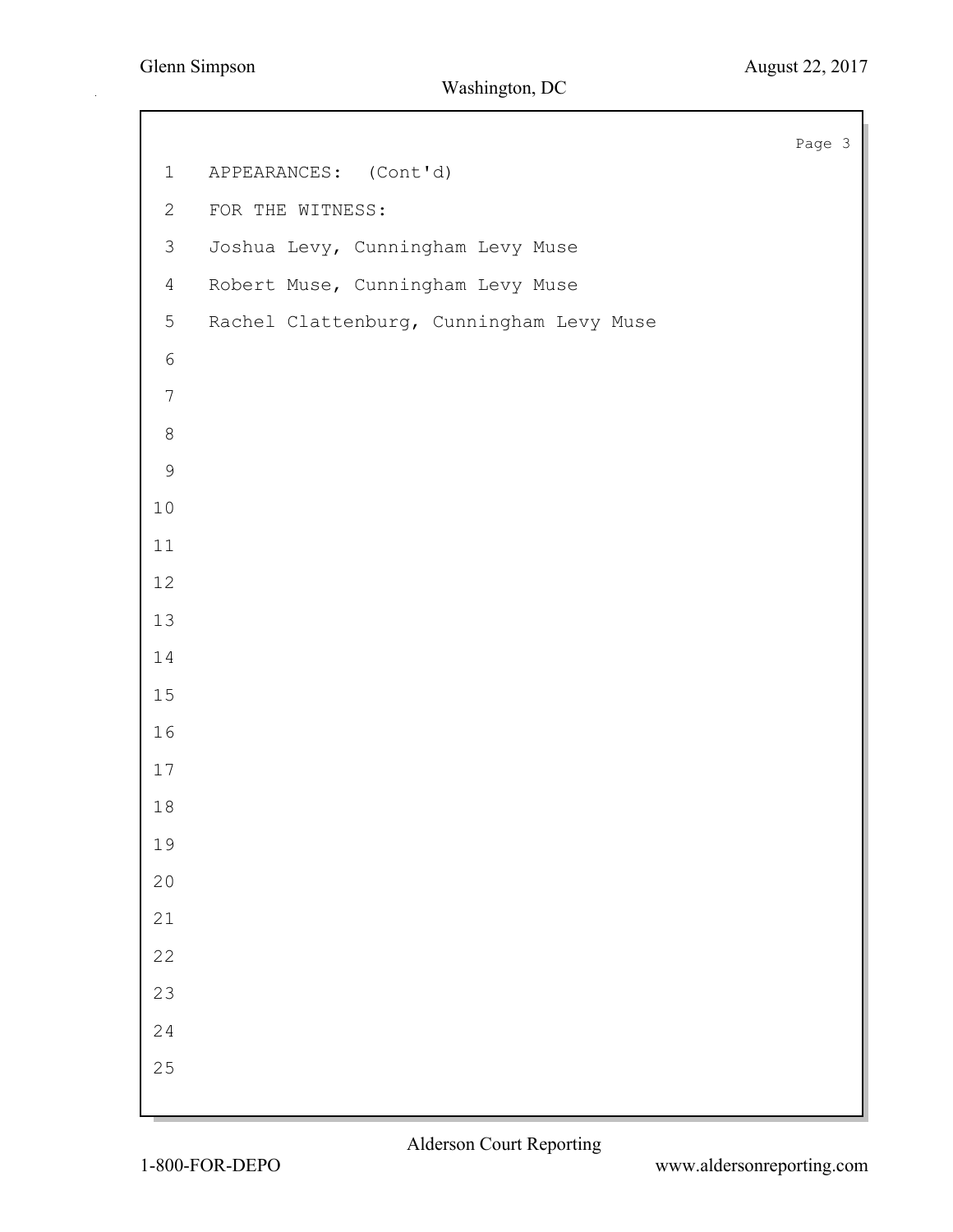|                |                                      | Page 4 |
|----------------|--------------------------------------|--------|
| $1\,$          | INDEX                                |        |
| $\mathbf{2}$   | EXAMINATION                          |        |
| 3              |                                      | PAGE   |
| $\overline{4}$ | By Mr. Davis                         | 11     |
| 5              | By Ms. Sawyer                        | 52     |
| 6              | By Mr. Davis                         | 95     |
| 7              | By Ms. Sawyer                        | 138    |
| $\,8\,$        | By Mr. Davis                         | 180    |
| $\mathcal{G}$  | By Ms. Sawyer                        | 227    |
| 10             | By Mr. Davis                         | 260    |
| 11             | By Ms. Sawyer                        | 290    |
| 12             | <b>EXHIBITS</b>                      |        |
| 13             | EXHIBIT                              | PAGE   |
| 14             | Exhibit 1<br>8/3/17 letter agreement | 11     |
| 15             | Exhibit 2                            | 30     |
| 16             | Privilege log                        |        |
| 17             | Exhibit 3<br>BuzzFeed memos          | 138    |
| 18             | Exhibit 4                            | 196    |
| 19             | Filing in UK litigation              |        |
| 20             | Exhibit 5<br>(Not described)         | 205    |
| 21             |                                      |        |
| 22             | Exhibit 6<br>Meeting notes           | 261    |
| 23             |                                      |        |
| 24             |                                      |        |
| 25             |                                      |        |
|                |                                      |        |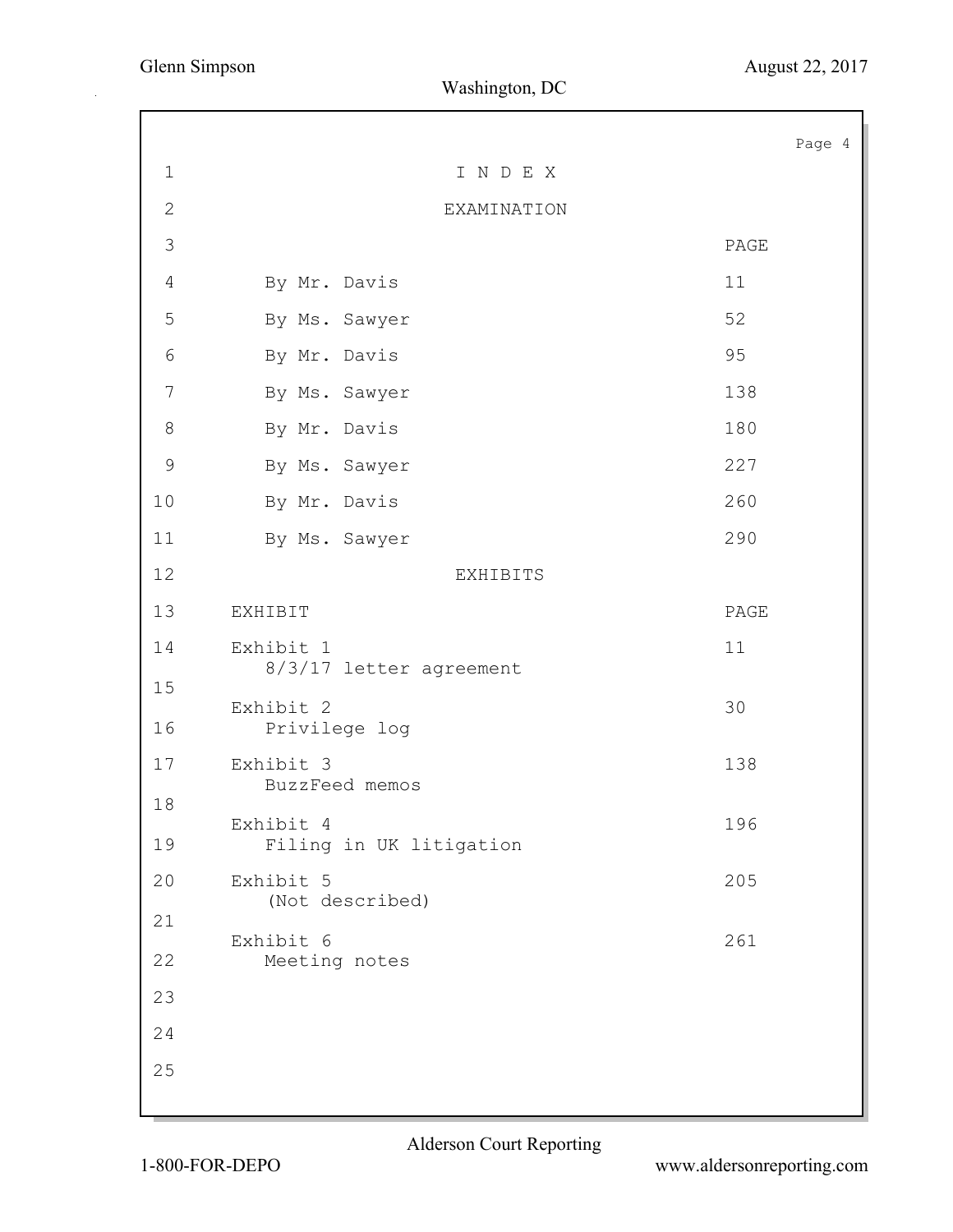|                |                                                     | Page 5 |
|----------------|-----------------------------------------------------|--------|
| 1              | MR. DAVIS: Good morning. This is the                |        |
| 2              | transcribed interview of Glenn Simpson. Chairman    |        |
| 3              | Grassley and Ranking Member Feinstein requested     |        |
| 4              | this interview as part of the Senate Judiciary      |        |
| 5              | Committee's investigation of Fusion GPS's           |        |
| 6              | activities related to the dossier compiled by       |        |
| $7\phantom{.}$ | Christopher Steele, the Prevezon case, and the      |        |
| 8              | Magnitsky Act.                                      |        |
| 9              | Would the witness please state your name for        |        |
| 10             | the record.                                         |        |
| 11             | MR. SIMPSON: Glenn Simpson.                         |        |
| 12             | MR. DAVIS: On behalf of the Chairman I want         |        |
| 13             | to thank Mr. Simpson for appearing here today. My   |        |
| 14             | name is Patrick Davis. I'm the Deputy Chief         |        |
| 15             | Investigative Counsel with the committee's majority |        |
| 16             | staff.                                              |        |
| 17             | I'll ask everyone else from the committee who       |        |
| 18             | is here to introduce themselves as well.            |        |
| 19             | MR. FOSTER: Jason Foster, I'm the Chief             |        |
| 20             | Investigative Counsel for Chairman Grassley.        |        |
| 21             | MS. BRENNAN: Samantha Brennan, Investigative        |        |
| 22             | Counsel, Chairman Grassley.                         |        |
| 23             | MR. GRABER: Scott Graber, Senator Graham.           |        |
| 24             | MR. PARKER: Daniel Parker, Investigative            |        |
| 25             | Assistant for Senator Grassley.                     |        |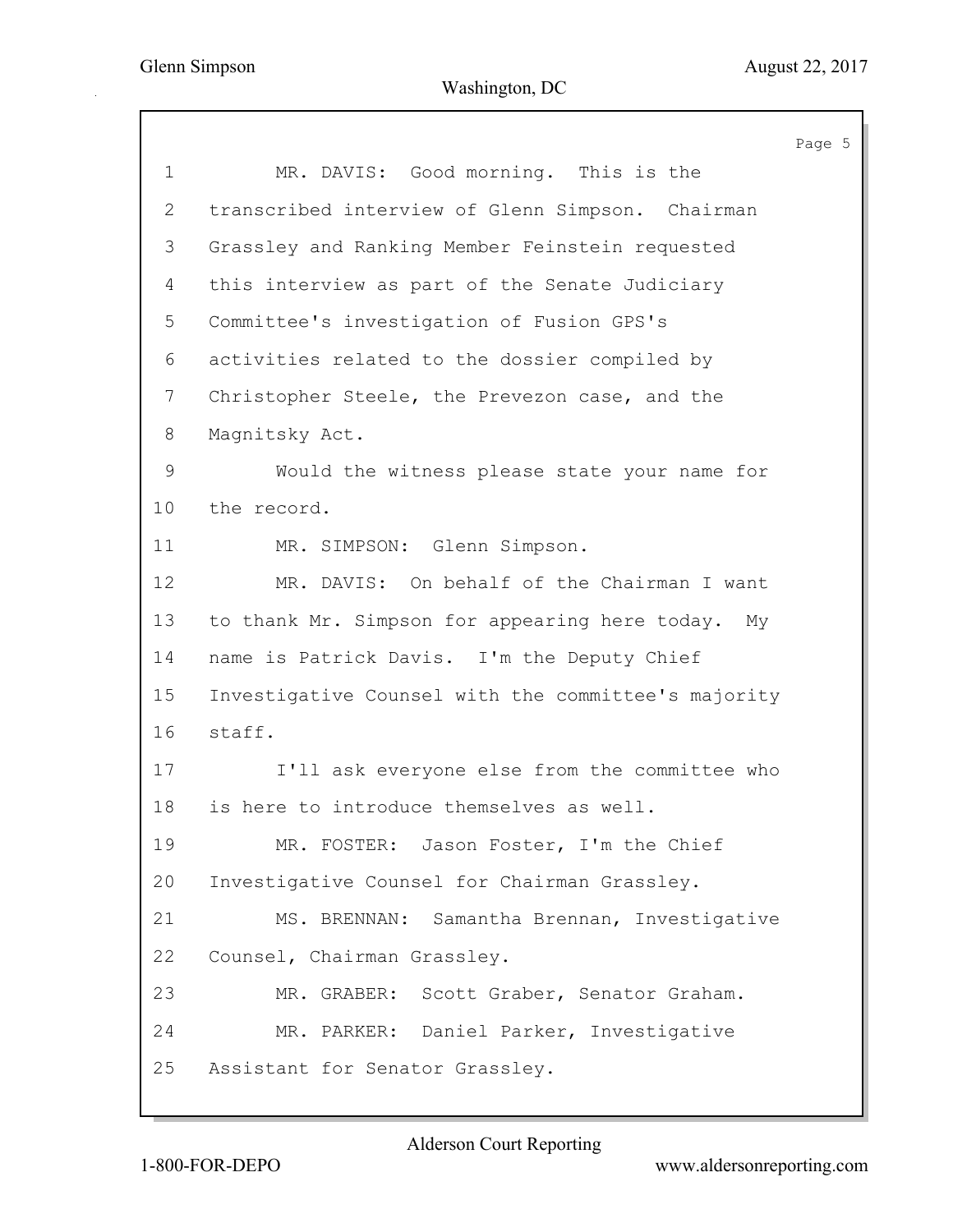Page 6 1 MR. BROWN: Joshua Flynn-Brown, Investigative 2 Counsel for Senator Grassley. 3 MS. DUCK: Jennifer Duck, Staff Director for 4 Senator Feinstein. 5 MS. QUINT: Lara Quint, Chief Counsel, 6 Senator Whitehouse. 7 MS. SAWYER: Heather Sawyer, Chief Oversight 8 Counsel, Senator Feinstein. 9 MS. CLAFLIN: Molly Claflin, Counsel, Senator 10 Feinstein. 11 MR. DAVIS: The Federal Rules of Civil 12 Procedure do not apply to any of the committee's 13 investigative activities, including transcribed 14 interviews. There are some guidelines we follow, 15 and I'll go over those now. 16 Our questioning will proceed in rounds. The 17 majority staff will ask questions first for one 18 hour, then the minority staff will have an 19 opportunity to ask questions for an equal amount of 20 time. We will go back and forth until there are no 21 more questions and the interview is over. 22 We typically take a short break at the end of 23 each hour, but should you need a break at any other 24 time, please just let us know. And we can discuss 25 taking a break for lunch whenever you're ready to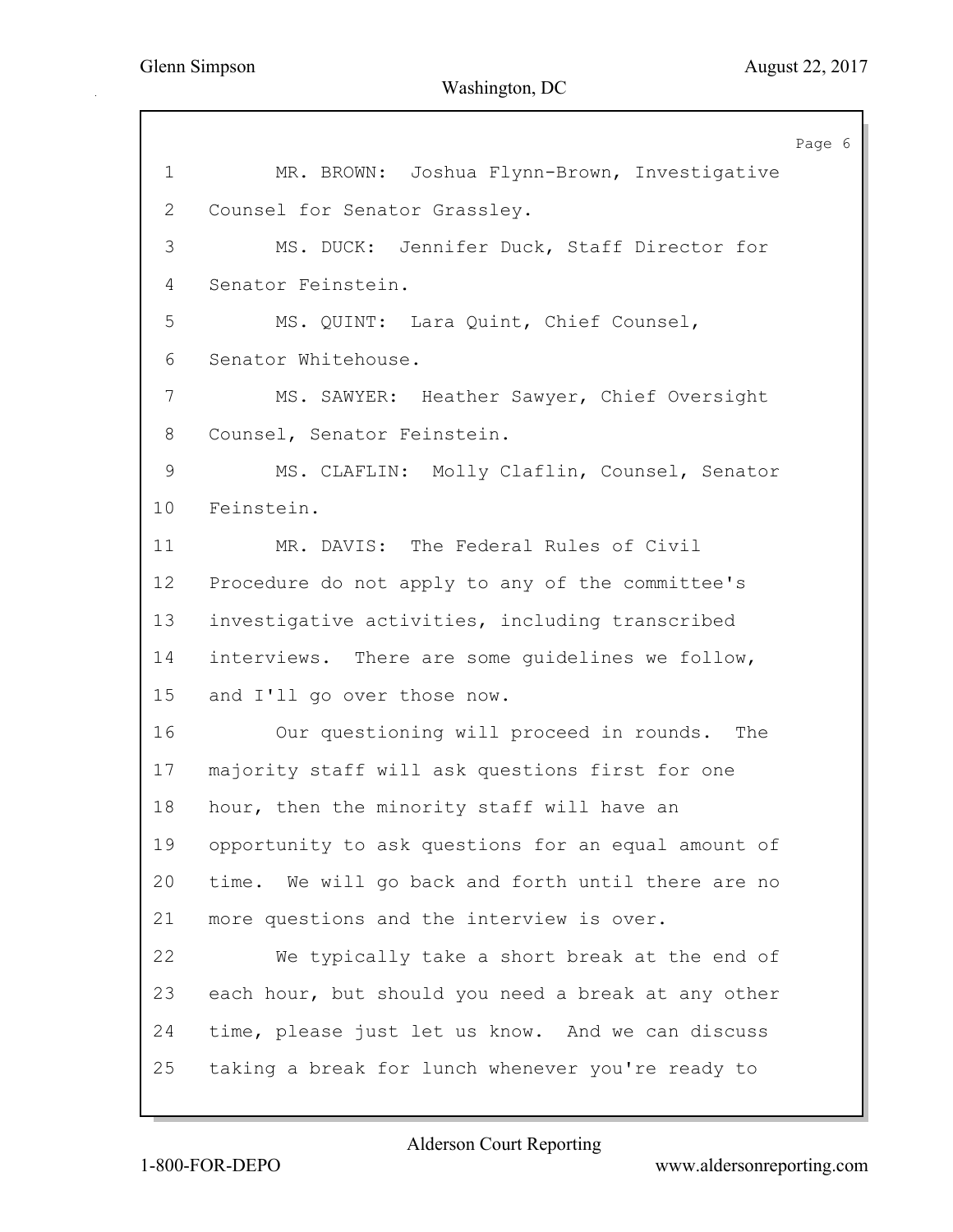Page 7 1 do so. 2 We have an official reporter taking down 3 everything we say to make a written record. So we 4 ask that you give verbal responses to all 5 questions. Do you understand? 6 MR. SIMPSON: Yes. 7 MR. DAVIS: So that the court reporter can 8 take down a clear record, we'll do our best to 9 limit the number of people directing questions at 10 you during any given hour to those whose turn it 11 is. It's also important that we don't talk over 12 one another or interrupt each other to the extent 13 we can help it. That goes for everybody present at 14 today's interview. 15 We encourage witnesses who appear before the 16 committee to freely consult with counsel if they 17 should choose. You are appearing here today with 18 counsel. Counsel, could you please state your name 19 for the record. 20 MR. LEVY: Josh levy. 21 MR. MUSE: I'm Bob Muse and I represent Glenn 22 Simpson. 23 MS. CLATTENBURG: I'm Rachel Clattenburg. 24 MR. DAVIS: We want you to answer our 25 questions in the most complete and truthful manner

Alderson Court Reporting

1-800-FOR-DEPO www.aldersonreporting.com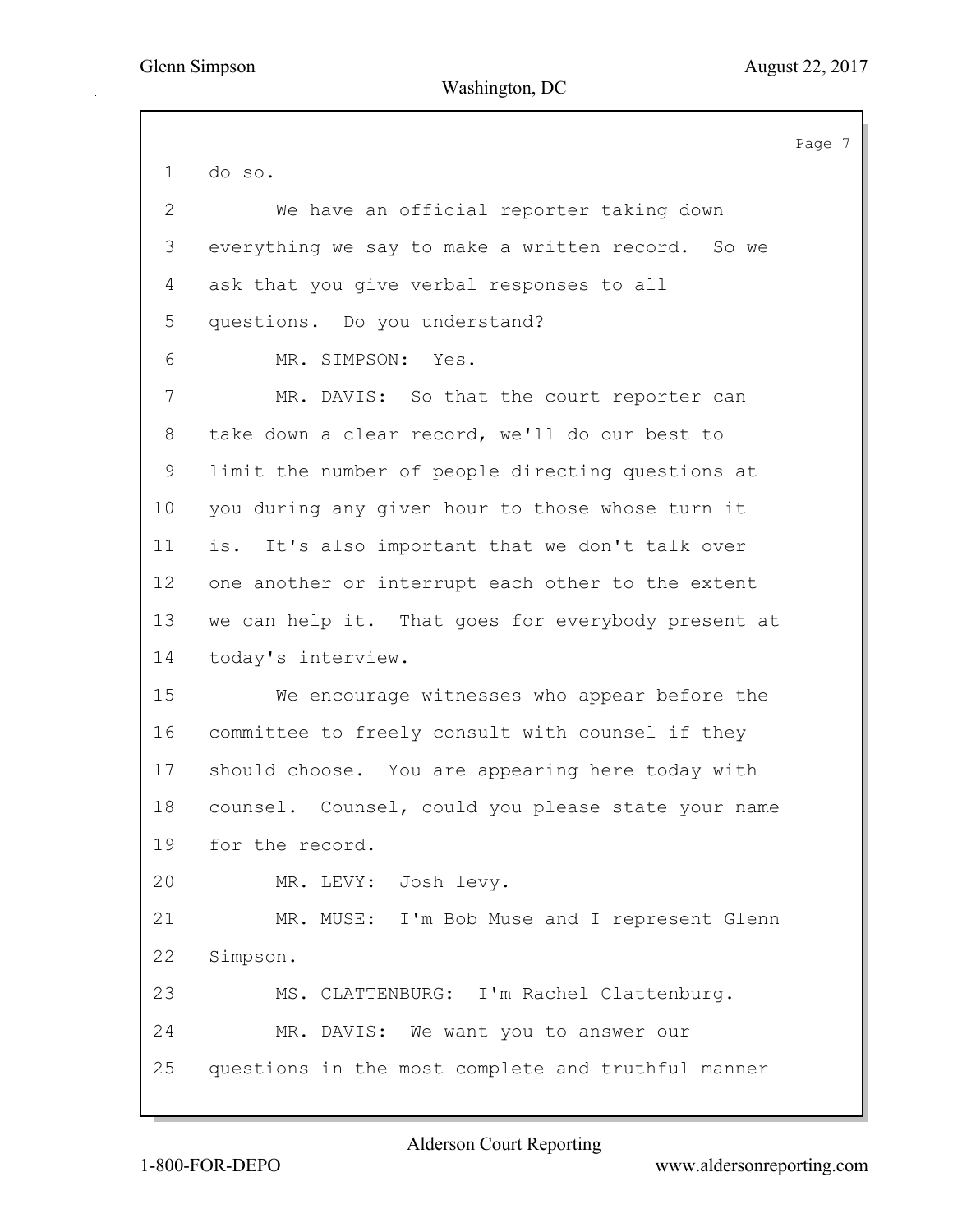|                           |                                                     | Page 8 |
|---------------------------|-----------------------------------------------------|--------|
| 1                         | possible. So we will take our time. If you have     |        |
| $\mathbf{2}^{\mathsf{I}}$ | any questions or if you don't understand any of our |        |
| 3                         | questions, please let us know. If you honestly      |        |
| 4                         | don't know the answer to a question or don't        |        |
| 5                         | remember, it's best not to quess. Just give us      |        |
| 6                         | your best recollection.                             |        |
| 7                         | It's okay to tell us if you learned                 |        |
| 8                         | information from somewhere else if you indicate how |        |
| 9                         | you came to know the information. If there are      |        |
| 10                        | things that you don't know or can't remember, we    |        |
| 11                        | ask that you inform us to the best of your          |        |
| 12                        | knowledge who might be able to provide a more       |        |
| 13                        | complete answer to the question.                    |        |
| 14                        | This interview is unclassified. So if any           |        |
| 15 <sub>2</sub>           | question calls for information that you know to be  |        |
| 16                        | classified, please state that for the record as     |        |
| 17                        | well as the reason for the classification. Then     |        |
| 18                        | once you've clarified that to the extent possible,  |        |
| 19                        | please respond with as much unclassified            |        |
| 20                        | information as you can. If we need to have a        |        |
| 21                        | classified session later, that can be arranged.     |        |
| 22                        | It is this committee's practice to honor            |        |
| 23                        | valid common law privilege claims as an             |        |
| 24                        | accommodation to a witness or party when those      |        |
| 25                        | claims are made in good faith and accompanied by    |        |
|                           |                                                     |        |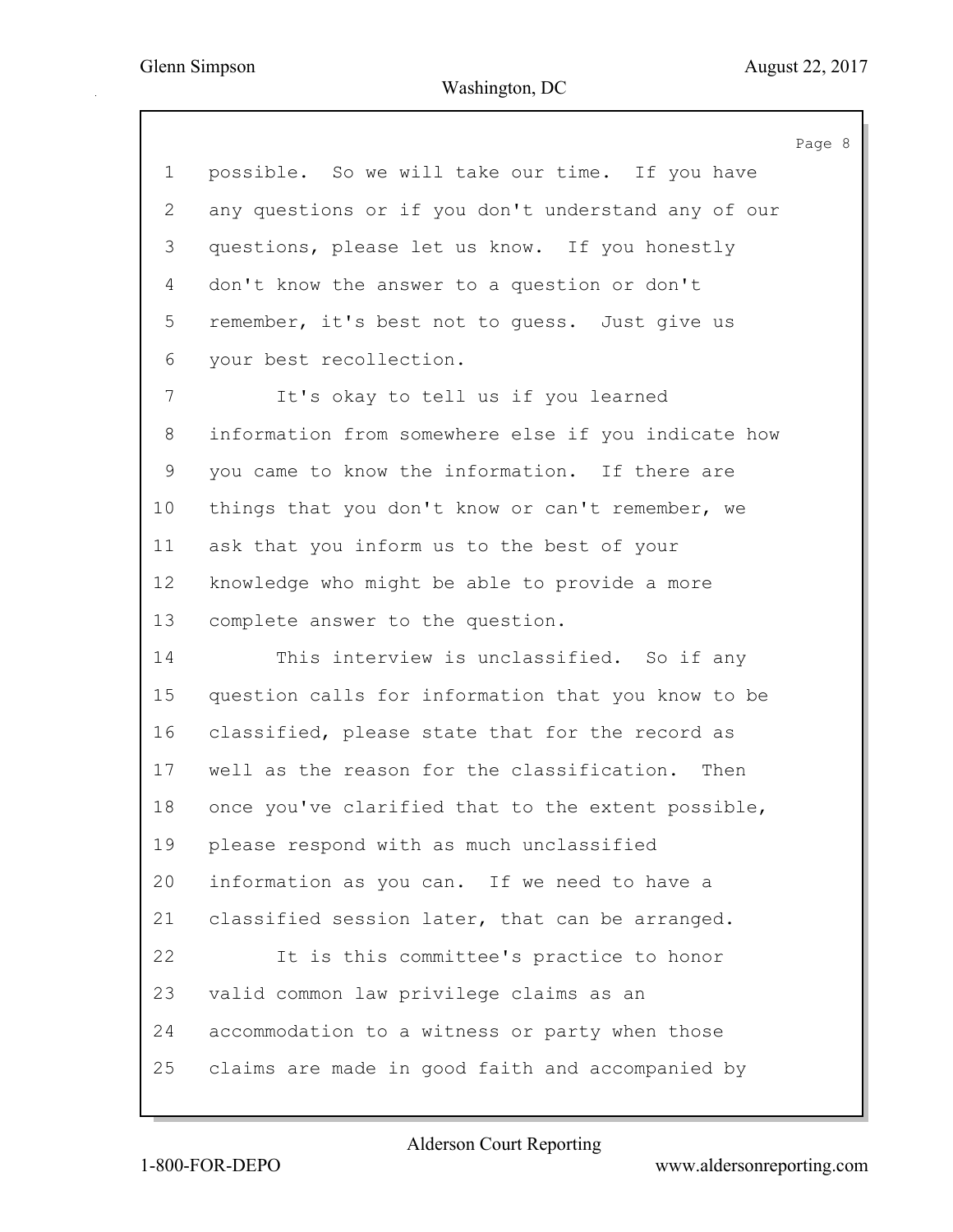Page 9 1 sufficient explanation so that the committee can 2 evaluate the claim. When deciding whether to honor 3 a privilege the committee weighs its need for the 4 information against any legitimate basis for 5 withholding it. The committee typically does not 6 honor contractual confidentiality agreements. 7 The committee and Mr. Simpson have agreed 8 that this interview is occurring without prejudice 9 to any future discussions with the committee and we 10 reserve the right to request Mr. Simpson's 11 participation in future interviews or to compel his 12 testimony. The committee and Mr. Simpson have also 13 agreed that participation in this interview does 14 not constitute a waiver of his ability to assert 15 any privileges in response to future appearances 16 before this committee. 17 Mr. Simpson, you should understand that 18 although the interview is not under oath, by law 19 you are required to answer questions from Congress 20 truthfully. Do you understand that? 21 MR. SIMPSON: Yes. 22 MR. DAVIS: Specifically 18 U.S.C. Section 23 1001 makes it a crime to make any materially false, 24 fictitious, or fraudulent statement or 25 representation in the course of a congressional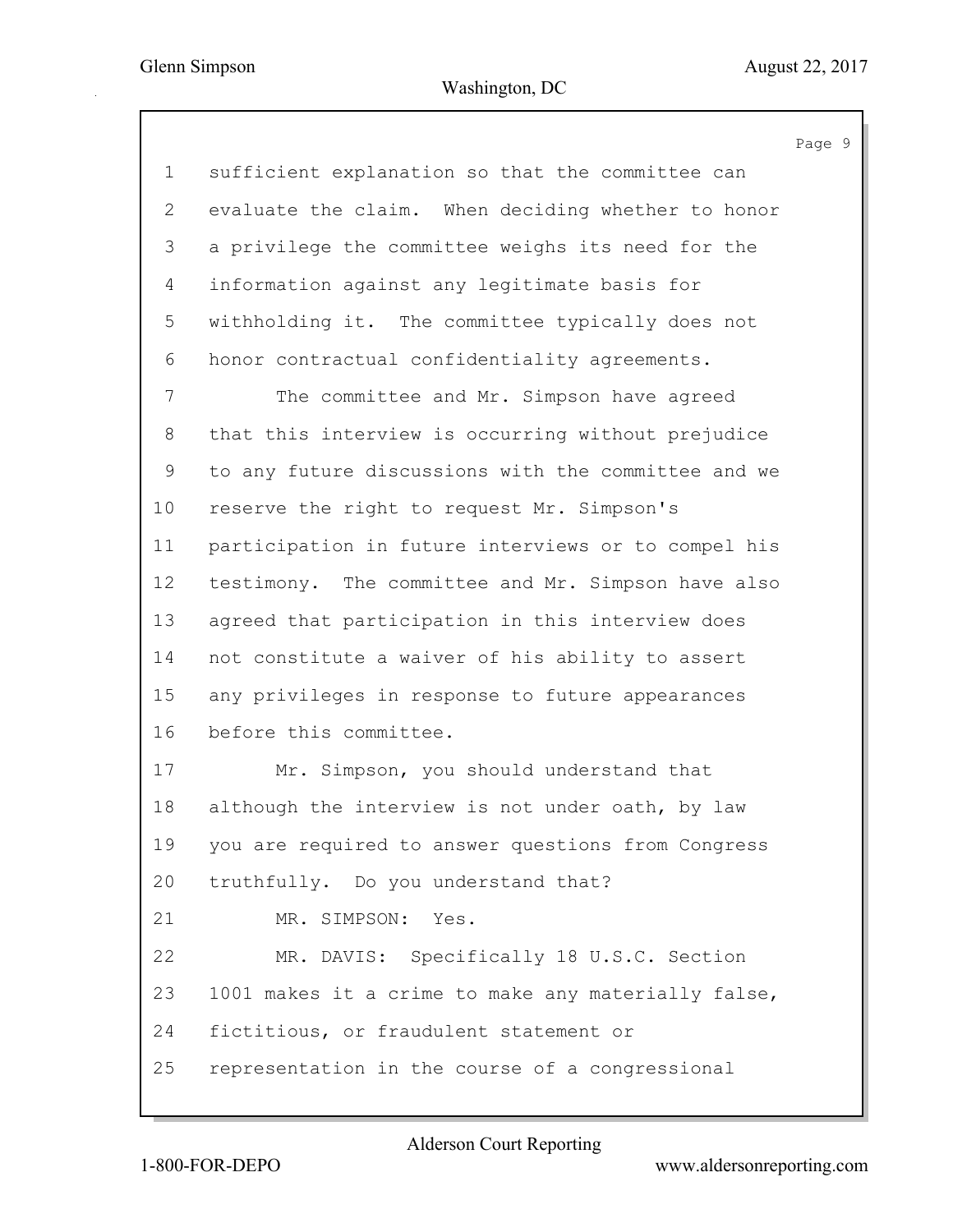Page 10 1 investigation. That statute applies to your 2 statements in this interview. Do you understand 3 that? 4 MR. SIMPSON: Yes, I do. 5 MR. DAVIS: Witnesses who knowingly provide 6 false statements could be subject to criminal 7 prosecution and imprisonment for up to five years. 8 Do you understand this? 9 MR. SIMPSON: Yes, I do. 10 MR. DAVIS: Is there any reason you're unable 11 to provide truthful answers to today's questions? 12 MR. SIMPSON: No. 13 MR. DAVIS: Finally, we ask that you not 14 speak about what we discuss in this interview with 15 anyone else outside of who's here in the room today 16 in order to preserve the integrity of our 17 investigation. We also ask that you not remove any 18 exhibits or other committee documents from the 19 interview. 20 Once again, the Chairman and Ranking Member 21 withdrew their subpoena of you due to your 22 willingness to provide information in this 23 voluntary interview and document production. 24 However, the extent to which the committee deems 25 further compulsory process necessary will likely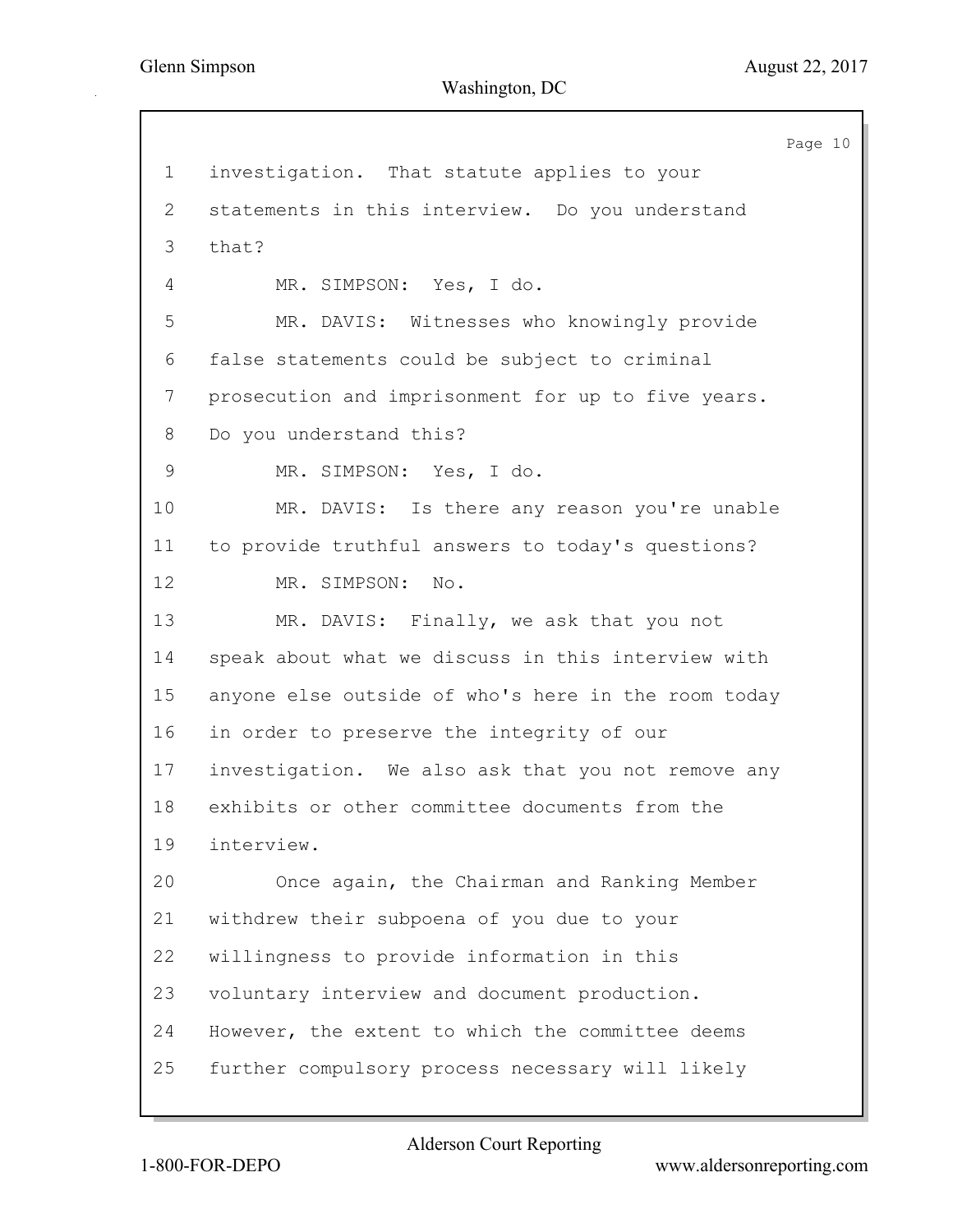$11$ 

|                |                                                    | Page |
|----------------|----------------------------------------------------|------|
| 1              | depend on your level of cooperation and candor.    |      |
| $\overline{2}$ | Is there anything else that my colleagues          |      |
| 3              | from the minority would like to add?               |      |
| 4              | MS. SAWYER: Thank you. We appreciate it.           |      |
| 5              | And we appreciate you being here as part of the    |      |
| 6              | investigation into the Russian interference into   |      |
| 7              | the 2016 election.                                 |      |
| 8              | I did want to, with agreement of my                |      |
| 9              | colleagues, just enter into the record the letter  |      |
| 10             | agreement regarding the interview that was sent to |      |
| 11             | your counsel on August 3, 2017. I think my         |      |
| 12             | colleague has gone over a number of the parameters |      |
| 13             | that we agreed to, but I think it would be helpful |      |
| 14             | to have this in the record. So we'll go ahead and  |      |
| 15             | mark it as Interview Exhibit No. 1 just for        |      |
| 16             | identification purposes.                           |      |
| 17             | (Interview Exhibit 1 was                           |      |
| 18             | marked for identification.)                        |      |
| 19             | MS. SAWYER: With that, again, thank you for        |      |
| 20             | being here.                                        |      |
| 21             | MR. DAVIS: The time is now 9:40 and we will        |      |
| 22             | get started with the first hour of questions.      |      |
| 23             | EXAMINATION                                        |      |
| 24             | BY MR. DAVIS:                                      |      |
| 25             | Q. Mr. Simpson, what is your professional          |      |
|                |                                                    |      |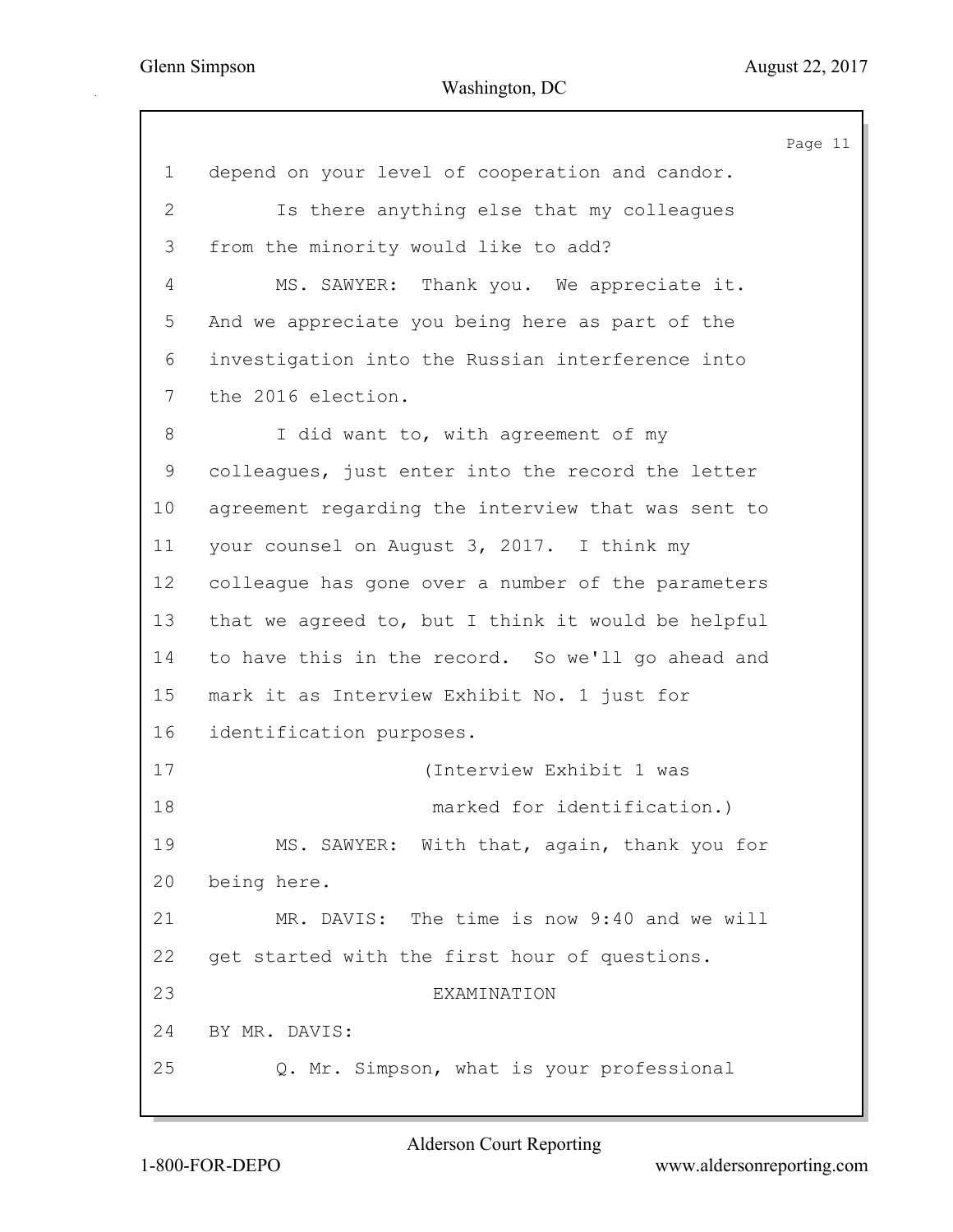Page 12 1 background? 2 A. I have a degree in journalism from George 3 Washington University and I've spent most of my 4 working adult life as a journalist, much of it as 5 an investigative reporter for the Wall Street 6 Journal. Prior to that I worked as an 7 investigative reporter at Roll Call Newspaper 8 writing about political corruption, financial 9 crime, terrorism, tax evasion, stock fraud, 10 financial scandals, congressional investigations, 11 government prosecutions, money laundering, 12 organized crime. 13 Q. And when did you leave the Wall Street 14 Journal? 15 A. In 2009. 16 Q. And did you found SNS Global after leaving 17 the Wall Street Journal? 18 A. That's right. 19 Q. And how many employees and associates did 20 SNS Global have? 21 A. There were two partners and in the first 22 part of the time I think we had one employee. No, 23 I'm sorry. We had two employees. 24 Q. And who were they? 25 A. We had a research assistant named Margot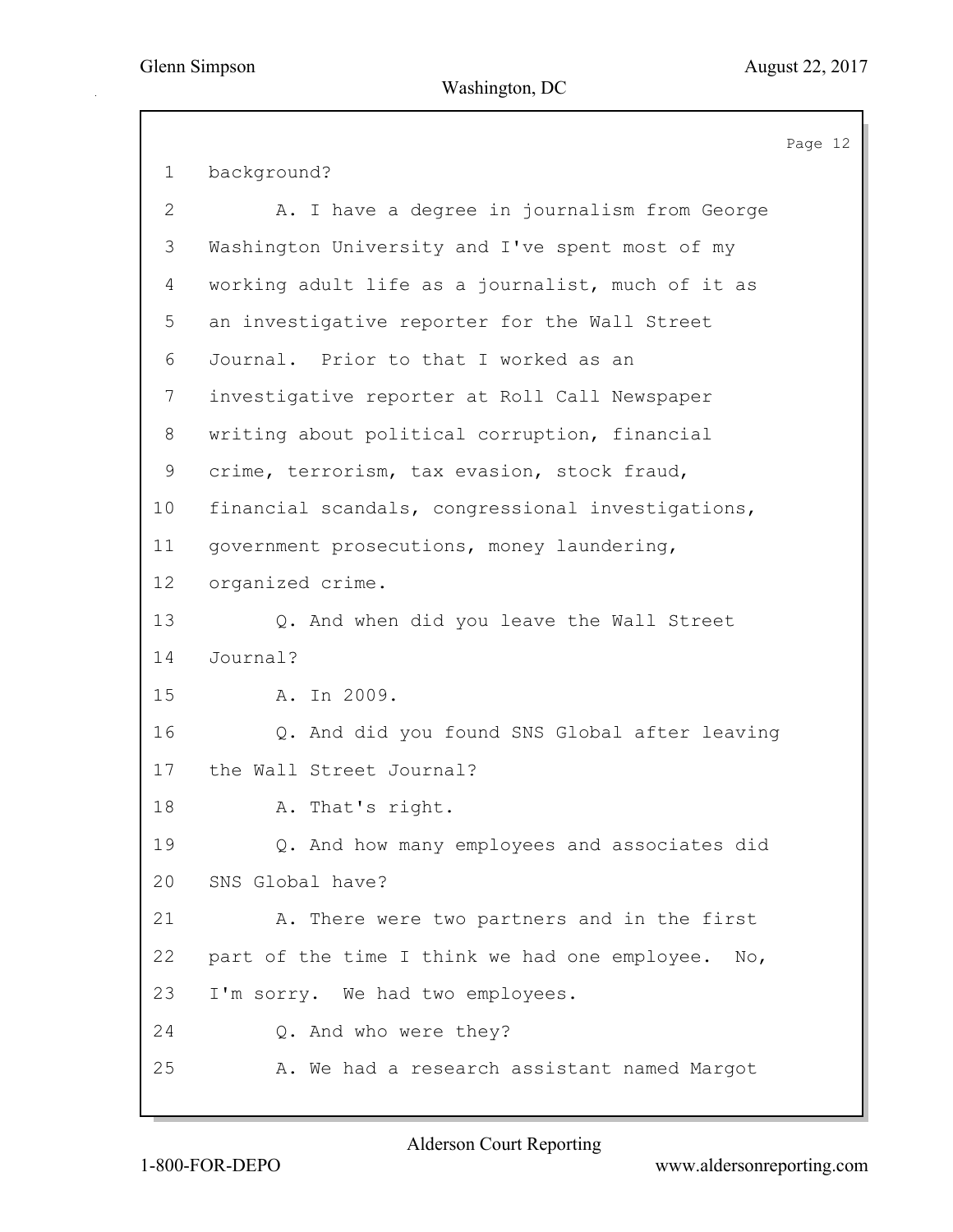Page 13 1 Williams, M-A-R-G-O-T Williams, and another 2 administrative assistant whose name I don't recall 3 right now. 4 Q. And who was the other partner? 5 A. Susan Schmidt was my other partner, former 6 colleague from the Wall Street Journal, and prior 7 to that was an investigative reporter at the 8 Washington Post. 9 Q. And what was the nature of SNS Global's 10 business? 11 A. Research, business intelligence. 12 Q. And what types of clients did SNS Global 13 have? 14 A. It's a while ago, so it's not fresh in my 15 mind. Other consulting firms, lawyers. I don't 16 specifically remember a lot of them. 17 Q. And is SNS Global still in business? 18 A. No. 19 Q. When did it cease operations? 20 A. I believe at the end of 2010. 21 Q. And why did it -- why did SNS Global cease 22 operations? 23 A. Basically my partner and I had different 24 ambitions for what we wanted to do. I wanted to 25 have a brick and mortar office with more resources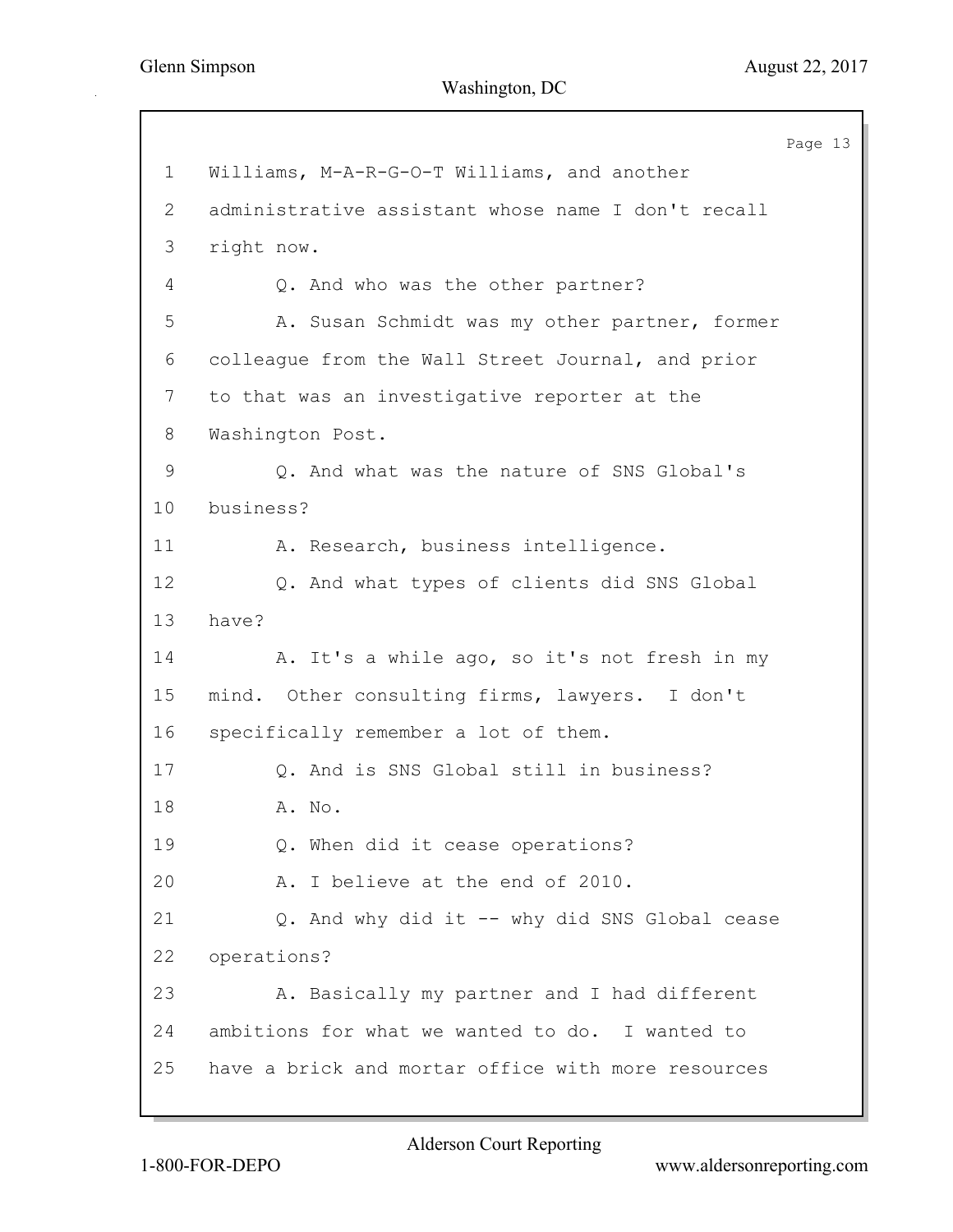Page 14 1 and staff. Basically I concluded that the work 2 that we were doing required more infrastructure and 3 resources. Basically in modern research you need 4 to have access to a lot of different databases and 5 there's a lot of aspects of the work that are 6 administrative in nature that require things that I 7 wasn't able to do. I prefer to spend my time doing 8 the research. So I wanted to have more of an 9 infrastructure where I could focus on that. 10 Q. What is Bean, LLC? 11 A. That's the LLC that is my current 12 company. 13 Q. And what is your role in Bean, LLC? 14 A. I'm the majority owner. I guess, you 15 know, we don't have official titles, but I'm 16 generally referred to as the CEO. 17 Q. Bean, LLC registered Fusion GPS as a trade 18 name in the District of Columbia; is that correct? 19 A. Yes, it's a DBA. 20 Q. Why did you choose to use a trade name for 21 Bean, LLC rather than directly name the company 22 Fusion GPS? 23 A. Because at the time that I was deciding 24 what I wanted to do I was recruiting a new partner 25 and I just needed to set up a holding company while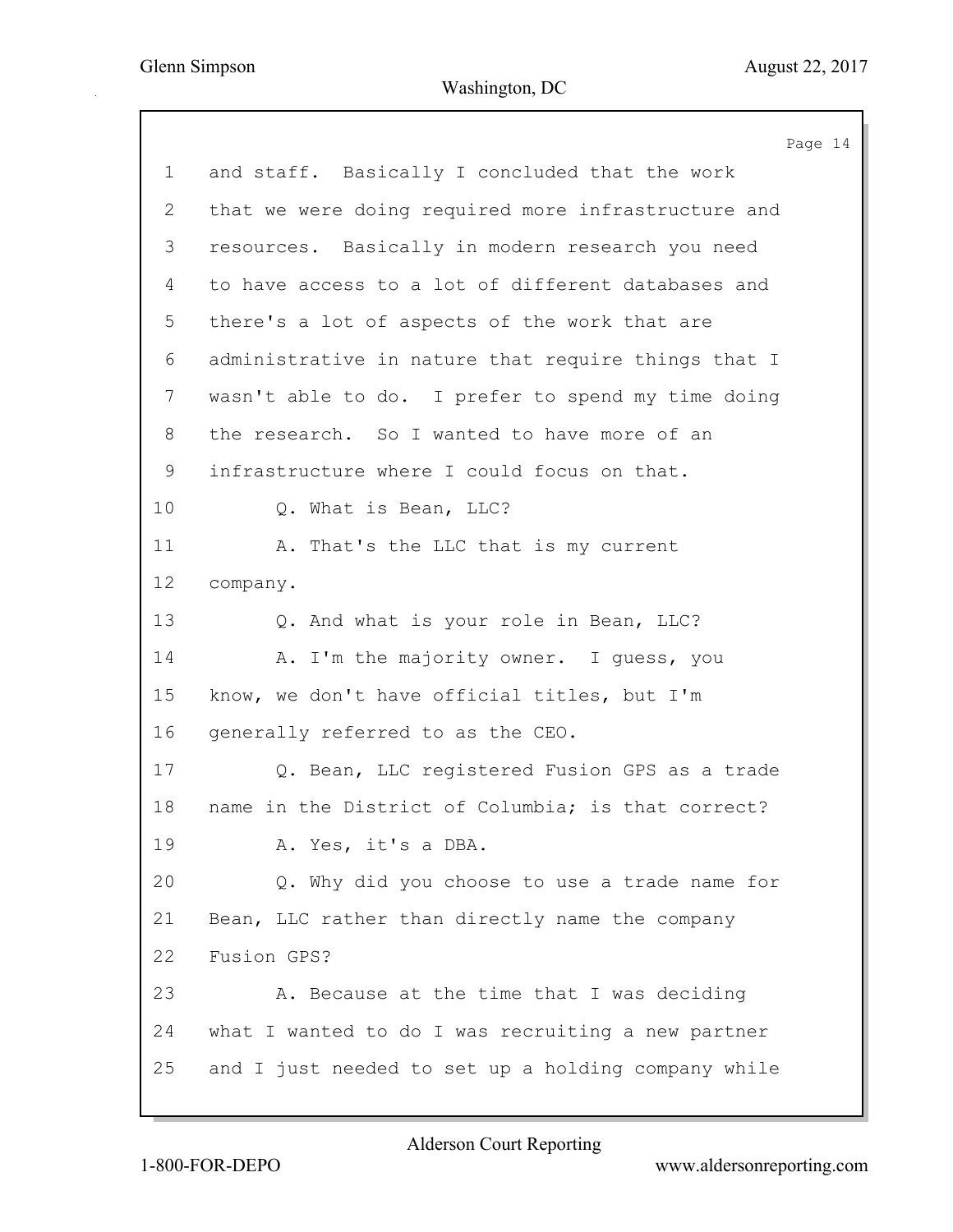Page 15 1 I organized my new business. So I just picked a 2 name. You know, a bean is a seed, a new thing. So 3 I picked that name to begin the process of 4 organizing a new business and didn't want to select 5 an actual DBA, you know, a brand name until I 6 consulted with my new partner. We wanted to 7 mutually -- I actually had two partners in the 8 beginning, so there were three of us, and I wanted 9 to make it a group decision. 10 Q. Is Bean, LLC currently registered in D.C. 11 to conduct business under the trade name Fusion 12 GPS? 13 A. To my knowledge it is. It should be. 14 Q. Have any other LLC's or business entities 15 conducted business as Fusion GPS? 16 A. I don't think so. 17 Q. Have any other LLC's or business entities 18 received payments for work conducted by Fusion GPS, 19 its employees, or its associates? 20 MR. LEVY: Are you asking to include 21 subcontractors or are you -- 22 MR. DAVIS: Sure. 23 MR. LEVY: Does Fusion GPS have 24 subcontractors? 25 MR. DAVIS: Right. I think that would be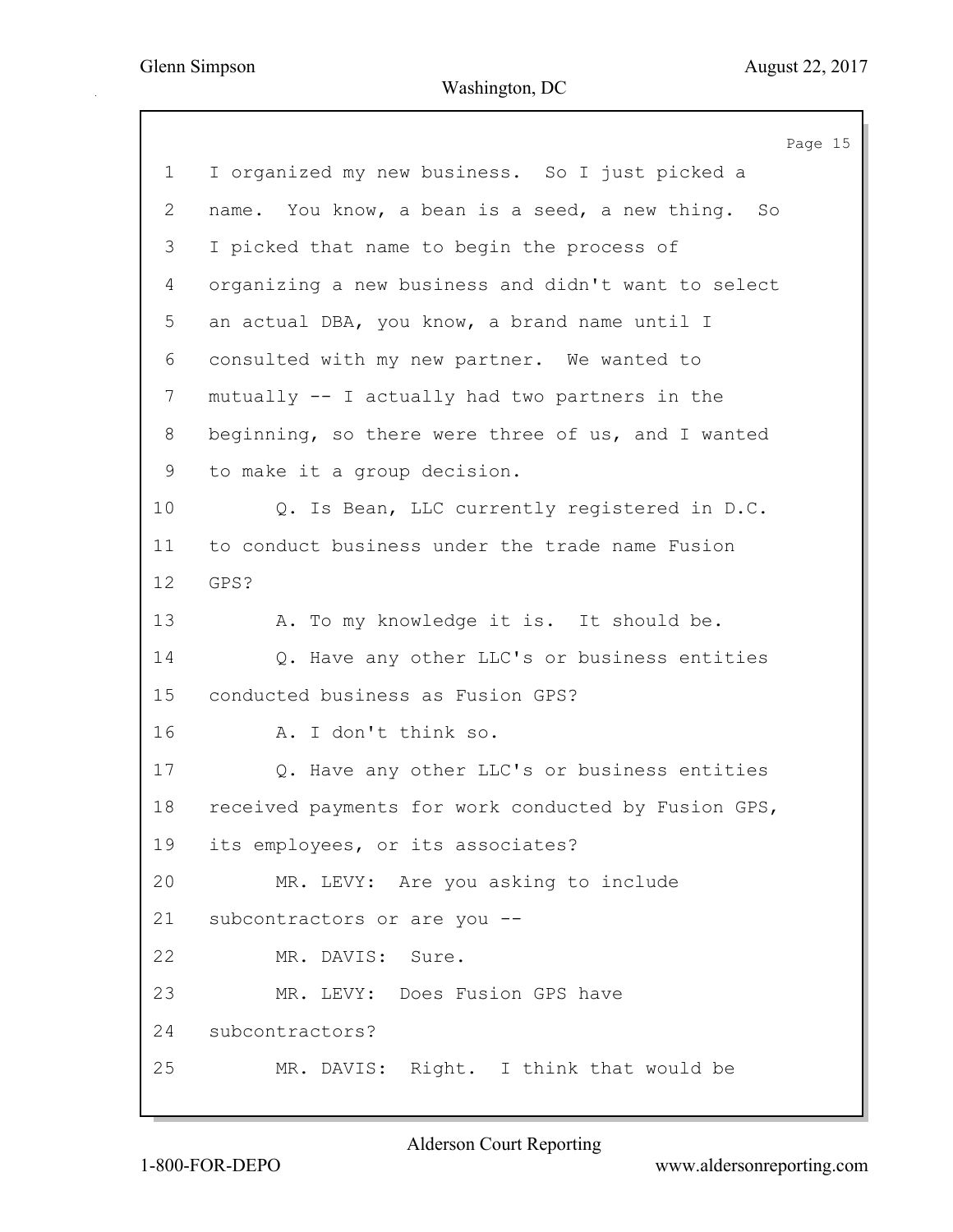Page 16 1 part of it, but the other part is: are there other 2 LLC's associated with Bean direct- -- with Bean or 3 Fusion directly, not just subcontractors? 4 BY THE WITNESS: 5 A. Yes. I mean, the one I think that has 6 come up in some of the correspondence or somewhere, 7 I can't remember where, is another one called 8 Kernel, K-E-R-N-E-L, and that was an LLC that was 9 set up for a book project that never -- we never 10 finished -- we never did the book. So it's 11 inactive with the current time. Then there's 12 another one that one of my partners manages that's 13 for different types of work, technology, policy, 14 and that type of thing. 15 Q. What's the name of that one? 16 A. I think it's Caudex, C-A-U-D-E-X. 17 Q. And are any other LLC's or types of 18 business entities otherwise associated with Fusion 19 GPS? 20 A. Those are the only ones I can think of. 21 Q. And have you been a registered agent, 22 owner, or beneficial owner of any other LLC's or 23 business entities? 24 A. I own an LLC in Maryland that holds some 25 property that I own.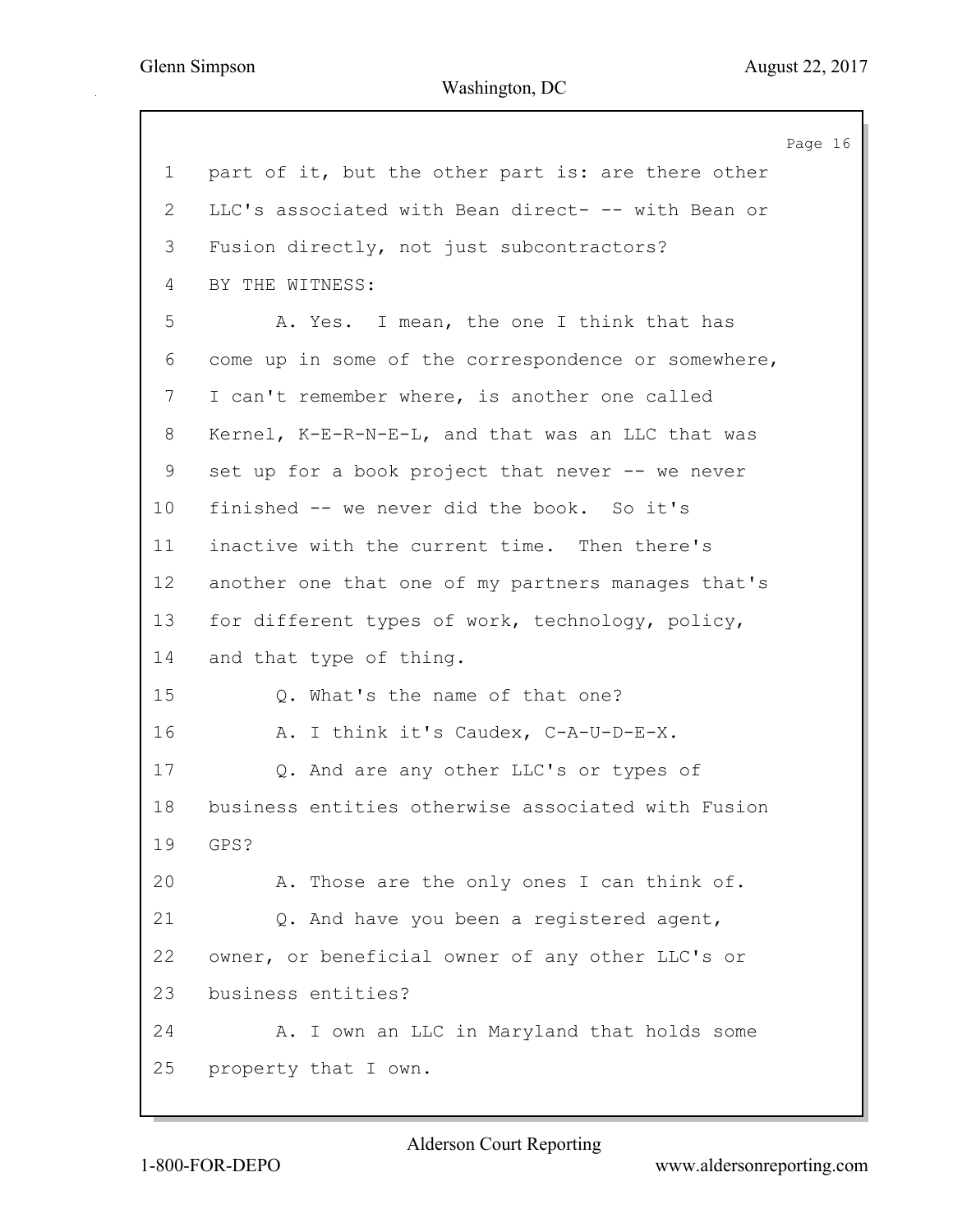|                | Page 17                                           |
|----------------|---------------------------------------------------|
| $\mathbf 1$    | Q. And what's the name of that LLC?               |
| $\overline{2}$ | A. As we sit here, I wasn't prepared for this     |
| 3              | question, I don't remember the name of it. It was |
| 4              | registered fairly recently. Obviously we can get  |
| 5              | that to you.                                      |
| 6              | Q. So is it correct that Fusion has at times      |
| $7\phantom{.}$ | worked with different LLC's based on by project?  |
| 8              | A. For most of the history of the company         |
| 9              | Bean, LLC was the primary entity through which we |
| 10             | did business. I'm not sure I totally understand   |
| 11             | your question. There's this other LLC I mentioned |
| 12             | that's fairly recent and there may be other       |
| 13             | entities, but nothing that I, myself set up, at   |
| 14             | least not that I can think of.                    |
| 15             | Q. Anything that your partners would have set     |
| 16             | up?                                               |
| 17             | A. Not that I can think of.                       |
| 18             | Q. Does Fusion GPS, Bean, LLC, Kernel, LLC,       |
| 19             | or any of these other related business entities   |
| 20             | have any bank accounts outside of the United      |
| 21             | States?                                           |
| 22             | A. No.                                            |
| 23             | Q. Domestically does Bean, LLC have an            |
| 24             | l.,<br>account at                                 |
| 25             | A. Yes.                                           |
|                |                                                   |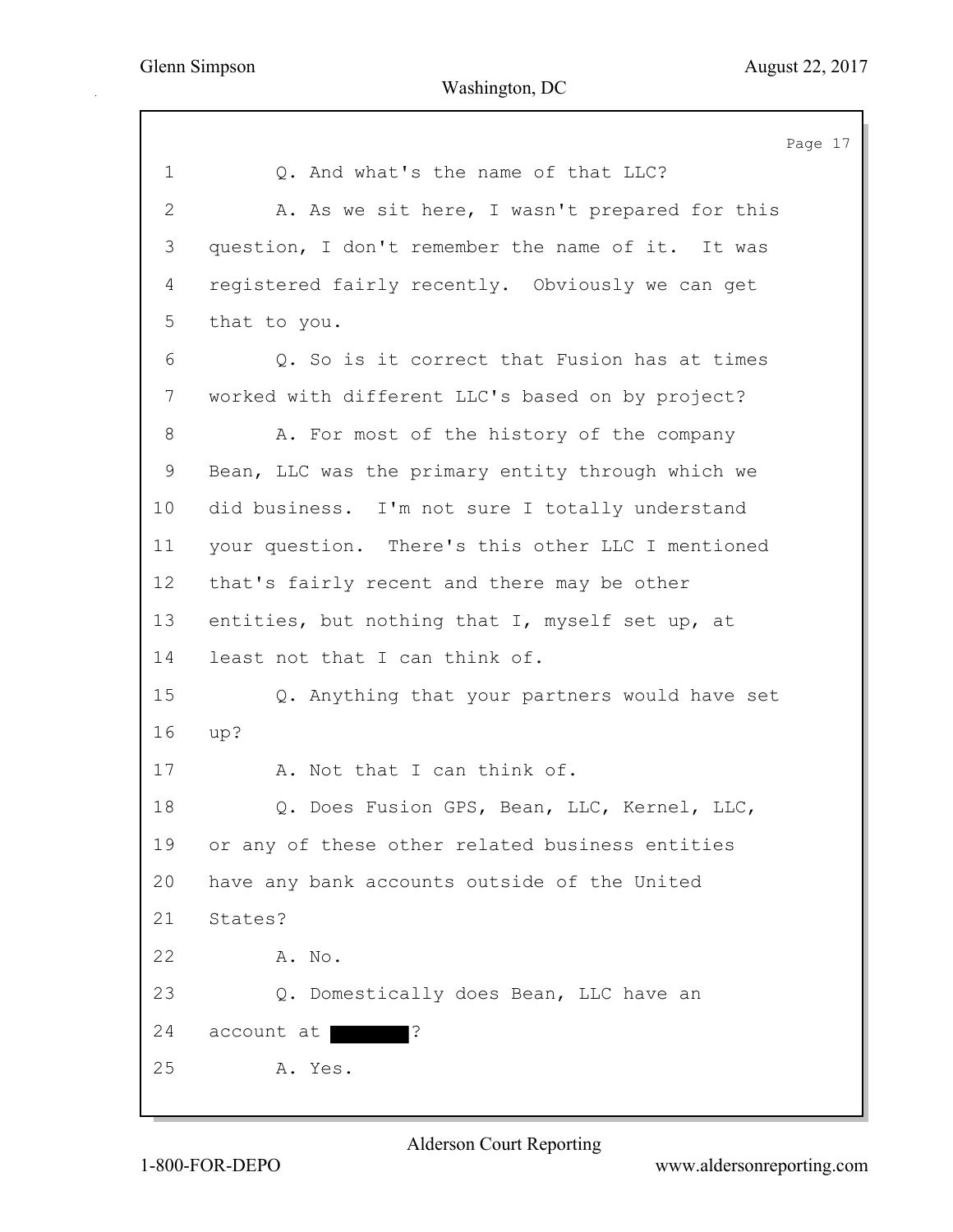Page 18 1 MR. LEVY: I don't know that we need to get 2 into bank accounts. 3 MR. DAVIS: Are you offering a basis for that 4 objection? 5 MR. LEVY: It's outside the scope of the 6 interview. 7 MR. DAVIS: Part of the questions we've asked 8 are actions Fusion has taken -- interactions Fusion 9 has had and we're trying to define the scope of 10 what Fusion is as a predicate to understanding 11 those answers. 12 MR. LEVY: Yeah, and he's answering those 13 questions. 14 MR. FOSTER: He answered yes to the question. 15 BY MR. DAVIS: 16 Q. Where is Fusion GPS's physical office, if 17 any? 18 A. DuPont Circle. 19 Q. Is it, if I recall correctly, 1700 20 Connecticut Avenue, Northwest? 21 A. That's the address, yes. 22 Q. Is it Suite 400? 23 A. It is. 24 Q. How many employees and associates does 25 Fusion GPS currently have?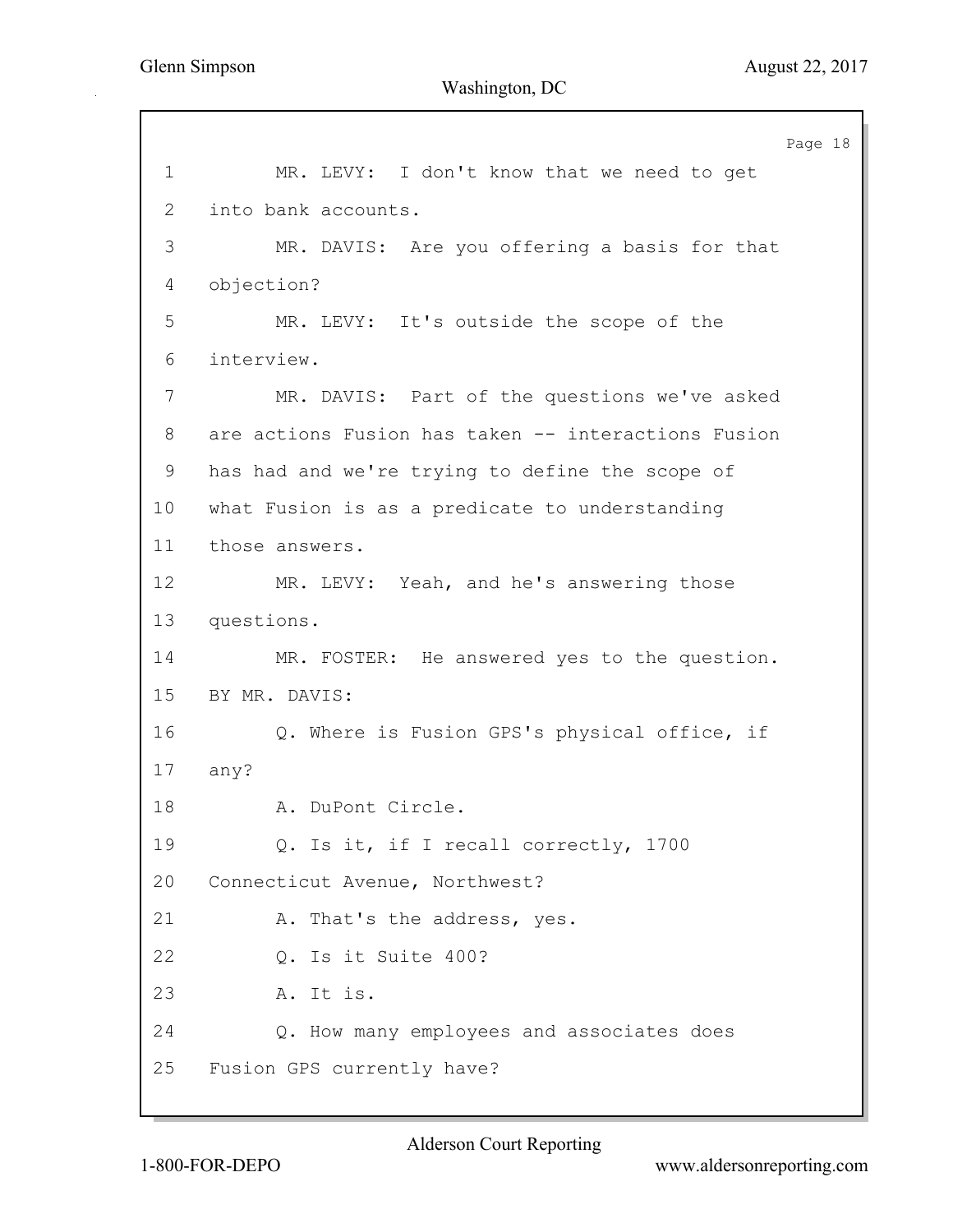|    | Page 19                                            |
|----|----------------------------------------------------|
| 1  | A. Roughly a dozen.                                |
| 2  | Q. Who are they?                                   |
| 3  | A. Do you want their names?                        |
| 4  | Q. Yes, their names.                               |
| 5  | is a partner in the<br>Α.                          |
| 6  | business;<br>is a partner in the                   |
| 7  | business;<br>, is a partner in<br>$\mathbf{r}$     |
| 8  | the business.                                      |
|    |                                                    |
| 10 |                                                    |
|    | Another one of our managers is                     |
| 12 | , and he is a                                      |
|    | 1. We have several analysts whose                  |
| 14 | names are                                          |
| 15 |                                                    |
| 16 | whose previous position I don't recall;            |
|    | whose former position I don't recall;              |
| 18 | who previously was with I think                    |
| 19 | who's our administrative                           |
| 20 | person. There may be one or two others whose names |
| 21 | I don't recall.                                    |
| 22 | Q. Is anyone who was an employee or associate      |
| 23 | of Fusion GPS in 2015 or 2016 no longer with the   |
| 24 | company? And if so, who?                           |
| 25 | A. Not that I can think of.                        |
|    |                                                    |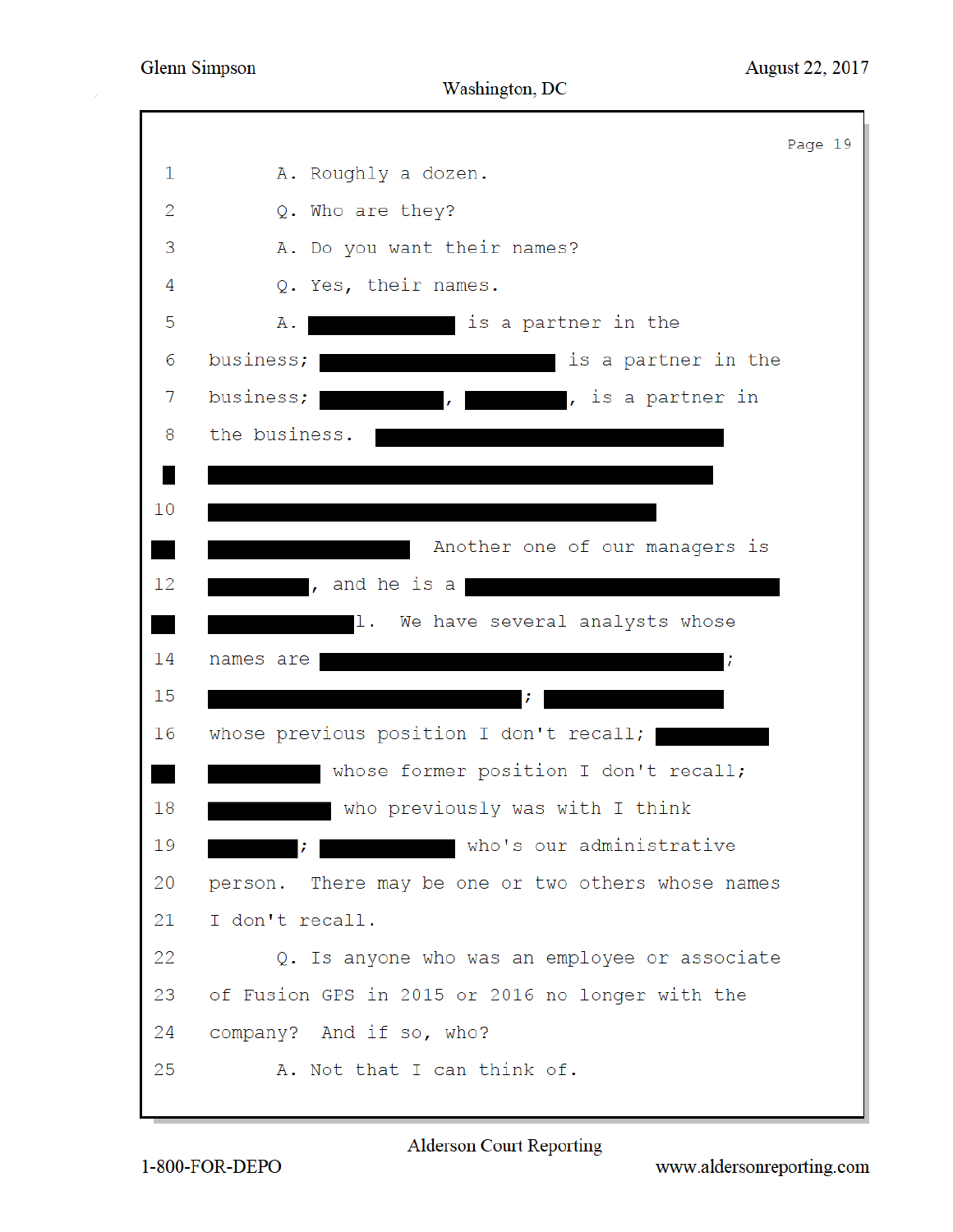Page 20 1 Q. In general, what is Fusion GPS's business? 2 A. We primarily are a research, strategy, 3 consulting firm. 4 Q. And what types of clients has Fusion GPS 5 had? 6 A. It runs the gamut from corporations to law 7 firms, various investment funds, people involved in 8 litigation. 9 Q. And roughly how many active clients --10 MR. LEVY: Did you finish? I don't know if 11 he finished. 12 MR. DAVIS: I'm sorry. 13 BY THE WITNESS: 14 A. It's hard to categorize them all. Those 15 are some of the main types of clients we have. 16 Q. And roughly how many active clients did 17 Fusion GPS have in 2016? 18 A. That's difficult for me to answer. You 19 know, over ten I would say, but it's hard for me -- 20 beyond that I would be guessing. 21 Q. Does part of Fusion GPS's business involve 22 attempting to have media outlets publish articles 23 that further the interests of your clients? 24 A. Yeah, you could -- I mean, generally 25 speaking, we are -- generally we tend to respond to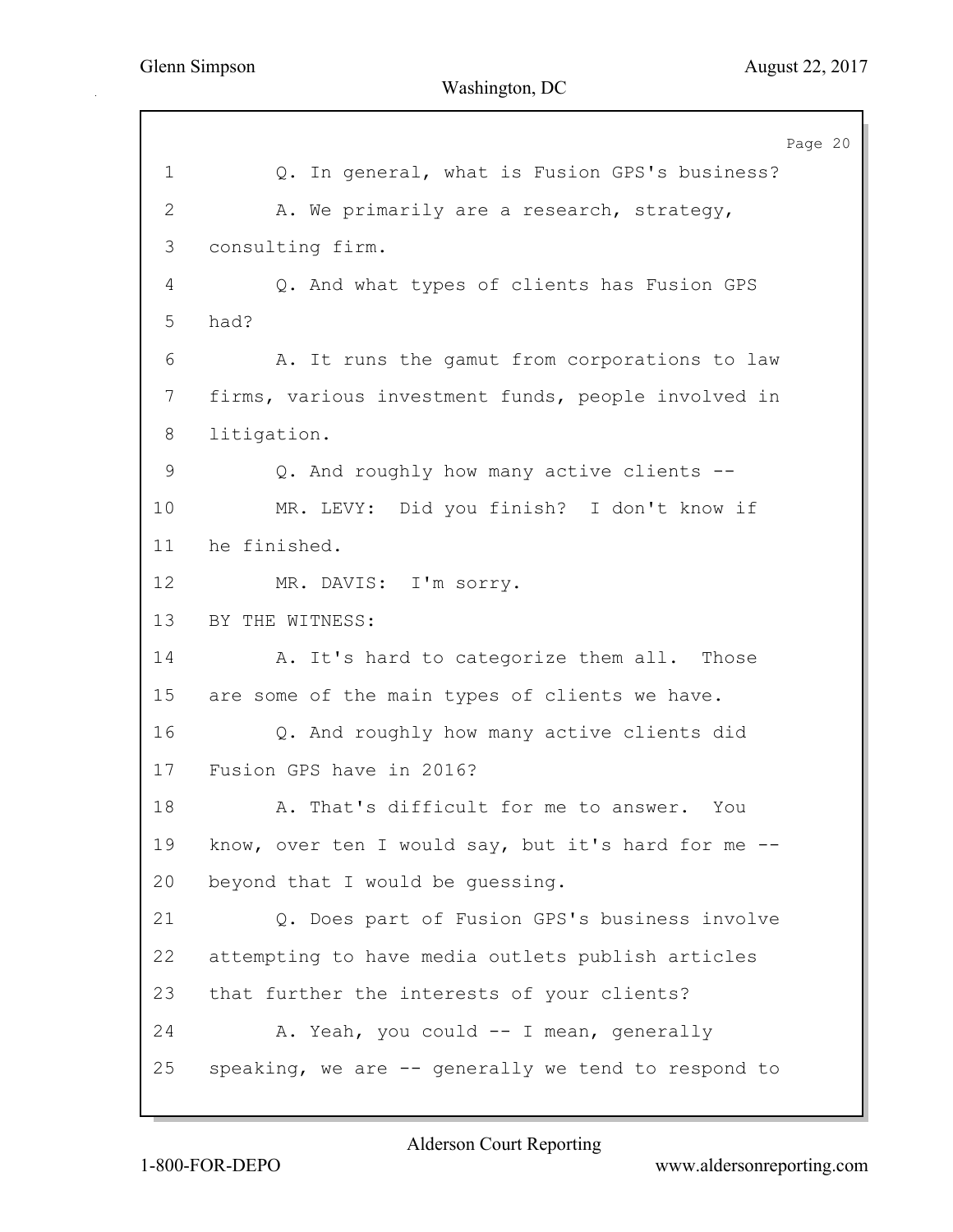Page 21 1 inquiries more than try to push things, but, you 2 know, we work with the press frequently. 3 Q. And has Fusion GPS ever provided 4 information to journalists in order to encourage 5 them to publish articles or air stories that 6 further your client's interests? 7 A. Yes. 8 Q. And has Fusion GPS provided information to 9 journalists or editors in order to discourage them 10 from publishing or airing stories that are contrary 11 to your client's interests? 12 A. Well, what we -- we're a research company. 13 So generally what we do is provide people with 14 factual information. Our specialty is public 15 record information. So if we get an inquiry about 16 a story and some of the information that a 17 reporter's presuming is incorrect and we give them 18 correct information, that may cause them to not 19 write the story. 20 Q. Has Fusion GPS ever had arrangements with 21 clients in which the amount of Fusion's 22 compensation was dependent on getting articles 23 published or stories aired? 24 A. Not that I can recall. 25 Q. Has Fusion GPS ever had arrangements with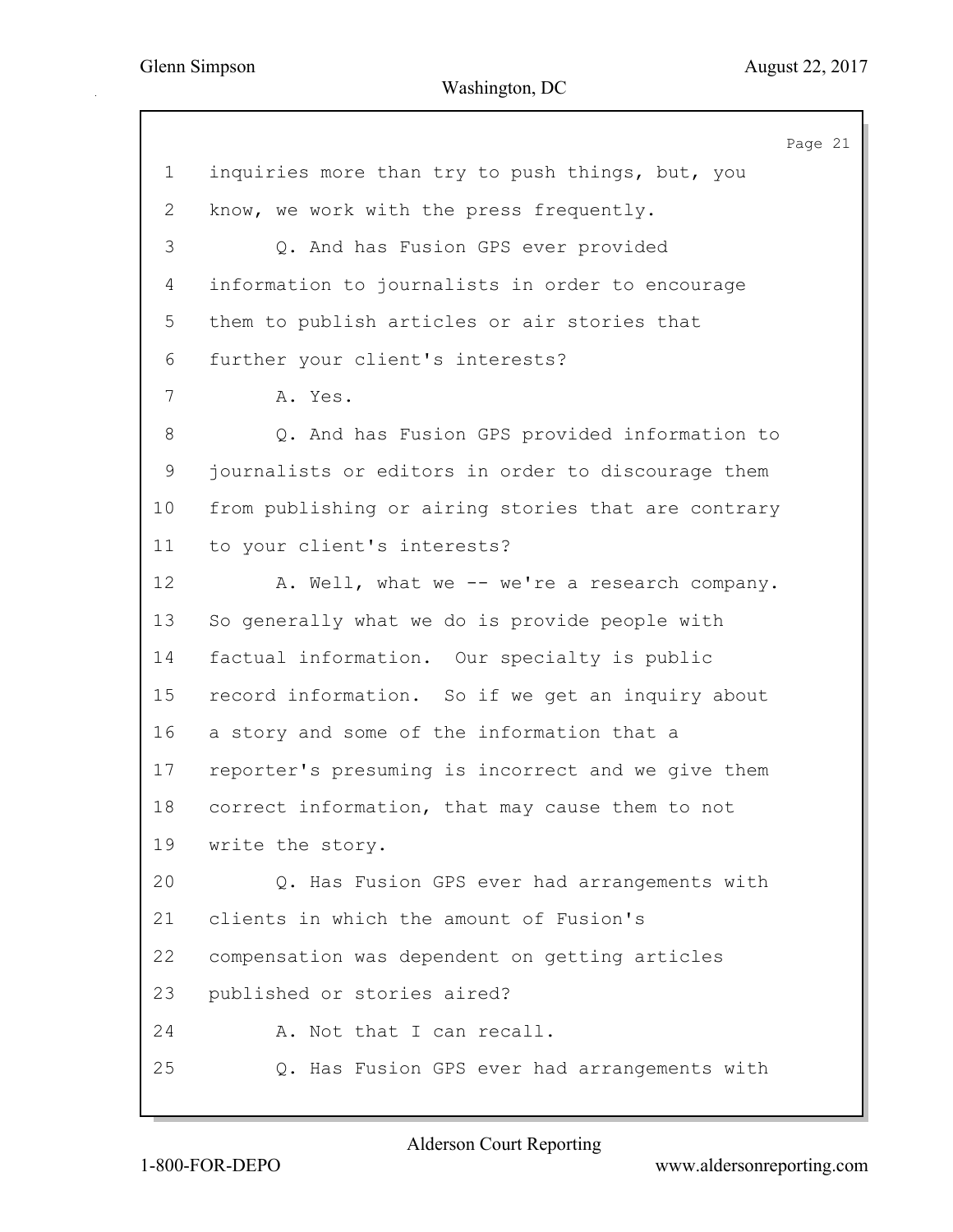Page 22 1 clients in which the amount of Fusion's 2 compensation was dependent upon preventing articles 3 from being published or stories from being aired? 4 A. No, I don't think so, not to my 5 recollection. 6 Q. To the best of your knowledge, has anyone 7 associated with Fusion GPS ever told clients or 8 prospective clients that the company could find and 9 distribute information or take other actions in 10 order to encourage government agencies to initiate 11 an investigation? 12 A. Could you restate that? 13 Q. To the best of your knowledge, has anyone 14 associated with Fusion GPS ever told clients or 15 prospective clients that the company could find and 16 distribute information or take other actions in 17 order to encourage government agencies to initiate 18 an investigation? 19 MR. LEVY: Within the scope of this 20 interview? 21 MR. DAVIS: In general. I'm not asking about 22 any particular case. 23 MR. LEVY: Hold on. Let's -- let me just 24 talk to my client about that and get back to you on 25 that. I just want to understand the facts so we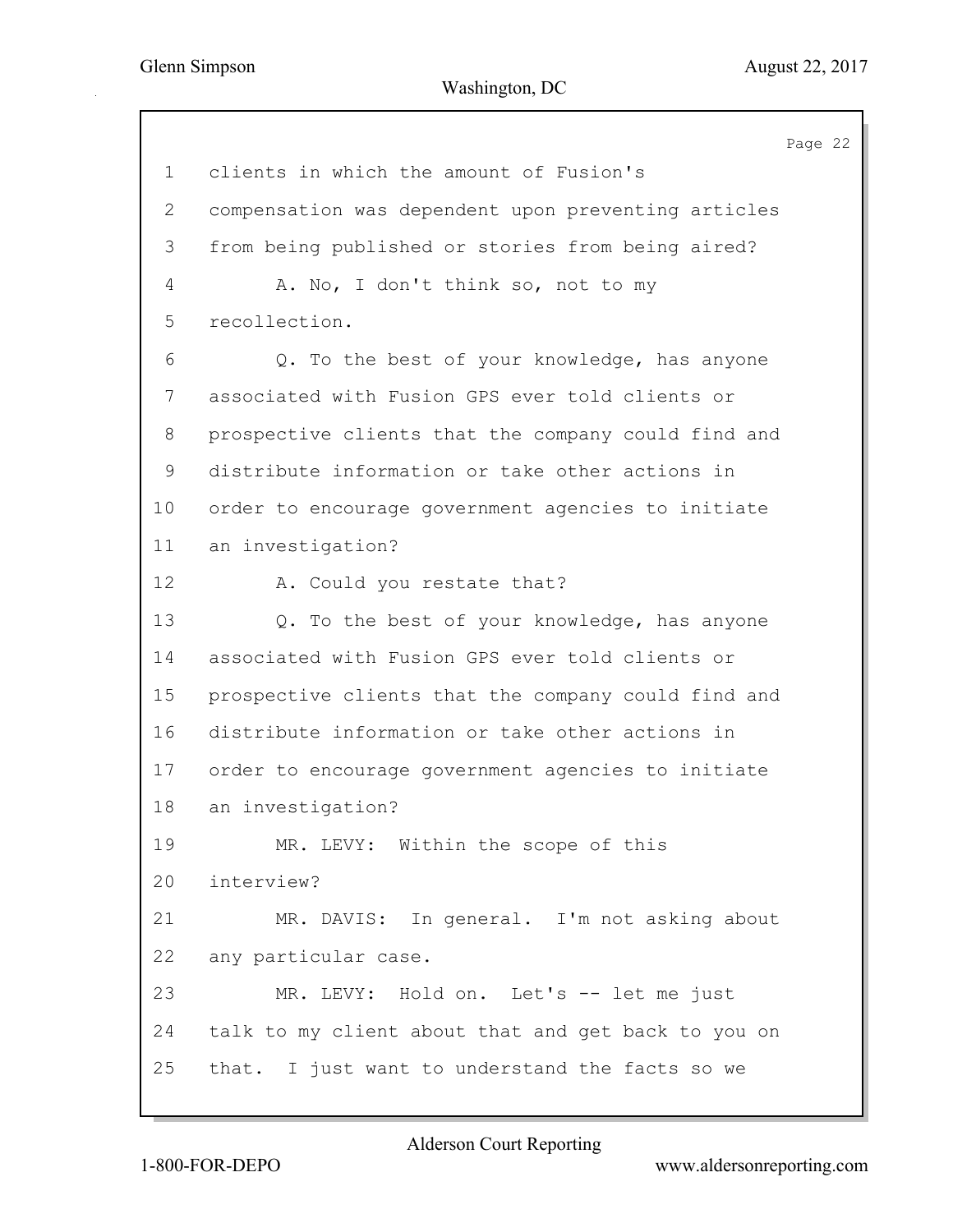Page 23 1 can evaluate whether it's appropriate to discuss 2 that here if such a predicate for the answer 3 exists. 4 MR. FOSTER: Do you want to take a break? 5 MR. LEVY: Sure. 6 MR. FOSTER: Let's go off the record. It's 7 9:55. 8 (A short break was had.) 9 MR. DAVIS: We'll go back on the record. 10 It's 10:02. 11 BY MR. DAVIS: 12 Q. After conferring with your counsel, are 13 you able to answer the question? 14 A. Yes. Could you just state it one more 15 time. 16 Q. Sure. To the best of your knowledge, has 17 anyone associated with Fusion GPS ever told clients 18 or prospective clients that the company could find 19 and distribute information or take other actions in 20 order to encourage government agencies to initiate 21 an investigation? 22 A. The word "associated" is really vague. 23 I'm not sure I know what you mean by that. I can 24 speak to my own practices and the practices of the 25 people who work at my company.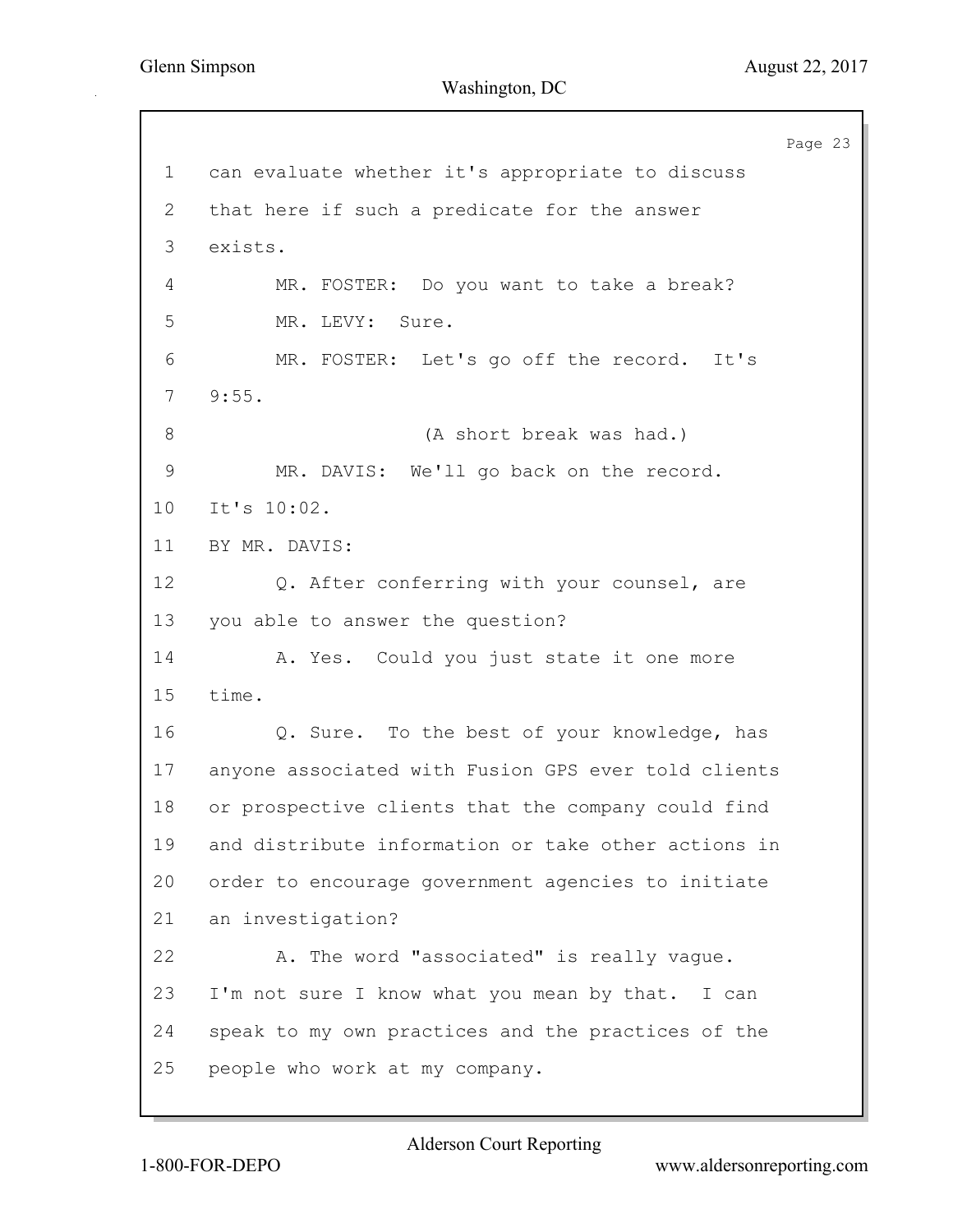|                 | Page 24                                             |
|-----------------|-----------------------------------------------------|
| $\mathbf 1$     | Generally speaking, when we do a research           |
| 2               | project for a new client and they ask us -- you     |
| 3               | know, they explain, you know, what situation        |
| 4               | they're involved in, if it's a lawsuit, for         |
| 5               | example, or some other dispute, a lot of what we do |
| 6               | is related to disputes, they say -- you know, we    |
| 7               | say we will conduct an open-ended inquiry that's    |
| 8               | not goal directed and the results of the research   |
| 9               | will quide whatever decision you want to make about |
| 10 <sub>o</sub> | how to use it.                                      |
| 11              | So the range of possibilities with, you know,       |
| 12              | research are you could file a lawsuit, you could    |
| 13              | put it in a court filing, you could take it to a    |
| 14              | government agency, you could give it to Congress,   |
| 15              | you could give it to the press, but you don't       |
| 16              | really prejudge, you know, how you're going to use  |
| 17              | information until you know what you've got.         |
| 18              | So we generally don't let our clients dictate       |
| 19              | sort of the -- you know, the end result of things   |
| 20              | because we don't think that's an intelligent way of |
| 21              | trying to do research and, you know, a lot of what  |
| 22              | we do is decision support. Your clients are         |
| 23              | frequently trying to make a decision about how they |
| 24              | want to proceed, whether they want to -- you know,  |

25 if someone thinks they've been defrauded, you can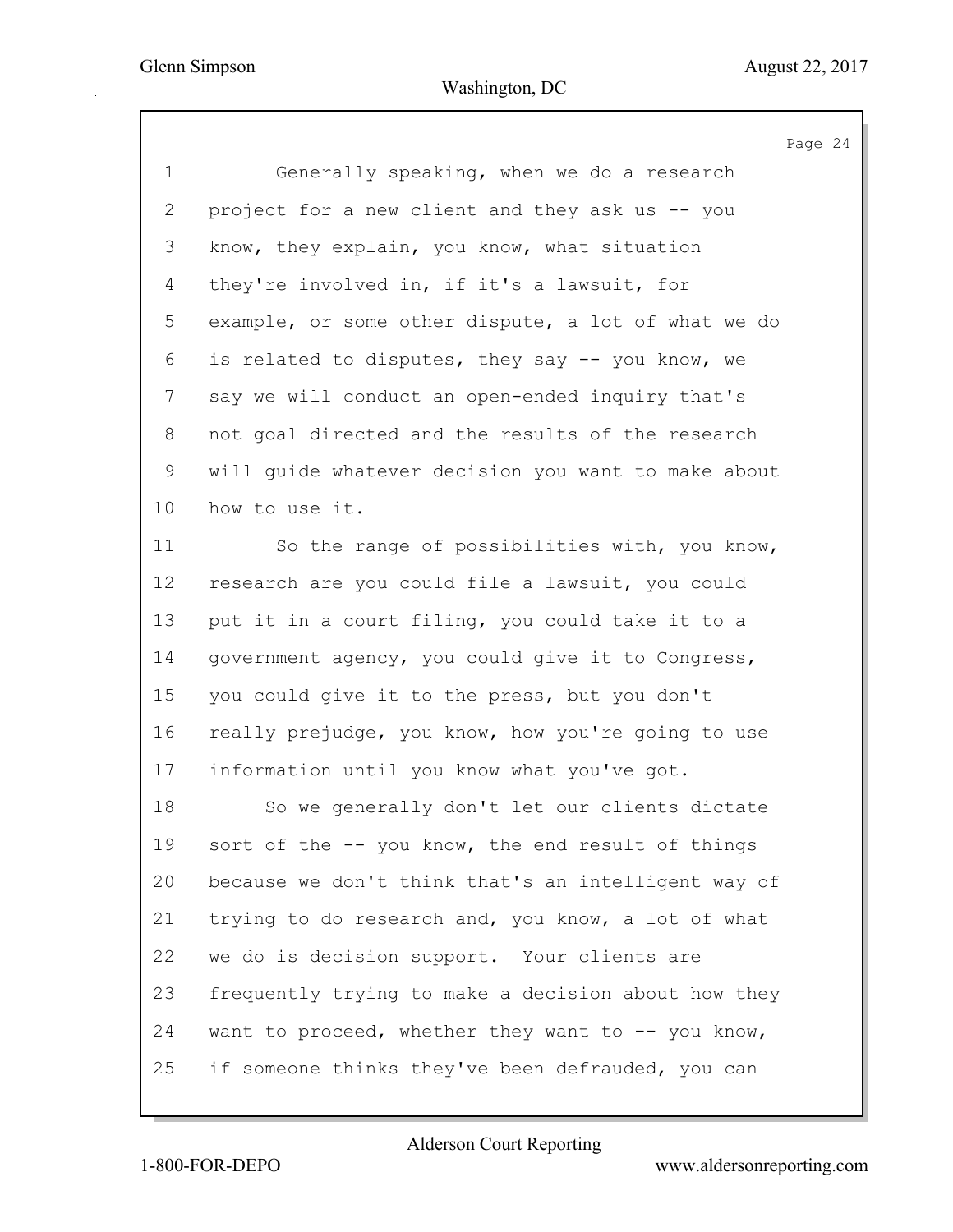Page 25 1 file a lawsuit, you can go to the police. You 2 would decide that based on what you find out about 3 the, you know, evidence of a fraud. So that's 4 generally the way we do it. 5 Q. To the best of your knowledge, has Fusion 6 GPS ever had an arrangement with a client in which 7 the company was specifically tasked with getting 8 government agencies to initiate an investigation? 9 A. I would -- to the best of my recollection, 10 we don't have any agreements like that we would put 11 into writing generally for the reasons I stated in 12 answer to the previous question. In the course of, 13 you know, dealing with a client we might talk about 14 whether, you know, something was worthy of a 15 government investigation and talk about how that 16 could be done. There's any number of scenarios 17 there that might come under discussion, but, as I 18 say, that's generally not how we frame a project. 19 Q. Has Fusion GPS ever had arrangements with 20 clients in which the amount of Fusion's 21 compensation was dependent on government agencies 22 initiating an investigation? 23 A. We've been in business since 2010, so 24 seven years is a fairly long time, but as I say, 25 not to my recollection. I just can't be

1-800-FOR-DEPO www.aldersonreporting.com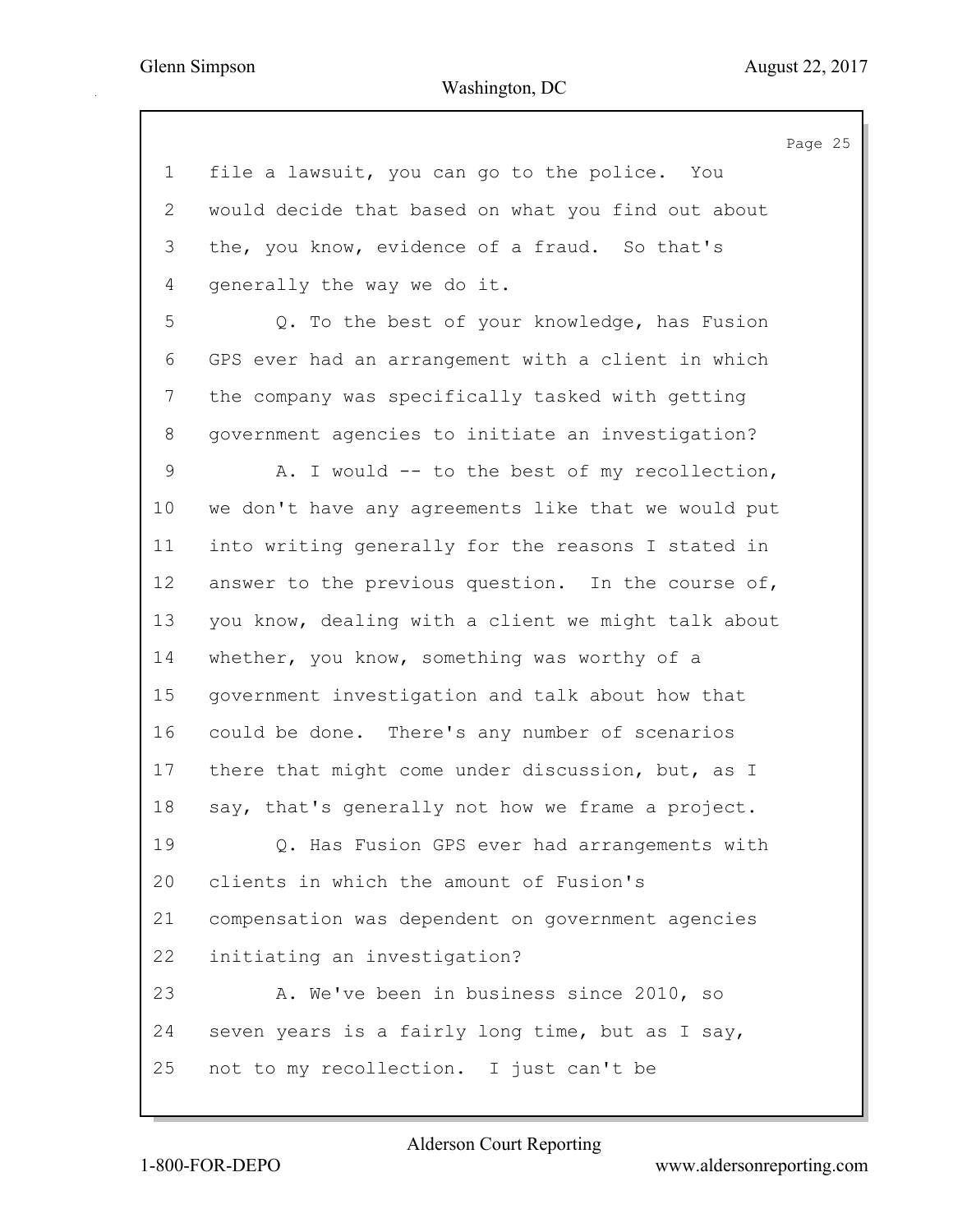Page 26 1 categorical because we've done a lot of work over 2 the last seven years. 3 Q. So I'm going to move on now to some 4 questions about Prevezon Holdings and the Magnitsky 5 Act. I want to sort of generally make it clear 6 when I refer to you or to Fusion, I mean not just 7 you personally, but all employees and associates of 8 Fusion GPS and its component LLC's and legal 9 entities as well as any contractors or 10 subcontractors. If it's not clear to you who I'm 11 referring to in the question, please just ask and 12 I'll clarify. 13 Similarly, I'm going to refer to Prevezon and 14 Magnitsky, M-A-G-N-I-T-S-K-Y. When I refer to 15 those together, I mean all matters related to the 16 Justice Department's lawsuit against Prevezon 17 Holdings Limited, as well as all matters related to 18 efforts with the media, government officials, and 19 campaigns to overturn the Magnitsky Act, prevent 20 the passage of the global Magnitsky Act, remove the 21 word Magnitsky from either law, the Russian ban on 22 U.S. adoptions of Russian children, research on Mr. 23 Magnitsky himself or Mr. Browder, Hermitage Capital 24 Management and its affiliated companies. So I'm 25 generally putting those under that umbrella. If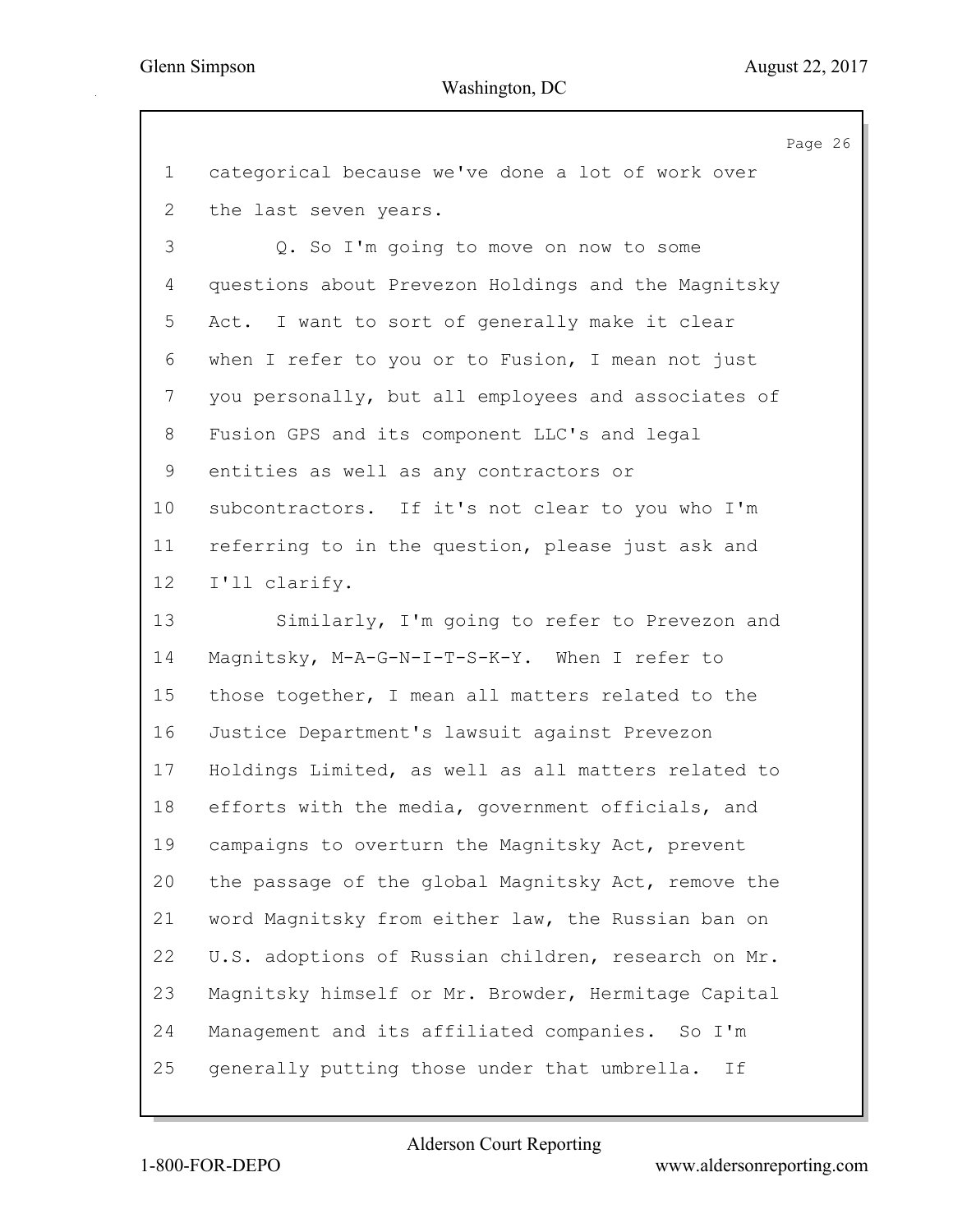Page 27 1 you need me to clarify for any specific question, 2 just ask. 3 MR. LEVY: You obviously said a lot there. 4 MR. DAVIS: I did. 5 MR. LEVY: And so on a question-by-question 6 basis out of fairness to the witness, I just want 7 to make sure that he has the ability to ask 8 clarification, of course, as questions arise. 9 MR. DAVIS: Right. That's what I would be 10 asking you to do. 11 MR. LEVY: Even now, quite frankly, I'm not 12 sure I can recall everything that you baked into 13 the term that you're going to use. 14 MR. DAVIS: Feel free to raise questions 15 about any particular question we ask. 16 MR. LEVY: Okay. 17 BY MR. DAVIS: 18 Q. Mr. Simpson, what was Fusion GPS's role in 19 the Justice Departments's litigation against 20 Prevezon Holdings? 21 A. We were retained by Baker Hostetler in the 22 spring of 2014 to do litigation support, and under 23 the heading of litigation support was things 24 related to discovery, locating witnesses, answer 25 questions from the press, gathering documents,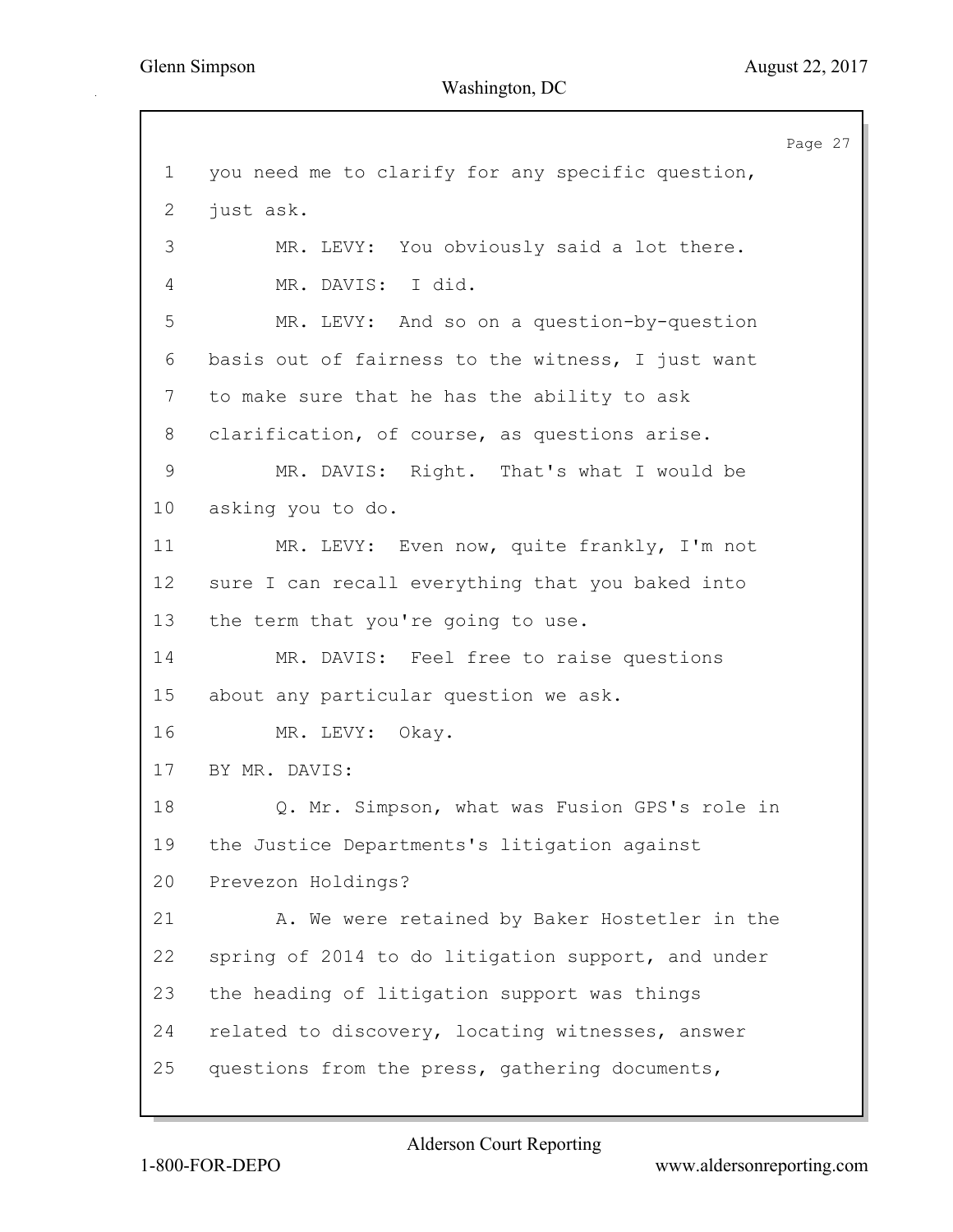Page 28 1 pretty much, you know, a conventional understanding 2 of litigation support. 3 Q. And to whom did Fusion GPS report in the 4 course of this work? 5 A. Baker Hostetler. The partner in charge 6 was Mark Cymrot, C-Y-M-R-O-T, who's a partner in 7 the Washington office and former Justice Department 8 prosecutor. 9 Q. Did Mr. Cymrot provide instructions to 10 Fusion GPS during the course of the work? 11 A. Mr. Cymrot regularly instructed us in how 12 we were to go about doing discovery and various 13 other tasks, yes. 14 Q. And for a portion of that case at least 15 Mr. Cymrot was the attorney of record for Prevezon 16 Holdings; is that correct? 17 A. For the entirety of the time that I worked 18 on the case he was -- I believe he was the attorney 19 of record. 20 Q. And did you understand the instructions 21 you received from him to be originating from his 22 client, from Prevezon Holdings? 23 A. The ultimate direction, of course, would 24 have been from the ultimate client, but the client 25 was outside the United States for most of its time.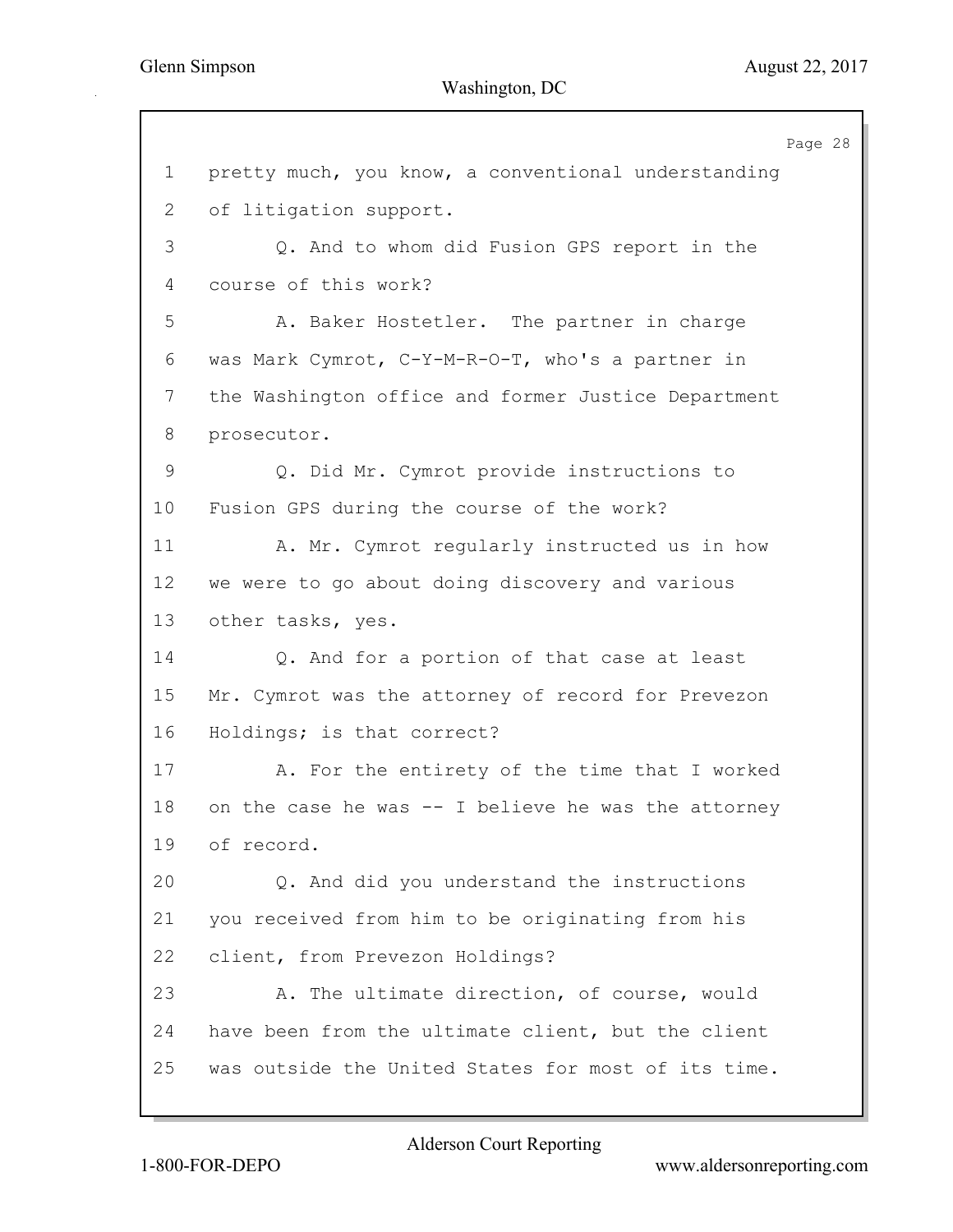Page 29 1 So, you know, a lot of instruction came from him 2 and he was the person who formulated the legal 3 strategy, undertook all of the legal efforts to 4 work the case. 5 Q. And when did Fusion GPS cease working on 6 the Prevezon Holdings case? 7 A. I can't say exactly. It was mid to late 8 2016. 9 Q. Which of Fusion's associates and employees 10 have worked on the Prevezon or Magnitsky issues? 11 A. For the most part it was myself and one of 12 my analysts, **... There may have -- from** 13 time to time issues may have come up about trying 14 to find records or other issues where I conferred 15 with or enlisted someone else in the office, but I 16 don't specifically recall. 17 MR. FOSTER: To follow up on the previous 18 answer, you said mid to late 2016 is when the 19 investigation ended, generally speaking. Do you 20 have any records that could refresh your 21 recollection about the exact date at a later time? 22 MR. SIMPSON: I'm sure we do, yes. I am -- 23 we have a division of labor and I don't do a lot of 24 things like invoicing. So this is not going to be 25 my strong suit.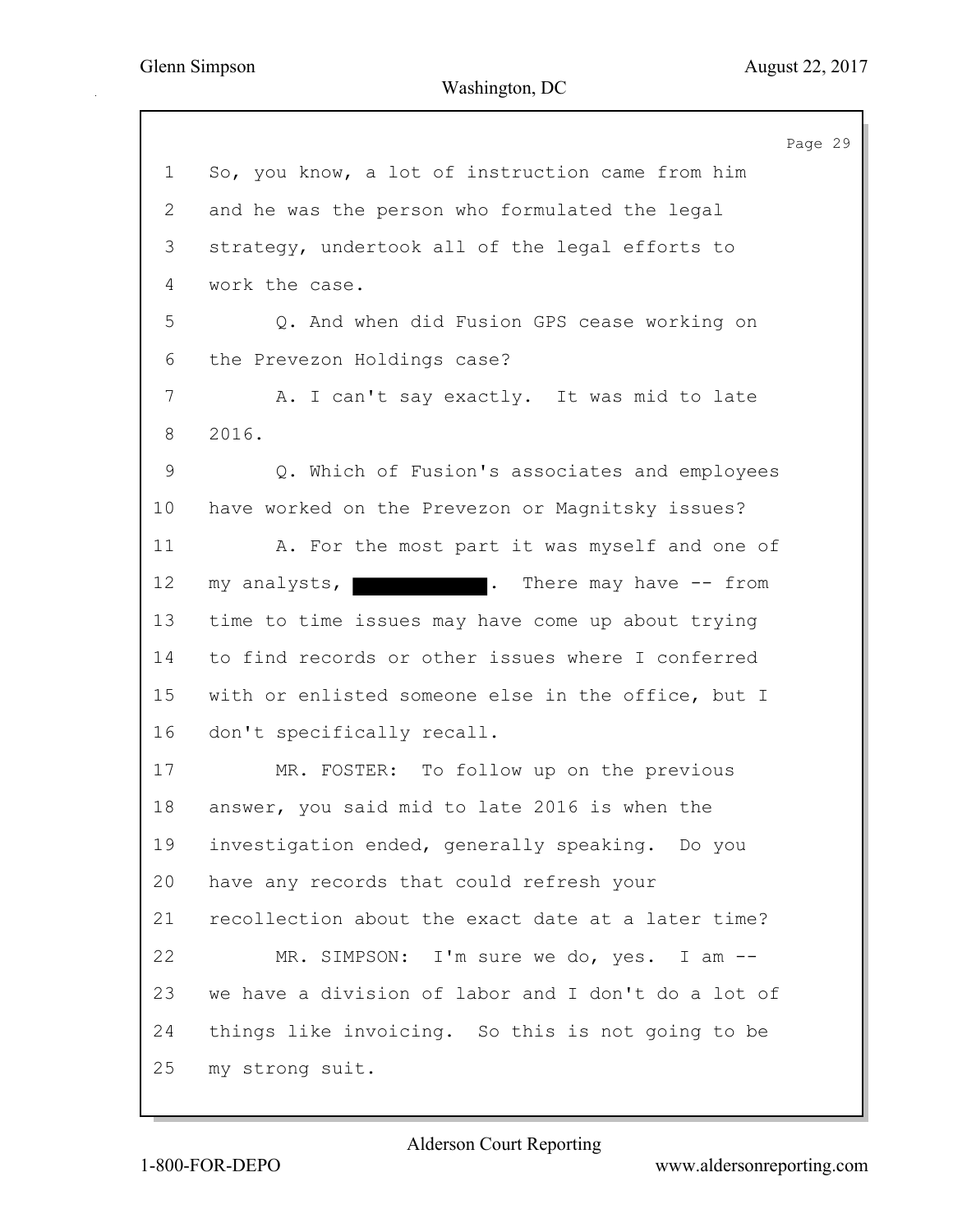Page 30 1 MR. FOSTER: But you could figure it out 2 later for us? 3 MR. SIMPSON: We maintain books and records. 4 MR. FOSTER: Could you maybe just describe 5 quickly what kind of record would constitute the 6 end of the engagement? 7 MR. SIMPSON: That's a good question. You 8 know, in some cases there's no specific termination 9 letter. So I don't know whether there's a 10 termination agreement or termination letter in this 11 case. I mean, generally speaking, you know, when 12 we stop billing the case is over. 13 (Exhibit 2 was marked for 14 identification.) 15 BY MR. DAVIS: 16 Q. I'd like to introduce an exhibit. It's 17 one of two privilege logs that your attorneys 18 provided us. This will be Exhibit 2. 19 Mr. Simpson, on the third page of this 20 document, the last two entries appear to be e-mails 21 sent on October 27, 2016 from Peter Fritsch to Mark 22 Cymrot CC'g you. To the best of your recollection, 23 was Fusion GPS still working for Mr. Cymrot on -- 24 still working for Baker Hostetler on the Prevezon 25 case as of the date of this e-mail?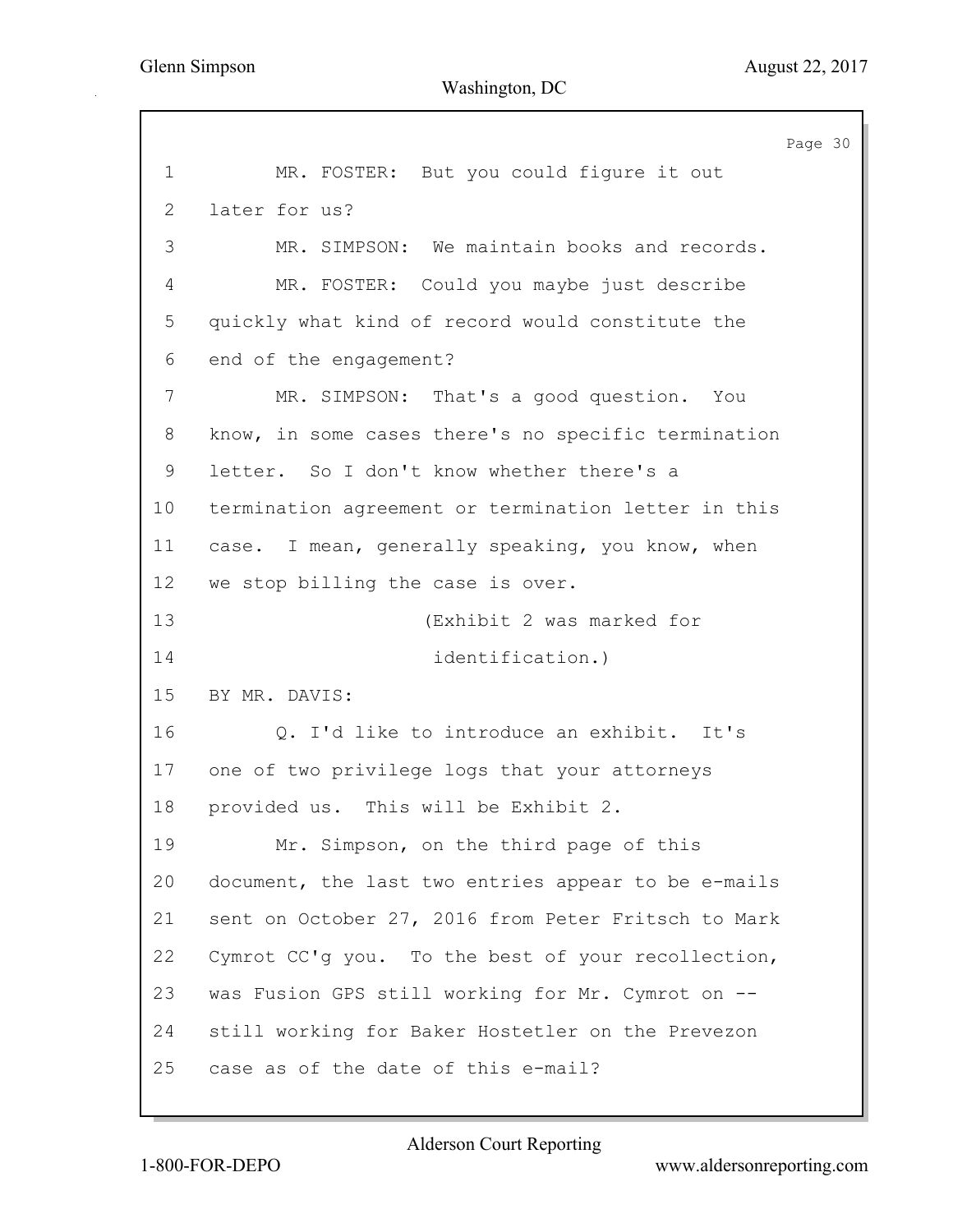Page 31 1 A. I don't know. 2 Q. The privilege asserted was attorney work 3 product. Do you know what the basis of that was? 4 A. Well, it was a legal --5 MR. LEVY: This is a judgment that his 6 lawyers made and any knowledge he would have about 7 whether it was attorney work product or not likely 8 would come from communications with counsel, which 9 obviously are privileged. 10 BY MR. DAVIS: 11 Q. Did Fusion ever work with subcontractors 12 on its Prevezon or Magnitsky efforts? 13 A. Yes. 14 Q. Who were they? 15 MR. LEVY: Just to clarify that, your 16 question was -- can you repeat the question, 17 please? 18 MR. DAVIS: Sure. Did Fusion ever work with 19 subcontractors on its Prevezon or Magnitsky 20 efforts? 21 MR. LEVY: What do you mean by "Magnitsky 22 efforts"? 23 MR. DAVIS: I mean all matters related to the 24 efforts with the media, government officials, and 25 campaigns -- or campaigns to overturn the Magnitsky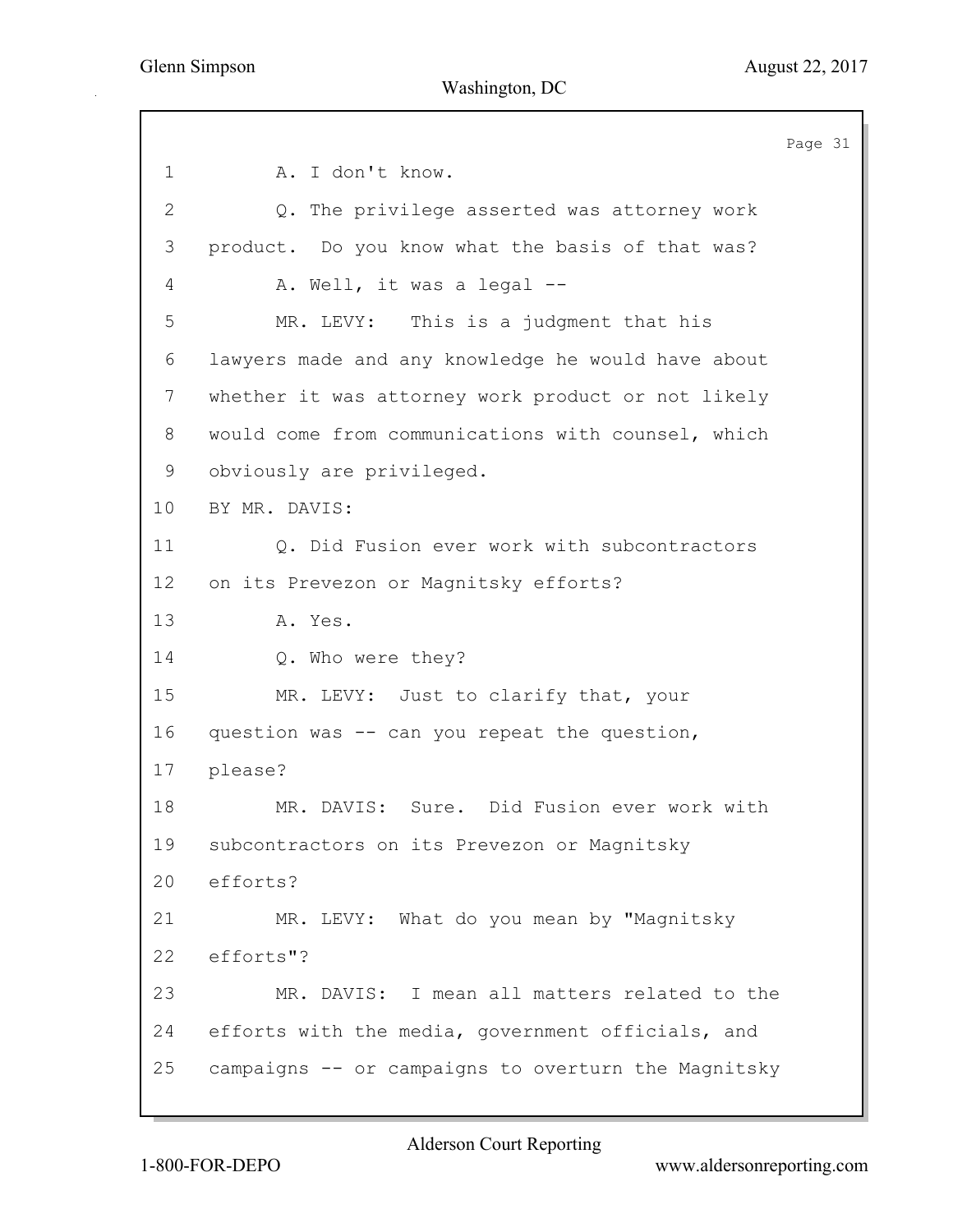|             | Page 32                                             |
|-------------|-----------------------------------------------------|
| $\mathbf 1$ | Act, prevent the passage of the global Magnitsky    |
| 2           | Act, remove the word Magnitsky from the law -- from |
| 3           | either law, as well as the Russian ban on U.S.      |
| 4           | adoptions of Russian children.                      |
| 5           | MR. LEVY: And you were also asking about            |
| 6           | subcontractors for Prevezon as well?                |
| 7           | MR. DAVIS: I'm asking whether Fusion ever           |
| 8           | worked with subcontractors on those issues.         |
| 9           | BY THE WITNESS:                                     |
| 10          | A. Well, I object to the question the way the       |
| 11          | question is framed. You've sort of built into the   |
| 12          | question the sort of inference that we were doing   |
| 13          | something other than working on a legal case, and   |
| 14          | there's extensive public record, documentation in   |
| 15          | Pacer of the work that we did and it was a legal    |
| 16          | case. So I don't -- it's going to be difficult      |
| 17          | because it's really hard for me to answer questions |
| 18          | where you lump in all these things that other       |
| 19          | people were doing and impute them to me.            |
| 20          | Q. Let's break them down by category.               |
| 21          | A. Let's do that.                                   |
| 22          | Q. Did Fusion ever work with                        |
| 23          | subcontractors -- did Fusion ever hire              |
| 24          | subcontractors as part of its legal work on the     |
| 25          | Prevezon case?                                      |
|             |                                                     |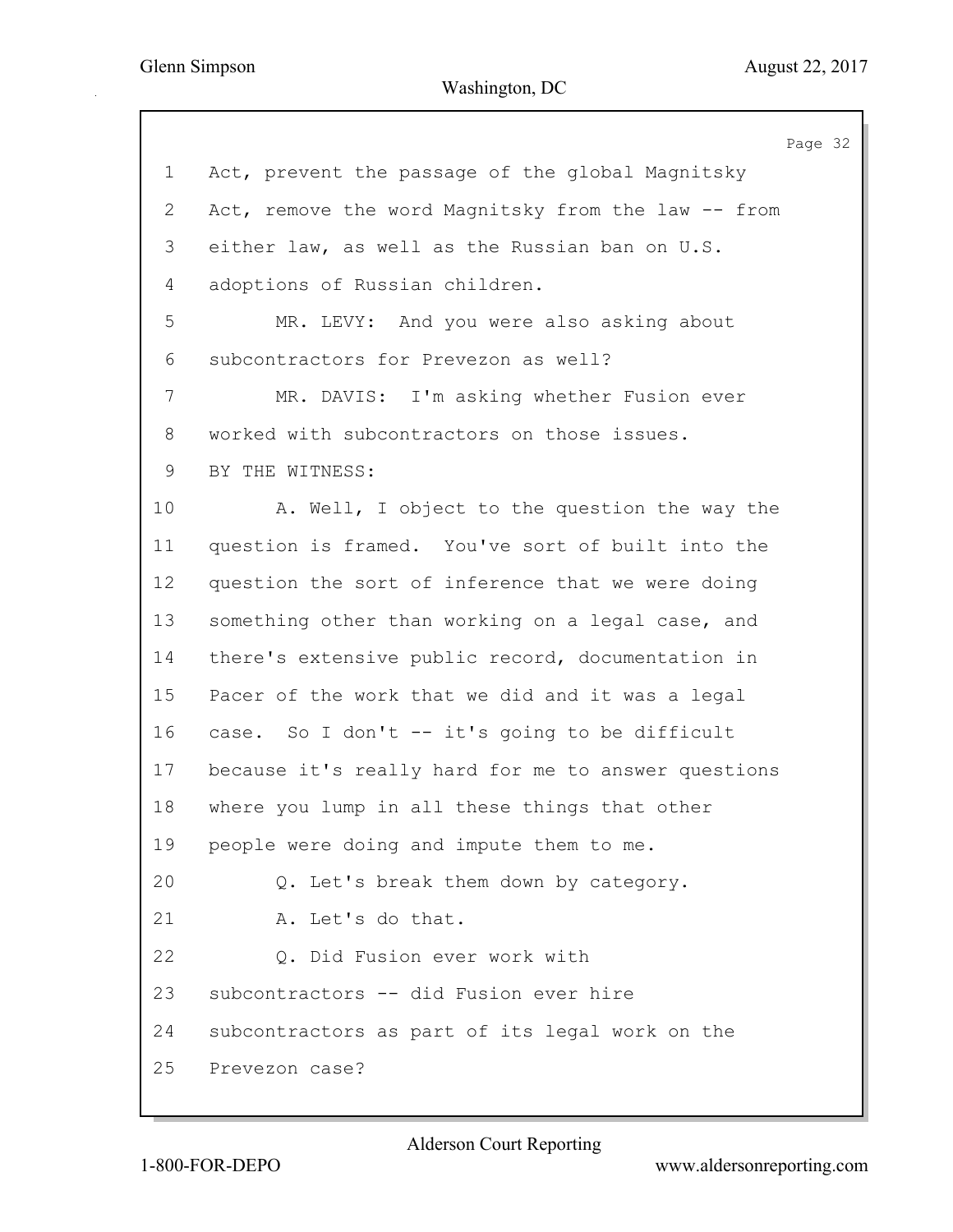Page 33 1 **A.** Yes. 2 Q. And whom did you hire? 3 A. I think the primary, possibly only one was 4 a guy named Edward Baumgartner. There may have 5 been others. I just don't recall. 6 Q. And what type of work did Mr. Baumgartner 7 undertake for Fusion? 8 A. Discovery mostly, helping locate 9 witnesses. He speaks Russian. So he would work 10 with the lawyers on gathering Russian language 11 documents, gathering Russian language media 12 reports, talking to witnesses who speak Russian, 13 that sort of thing. He may have dealt with the 14 press. I just don't remember. 15 MR. FOSTER: What is his professional 16 background? 17 MR. SIMPSON: He has a degree in Russian. 18 MR. FOSTER: So his primary role was as a 19 Russian speaker? Is he a private investigator? 20 What does he do? 21 MR. SIMPSON: He runs a consulting firm like 22 me and deals with issues more in Ukraine than 23 Russia, but in both. Yeah, he was doing Russian 24 language things. The case revolved around, 25 centered on events in Russia. So a lot of what we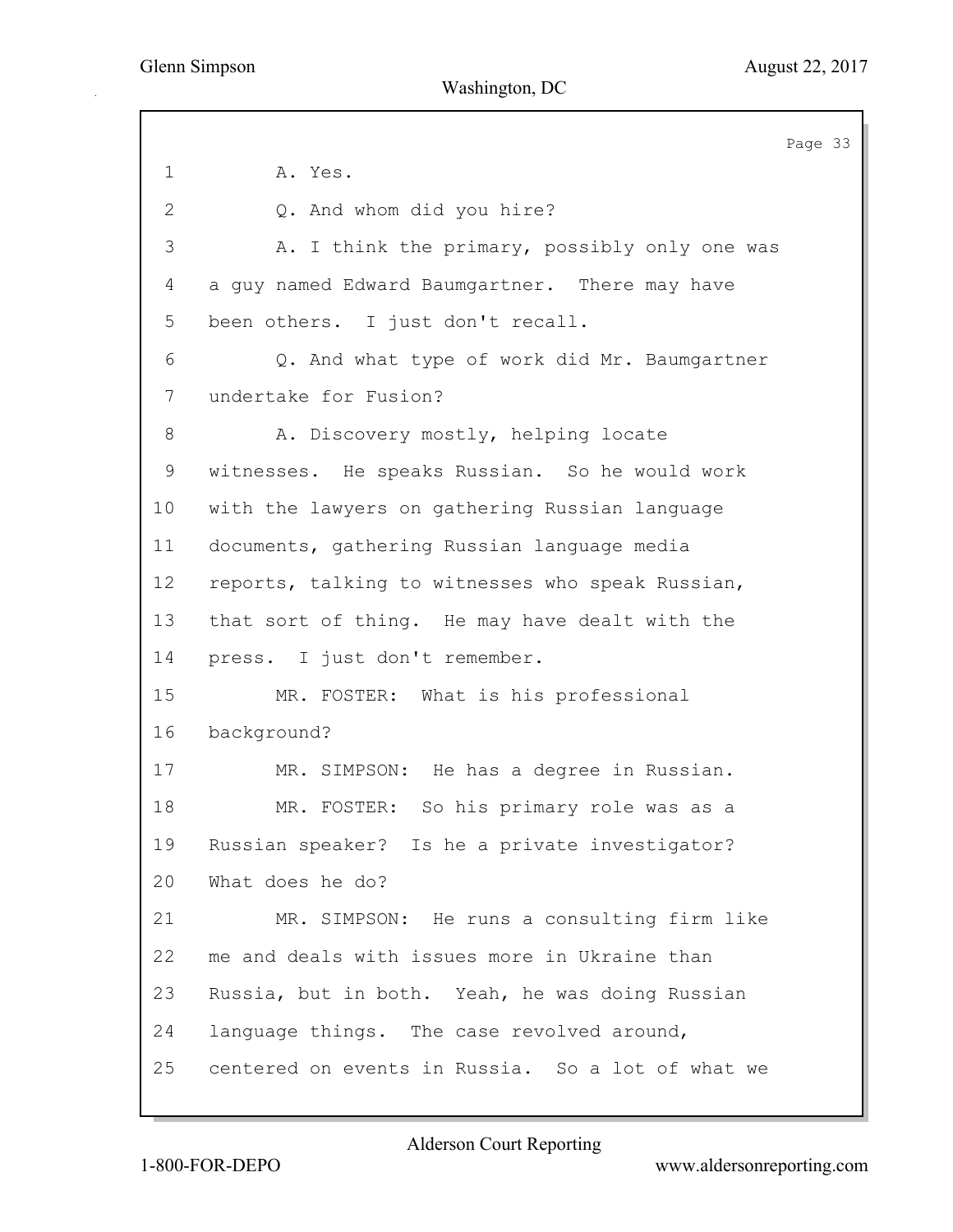Page 34 1 needed to find out were things that were in Russia 2 or there were documents in the Russian language. I 3 don't speak Russian, I've never been to Russia. So 4 it would be ordinary course of business for me to 5 identify a specialist who could supply me with that 6 kind of specialized expertise. 7 BY MR. DAVIS: 8 Q. And how did you come to hire him for this 9 engagement? 10 A. I met him on a previous engagement and I 11 was impressed by his knowledge of the region and 12 his general abilities. 13 MR. FOSTER: What was the previous 14 engagement? 15 MR. LEVY: We're not going to get into prior 16 engagements. It's outside the scope. 17 MR. FOSTER: Generally speaking, what was it? 18 MR. SIMPSON: It was something involving 19 Russia. 20 MR. FOSTER: A little more specifically 21 speaking. 22 MR. SIMPSON: It's my understanding that I 23 was not required to talk about my other cases at 24 this interview. 25 MR. DAVIS: Again, it's a voluntary interview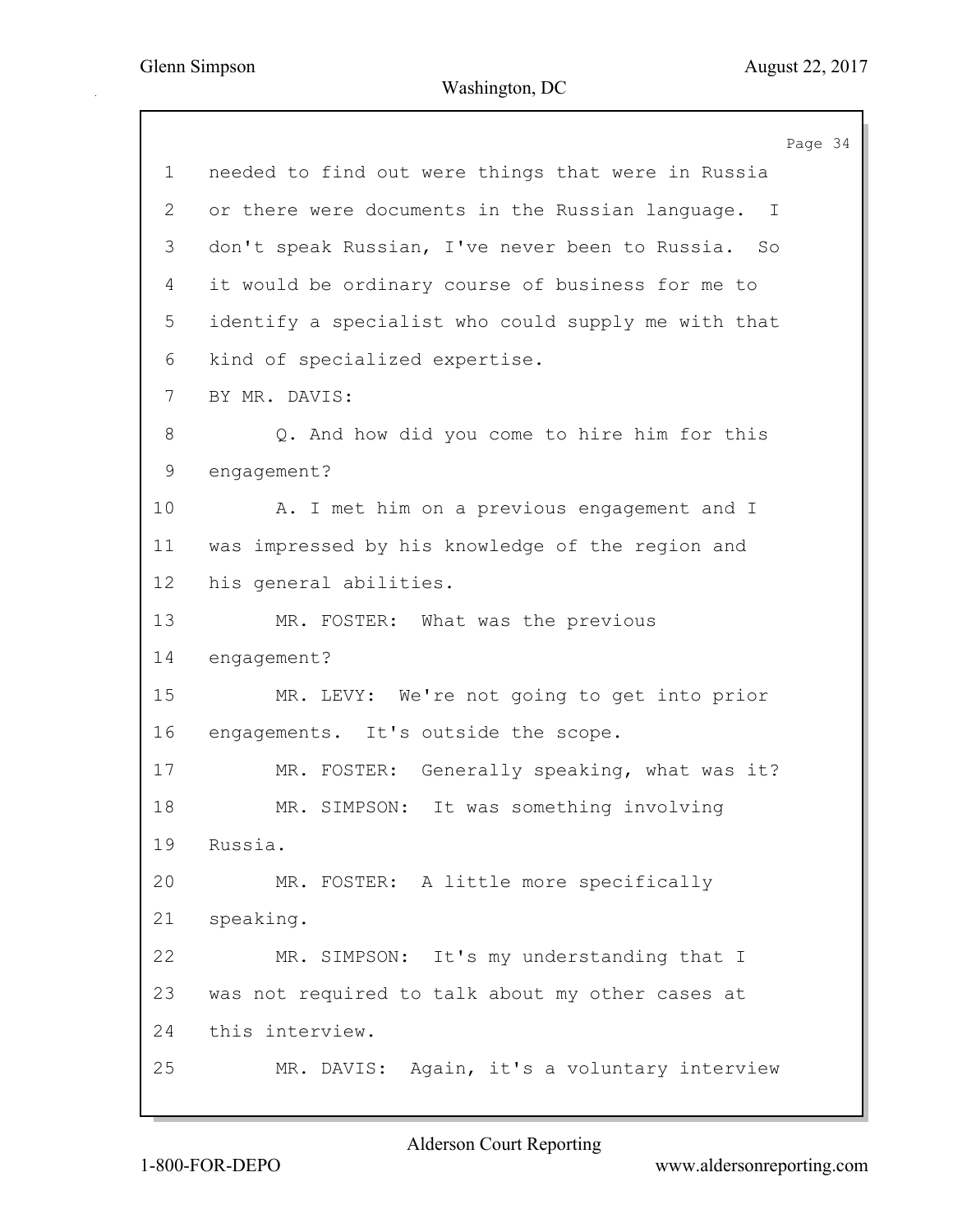|                |                                                    | Page 35 |  |
|----------------|----------------------------------------------------|---------|--|
| $\mathbf 1$    | and you are not under compulsion to answer any     |         |  |
| $\overline{2}$ | questions, but, again, the extent to which you     |         |  |
| 3              | cooperate will help the committee members evaluate |         |  |
| 4              | whether further compulsory process is necessary.   |         |  |
| 5              | MR. LEVY: He's been answering questions and        |         |  |
| 6              | we're here all day for you.                        |         |  |
| 7              | MR. SIMPSON: I'm here to cooperate.                |         |  |
| 8              | BY MR. DAVIS:                                      |         |  |
| $\mathsf{S}$   | Q. Did anyone from Fusion ever work with           |         |  |
| 10             | other subcontractors hired by Baker Hostetler for  |         |  |
| 11             | the Prevezon case?                                 |         |  |
| 12             | A. That would have been ordinary. I don't          |         |  |
| 13             | specifically remember doing that, but it wouldn't  |         |  |
| 14             | have been out of the ordinary. It's not            |         |  |
| 15             | particularly noteworthy. I've worked with Baker    |         |  |
| 16             | Hostetler since 2009 on a number of legal cases.   |         |  |
| 17             | This is the only one that involved Russia. And in  |         |  |
| 18             | the course of any legal case, you know, various    |         |  |
| 19             | people are retained by a law firm to perform       |         |  |
| 20             | various services. So you would meet other          |         |  |
| 21             | subcontractors in the course of doing legal work.  |         |  |
| 22             | That's common.                                     |         |  |
| 23             | Q. What types of services would they tend to       |         |  |
| 24             | be providing?                                      |         |  |
| 25             | A. Translators would be common, in this case       |         |  |
|                |                                                    |         |  |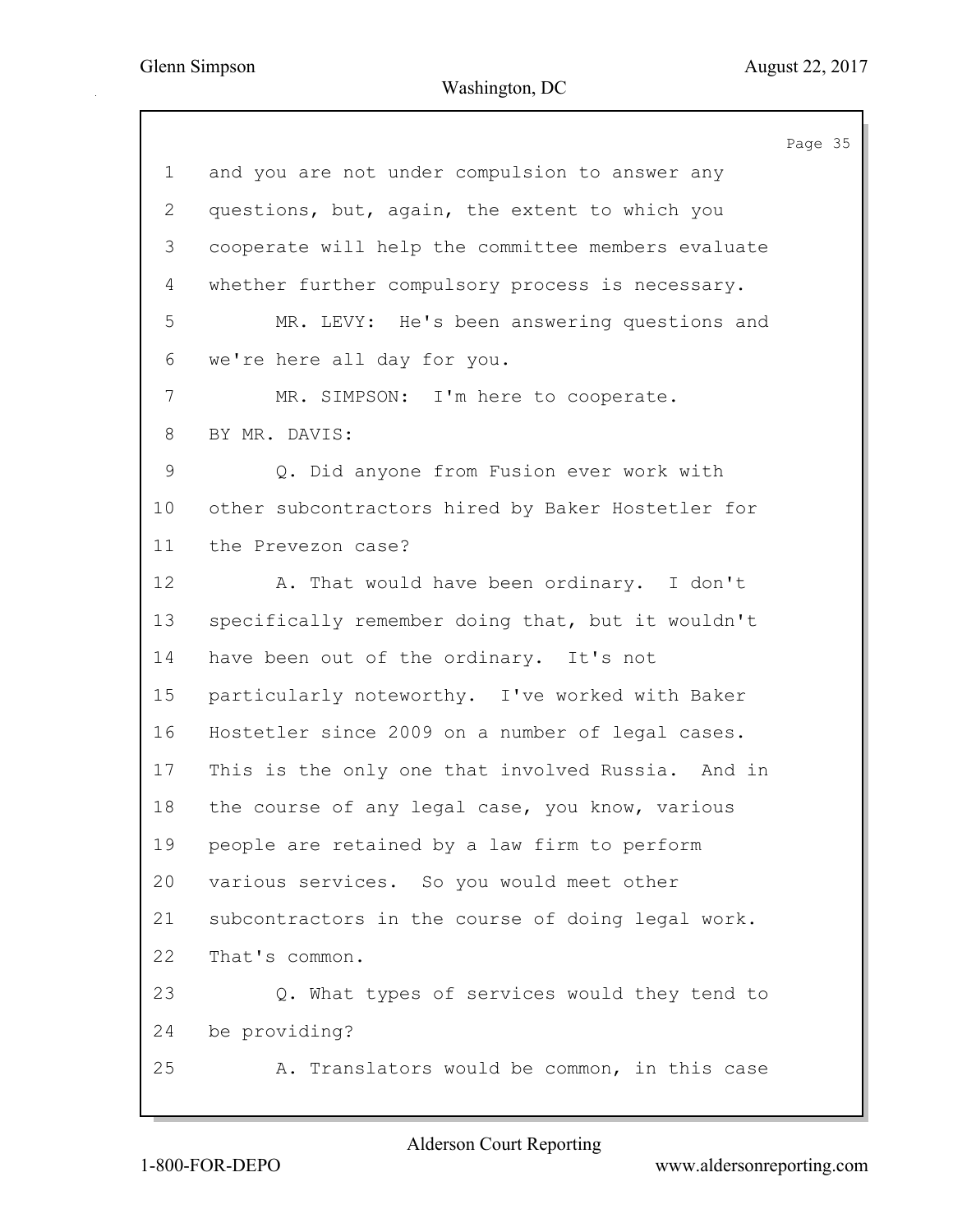|    |                                                     | Page 36 |
|----|-----------------------------------------------------|---------|
| 1  | particularly. Forensic people, accountants, PR      |         |
| 2  | people, all those services are facets of modern     |         |
| 3  | litigation.                                         |         |
| 4  | Q. And to the best of your knowledge, did           |         |
| 5  | Fusion ever work with any other contractors hired   |         |
| 6  | by Prevezon Holdings?                               |         |
| 7  | A. I'm sorry. Could you repeat that?                |         |
| 8  | Q. Sure. I asked if Fusion had hired any            |         |
| 9  | subcontractors that you worked with on the Prevezon |         |
| 10 | matter, whether Baker hired anyone that you worked  |         |
| 11 | with. Now I'm wondering did you work with anyone    |         |
| 12 | hired directly through Prevezon on this as opposed  |         |
| 13 | to Baker Hostetler?                                 |         |
| 14 | A. It's difficult to give a yes or no answer        |         |
| 15 | to that. I would have to say I think so, but when   |         |
| 16 | you're a subcontractor to a law firm, you know,     |         |
| 17 | you're sort of in a lane and, you know, my lane was |         |
| 18 | research, discovery, William Browder's business     |         |
| 19 | practices, his activities in Russia, his history of |         |
| 20 | avoiding taxes.                                     |         |
| 21 | So people -- other people, you know, in a big       |         |
| 22 | case come and go and it's not really my position to |         |
| 23 | ask, you know, who hired them and why. Generally    |         |
| 24 | if I'm introduced to somebody they'll explain, you  |         |
| 25 | know, why there were other lawyers who worked for   |         |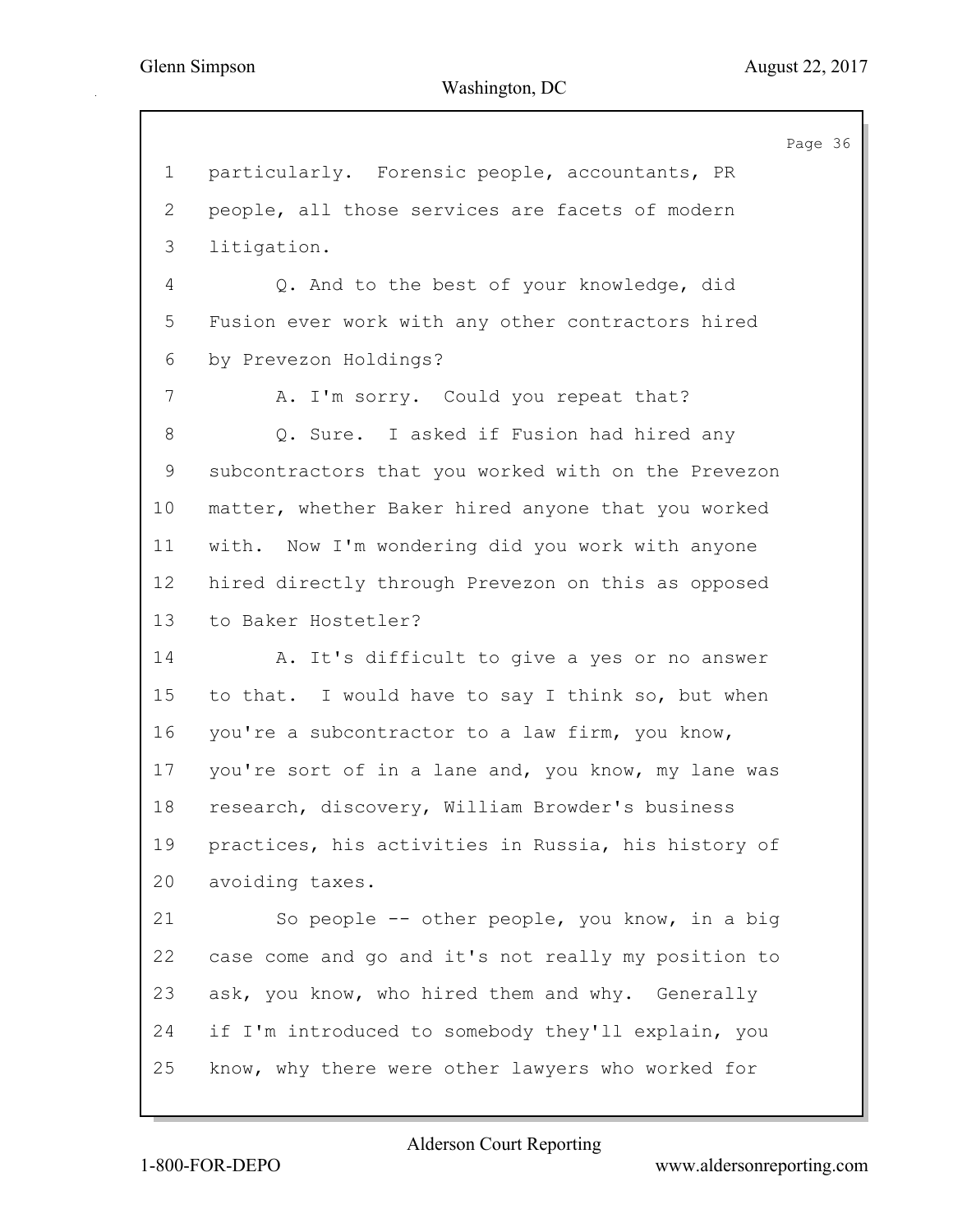37

|             | Page                                                |
|-------------|-----------------------------------------------------|
| $\mathbf 1$ | Prevezon who were part of the case. Other people    |
| 2           | were brought in -- you know, were brought in either |
| 3           | by Prevezon or by the lawyers and I didn't always   |
| 4           | try to pin that down.                               |
| 5           | Q. In general would the decision whether you        |
| 6           | would share Fusion's information with them be       |
| 7           | dependent then upon the attorneys introducing you   |
| 8           | to them?                                            |
| 9           | A. It would be dependent on the direction of        |
| 10          | the attorneys. I basically -- you know, in all      |
| 11          | these cases for reasons of privilege and simply     |
| 12          | just professionalism you work at the direction of   |
| 13          | the lawyers and you do what they instruct you to    |
| 14          | do.                                                 |
| 15          | Q. Did anyone from Fusion ever help arrange         |
| 16          | for other entities to be hired by Prevezon or Baker |
| 17          | Hostetler for the Prevezon case?                    |
| 18          | A. I don't think you could say we arranged          |
| 19          | for others to be hired. If you're asking me if we   |
| 20          | made referrals, we would refer -- you know, we made |
| 21          | quite extensive -- fairly extensive efforts to get  |
| 22          | a PR firm hired for the trial that we were          |
| 23          | expecting and we made a number of referrals in that |
| 24          | case, in that matter.                               |
| 25          | Q. What was the name of that PR firm?               |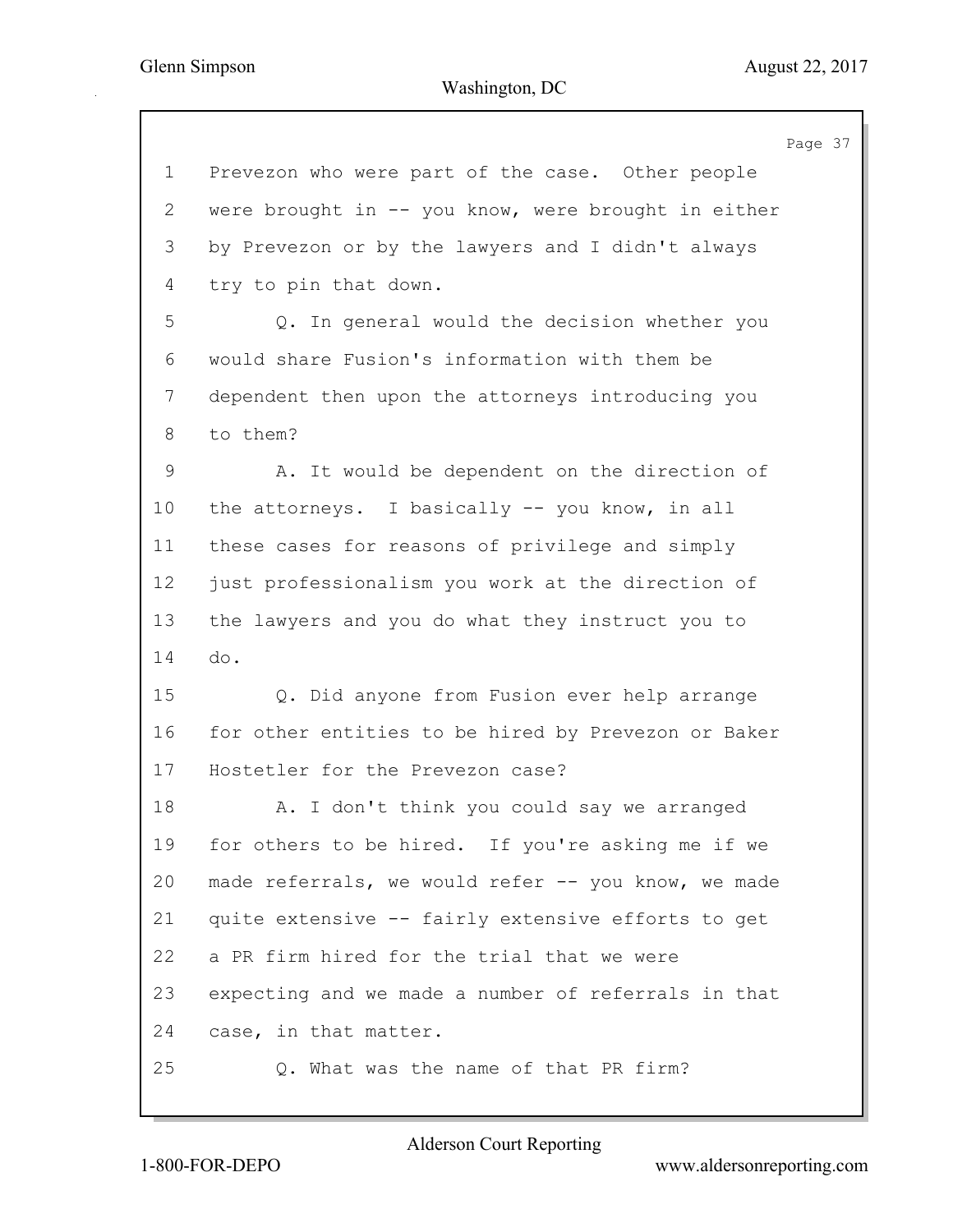Page 38 1 A. There were several. We actually, you 2 know, had a series of screening sessions. I think 3 Weber Shandwick was the one we ended up with. 4 Q. You mentioned that Fusion was conducting 5 litigation support in regard to the Prevezon case. 6 Could you expand a little more about what type of 7 litigation support activities you undertook? 8 MR. LEVY: Beyond what he's already told you? 9 MR. DAVIS: With a little more detail. 10 BY THE WITNESS: 11 A. Yes. In the original period of the case 12 the question -- the client's explanation for or 13 response to the government's allegations was that 14 they originated with an organized crime figure in 15 Russia who had been extorting them and who they had 16 reported to the police and who had been jailed and 17 convicted for blackmailing them, and they claimed 18 that that was where these allegations originated, 19 which, you know, seemed remarkable because it was 20 in a Justice Department complaint. 21 So the first thing, you know, in any case 22 really is to sort of try and figure out whether 23 your own client's story can be supported or whether 24 it's not true, and the lawyers -- you know, we work 25 with a lot of prominent law firms and in many cases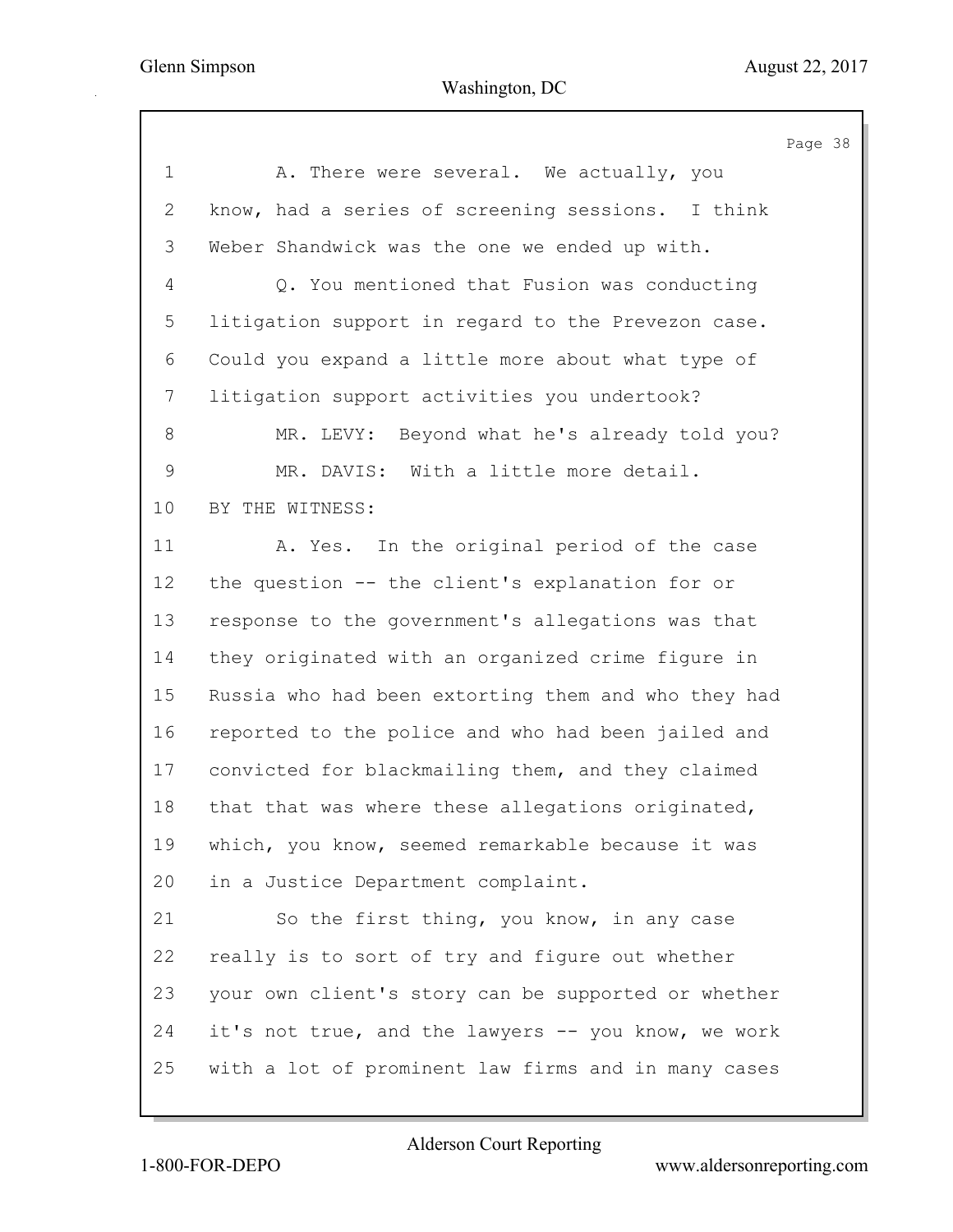Page 39 1 the first thing the lawyers need to know is whether 2 their client's story is real, whether it can be 3 supported, you know, because in any new case you 4 don't know whether your own client is telling you 5 the truth. 6 So originally one of the first things we were 7 hired to do was to check out whether this was, in 8 fact, the case. So they claimed that the 9 allegations originated with a mobster named Demetri 10 Baranovsky, B-A-R-A-N-O-V-S-K-Y, who was, in fact, 11 jailed for running a shake-down operation in which 12 he posed as an anticorruption campaigner for the 13 purpose of extorting money from people by 14 threatening to accuse them of some kind of corrupt 15 activities. As you know, Russia is rife with 16 corruption and there's a lot of anger over 17 corruption. 18 We were able to ascertain that Mr. Baranovsky 19 was, in fact, associated with Russia's biggest 20 organized crime family, the Solntsevo Brotherhood, 21 S-O-L-N-T-S-E-V-O brotherhood, which is the major 22 dominant mafia clan in Moscow. So as far as it 23 went, the client seemed to be telling the truth. 24 You know, there was extensive record of these 25 events and we found some indications from western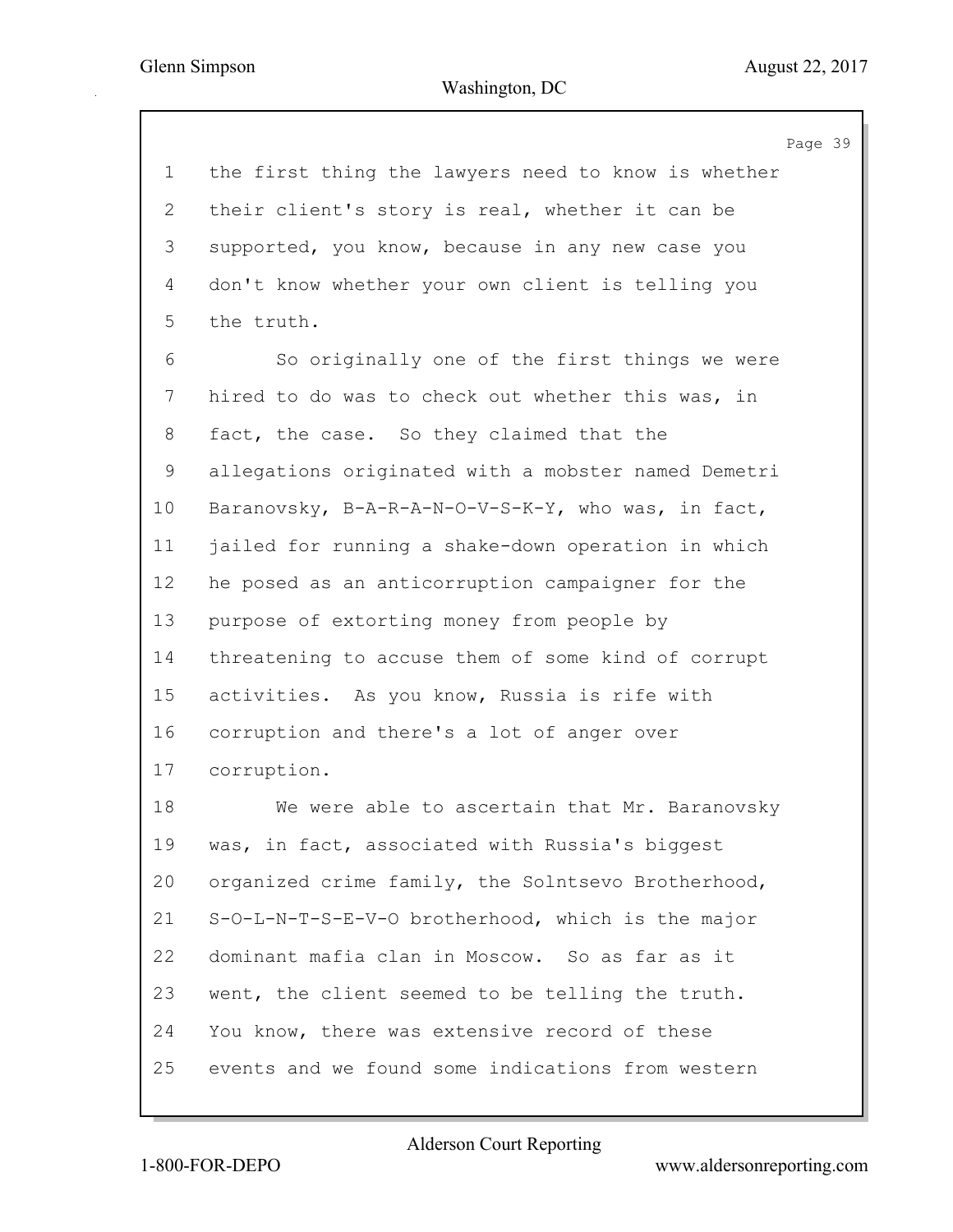Page 40 1 law enforcement that western law enforcement did 2 consider Baranovsky to be a lieutenant in this 3 organized crime family. So we did that for a 4 while. Edward Baumgartner helped a lot with that 5 because of his Russian language skills and his 6 ability to interface with the court system in 7 Russia. 8 And, you know, around the -- similarly, there 9 was a deposition of a customs agent by one of the 10 lawyers who -- you know, in this initial effort to 11 trace the origin of these allegations, where they 12 came from, how they could have ended up with the 13 Justice Department, the first thing we did was 14 interview the client, got their story, and 15 interviewed the agent who worked on the case for 16 the DOJ and that agent said he got all his 17 information from William Browder. 18 So at that point I was asked to help see if 19 we could get an interview with William Browder. 20 They wrote a letter to Browder and asked him to 21 answer questions and he refused. Then the lawyers 22 wanted to know, you know, whether he could be 23 subpoenaed. So a lot of what I did in 2014 was 24 help them figure out whether he could be subpoenaed 25 in the United States to give a deposition, and the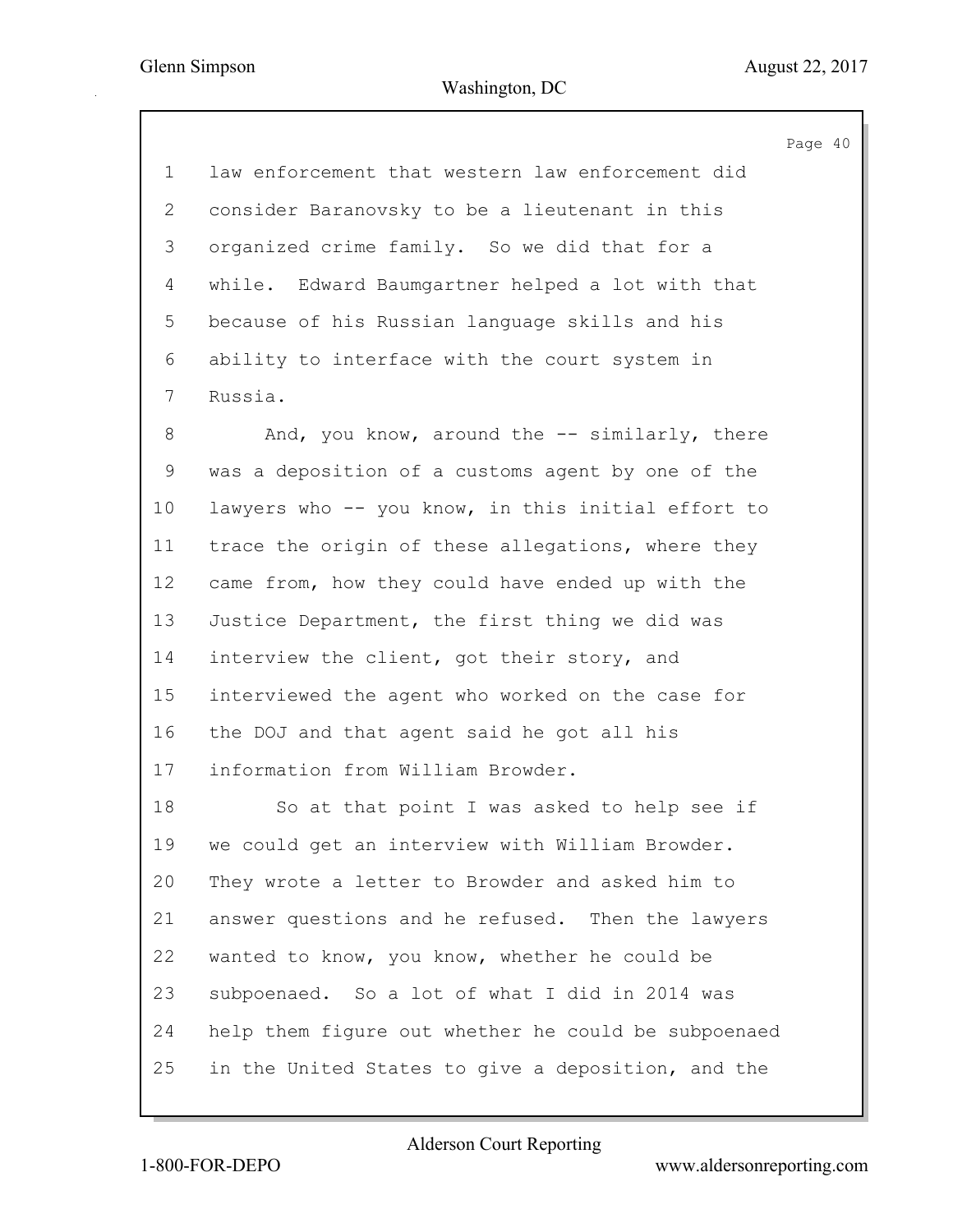Page 41 1 first thing that we did was we researched the 2 ownership and registration of his hedge fund, which 3 was registered in Delaware and filed documents with 4 the Securities and Exchange Commission. 5 So we subpoenaed his hedge fund. A lot of 6 the early work I did was just documenting that his 7 hedge fund had presence in the United States. So 8 we subpoenaed his hedge fund. He then changed the 9 hedge fund registration, took his name off, said it 10 was on there by accident, it was a mistake, and 11 said that he had no presence in the United States 12 and that, you know -- as you may know, he 13 surrendered his citizenship in 1998 and moved 14 outside the United States. That was around the 15 time he started making all the money in Russia. So 16 he's never had to pay U.S. taxes on his profits 17 from his time in Russia, which became important in 18 the case later. 19 In any case, he said he never came to the 20 United States, didn't own any property here, didn't 21 do any business here, and therefore he was not 22 required to participate in the U.S. court system 23 even though he admitted that he brought the case to

25 be a frustrating and somewhat curious situation.

24 the U.S. Justice Department. So we found this to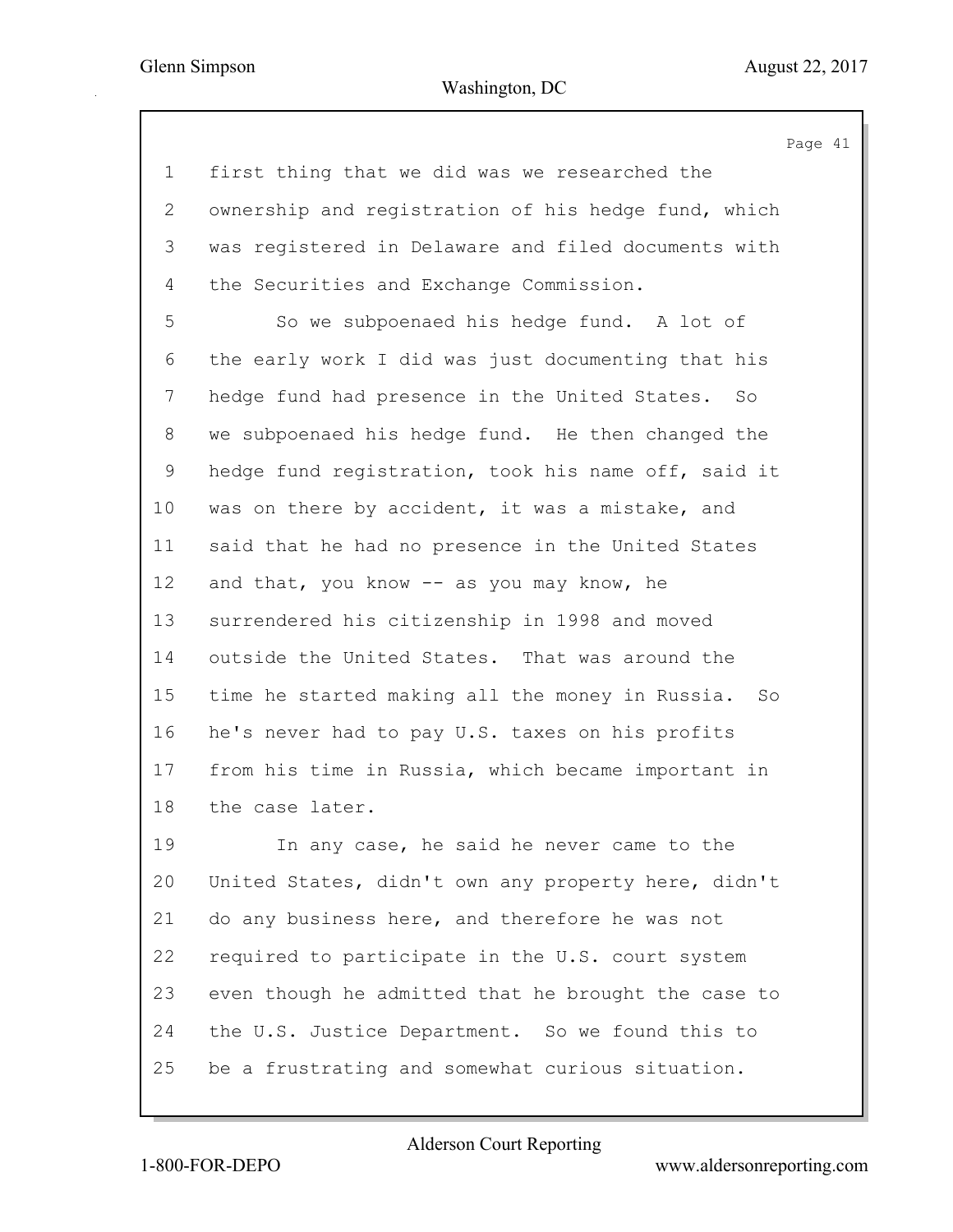Page 42 1 He was willing to, you know, hand stuff off to the 2 DOJ anonymously in the beginning and cause them to 3 launch a court case against somebody, but he wasn't 4 interesting in speaking under oath about, you know, 5 why he did that, his own activities in Russia. 6 So looking at the public record we determined 7 that he did come to the United States frequently, 8 and I discovered through public records that he 9 seemed to own a house in Aspen, Colorado, a very 10 expensive mansion, over \$10 million, which he had 11 registered in the name of a shell company in a 12 clear attempt to disguise the ownership of the 13 property. We were able to ascertain that he does 14 use that property because he registered cars to 15 that property with the Colorado DMV in the name of 16 William Browder. 17 So we began looking for public information 18 about when he might be in Aspen, Colorado, and I 19 found a listing on the Aspen Institute Website 20 about an appearance he was going to make there in 21 the summer of 2014. So we -- I served him a 22 subpoena in the parking lot of the Aspen Institute 23 in the summer of 2014 using two people -- two 24 subcontractors. Actually, those other 25 subcontractors were -- their names escape me, but I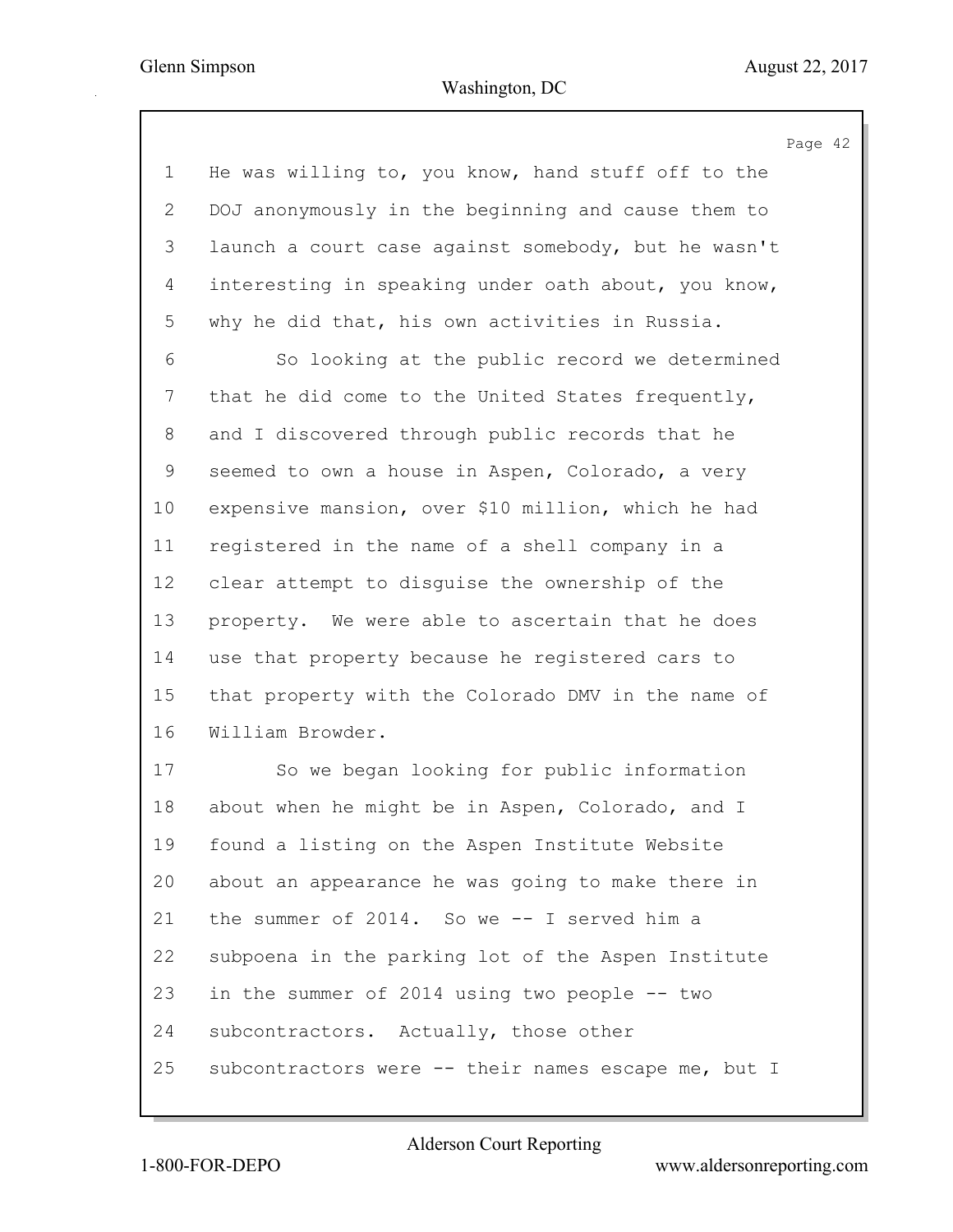Page 43 1 forgot about those. We can get you that. This is 2 all in the Pacer court record, the public court 3 record. 4 In any event, the three of us served -- there 5 was another subcontractor working for the law firm 6 whose name I also forget. I did not retain him, 7 but I was asked to work with him on this. He is a 8 private investigator and we can get you his name. 9 In any event, we served him the subpoena and he ran 10 away. He dropped it on the ground and he ran away. 11 He jumped in his car and went back to his mansion. 12 At that point he tried to suppress -- tried 13 to quash the subpoena on the grounds it hadn't been 14 properly served. We didn't get a video, but there 15 are sworn affidavits from my servers in the court 16 record about the service. But he objected to it on 17 a number of grounds. A, he continued to insist he 18 had nothing to do with the United States and didn't 19 come here very often even, though we caught him 20 here, clearly has cars in Colorado. He also said 21 that you can't serve a subpoena for a case in 22 New York in the state of Colorado, it's outside the 23 primary jurisdiction. He also began to raise 24 questions about whether Baker Hostetler had a 25 conflict of interest because of some previous work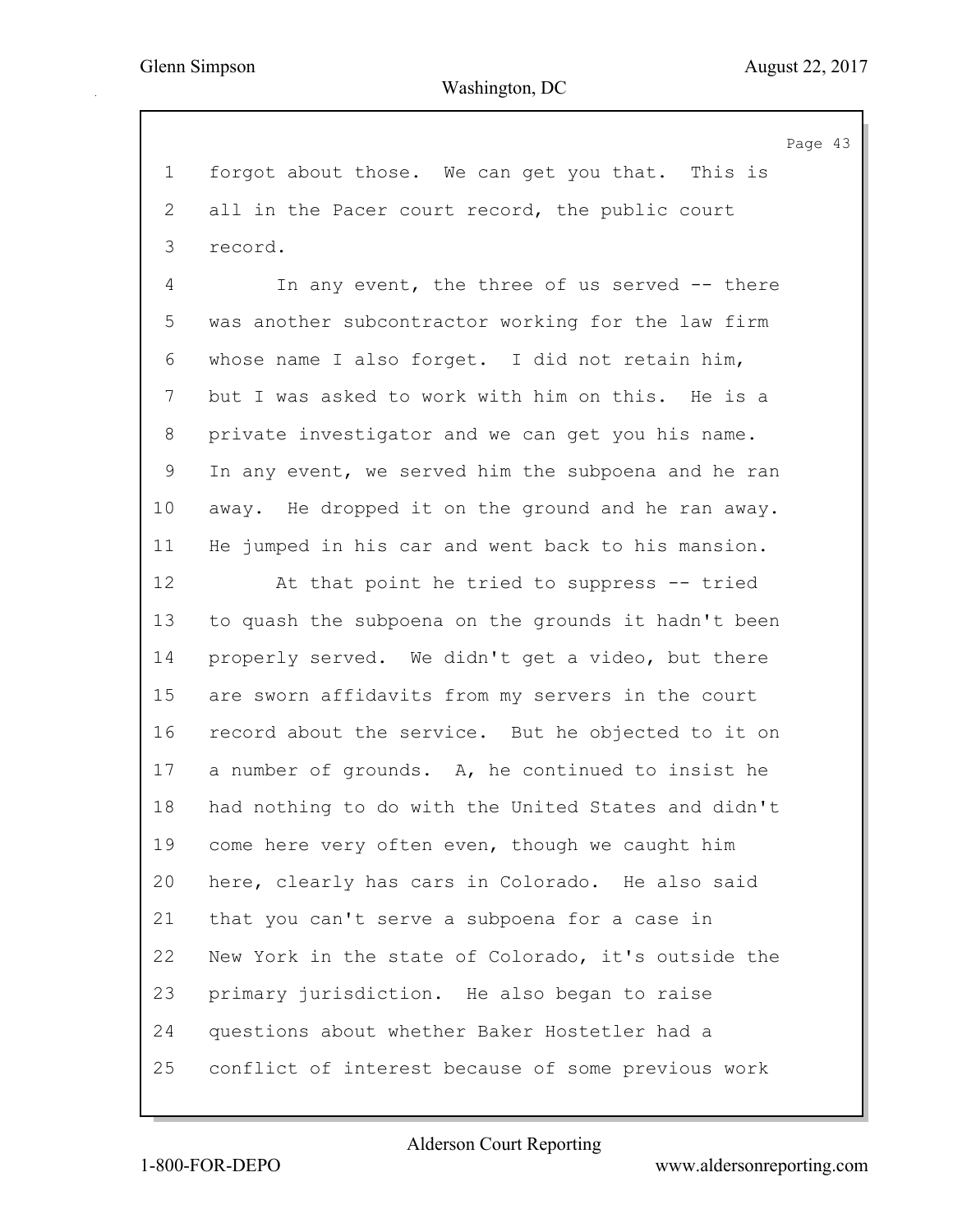Page 44 1 he did with one of the Baker lawyers. 2 This led to a long, drawn-out discovery 3 battle that I was in the center of because I served 4 the subpoenas and I helped find the information for 5 the first set of subpoenas that lasted, you know, 6 through 2014. This was, you know, a lot of what I 7 did. This was -- the main focus was on trying to 8 get William Browder to testify under oath about his 9 role in this case and his activities in Russia. 10 All of this -- his determined effort to avoid 11 testifying under oath, including running away from 12 subpoenas and changing -- frequently changing 13 lawyers and making lurid allegations against us, 14 including that, you know, he thought we were KGB 15 assassins in the parking lot of Aspen, Colorado 16 when we served the subpoena, all raised questions 17 in my mind about why he was so determined to not 18 have to answer questions under oath about things 19 that happened in Russia. 20 I'll add that, you know, I've done a lot of 21 Russia reporting over the years. I originally met 22 William Browder back when I was a journalist at the 23 Wall Street Journal when I was doing stories about 24 corruption in Russia. I think the first time I met 25 him he lectured me about -- I was working on a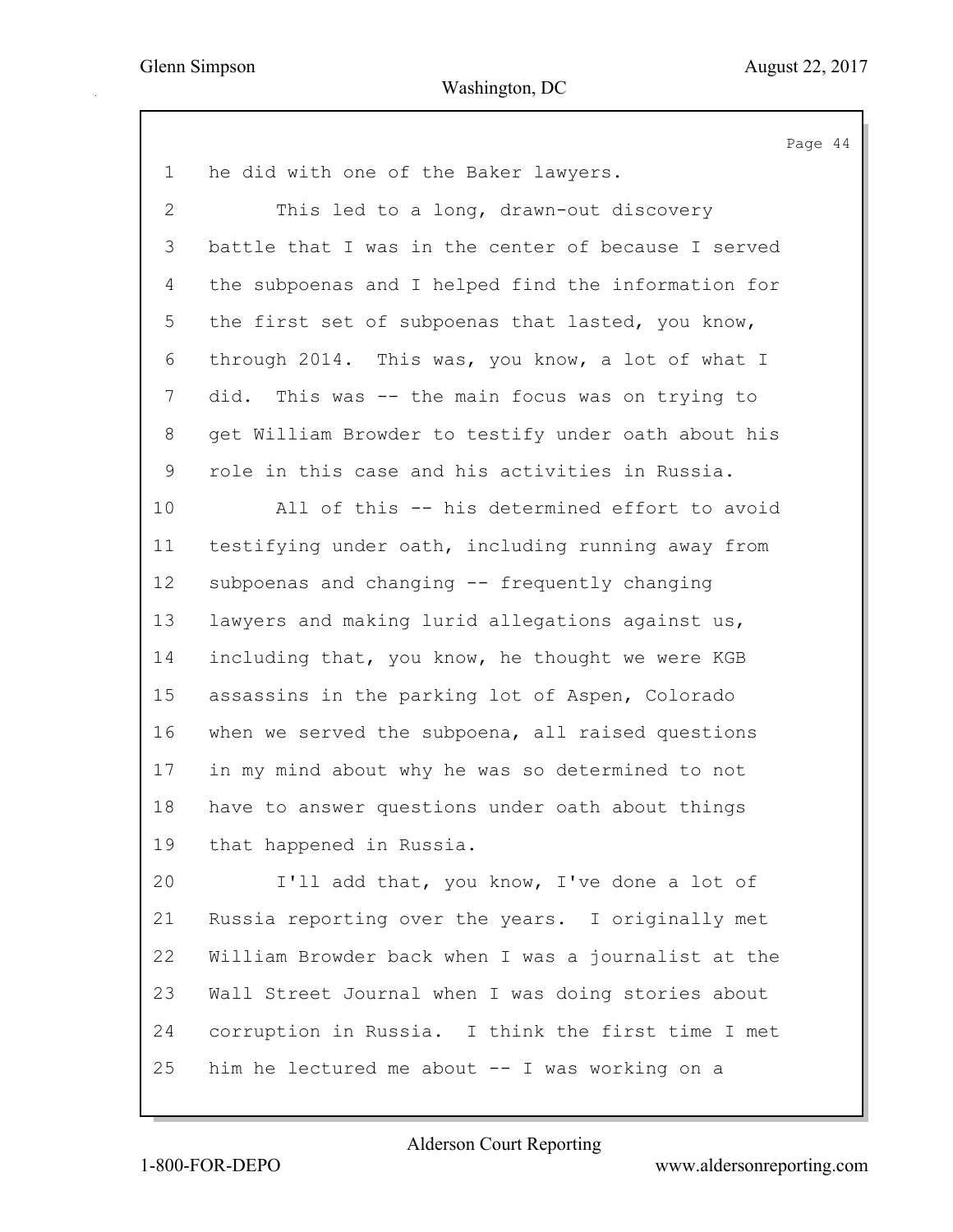Page 45 1 story about Vladimir Putin corruption and he 2 lectured me about how have Vladimir Putin was not 3 corrupt and how he was the best thing that ever 4 happened to Russia. There are numerous documents 5 that he published himself, interviews he gave 6 singing the praises of Vladimir Putin. At that 7 time I was already investigating corruption in 8 Putin's Russia. 9 So this made me more curious about the 10 history of his activities in Russia and what that 11 might tell me about corruption in Russia, and as 12 part of the case we became curious about whether 13 there was something that he was hiding about his 14 activities in Russia. So through this period while 15 we were attempting to get him under oath we were 16 also investigating his business practices in Russia 17 and that research -- and I should add when I say 18 "we," I mean the lawyers were doing a lot of this 19 work and it wasn't -- I can't take responsibility 20 or pride of place on having done all this work. We 21 were doing it all together. It was a -- you know, 22 there were a number of lawyers involved, other 23 people. 24 In the course of doing this research into 25 what he might not want to be asked about from his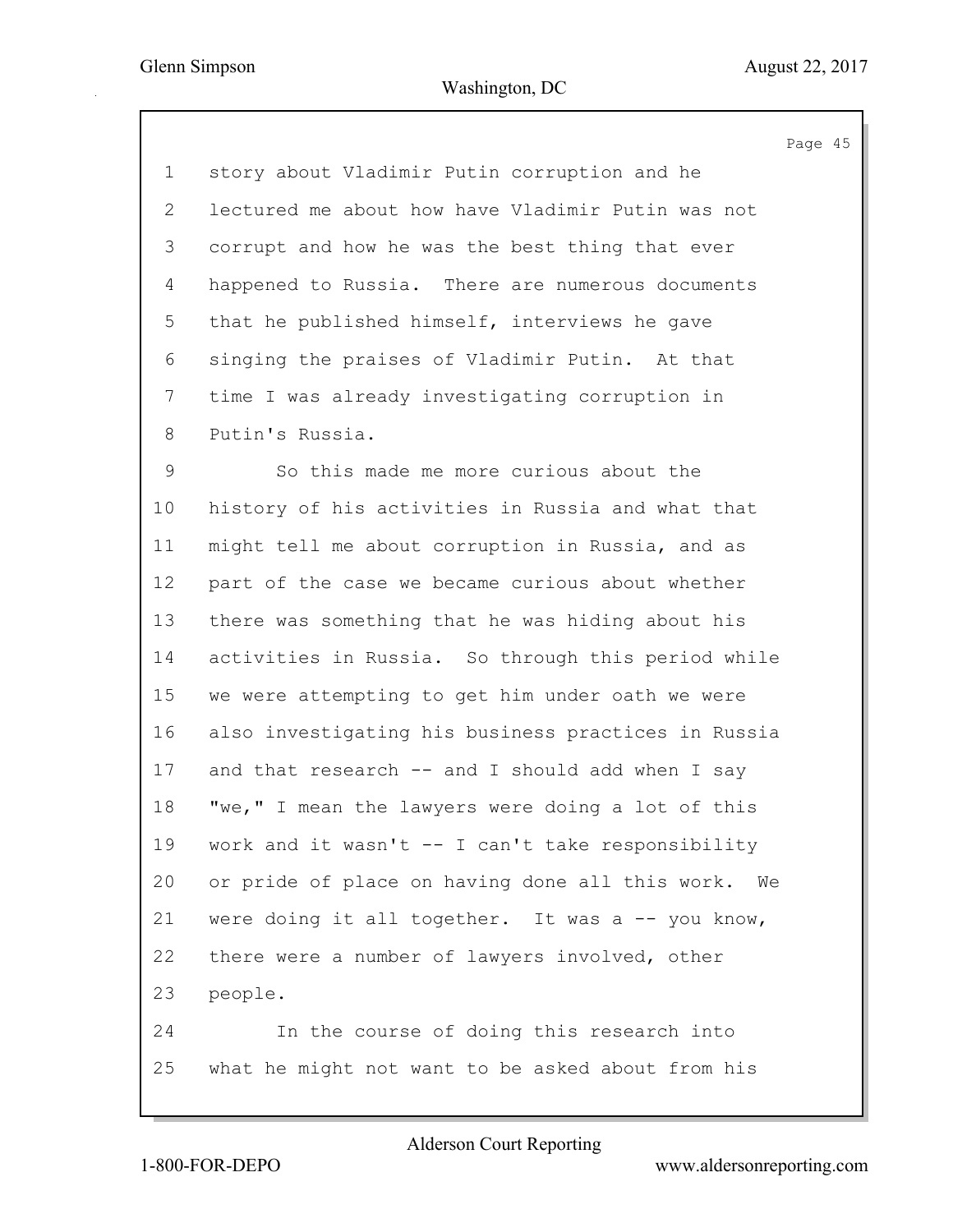Page 46 1 history in Russia we began to learn about the 2 history of his tax avoidance in Russia and we began 3 to deconstruct the way that his hedge fund 4 structured its investments in Russia and, you know, 5 we gradually accumulated through public records, 6 not all from Russia, that he set up dozens of shell 7 companies in Cyprus and other tax havens around the 8 world to funnel money into Russia and to hold 9 Russian securities. 10 He also set up shell companies inside of 11 Russia in order to avoid paying taxes in Russia and 12 he set up shell companies in a remote republic 13 called Kalmykia, K-A-L-M-Y-K-I-A, which is next to 14 Mongolia. It's the only Buddhist republic in 15 Russia and there's nothing much there, but if you 16 put your companies there you can lower your taxes. 17 They were putting their companies in Kalmykia that 18 were holding investments from western investors and 19 they were staffing these companies -- they were 20 using Afghan war veterans because there's a tax 21 preference for Afghan war veterans, and what we 22 learned is that they got in trouble for this 23 eventually because one of Putin's primary rules for 24 business was you can do a lot of things, but you've 25 got to pay your taxes.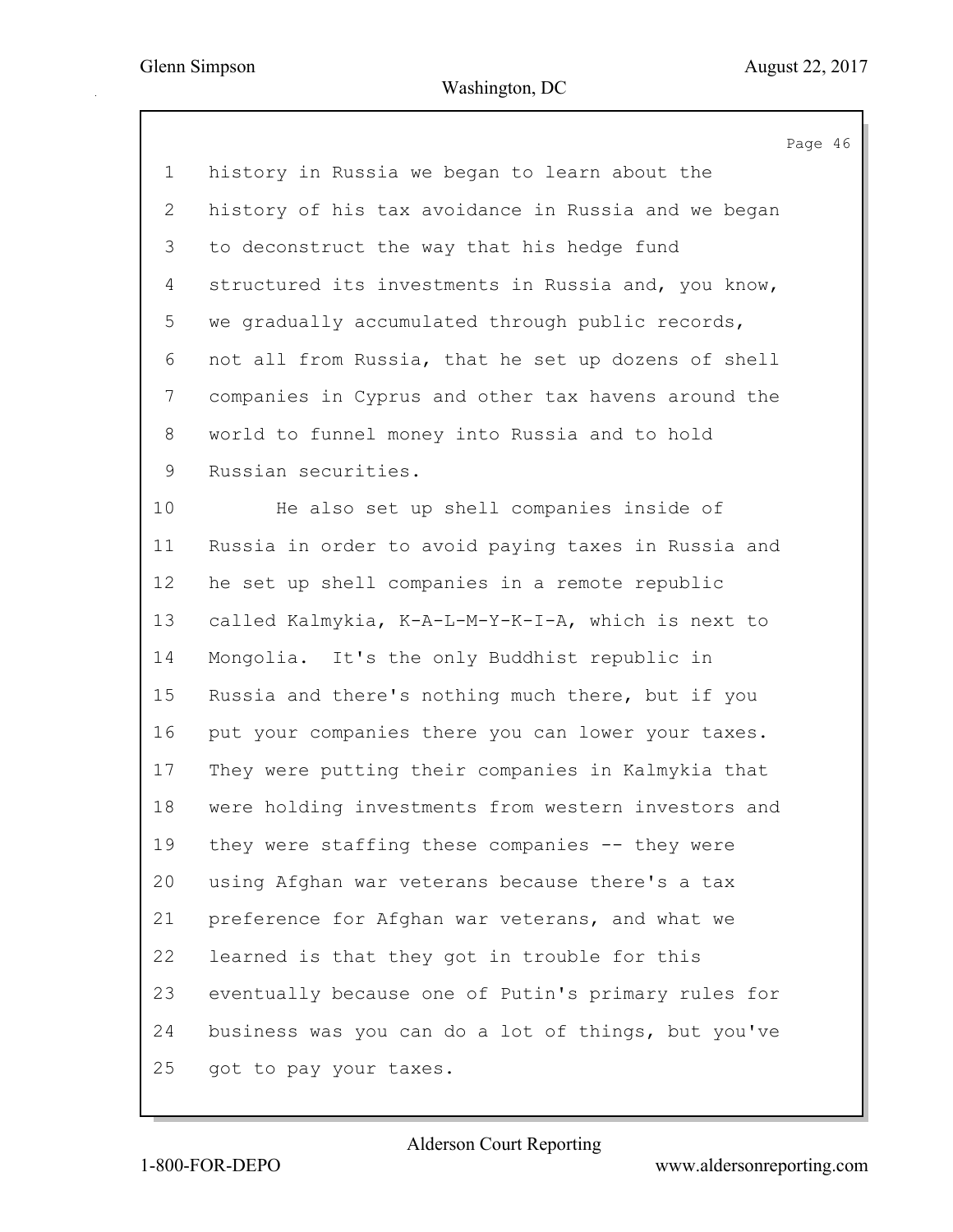|                | Page 47                                             |
|----------------|-----------------------------------------------------|
| $\mathbf 1$    | In fact, William Browder famously said in           |
| $\overline{2}$ | 2005 at Davos everybody knows under Putin you have  |
| 3              | to pay your taxes, which is ironic because at the   |
| 4              | time he was being investigated for not paying       |
| 5              | taxes. Ultimately they were caught, some of these   |
| 6              | companies were prosecuted, and he was forced to     |
| $7\phantom{.}$ | make an enormous tax payment to the government of   |
| 8              | Russia in 2006.                                     |
| 9              | I will add that Sergei Magnitsky was working        |
| 10             | for him at this time and all of this happened prior |
| 11             | to the events that you are interested in involving  |
| 12             | the Russian treasury fraud and his jailing. This    |
| 13             | precedes all that.                                  |
| 14             | But returning to the detailed discussion of         |
| 15             | my work, we investigated William Browder's business |
| 16             | practices in Russia, we began to understand maybe   |
| 17             | what it was he didn't want to talk about, and as we |
| 18             | looked at that we then began to look at his         |
| 19             | decision to surrender his American citizenship in   |
| 20             | 1998. At that point somewhere in there the Panama   |
| 21             | papers came out and we discovered that he had       |
| 22             | incorporated shell companies offshore in the mid    |
| 23             | 1990s, in 1995 I believe it was in the British      |
| 24             | Virgin Islands, and that at some point his hedge    |
| 25             | fund's shares had been transferred to this offshore |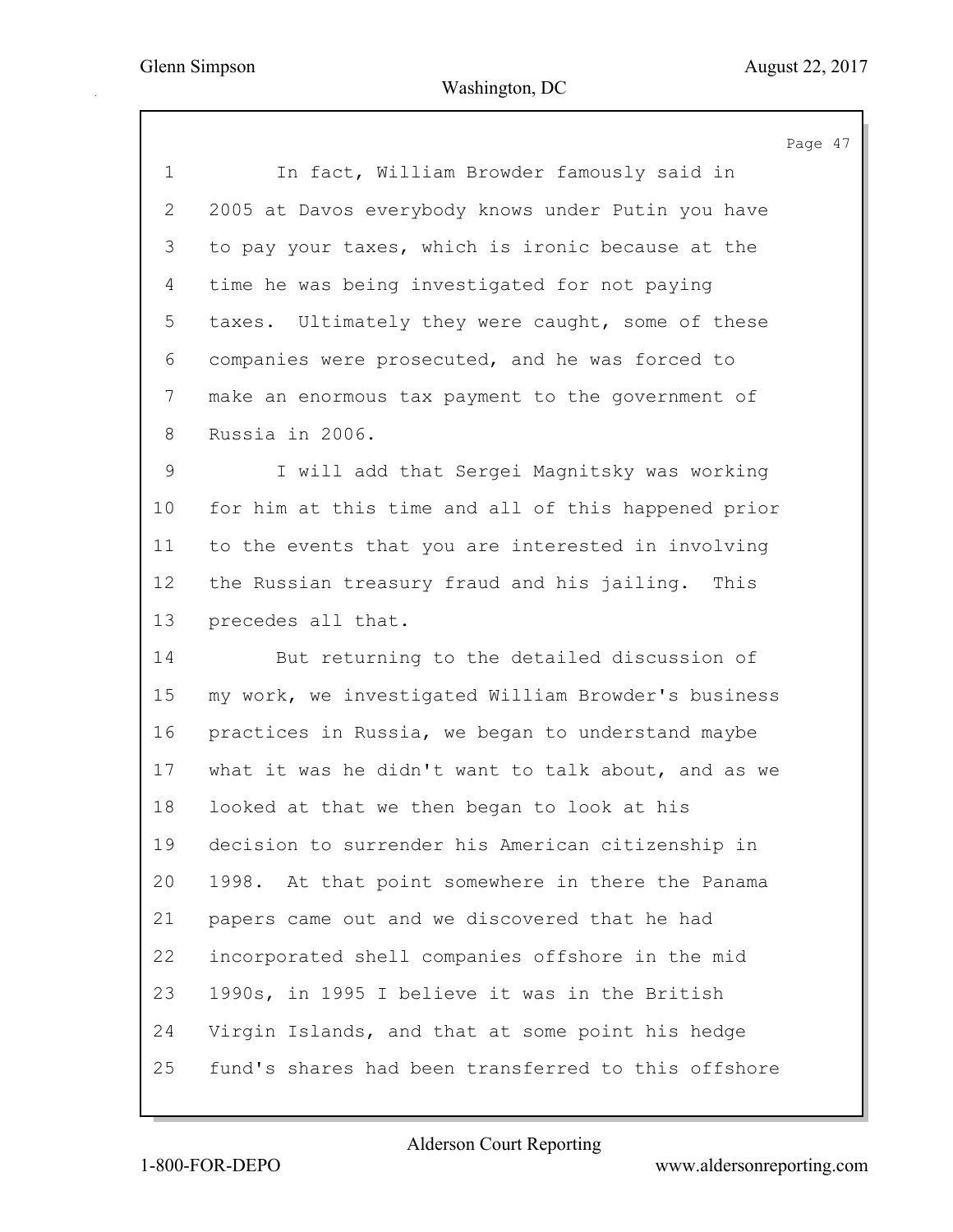Page 48

| 1            | company.                                            |
|--------------|-----------------------------------------------------|
| $\mathbf{2}$ | This offshore company was managed -- several        |
| 3            | of his offshore companies were managed by the       |
| 4            | Panamanian law firm called Mossack Fonseca,         |
| 5            | M-O-S-S-A-C-K, Fonseca, F-O-N-S-E-C-A, which is     |
| 6            | known now for setting up offshore companies for     |
| 7            | drug kingpins, narcos, kleptos, you name it. They   |
| 8            | were servicing every bad guy around. And I'm        |
| 9            | familiar with them from other money laundering and  |
| 10           | corruption and tax evasion investigations that I've |
| 11           | done.                                               |
| 12           | I'll note parenthetically that William              |
| 13           | Browder talks a lot about the Panama papers and the |
| 14           | Russians who are in the Panama papers without ever  |
| 15           | mentioning that he's in the Panama papers. This     |
| 16           | is, again, a public fact that you can check         |
| 17           | on-line.                                            |
| 18           | So that's an overview of the sort of work I         |
| 19           | was doing on this case. In the course of that I     |
| 20           | also began reaching back, I read his book Red       |
| 21           | Notice to understand his story and the story of his |
| 22           | activities in Russia. I'll add also that I was      |
| 23           | extremely sympathetic for what happened to Sergei   |
| 24           | Magnitsky and I told him that myself and I tried to |
| 25           | help him. It was only later from this other case    |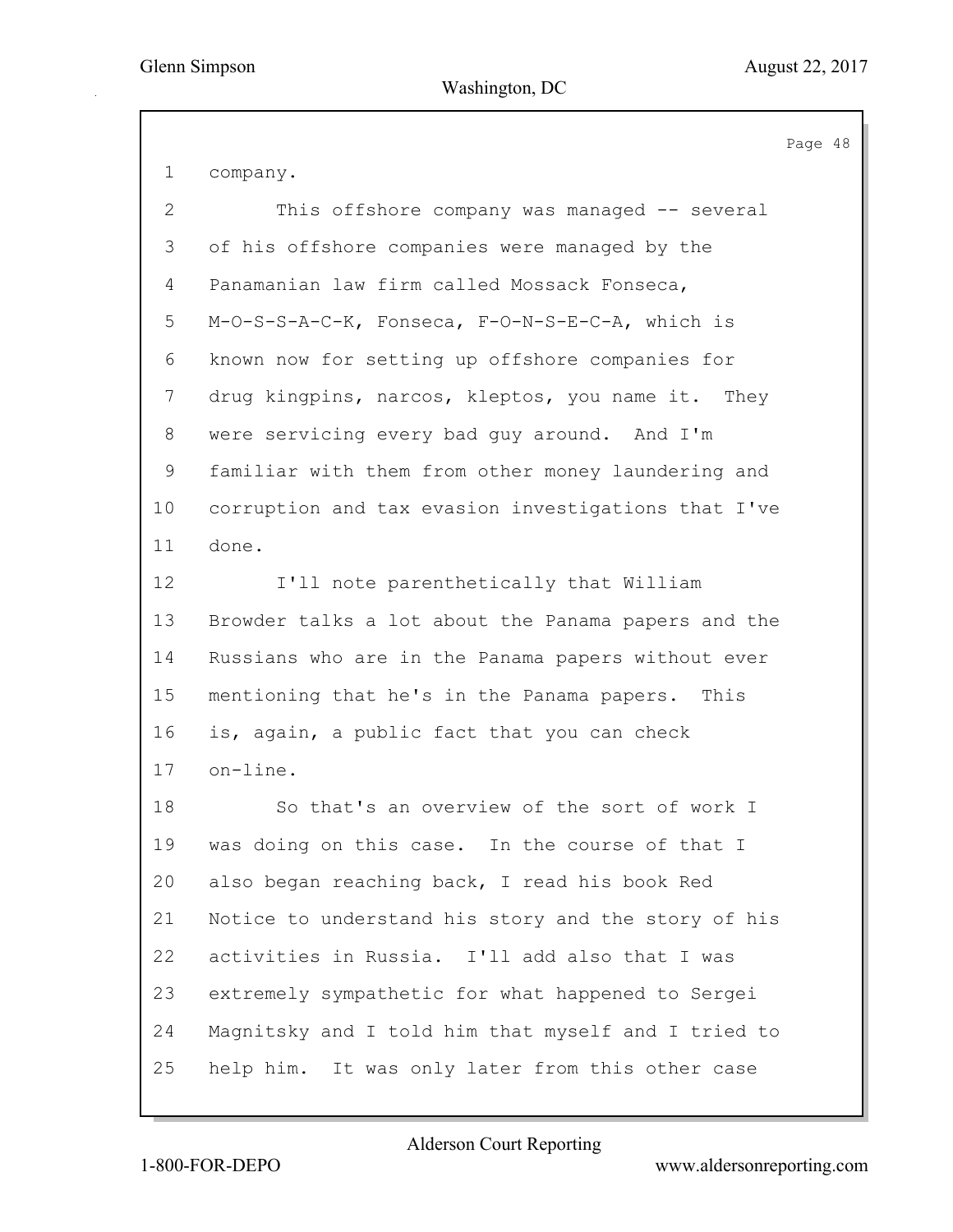Page 49 1 that I began to be curious and skeptical about 2 William Browder's activities and history in Russia. 3 MR. FOSTER: Can I ask you a follow-up 4 question. I appreciate the narrative answer, but 5 at the very beginning of the narrative you talked 6 about beginning this journey by interviewing -- 7 conducting an interview of the case agent who said 8 he'd gotten all of his information -- the case 9 agent or the attorney, the primary person at the 10 DOJ, you said they got all their information from 11 Bill Browder. Can you tell us who that was and who 12 conducted the interview? 13 MR. LEVY: Mr. Simpson should definitely 14 answer that question. I just want to make sure for 15 the record that he hadn't finished his answer. He 16 can talk more extensively about the litigation 17 support that he provided for Baker -- 18 MR. FOSTER: We're happy to get into that if 19 he wants to do that. We're just coming up at the 20 end of our hour. 21 MR. LEVY: No problem. 22 MR. FOSTER: and I wanted to get that 23 follow-up in before -- 24 MR. LEVY: No problem. No problem at all. 25 BY THE WITNESS: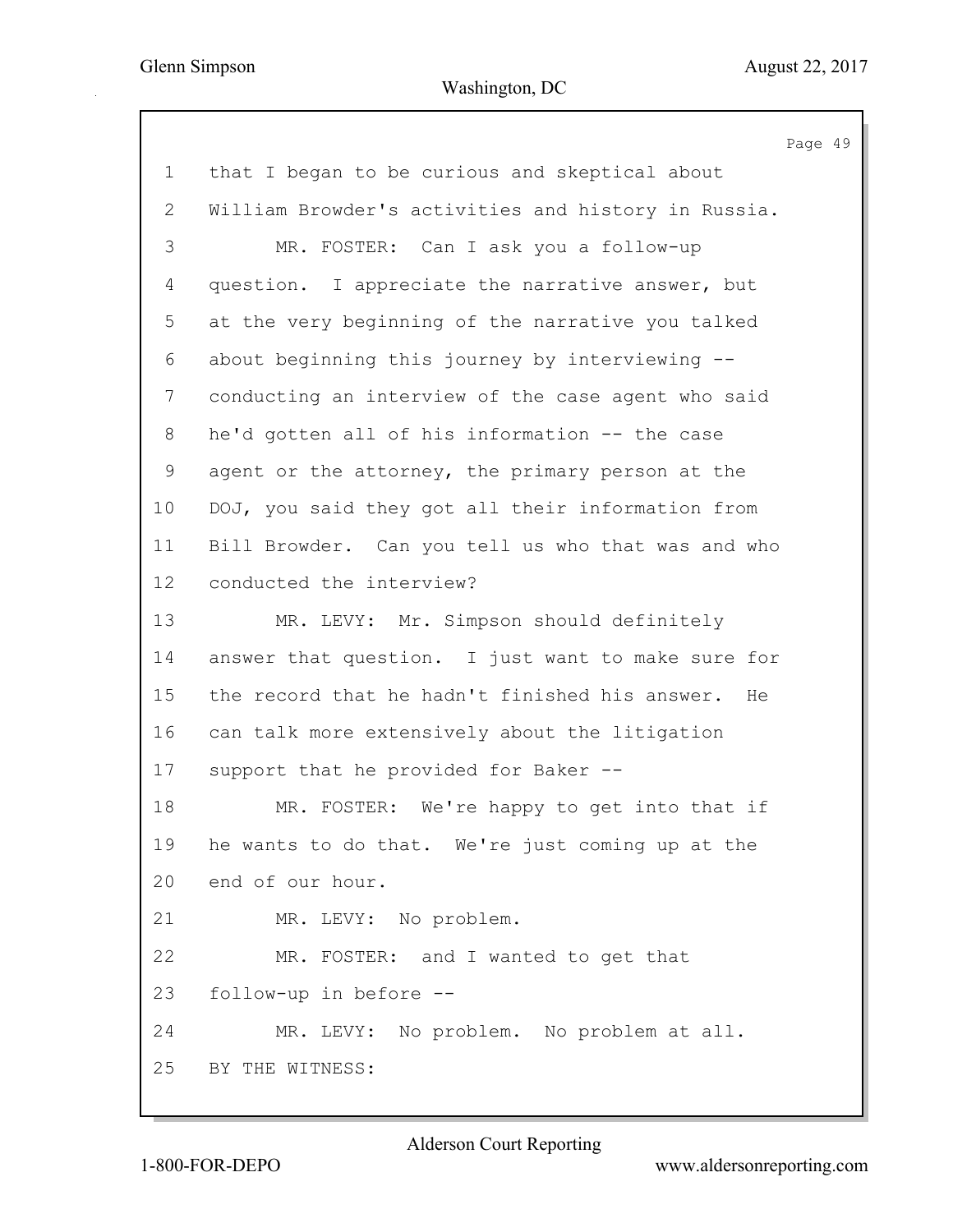|              |                                                       | Page 50 |  |
|--------------|-------------------------------------------------------|---------|--|
| $\mathbf 1$  | A. I'll just finish with one last thing and           |         |  |
| $\mathbf{2}$ | I'm happy to answer that question.                    |         |  |
| 3            | So in the course of this, you know $-$ - I mean,      |         |  |
| 4            | one of my interests or even obsessions over the       |         |  |
| 5            | last decade has been corruption in Russia and         |         |  |
| 6            | Russian kleptocracy and the police state that was     |         |  |
| 7            | I was stationed in Europe from 2005 to 2007<br>there. |         |  |
| 8            | or '8. So I was there when Putin was consolidating    |         |  |
| 9            | power and all this wave of power was coming. So       |         |  |
| 10           | it's been a subject that I've read very widely on     |         |  |
| 11           | and I'm very interested in the history of Putin's     |         |  |
| 12           | rise.                                                 |         |  |
| 13           | You know, in the course of all this I'll tell         |         |  |
| 14           | you I became personally interested in where Bill      |         |  |
| 15           | Browder came from, how he made so much money under    |         |  |
| 16           | Vladimir Putin without getting involved in anything   |         |  |
| 17           | illicit. So I read his book and I began doing         |         |  |
| 18           | other research and I found filings at the SEC         |         |  |
| 19           | linking him quite directly and his company, Salomon   |         |  |
| 20           | Brothers at the time, to a company in Russia called   |         |  |
| 21           | Peter Star, and I had, as it happens, vetted Peter    |         |  |
| 22           | Star and I knew that Peter Star was, you know, at     |         |  |
| 23           | the center of a corruption case that I covered as a   |         |  |
| 24           | reporter at the Wall Street Journal. When I went      |         |  |
| 25           | back into the history of Peter Star I realized that   |         |  |
|              |                                                       |         |  |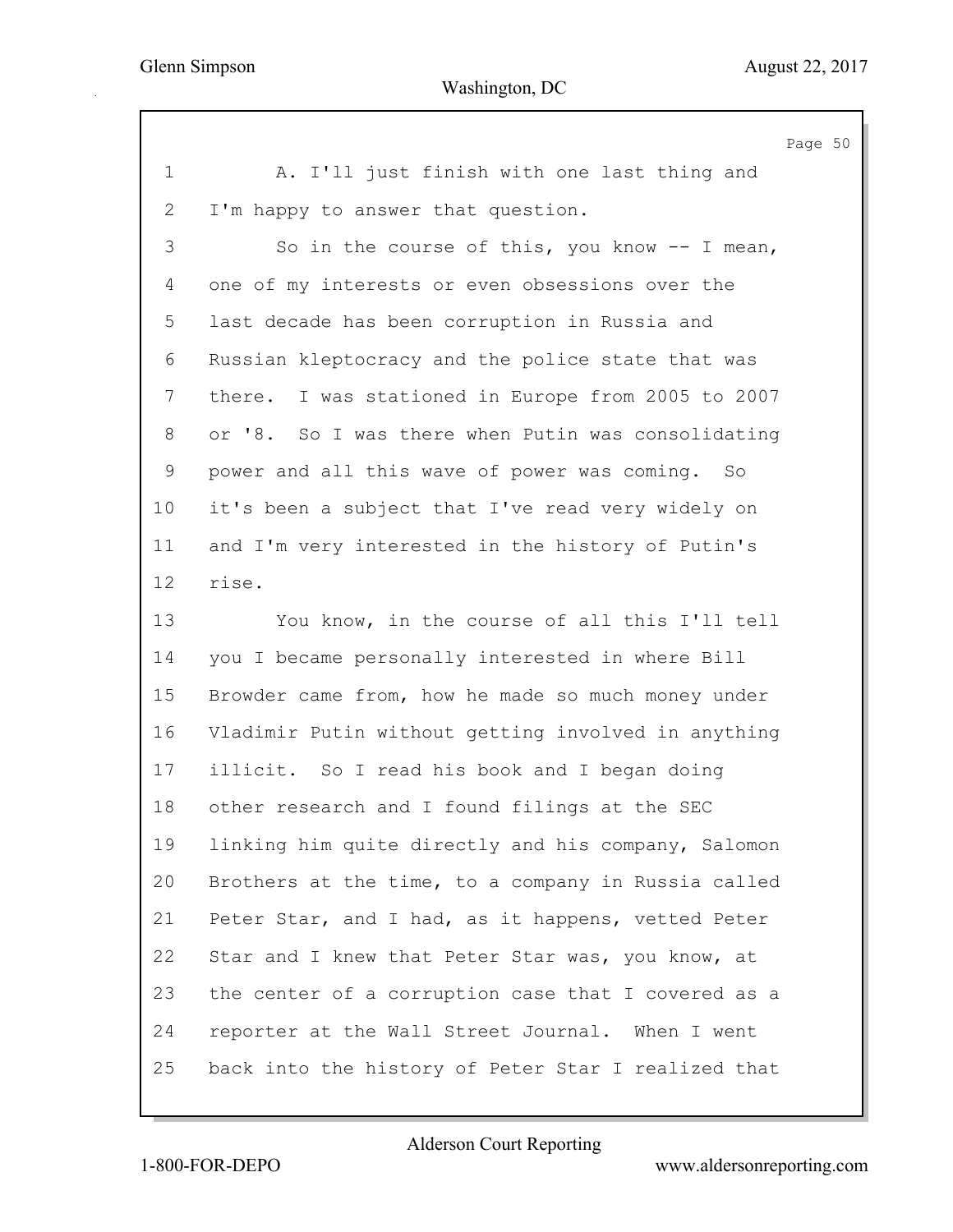Page 51

| $\mathbf 1$  | Bill Browder did business with the mayor's office   |
|--------------|-----------------------------------------------------|
| $\mathbf{2}$ | in Saint Petersburg when Vladimir Putin was the     |
| 3            | deputy mayor and was responsible for dealing with   |
| 4            | western businessmen and corporations.               |
| 5            | I then went and looked in Red Notice, this          |
| 6            | was a large deal, it was the biggest deal ever for  |
| 7            | Salomon at that time, they sold \$98 million worth  |
| 8            | of stock on NASDAQ. There's no mention of William   |
| $\mathsf 9$  | Browder's deal with Peter Star in Red Notice. I     |
| 10           | can't tell you why, but I can tell you that Peter   |
| 11           | Star later became the subject of a massive          |
| 12           | corruption investigation, Pan-European, that I      |
| 13           | exposed a lot of and that led to the resignation of |
| 14           | Putin's telecoms minister. So I assume he might     |
| 15           | not have -- this is kind of a pattern with Browder, |
| 16           | which is he tends to omit things that aren't        |
| 17           | helpful to him, and I think we've seen a good bit   |
| 18           | of that lately in his allegations against me, which |
| 19           | I'm sure you're going to ask me about.              |
| 20           | So your question about the ICE agent, he was        |
| 21           | deposed by John Moscow of the New York office of    |
| 22           | Baker Hostetler. John is an old associate of mine   |
| 23           | from my days as a journalist. John's an expert on   |
| 24           | tax evasion and money laundering. He was the head   |
| 25           | of the rackets bureau for the district attorney's   |
|              |                                                     |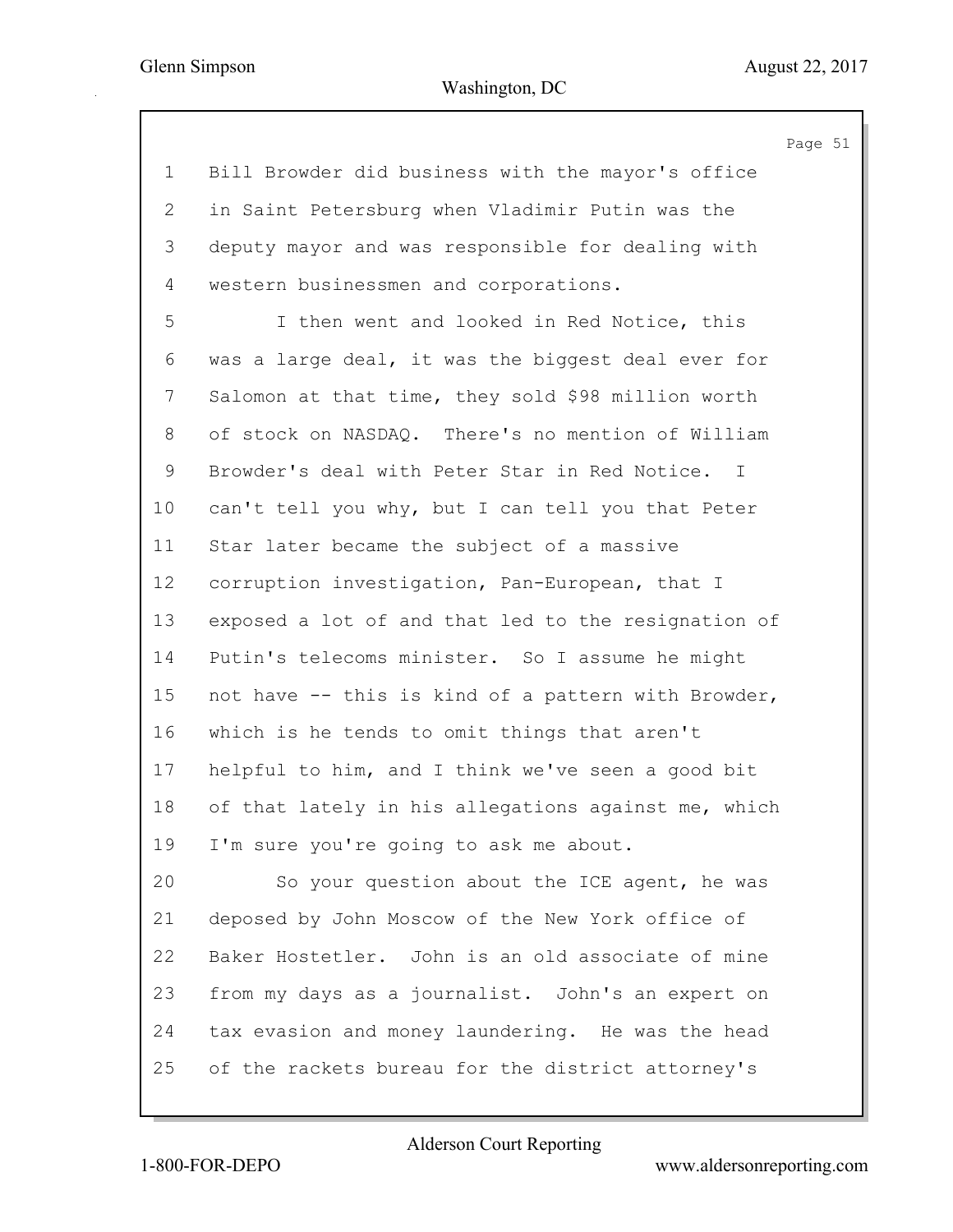Page 52 1 office in New York. 2 MR. FOSTER: You're talking about a formal 3 deposition in the litigation? 4 MR. SIMPSON: Yeah. 5 MR. FOSTER: I just wanted to clarify that. 6 MR. SIMPSON: Again, it's in the court 7 record. One of the frustrating things about this 8 whole issue for me is everything I'm talking about 9 or most of it is in the court record. You know, I 10 don't take a lot of credit for my work. So you 11 won't see my name scattered through the court 12 record, but a lot of this is what I did. 13 MR. DAVIS: I think that's concludes our 14 first hour. Let's take a short break before we 15 begin a new one. 16 MR. FOSTER: Let's go off the record. 17 MR. DAVIS: We'll go off the record at 18 10:45. 19 (A short break was had.) 20 MS. SAWYER: It's about 10:55. 21 EXAMINATION 22 BY MS. SAWYER: 23 Q. Mr. Simpson, again, I'm Heather Sawyer, I 24 work as counsel for Senator Feinstein, and I have 25 with me two of my colleagues. I will primarily be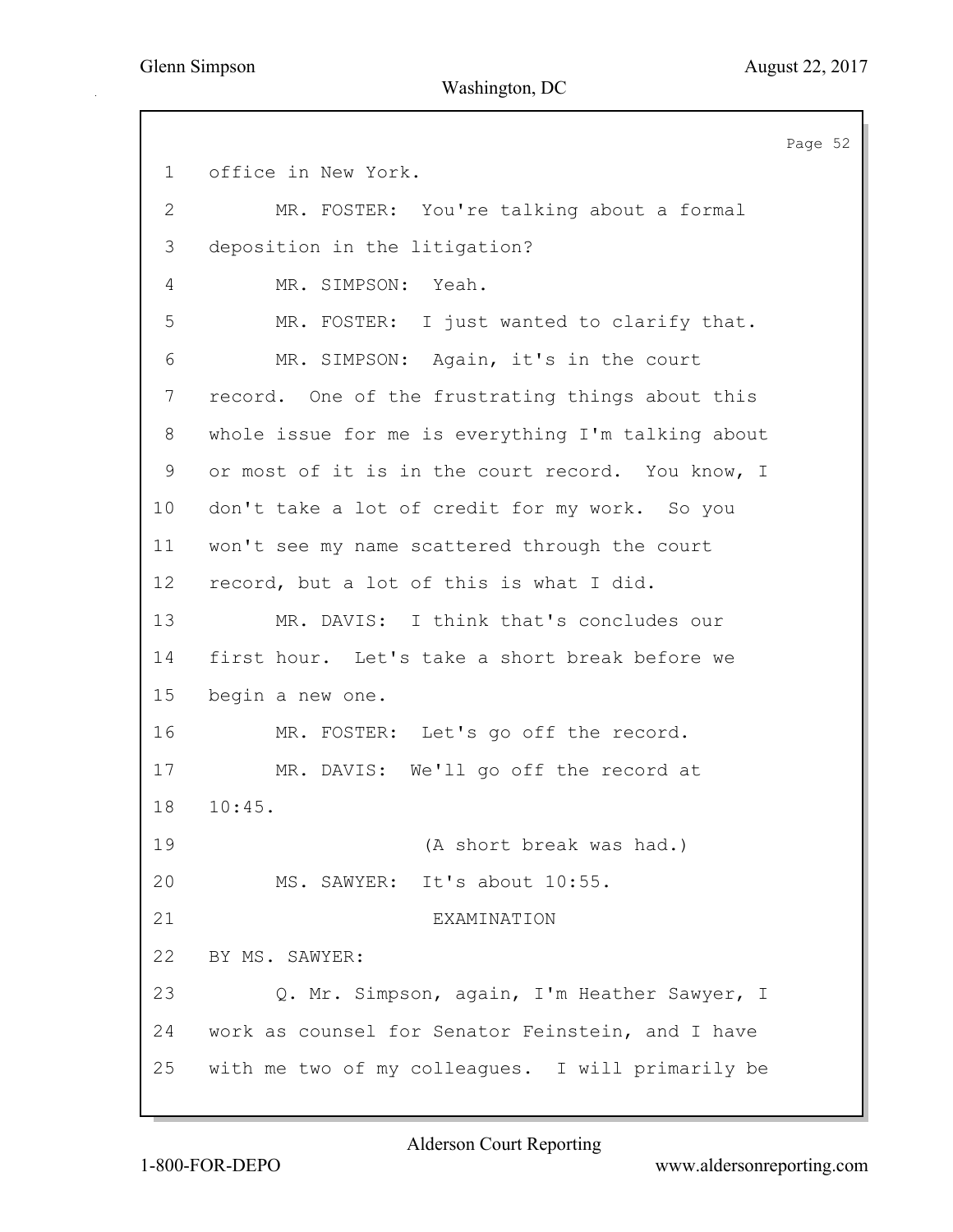Page 53 1 asking the questions. They may have some 2 follow-up. 3 We want to make sure we're clear. So 4 certainly if I ask you a question, anything that's 5 unclear, let me know and I will clarify it. Again, 6 we appreciate you being here today to answer our 7 questions. 8 You had talked with my colleagues a bit about 9 the work that Fusion GPS does in general and I 10 wanted to ask you some follow-up on that. What 11 would you describe as kind of the key expertise of 12 your firm, Fusion GPS? 13 A. Public information is our specialty. We 14 generally are all ex-journalists and specific type 15 of journalists, investigative reporters, and, you 16 know, being a journalist is all about finding 17 public information. At least, you know, the kind 18 of journalism I practiced was based on documents. 19 I'm a document hound and so are my colleagues. 20 So essentially we gather up large quantities 21 of public information and we process that. We've 22 sort of more recently branched into data science 23 and, you know, digital data, obtaining databases 24 through FOIA. We do a lot of Freedom of 25 Information Act work. We work with court records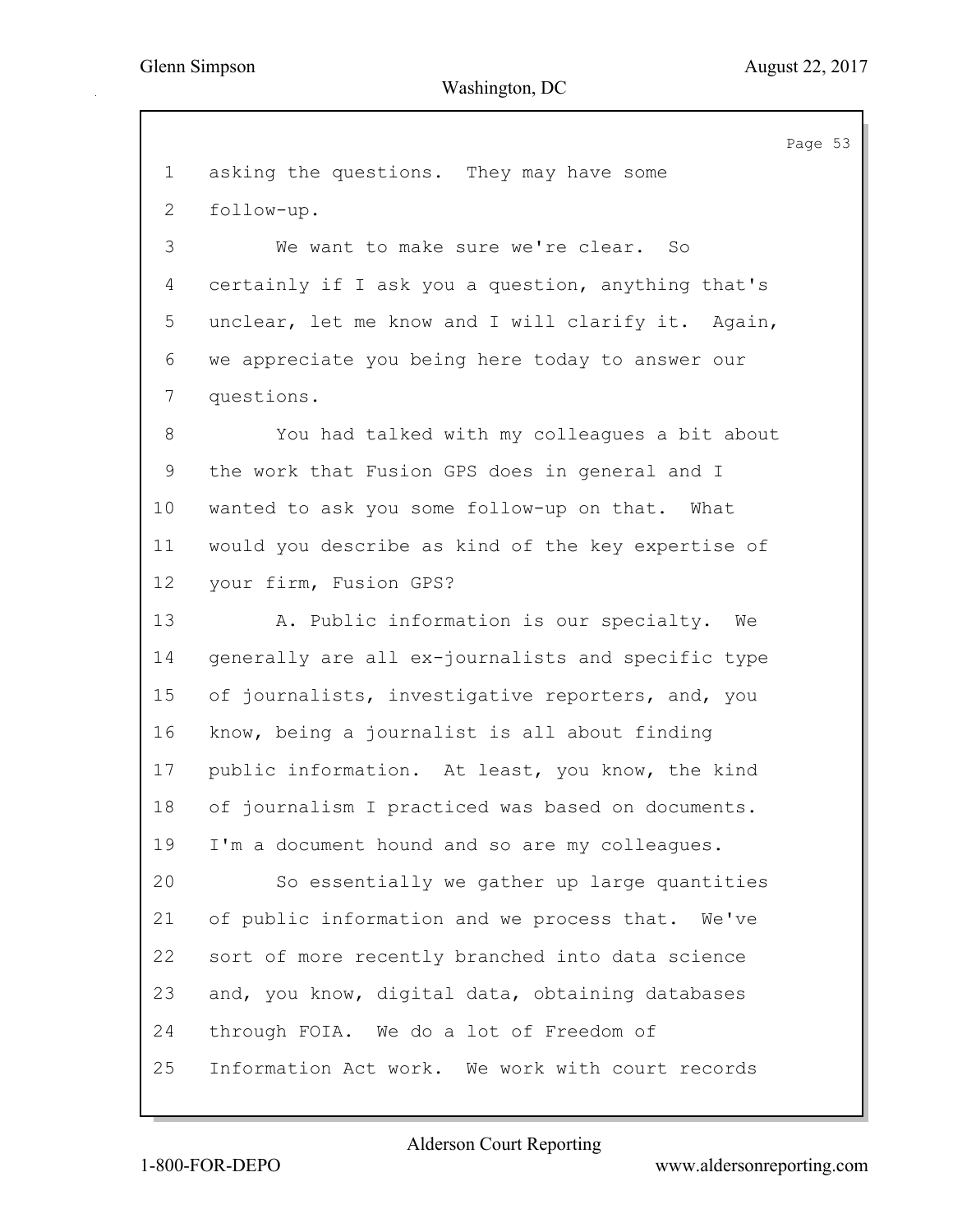|                 |                                                     | Page 54 |  |
|-----------------|-----------------------------------------------------|---------|--|
| $\mathbf 1$     | a lot, corporate records a lot. Some of my          |         |  |
| $\overline{2}$  | employees do a lot of financial crime and money     |         |  |
| 3               | laundering and fraud investigations, tax evasion,   |         |  |
| 4               | that sort of thing. Those are my specialties.       |         |  |
| 5               | I was also a political reporter and covered         |         |  |
| 6               | campaigns and elections. I know a lot about how     |         |  |
| 7               | campaigns work and how, you know, Washington works  |         |  |
| 8               | generally. So we do things like policy disputes,    |         |  |
| 9               | one industry versus another, one company versus     |         |  |
| 10              | another. We don't do a lot of campaign consulting,  |         |  |
| 11              | but every four years for the last couple of cycles  |         |  |
| 12 <sup>°</sup> | we've done some presidential work.                  |         |  |
| 13              | Generally speaking, the way our business is         |         |  |
| 14              | structured most campaigns don't have the budget for |         |  |
| 15              | the kind of services that we provide. So we only    |         |  |
| 16              | would do things where people have the resources to  |         |  |
| 17              | pay for a serious piece of research. So we do       |         |  |
| 18              | things like a California initiative or              |         |  |
| 19              | presidential.                                       |         |  |
| 20              | Q. And how would you describe like how would        |         |  |
| 21              | you pitch and why would a client need your          |         |  |
| 22              | services?                                           |         |  |
| 23              | A. Generally speaking, people tend to get           |         |  |
| 24              | referred to us when they have a sort of undefined   |         |  |
| 25              | need, like they feel like they don't know what      |         |  |
|                 |                                                     |         |  |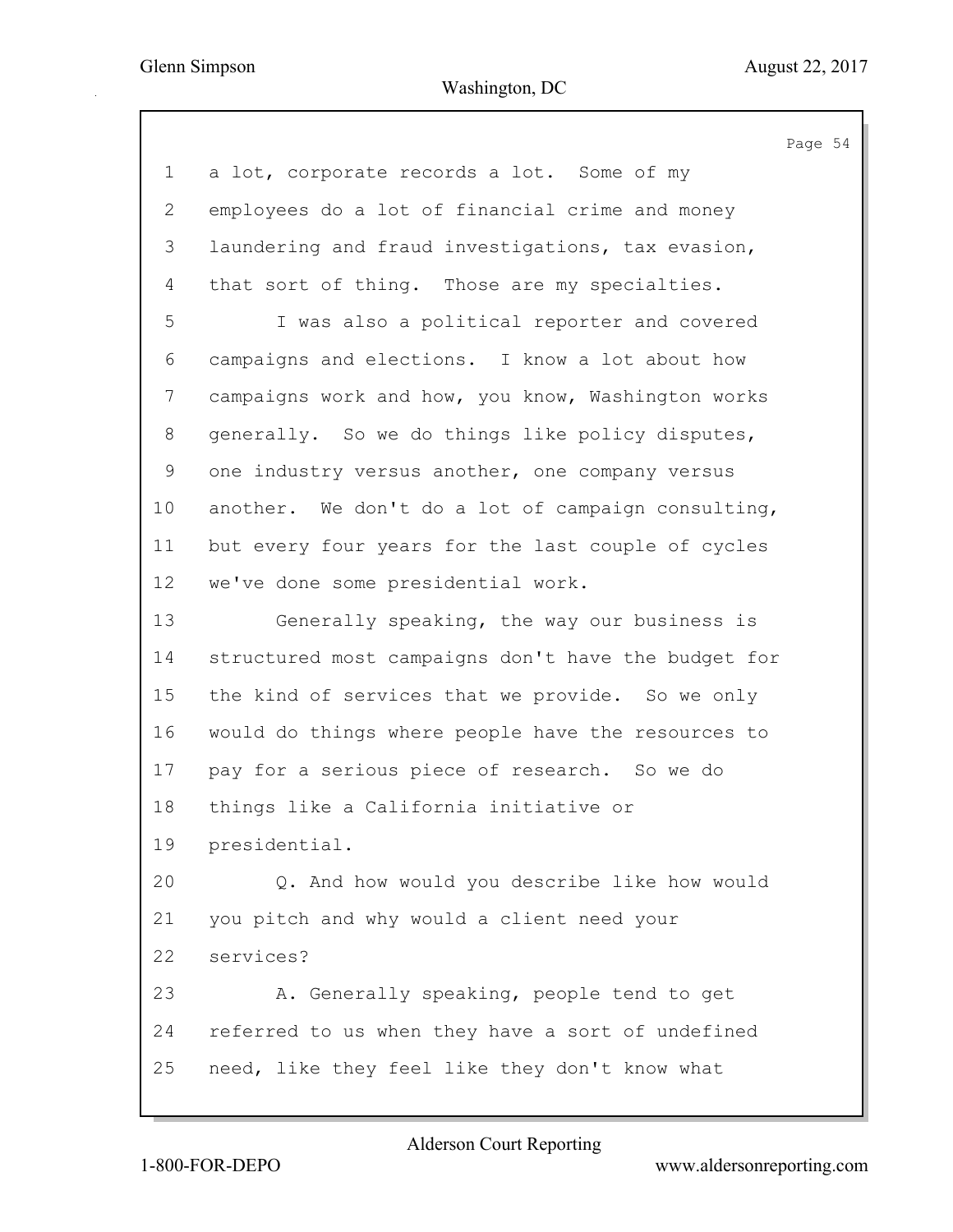Page 55 1 happened or they don't know what happened, they 2 don't know what's going on. So I think that's what 3 I referred to earlier as the decision support part 4 of our work. 5 You know, a client will come to us and 6 they'll say I'm being sued and they're accusing me 7 of X and, you know, not only did I not do it, but I 8 don't even understand why they're suing me. I 9 mean, that's a kind of typical thing. Also another 10 example would be I think I've been defrauded, but I 11 can't figure out how or why. Or I keep -- you 12 know, I run the best company in my industry and, 13 you know, we make the best widgets and we keep 14 losing out on the Pentagon contract to this other 15 guy and we think something fishy's going on and we 16 want you to help us figure it out. 17 Q. So in some ways it's fact gathering and 18 due diligence for clients? 19 A. Well, it is certainly fact gathering and I 20 certainly am around the due diligence industry and 21 I am essentially part of it, but we don't really do 22 a lot of classic due diligence, which has become a 23 commoditized product in the business intelligence 24 field that is conducted, you know, at a fairly sort 25 of low level. it's become sort of a mass product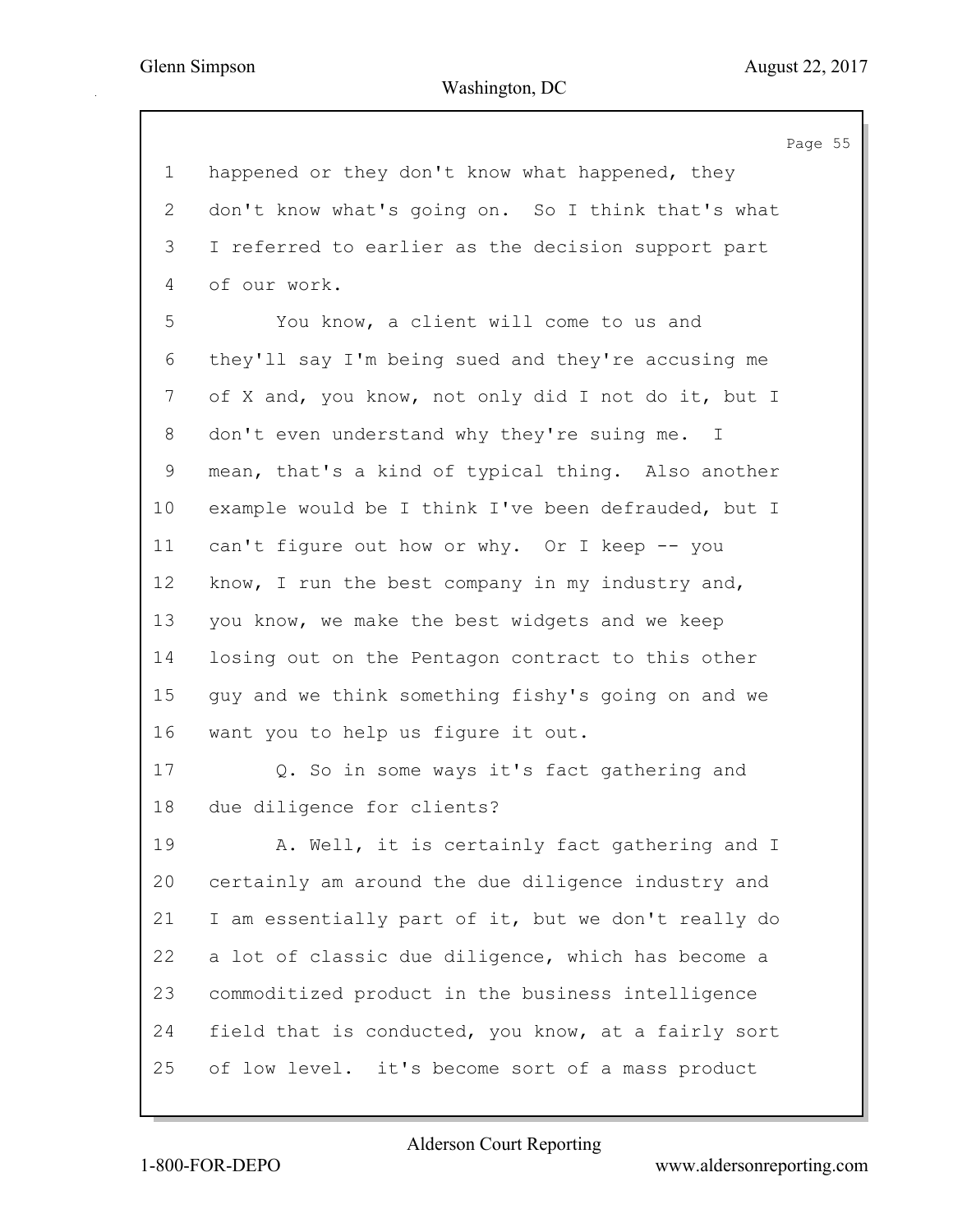Page 56 1 like a McDonald's cheeseburger. 2 Q. I think when you were speaking with my 3 colleagues you described your work as open ended 4 and not results directed. Can you explain a little 5 more what you mean by that? 6 A. Sure. Another thing we say about our work 7 is it's custom information, it's a customized 8 product. You tell us what your problem is and we 9 customize a research solution. In general when 10 people come to us and they tell us what their 11 challenge is, we stipulate that they retain us for 12 30 days, they agree to pay our fee, they don't tell 13 us what to do, they don't tell us, you know, what 14 result to get. I like to call it a holistic 15 methodology. 16 The reason we do it that way, you know, A, we 17 are professionals and we feel like it's not helpful 18 to have someone dictating how you do things, but, 19 B, if you predetermine the result that you're 20 looking for you tend to miss things. So it's 21 better -- you know, it's pure versus applied 22 science, right? You're looking to understand how 23 things work before you understand what you might 24 need to address a particular problem. 25 What happens after you've done open-ended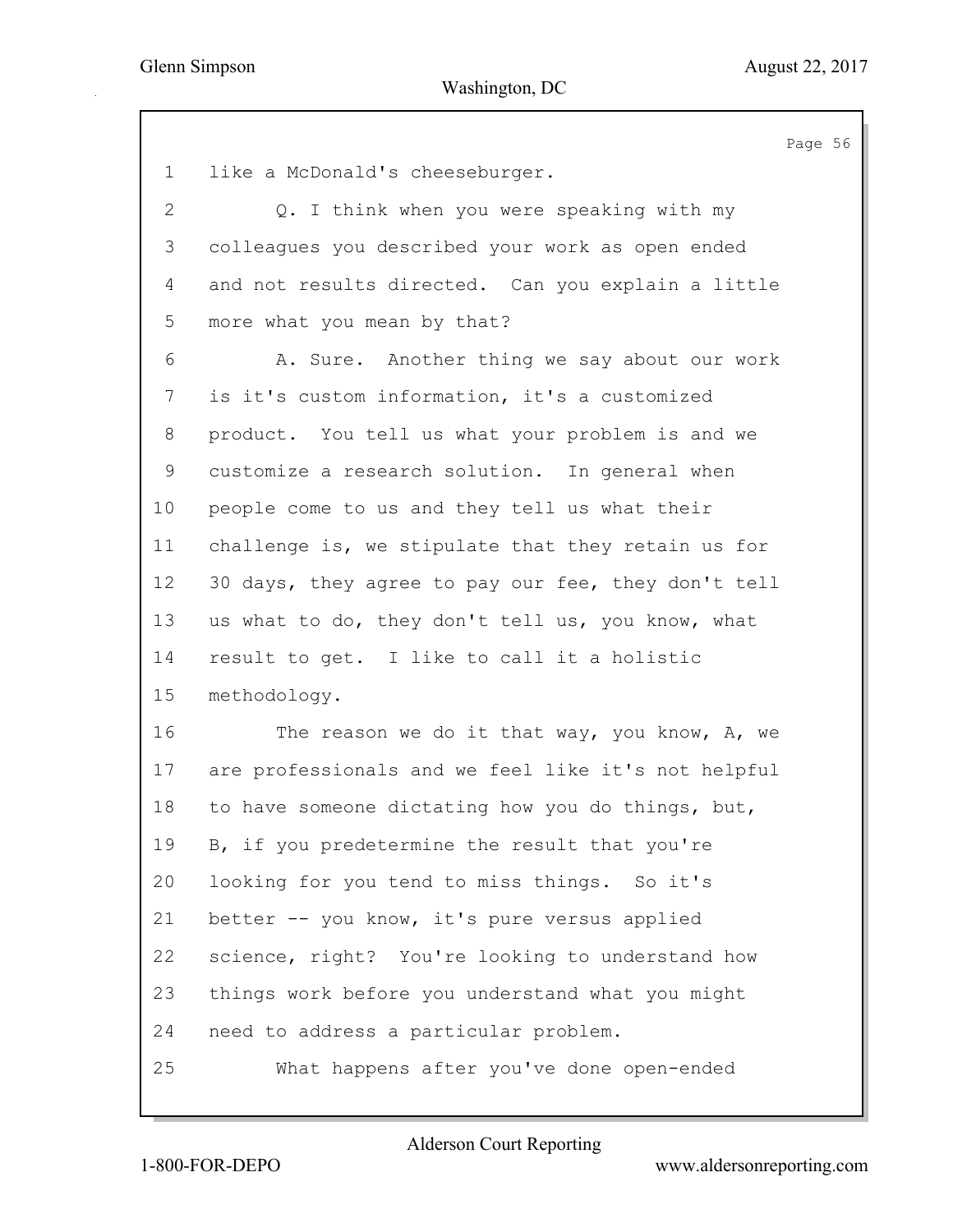| research is then, of course, you try to apply it to<br>$\mathbf 1$<br>the specific issues at hand. So if you're not able<br>$\mathbf{2}$<br>3<br>to get a government contract and you think the<br>other quy is up to something and we find out, you<br>4<br>know, indeed he's been making, you know, payments<br>5<br>to somebody, you know, then we would, you know,<br>6<br>7<br>advise them on how to address that. |  |
|-------------------------------------------------------------------------------------------------------------------------------------------------------------------------------------------------------------------------------------------------------------------------------------------------------------------------------------------------------------------------------------------------------------------------|--|
|                                                                                                                                                                                                                                                                                                                                                                                                                         |  |
|                                                                                                                                                                                                                                                                                                                                                                                                                         |  |
|                                                                                                                                                                                                                                                                                                                                                                                                                         |  |
|                                                                                                                                                                                                                                                                                                                                                                                                                         |  |
|                                                                                                                                                                                                                                                                                                                                                                                                                         |  |
|                                                                                                                                                                                                                                                                                                                                                                                                                         |  |
|                                                                                                                                                                                                                                                                                                                                                                                                                         |  |
| 8<br>Q. So the way it's structured you are                                                                                                                                                                                                                                                                                                                                                                              |  |
| $\mathsf 9$<br>certainly free to follow the facts wherever they                                                                                                                                                                                                                                                                                                                                                         |  |
| 10<br>may lead you in the course of research?                                                                                                                                                                                                                                                                                                                                                                           |  |
| A. That's right. You know, it's a little<br>11                                                                                                                                                                                                                                                                                                                                                                          |  |
| 12<br>different in litigation where you're working for an                                                                                                                                                                                                                                                                                                                                                               |  |
| attorney and he's got specific things he needs,<br>13                                                                                                                                                                                                                                                                                                                                                                   |  |
| like serving a witness or something like that, but<br>14                                                                                                                                                                                                                                                                                                                                                                |  |
| 15<br>on the research side of it it's -- I have the                                                                                                                                                                                                                                                                                                                                                                     |  |
| professional -- basically I reserve for myself the<br>16                                                                                                                                                                                                                                                                                                                                                                |  |
| 17<br>professional freedom to find out the answers.                                                                                                                                                                                                                                                                                                                                                                     |  |
| 18<br>Q. A January 11, 2017 New York Times article                                                                                                                                                                                                                                                                                                                                                                      |  |
| described your firm, Fusion GPS, as a firm that<br>19                                                                                                                                                                                                                                                                                                                                                                   |  |
| "Most often works for business clients, but in<br>20                                                                                                                                                                                                                                                                                                                                                                    |  |
| presidential elections the firm is sometimes hired<br>21                                                                                                                                                                                                                                                                                                                                                                |  |
| 22<br>by candidates, party organizations, or donors to do                                                                                                                                                                                                                                                                                                                                                               |  |
| 23<br>political oppo work, short for opposition research                                                                                                                                                                                                                                                                                                                                                                |  |
| 24<br>on the side."                                                                                                                                                                                                                                                                                                                                                                                                     |  |
| 25<br>Is that an accurate description of the firm?                                                                                                                                                                                                                                                                                                                                                                      |  |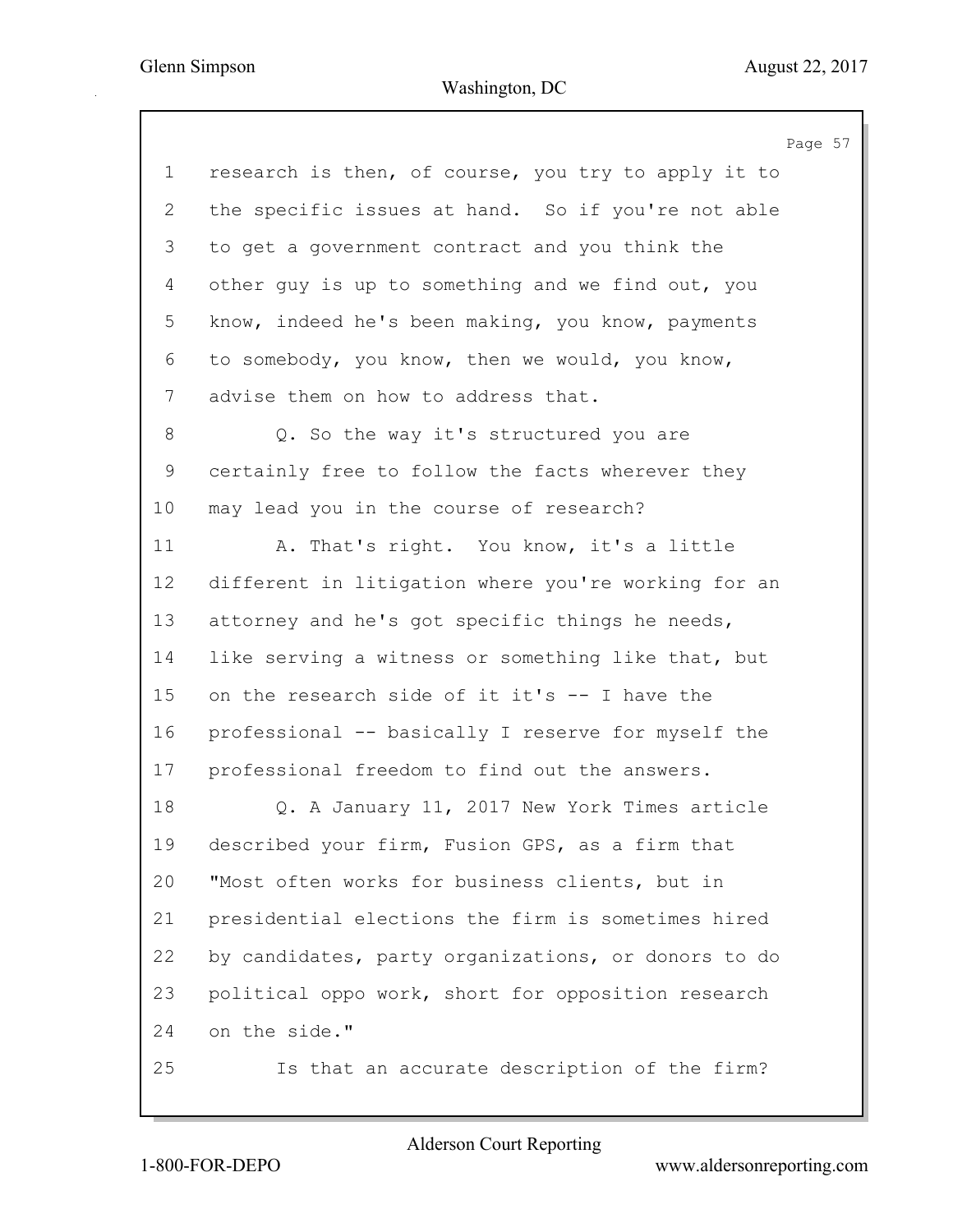Page 58 1 A. In a shorthand way, yeah. I mean, it's 2 consistent with the description I think I gave you. 3 We don't do a lot of campaign work, but, you know, 4 every few years we do. And most of our clients are 5 not trying to win an election. They're trying to 6 win a lawsuit or, you know, find out who ripped 7 them off. 8 Q. With regard to the political or campaign 9 work that you do, the same principles you've talked 10 about in terms of how the relationship is 11 structured, how the research is done, do those same 12 principles apply to that political or campaign 13 research as well? 14 A. Yes. There's a limited number of examples 15 because we don't do a lot of it, but, again, my 16 specialty is really sort of financial 17 investigations and business practices. In the 18 last -- you know, in a current example we have a 19 businessman who had a far-flung business empire all 20 around the world. So, you know, that was a natural 21 subject for me. So we do, we investigate 22 multinational enterprises on a frequent basis. 23 Q. Just to be clear, when you say "in the 24 current example," what are you referring to? 25 A. 2016 presidential election.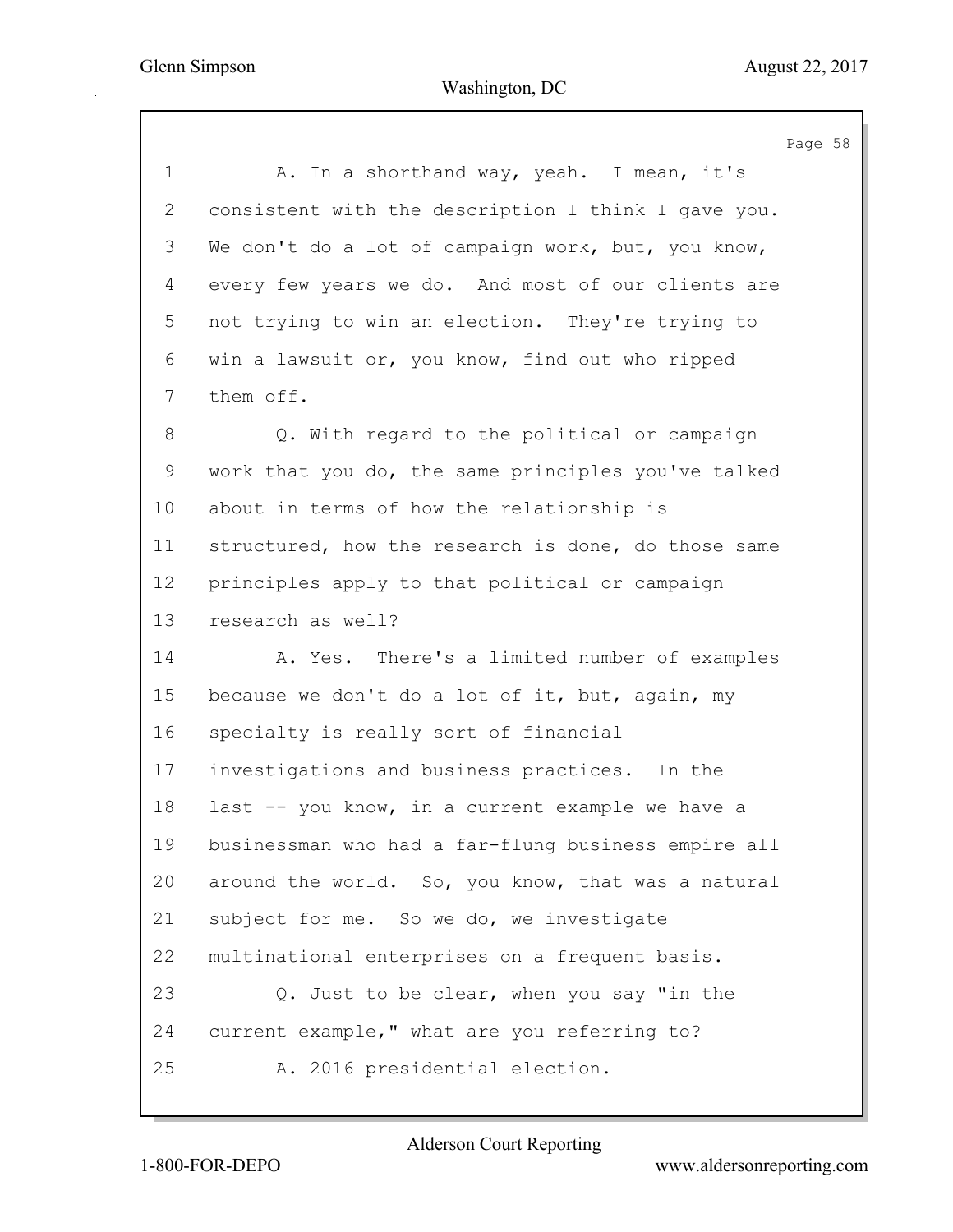Page 59 1 Q. And then, by extension, when you're 2 talking about an international businessman, I 3 presume you're talking about then candidate now 4 President Trump? 5 A. Yes. 6 Q. I do want to ask you more about that, but 7 before we get to that, in general, when you do the 8 political or campaign work you're equally free to 9 follow the facts wherever they lead you and the 10 firm Fusion GPS? 11 A. Yes, that's right. 12 Q. Now, certainly it sounds like you handle 13 business for multiple clients, not just one client 14 at one time. How do you handle the fact that you 15 have work for more than one client in terms of 16 protecting confidentiality in general and 17 ensuring -- well, first of all, I presume that you 18 take steps so that work for one client is not 19 shared with another client? 20 MR. LEVY: What's the question? 21 MS. SAWYER: Do you take steps to ensure that 22 work that you're doing for one client is not shared 23 with another client? 24 BY THE WITNESS: 25 A. Yes. My partners and I don't talk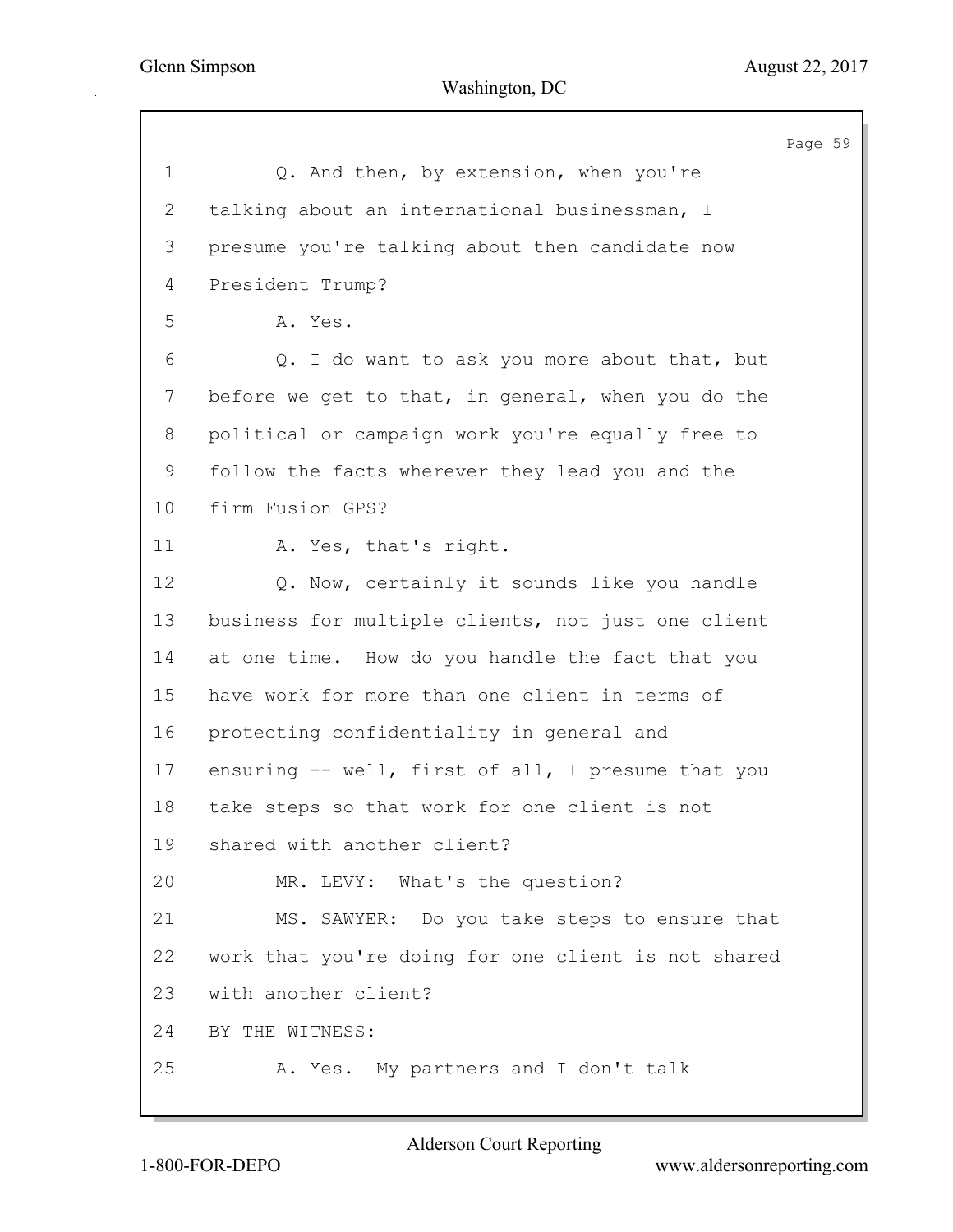Page 60 1 about -- it's like a lawyer wouldn't talk about one 2 client to another client. You know, there's some 3 exceptions when things become public. If we're 4 working on a public matter and someone else asks us 5 about it, I mean, obviously if it's public it's not 6 -- it doesn't need to be protected. But we have 7 systems to segregate our cases and clients and, you 8 know, we deal with them individually and we operate 9 in that sense, you know, like a lawyer would. 10 As the business has grown, you know, we've 11 taken on more and more matters. So I don't -- you 12 know, I generally do about a half a dozen cases at 13 a time on all range of subjects in all parts of the 14 world, and the same is true of my partners and we 15 divide them up. So sometimes we work together, but 16 frequently each of them will be doing three, four, 17 five cases at a time. 18 Q. With regard to subcontractors who work 19 with the firm, do you have a policy that is shared 20 with them about how they are to treat the 21 information that they're doing on behalf of one of 22 your clients vis-a-vis some of your other clients? 23 A. Well, our subcontractors are governed by 24 NDA's to start with. In most cases that I can 25 think of we don't have one subcontractor working on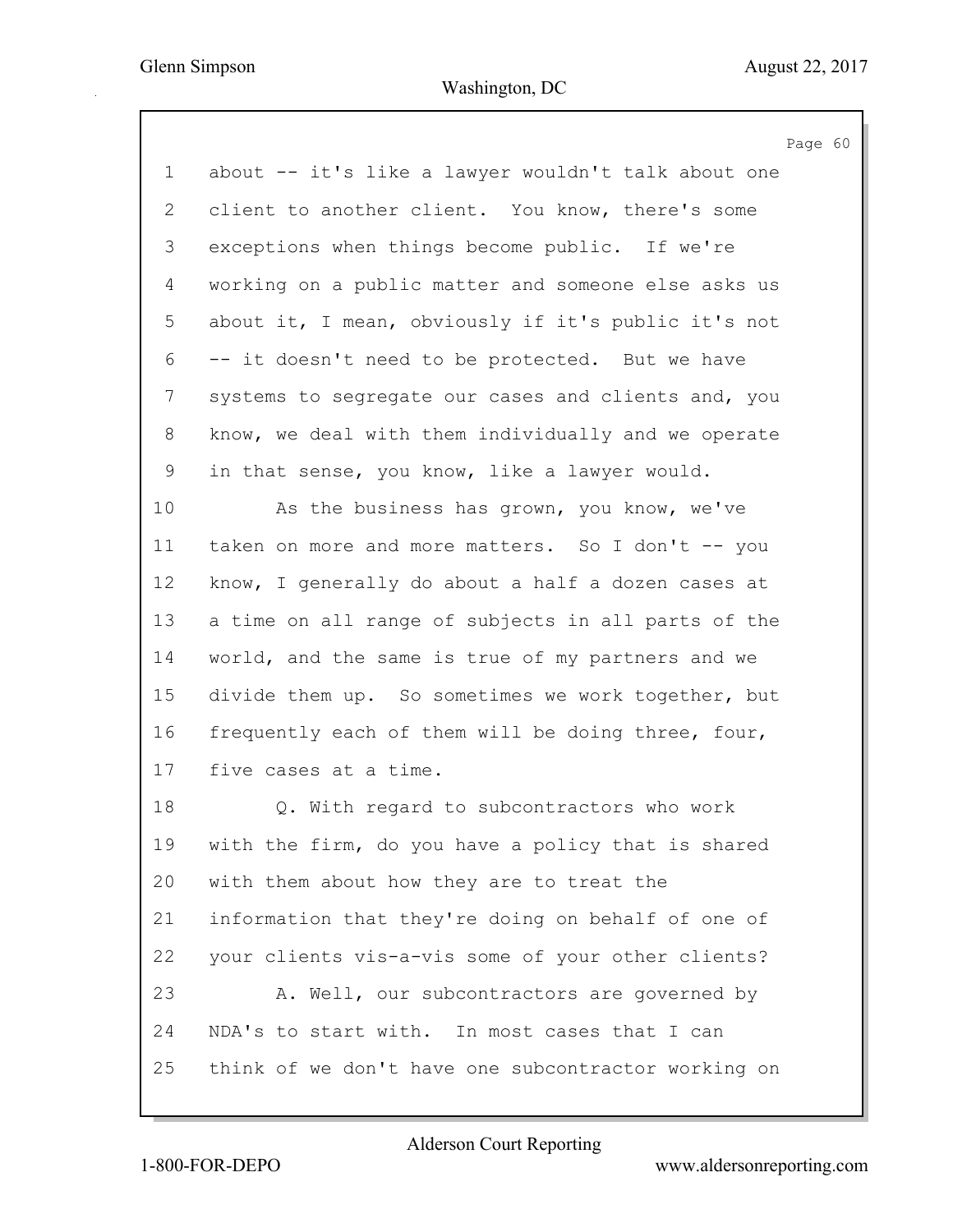Page 61 1 more than one matter, but to the extent that would 2 happen, we don't really -- when you're dealing with 3 subcontractors you're giving them generally very 4 specific assignments, find out what you can about 5 this company or this businessman or this court 6 case, whatever, and a lot of that you never get 7 into who the client is. It's irrelevant. 8 I'd say more often than not the 9 subcontractors don't know who the client is. We 10 would not volunteer that information to them unless 11 they were what we would call a super sub, which is 12 someone who, you know, has worked with us for a 13 long time and has enough trust and confidence to be 14 involved. Again, it would also be on a kind of 15 need-to-know basis. There's no need for a 16 subcontractor to know who a client is unless it's 17 for, you know, KYC, know your customer kind of due 18 diligence purposes. Sometimes we identify clients 19 to prevent conflicts. So unless there's a reason 20 like that or because they need to meet with the 21 client, you know, we generally wouldn't tell them 22 who the client is. 23 Q. So you had mentioned a few minutes ago 24 that you had done some political or campaign

25 research in the course of the 2016 presidential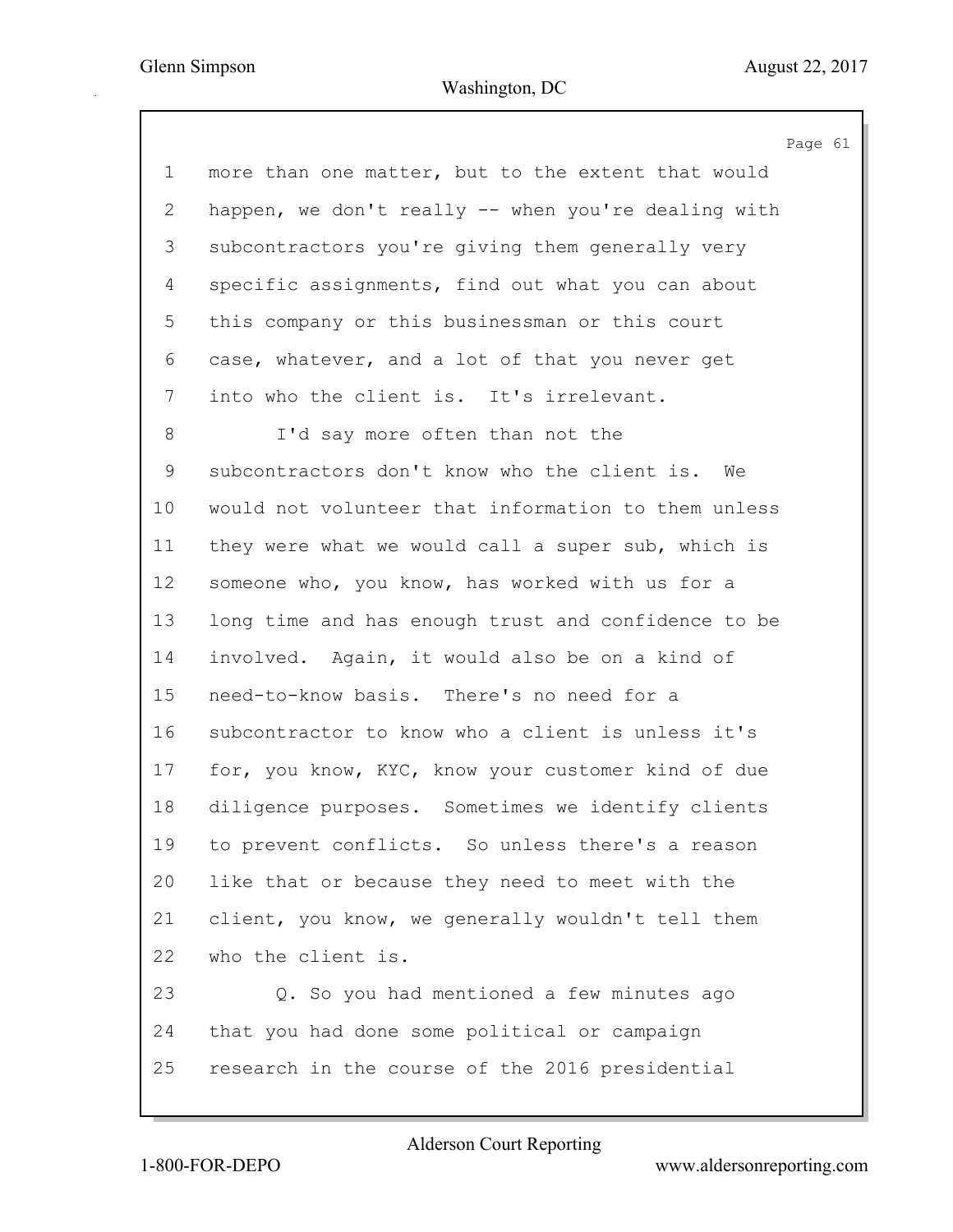| $\mathbf 1$               | election and you clarified that that was work       |  |
|---------------------------|-----------------------------------------------------|--|
| $\mathbf{2}^{\mathsf{I}}$ | related to then Candidate and now President Trump.  |  |
| 3                         | What can you tell us about that work? Can you just  |  |
| 4                         | describe it first generally and then I'll ask you   |  |
| 5                         | some follow-up.                                     |  |
| 6                         | A. It was, broadly speaking, a kind of              |  |
| 7                         | holistic examination of Donald Trump's business     |  |
| 8                         | record and his associations, his bankruptcies, his  |  |
| 9                         | suppliers, you know, offshore or third-world        |  |
| 10 <sub>o</sub>           | suppliers of products that he was selling. You      |  |
| 11                        | know, it evolved somewhat quickly into issues of    |  |
| 12                        | his relationships to organized crime figures but,   |  |
| 13                        | you know, really the gamut of Donald Trump.         |  |
| 14                        | What we generally do at the beginning of a          |  |
| 15                        | case if it's possible is to order all the books     |  |
| 16                        | about the subject from Amazon so we're not          |  |
| 17                        | reinventing the wheel and we know what's been       |  |
| 18                        | written and said before. So this was typical.<br>We |  |
| 19                        | ordered every Donald Trump book and, to my          |  |
| 20                        | surprise, that's a lot of books. I was never very   |  |
| 21                        | interested in Donald Trump. He was not a serious    |  |
| 22                        | political figure that I'd ever had any exposure to. |  |
| 23                        | He's a New York figure really.                      |  |
| 24                        | So anyway, we read everything we could read         |  |
| 25                        | about Donald Trump. Those books cover his           |  |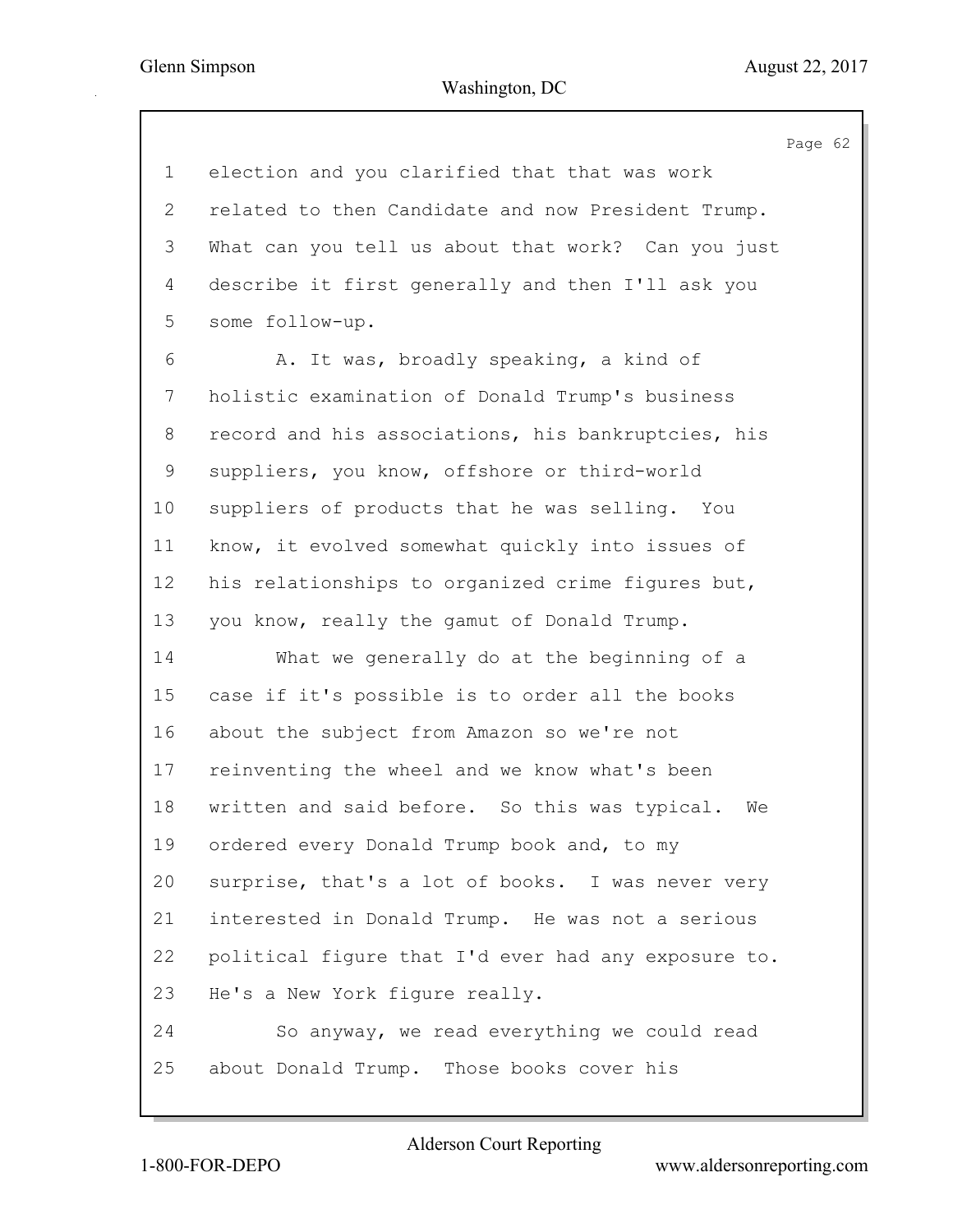Page 63 1 divorces, his casinos, his early years dealings 2 with labor unions and mafia figures. I'm trying to 3 think what else. His taxes certainly have always 4 been a big issue. Again, it was sort of an 5 unlimited look at his -- you know, his business and 6 finances and that sort of thing. 7 Q. And when did this work begin? 8 A. It was either September or October of 9 2015. I recall being in London on other business 10 and hearing somebody wanted for us to take a look 11 at it. 12 Q. And what can you tell us about who engaged 13 you initially to do that work? 14 MR. LEVY: The answer to that question might 15 implicate privilege. 16 BY MS. SAWYER: 17 Q. So it has been publicly reported that the 18 initial engagement of September to October 2015 was 19 by someone with ties -- with Republican ties. Can 20 you confirm whether that is accurate or not? 21 MR. LEVY: We're not going to talk about the 22 identity of clients. 23 BY MS. SAWYER: 24 Q. So with regard to this engagement in 25 September -- that began initially in September or

Alderson Court Reporting

1-800-FOR-DEPO www.aldersonreporting.com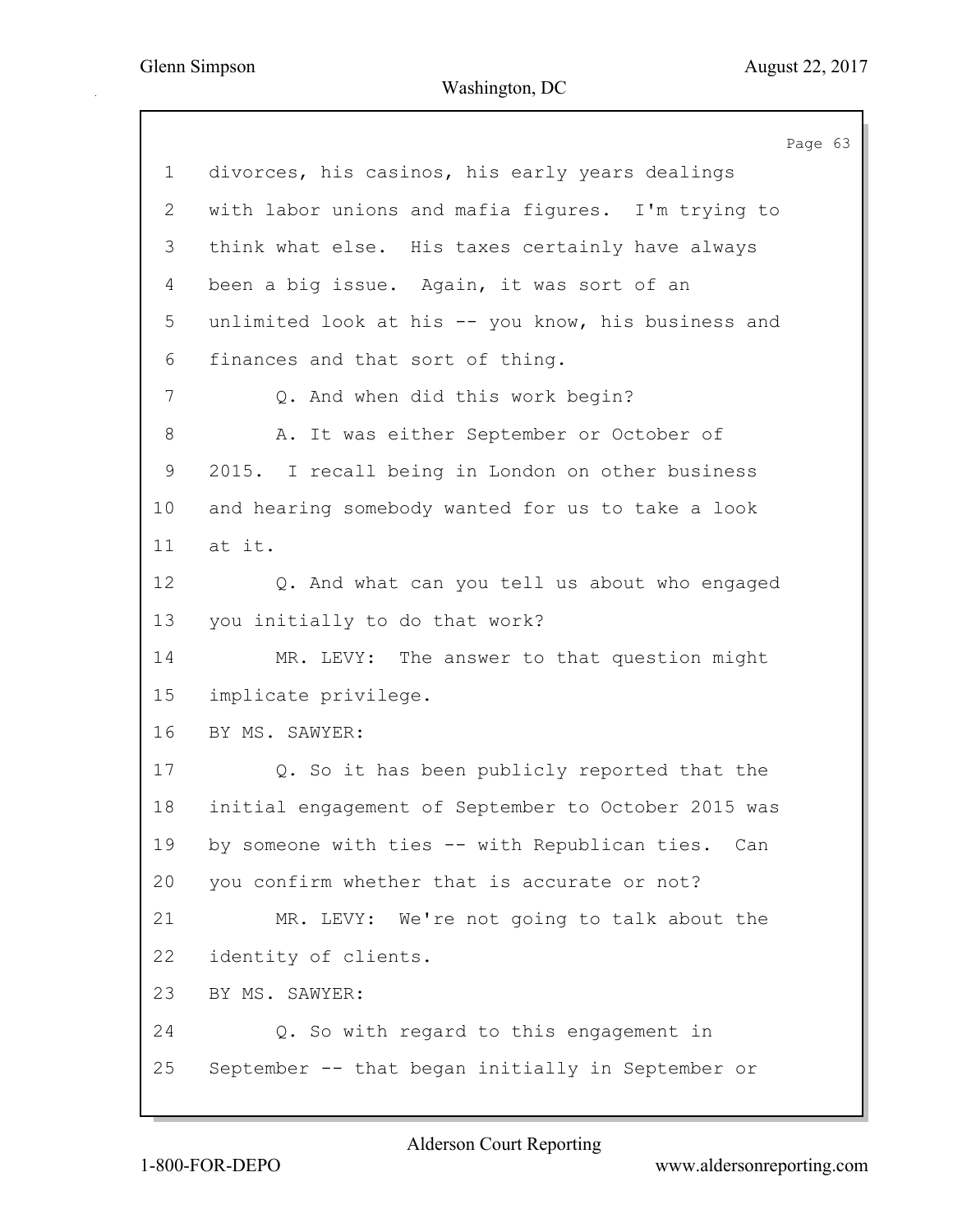|    | Page 64                                             |
|----|-----------------------------------------------------|
| 1  | October 2015, what were you asked specifically to   |
| 2  | do by the client?                                   |
| 3  | A. I don't have specific recollection of            |
| 4  | there being a specific tasking. I believe it was    |
| 5  | why don't you take a look at Donald Trump, it looks |
| 6  | like he may, you know, be more successful than      |
| 7  | people think, something -- there was some level of  |
| 8  | insight that he had a better shot than people were  |
| 9  | giving him at the time, but it was on open-ended    |
| 10 | request like most of the things that we get.        |
| 11 | Q. And, again, on that one was the work             |
| 12 | directed at all by the client? Did they ask you to  |
| 13 | look at any particular aspects of Candidate Trump's |
| 14 | background?                                         |
| 15 | A. I don't -- I know there was --                   |
| 16 | MR. LEVY: We're not going to get into client        |
| 17 | communications. It's privileged.                    |
| 18 | BY MS. SAWYER:                                      |
| 19 | Q. Were you in any way limited in the               |
| 20 | research that you did or the facts that you wanted  |
| 21 | to pursue?                                          |
| 22 | A. Can I talk generally about my practices          |
| 23 | and the history?                                    |
| 24 | Q. Sure.                                            |
| 25 | A. I mean, in general it's very rare for            |
|    |                                                     |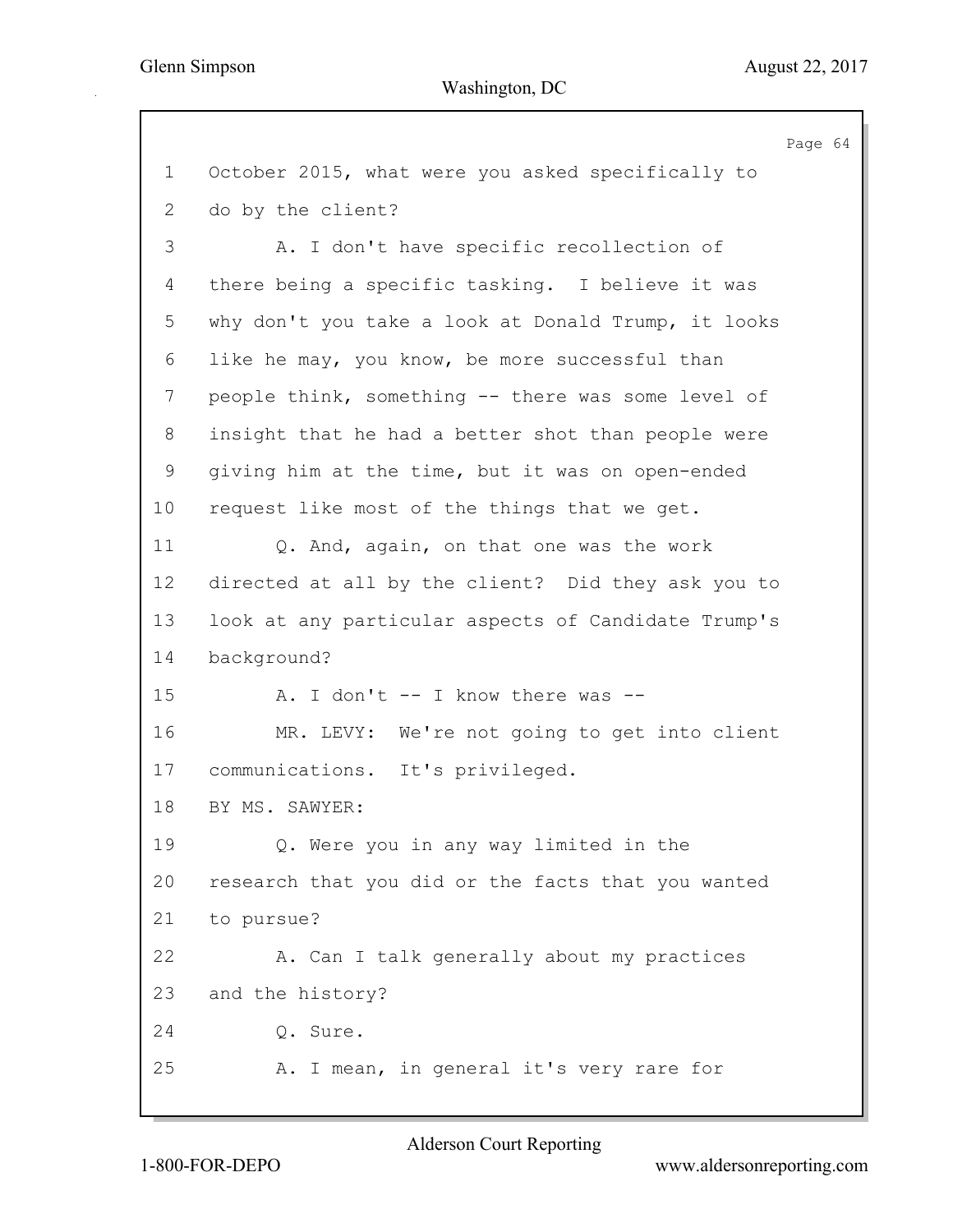Page 65 1 someone to tell me look here, don't look there. 2 For the most part we are looking at -- you know, 3 we're trying to understand something big. So it's 4 really counterproductive for somebody to tell you 5 look here, don't look there, I'm interested in X 6 but not Y. So we generally sort of push back when 7 that happens, but I have to say we sort of set the 8 rules at the beginning and people, you know, 9 accepted those terms. So generally that's what we 10 explain to people in the beginning of our 11 engagements, you know, let us do our jobs and 12 that's the way it works best. 13 Q. And did that -- can you tell us whether 14 that general practice and rule applied to the 15 engagement that you took on in September or October 16 2015 with regard to Candidate Trump? 17 MR. LEVY: You can answer that without 18 getting into client communications. 19 BY THE WITNESS: 20 A. I mean, we were -- it was regular order. 21 As, you know, various people will tell you, I'm -- 22 you know, it would be like herding a cat, right? 23 We're going to do what we do. So it was regular 24 order. 25 Q. And then when you spoke with my colleagues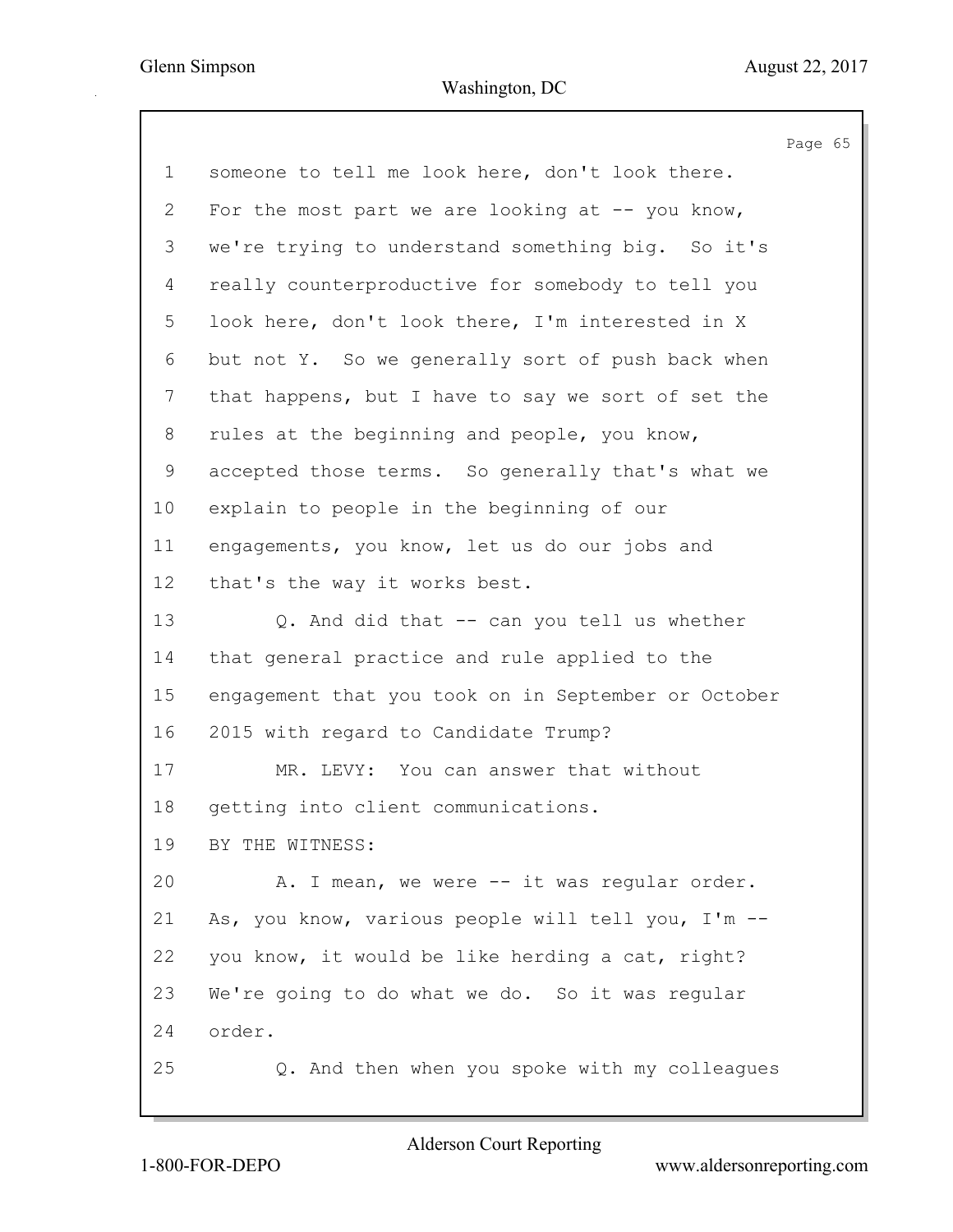|              |                                                     | Page 66 |  |
|--------------|-----------------------------------------------------|---------|--|
| $\mathbf 1$  | earlier you had indicated that sometimes when facts |         |  |
| $\mathbf{2}$ | are gathered you present options to a client and    |         |  |
| 3            | you articulated kind of four options, a potential   |         |  |
| 4            | lawsuit, take it to a government agency, give it to |         |  |
| 5            | Congress, give it to the press. Did you -- were     |         |  |
| 6            | those the general options on the table with regard  |         |  |
| 7            | to this engagement as well?                         |         |  |
| 8            | MR. LEVY: If you can discuss it without             |         |  |
| 9            | talking about client communications. If you can't,  |         |  |
| 10           | you can't.                                          |         |  |
| 11           | BY THE WITNESS:                                     |         |  |
| 12           | A. I'm just trying to -- because it evolved         |         |  |
| 13           | it's a little bit hard to -- I mean, in the         |         |  |
| 14           | beginning of this case like pretty much every case  |         |  |
| 15           | there was no -- there was no range of options --    |         |  |
| 16           | there weren't $-$ it was a request to see what we   |         |  |
| 17           | could find out about Donald Trump and the, you      |         |  |
| 18           | know, goal or sort of reason, there wasn't really   |         |  |
| 19           | one. It was tell me what we need to know about      |         |  |
| 20           | this guy. So later on, you know, we started         |         |  |
| 21           | getting press inquiries and at that point, you      |         |  |
| 22           | know, the sort of press element enters the          |         |  |
| 23           | equation, but I can't really get into what they     |         |  |
| 24           | told me or didn't tell me to do.                    |         |  |
| 25           | Q. And are you free today to talk to us about       |         |  |
|              |                                                     |         |  |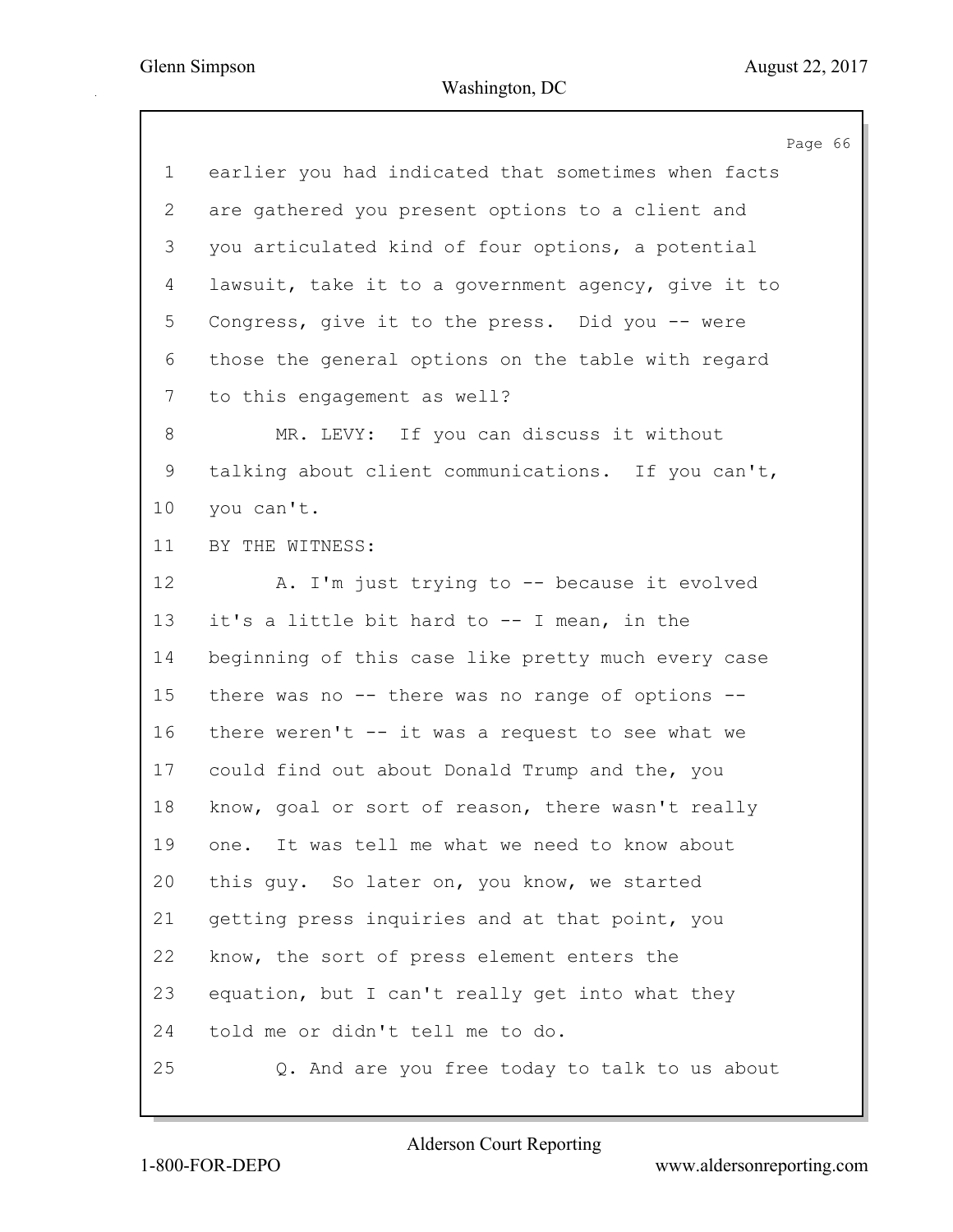Page 67 1 any of the actual findings from that research and 2 that engagement? 3 A. Yes. 4 Q. Okay. So with regard to that initial 5 engagement because you had talked a bit about some 6 of the research you had done -- I think you said it 7 was holistic, financials, potential ties to 8 organized crime. With regard to this initial 9 engagement that started in October, September, can 10 you just explain for us what your findings were. 11 A. I guess I'll just give you the caveat 12 that, you know, it's a group effort. So I can tell 13 you, you know, as the person that was, you know, 14 running the project, you know, I had my fingers in 15 various things, but there were also the things that 16 I was directly focused on. 17 In the early -- the very first weekend that I 18 started boning up on Donald Trump, you know, I 19 found various references to him having connections 20 to Italian organized crime and later to a Russian 21 organized crime figure named Felix Sater, 22 S-A-T-E-R. It wasn't hard to find, it wasn't any 23 great achievement, it was in the New York Times, 24 but as someone who has done a lot of Russian 25 organized crime investigations as a journalist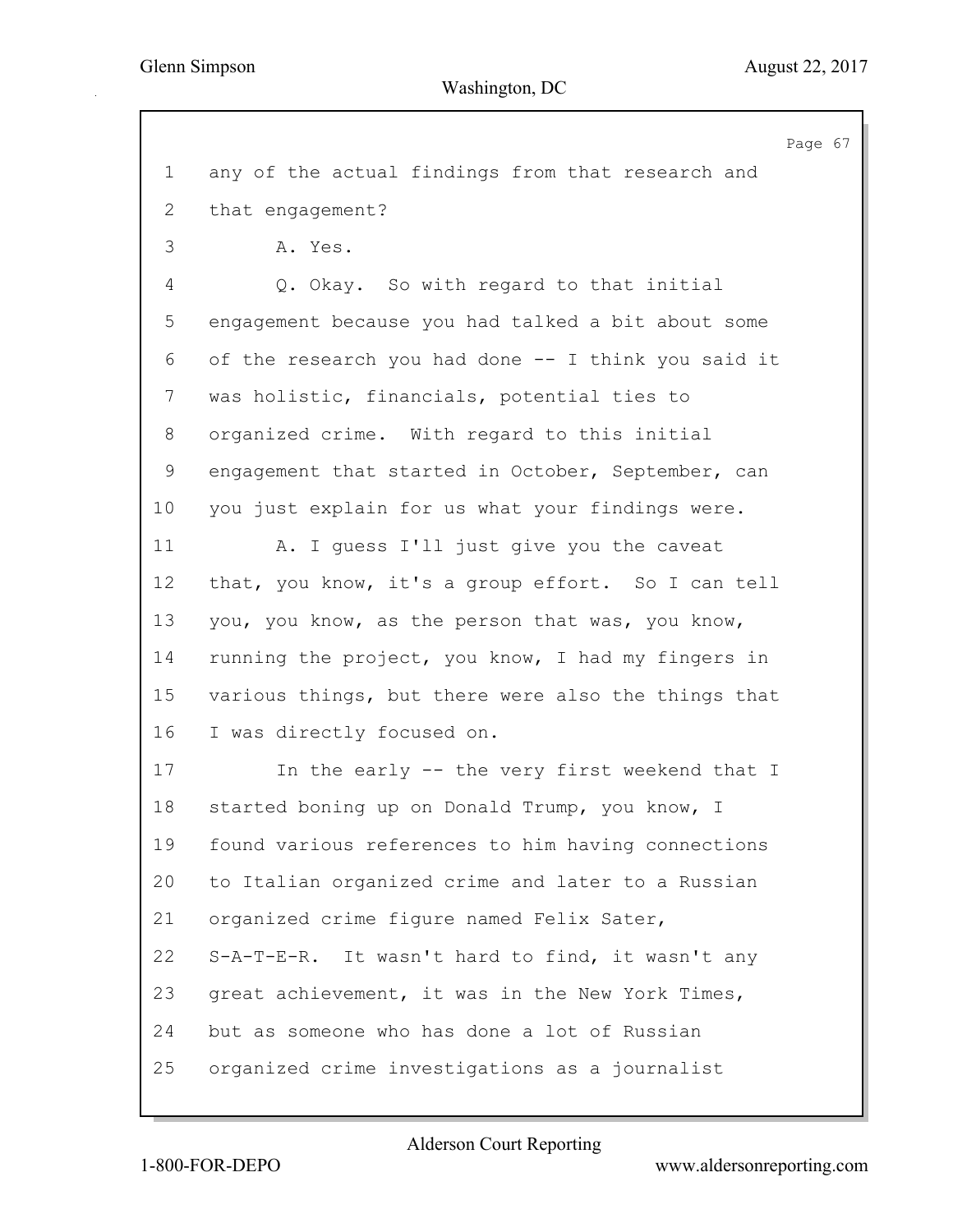Page 68 1 originally that caught my attention and became 2 something that, you know, I focused on while other 3 people looked at other things. 4 So from the very beginning of this organized 5 crime was -- Russian organized crime was a focus of 6 interest. I guess I should just repeat, you know, 7 this is a subject that I covered extensively at the 8 Wall Street Journal. I wrote a series of front-9 page articles about various corrupt politicians 10 from Russia, oligarchs, and one of the things that 11 I wrote about was the connections between western 12 politicians and Russian business figures. So, you 13 know, I was sort of an amateur student of the 14 subject and I had written about some of these same 15 Russian crime figures, you know, years earlier in 16 the U.S. and various frauds and things they were 17 involved in. 18 As it happens, Felix Sater was, you know, 19 connected to the same Russian crime family that was 20 at issue in the Prevezon case, which is the 21 dominant Russian crime family in Russia and has a 22 robust U.S. presence and is involved in a lot of 23 crime and criminal activity in the United States

25 family was on the FBI most wanted list and lives

24 and for many years was the -- the leader of this

Alderson Court Reporting

1-800-FOR-DEPO www.aldersonreporting.com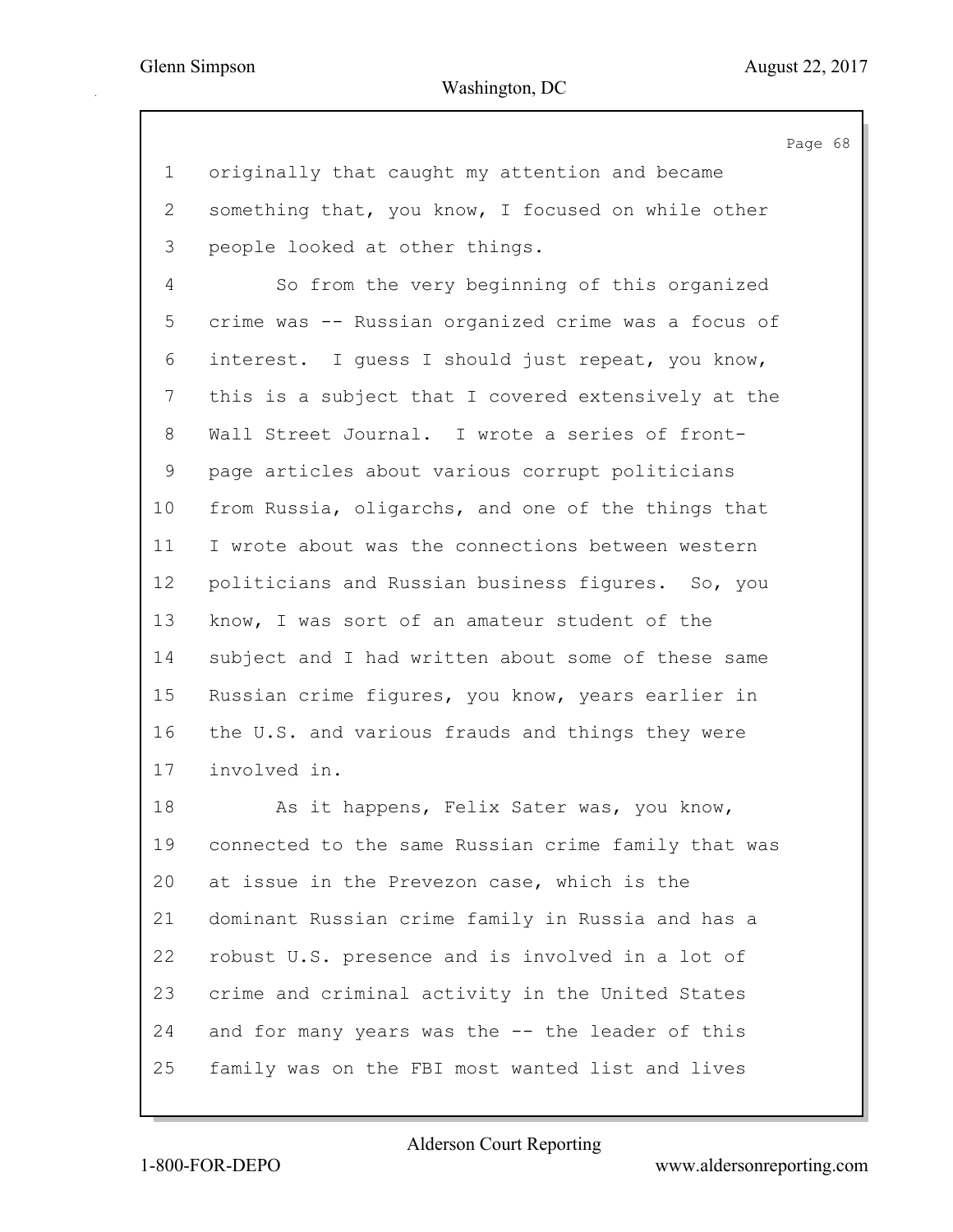Page 69 1 openly in Moscow as a fugitive from U.S. law for a 2 very elaborate stock fraud. 3 Q. Who is that individual and family? 4 A. The first name is Semyon, S-E-M-Y-O-N, the 5 last name is Mogilevich, M-O-G-I-L-E-V-I-C-H. 6 Mogilevich is sometimes referred to as the brainy 7 Don because he runs very sophisticated schemes 8 including, according to the FBI, involving natural 9 gas pipelines in Europe, and he's wanted in 10 connection with an elaborate stock fraud called YBM 11 Magnex that was took place in the Philadelphia 12 area. 13 You know, Russian organized crime is very 14 different from Italian organized crime. It's much 15 more sort of a hybrid kind of thing where they're 16 involved in politics and banking and there's even a 17 lot of connections between the mafia and the KGB or 18 the FSB and cyber crime, things that the Italians 19 sort of never figured out. Stock fraud in 20 particular was the big thing in the U.S. In any 21 event, all of that entered into my thinking when I 22 saw that Donald Trump was in business with Felix 23 Sater in the Trump Soho project and a number of 24 other controversial condo projects. 25 Q. And what, if anything, did you conclude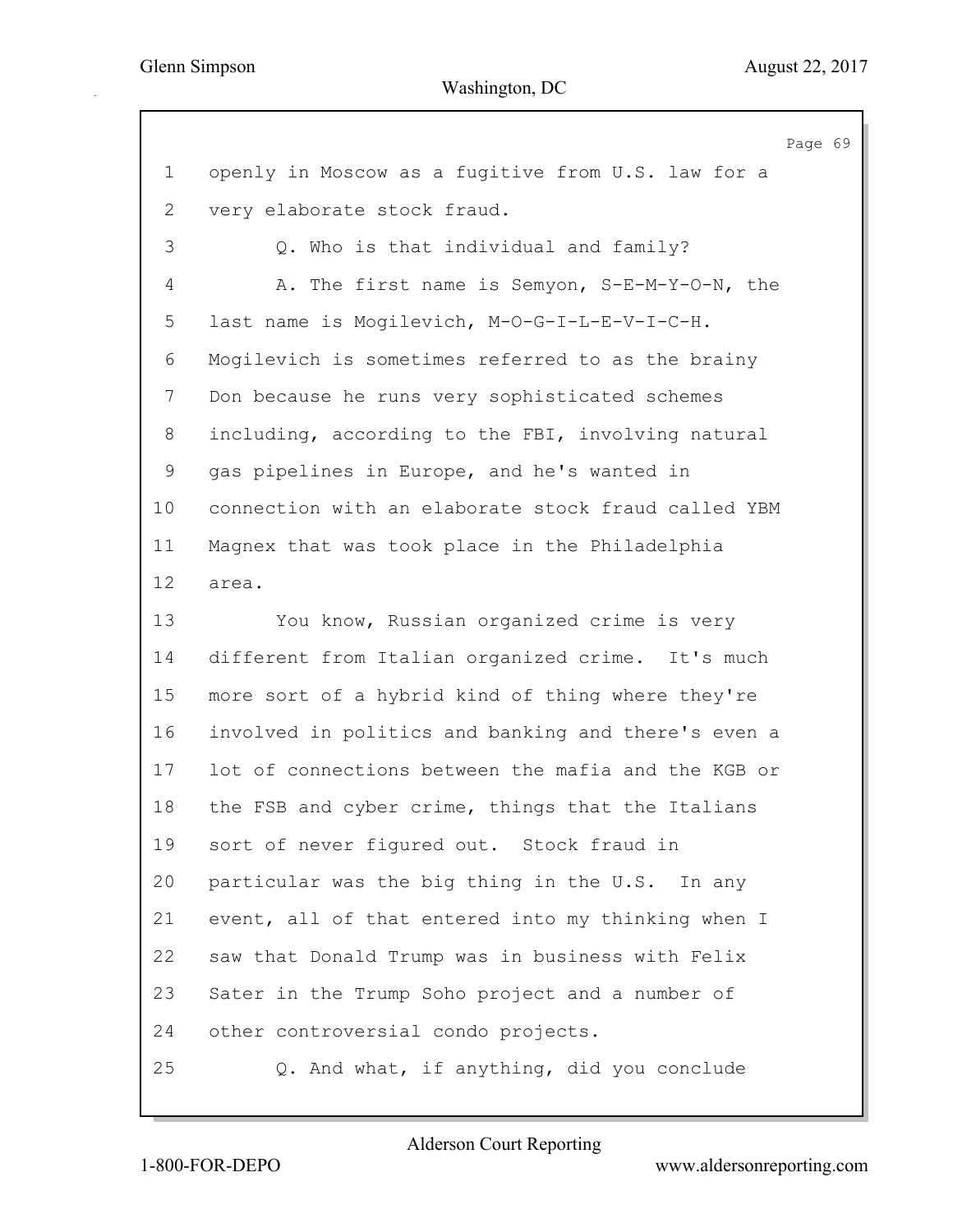Page 70 1 about the connection between and in the business 2 dealings that then Candidate Trump had had with 3 Mr. Sater? 4 A. Well, somewhat analogous to the Browder 5 situation I found it notable this was something he 6 didn't want to talk about and testified under oath 7 he wouldn't know Felix if he ran into him in the 8 street. That was not true. He knew him well and, 9 in fact, continued to associate with him long after 10 he learned of Felix's organized crime ties. So, 11 you know, that tells you something about somebody. 12 So I concluded that he was okay with that and that 13 was a troubling thing. I also, you know, began 14 to -- I keep saying I, but we as a company began to 15 look at where his money came from and, you know, 16 that raised a lot of questions. We saw indications 17 that some of the money came from Kazakhstan, among 18 other places, and that some of it you just couldn't 19 account for. 20 You know, we also conducted a much broader 21 sort of look at his entire career and his overseas 22 investments in places like Europe and Latin 23 America. You know, it wasn't really a Russia

24 focused investigation for the first half of it. 25 That was just one component of a broader look at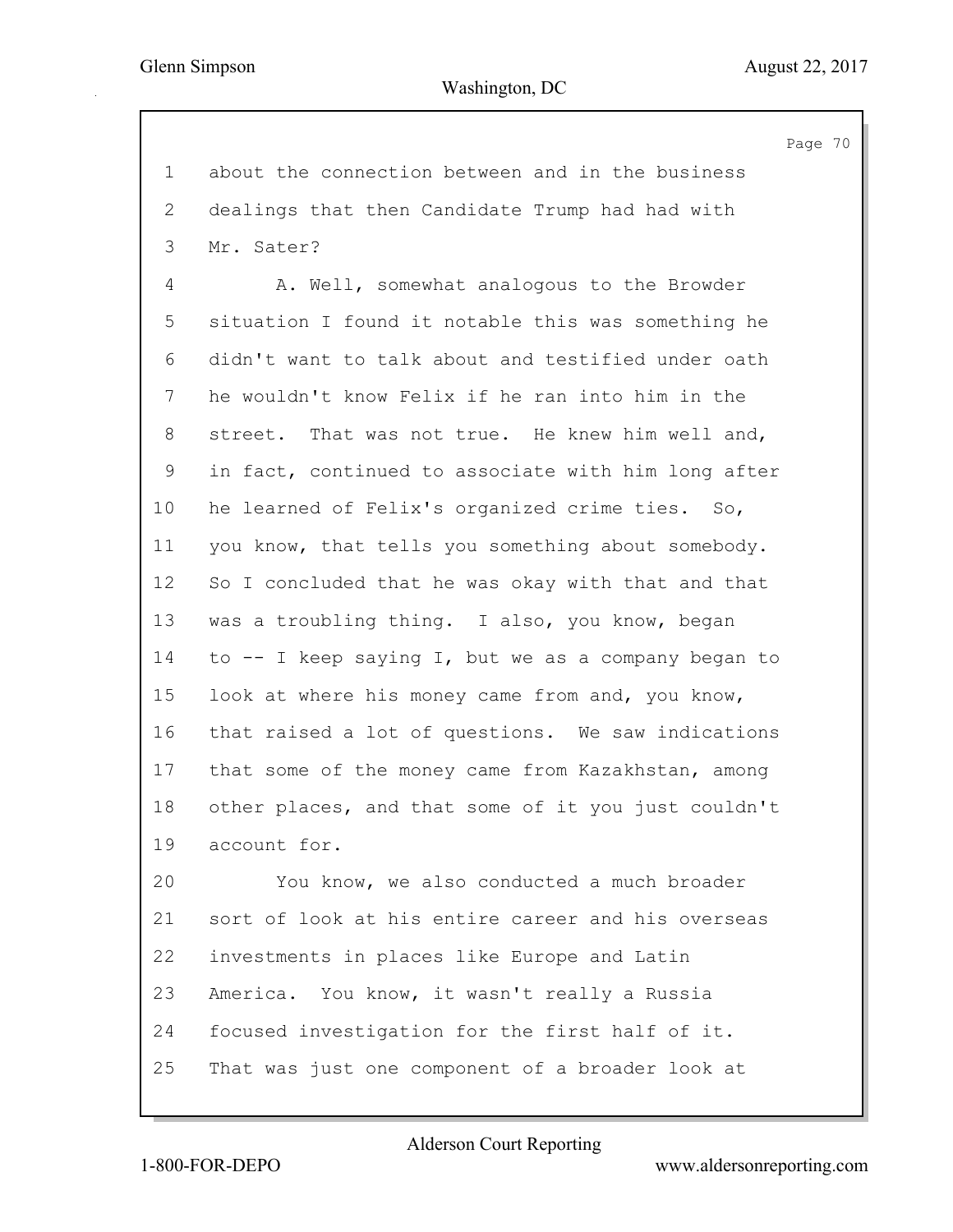|              | Page 71                                             |
|--------------|-----------------------------------------------------|
| $\mathbf 1$  | his business career, his finances. We spent a lot   |
| $\mathbf{2}$ | of time trying to figure out whether he's really as |
| 3            | rich as he says he is because that was the subject  |
| 4            | of a libel case that he filed against a journalist  |
| 5            | named Tim O'Brien for which there was quite a lot   |
| 6            | of discovery and litigation filings detailing       |
| 7            | O'Brien's allegation that he was worth, you know,   |
| 8            | maybe a fifth to a third of what he claims and      |
| 9            | Trump's angry retort that he was worth far more     |
| 10           | than that.                                          |
| 11           | So we did things like we looked at the golf         |
| 12           | courses and whether they actually ever made any     |
| 13           | money and how much debt they had. We looked at the  |
| 14           | bankruptcies, how could somebody go through so many |
| 15           | bankruptcies, you know, and still have a billion    |
| 16           | dollars in personal assets. So those are the kinds  |
| 17           | of things. We looked at a lot of things like his    |
| 18           | tax bills. Tax bills are useful because you can     |
| 19           | figure out how much money someone is making or how  |
| 20           | much they're worth or how much their properties are |
| 21           | worth based on how much they have to pay in taxes.  |
| 22           | One of the things we found out was that, you        |
| 23           | know, when it comes to paying taxes, Donald Trump   |
| 24           | claims to not have much stuff. At least the Trump   |
| 25           | organization. So they would make filings with       |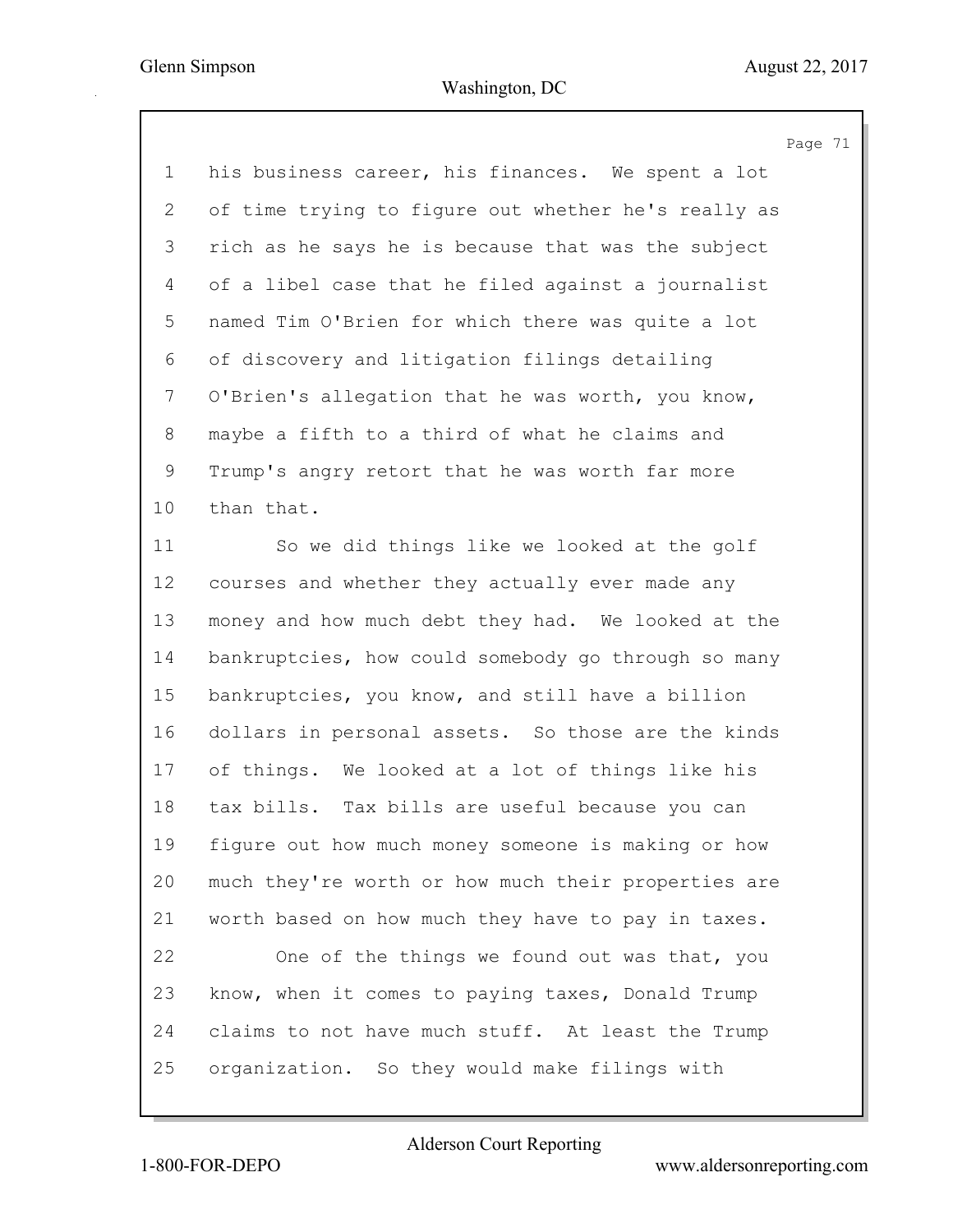|                |                                                     | Page 72 |  |
|----------------|-----------------------------------------------------|---------|--|
| $\mathbf 1$    | various state and local authorities saying that     |         |  |
| $\overline{2}$ | their buildings weren't worth much.                 |         |  |
| 3              | Q. And this information that you gathered,          |         |  |
| 4              | was it shared with the client that you had for that |         |  |
| 5              | September, October engagement?                      |         |  |
| 6              | A. I can't answer that.                             |         |  |
| 7              | MS. QUINT: When you said you looked at the          |         |  |
| 8              | golf courses and bankruptcies, just to clarify,     |         |  |
| 9              | everything you're talking about was for that 2015   |         |  |
| 10             | engagement? When you say it wasn't Russia focused   |         |  |
| 11             | at first, I'm unclear of the time.                  |         |  |
| 12             | Yeah. Can you tell us when that<br>MS. SAWYER:      |         |  |
| 13             | engagement ended?                                   |         |  |
| 14             | MR. LEVY: Which question is pending? Can            |         |  |
| 15             | you repeat the question?                            |         |  |
| 16             | MS. QUINT: I think they're related. I lost          |         |  |
| 17             | track when you said you looked at golf courses,     |         |  |
| 18             | bankruptcies, tax bills and it was not initially    |         |  |
| 19             | Russia centric. I'm wondering the time frame to     |         |  |
| 20             | make sure we're all on the same page.               |         |  |
| 21             | MR. SIMPSON: It's difficult to specifically         |         |  |
| 22             | recall when we did exactly what. For example, the   |         |  |
| 23             | specific issue of the golf courses I think did come |         |  |
| 24             | up later, much later, but these things run in       |         |  |
| 25             | stages. For instance, in the early stage of an      |         |  |
|                |                                                     |         |  |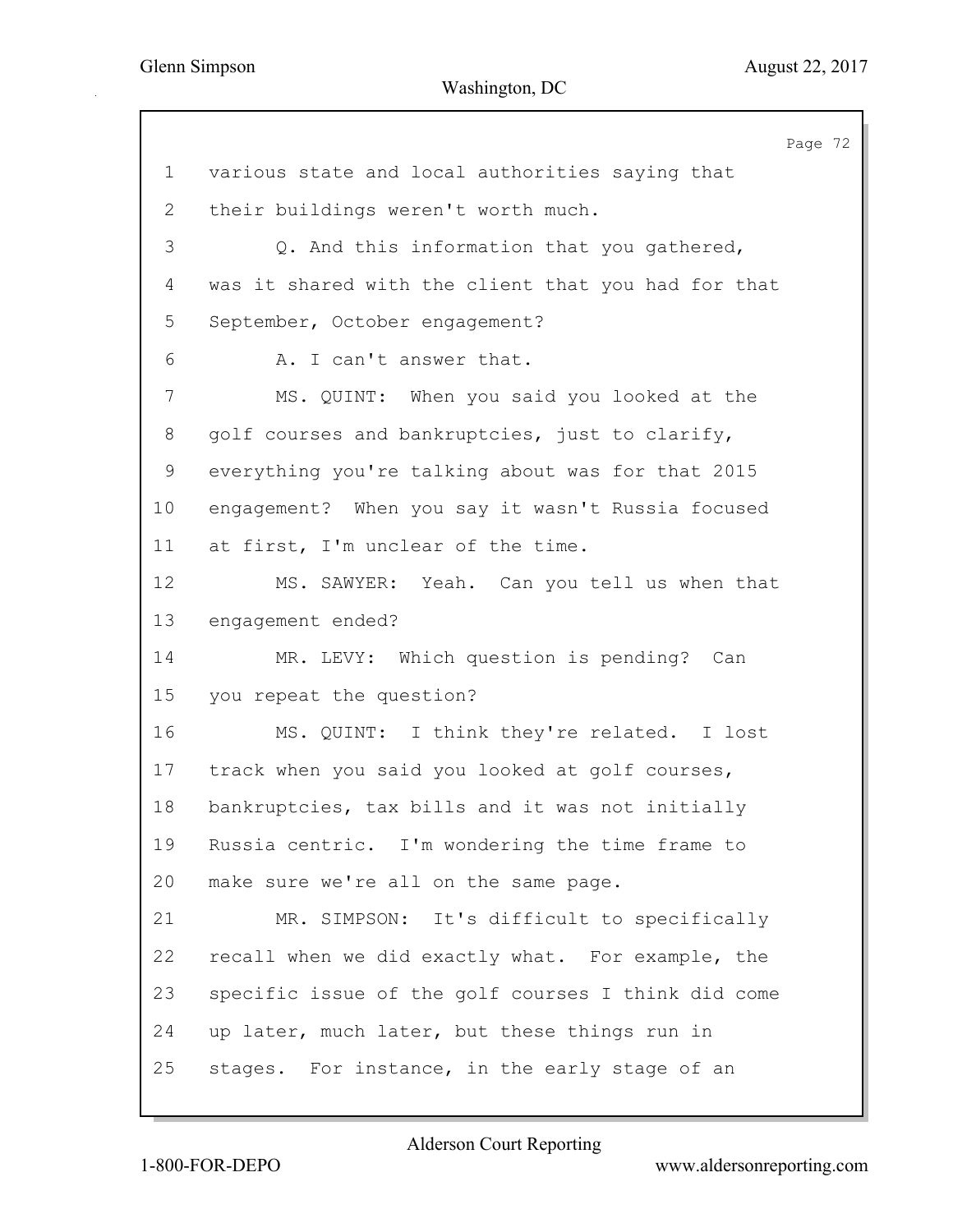|                           | Page 73                                            |
|---------------------------|----------------------------------------------------|
| $\mathbf 1$               | investigation, you know, particularly of Donald    |
| $\mathbf{2}^{\mathsf{I}}$ | Trump you want to get every lawsuit the guy's ever |
| 3                         | been in. So, you know, we collected lawsuits from  |
| 4                         | around the country and the world. And I do         |
| 5                         | remember one of the earlier things we did was we   |
| 6                         | collected a lot of documents from Scotland because |
| 7                         | he'd been in a big controversy there about land    |
| 8                         | use. There had been another one in Ireland. There  |
| 9                         | was a lot of Freedom of Information Act requests   |
| 10 <sub>o</sub>           | and that sort of thing.                            |
| 11                        | So in the early phases of something you're         |
| 12                        | collecting lots of paper on every subject          |
| 13                        | imaginable. So in the course of reading that       |
| 14                        | litigation we would follow up on things that were  |
| 15                        | interesting, such as a libel case against a        |
| 16                        | journalist that he settled, which, in other words, |
| 17                        | he didn't prevail in his attempts to prove that he |
| 18                        | was a billionaire.                                 |
| 19                        | BY MS. SAWYER:                                     |
| 20                        | Q. So one way to help clarify this is just         |
| 21                        | to -- you know, we had been talking about an       |
| 22                        | engagement that began in September or October of   |
| 23                        | 2015. Can you tell us when that particular         |
| 24                        | engagement ended?                                  |
| 25                        | A. I can only estimate it.                         |
|                           |                                                    |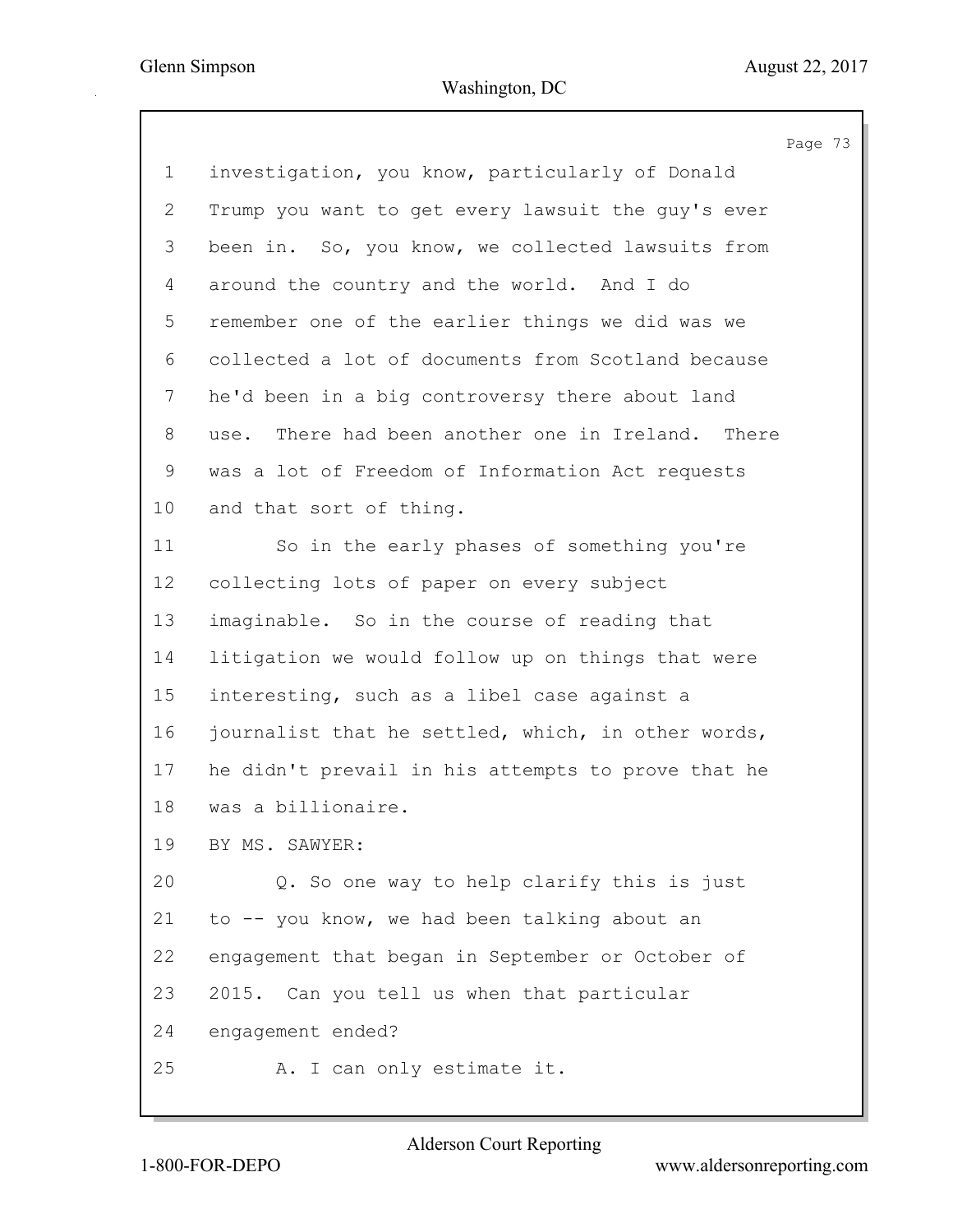Page 74 1 Q. And in general when do you think that 2 ended? 3 A. Spring of 2016. 4 MR. LEVY: Don't guess. 5 MR. SIMPSON: I'm sorry. 6 BY MS. SAWYER: 7 Q. Okay. But that engagement did come to an 8 end and it came to an end before November 8th, the 9 election, November 8, 2016? 10 A. It did end before the election, yes. 11 Q. And then did you continue doing opposition 12 work on Candidate Trump -- then Candidate Trump, 13 now President Trump for a different client? 14 **A.** Yes. 15 Q. And can you tell us generally when that 16 engagement began? 17 A. It was in the first half of 2016. 18 Q. And what, if anything, can you tell us 19 about that client? 20 A. Nothing. 21 MR. LEVY: Not nothing as a factual matter, 22 but he's going to decline to answer that question. 23 MS. SAWYER: And the basis again for 24 declining that question? 25 MR. LEVY: Privilege.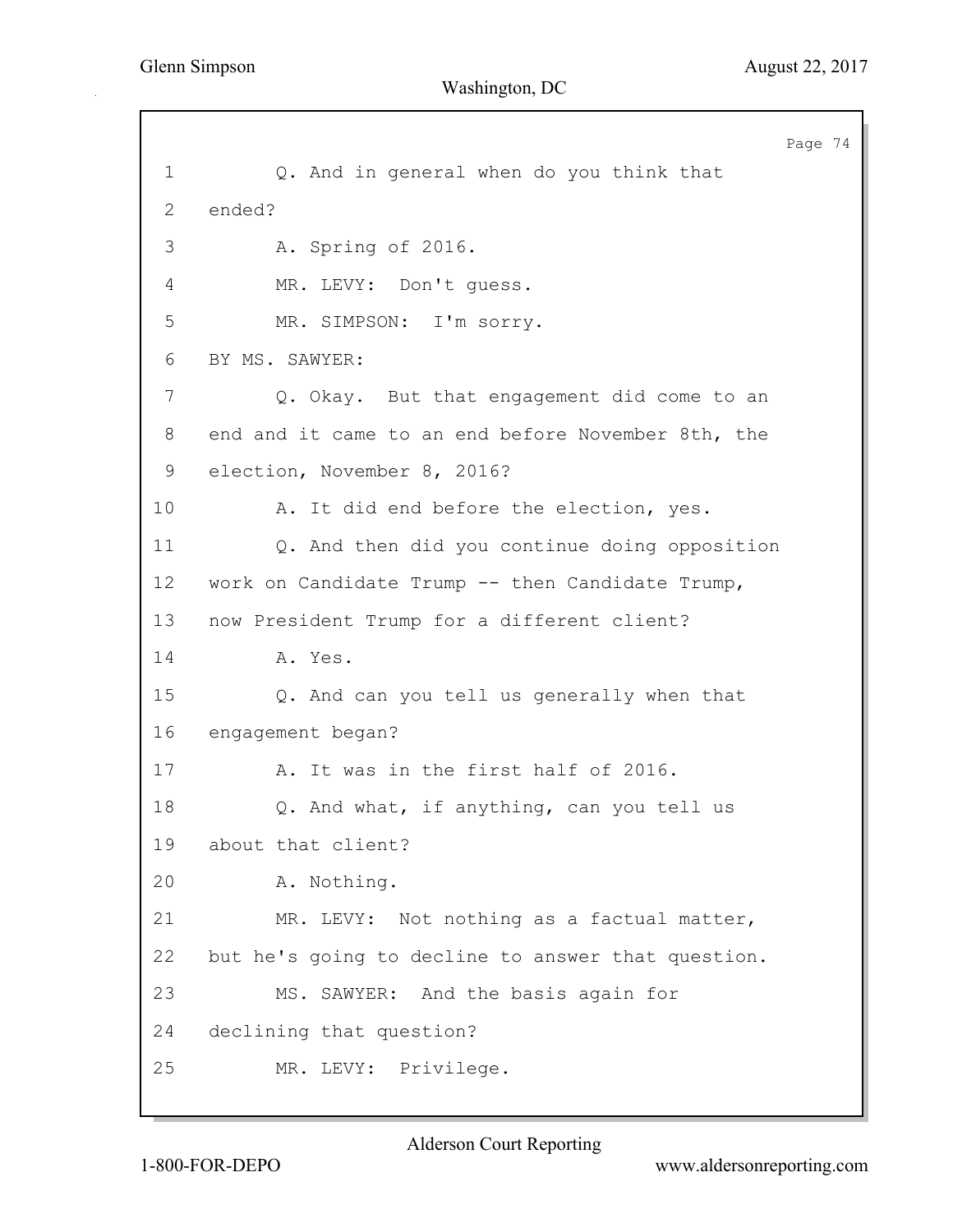Page 75 1 MS. SAWYER: Okay. 2 MR. LEVY: And other obligations of 3 confidentiality. 4 MS. SAWYER: Just to be clear for the record, 5 specifically what privilege? 6 MR. LEVY: The privileges that we previously 7 asserted with the committee. They're in our 8 April 7 and June 23 letters. 9 MS. SAWYER: Okay. 10 BY MS. SAWYER: 11 Q. With regard to the engagements, both of 12 these engagements to do opposition research on 13 Candidate Trump, were you paid directly by each of 14 the clients or was there an intermediary paying 15 you? 16 A. I think I'd like to confer with my lawyer 17 about this. 18 MR. LEVY: Sure. 19 (Whereupon a discussion was had 20 sotto voce.) 21 MR. SIMPSON: I'm going to decline to answer 22 that question. 23 MS. SAWYER: And, again, the grounds for 24 declining? 25 MR. LEVY: It's a voluntary interview and it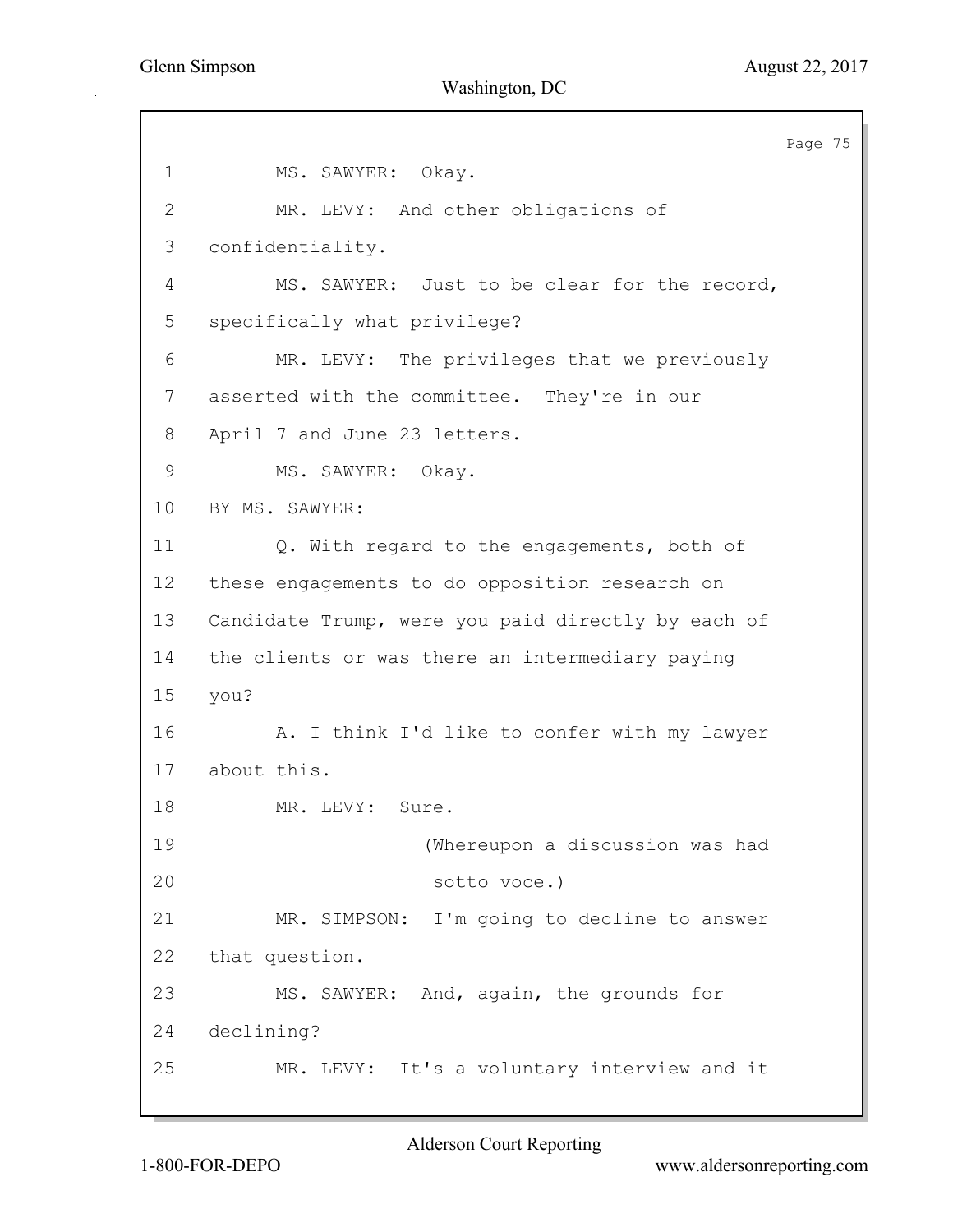Page 76 1 would implicate privileges and obligations that 2 we've set forth with the committee potentially. 3 MS. SAWYER: Sure. 4 BY MS. SAWYER: 5 Q. At a news briefing on August 1, 2017 White 6 House Press Secretary Sarah Huckabee Sanders 7 described Fusion GPS as a democratic linked firm. 8 Is that an accurate description? 9 A. I would not agree with that description. 10 I was a journalist for most of my adult life and a 11 professional at not taking sides, and I'm happy and 12 proud to say I have lots of Republican clients and 13 friends and I have lots of Democratic clients and 14 friends. I've lived in this city for 30 years or 15 so and I know a lot of people on both sides and we 16 have a long proud history of not being partisan. 17 And the same is true for my colleagues. We 18 intentionally don't hire people who have strong 19 partisan affiliations. We prefer journalists who 20 don't see things through ideological prisms and 21 ideological prisms are not helpful for doing 22 research. 23 Q. So it has been widely reported that you 24 engaged Christopher Steele to do part of the 25 research, the opposition research on Candidate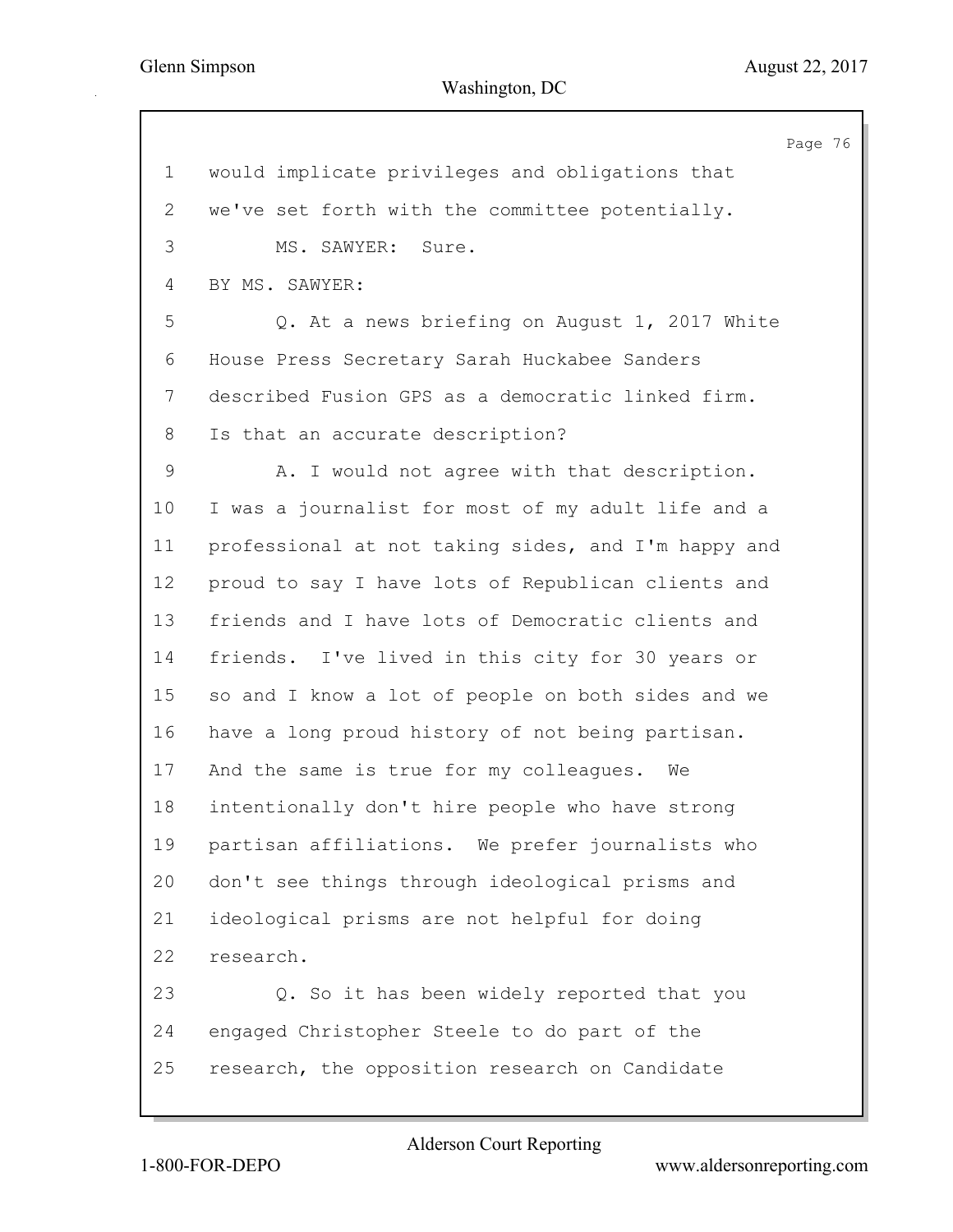Page 77 1 Trump. Is that accurate? 2 A. Yes. 3 Q. And he was working in that capacity as a 4 subcontractor for you? And when I say "you" here I 5 mean Fusion GPS. 6 A. Yes. 7 2. And when did you engage Mr. Steele to 8 conduct opposition research on Candidate Trump? 9 A. I don't specifically recall, but it would 10 have been in the -- it would have been May or June 11 of 2016. 12 Q. And why did you engage Mr. Steele in May 13 or June of 2016? 14 A. That calls for a somewhat long answer. We 15 had done an enormous amount of work on Donald Trump 16 generally at this point in the project and we began 17 to drill down on specific areas. He was not the 18 only subcontractor that we engaged. Other parts of 19 the world required other people. For example, we 20 were interested in the fact that the Trump family 21 was selling merchandise under the Trump brand in 22 the United States that was made in sweat shops in 23 Asia and South America -- or Latin America. So we 24 needed someone else for that. So there were other 25 things. We were not totally focused on Russia at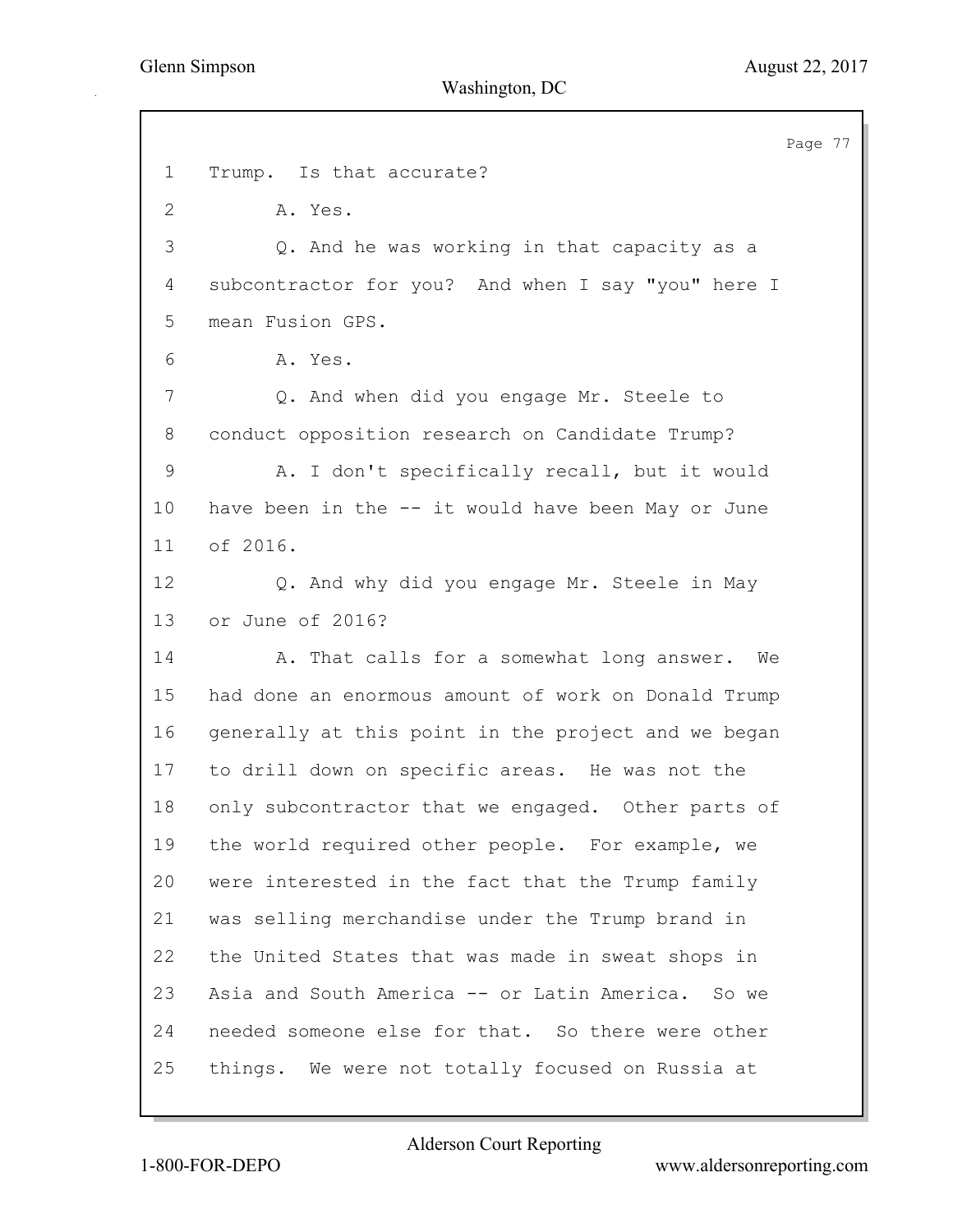Page 78

| $\mathbf 1$ | that time, but we were at a point where we were $-$ - |
|-------------|-------------------------------------------------------|
| 2           | you know, we'd done a lot of reading and research     |
| 3           | and we were drilling down on specific areas.          |
| 4           | Scotland was another one.                             |
| 5           | So that's the answer. What happens when you           |
| 6           | get to this point in an investigation when you've     |
| 7           | gathered all of the public record information and     |
| 8           | you've begun to exhaust your open source, you know,   |
| $\mathsf 9$ | resources is that you tend to find specialists who    |
| 10          | can take you further into a subject and I had known   |
| 11          | Chris since I left the Wall Street Journal. He was    |
| 12          | the lead Russianist at MI6 prior to leaving the       |
| 13          | government and an extremely well-regarded             |
| 14          | investigator, researcher, and, as I say, we're        |
| 15          | friends and share interest in Russian kleptocracy     |
| 16          | and organized crime issues. I would say that's        |
| 17          | broadly why I asked him to see what he could find     |
| 18          | out about Donald Trump's business activities in       |
| 19          | Russia.                                               |
| 20          | Q. So in May or June 2016 you hired                   |
| 21          | Christopher Steele to, as you've just indicated,      |
| 22          | find out what he could about Donald Trump's           |
| 23          | business activities in Russia. Did something in       |
| 24          | particular trigger that assignment?                   |
| 25          | A. No, I don't think I could point to                 |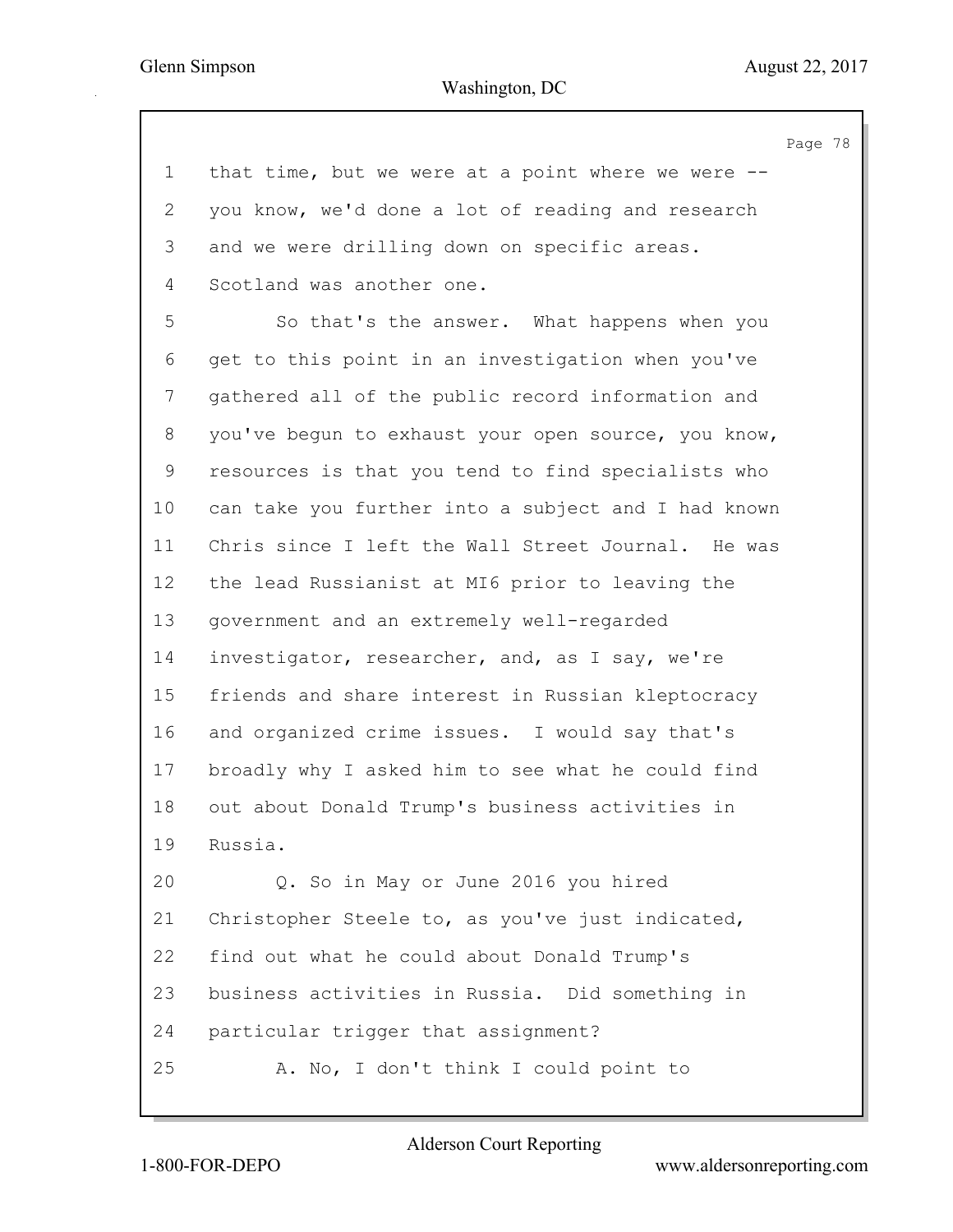|                | Page 79                                             |
|----------------|-----------------------------------------------------|
| $\mathbf 1$    | something in particular as a trigger. I mean, the   |
| $\overline{2}$ | basis for the request was he had made a number of   |
| 3              | trips to Russia and talked about doing a number of  |
| 4              | business deals but never did one, and that struck   |
| 5              | me as a little bit odd and calling for an           |
| 6              | explanation.                                        |
| 7              | You know, in the background of all                  |
| 8              | international business is questions about           |
| 9              | corruption. The Trump organization had branched     |
| 10             | out all over the world in like the four to eight    |
| 11             | years prior to 2016. So in any kind of              |
| 12             | investigation you would naturally want to know      |
| 13             | whether there was some issue with improper business |
| 14             | relationships.                                      |
| 15             | I'll just stress that we weren't looking            |
| 16             | for -- at least it wasn't at the forefront of my    |
| 17             | mind there was going to be anything involving the   |
| 18             | Russian government per se, at least not that I      |
| 19             | recall.                                             |
| 20             | Q. So at the time you first hired him had it        |
| 21             | been publicly reported that there had been a cyber  |
| 22             | intrusion into the Democratic National Convention   |
| 23             | computer system?                                    |
| 24             | A. I don't specifically remember. What I            |
| 25             | know was that there was chatter around Washington   |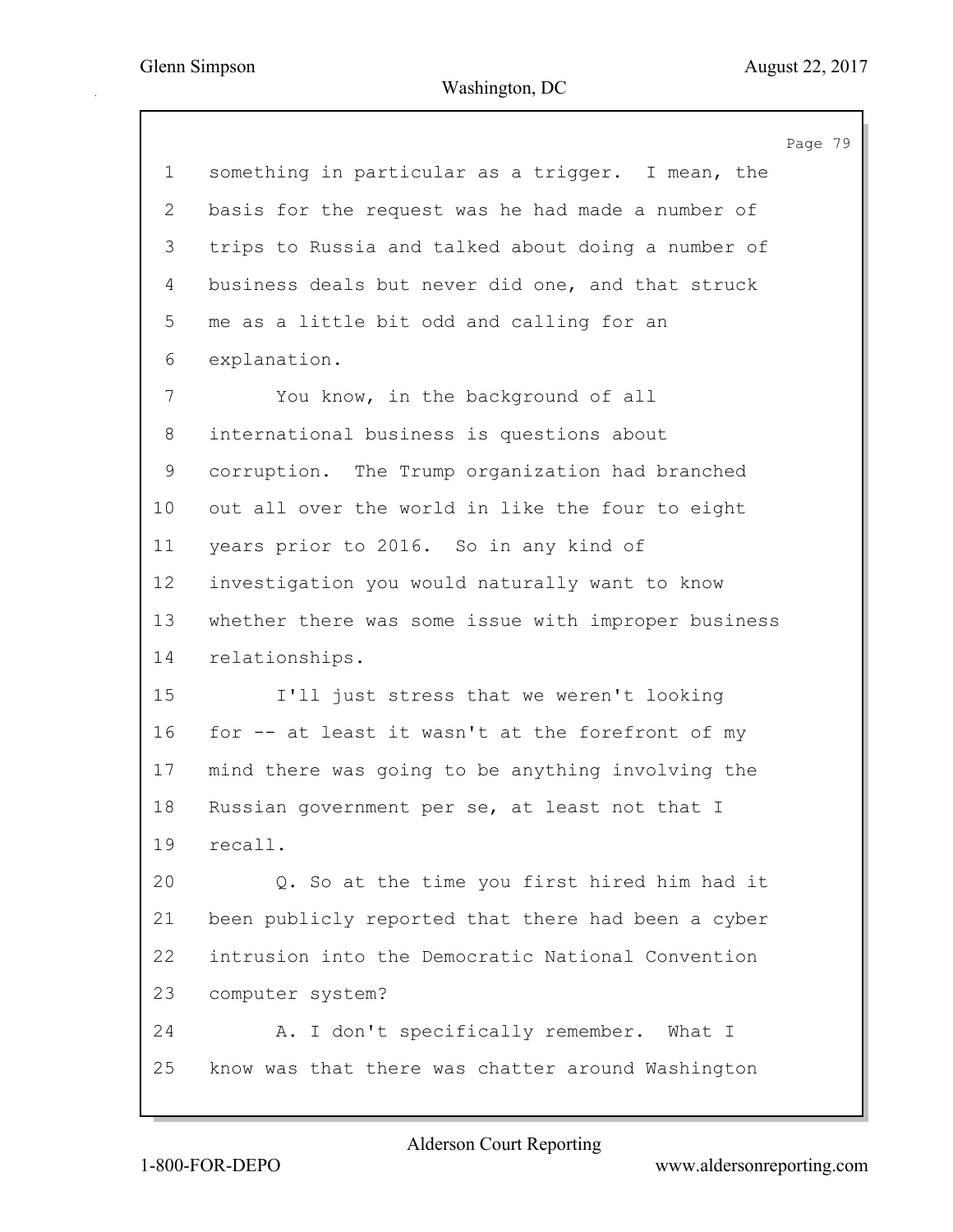|              |                                                     | Page 80 |  |
|--------------|-----------------------------------------------------|---------|--|
| 1            | about hacking of the Democrats and Democratic think |         |  |
| $\mathbf{2}$ | tanks and other things like that and there was a    |         |  |
| 3            | site that had sprung up called D.C. Leaks that      |         |  |
| 4            | seemed to suggest that somebody was up to           |         |  |
| 5            | something. I don't think at the time at least that  |         |  |
| 6            | we were particularly focused on -- well, I don't    |         |  |
| 7            | specifically remember.                              |         |  |
| 8            | Q. So you hired Mr. Steele. Had you worked          |         |  |
| 9            | with him before?                                    |         |  |
| 10           | A. Yes.                                             |         |  |
| 11           | Q. And can you generally describe what he had       |         |  |
| 12           | done in the capacity of working with you and your   |         |  |
| 13           | firm, what kind of projects?                        |         |  |
| 14           | A. Generally speaking, like me, Chris tends         |         |  |
| 15           | to work for lawyers who are attempting to assist    |         |  |
| 16           | clients in litigation or an asset recovery-type     |         |  |
| 17           | situation. And so, you know, the former Soviet      |         |  |
| 18           | Union throws off an enormous number of disputes     |         |  |
| 19           | about who owns what because of the history of state |         |  |
| 20           | ownership of everything and the transfers of        |         |  |
| 21           | property into private hands following the collapse  |         |  |
| 22           | of the Soviet Union was a murky process. So         |         |  |
| 23           | particularly in Europe there's a lot of disputes    |         |  |
| 24           | over who really owns what.                          |         |  |
| 25           | And so we would collaborate on those kinds of       |         |  |
|              |                                                     |         |  |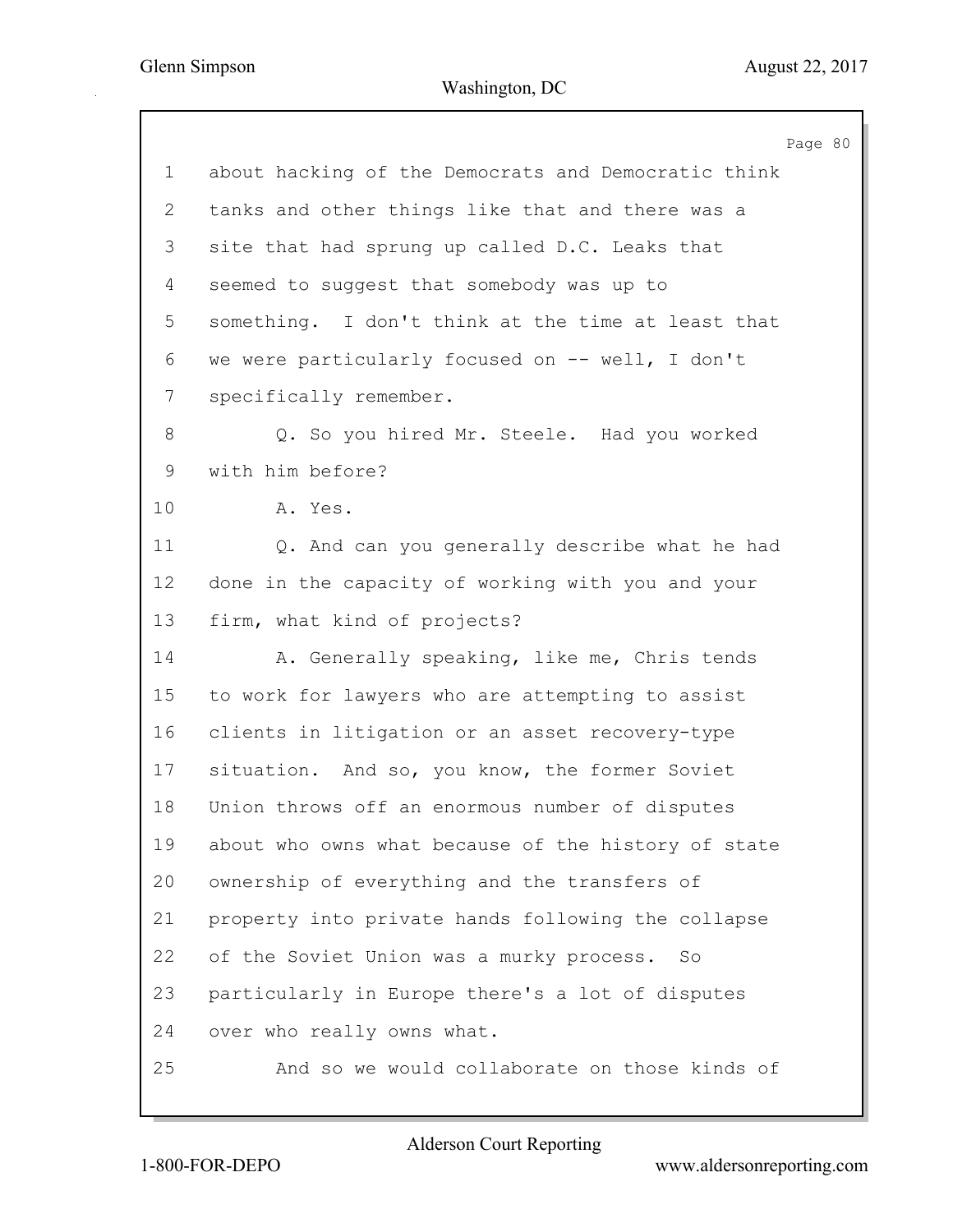|                 | Page 81                                             |
|-----------------|-----------------------------------------------------|
| $\mathbf 1$     | investigations. Sometimes a controversy would       |
| 2               | spill over into the United States and, you know, I  |
| 3               | would be asked to see if I could find a company     |
| 4               | here or there or run director searches on           |
| 5               | individuals who might be associated with people we  |
| 6               | were interested in, that sort of thing. It's        |
| $7\phantom{.}$  | interesting work, but it's kind of plain vanilla    |
| 8               | business intelligence, litigation support stuff.    |
| 9               | Q. And roughly how many years -- over how           |
| 10 <sub>o</sub> | many years, like when do you first recall working   |
| 11              | with him?                                           |
| 12              | A. I believe we met in 2009. We've worked           |
| 13              | together since 2009.                                |
| 14              | Q. And how did you find the quality of his          |
| 15              | work over that period of time?                      |
| 16              | A. Quality is a really important issue in the       |
| 17              | business intelligence industry. There's a lot of    |
| 18              | poor quality work and a lot of people make a lot of |
| 19              | promises about what they can do and who they know   |
| 20              | and what they can find out and then there's just a  |
| 21              | lot of people who operate in sort of improper       |
| 22              | questionable ways. Chris was, you know, a person    |
| 23              | who delivered quality work in very appropriate      |
| 24              | ways.                                               |
| 25              | So -- I mean, I hope you won't be insulted,         |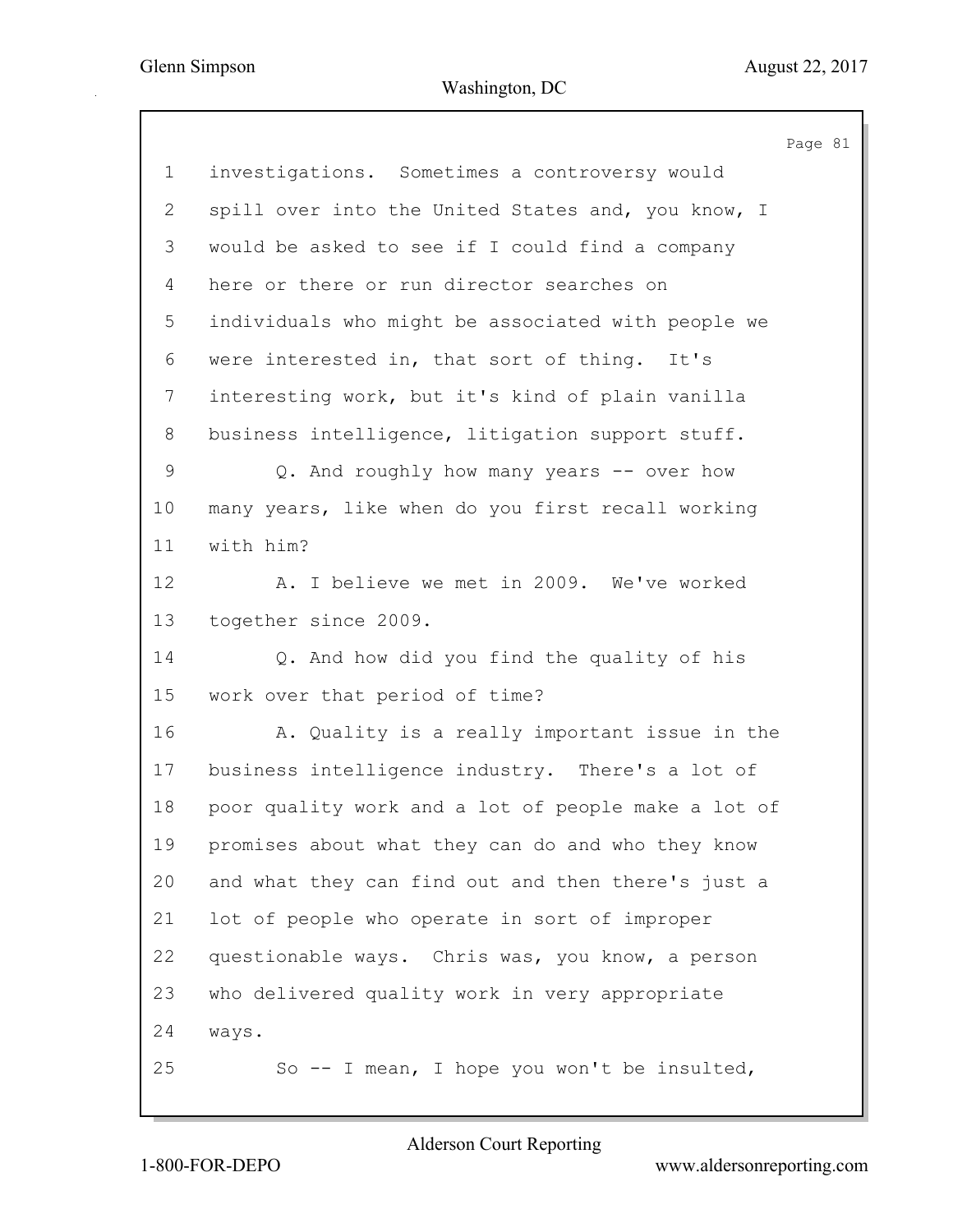Page 82 1 but he's basically a Boy Scout. You know, he 2 worked for the government for a very long time. He 3 lives a very modest, quiet life, and, you know, 4 this is his specialty. We got along very well 5 because my speciality is public information. So he 6 was comfortable working with me and I was 7 comfortable working with him and, you know, we've 8 both been around a lot of criminal investigations 9 and national security stuff. 10 When I was at the Journal I spent many years 11 investigating the financing of Al-Qaeda. So I did 12 get introduced to sort of national security law and 13 national security operations and wrote a lot about 14 that and was dragged into court over that a few 15 times for things I wrote about people suspected of 16 funding terrorism. So we had a lot of common 17 interests and background. 18 Q. And specific to the engagement with regard 19 to the research on Candidate Trump, why did you 20 specifically ask Mr. Steele to do that work? 21 A. The way our firm runs we pursue things, 22 you know, somewhat out of curiosity. So we didn't 23 know -- it was opaque what Donald Trump had been 24 doing on these business trips to Russia. We didn't 25 know what he was doing there. So I gave Chris --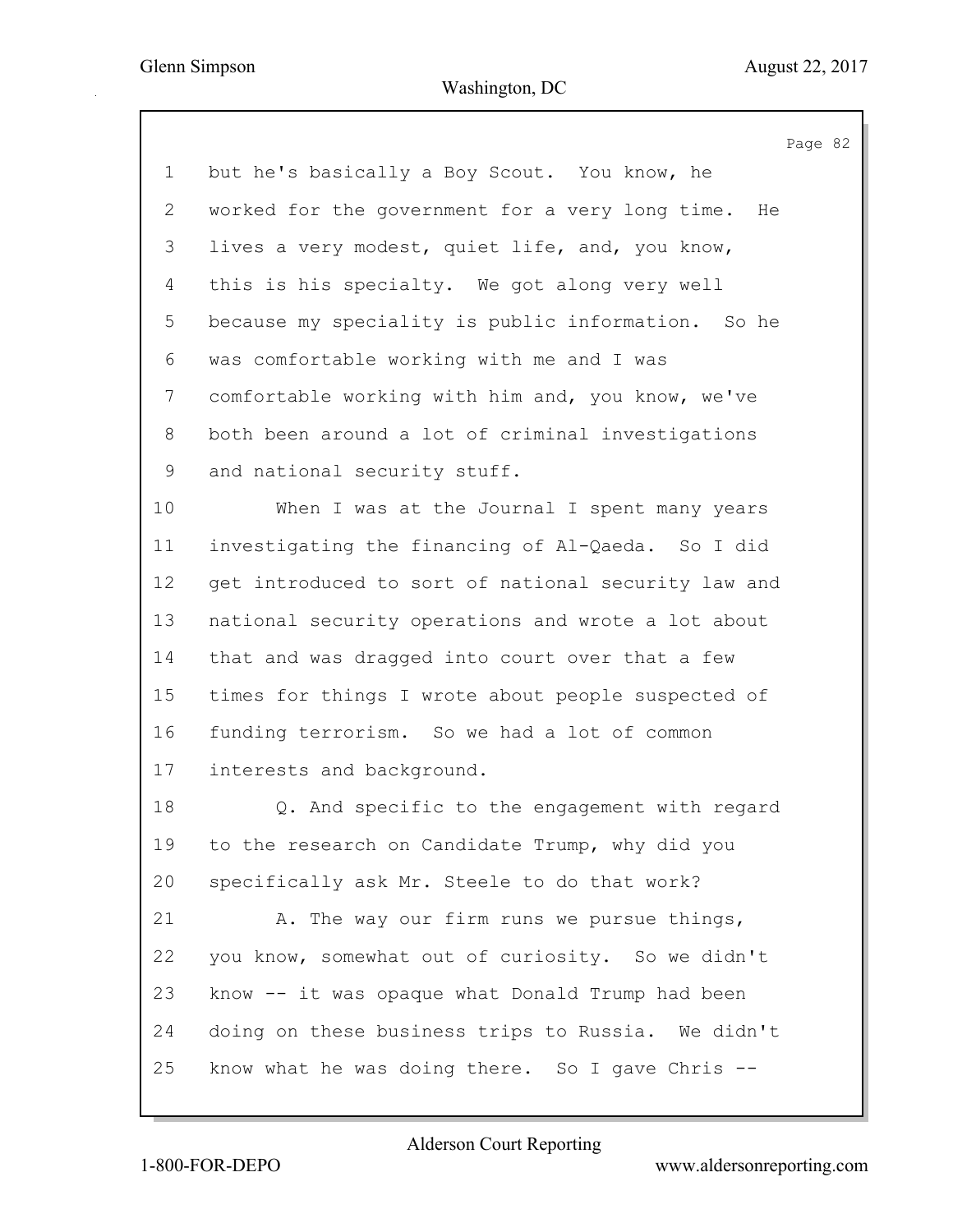Page 83 1 we gave Chris a sort of assignment that would be 2 typical for us which was pretty open ended. We 3 said see if you can find out what Donald Trump's 4 been doing on these trips to Russia. Since Chris 5 and I worked together over the years there's a lot 6 that didn't need to be said. That would include 7 who is he doing business with, which hotels does he 8 like to stay at, you know, did anyone ever offer 9 him anything, you know, the standard sort of things 10 you would look at. I don't think I gave him any 11 specific instructions beyond the general find out 12 what he was up to. 13 Q. And was anyone else -- did you engage 14 anyone else to do that particular research? 15 A. In Russia? 16 Q. Yes. 17 A. So we had other people like Ed Baumgartner 18 who, you know, by this time -- I guess Prevezon was 19 still winding down, but who would do Russian 20 language research which didn't involve going to 21 Russia. It just involves reading Russian newspaper 22 accounts and that sort of thing. 23 Q. So was Mr. Baumgartner also working on 24 opposition research for Candidate Trump? 25 A. At some point, I think probably after the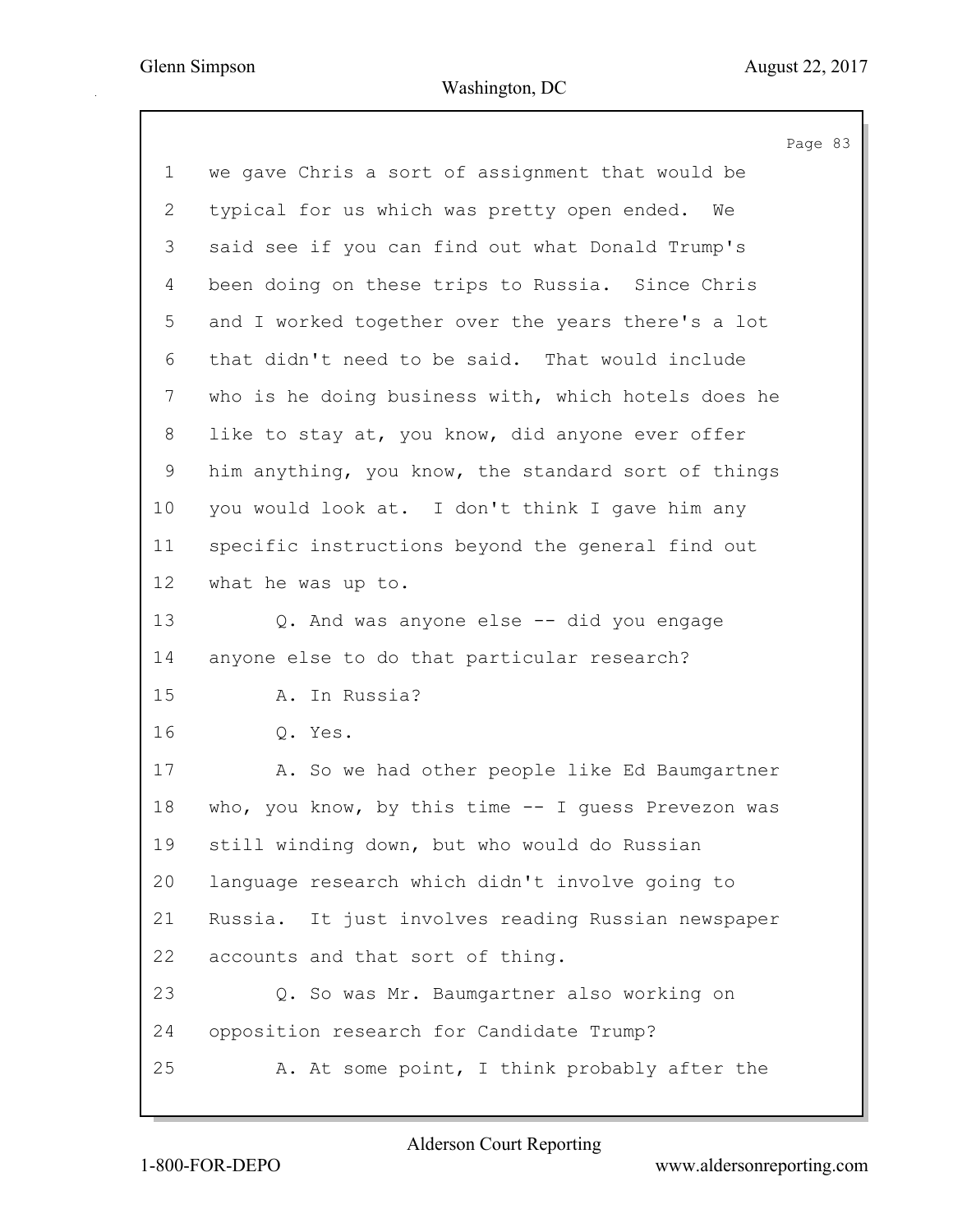Page 84 1 end of the Prevezon case we asked him to help with 2 I think -- my specific recollection is he worked on 3 specific issues involving Paul Manafort and 4 Ukraine. 5 Q. With regard to the presidential election 6 of 2016? 7 A. Yes. 8 Q. We had talked about work for multiple 9 clients. What steps were taken, if any, to make 10 sure that the work that Mr. Baumgartner was doing 11 for Prevezon was not shared across to the clients 12 you were working for with regard to the 13 presidential election? 14 A. He didn't deal with them. He didn't deal 15 with the clients. There wouldn't have been any 16 reason to -- he operates under the same rules that 17 I do. 18 **Q.** And with regard to Mr. Steele, did he ever 19 do any work for Fusion GPS on the Prevezon 20 litigation matter? 21 A. No. 22 Q. It's my understanding that Mr. Steele 23 works with a company called Orbis & Associates. 24 Did anyone else at Orbis, to the best of your 25 knowledge, work with Mr. Steele on the engagement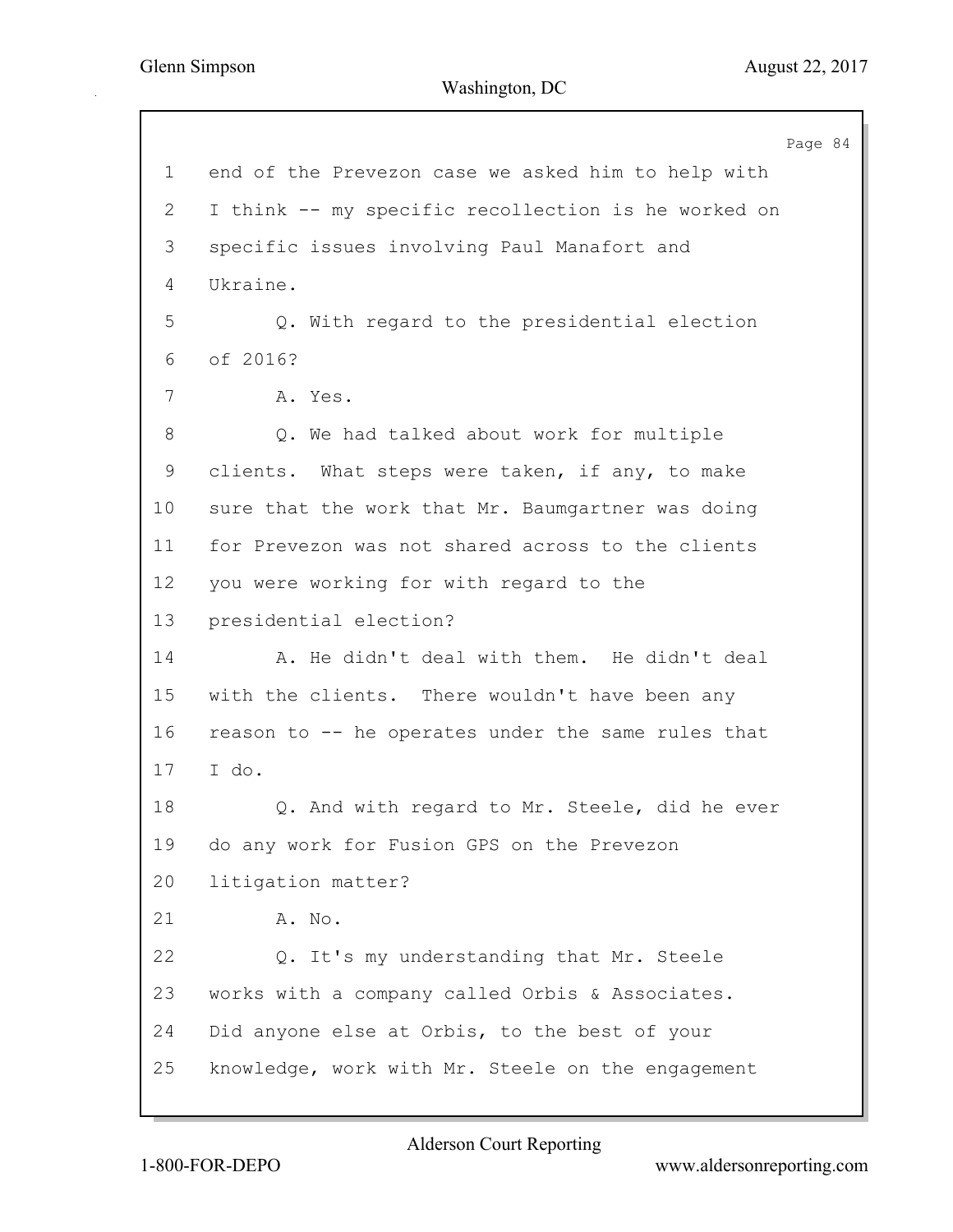Page 85 1 that you had with him related to Candidate Trump? 2 A. I mean, I don't know their names. 3 Q. So do you know whether anyone else worked 4 with him? 5 A. Yes. I mean, do you mean as 6 subcontractors or within his company? 7 Q. First within his company. 8 MR. LEVY: If you know. 9 BY THE WITNESS: 10 A. I mean, I just don't remember their names. 11 I remember meeting somebody in London who I think 12 worked on it, but I just don't remember. 13 Q. Somebody else associated with Orbis? 14 **A.** Yes. 15 Q. With regard to the assignment that you 16 gave to Mr. Steele to do Russia-related research 17 for Candidate Trump, is that an accurate way to 18 describe it? I said Russia-related research with 19 regard to Candidate Trump. Would that be a fair 20 way to describe the assignment? 21 A. Yes. 22 Q. Did you have any input into the actual 23 work that he did? Did you give him directions as 24 to what to research specifically? 25 A. I don't recall giving him specific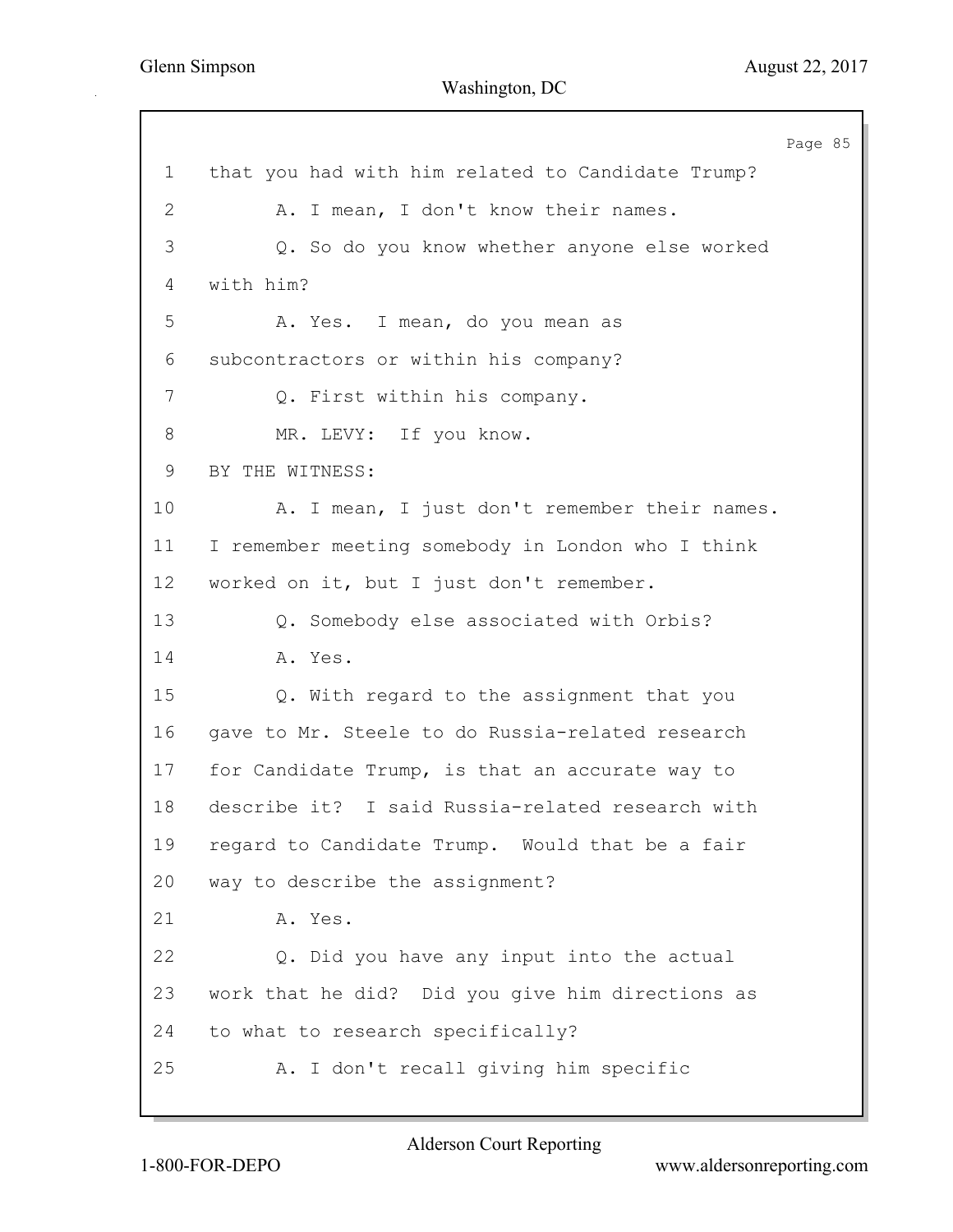Page 86 1 instructions. We spoke on the phone about various 2 areas of interest. For example, when Paul Manafort 3 was elevated to running the campaign, we talked 4 about Paul Manafort and his long history of 5 dealings with Russian oligarchs. So it's more of a 6 collaboration than, you know, sort of manager-7 employee kind of relationship. You know, we would 8 talk about things that were interesting to us and 9 that seemed to be -- you know, needed to be 10 (indecipherable). 11 Q. So is it fair to describe it as you would 12 collaboratively discuss potential topics to 13 explore? 14 A. Yes, I think that's fair. 15 Q. And did you conduct any of the actual 16 research yourself? 17 A. Well, I think it's important to understand 18 we were doing in my company, you know, all kinds of 19 research, including lots of Russia research, and 20 part of what you do when you get information from 21 someone outside the company who's specifically 22 looking at a discrete set of questions or issues is 23 you add it to the stuff you've already gathered. 24 So we did all kinds of stuff on public information 25 about Donald Trump's business trips to Russia and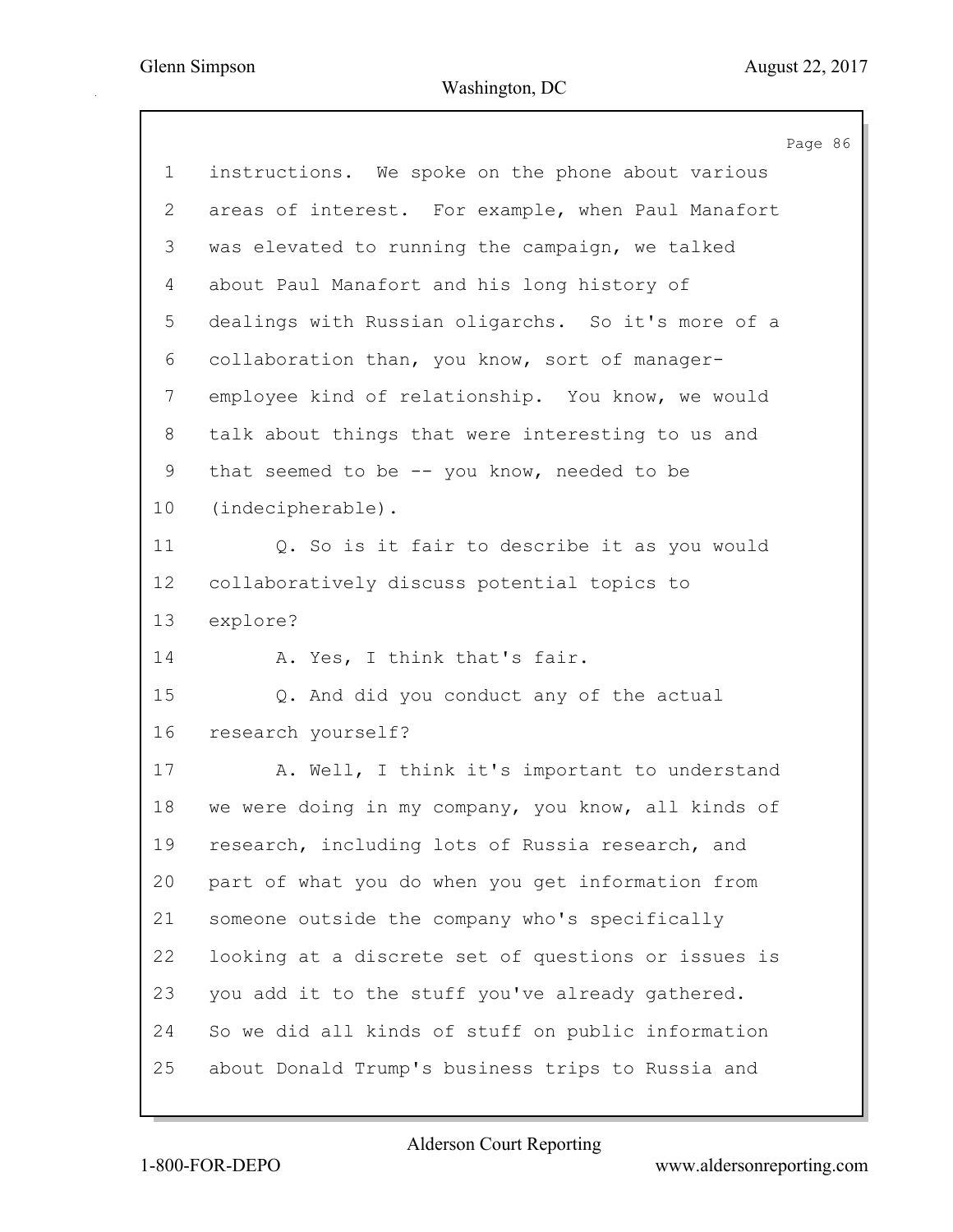Page 87 1 business dealings with Russians. I mean, Chris's 2 role was specifically to do the thing that we 3 couldn't do, which was to arrange to talk to 4 people. Generally speaking, we don't do a lot of 5 interviewing. Our research is very document 6 focused. 7 Q. So to the extent you can describe, when 8 you say he was doing something you could not do and 9 that was he was arranging to talk to people, can 10 you describe who it was he was reaching out to, 11 what you knew about that? 12 A. I don't think for security reasons, among 13 other things, it's an area I'm not going to be able 14 to go into in terms of sources and things like 15 that. I think speaking broadly, you know, there's 16 a large diaspora of Russians around the world and 17 people in Moscow that, you know, are talking to 18 each other all the time. The thing that people 19 forget about what was going on in June of 2016 was 20 that no one was really focused on sort of this 21 question of whether Donald Trump had a relationship 22 with the Kremlin. 23 So, you know, when Chris started asking 24 around in Moscow about this the information was 25 sitting there. It wasn't a giant secret. People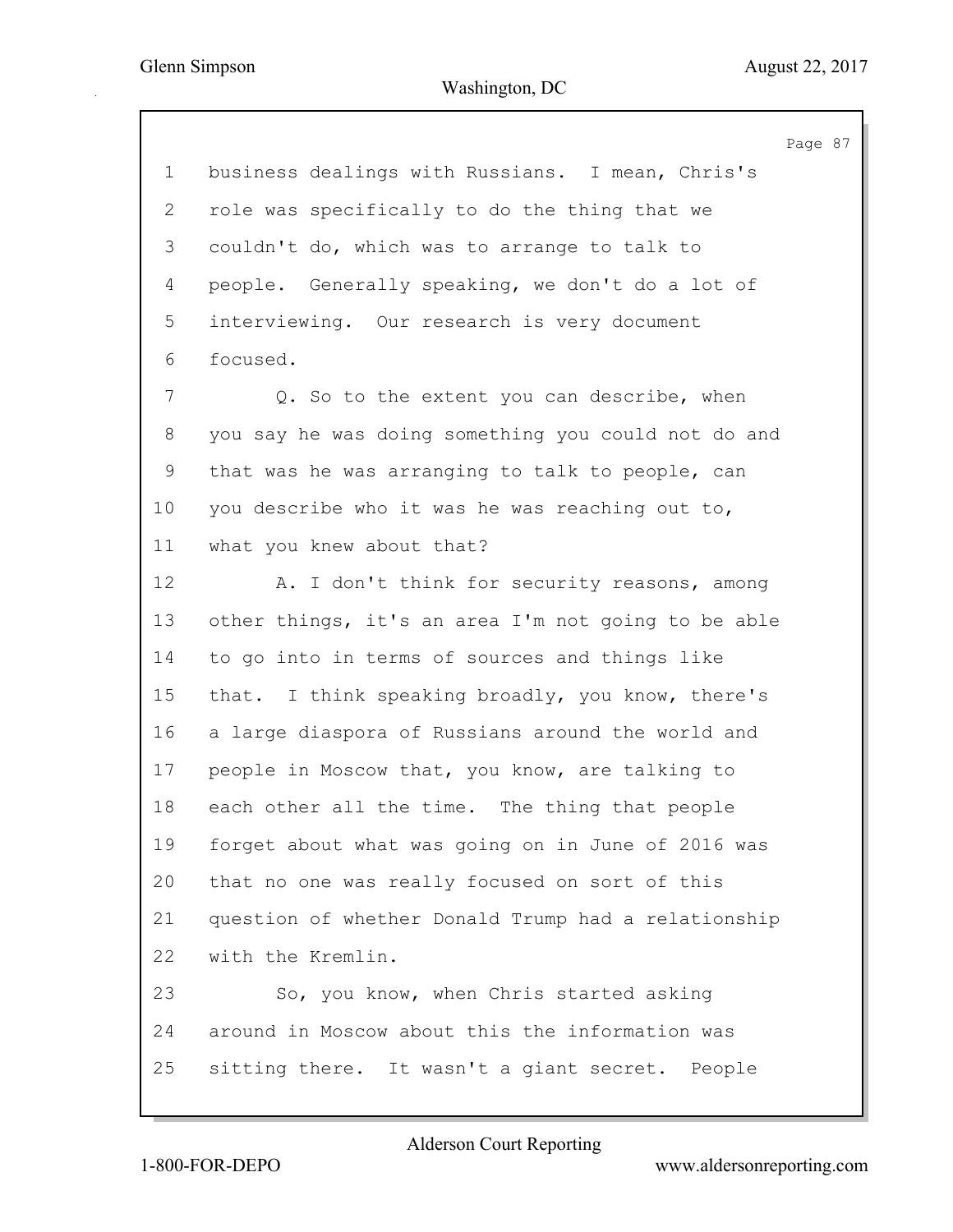|                 | Page 88                                             |  |
|-----------------|-----------------------------------------------------|--|
| $\mathbf 1$     | were talking about it freely. It was only, you      |  |
| 2               | know, later that it became a subject of great       |  |
| 3               | controversy and people clammed up, and at that time |  |
| 4               | the whole issue of the hacking was also, you know,  |  |
| 5               | not really focused on Russia. So these things       |  |
| 6               | eventually converged into, you know, a major issue, |  |
| 7               | but at the time it wasn't one.                      |  |
| 8               | Q. I have five or so more minutes and I know        |  |
| 9               | that I have a lot more questions just about some of |  |
| 10 <sub>o</sub> | that work, but I do want to just pin down a couple  |  |
| 11              | things about the engagement in particular before we |  |
| 12              | end this hour.                                      |  |
| 13              | So with regard to selecting Mr. Steele              |  |
| 14              | specifically to do the Russia -- to do work on      |  |
| 15              | Candidate Trump's ties to Russia, do you believe    |  |
| 16              | based on his experience and background that         |  |
| 17              | Mr. Steele would have been aware of the potential   |  |
| 18              | in his discussions with these people that he could  |  |
| 19              | be fed this information?                            |  |
| 20              | A. When Chris -- I don't believe it, I know         |  |
| 21              | it. When Chris briefs in a sort of more formal      |  |
| 22              | setting, which I've seen, you know, when he         |  |
| 23              | introduces himself -- you know, he was the lead     |  |
| 24              | Russianist for MI6. So the first sort of beginning  |  |
| 25              | of that is he says, you know, I've worked on this   |  |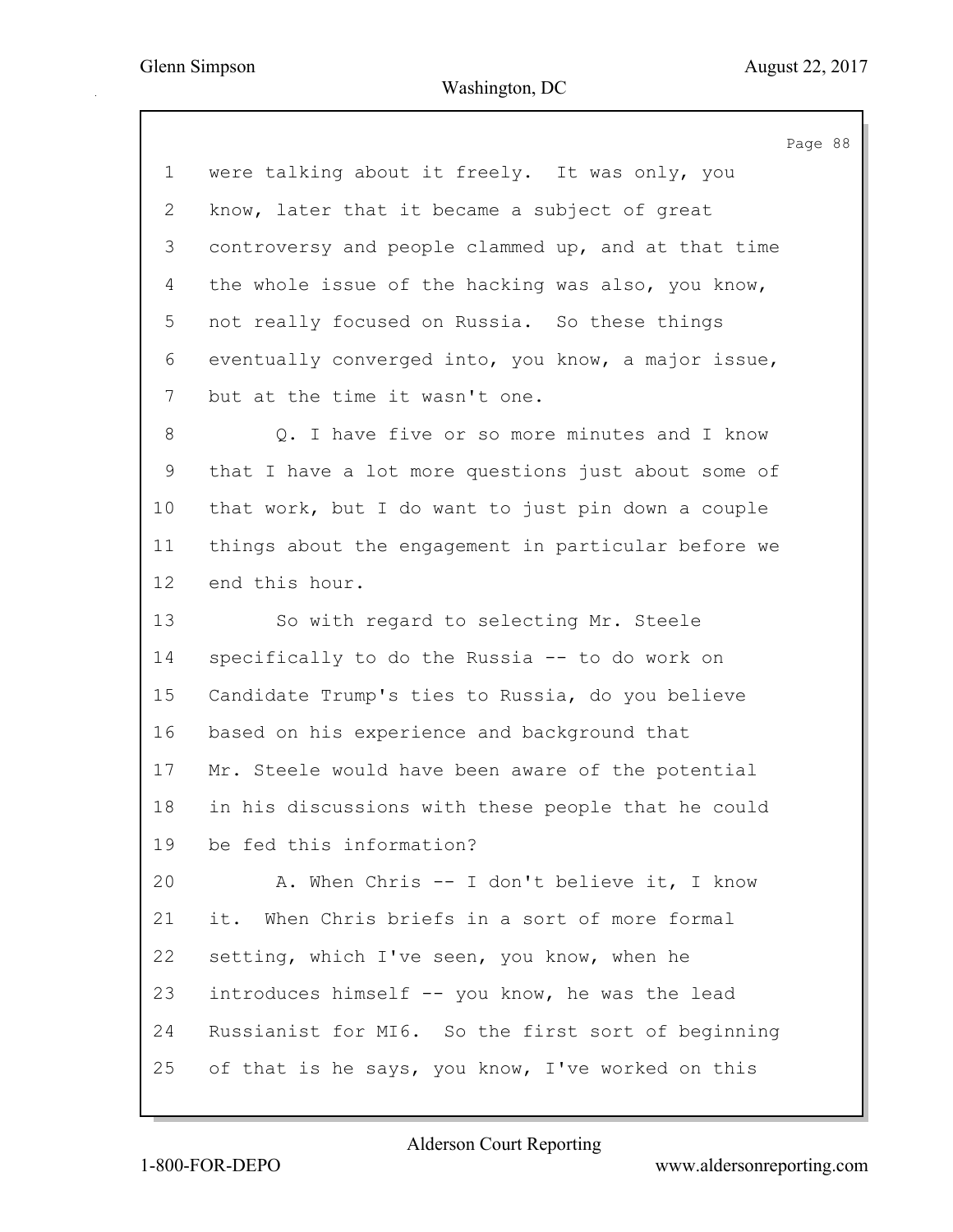|                 |                                                     | Page 89 |  |
|-----------------|-----------------------------------------------------|---------|--|
| $\mathbf 1$     | issue all my life and when you're trained in        |         |  |
| 2               | Russian intelligence matters the fundamental        |         |  |
| 3               | problem of your profession is disinformation. It's  |         |  |
| 4               | the number one issue.                               |         |  |
| 5               | In any collection of field -- you know,             |         |  |
| 6               | information from the field you should assume that   |         |  |
| 7               | there will be possibly some disinformation and      |         |  |
| 8               | that, you know, as a professional who has dedicated |         |  |
| 9               | my life to this, you know, I am trained to spot     |         |  |
| 10 <sub>o</sub> | possible or likely disinformation. So it's front    |         |  |
| 11              | and center when you gather information in Russia.   |         |  |
| 12              | Q. And when you hired him to do the work, did       |         |  |
| 13              | the client -- were you still working for -- at any  |         |  |
| 14              | time did you work for two clients on this           |         |  |
| 15              | opposition research? Did they overlap, the two      |         |  |
| 16              | clients?                                            |         |  |
| 17              | A. I just don't know. I can just tell you           |         |  |
| 18              | that it was -- I mean, things follow the political  |         |  |
| 19              | cycle. So there was a point at which the            |         |  |
| 20              | Republican primaries were fundamentally over and    |         |  |
| 21              | the Democrats hadn't really begun yet. So there     |         |  |
| 22              | was some transition period. That's all I can say.   |         |  |
| 23              | I don't keep the books at my place. So I would      |         |  |
| 24              | feel -- I'm afraid to give you a wrong answer that. |         |  |
| 25              | I just don't know.                                  |         |  |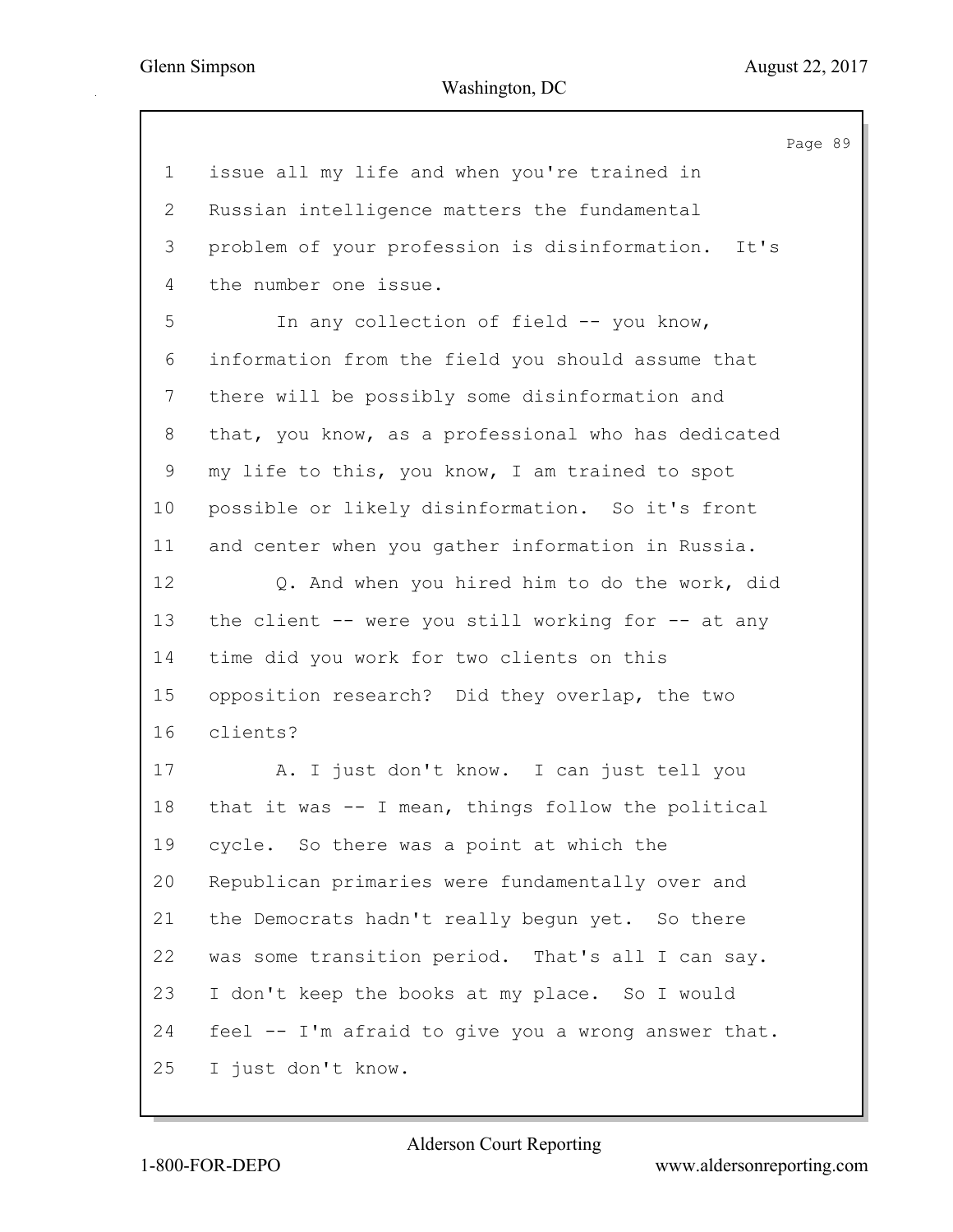Page 90 1 Q. Did either client know that you had hired 2 Mr. Steele specifically? 3 A. I don't think I can answer that. 4 Q. And on what basis can you not answer that? 5 MR. LEVY: The answer to that question 6 would -- could require the disclosure of client 7 communications which might implicate privileges and 8 obligations that we've previously set forth to the 9 committee. 10 BY MS. SAWYER: 11 Q. Okay. Maybe you can answer this question, 12 then. Did either client ever direct Mr. Steele 13 themselves, directly engage and have conversations 14 with Mr. Steele? 15 A. I don't think I can answer that. 16 MR. LEVY: Do you want to take a break? 17 MR. SIMPSON: Sure. 18 MR. LEVY: Let's take a break and confer. 19 MR. SIMPSON: That's fine. 20 MS. SAWYER: Sure. We'll go off the record 21 for a few minutes. 22 MR. FOSTER: It's 11:51. 23 (A short break was had.) 24 MR. FOSTER: It's 11:53. 25 MS. SAWYER: I think the question pending was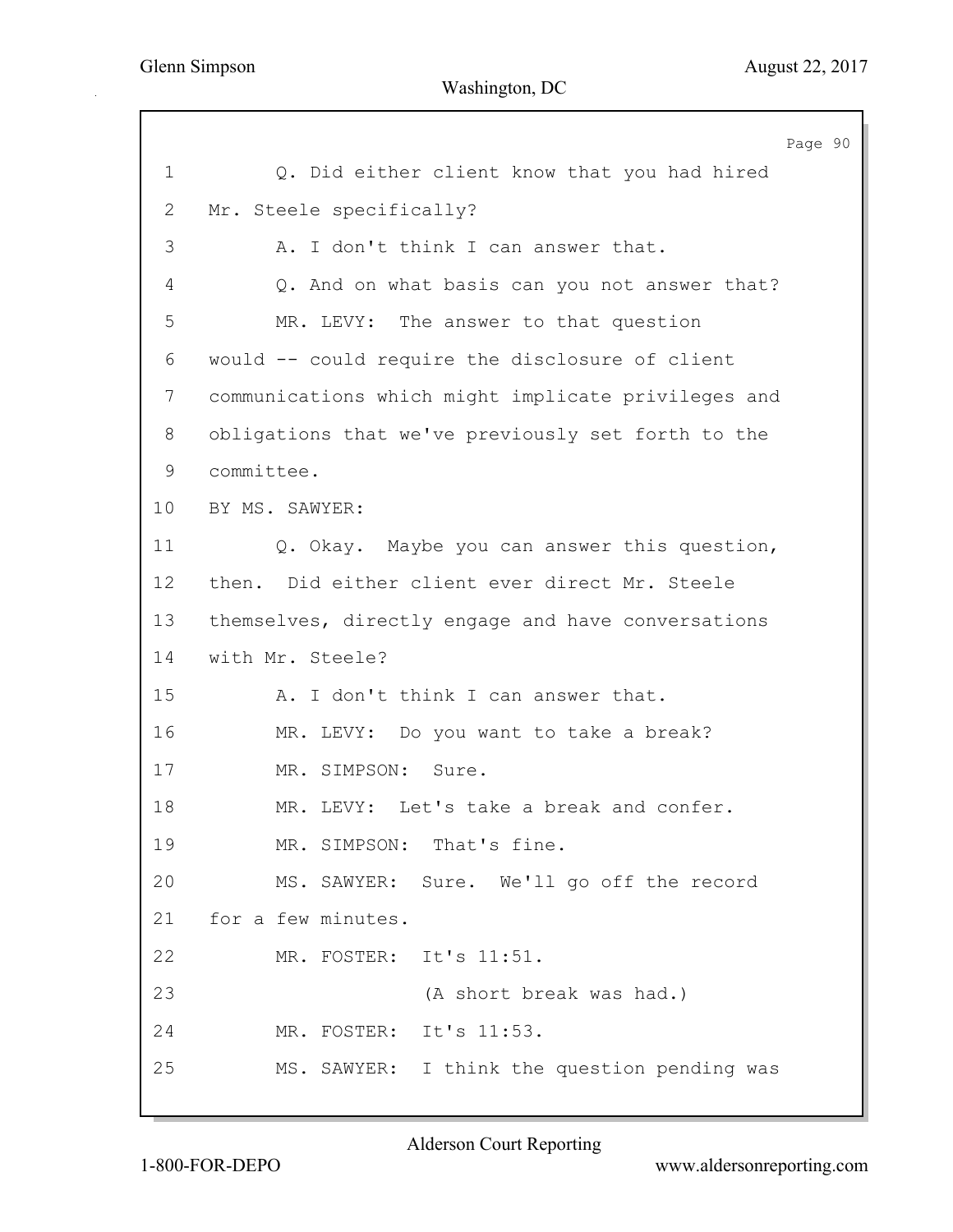|              |                                                     | Page 91 |  |
|--------------|-----------------------------------------------------|---------|--|
| $\mathbf{1}$ | just whether or not the clients specifically spoke  |         |  |
| 2            | with or directed Mr. Steele's work?                 |         |  |
| 3            | MR. LEVY: So he can't talk about client             |         |  |
| 4            | communications, directions to the client --         |         |  |
| 5            | directions to Mr. Steele as those communications    |         |  |
| 6            | might implicate privilege or obligations, but if    |         |  |
| 7            | you want to ask him whether the clients directed    |         |  |
| 8            | Mr. Steele to go to the FBI, that's a question he   |         |  |
| 9            | can answer. That's in the scope of the interview    |         |  |
| 10           | today.                                              |         |  |
| 11           | BY MS. SAWYER:                                      |         |  |
| 12           | Q. All right. So we'll get to that. We'll           |         |  |
| 13           | talk about that a little bit later. Let me just     |         |  |
| 14           | follow up on a couple other things that came up and |         |  |
| 15           | then we'll conclude for our hour and turn it back   |         |  |
| 16           | to our colleagues.                                  |         |  |
| 17           | So one of the things that came up in the            |         |  |
| 18           | course of our conversation and when I had asked you |         |  |
| 19           | specifically about work being done for one client   |         |  |
| 20           | and rules and procedures in place to ensure that    |         |  |
| 21           | that work is not shared with another, can you just  |         |  |
| 22           | specifically describe those rules. I think at one   |         |  |
| 23           | point you indicated that you and Mr. Baumgartner    |         |  |
| 24           | had operated under the same rules?                  |         |  |
| 25           | A. Right. We're both professionals and we           |         |  |
|              |                                                     |         |  |

1-800-FOR-DEPO www.aldersonreporting.com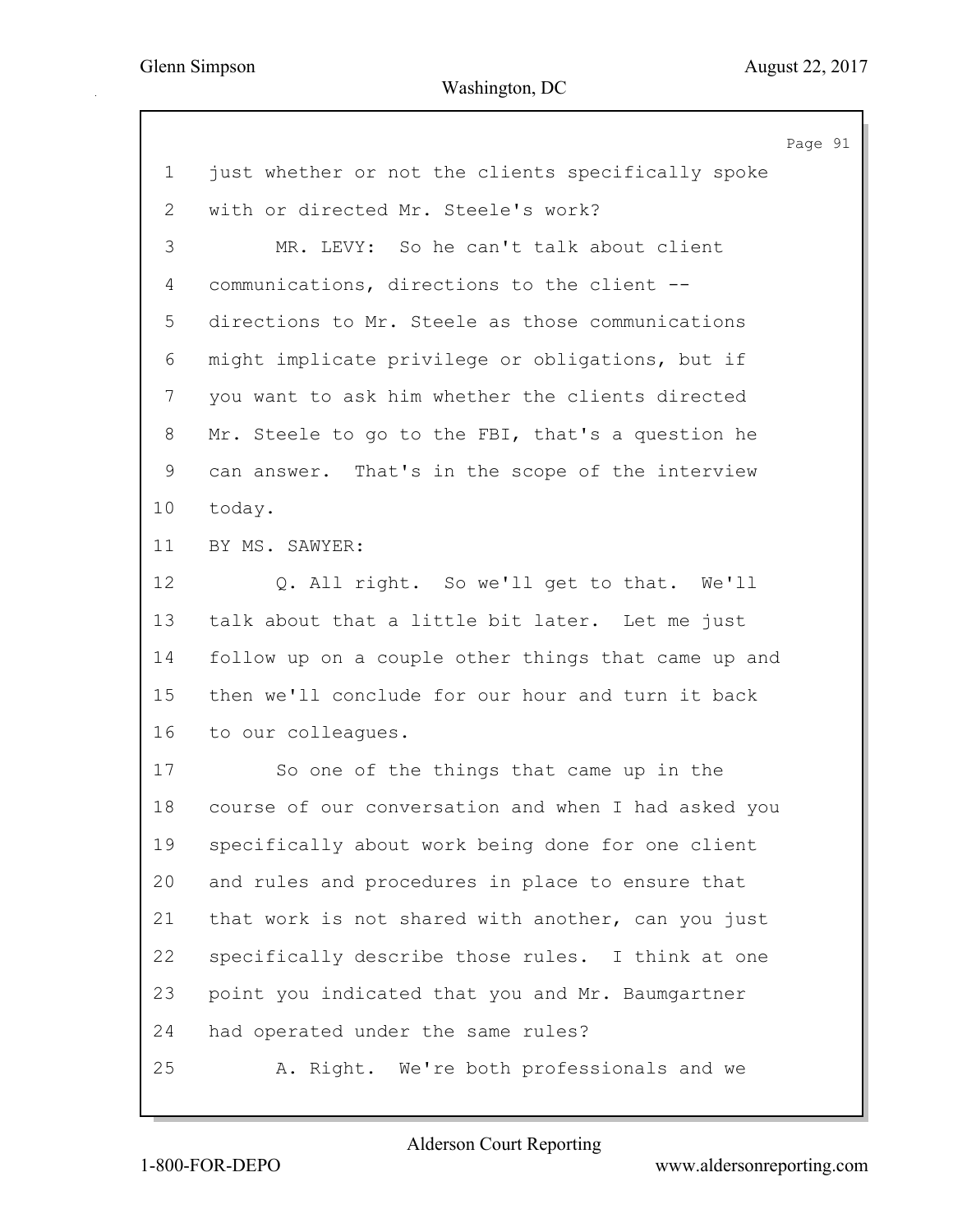|             |                                                    | Page 92 |  |
|-------------|----------------------------------------------------|---------|--|
| $\mathbf 1$ | both deal with multiple clients. So we don't talk  |         |  |
| 2           | about a case with one client with another client.  |         |  |
| 3           | I think since you raised this I should be          |         |  |
| 4           | clear, Mr. Baumgartner did not know about          |         |  |
| 5           | Mr. Steele, the work I was doing with Mr. Steele   |         |  |
| 6           | or, you know, the memos he was writing.            |         |  |
| 7           | MR. FOSTER: Can you speak up a little bit.         |         |  |
| 8           | BY THE WITNESS:                                    |         |  |
| 9           | A. Mr. Baumgartner did not know about the          |         |  |
| 10          | work that we were doing with Mr. Steele. One of    |         |  |
| 11          | the ways that we avoid bleeding between one case   |         |  |
| 12          | and another is compartmentalization. We don't tell |         |  |
| 13          | people -- we don't tell one subcontractor what     |         |  |
| 14          | we're doing with another subcontractor. We don't   |         |  |
| 15          | even tell them, you know, that they exist.         |         |  |
| 16          | Q. What about Mr. Steele, what rules was he        |         |  |
| 17          | operating under when he was doing the work on      |         |  |
| 18          | Candidate Trump?                                   |         |  |
| 19          | A. Every subcontractor signs an NDA at the         |         |  |
| 20          | beginning of the discussion before even there's an |         |  |
| 21          | engagement. So he was operating under an NDA.      |         |  |
| 22          | Q. And in general what does that NDA provide?      |         |  |
| 23          | And by NDA I assume you mean nondisclosure         |         |  |
| 24          | agreement?                                         |         |  |
| 25          | A. Right. Again, the paperwork side of the         |         |  |
|             |                                                    |         |  |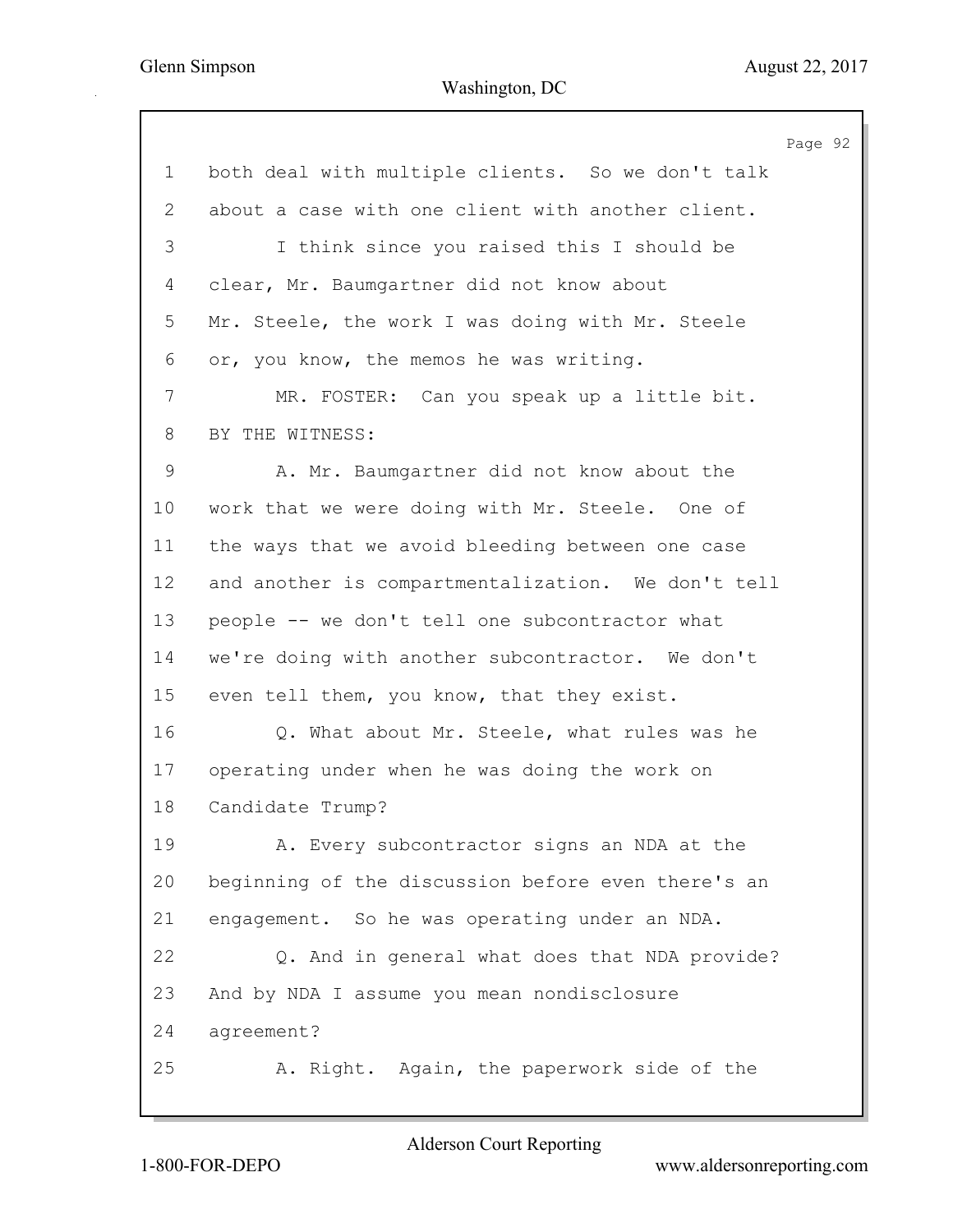|             | Page 93                                             |  |
|-------------|-----------------------------------------------------|--|
| $\mathbf 1$ | business is not my strong suit, but it's a general  |  |
| 2           | strict prohibition on sharing information about the |  |
| 3           | nature of the work you're doing, your findings with |  |
| 4           | anyone outside of, you know -- we're the client in  |  |
| 5           | this case. So they're not allowed to share          |  |
| 6           | information with anyone outside the case.           |  |
| 7           | Q. And you had talked a bit about prior work        |  |
| 8           | and Mr. Steele's performance in prior work and      |  |
| 9           | being satisfied by that work. Did you do anything   |  |
| 10          | to kind of test and make sure that information he   |  |
| 11          | was giving you was accurate?                        |  |
| 12          | A. So in the sort of -- I know I'm repeating        |  |
| 13          | myself, but generally we do public records work.    |  |
| 14          | So we deal in documents and things that are very    |  |
| 15          | hard and that are useful in court or, you know,     |  |
| 16          | other kinds of proceedings.                         |  |
| 17          | Chris deals in a very different kind of             |  |
| 18          | information, which is human intelligence, human     |  |
| 19          | information. So by its very nature the question of  |  |
| 20          | whether something is accurate isn't really asked.   |  |
| 21          | The question that is asked generally is whether     |  |
| 22          | it's credible. Human intelligence isn't good for,   |  |
| 23          | you know, filing lawsuits. It's good for making     |  |
| 24          | decisions and trying to understand what's going on  |  |
| 25          | and that's a really valuable thing, but it's not    |  |
|             |                                                     |  |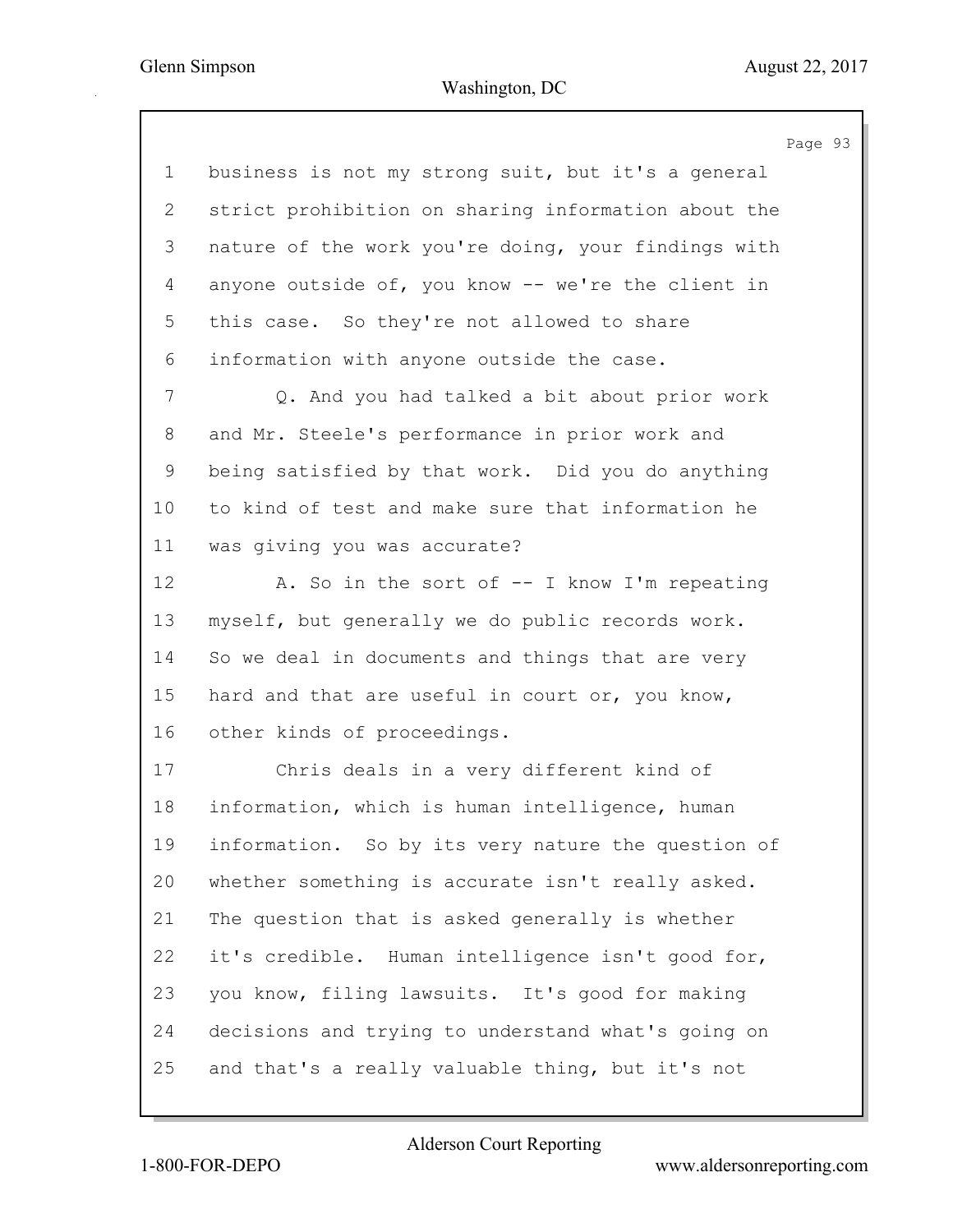Page 94

| the same thing. |  |
|-----------------|--|
|-----------------|--|

2 So when you evaluate human intelligence, 3 human reporting, field reporting, source reporting, 4 you know, it's sort of like when you're a 5 journalist and you're trying to figure out who's 6 telling the truth, right. You don't really decide 7 who's telling the truth. You decide whether the 8 person is credible, right, whether they know what 9 they're talking about, whether there's other 10 reasons to believe what they're saying, whether 11 anything they've said factually matches up with 12 something in the public record.

13 So, you know, we would evaluate his memos 14 based on whether he told us something we didn't 15 know from somewhere else that we were then able to 16 run down. So, you know, for example, he, you know, 17 wrote a memo about a Trump campaign advisor named 18 Carter Page and his mysterious trip to Moscow.

19 Q. I'm just going to stop you for a moment 20 because I hadn't yet gotten to the specific stuff 21 of the Trump assignment. I was just trying to get 22 a sense of the specific ways in which you assessed 23 his performance in determining to hire him. 24 A. That's how we did it. We would assess it 25 based on the content and the credibility of -- we'd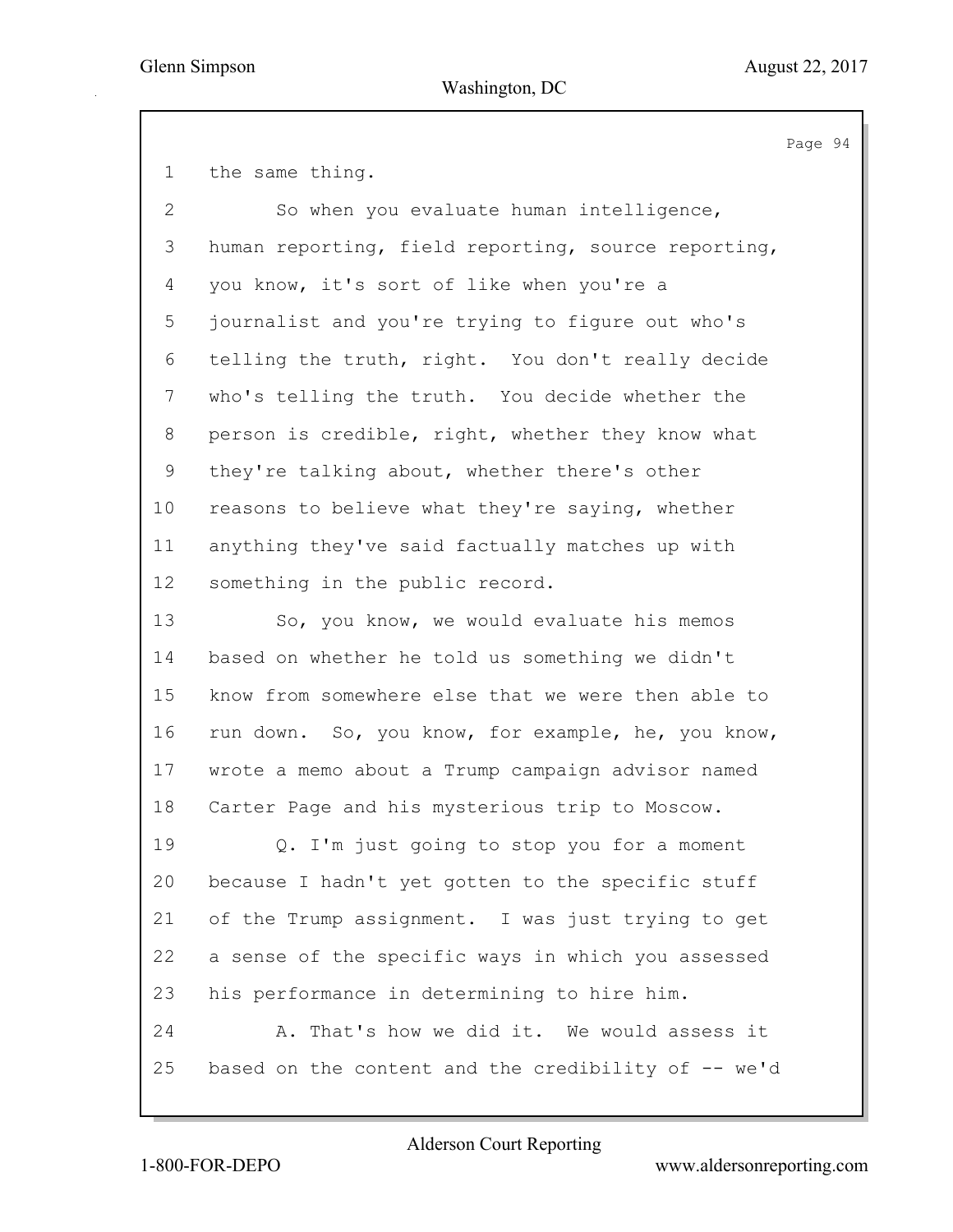Page 95 1 try to determine the credibility of what we were 2 reading. 3 MR. MUSE: His reference was to give you an 4 example. I think that's where he was going. 5 MR. SIMPSON: Yeah. 6 MS. SAWYER: I understand and I appreciate 7 that and we'll get to that. I just didn't want 8 to -- in light of the time I didn't want to get you 9 started down that road. If I could just have a 10 second because I want to make sure we finish our 11 questions on this topic and we'll resume our next 12 hour with some of the others. 13 MR. SIMPSON: Okay. 14 MS. SAWYER: So we'll go off the record. 15 It's high noon, 12:00. So let's go off the record. 16 (A short break was had.) 17 MR. DAVIS: We're back on the record. It's 18 12:06 p.m. 19 EXAMINATION 20 BY MR. DAVIS: 21 Q. All right. Mr. Simpson, I'm going to 22 return to the topic of Prevezon. Let me know if 23 I'm accurately summarizing the scope of work you're 24 describing. I think you've described three main 25 areas so far. First is that you were investigating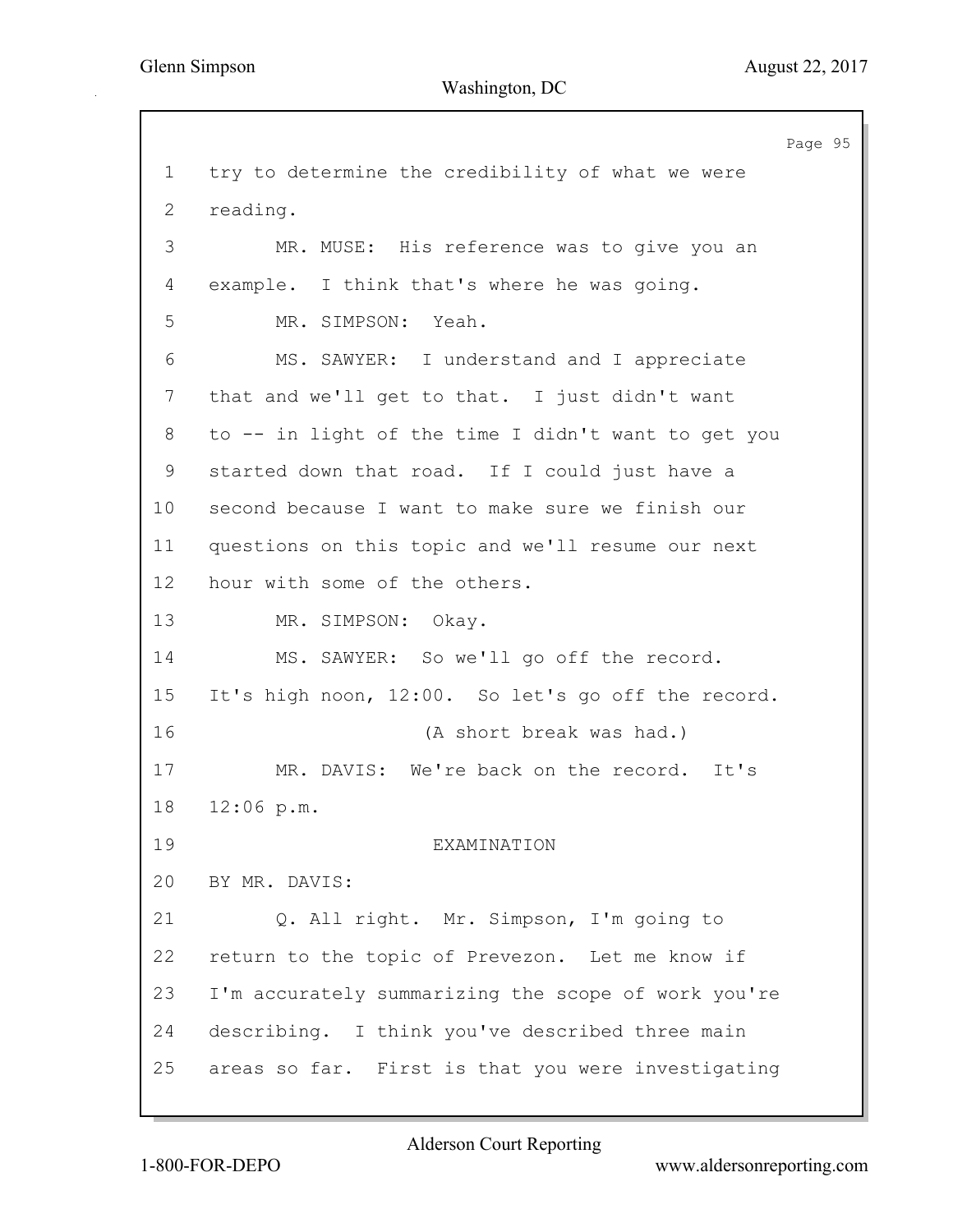Page 96 1 Prevezon's side of the story to see if it was 2 credible; the second is you were investigating Bill 3 Browder's ties to the U.S. and related subpoena 4 issues; and the third is that you were 5 investigating Bill Browder's Russian businesses. 6 Is that correct? 7 MR. LEVY: I think he said a lot more than 8 that, but go ahead. 9 MR. DAVIS: I listed the main topics. That's 10 where we left off. 11 MR. LEVY: I don't think that's the main 12 topics either, but go ahead. 13 BY THE WITNESS: 14 A. Is that a yes-or-no question? I think 15 those are three things I covered, but I covered a 16 lot of stuff. 17 Q. With the information that you gathered in 18 those and related efforts, what did you do with the 19 information once you obtained it? 20 A. Well, the first thing you do is you give 21 it to the lawyers and, you know, when appropriate 22 you give it to reporters, you know, put it in court 23 filings. 24 Q. So is it correct, then, people associated 25 with Fusion did communicate with journalists about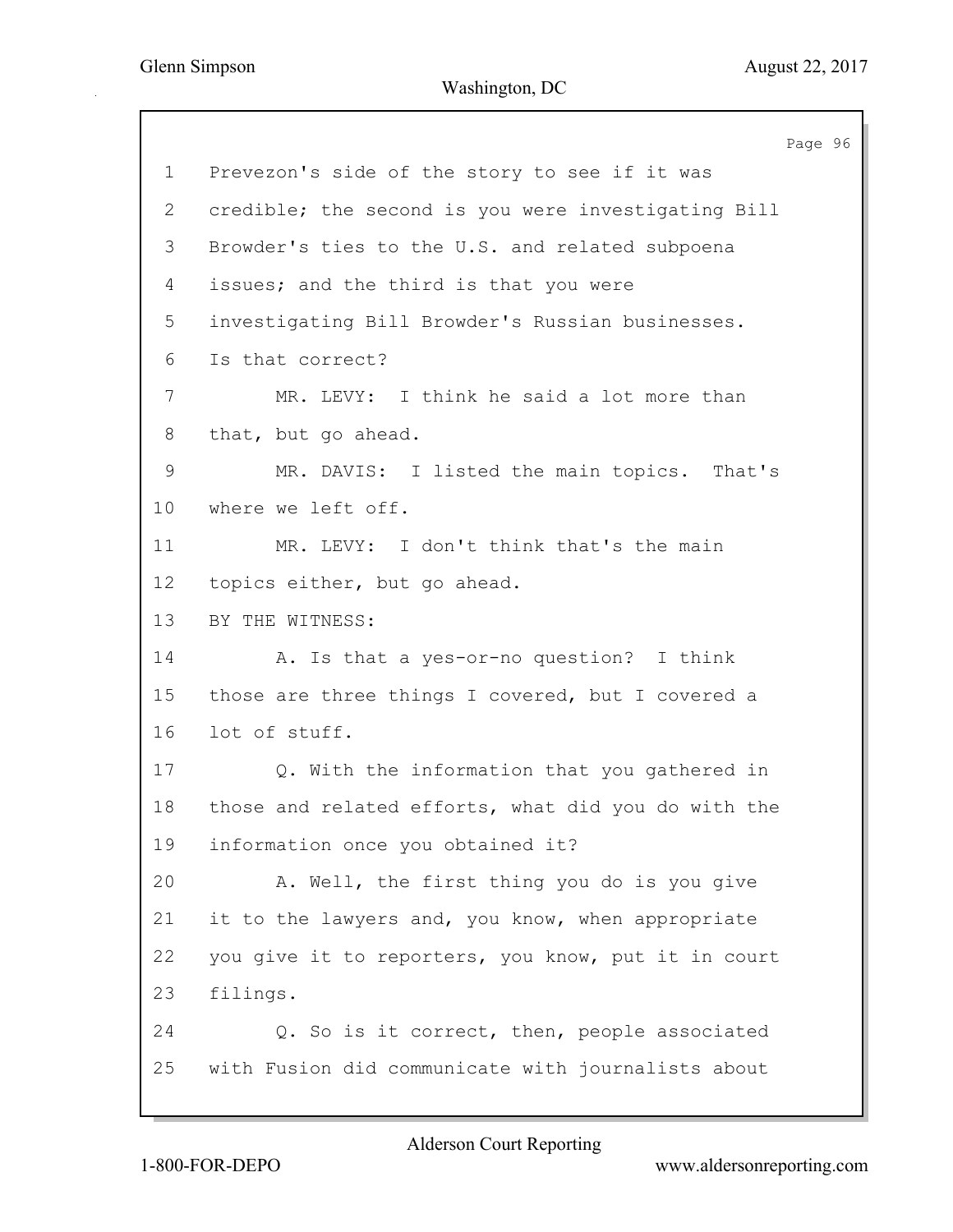Page 97 1 the Prevezon case and the information you found out 2 about Mr. Browder? 3 A. Yes. 4 Q. And did Fusion engage in these 5 communications with the media on its own accord or 6 were you directed or authorized to do so? 7 A. In litigation support, you know, basically 8 the cases that we work on frequently get some media 9 attention. So it's always part of a litigation 10 engagement that if you're the guy that does the 11 research, you're going to end up talking to 12 reporters because they're going to ask questions 13 about, you know, information from the case. 14 MR. LEVY: Just make sure you answer his 15 question. Was it done? 16 BY THE WITNESS: 17 A. That's part of what the lawyers hire you 18 to do and that's what they instruct you to do. The 19 way it generally happens is the lawyer gets a call 20 from a reporter who wants to write a story about 21 the case and he answers the questions or gives them 22 a quote and then he instructs me to give him 23 background information. 24 Q. So then was it typically done on a 25 case-by-case basis or did you have blanket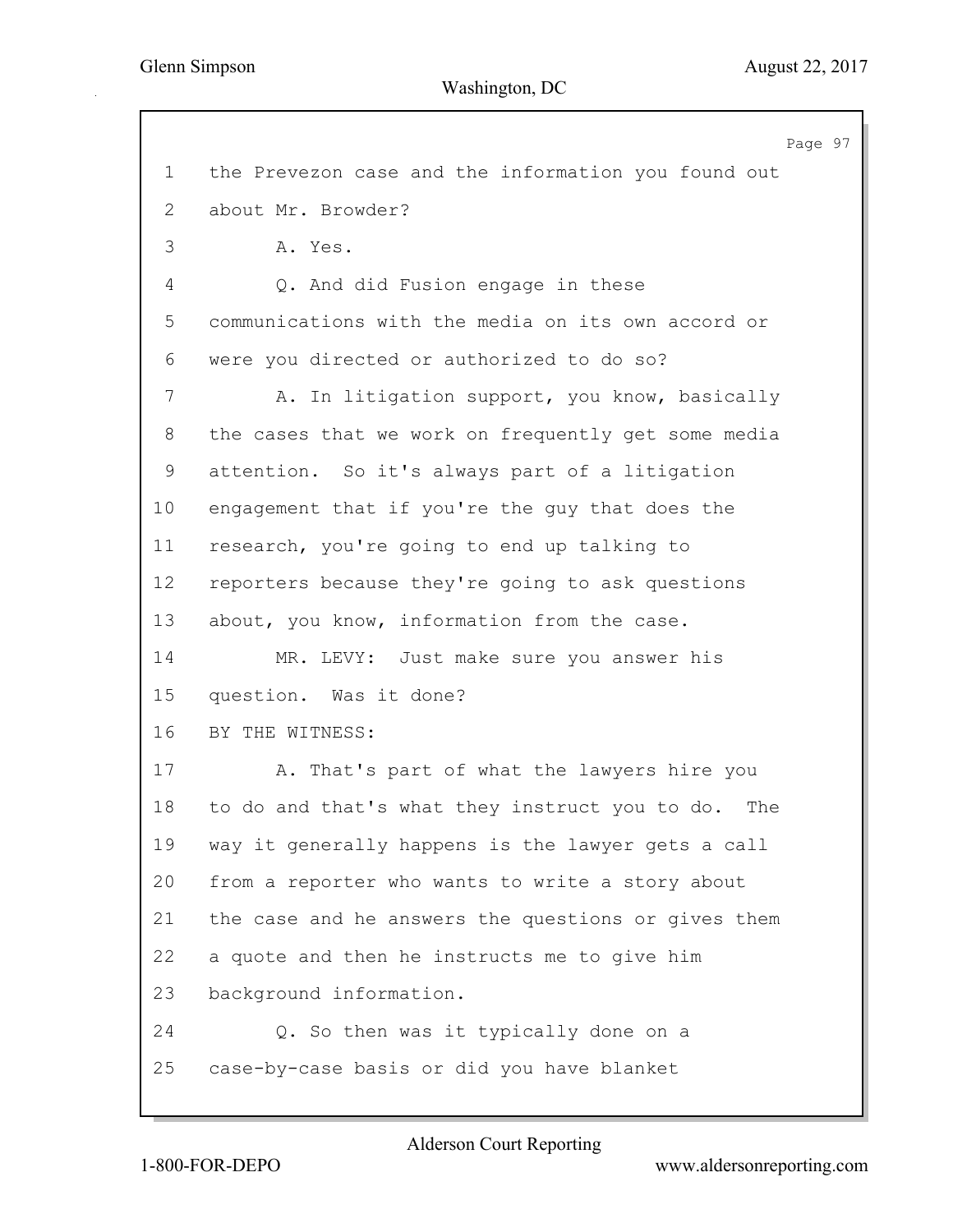Page 98 1 authorization regardless of specific interactions 2 with the attorneys? 3 A. These things evolved over time. So in the 4 beginning of the case when you're new to a subject 5 you're generally fielding -- you generally get 6 requests from the lawyers to answer a specific 7 question that a reporter has. So the reporter will 8 call and they'll want to know whatever, where the 9 house was in Colorado, and he'll say somewhere in 10 Aspen, ask Glenn. Then he'll send him to me or 11 he'll send me to them. Later on when you get where 12 you've gathered a mass of information that covers a 13 whole wide range of topics and, you know, if 14 there's more coverage, you know, they will direct 15 you to answer questions for the reporters covering 16 the case. They won't tell you on an individual 17 basis talk to so-and-so. It's a little of both. 18 Q. Was Fusion then paid for these 19 communications with the media? 20 A. We were compensated for our litigation 21 support and as part of that we were directed to 22 talk to the media. So in the fundamental sense 23 yes, we were. Specifically paid for individual 24 conversations, I don't think so. 25 MR. FOSTER: Do you bill hourly?

1-800-FOR-DEPO www.aldersonreporting.com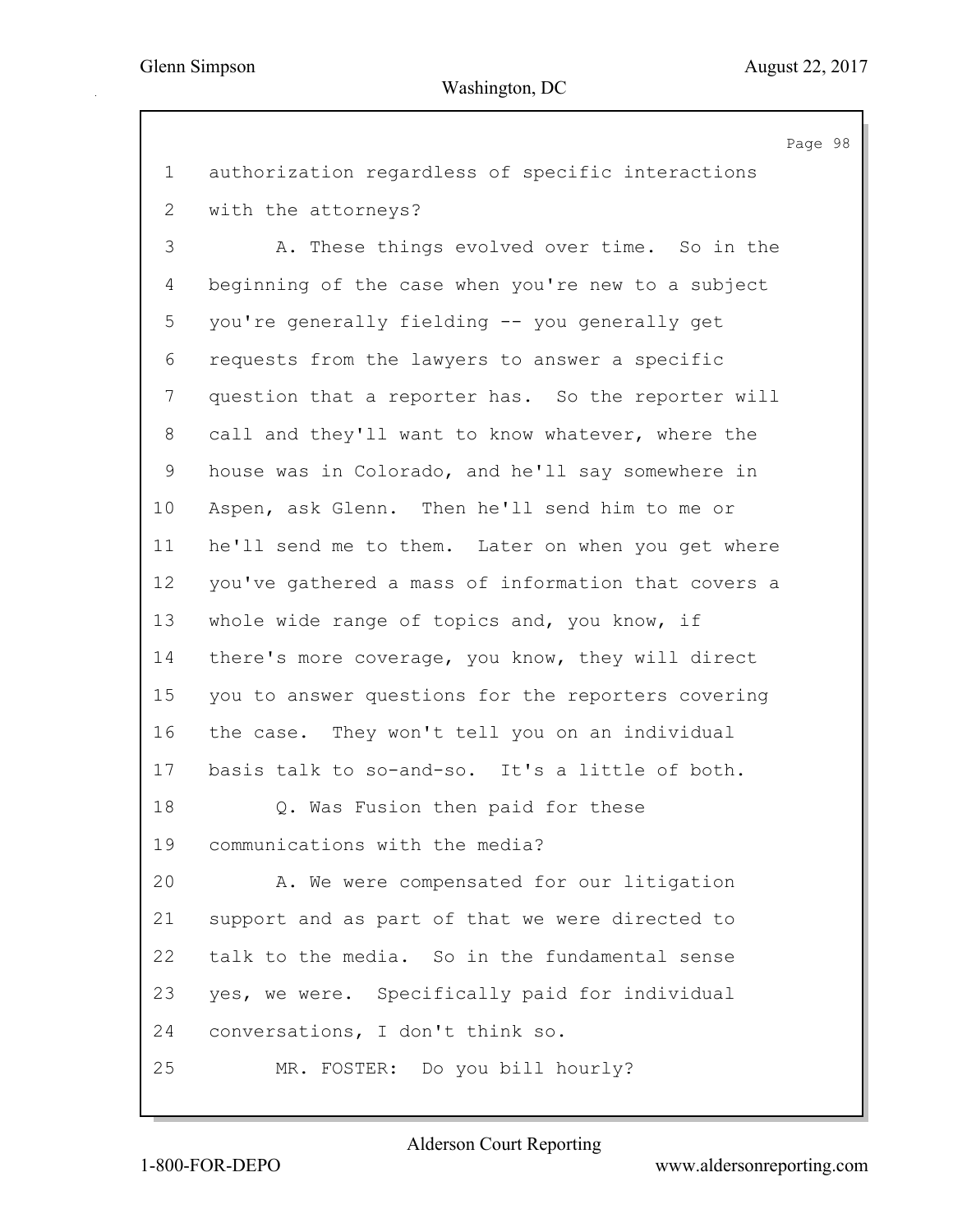|                |                                                     | Page 99 |  |
|----------------|-----------------------------------------------------|---------|--|
| 1              | MR. SIMPSON: It depends on the case.                |         |  |
| $\overline{2}$ | MR. FOSTER: On this case?                           |         |  |
| 3              | MR. SIMPSON: I think we did on this case.           |         |  |
| 4              | MR. FOSTER: So did you bill for                     |         |  |
| 5              | conversations with the press on this case?          |         |  |
| 6              | MR. SIMPSON: I'm sorry to say I don't know.         |         |  |
| 7              | I probably did not. Generally speaking, what I      |         |  |
| 8              | would bill for would be to attend events where      |         |  |
| 9              | there would be press. So if I was at a court        |         |  |
| 10             | hearing -- most of the press was around court       |         |  |
| 11             | hearings. So I would go to a court hearing with     |         |  |
| 12             | the lawyers and there would be reporters there. So  |         |  |
| 13             | part of what I was billing for was answering their  |         |  |
| 14             | questions.                                          |         |  |
| 15             | BY MR. DAVIS:                                       |         |  |
| 16             | Q. And with which news organizations did            |         |  |
| 17             | Fusion communicate in relation to the Prevezon      |         |  |
| 18             | case?                                               |         |  |
| 19             | A. I will try to remember them. It was the          |         |  |
| 20             | major news organizations that were covering the     |         |  |
| 21             | litigation. Usually it was their courthouse or      |         |  |
| 22             | legal reporters. So it was Bloomberg, New York      |         |  |
| 23             | Times, Wall Street Journal, probably Reuters, Legal |         |  |
| 24             | 360. I'm sure there were a handful of others.       |         |  |
| 25             | Q. Was the Financial Times possibly one of          |         |  |
|                |                                                     |         |  |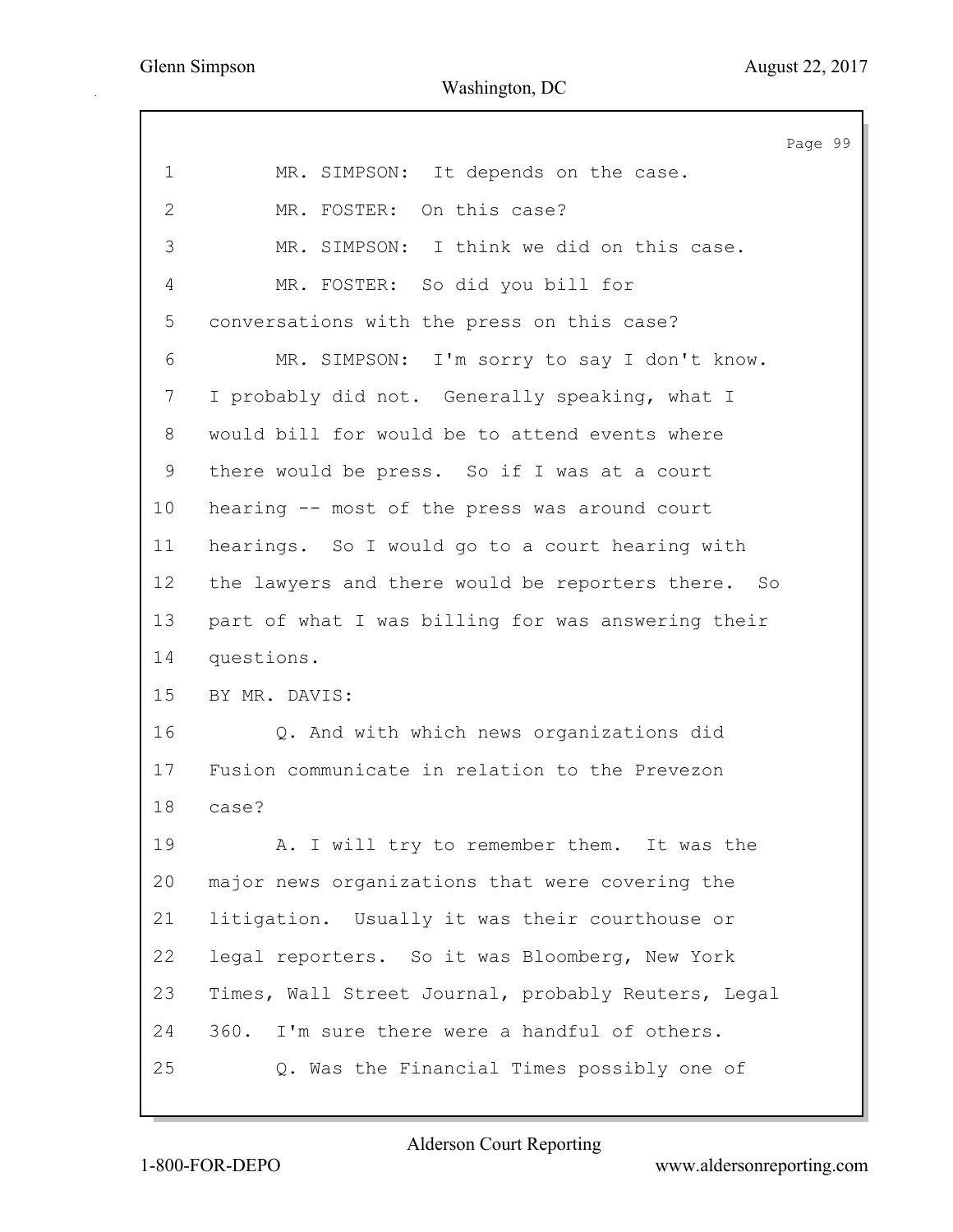|                | Page 100                                            |
|----------------|-----------------------------------------------------|
| $\mathbf 1$    | them?                                               |
| $\mathbf{2}$   | A. Yes.                                             |
| 3              | Q. Politico?                                        |
| $\overline{4}$ | A. They approached us with -- they had been         |
| 5              | getting information from Bill Browder. He had       |
| 6              | alleged to them that we were part of a big campaign |
| 7              | on Capitol Hill and that we were engaged in         |
| 8              | lobbying and that it was all designed to affect     |
| $\mathsf 9$    | legislation or smear him or Sergei Magnitsky.<br>So |
| 10             | eventually we did end up dealing with that, but I   |
| 11             | don't remember whether we dealt with them prior to  |
| 12             | that. I don't think they covered the case prior to  |
| 13             | that.                                               |
| 14             | Q. What about NBC?                                  |
| 15             | A. We would have -- I'm sorry. Yes.                 |
| 16             | Q. And the New Republic?                            |
| 17             | A. I think so.                                      |
| 18             | Q. And do you recall what information you           |
| 19             | provided to each or is that too into the weeds?     |
| 20             | A. I don't know if it's in the weeds, but           |
| 21             | generally speaking, the work -- we provided         |
| 22             | information about the work that I had done about    |
| 23             | William Browder's credibility. The whole case       |
| 24             | ended up -- when I said when he declined to appear  |
| 25             | voluntarily as I am here and explain things, you    |
|                |                                                     |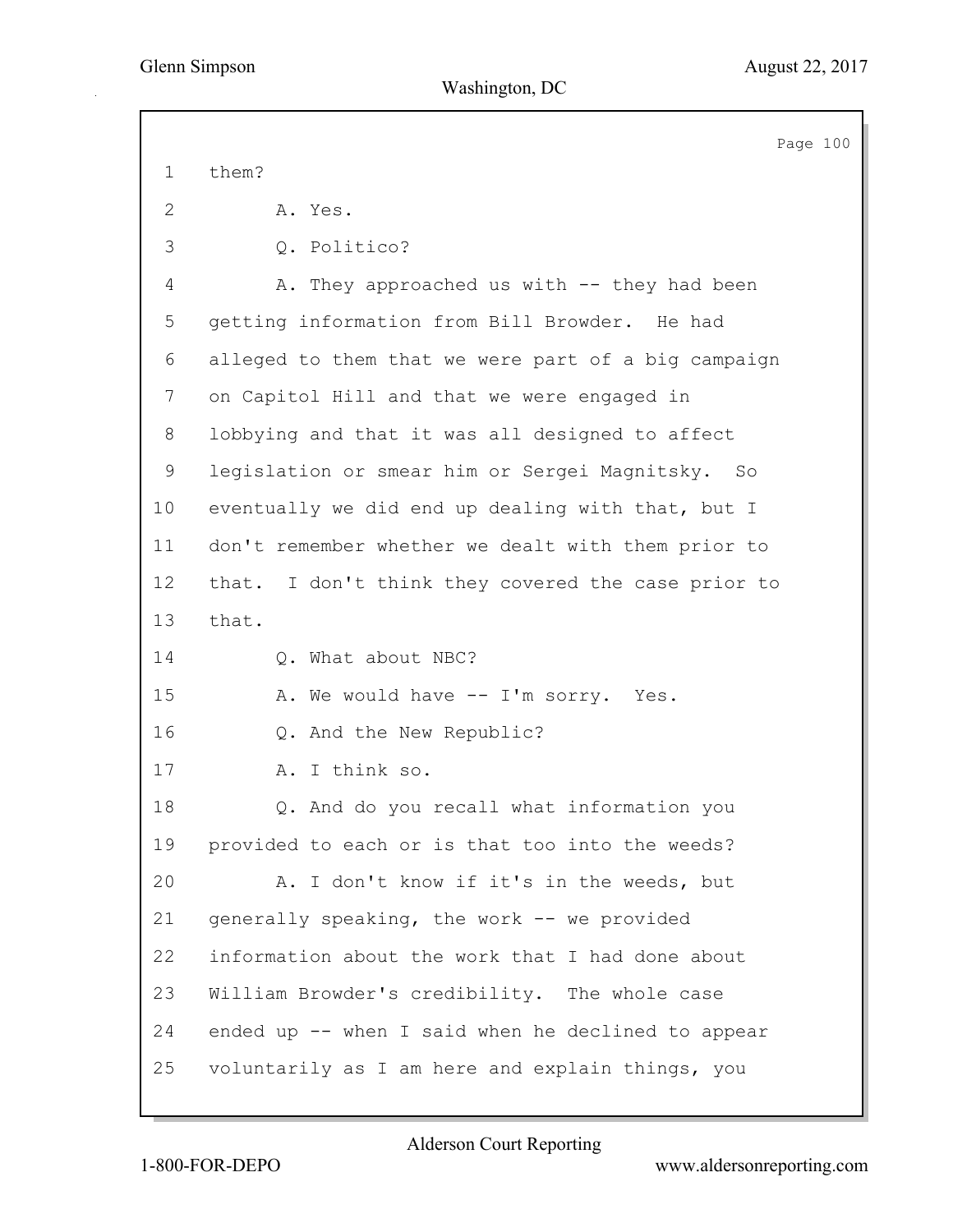Page 101 1 know, it ended up being an issue of why he didn't 2 want to talk. So a lot of it was about his 3 credibility, about his account of his activities in 4 Russia, about his history of tax avoidance, all 5 these things. 6 Q. Did Fusion provide the media information 7 alleging that Browder had illicitly engineered the 8 purchase of 133 million shares of Gazprom? 9 A. I don't know for sure, but we certainly 10 did research on that issue. 11 Q. And you described investigating these 12 series of issues. How did you acquire the 13 information in the course of this investigate? 14 A. We used the methods that I've described 15 here today. We pulled court records, we pulled 16 corporate records, we, you know, pulled real estate 17 records, SEC securities filings, that sort of 18 thing. 19 Q. And was any of the information you 20 provided to the media information that wasn't the 21 result of your own research but that had been 22 passed along to you by Baker Hostetler or Prevezon? 23 A. I think the answer to that is yes, but I'm 24 struggling to think of a specific example. As I 25 was saying earlier, the lawyers did a lot of the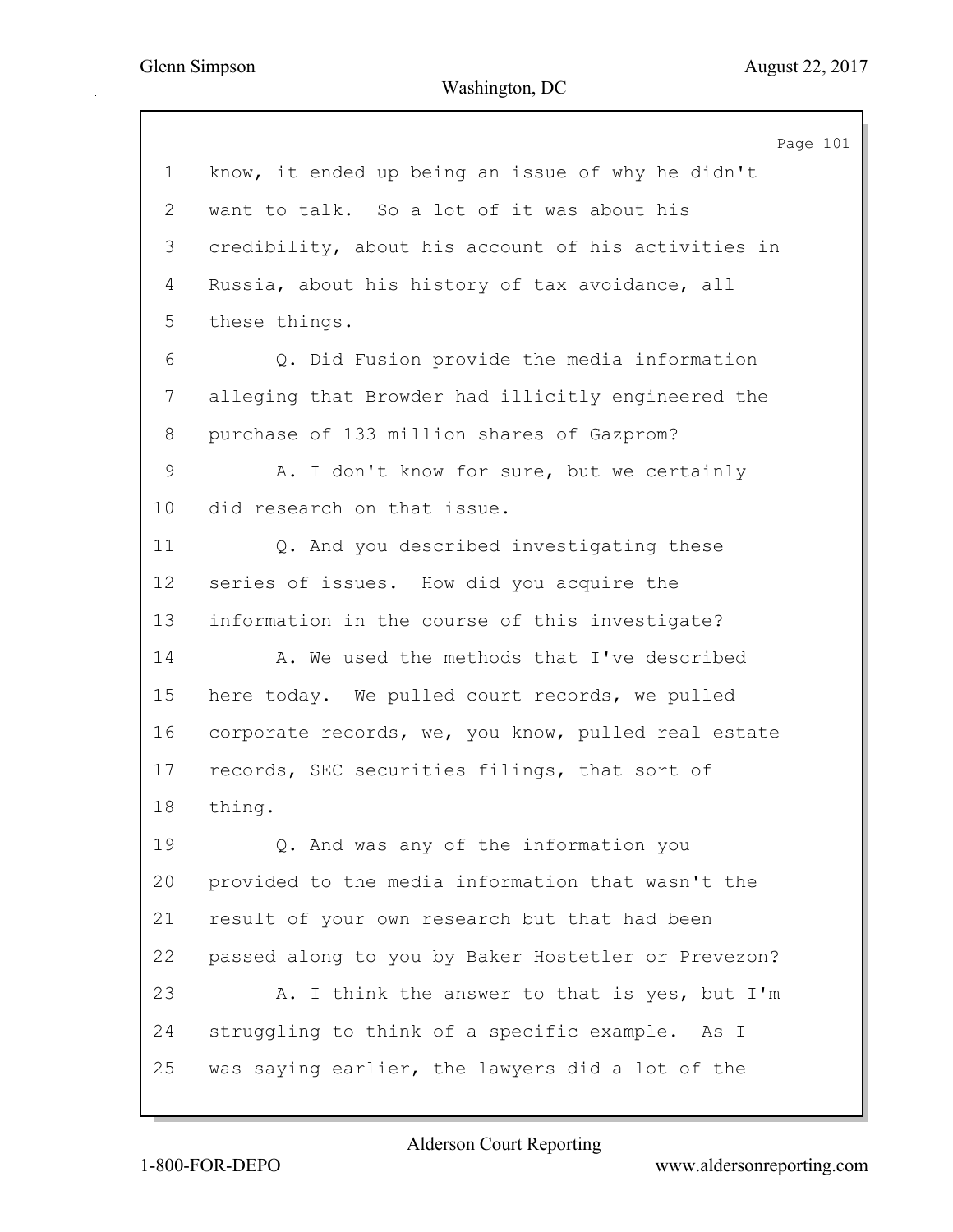|              | Page 102                                            |
|--------------|-----------------------------------------------------|
| $\mathbf 1$  | research too. So there was obviously a sharing of   |
| $\mathbf{2}$ | research where, you know, we were feeding research  |
| 3            | to them and they were housing a central repository  |
| 4            | of research and then the research would become      |
| 5            | memoranda and given in court filings. In a lot of   |
| 6            | these cases we were giving people court filings.    |
| 7            | So the information was mixed together from various  |
| 8            | sources.                                            |
| 9            | Q. Did Fusion independently verify the              |
| 10           | information provided by Baker Hostetler or Prevezon |
| 11           | or in this circumstance was it assumed to be        |
| 12           | reliable given your work with them?                 |
| 13           | A. We certainly did not independently verify        |
| 14           | everything that the lawyers generated in the case.  |
| 15           | That would have been an enormous task and it would  |
| 16           | have made no sense.                                 |
| 17           | I just want to stress that I've worked with         |
| 18           | Baker Hostetler for -- you know, since 2009, so I   |
| 19           | guess going on over eight years, and they're very   |
| 20           | good lawyers and very conservative. So if they      |
| 21           | provided me with information that they had          |
| 22           | gathered, I would have been confident -- I was      |
| 23           | confident in the quality of their work.             |
| 24           | Q. And did Prevezon or Baker Hostetler ever         |
| 25           | direct Fusion to relay to the media information     |
|              |                                                     |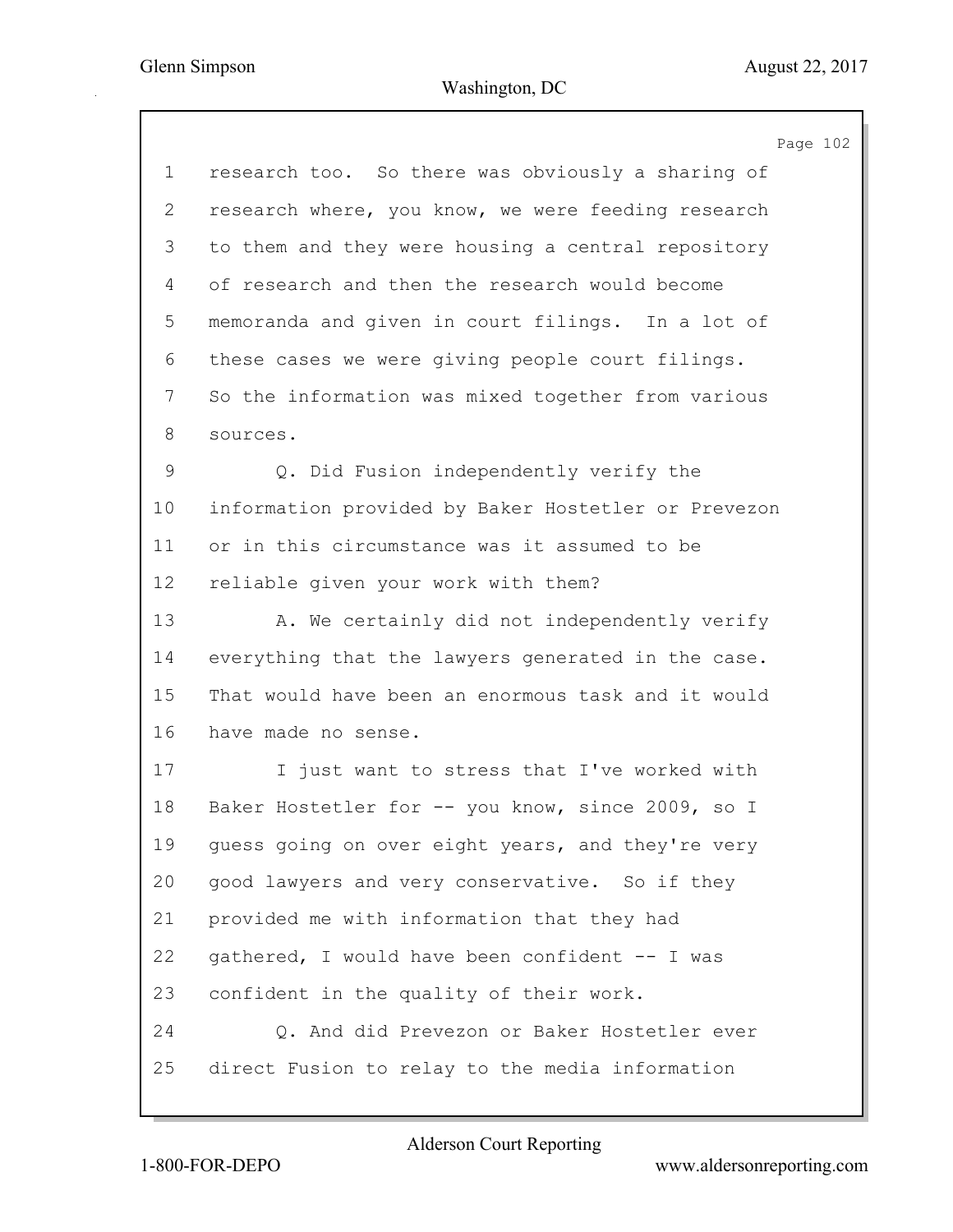Page 103 1 that they had provided to Fusion? 2 A. I'm sorry. Can you say that again. 3 Q. Did Baker Hostetler or Prevezon direct 4 Fusion to relay to the media information that they 5 had provided to you? 6 A. I don't specifically recall an example of 7 that, but I think as a general sort of operating 8 principle we were working at their direction and 9 they were providing us with, you know, case 10 information. So I think so, but I just don't have 11 an idea. 12 Q. And did anyone at Fusion or perhaps 13 Mr. Baumgartner review Russian documents related to 14 the Prevezon matter? 15 A. Yes. 16 Q. Do any -- 17 A. Most of them were Russian court 18 documents. 19 Q. Do any Fusion employees or associates 20 speak Russian? 21 A. No. I'll qualify that. Depends on how 22 you define associate. Edward isn't an employee of 23 the company, but he speaks Russian. He's a 24 subcontractor. 25 Q. Aside from Mr. Baumgartner, do you have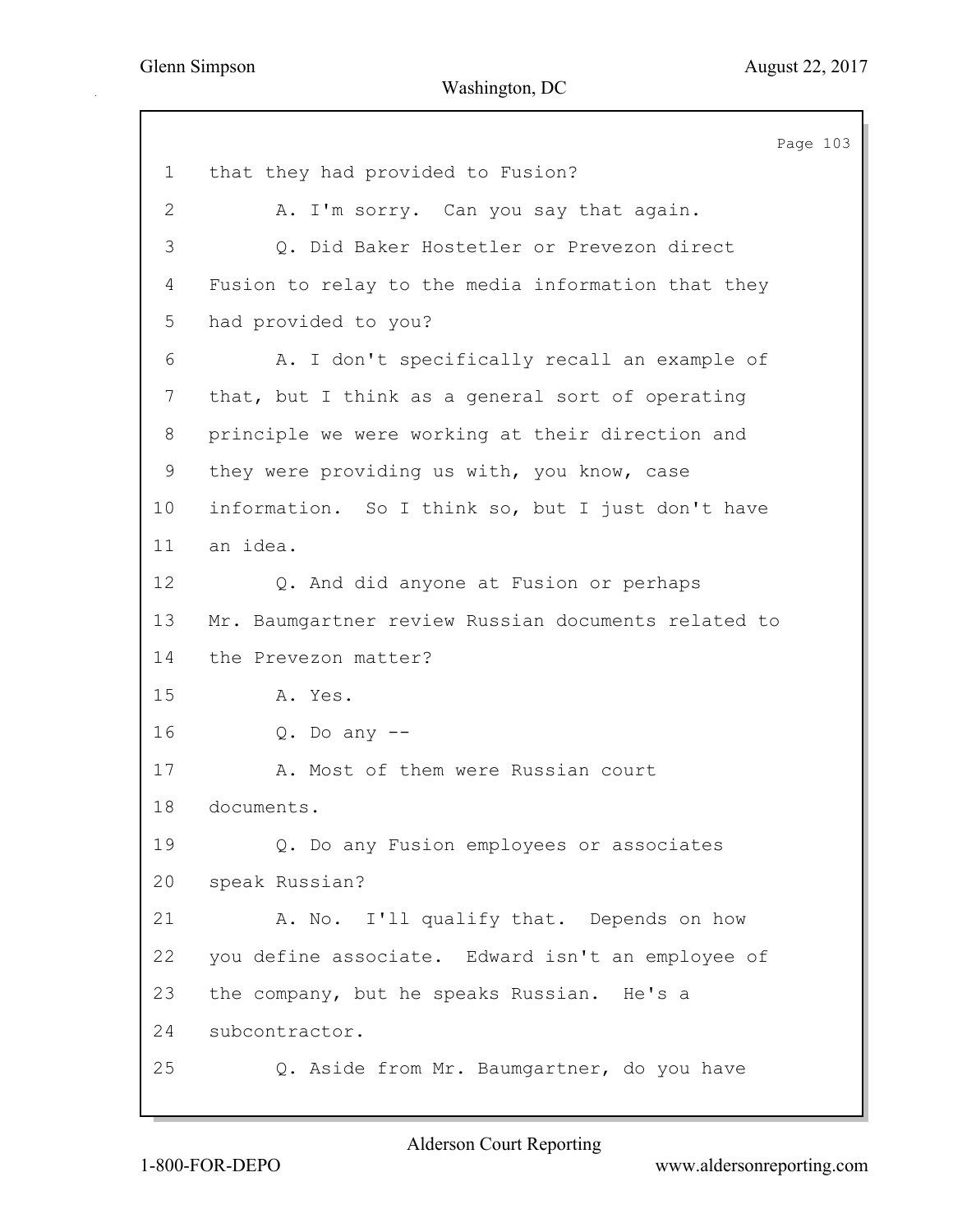|                |                                                     | Page 104 |
|----------------|-----------------------------------------------------|----------|
| $\mathbf 1$    | any other support from Russian-speaking individuals |          |
| $\overline{2}$ | in reviewing the Russian documents?                 |          |
| 3              | A. Not in my company, at least not that I can       |          |
| 4              | recall. There was other Russian speakers I think    |          |
| 5              | that were engaged by Baker Hostetler in various     |          |
| 6              | situations, like translators, Russian bilingual     |          |
| 7              | lawyers, that sort of thing.                        |          |
| 8              | Q. Do you remember the names of any of those        |          |
| 9              | people?                                             |          |
| 10             | A. Anatoli, whose last name I can't really          |          |
| 11             | pronounce, was a New York-based English-Russian     |          |
| 12             | court translator. He was mostly a courtroom         |          |
| 13             | translator. So I don't know whether he -- I really  |          |
| 14             | don't know the extent of their other involvement    |          |
| 15             | with other people in these things.                  |          |
| 16             | MR. FOSTER: Can I just back up before we get        |          |
| 17             | too far afield of this. I want to follow up on an   |          |
| 18             | answer that you gave earlier. You described your    |          |
| 19             | interactions with the press as primarily being      |          |
| 20             | directed to answer questions, in other words, the   |          |
| 21             | contact as being initiated by the press. That's my  |          |
| 22             | understanding of how you described it.              |          |
| 23             | MR. LEVY: I don't think that's a complete           |          |
| 24             | summary of what he said.                            |          |
| 25             | MR. FOSTER: Feel free to correct me if I'm          |          |
|                |                                                     |          |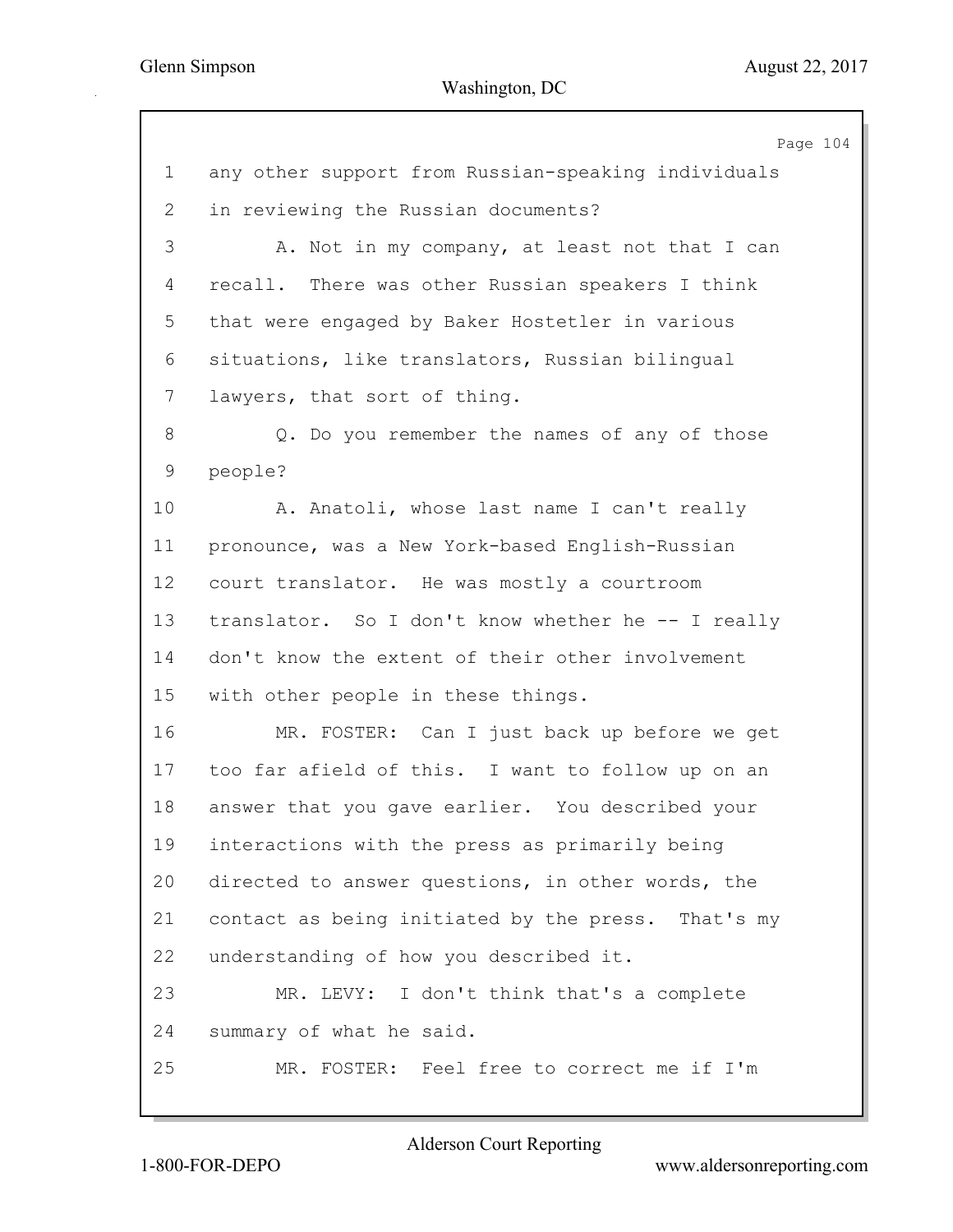|             | Page 105                                            |
|-------------|-----------------------------------------------------|
| $\mathbf 1$ | wrong. My question is were there instances where    |
| 2           | you were initiating contact with the press or       |
| 3           | pitching stories to the press?                      |
| 4           | MR. SIMPSON: Sure. I mean, the range of             |
| 5           | things that you would do, you know, again, it would |
| 6           | evolve. In the beginning you were going to a lot    |
| 7           | of hearings and a lot of legal reporters are        |
| 8           | showing up and you're mostly answering their        |
| 9           | questions. Depending on the setting, you know, you  |
| 10          | might get a question for the lawyers like is anyone |
| 11          | from Reuters going to be there and you would reach  |
| 12          | out to Reuters and say are you guys sending someone |
| 13          | to this hearing. So there was definitely some       |
| 14          | reach out like that. Then we would also talk to     |
| 15          | reporters, you know, generally covering issues of   |
| 16          | corruption or law or Russia or whatever and say,    |
| 17          | you know, we're involved in a really weird court    |
| 18          | case, you might be interested in this.              |
| 19          | MR. FOSTER: So is it fair to say that part          |
| 20          | of your job, then, was to locate reporters who      |
| 21          | would write about these matters from a point of     |
| 22          | view that was advantageous to your client?          |
| 23          | MR. SIMPSON: Yes, but I think we should note        |
| 24          | here that William Browder is an especially          |
| 25          | aggressive media self-promoter and promoter of his  |
|             |                                                     |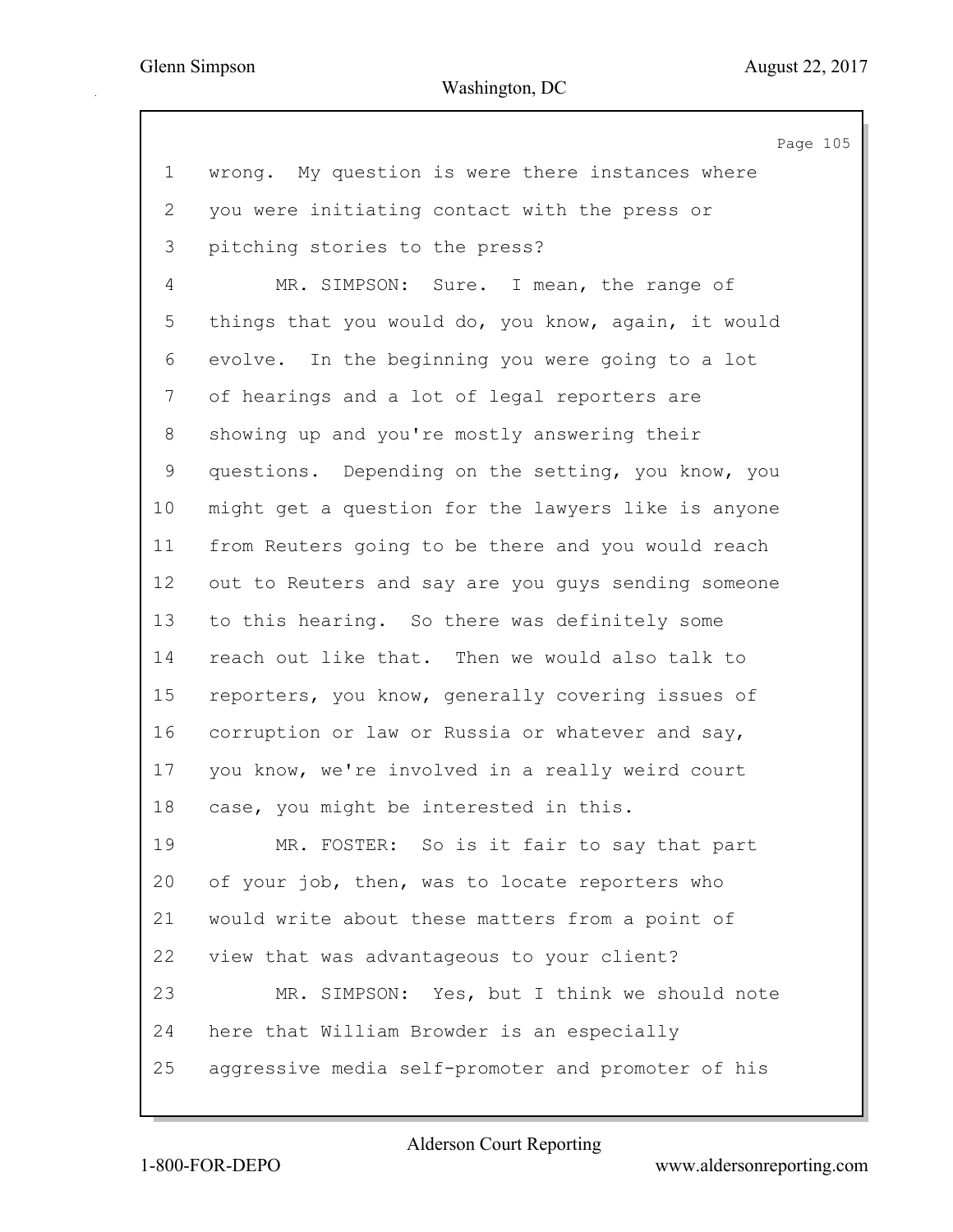|              | Page 106                                            |
|--------------|-----------------------------------------------------|
| $\mathbf{1}$ | story. So for much of this case it was reactive     |
| 2            | and we were constantly besieged with reporters      |
| 3            | pursuing negative stories about Prevezon, the       |
| 4            | events of the Prevezon case that had been given to  |
| 5            | them by William Browder. So, you know, unhappily,   |
| 6            | I would say, you know, a lot of what we were doing  |
| 7            | was simply responding to his wild allegations,      |
| 8            | unsupported wild allegations.                       |
| 9            | There were certainly moments, particularly          |
| 10           | concerning his unwillingness to appear for a        |
| 11           | deposition, where we said to some reporters, hey,   |
| 12           | guy, you know, he's just dodged his third subpoena, |
| 13           | you might want to write about this, it's pretty     |
| 14           | funny. In fact, you know, the third one he ran      |
| 15           | down a street in Manhattan in the middle of a       |
| 16           | blizzard to get away from our process servers, but  |
| 17           | that one we actually had them film it.              |
| 18           | So, you know, did we want to get that               |
| 19           | covered, did we think it was important that people  |
| 20           | know that this guy was unwilling to appear in court |
| 21           | in public under oath to talk about the story that   |
| 22           | he'd been selling for years about his activities in |
| 23           | Russia? Yeah, we wanted people to know that.        |
| 24           | BY MR. DAVIS:                                       |
| 25           | Q. Other than the media and Baker Hostetler,        |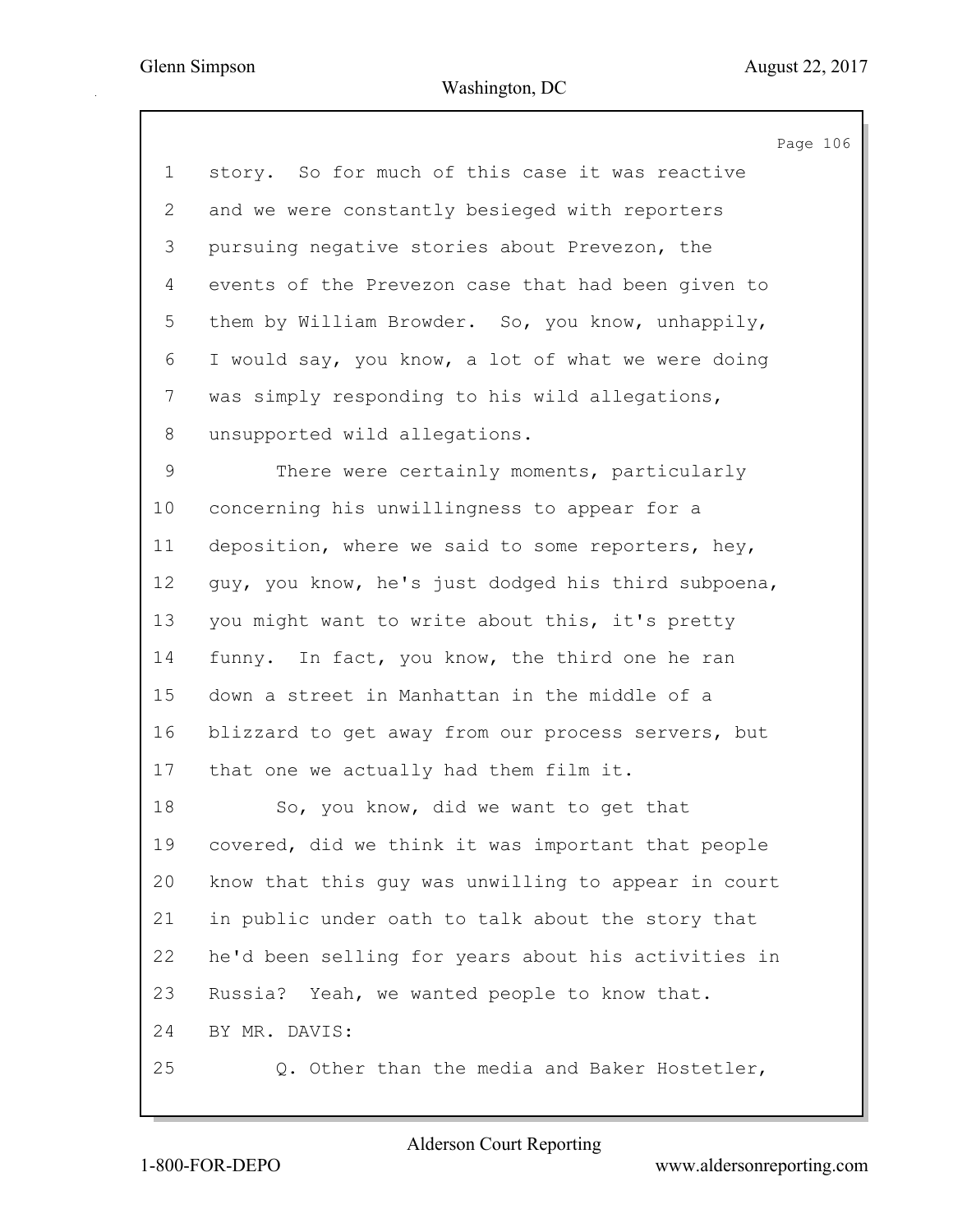Page 107 1 did Fusion provide any information regarding the 2 Prevezon matter to any other third parties? 3 A. I don't have a specific recollection of 4 doing so. If there's a specific incident that 5 you'd like to ask about I'd be happy to try and 6 answer that. I don't remember. 7 Q. We'll get into that a little bit more. 8 Also to go back to the translator you 9 mentioned, you said Anatoli and that you didn't 10 know how to pronounce -- 11 A. Samochornov I think is his -- 12 Q. Okay. 13 A. I'm massacring it. Again, it's something 14 that's in the public record. 15 Q. Do you know Rinat Akhmetshin? 16 A. Yes, I do. 17 MR. MUSE: Spell it. 18 MR. DAVIS: Sure. R-I-N-A-T, 19 A-K-H-M-E-T-S-H-I-N. 20 BY MR. DAVIS: 21 Q. When did you first meet Mr. Akhmetshin? 22 A. When I was a reporter at the Wall Street 23 Journal. 24 Q. And as far as you know, what is his 25 business?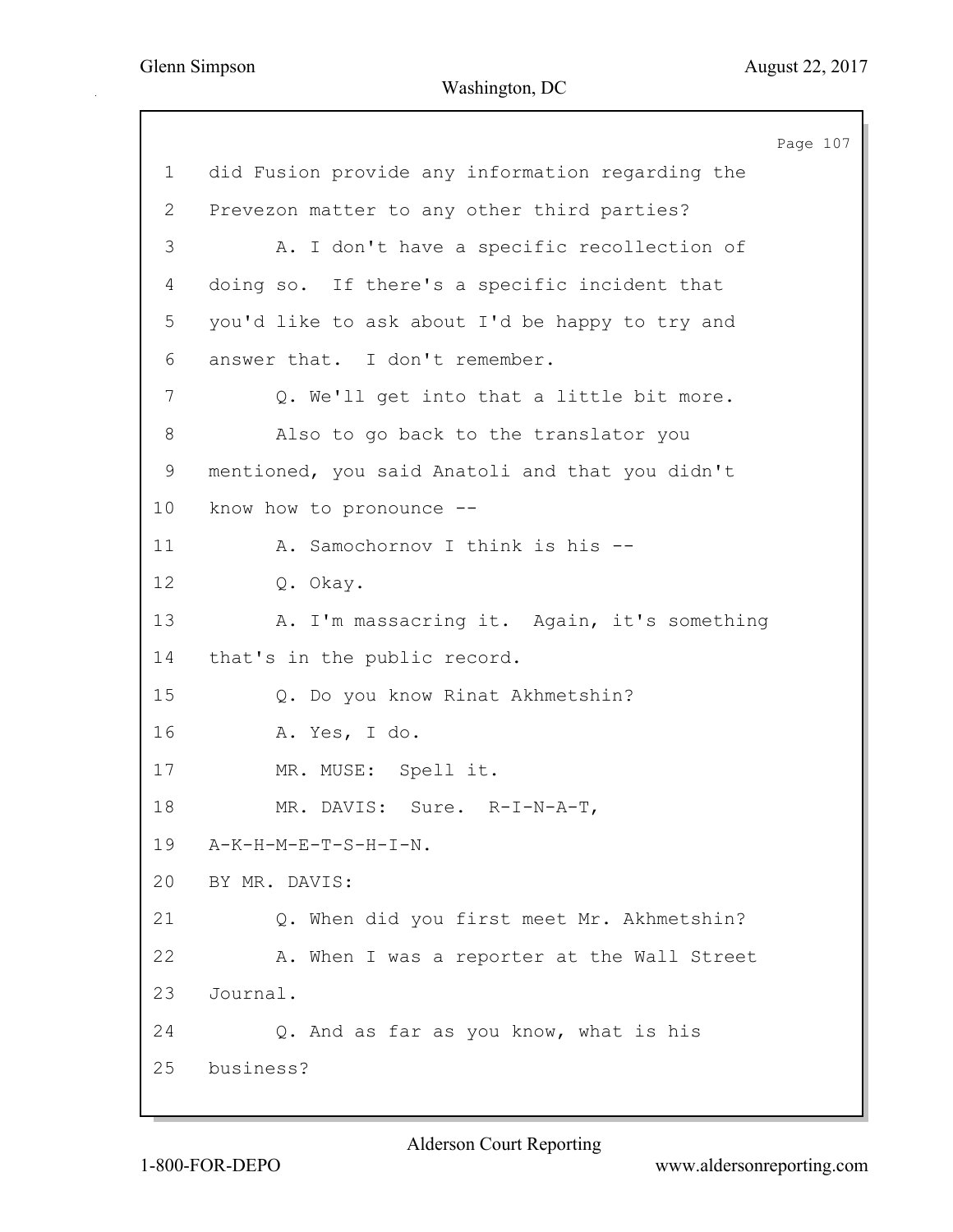|                | Page 108                                            |
|----------------|-----------------------------------------------------|
| $\mathbf 1$    | A. Some kind of PR consulting lobbyist. I           |
| $\overline{2}$ | think he's a registered lobbyist.                   |
| 3              | Q. Have you ever worked with Mr. Akhmetshin?        |
| 4              | A. I've been -- in the Prevezon case I              |
| 5              | interacted with him. I think -- again, this has     |
| 6              | unhelpfully been distorted by William Browder into  |
| 7              | some sort of economic relationship or conspiracy or |
| 8              | something. I don't have any economic relations      |
| 9              | with him. You know, I've bumped into him over the   |
| 10             | years around town. So, you know, the only thing     |
| 11             | that I specifically recall having done with him was |
| 12             | interacting for a brief period on the Prevezon      |
| 13             | case.                                               |
| 14             | Q. You don't recall working with him for any        |
| 15             | other clients or cases?                             |
| 16             | A. Let's be clear, I'm sure we did not do           |
| 17             | business together, but I do work on areas of the    |
| 18             | world where he's from, Central Asia, former Soviet  |
| 19             | Union, and he is, as I'm sure you've seen, a guy    |
| 20             | around town who knows lots of people who cover this |
| 21             | stuff. I met him in connection with some stories I  |
| 22             | was doing on Kazakhstan at the Wall Street Journal. |
| 23             | That's the kind of context I've bumped into him     |
| 24             | over the years. He's told me various things and I   |
| 25             | think I even met one of his clients at one point,   |
|                |                                                     |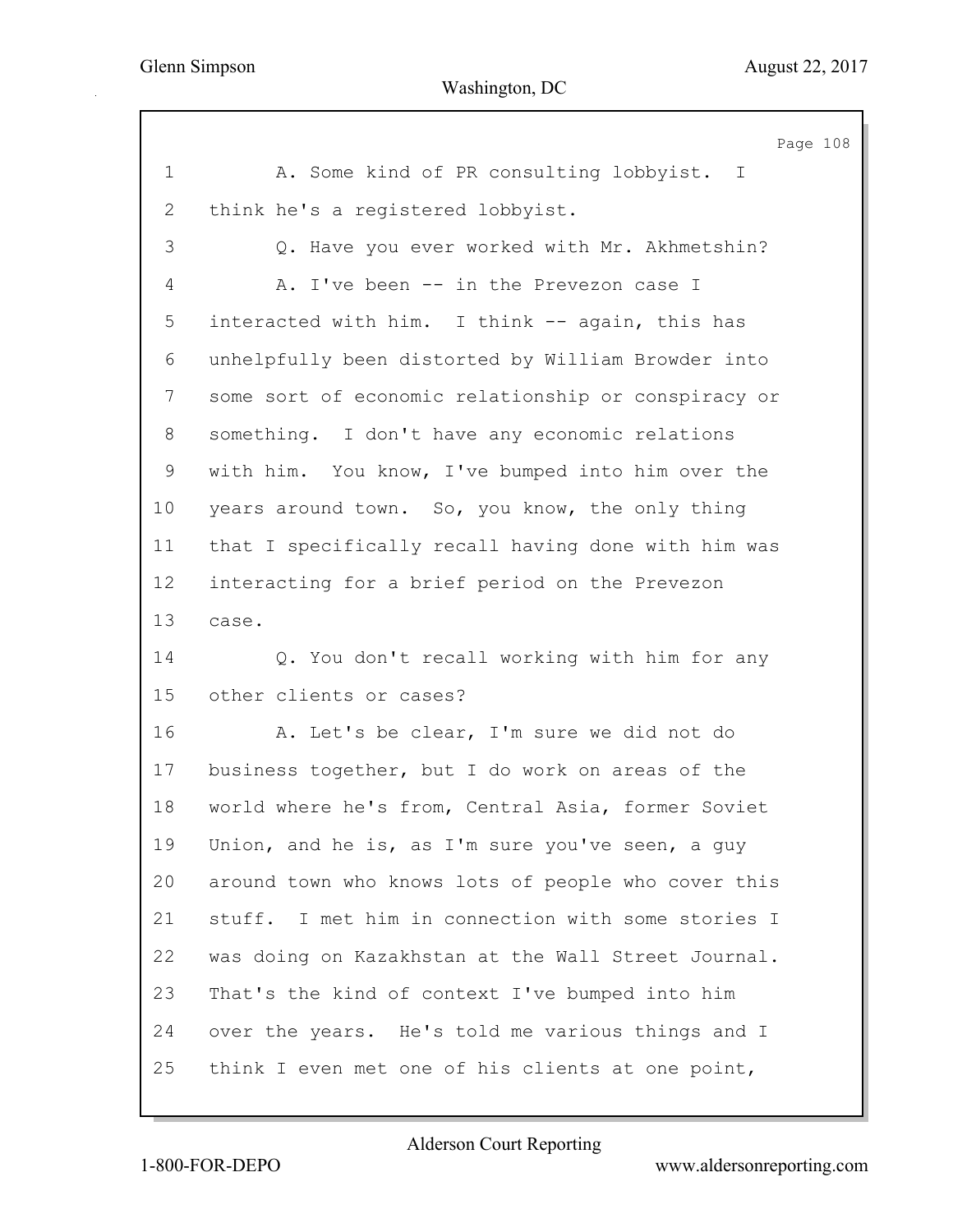|              | Page 109                                          |
|--------------|---------------------------------------------------|
| 1            | but it wasn't a business thing. I don't think I   |
| $\mathbf{2}$ | was doing any work. I was just networking.        |
| 3            | Q. You said he told you various things.<br>Do     |
| 4            | you mean he would pass along information to you?  |
| 5            | A. The information that I remember was about      |
| 6            | his Kyrgyzstan stuff. There was a congressional   |
| 7            | investigation into Kyrgyzstan that he claimed     |
| 8            | credit for having started and he told me about it |
| $\mathsf 9$  | for some reason, but it wasn't because we were    |
| 10           | doing business together. It was coffee or         |
| 11           | something.                                        |
| 12           | Q. You said he claimed credit for having          |
| 13           | started the congressional investigation?          |
| 14           | A. That's my recollection, but this was some      |
| 15           | years ago.                                        |
| 16           | Q. And you said you met one of his clients.       |
| 17           | Do you remember which client?                     |
| 18           | A. A former Kazakh politician whose name          |
| 19           | escapes me.                                       |
| 20           | Q. Do you remember when you met that client?      |
| 21           | A. Years ago in London.                           |
| 22           | Q. Has Mr. Akhmetshin ever been paid by           |
| 23           | Fusion GPS?                                       |
| 24           | A. Not to my knowledge.                           |
| 25           | Q. Has he ever provided information to Fusion     |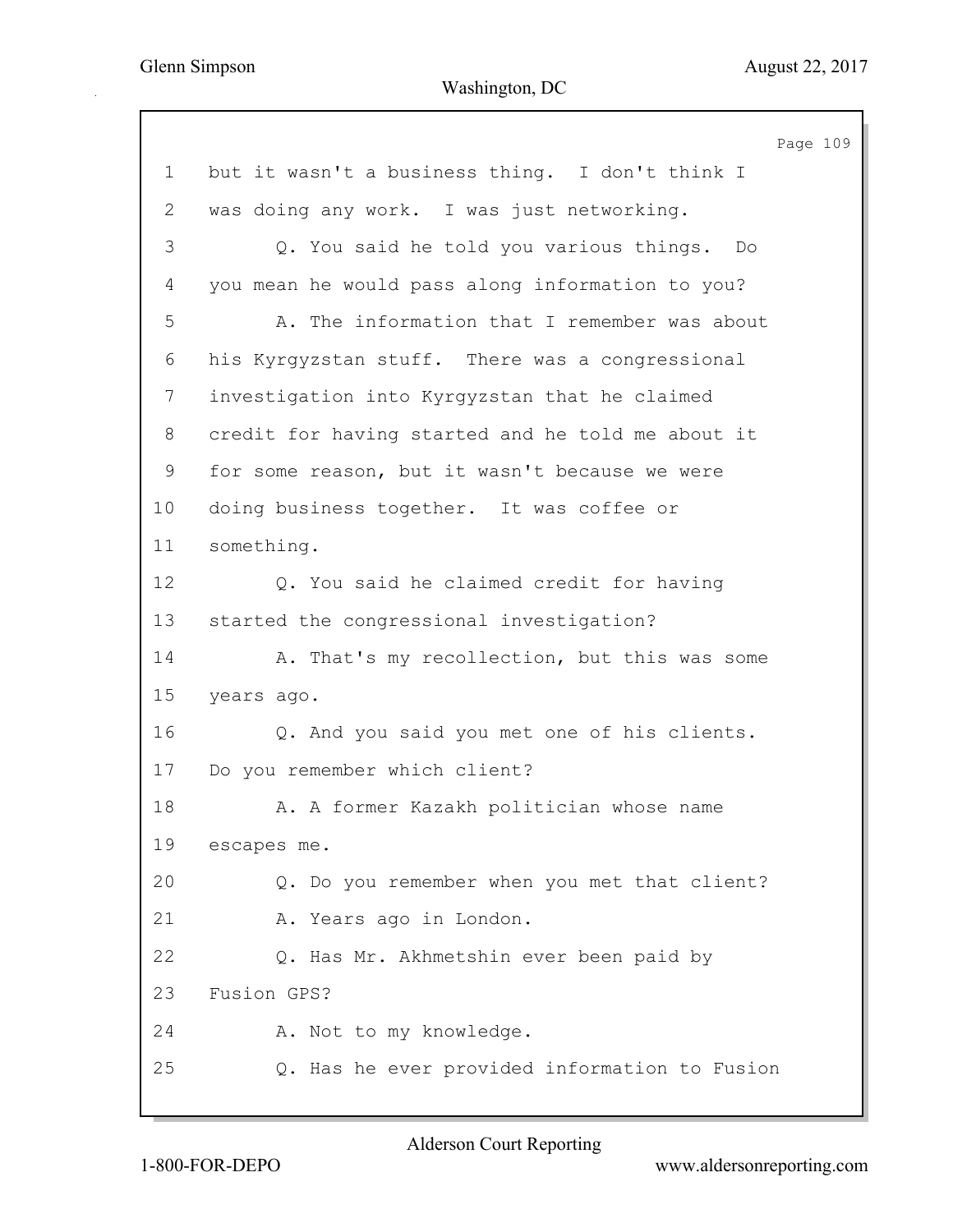Page 110 1 GPS for use in your work? 2 A. I don't have a specific recollection of 3 him having done so. I would hesitate to say so 4 categorically because I've been running this 5 business now for a number of years and I would have 6 interacted with him at various times and ways that 7 I probably don't remember, but not that I 8 specifically recall. 9 Q. Has Mr. Akhmetshin ever paid Fusion GPS 10 for work? 11 A. Not to my knowledge. 12 Q. You mentioned interacting with him in the 13 Prevezon matter. What did you understand his role 14 to be in the Prevezon work? 15 A. I did not have a clear understanding of 16 his role initially. He started attending meetings 17 sometime in 2016, just a handful of things, and 18 it's -- you know what? I don't recall anyone ever 19 saying to me you're not doing X, Y, or Z. They may 20 have. I just don't recall. The lane that I was in 21 was the court case and this fight over whether 22 Browder would have to testify, which morphed then 23 into this fight over whether -- you know, his 24 allegations that John Moscow had a conflict of 25 interest. So I was very focused on that. These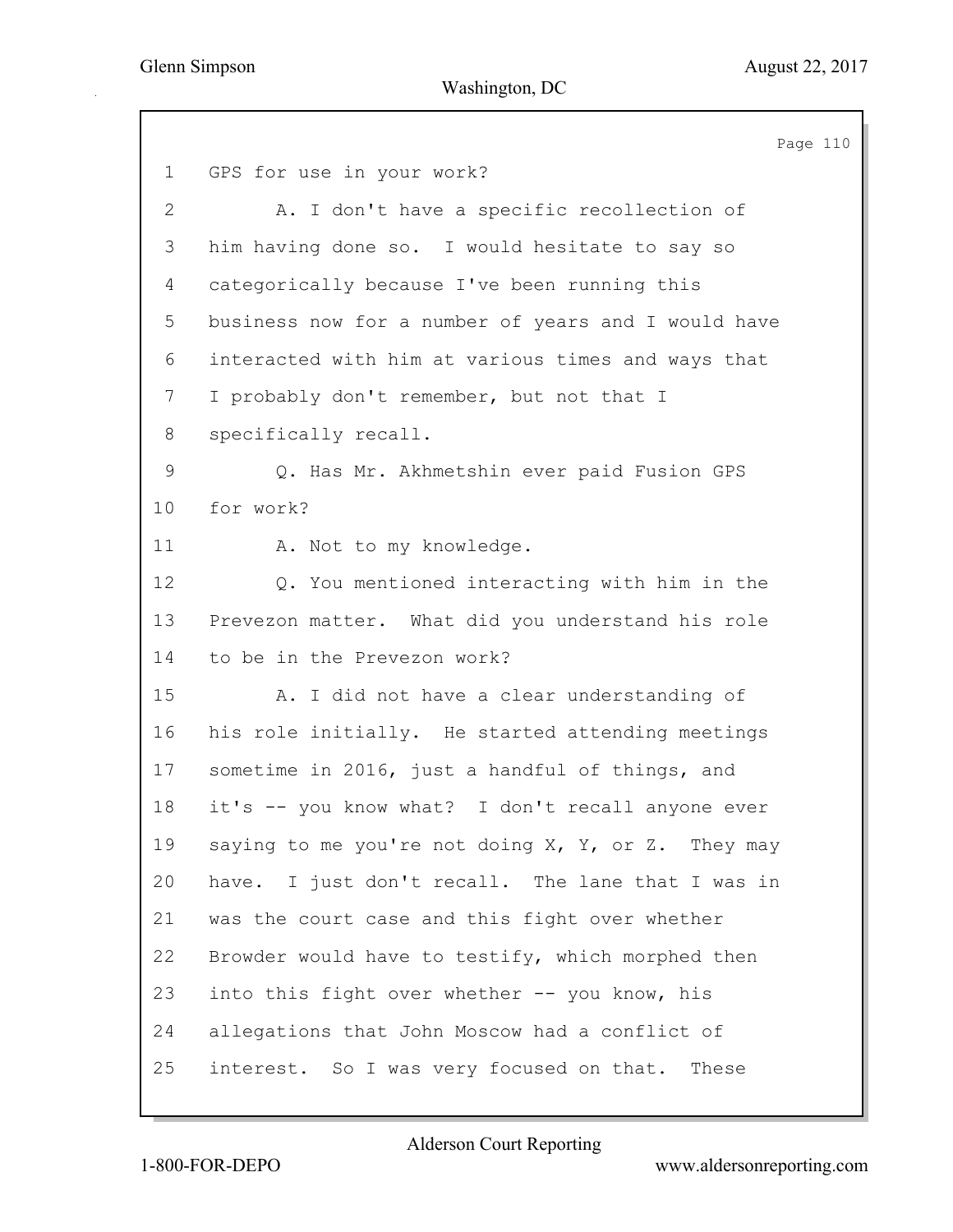Page 111 1 other issues came up two plus years into the case 2 and he was clearly dealing with them, but I don't 3 recall anyone sort of giving me a specific 4 explanation, you know, of what he was doing. 5 MR. FOSTER: What other issues? 6 MR. SIMPSON: The issues of the -- what do 7 you call it, HRAGI, the foundation and the 8 congressional stuff. 9 BY MR. DAVIS: 10 Q. You mentioned he started showing up at 11 meetings in 2016. Who else attended these 12 meetings? 13 A. I don't specifically remember. I mean, Ed 14 Lieberman I think was at a meeting. Again, I don't 15 think it was -- it wasn't a lot of meetings, just 16 one or two, but it was at Baker Hostetler. 17 MR. FOSTER: Can you explain briefly who Ed 18 Lieberman is. 19 MR. SIMPSON: Ed Lieberman is a lawyer in 20 Washington who has a specialty in international tax 21 who worked for Baker Hostetler on some of the 22 analysis of the alleged tax evasion by Hermitage 23 Capital and William Browder. And then subsequently 24 also he knows Rinat from I guess, I don't know, 25 college or something and subsequently the two of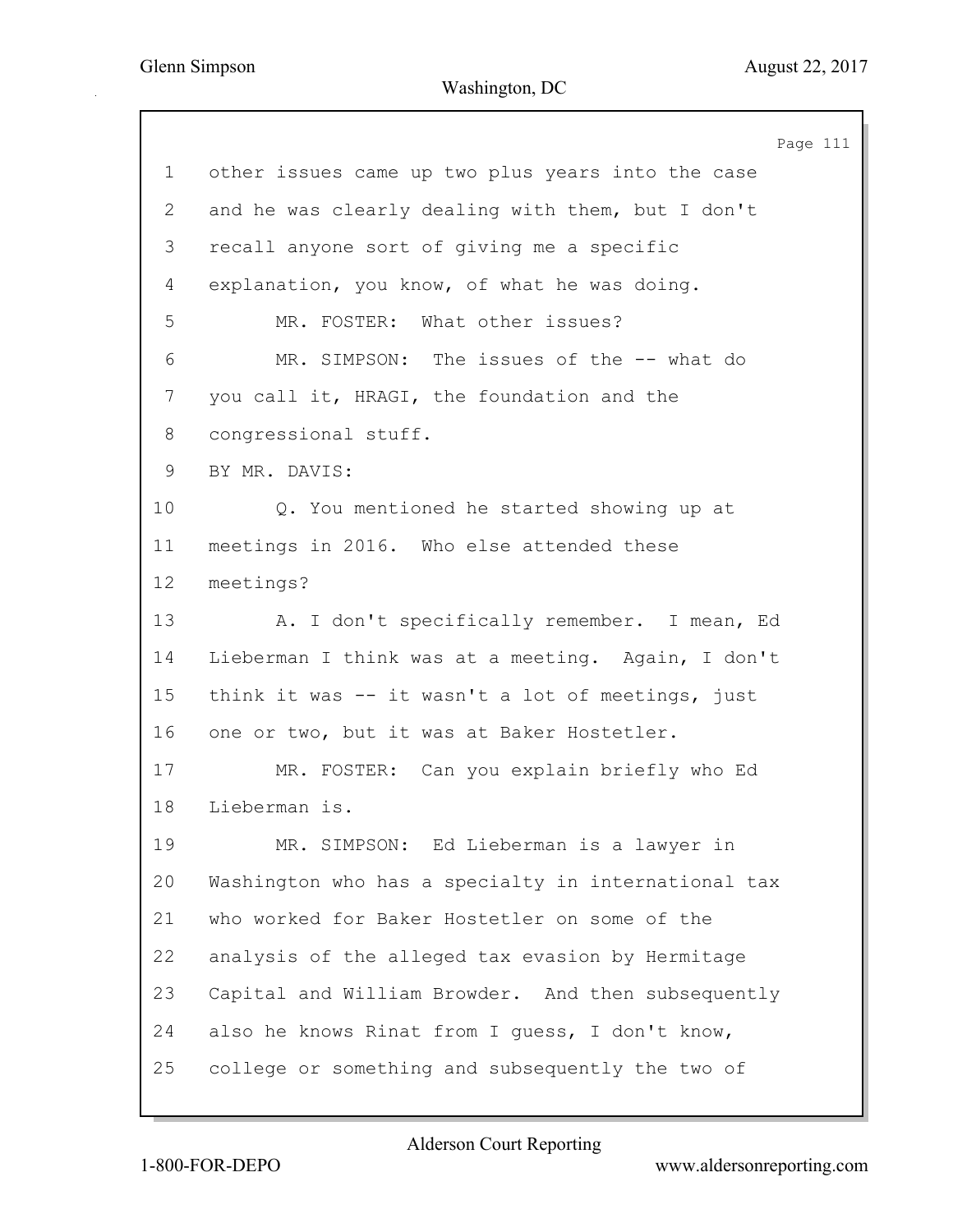Page 112 1 them were working on the -- I don't know what to 2 call it, the congressional stuff. 3 MR. FOSTER: Lobbying Congress? 4 MR. SIMPSON: I believe they registered to 5 lobby Congress. 6 BY MR. DAVIS: 7 Q. Did Fusion provide any of its research to 8 Mr. Akhmetshin whether directly or through an 9 intermediary such as Baker Hostetler? 10 A. Yes. We were directed to do so by Baker 11 Hostetler. 12 Q. And do you know or have reason to believe 13 whether Mr. Akhmetshin used that information when 14 he spoke with people on the Hill? 15 A. I have reason to believe that. I don't 16 have specific knowledge of his discussions with 17 people on the Hill. I don't remember. He may have 18 told me what he did. As I say, it was not the 19 focus of my work. 20 Q. Has Mr. Akhmetshin ever said anything to 21 you indicating or implying that he had worked with 22 the Russian government? 23 A. Well, I knew he had been a soldier, I knew 24 he had been in the Soviet military, and I also knew 25 that he went to Moscow a fair bit because he said

Alderson Court Reporting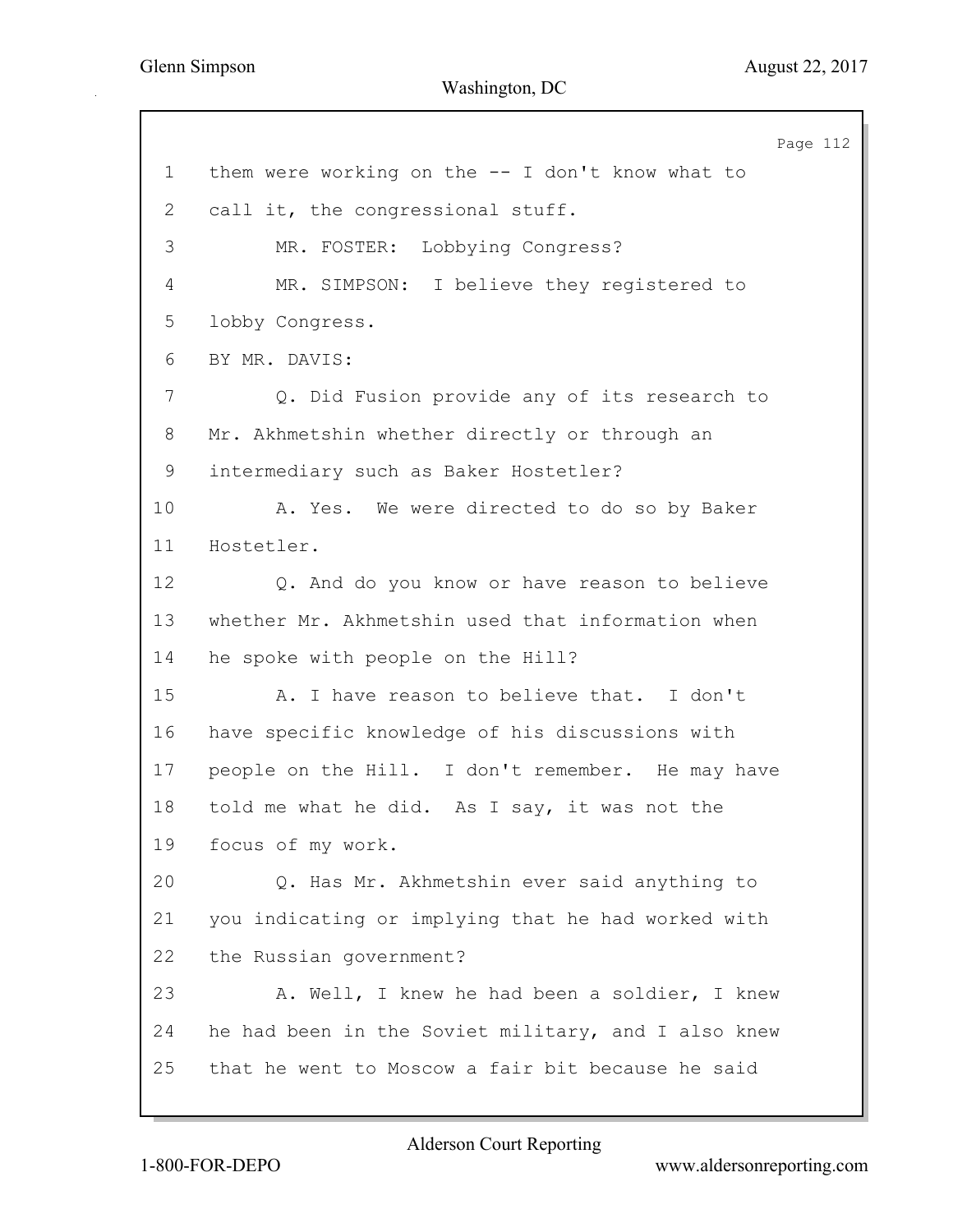Page 113 1 on several occasions I'm in Moscow or I'm going to 2 Moscow. He may have -- I don't recall whether he 3 mentioned having worked with the Russian 4 government. 5 Q. Has he ever said anything to you 6 indicating or implying that he had worked for 7 Russian intelligence more specifically? 8 A. Well, as I said, I'm sure that he had 9 mentioned to me maybe back in, you know, the time 10 when I was at the Wall Street Journal that he was 11 in the Soviet military and he had some kind of 12 low-level intelligence position, but I don't 13 remember anything beyond that. He certainly didn't 14 say anything in recent years about having any 15 current connections with Russian intelligence. 16 Q. Has he ever said anything to you 17 indicating or implying that he has contacts or 18 connections with Russian government officials? 19 A. Not that I specifically recall. 20 Q. Do you have reason to believe that he has 21 ties to the Russian government? 22 A. I have reason to wonder whether he has 23 ties to the Russian government, but, you know, in 24 the course of my work for Baker Hostetler the 25 question of whether he had some connection to the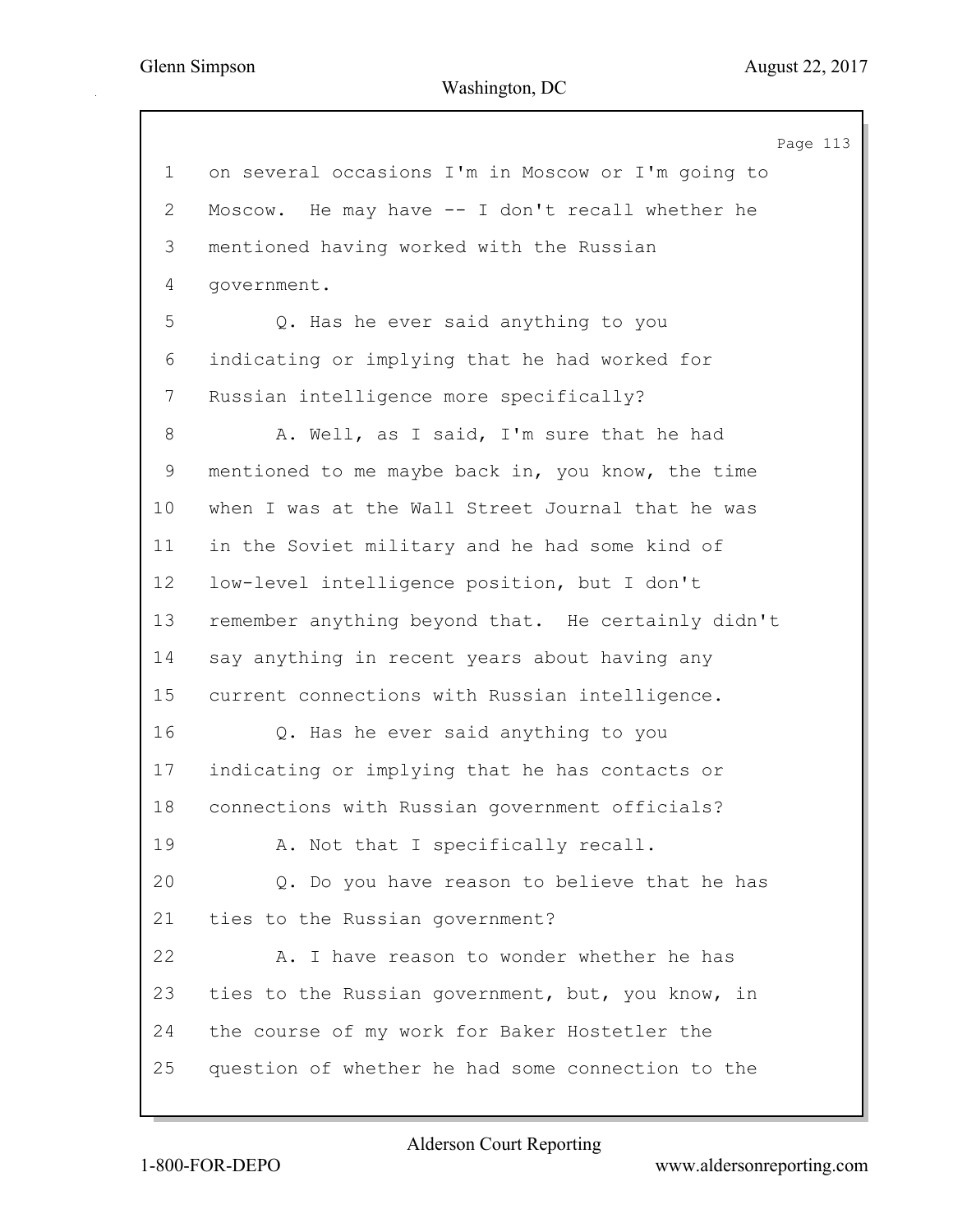Page 114 1 Russian government wasn't germane really. It just 2 didn't come up. Obviously with the news of this 3 meeting at Trump Tower and the allegations in the 4 media that there's some relationship there I share 5 everyone's interest in the answer to that 6 question. 7 Q. Do you know Natalia Veselnitskaya? 8 A. Yes. 9 Q. When did you first interact with 10 Ms. Veselnitskaya? 11 A. I believe it was sometime in 2014. 12 Q. Has Fusion ever worked with 13 Ms. Veselnitskaya? 14 A. Didn't I just answer that? Yes. I mean, 15 she was the lawyer, the Russian lawyer who retained 16 Baker Hostetler who retained us. So when you say 17 "worked with," I don't know that as a technical 18 meaning, but we interacted with her as part of the 19 Prevezon litigation. 20 Q. Has Fusion ever been paid by her? 21 A. Well, she arranged -- as the lawyer for 22 Prevezon she would have arranged for Prevezon to 23 pay Baker Hostetler which paid us. So if that's 24 what your question is, then the answer is yes, but 25 I mean, I don't think the money came from her. It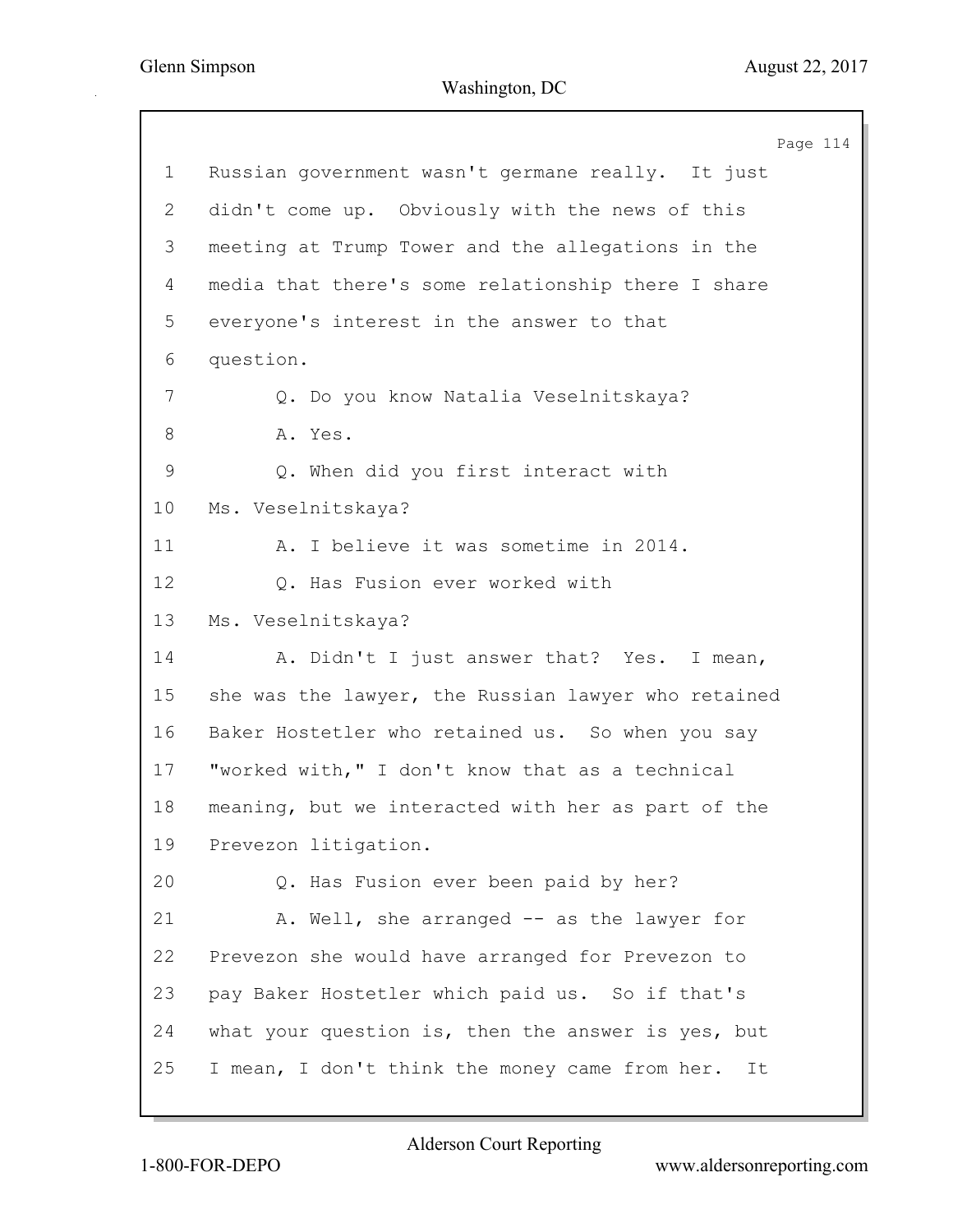Page 115 1 came from Prevezon. 2 Q. Were there any direct payments that didn't 3 go through Baker Hostetler? 4 A. No. 5 Q. So what did you understand her role to be 6 in the litigation? You said she was the attorney 7 for Prevezon. Was she managing the case for 8 Prevezon? 9 A. I was not introduced to her originally. 10 The original way that she was -- it came up in my 11 conversations with Mark Cymrot and other Baker 12 lawyers was as the person who had hired them who 13 had the information about the extortion case 14 against Demetri Baranovsky. It was represented to 15 me by Mark Cymrot that she handled that matter and 16 was familiar with the prosecution of Demetri 17 Baranovsky and very well versed in the events of 18 the extortion. So, you know, that's how I learned 19 of her and I think that's probably -- our first 20 interactions were probably about that subject. 21 Q. Did she provide Fusion with the 22 information about that extortion case? 23 A. Well, I certainly discussed it with her at 24 some point, but it was all in Russian. You know, 25 the bulk of the Russian-English translating just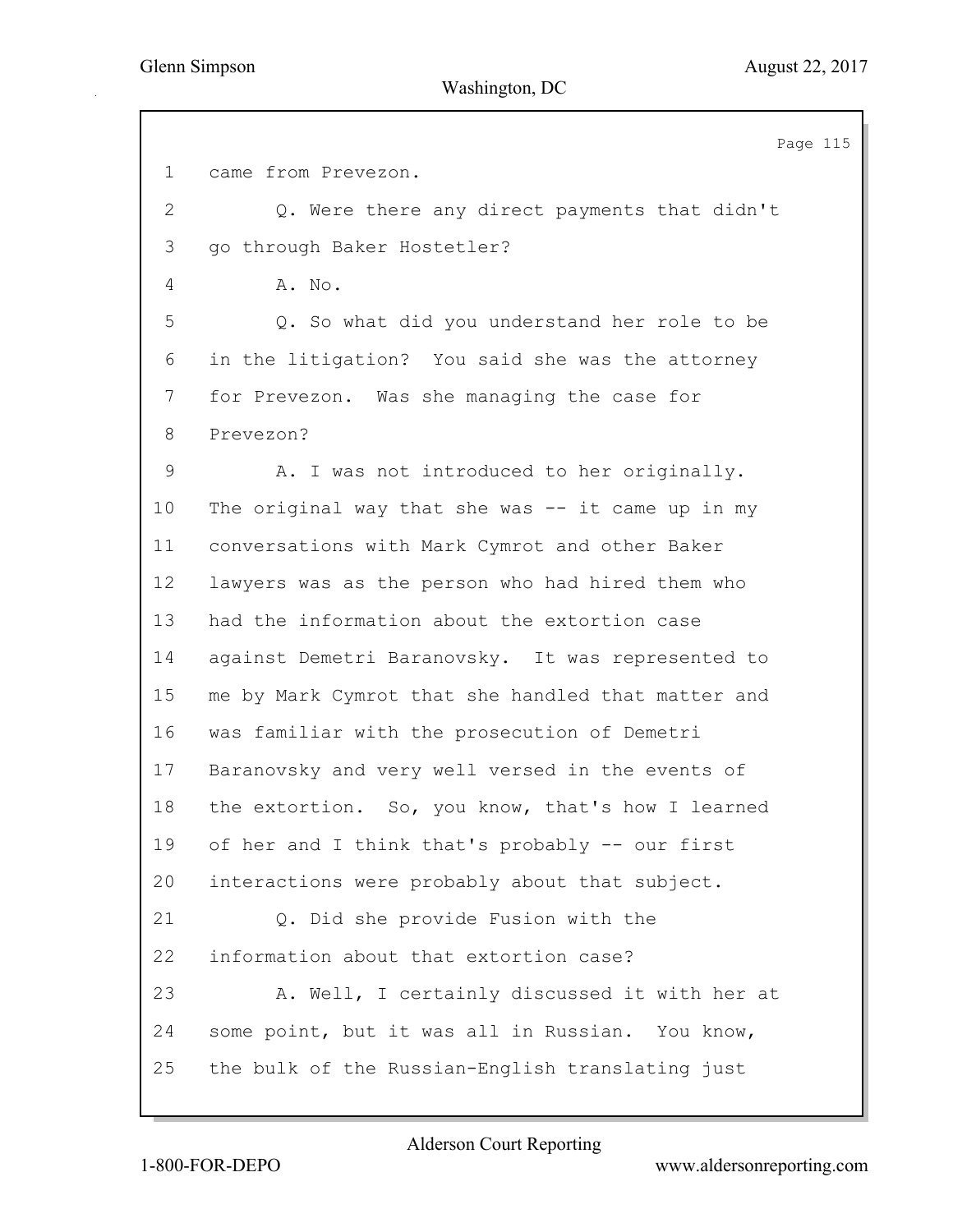Page 116 1 for, you know, chain of evidence reasons went from 2 her to Baker Hostetler. They would have materials 3 analyzed and translated and then they would -- I 4 don't read a word of Russian. So I would get the 5 certified translations of stuff from Baker. 6 Q. And beyond your interactions with her 7 about the extortion issue, what type of interaction 8 did you have with her in the course of the Prevezon 9 work? 10 A. In the early period it was I believe 11 largely about this extortion case. Later on when 12 we would appear in court it would -- you know, she 13 would come to some of the Court hearings and the 14 issue of Browder's efforts to avoid having to 15 testify were front and center, sort of the main 16 issue for quite a while. So I don't remember 17 specific conversations with her about that, but 18 that's what we would have discussed. 19 Q. Have you met in person with her on other 20 occasions besides court hearings? 21 A. I attended a couple client dinners and I 22 think that's about it. 23 Q. Do you recall when and where those would 24 have been? 25 A. I recall some of the when and the where.

1-800-FOR-DEPO www.aldersonreporting.com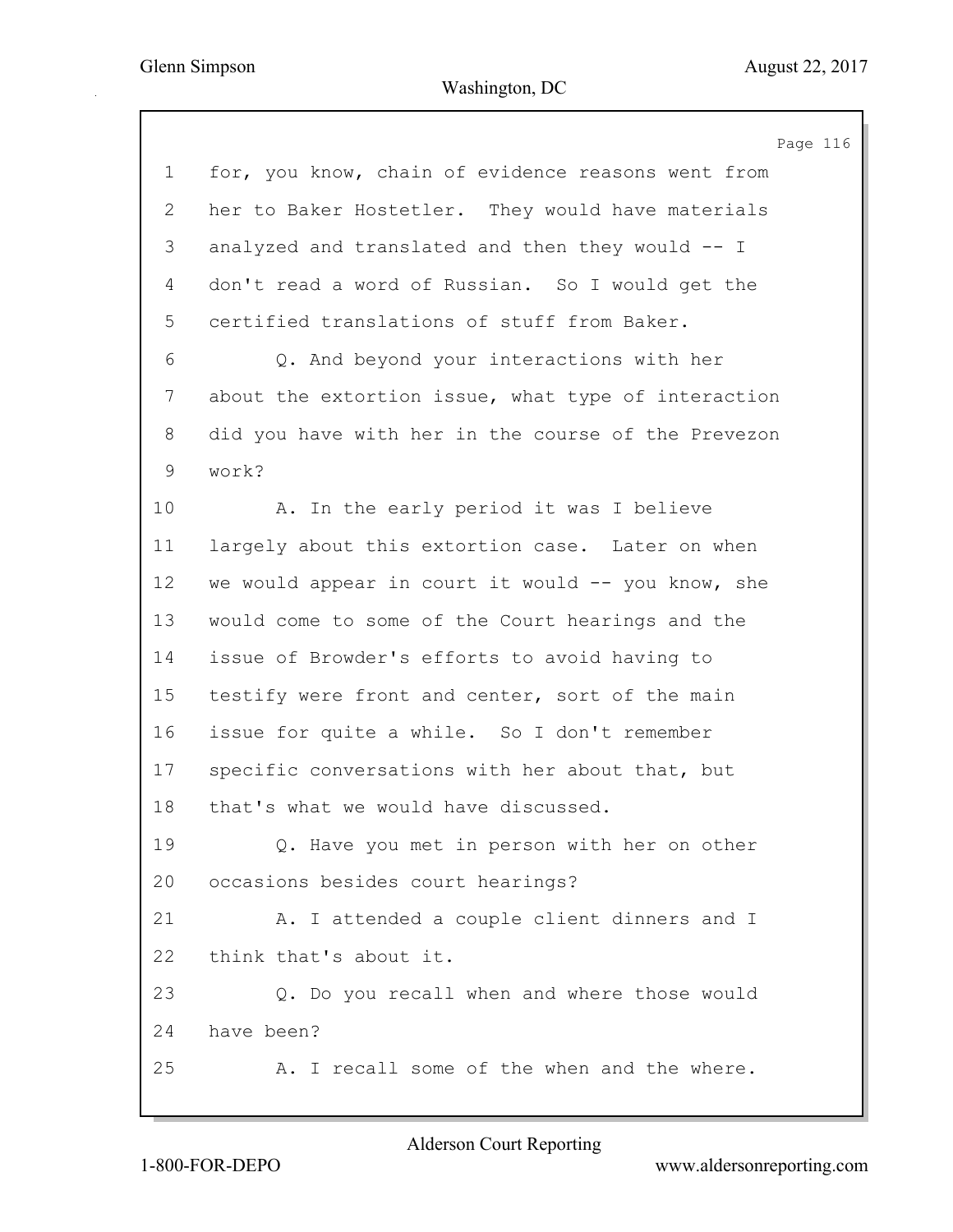|                 | Page 117                                            |
|-----------------|-----------------------------------------------------|
| $\mathbf 1$     | There were a couple of dinners in New York and a    |
| $\overline{2}$  | couple of dinners in D.C. I don't remember when     |
| 3               | they started. I think probably 2015. And there      |
| 4               | was some in 2016 in both cities.                    |
| 5               | Q. Were any in June 2016?                           |
| 6               | Two.<br>A. Yes.                                     |
| 7               | Q. Were those in New York or in D.C.?               |
| 8               | A. I believe that one was in New York and one       |
| 9               | was in D.C.                                         |
| 10 <sub>o</sub> | Q. Do you recall the specific date of either?       |
| 11              | A. I didn't until we tried to piece these           |
| 12              | things together, but June 8th I think was the       |
| 13              | dinner in New York and I think the 10th was the     |
| 14              | dinner in D.C., something like that.                |
| 15              | Q. And what were the purposes of these              |
| 16              | dinners?                                            |
| 17              | A. Well, the first one was just an obligatory       |
| 18              | client dinner which, you know, when you work on a   |
| 19              | legal case you get invited to dinner with the       |
| 20              | clients. The one in D.C. was more of a social       |
| 21              | thing. It wasn't -- she was at it, but it wasn't    |
| 22              | really about the case. It was just a bunch of Mark  |
| 23              | Cymrot's friends. You know, the editor of the       |
| 24              | Washington Post book section was there and his wife |
| 25              | who's a well-known author were also there. I can't  |
|                 |                                                     |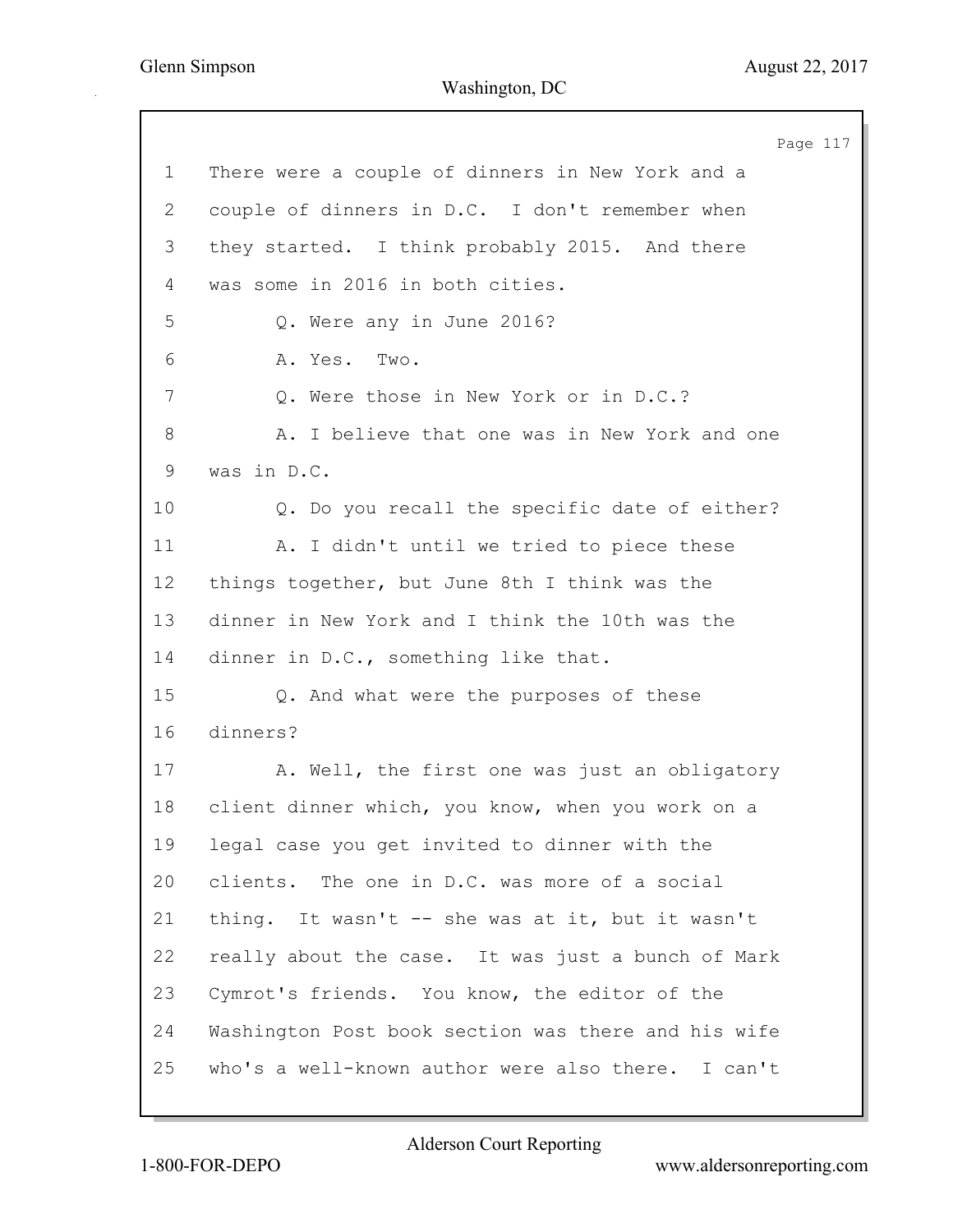Page 118 1 remember who else was there. But anyway, she sat 2 at the other end of the table from me and, you 3 know, as I said, she doesn't really speak English 4 and I don't speak Russian. So not a lot of 5 chit-chat. 6 Q. Was it your understanding that the 7 research you provided to Baker Hostetler would then 8 be passed on to Ms. Veselnitskaya? 9 A. To the extent that it was useful and 10 interesting to her I'm sure they did, yes. 11 Q. Has she ever said anything to you, 12 presumably via a translator, indicating or implying 13 she had worked with the Russian government? 14 A. No, but Mark Cymrot told me when he told 15 me of her existence that she was a former 16 prosecutor. 17 Q. And has she ever said anything to you more 18 specifically indicating or implying that she had 19 worked for Russian intelligence? 20 A. No. 21 Q. Do you have any reasons to believe that 22 Ms. Veselnitskaya has ties to the Russian 23 government? 24 A. I know what I've read in the newspaper. 25 Q. Beyond that?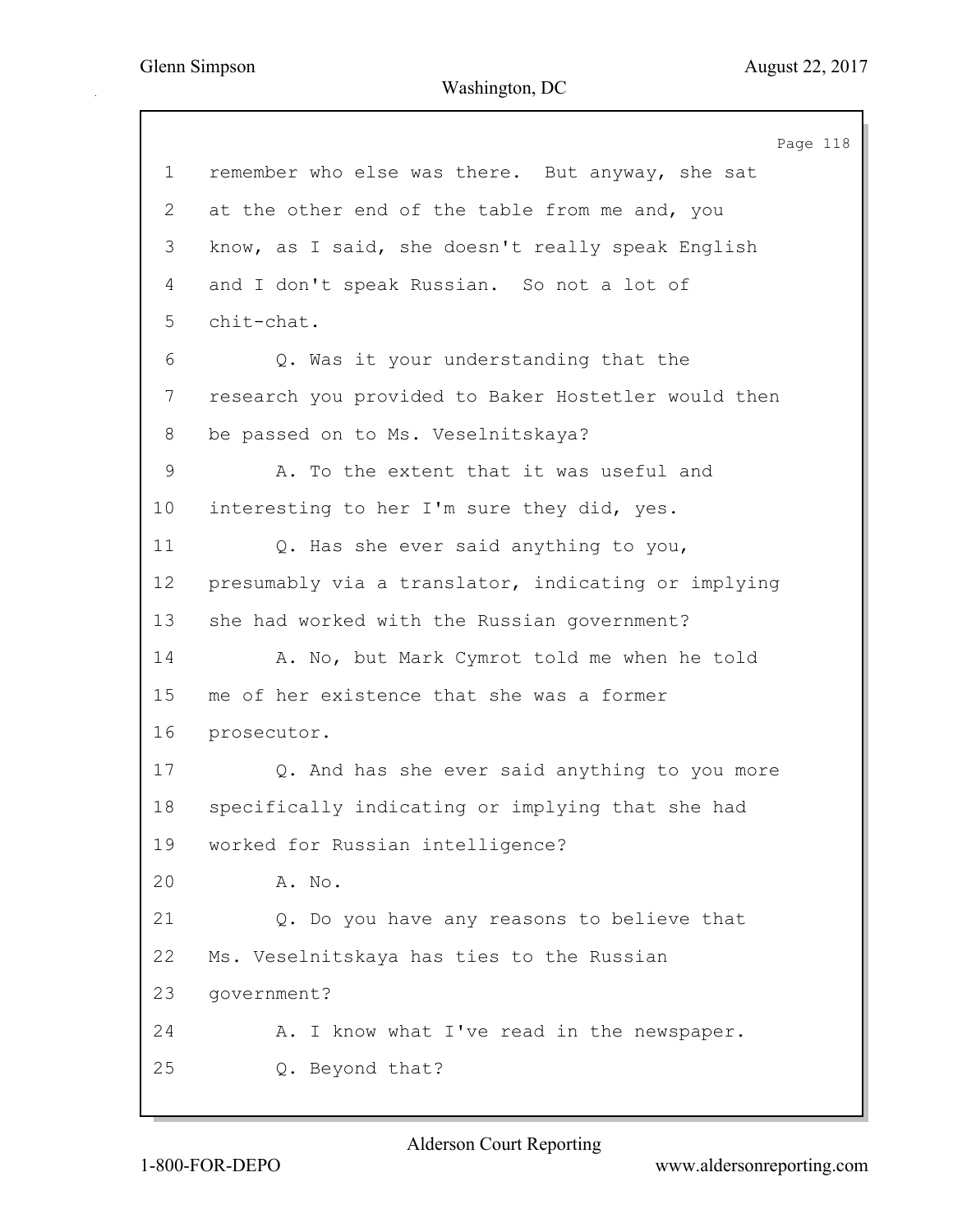Page 119

1 A. Beyond that my impression of her was of 2 someone who, you know, was a very smart and 3 ambitious lawyer, but not like a big political 4 player in the Kremlin. Of course given to wonder 5 given all the recent events and disclosures that I 6 was unaware of whether my assessment of her was 7 right or wrong. As we sit here today, the jury's 8 kind of out. I honestly can tell you all I knew is 9 she didn't seem to be a heavy hitter in the Kremlin 10 world. 11 Q. This might be a little repetitive, but 12 when did you first meet Ed Lieberman? 13 A. I don't remember specifically, but it was 14 years ago. 15 Q. I believe you described his business. 16 Have you ever worked with Mr. Lieberman? 17 A. I don't think so. 18 Q. Or Fusion more broadly? 19 A. Not that I can recall. 20 Q. Have you ever paid him or been paid by 21 him? 22 A. No. 23 Q. And what exactly did you understand his 24 role to be in the Prevezon issue? 25 A. Well, the initial issue that we worked on

Alderson Court Reporting

1-800-FOR-DEPO www.aldersonreporting.com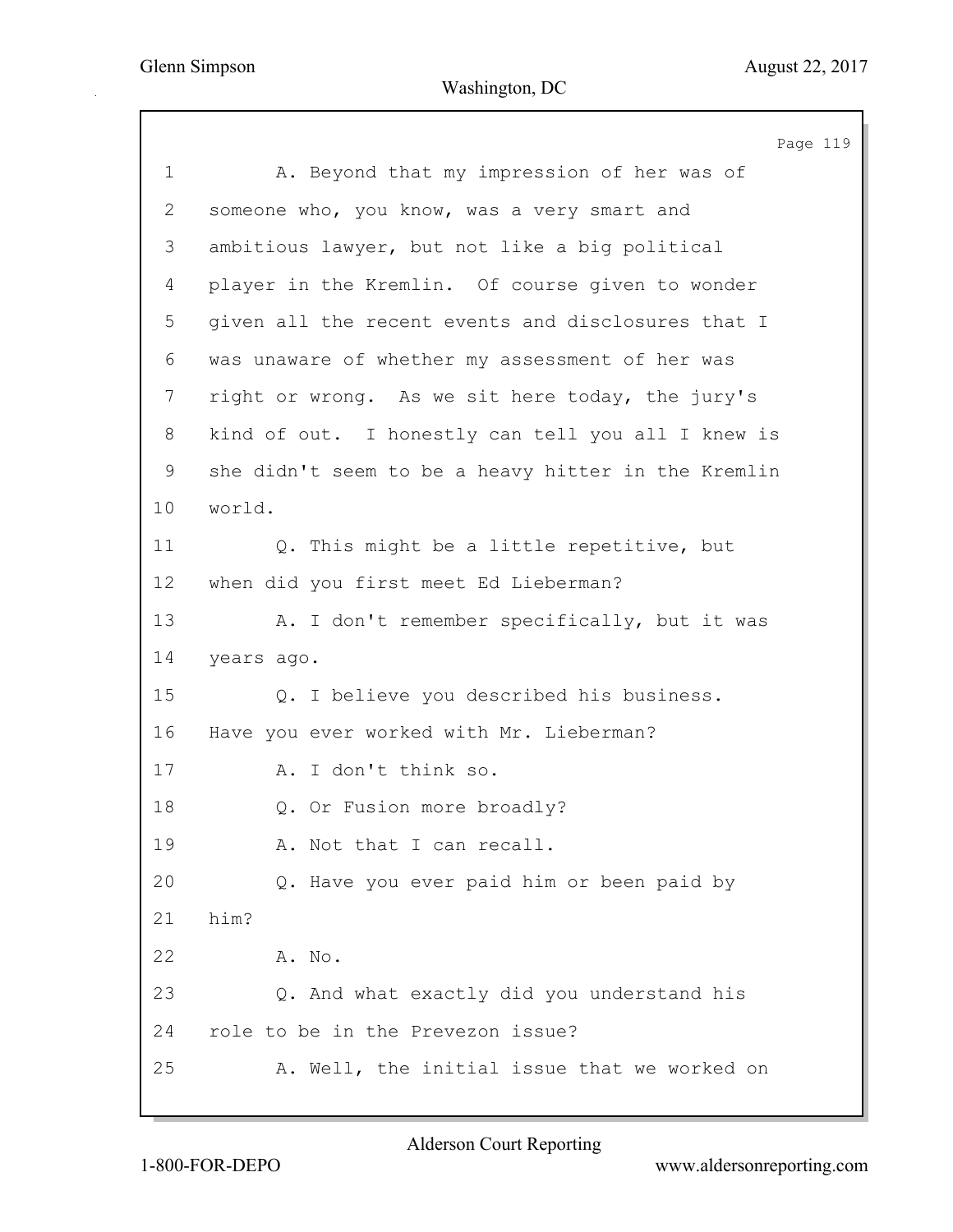|                | Page 120                                           |
|----------------|----------------------------------------------------|
| $\mathbf 1$    | together was the issues about alleged tax evasion  |
| $\mathbf{2}$   | by Hermitage Capital in Russia and William         |
| 3              | Browder's decision to surrender his citizenship    |
| 4              | shortly before the tax rules on surrendering your  |
| 5              | citizenship changed, which tended to make us       |
| 6              | suspect that it was motivated by tax               |
| $7\phantom{.}$ | considerations. At that time we didn't know about  |
| 8              | the offshore companies in BVI.                     |
| $\mathsf 9$    | Q. And what type of interactions did you have      |
| 10             | with Mr. Lieberman in the course of the Prevezon   |
| 11             | work?                                              |
| 12             | A. Collegial, I guess professional I would         |
| 13             | say. Ed's, you know, got a background in tax. So   |
| 14             | we talked about tax stuff. Later on, much later on |
| 15             | after a couple years had gone by, you know, he and |
| 16             | Rinat embarked on this other project, but I don't  |
| 17             | have a specific recollection of whether I dealt    |
| 18             | with him directly on any of that.                  |
| 19             | Q. Did Fusion provide its research to              |
| 20             | Mr. Lieberman either directly or through an        |
| 21             | intermediary such as Baker Hostetler?              |
| 22             | A. Not that I recall, but if the lawyers           |
| 23             | asked me to send them something, I would send them |
| 24             | something.                                         |
| 25             | Q. Do you have any reason to believe that          |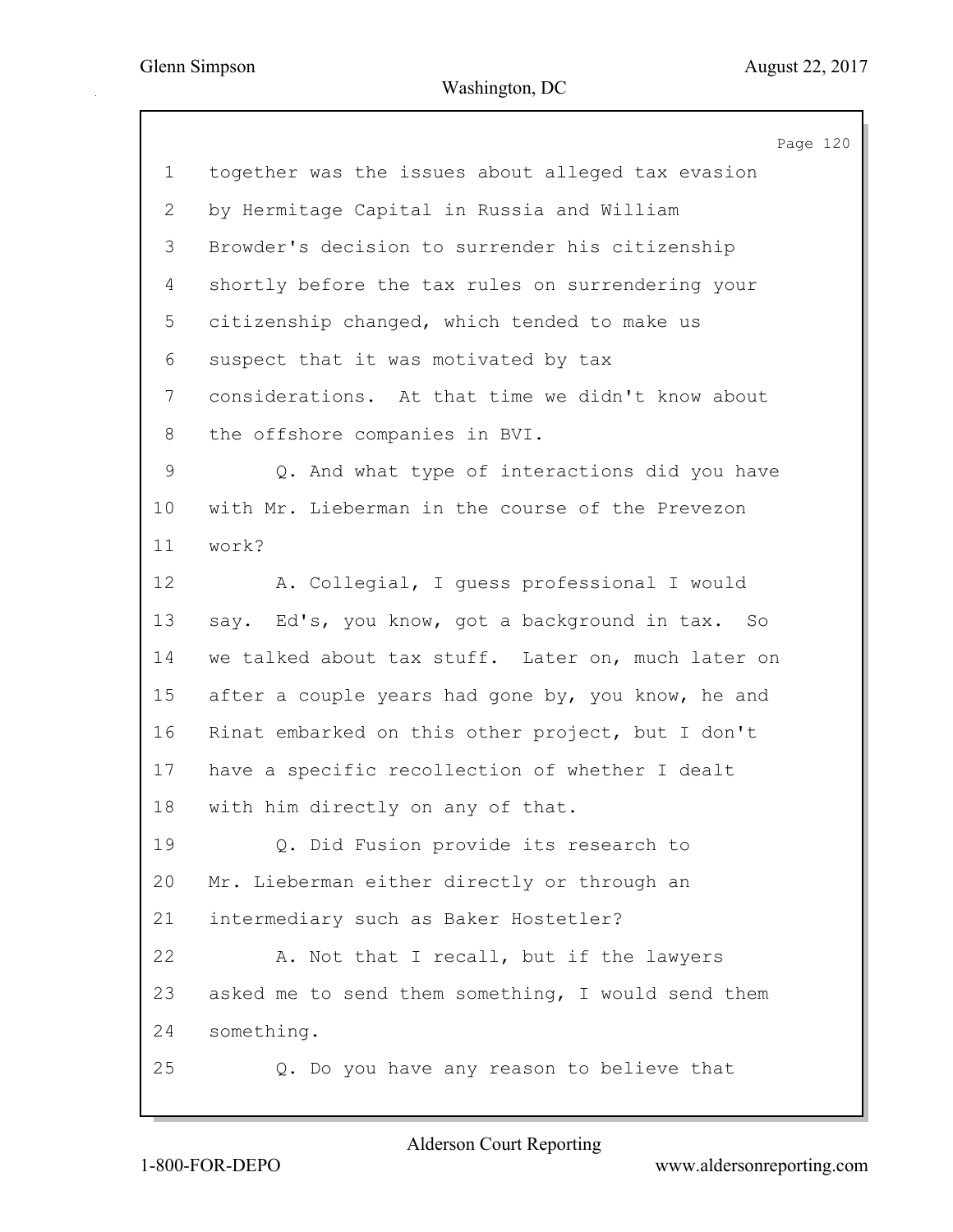Page 121 1 Mr. Lieberman has ties to the Russian government? 2 A. No. 3 Q. Do you know Mr. Robert Arakelian, 4 A-R-A-K-E-L-I-A-N? 5 A. There was a guy at a lunch or dinner or 6 something named Robert and he was introduced to me 7 as Robert. Again, when you're going to like these 8 client meals or things like that, you know, we 9 didn't get into a lot of details of who he was. I 10 just remember he was introduced as a friend Denis 11 Katsyv, K-A-T-S-Y-V. That's my recollection. It 12 may be that he's a friend of Rinat's. I don't 13 really know. 14 Q. As far as you know, what is Mr. -- what is 15 Robert's business? 16 A. I don't know. 17 Q. So presumably, then, has Fusion ever 18 worked with him? 19 A. Not to my knowledge. 20 Q. What did you understand Mr. Arakelian's 21 role to be in the Prevezon work? 22 A. I didn't know he had a role. If someone 23 told me I've forgotten, but, again, I was pretty 24 narrowly focused on a few things and he wasn't 25 involved in those things.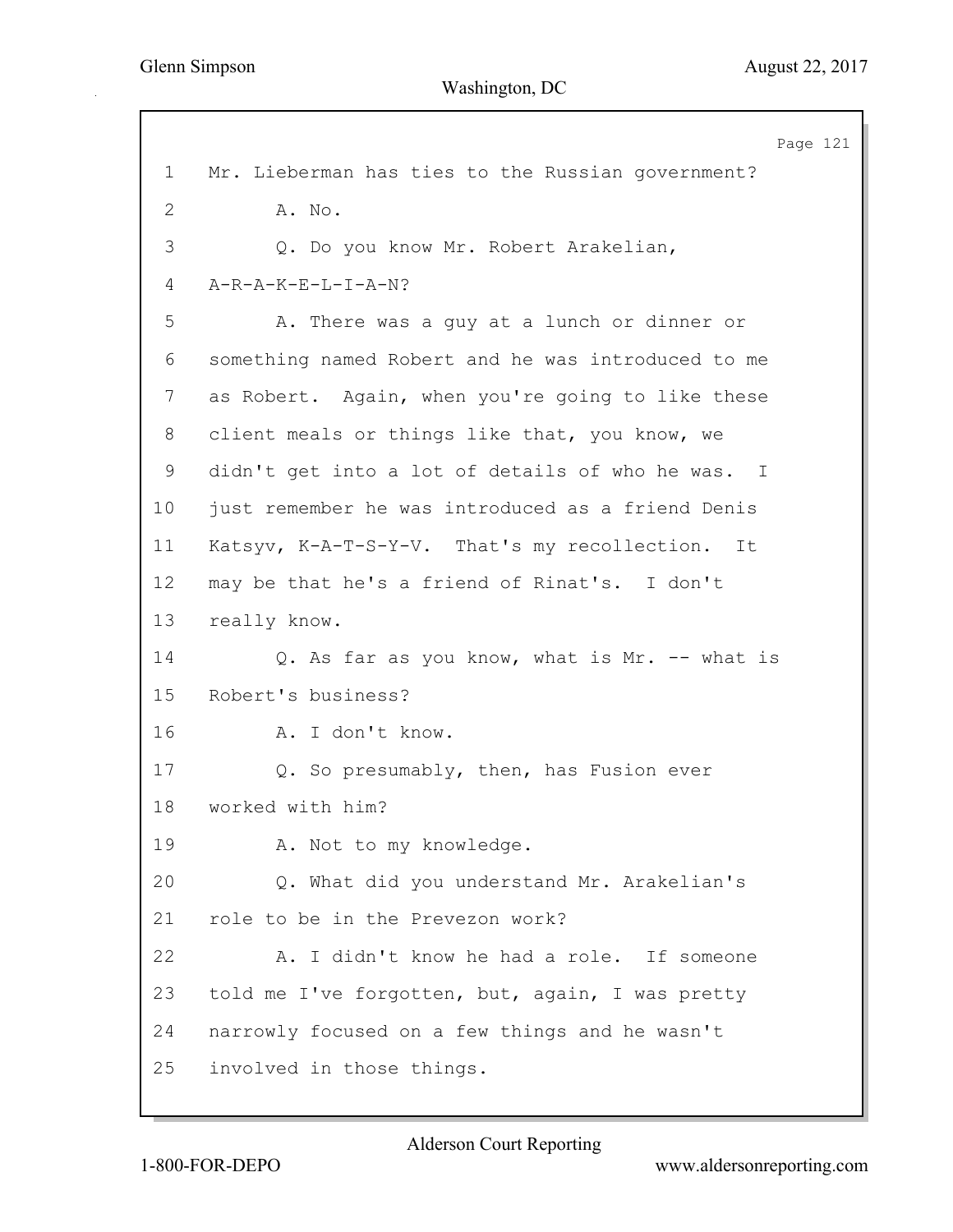Page 122 1 Q. Were you aware that he was a registered 2 lobbyist for HRAGI? 3 A. No. 4 Q. Other than meeting him at that dinner, did 5 you have any other interactions with him in the 6 course of the Prevezon work? 7 A. Not that I can recall. 8 Q. Did Fusion provide any research to him 9 directly or through an intermediary such as Baker 10 Hostetler? 11 A. I don't know. I mean, if Baker Hostetler 12 gave him information from my research or my 13 company's research, they didn't tell me. 14 Q. Do you have any reason to believe he has 15 ties to the Russian government? 16 A. No. 17 Q. But you said he is friends with the 18 Katsyvs? 19 A. I shouldn't speculate. I recall he was 20 introduced to me as a friend of someone and I don't 21 remember whether it was Rinat or Denis Katsyv, but 22 it was one or the other. 23 Q. Do you know Howard Schweitzer? 24 A. I don't, not that I can recall. 25 Q. So you've never done any business with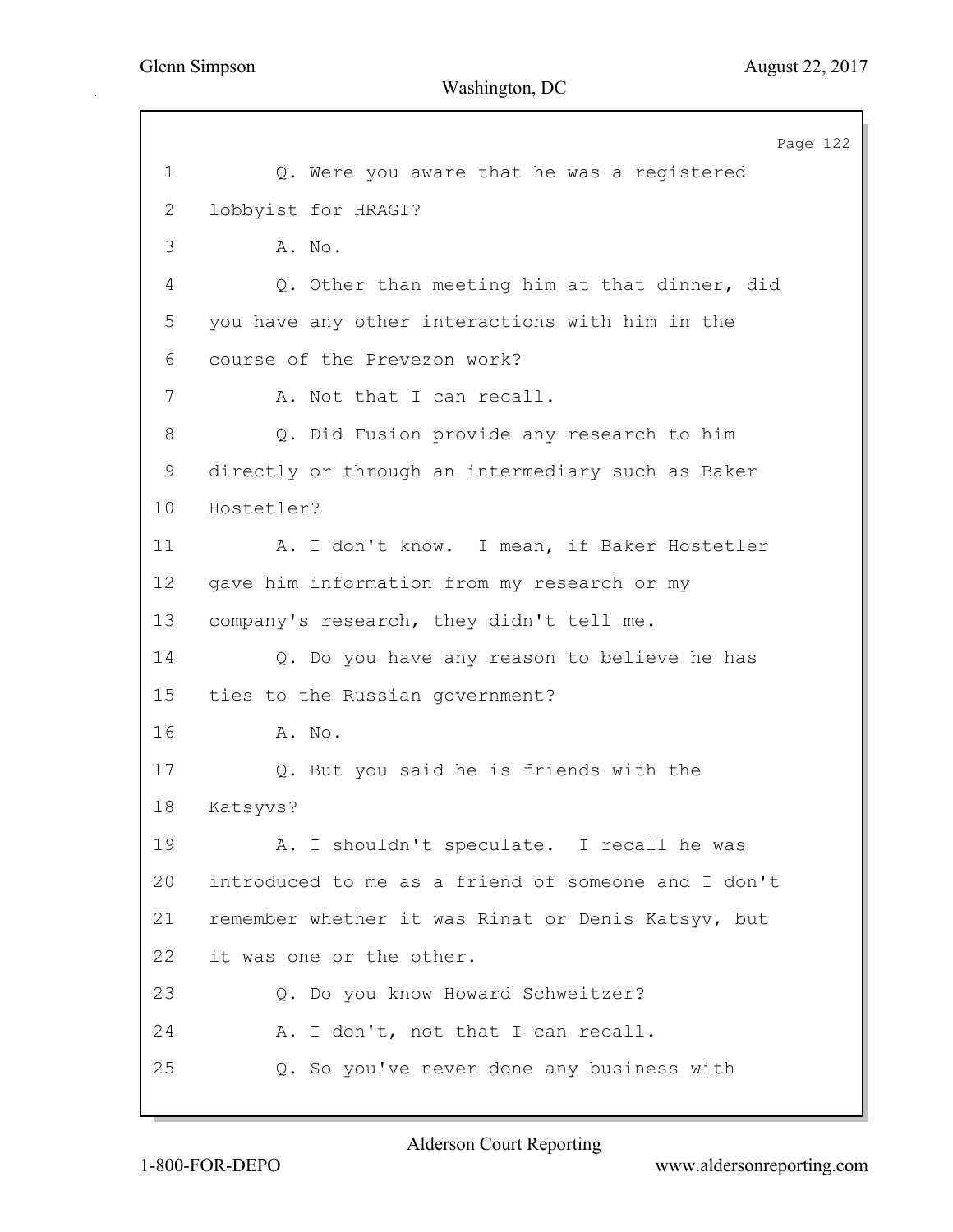Page 123 1 him; is that correct? 2 A. I don't think so. 3 Q. Do you know if he had any role in the 4 Prevezon work? 5 A. I've read that his firm was involved in 6 the lobbying, but it's just something I read. I 7 don't believe I had any personal interactions. 8 Q. Do you know who Denis Katsyv is? 9 A. He's the owner of Prevezon. 10 Q. Did you have any interactions with him? 11 A. Again, I sat in a few meetings, a couple 12 of client meals, but it was limited by his limited 13 English and my limited Russian. 14 Q. In your interactions with 15 Ms. Veselnitskaya did she claim to be acting as the 16 attorney for Prevezon Holdings and the Katsyv 17 family or just for Prevezon Holdings? 18 A. She was introduced to me as the lawyer for 19 Prevezon. I never -- 20 MR. LEVY: When you say "the Katsyv family," 21 Denis Katsyv is the only person named in the 22 lawsuit. I'm just wondering what you mean by that. 23 MR. DAVIS: Denis or Pyotr. 24 MR. SIMPSON: As I said, she was introduced 25 to me as the lawyer for Prevezon. So -- and I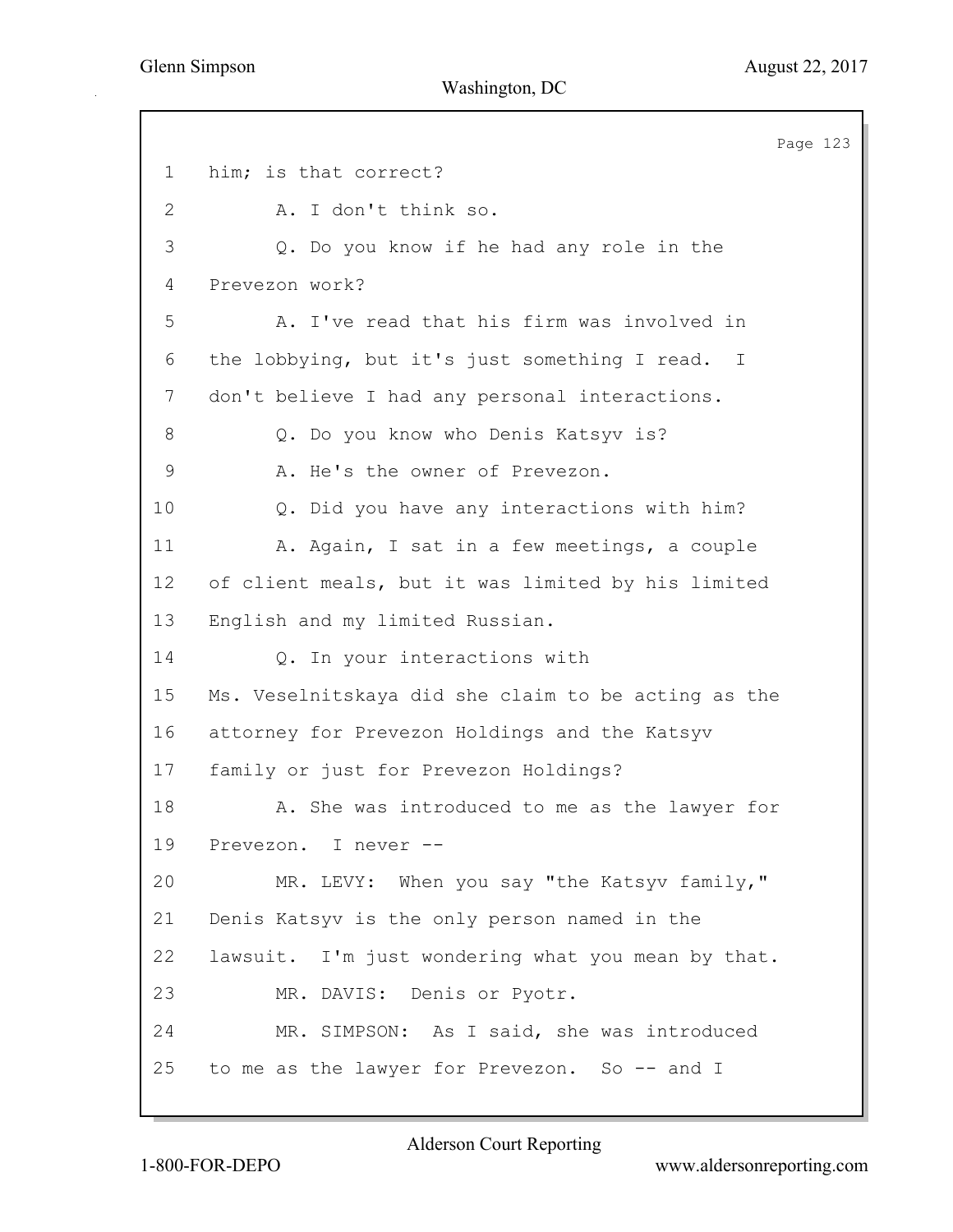Page 124 1 think the lawyer for Denis. So beyond that I 2 don't know. 3 BY MR. DAVIS: 4 Q. Do you know who Pyotr Katsyv is? 5 A. I do now. I mean, I knew a little bit 6 about him at the time, but now that it's become an 7 issue, at least in the mind of William Browder, 8 obviously I know who he is. 9 Q. Did you have any interactions with him? 10 A. No. 11 Q. Do you know Chris Cooper? 12 A. Yes. 13 Q. How long have you known Mr. Cooper? 14 A. Probably ten years, maybe longer. 15 Q. As far as you know, what is his 16 business? 17 A. Public relations. 18 Q. Is he associated with the Potomac Square 19 Group? 20 A. I believe he is the Potomac Square Group. 21 Q. Has Fusion ever worked with Mr. Cooper or 22 the Potomac Square Group? 23 A. Yes. 24 Q. Have you paid him or been paid by him? 25 A. I believe we've paid him. I don't know if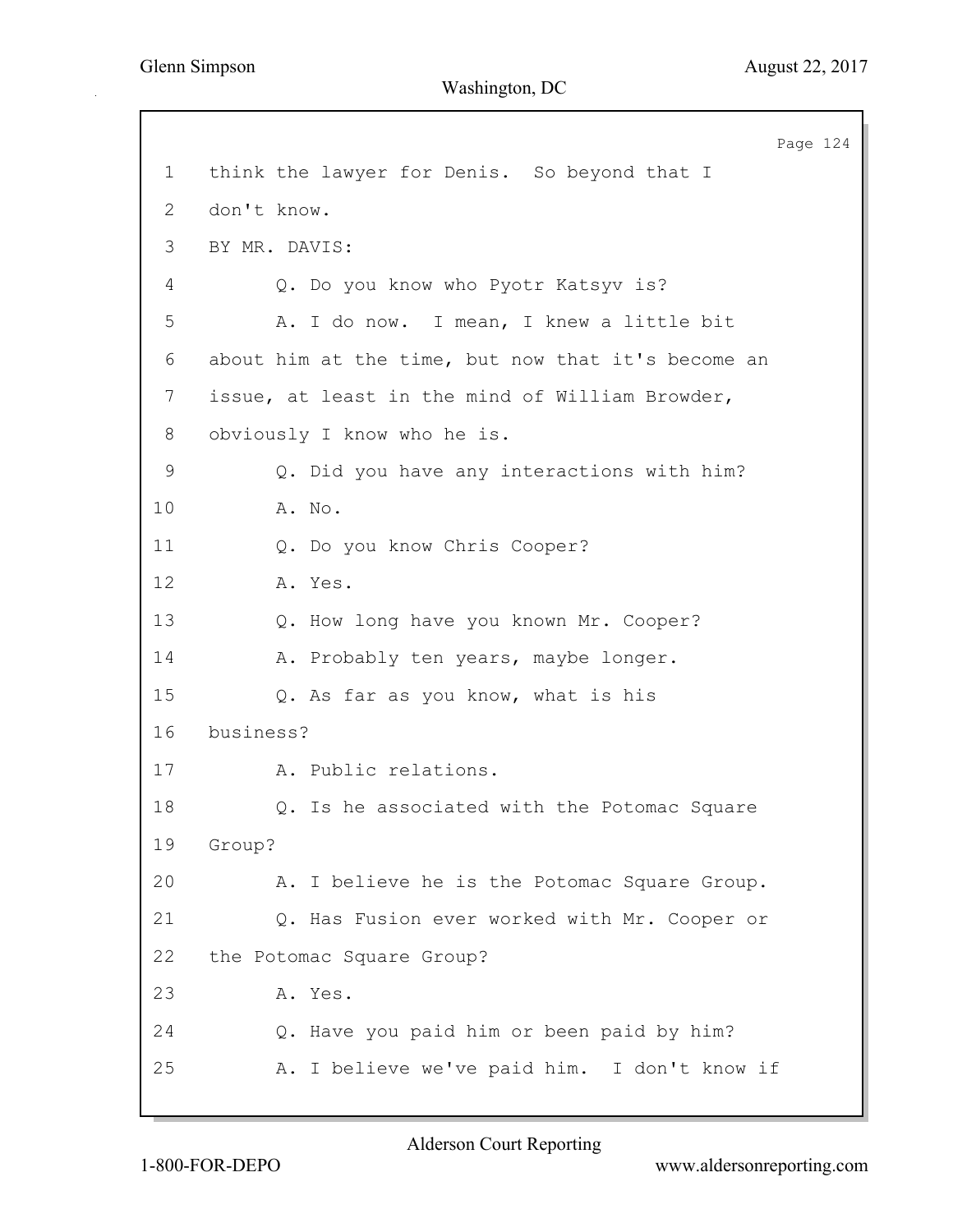Page 125 1 he's paid us. 2 Q. What did you understand his role to be in 3 the Prevezon work? 4 A. He worked on his movie doing --5 essentially as I understand it and recall it, he 6 was asked to help find a place where they could 7 show this movie. William Browder likes to use the 8 press, but he doesn't like anyone talking freely 9 about him or raising questions about the story of 10 his activities in Russia. So when this movie came 11 together they were going to screen it in Europe and 12 he hired the meanest libel firm in London which has 13 previously sued me on behalf of Saudi billionaires 14 and -- unsuccessfully I might add, and he 15 threatened to file libel cases against the people 16 who were daring to offer to host a showing of this 17 film. 18 So, as you know, they don't have the First 19 Amendment in Europe. So he was able to 20 successfully suppress the showings of this film 21 which questioned his credibility and whether -- the 22 truth of his story and his activities in Russia. 23 So Chris came up with the idea of showing it at the 24 Newseum which is dedicated to the First Amendment 25 and where they don't have much time for libel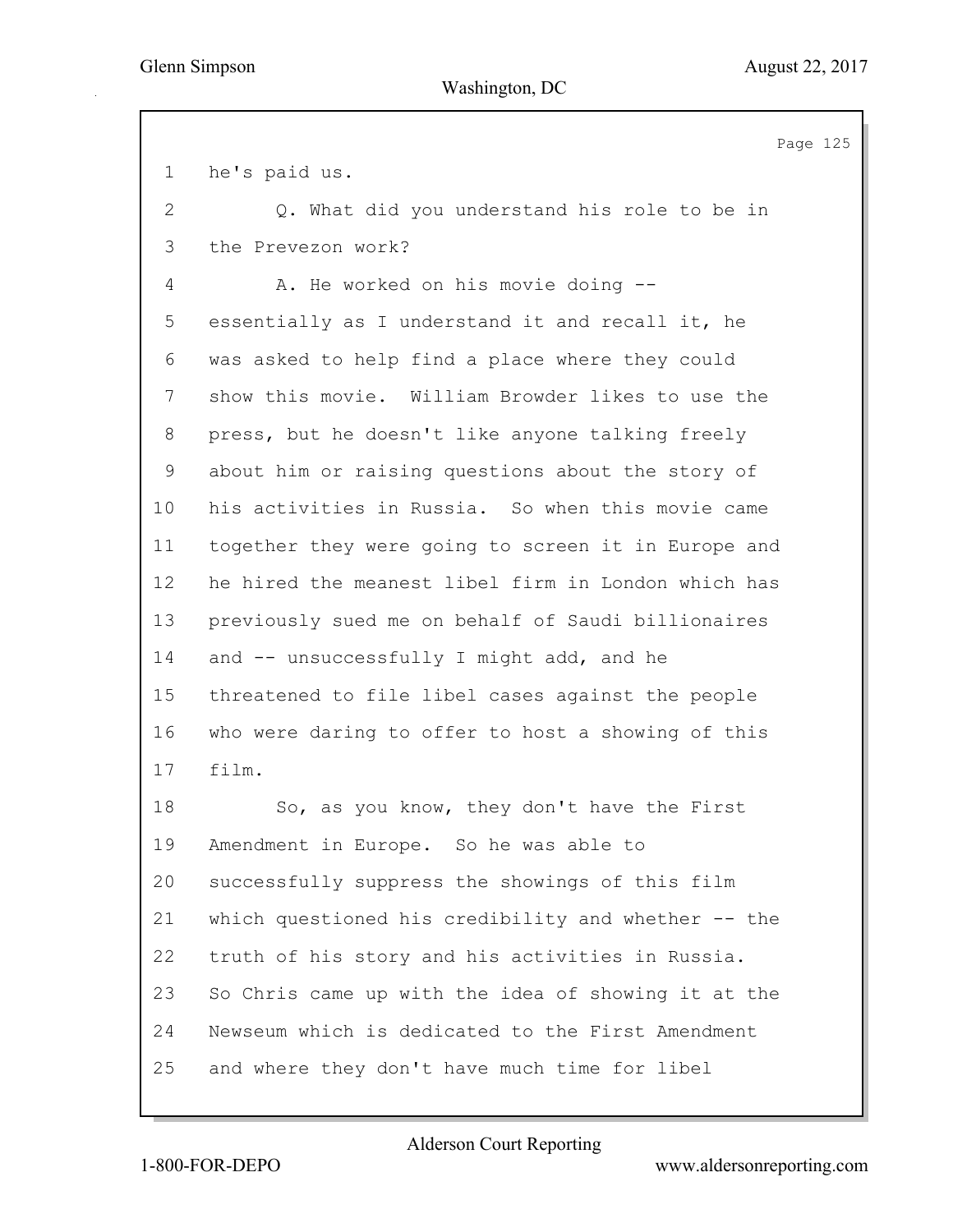|              | Page 126                                            |
|--------------|-----------------------------------------------------|
| $\mathbf 1$  | lawyers and people trying to suppress free speech   |
| $\mathbf{2}$ | Q. And was the showing arranged for Prevezon,       |
| 3            | for HRAGI? Who was arranging this?                  |
| 4            | A. I don't know.                                    |
| 5            | Q. Did Fusion have any role in that showing?        |
| 6            | A. We supplied some names of people. They           |
| 7            | wanted to round up people who would be interested   |
| 8            | in coming, journalists, friends, people interested  |
| 9            | in Russia, and we supplied names for them.          |
| 10           | Q. Did Fusion contact any journalists to            |
| 11           | inform them about the film or the showing or to     |
| 12           | encourage them to write about it?                   |
| 13           | A. I believe that I mentioned it to some            |
| 14           | journalists in terms of showing up. I don't         |
| 15           | believe I -- I just don't remember whether I tried  |
| 16           | to get anyone to write anything about it, but if I  |
| 17           | did I would have had good reason to because it was  |
| 18           | all about William Browder's credibility which was   |
| 19           | the subject that we were hotly litigating in        |
| 20           | New York and I had been on this -- you know, we had |
| 21           | been on this, you know, multi-year effort to get    |
| 22           | him to answer questions about his activities in     |
| 23           | Russia. So it was the central issue in the          |
| 24           | Prevezon case.                                      |
| 25           | Q. So you mentioned Mr. Cooper was involved         |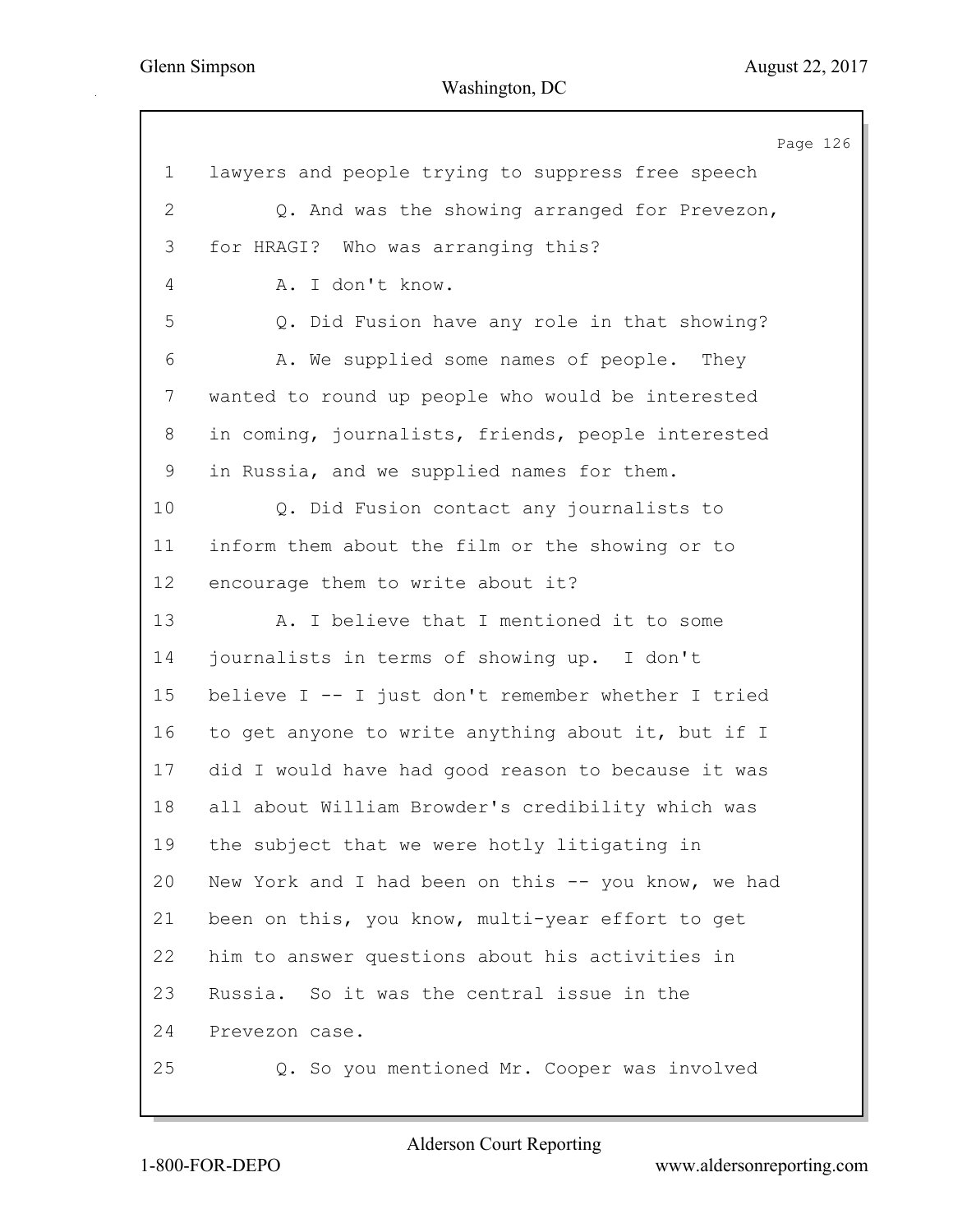Page 127 1 in establishing this screening. Do you know how he 2 came to be hired by Prevezon or HRAGI or whoever? 3 A. I know a little. As I was saying earlier, 4 I've known Chris from Wall Street Journal days and 5 I refer business to him. I know this doesn't fit 6 with the Browder theory of the case, but I don't do 7 a lot of public relations work and I refer, you 8 know, public relations jobs to other people, 9 friends. 10 So when the trial was approaching in the 11 Prevezon case I kept telling the lawyers you guys 12 have to hire a PR guy, I'm not going to do this, 13 it's just too much work. So we were trying to find 14 PR people and he was one of the people that I 15 recommended as a trial PR guy. From there I don't 16 have a clear sense of how he ended up working on 17 the movie, but it wouldn't be surprising if they 18 had his name from the previous referral. 19 Q. Do you know who came up with the idea of 20 creating HRAGI? 21 A. I would be guessing. I just don't 22 remember. Someone may have told me. I don't 23 remember. 24 Q. What kind of interaction did Fusion have 25 directly or indirectly with HRAGI?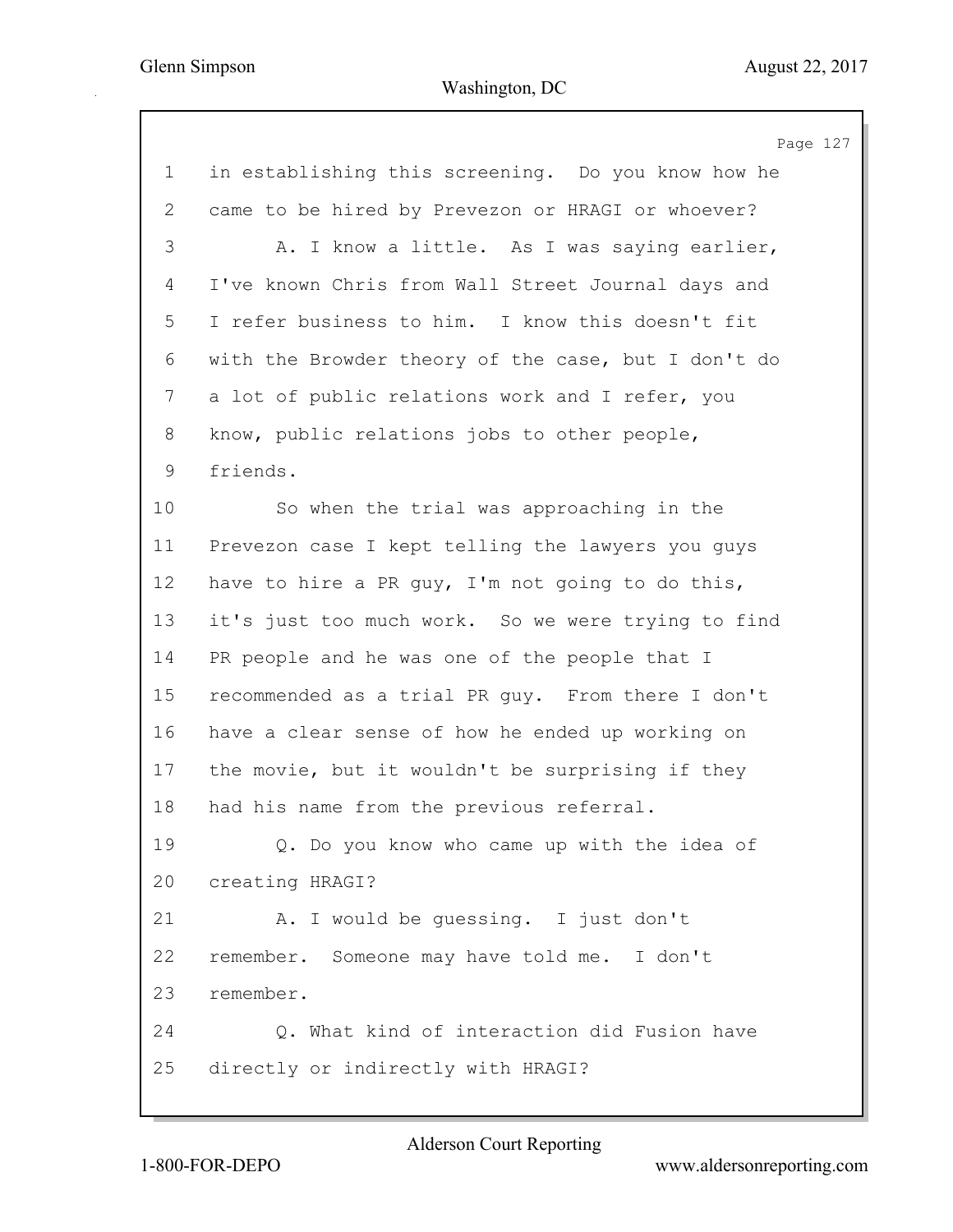Page 128 1 A. I remember hearing about it. I remember 2 Rinat talking about it and maybe others. We were 3 very peripheral to this stuff and I don't remember 4 if I had any specific interactions with it. I 5 don't know if they had an office, I don't know if 6 they had a bank account. I just don't know. I do 7 know they registered to lobby. 8 Q. Do you know Lanny Wiles, L-A-N-N-Y, 9 W-I-L-E-S? 10 A. I know him a little bit. I met him 11 originally when I was a journalist. He was 12 introduced to me as a well-connected Republican 13 consultant type and I bumped into him once or twice 14 over the years. 15 Q. Has Fusion ever worked with him? 16 A. I don't think so, no. 17 Q. What did you understand his role to be in 18 the Prevezon-HRAGI work? 19 A. Again, my understanding of people's 20 roles on -- he was involved in the lobbying. He's 21 a lobbyist. He was involved in the lobbying. 22 Beyond that I really couldn't say. 23 Q. Did you have any involvement with him in 24 the course of your work on the Prevezon? 25 A. I think we had lunch once.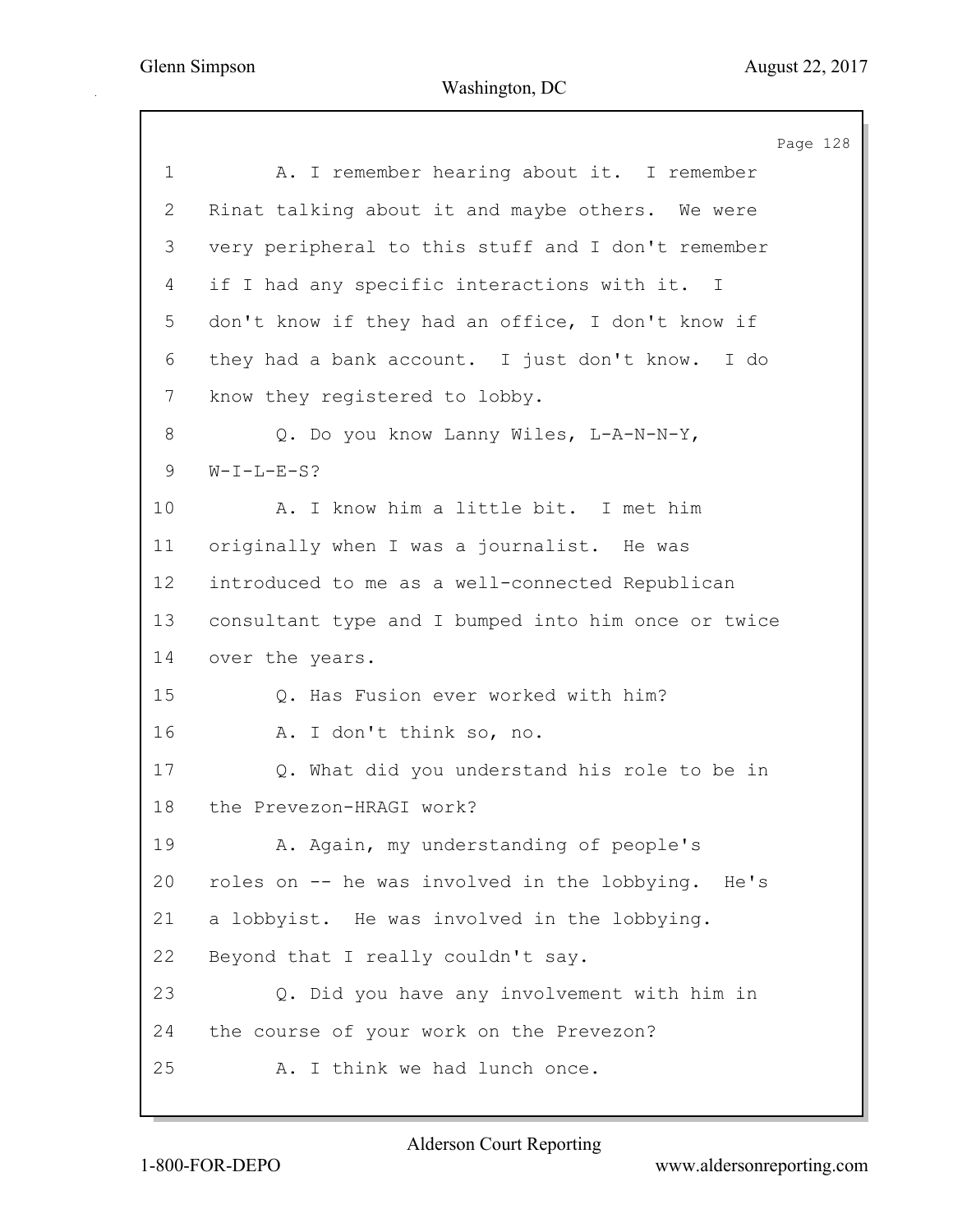129

|                | Page                                                |
|----------------|-----------------------------------------------------|
| $\mathbf 1$    | Q. Do you have any reason to believe that           |
| $\overline{2}$ | Mr. Wiles has ties to the Russian government?       |
| 3              | A. No.                                              |
| 4              | Q. So as you mentioned, in 2016 people              |
| 5              | associated with HRAGI met and attempted to meet     |
| 6              | with people in a number of congressional offices.   |
| 7              | Were you aware of any of these meetings?            |
| $8\,$          | A. The meeting that I was aware of that I           |
| 9              | remember hearing about was a meeting that actually  |
| 10             | didn't happen which was some meeting that Mark      |
| 11             | Cymrot was supposed to have. It's possible that he  |
| 12             | was going to meet some Congressman. It's possible   |
| 13             | that I was told about other meetings by some of     |
| 14             | these people that we're discussing, but I don't     |
| 15             | specifically remember hearing about other meetings. |
| 16             | I was generally aware that there was stuff going on |
| 17             | on the Hill.                                        |
| 18             | Q. If I could refer back to Exhibit 2, the          |
| 19             | partial privilege log. The first page of that       |
| 20             | document lists a 5/13/16 e-mail from Rinat          |
| 21             | Akhmetshin to Mark Cymrot with the subject/         |
| 22             | description "Appointment with Conq. Hill." Do you   |
| 23             | believe that to be a reference Congressman French   |
| 24             | Hill?                                               |
| 25             | A. I don't know. I believe it was a                 |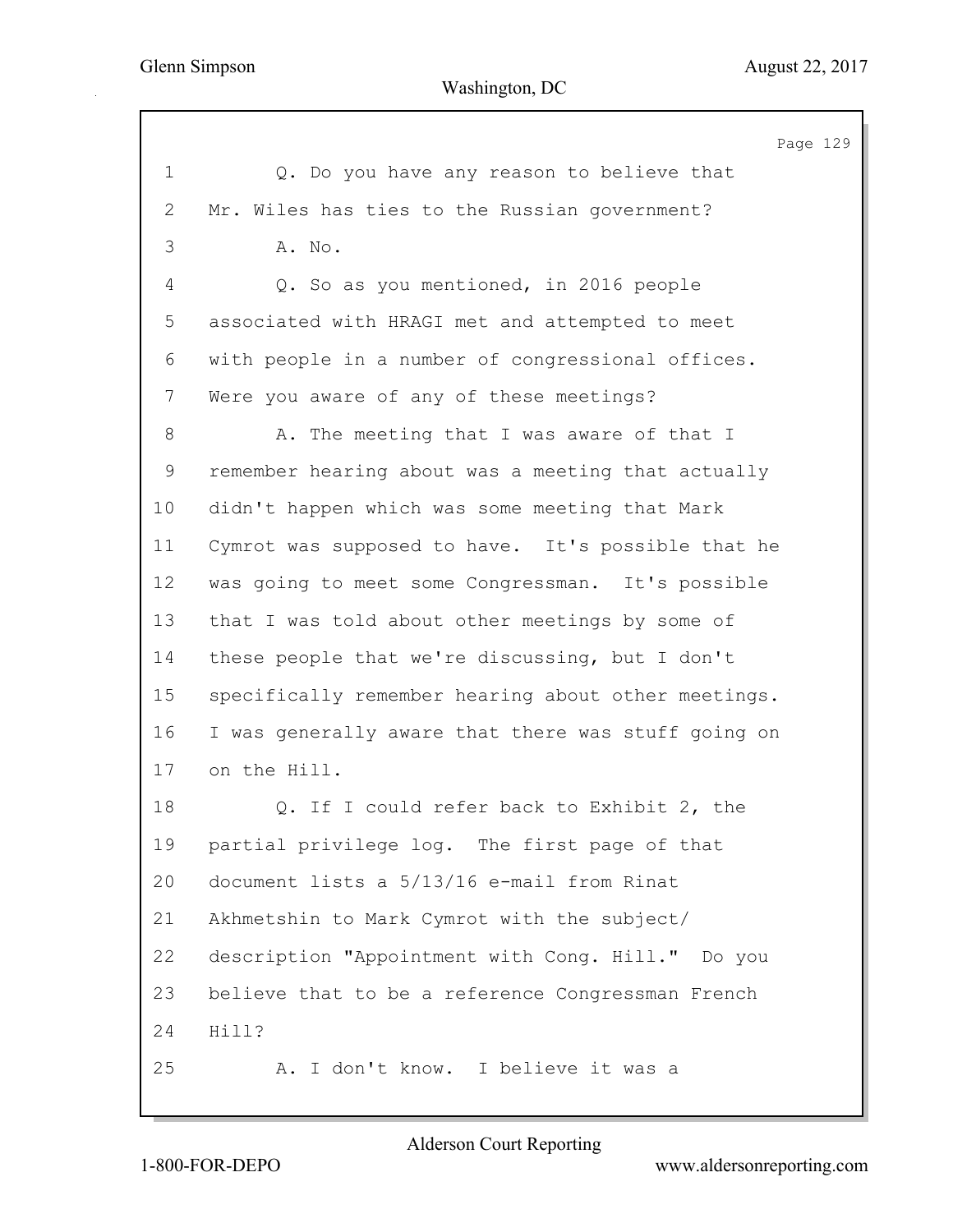Page 130 1 Congressman named Hill. I don't know if it was a 2 Congressman named French Hill. 3 Q. And do you recall any other mentions of 4 meetings with any particular congressional offices 5 or committees? 6 A. I'm sure -- I'm sorry. I believe I recall 7 Rinat telling me that he was talking to Paul 8 Behrends, B-E-H-R-E-N-D-S. It was either Rinat or 9 Mark Cymrot or maybe both about some of these 10 issues, but, again, I don't have a great 11 recollection for the specifics. 12 Q. Did Fusion have any role in these 13 meetings? 14 A. I mean, I think we were asked for 15 information, and to the extent that the lawyers 16 wanted me to give somebody information I would hand 17 it over to them. It's their information. 18 Q. To the best of your knowledge, was that 19 information referenced in the meetings with 20 congressional staff members? 21 A. I don't know. 22 Q. You mentioned you had dinner with 23 Ms. Veselnitskaya on June 8th and 10th of 2016. 24 Were you generally aware of her trip to the United 25 States in June?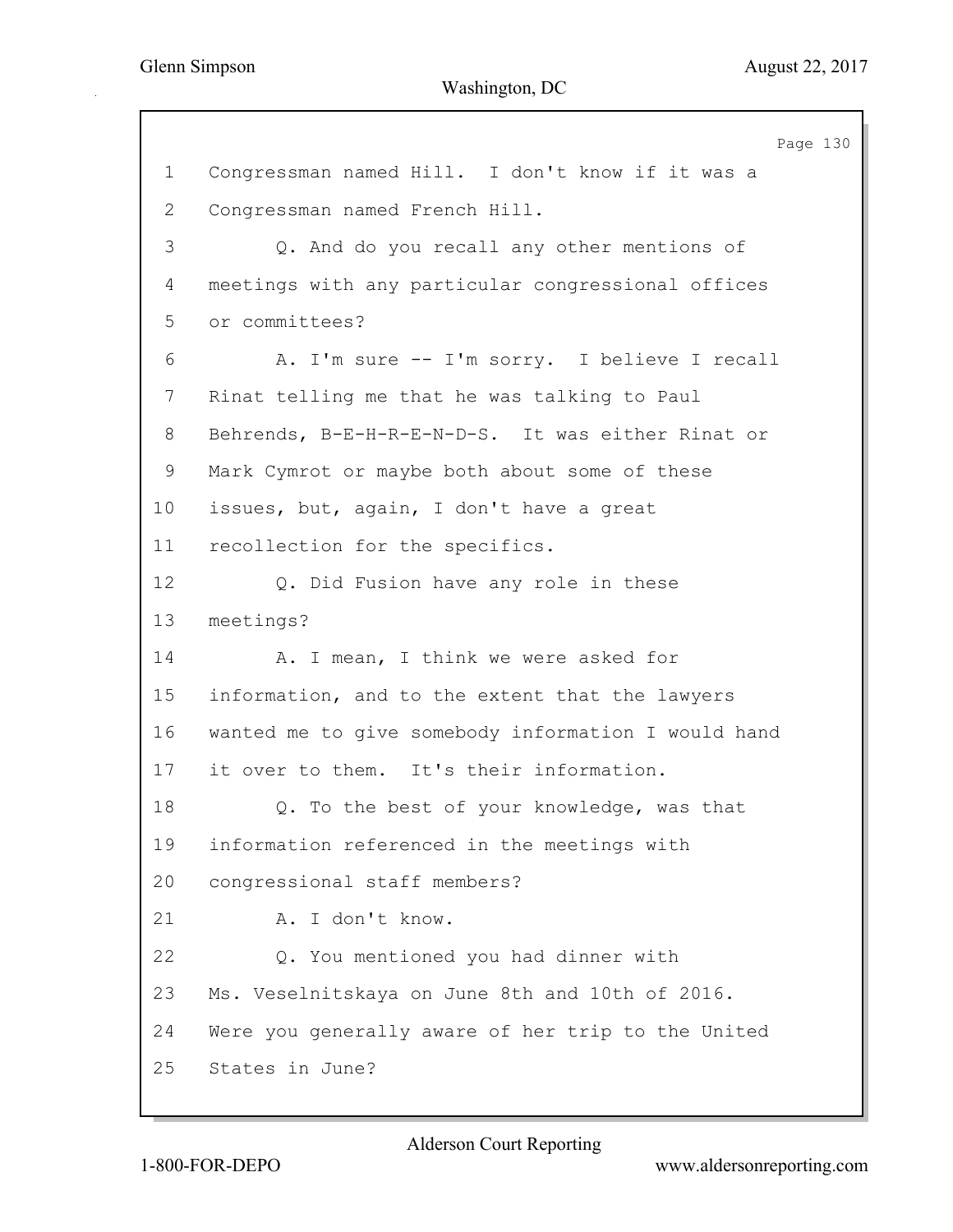Page 131 1 A. I was. She had trouble getting a visa and 2 the lawyers -- there was some drama over whether 3 she could get a visa. This would have been a 4 recurring issue in the case. You know, our lawyers 5 believed that the Justice Department was 6 interfering with her visas because they wanted to 7 inhibit her from collaborating with us on the case, 8 but I don't have any independent knowledge of her 9 visa issues. I just remember that was an issue. 10 I remember that at the last minute she got a 11 visa to come to this Appellate Court hearing on 12 June 9th in New York, and that was the way that she 13 persuaded them to give her a visa was that she 14 needed to attend a hearing which was on an appeal 15 of a District Court ruling related to the 16 disqualification motion that had been filed by 17 William Browder against Baker Hostetler after he 18 was ordered to give testimony. 19 So that's the history of that court hearing, 20 which was after the Court said he couldn't get out 21 of the subpoena and he had to give testimony, he 22 then triggered a new delay in his testimony by 23 filing a disqualification motion. 24 Q. And that hearing was on June 8th; is that 25 correct?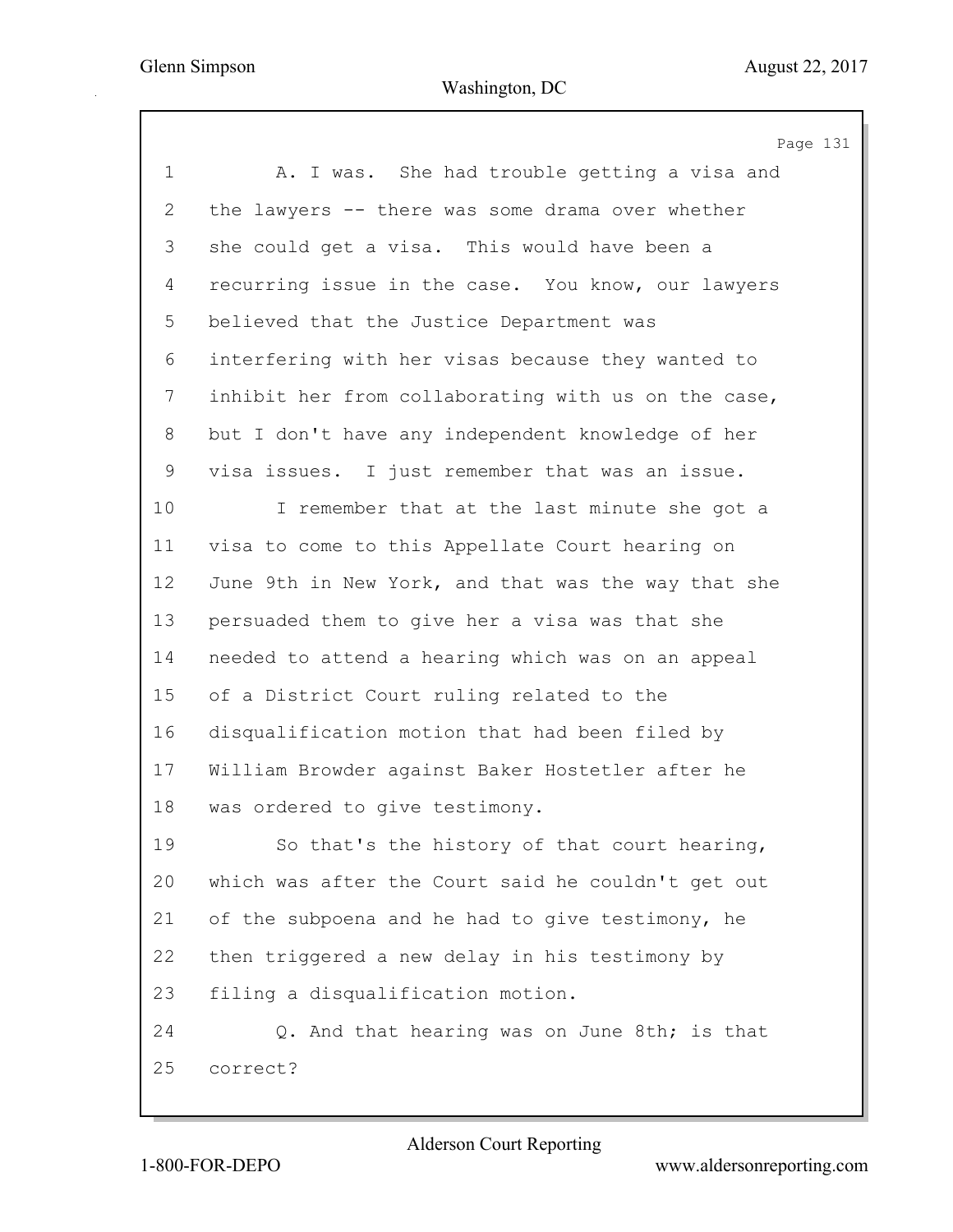Page 132 1 A. I believe it was June 9th. 2 Q. Did you have any other information about 3 Ms. Veselnitskaya's itinerary or intended 4 activities on this trip? 5 A. No. I mean, I can tell you what I knew. 6 I knew she was coming in I guess on the 8th. I 7 don't have a clear recollection of the dinner, but 8 I know -- I believe we had a dinner. The problem 9 is I had more than one. So I don't have a clear 10 recollection of it. 11 Anyway, I saw her the next day in court at 12 this hearing and I'm sure we exchanged greetings, 13 but, as I say, she speaks Russian and I speak 14 English. I think she was with Anatoli and she left 15 afterwards. I know she didn't tell me any other 16 plans she had. 17 Q. So you had dinner the 8th, saw her in 18 court on the 9th; is that correct? 19 A. Yes. 20 Q. And dinner again on the 10th? 21 A. In D.C. 22 Q. Did you see her any other time? 23 A. Not that I recall. 24 Q. Did Fusion play any role assisting 25 Ms. Veselnitskaya during that trip?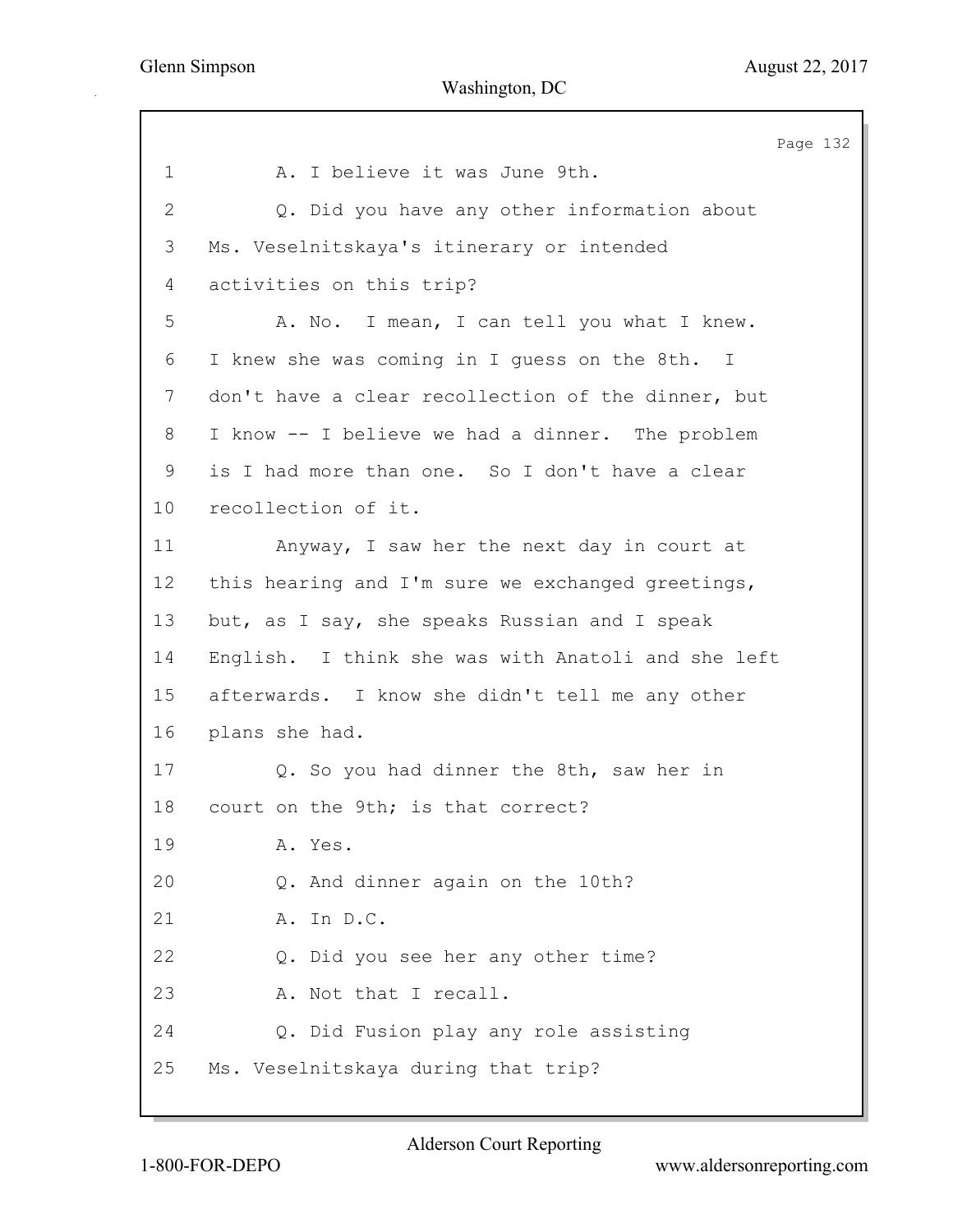Page 133 1 A. Not that I recall. 2 Q. It has widely been reported 3 Ms. Veselnitskaya and Mr. Akhmetshin and others met 4 with Donald Trump, Junior, Paul Manafort, and Jared 5 Kushner on June 9th, 2016. Were you aware of this 6 meeting beforehand? 7 A. No. 8 Q. It didn't come up at the dinner the night 9 before? 10 A. No. 11 Q. When did you first become aware of the 12 meeting? 13 A. Around the time it broke in the New York 14 Times. I was stunned. 15 Q. Is it correct that that means it wasn't 16 discussed at the dinner on the 10th? 17 A. No, but, again, you know, the dinner on 18 the 10th was I was at one end of the table talking 19 to a woman about her biography on Simon Bolivar and 20 she was at the other end with Rinat and she doesn't 21 really speak much English. So, you know, 22 fortunately I was not going to do a lot of 23 entertaining. 24 Q. I should clarify, discussed with you. 25 A. Yeah. So if she discussed with somebody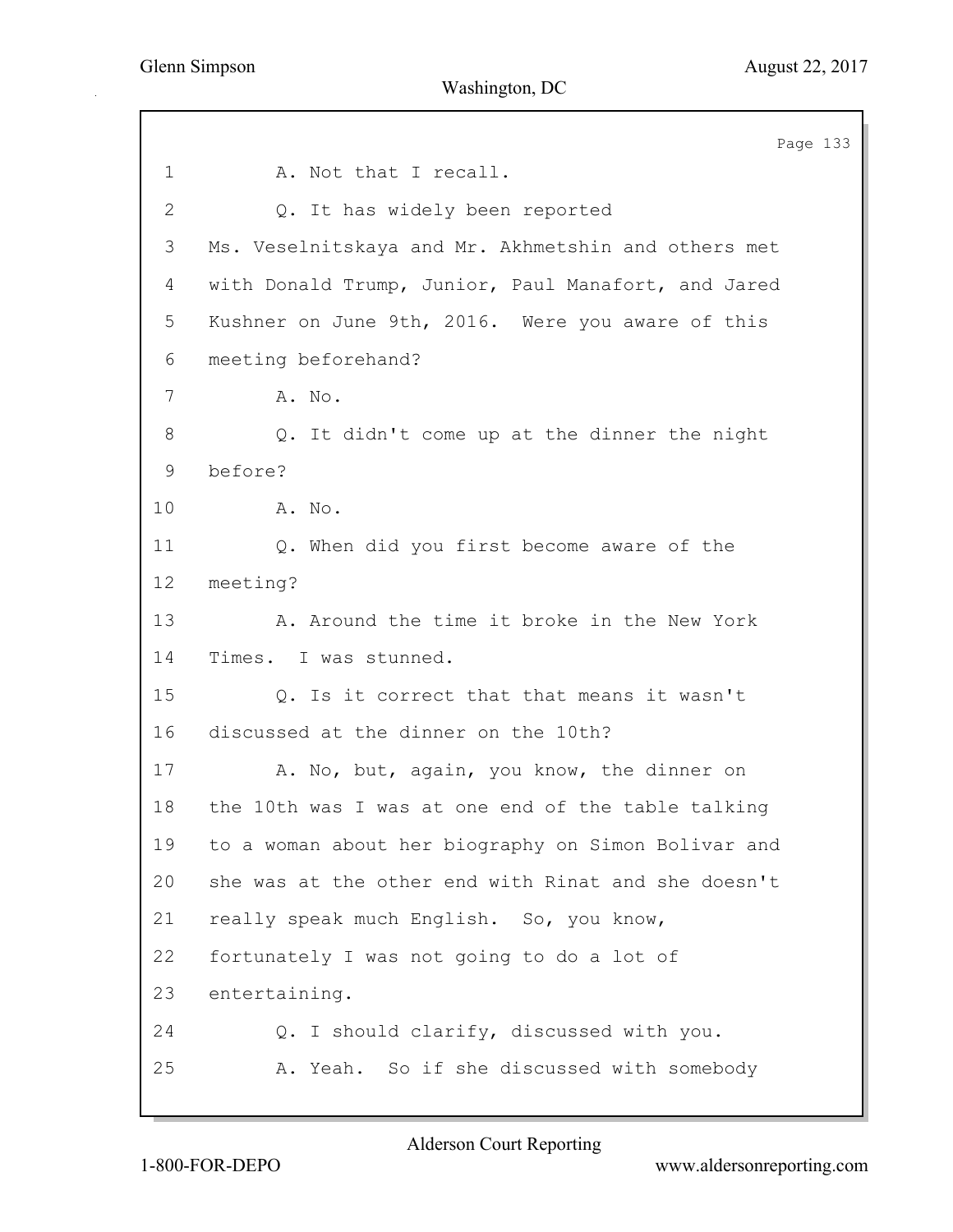Page 134 1 else, I wouldn't -- 2 Q. Right. 3 Do you have any knowledge of the purpose of 4 the meeting other than what you read in the media? 5 A. No. No. Well, I mean, I read she wanted 6 to give them some information and I wondered 7 whether it was information from the Prevezon case 8 and I've seen speculation to that effect, but I 9 don't have any knowledge. 10 Q. If we had the specifics of the 11 information, would you be able to clarify whether 12 it had come from Fusion? 13 A. I think so. If it's, you know, stuff I 14 worked on I obviously will recognize it, yes. 15 Q. As far as you know, how was this meeting 16 arranged or do you have any information beyond 17 what's in the public -- 18 A. I don't. 19 Q. Other than recent media reports, do you 20 have any reason to believe that the meeting was an 21 attempt by the Russian government to make contact 22 with the Trump campaign? 23 A. I mean, that's kind of an analytical 24 question. I don't have any factual reason to 25 believe that. I don't have possession of any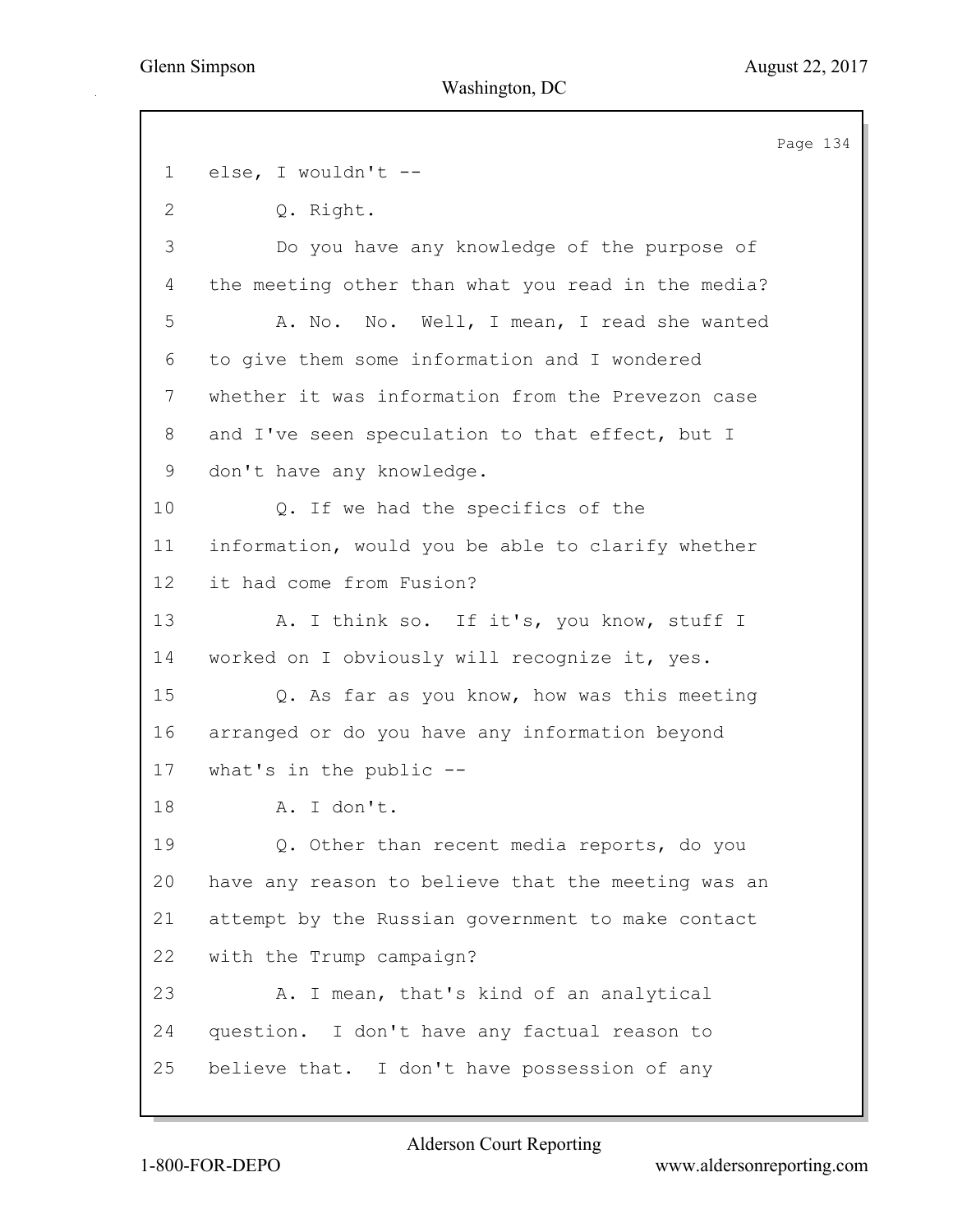|                | Page 135                                            |
|----------------|-----------------------------------------------------|
| $\mathbf 1$    | information about this that would allow me to say   |
| 2              | one way or the other. You know, as a sort of        |
| 3              | question of counterintelligence and just general    |
| $\overline{4}$ | investigation of Russian methods and that sort of   |
| 5              | thing, I think that's a reasonable interpretation.  |
| 6              | Q. Have you had any communications about the        |
| 7              | meeting at any time with Rinat Akhmetshin?          |
| 8              | A. No. No.                                          |
| $\mathsf 9$    | Q. Have you had any communications about the        |
| 10             | meeting, again, at any time with Ms. Veselnitskaya? |
| 11             | A. No.                                              |
| 12             | Q. Have you had any communications about the        |
| 13             | meeting with anyone you worked with on the Prevezon |
| 14             | matter?                                             |
| 15             | A. Probably. I think we all exchanged mutual        |
| 16             | expressions of surprise. I think I talked to Paul   |
| 17             | Levine, a lawyer at Baker Hostetler. I'm sure I     |
| 18             | discussed it with Ed Baumgartner, Mark Cymrot. You  |
| 19             | know, if anyone knew about it they certainly didn't |
| 20             | confess it to me.                                   |
| 21             | Q. Do you know -- I'm going to butcher this         |
| 22             | name -- Irakle Kaveladze?                           |
| 23             | A. I know who he is.                                |
| 24             | Q. I'll spell it. I-R-A-K-L-E, last name            |
| 25             | K-A-V-E-L-A-D-Z-E.                                  |
|                |                                                     |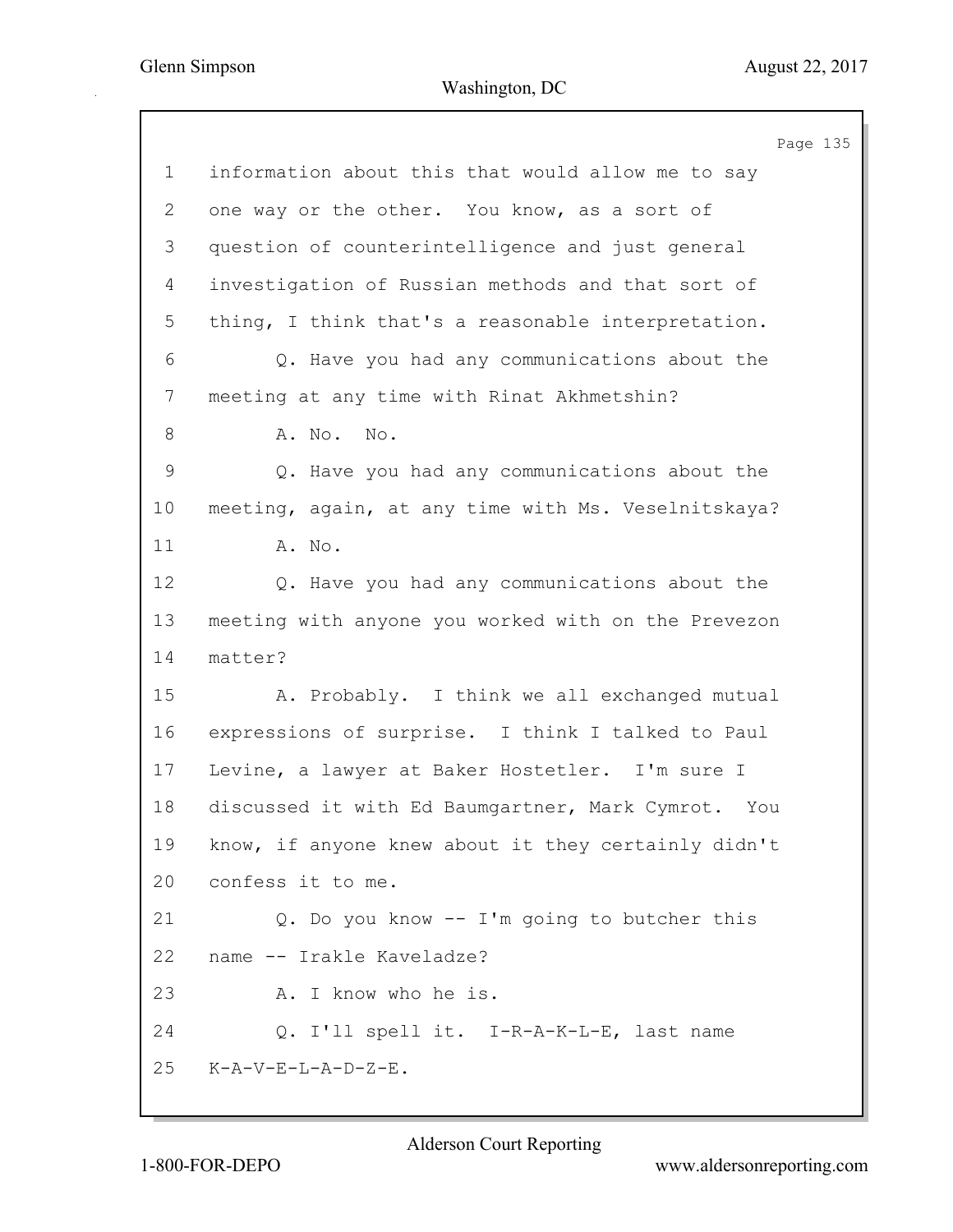Page 136 1 A. No, I don't know. 2 Q. Has Fusion ever worked with him? 3 A. No, not to my knowledge. 4 Q. To the best of your knowledge, did he have 5 any role in the Prevezon or Magnitsky work? 6 A. My knowledge is primarily of the Prevezon 7 case and, to my knowledge, he was not involved in 8 the Prevezon case in any way. 9 Q. Do you have any reason to believe beyond 10 public reporting that he has ties to the Russian 11 government? 12 A. I've been told by a source that --13 actually, I was told by a source that there was 14 some reason to believe he had ties to the Russian 15 government, and he directed me to a newspaper 16 article which said that he had connections to a guy 17 on the West Coast named Boris Goldstein who has 18 been linked historically to Soviet Russian 19 intelligence. Beyond that I don't have any -- I 20 don't have any information. 21 Q. And who was the source that told you that? 22 A. I'm not going to talk about my source. 23 Q. I think you've already addressed this a 24 little bit, but do you know Anatoli Samochornov? 25 A-N-A-T-O-L-I, S-A-M-O-C-H-O-R-N-O-V.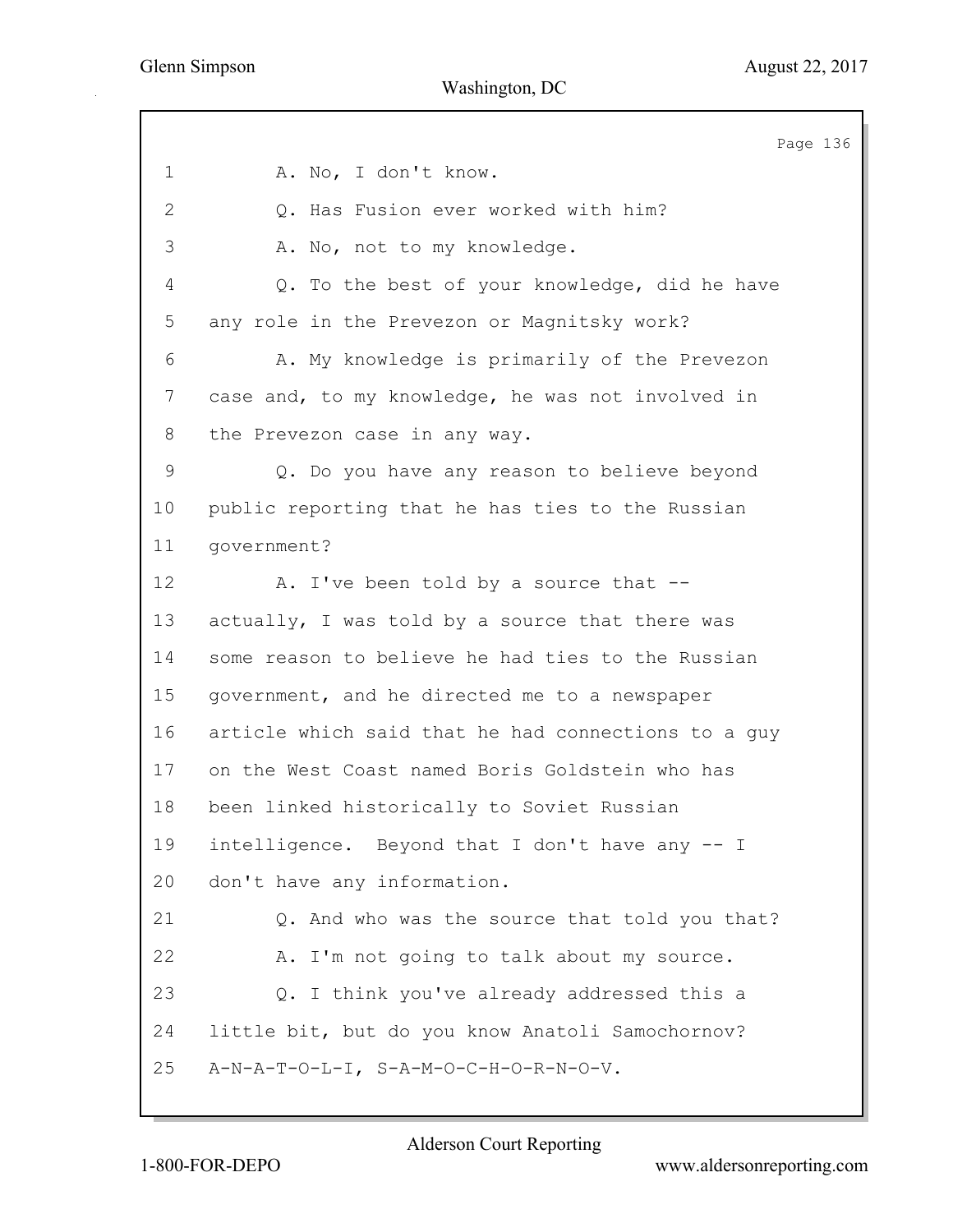|             | Page 137                                            |
|-------------|-----------------------------------------------------|
| $\mathbf 1$ | A. I met him in connection with this case.          |
| 2           | We've never had any kind of social or other         |
| 3           | relations beyond chatting in courthouses and that   |
| 4           | sort of thing, sitting in restaurants waiting for a |
| 5           | hearing to start.                                   |
| 6           | Q. Has Fusion ever worked with him other than       |
| 7           | on the Prevezon case?                               |
| 8           | A. No.                                              |
| $\mathsf 9$ | Q. And to the best of your knowledge, what          |
| 10          | was his role in the Prevezon case?                  |
| 11          | A. As I understood it, he was recruited off         |
| 12          | the rack basically as a certified -- a translator   |
| 13          | who had courtroom experience in New York who was    |
| 14          | qualified to do sort of technical-legal type        |
| 15          | translation work. He, to my knowledge, didn't have  |
| 16          | a pre-existing relationship with Ms. Veselnitskaya  |
| 17          | or Prevezon. That's my understanding to this day.   |
| 18          | I think that's the end of our<br>MR. DAVIS:         |
| 19          | hour. It is 1:04. Let's go off the record.          |
| 20          | (Whereupon, at 1:05 p.m., the                       |
| 21          | interview was recessed, to                          |
| 22          | reconvene at 1:45 p.m., this                        |
| 23          | same day.)                                          |
| 24          | AFTERNOON SESSION                                   |
| 25          | MS. SAWYER: We'll go back on the record.            |
|             |                                                     |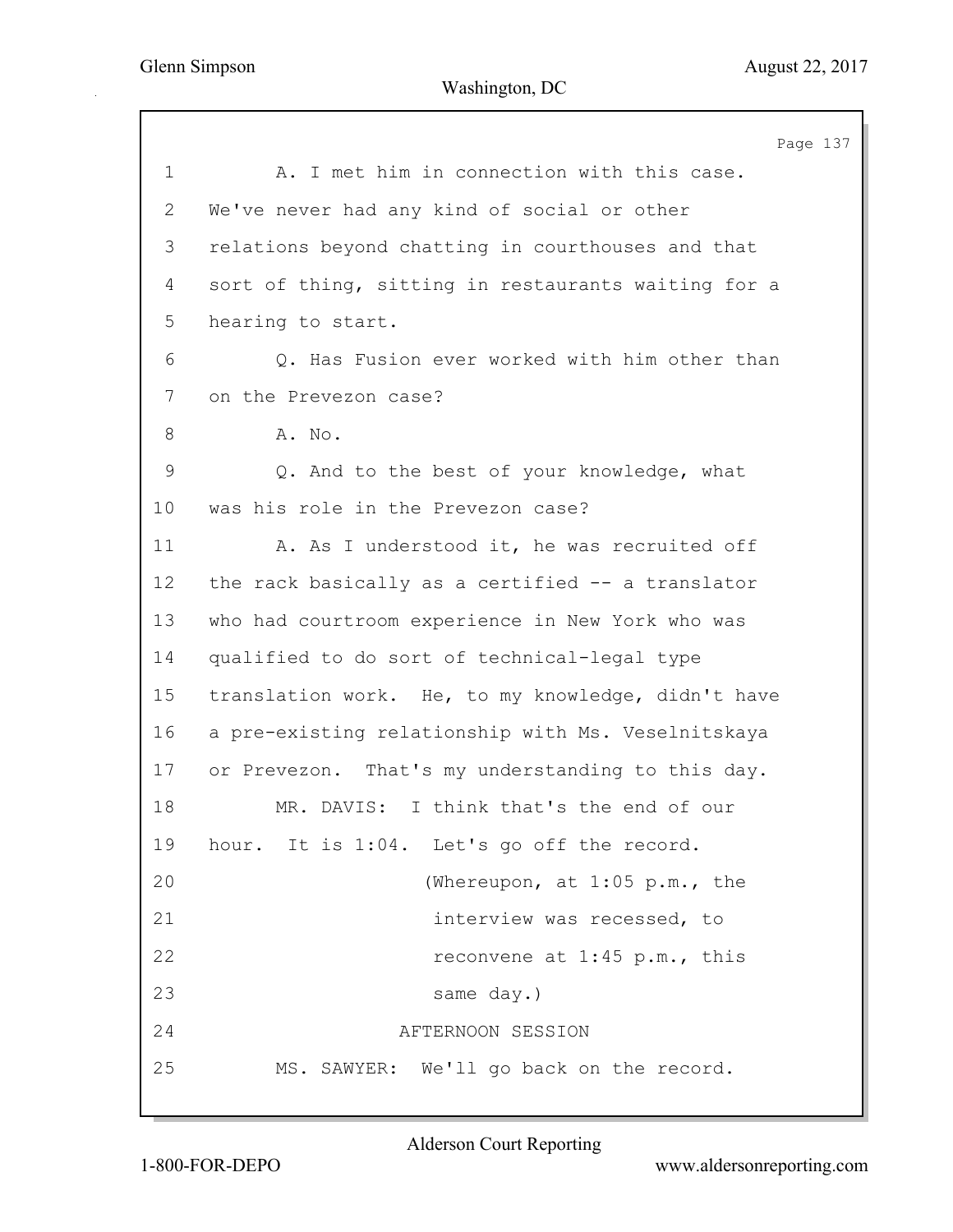|                | Page 138                                            |  |
|----------------|-----------------------------------------------------|--|
| $\mathbf 1$    | It's 1:55.                                          |  |
| $\overline{2}$ | EXAMINATION                                         |  |
| 3              | BY MS. SAWYER:                                      |  |
| 4              | Q. I'm going to return you back to discussing       |  |
| 5              | the work at Fusion that Christopher Steele had done |  |
| 6              | during the Presidential election of 2016.<br>It has |  |
| $7\phantom{.}$ | been widely reported and Mr. Steele has             |  |
| 8              | acknowledged that he created 16 memos before the    |  |
| 9              | election between the time period of June of 2016    |  |
| 10             | and October of 2016. Is that accurate?              |  |
| 11             | A. To the best of my knowledge, that's              |  |
| 12             | accurate.                                           |  |
| 13             | Q. And then he also has acknowledged --             |  |
| 14             | Mr. Steele also has acknowledged and it's been      |  |
| 15             | reported that there was one additional memo that    |  |
| 16             | came after the election in December of 2016.<br>Is  |  |
| 17             | that also accurate?                                 |  |
| 18             | A. I think what he has said is that -- yeah,        |  |
| 19             | that's basically accurate. What he said was that    |  |
| 20             | the series of memos that were published by          |  |
| 21             | BuzzFeed, that's the package that you're talking    |  |
| 22             | about.                                              |  |
| 23             | (Exhibit 3 was marked for                           |  |
| 24             | identification.)                                    |  |
| 25             | BY MS. SAWYER:                                      |  |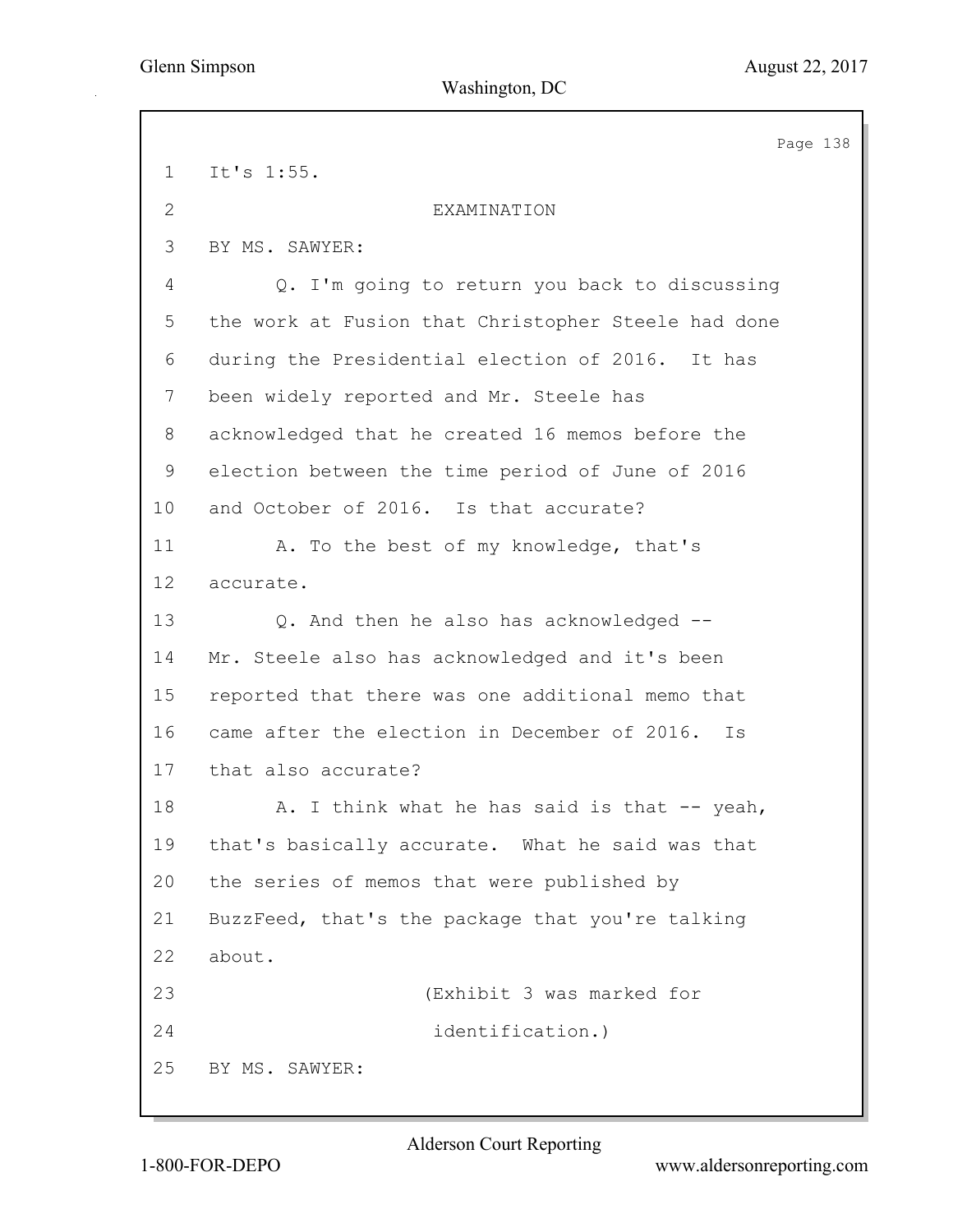|                | Page 139                                            |
|----------------|-----------------------------------------------------|
| $\mathbf 1$    | Q. And so I'm going to show you what we will        |
| $\overline{2}$ | just mark as Exhibit 3 for identification purposes. |
| 3              | So Exhibit 3 that I've just given you is a document |
| 4              | that was produced to the committee by your lawyers, |
| 5              | and they had explained to us that this was a        |
| 6              | document originally posted by BuzzFeed in January   |
| 7              | of 2017 and it has Bates numbers down in the        |
| 8              | right-hand corner. The first one is                 |
| 9              | CLMS-JC-00041391 and then the last one is number    |
| 10             | 41425. If you could just take a look at that. Is    |
| 11             | that what we were just discussing as the series of  |
| 12             | memos posted by BuzzFeed and created by Mr. Steele? |
| 13             | A. Yes, it is.                                      |
| 14             | Q. Can you explain for us just what -- does         |
| 15             | this represent the 16 memos that would have         |
| 16             | occurred between June and October of 2016 that      |
| 17             | Mr. Steele created?                                 |
| 18             | A. These are the memos that he created under        |
| 19             | the engagement and then this extra one that is      |
| 20             | appended. I never actually numbered -- totaled      |
| 21             | them up, but these are the ones I'm familiar        |
| 22             | with.                                               |
| 23             | Q. And does this represent the entire               |
| 24             | universe of memos that Mr. Steele created as part   |
| 25             | of this particular engagement for you?              |

Alderson Court Reporting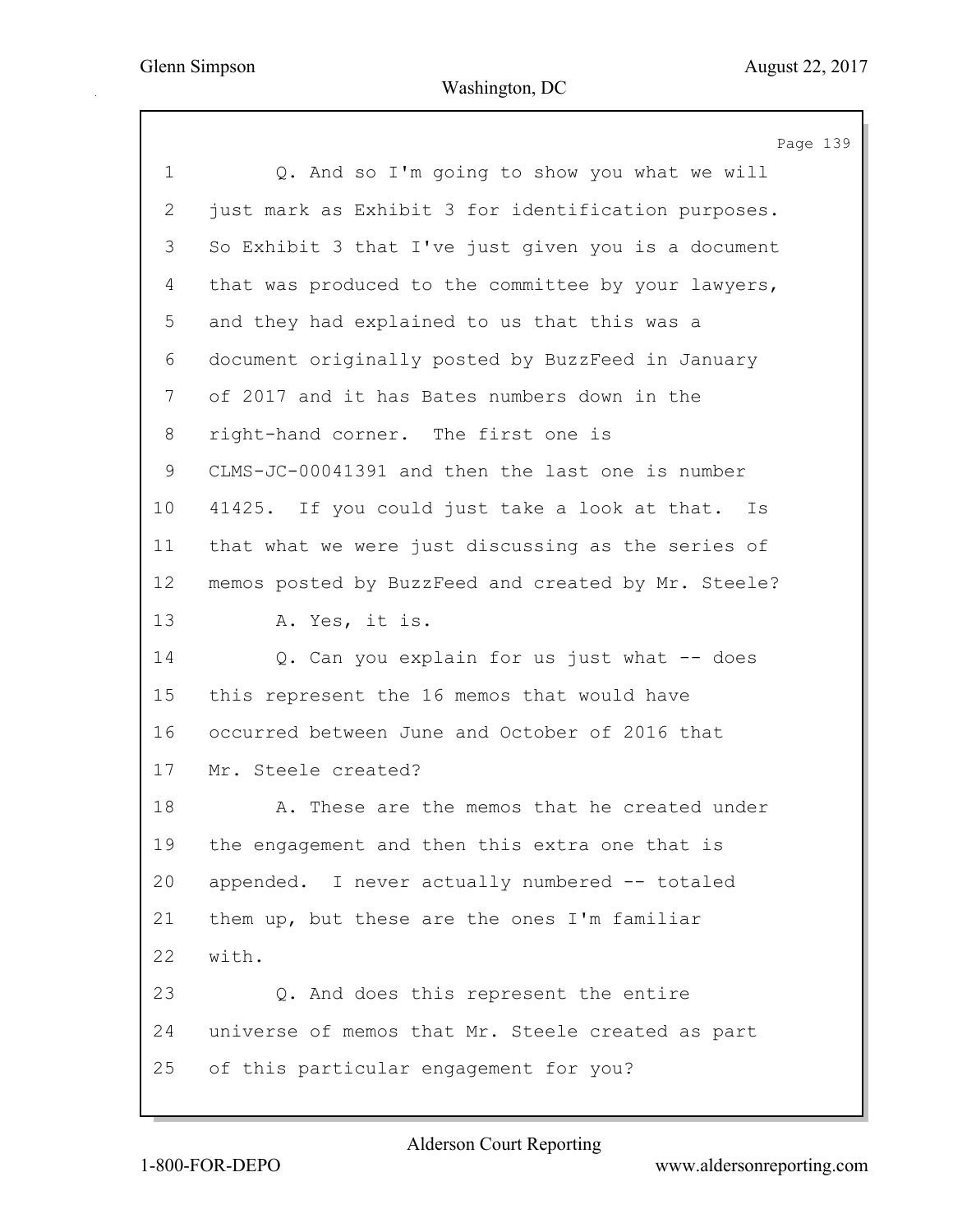Page 140 1 A. To the best of the my knowledge as part of 2 this engagement, this is it. 3 Q. And can you just explain to us so that we 4 understand the document, it has a heading "Company 5 Intelligence Report." I'm just looking at the 6 first page. That one says "Company Intelligence 7 Report 2016/080." What would that have signified? 8 A. Company Intelligence Report is just a way 9 of saying it's not a government document. In the 10 event that, you know, someone stole it or it leaked 11 or there was some sort of breach, you know, they're 12 not going to have their own name on it, but they 13 want to make sure that no one mistakes it for a 14 government document. That's my understanding. 15 080 is their internal numbering system for, 16 you know, their production of memoranda, and the 17 reason it jumps from 80 to 86 is -- I never 18 actually asked him, but there aren't five memos in 19 between this. So the interpretation is that it's 20 an internal numbering system for maybe Russia stuff 21 or maybe it's just -- I'm sorry. I don't know what 22 the internal numbering system is, but there isn't 23 five memos in this project between these two. 24 Q. So the company referenced in Company 25 Intelligence Report, your understanding is that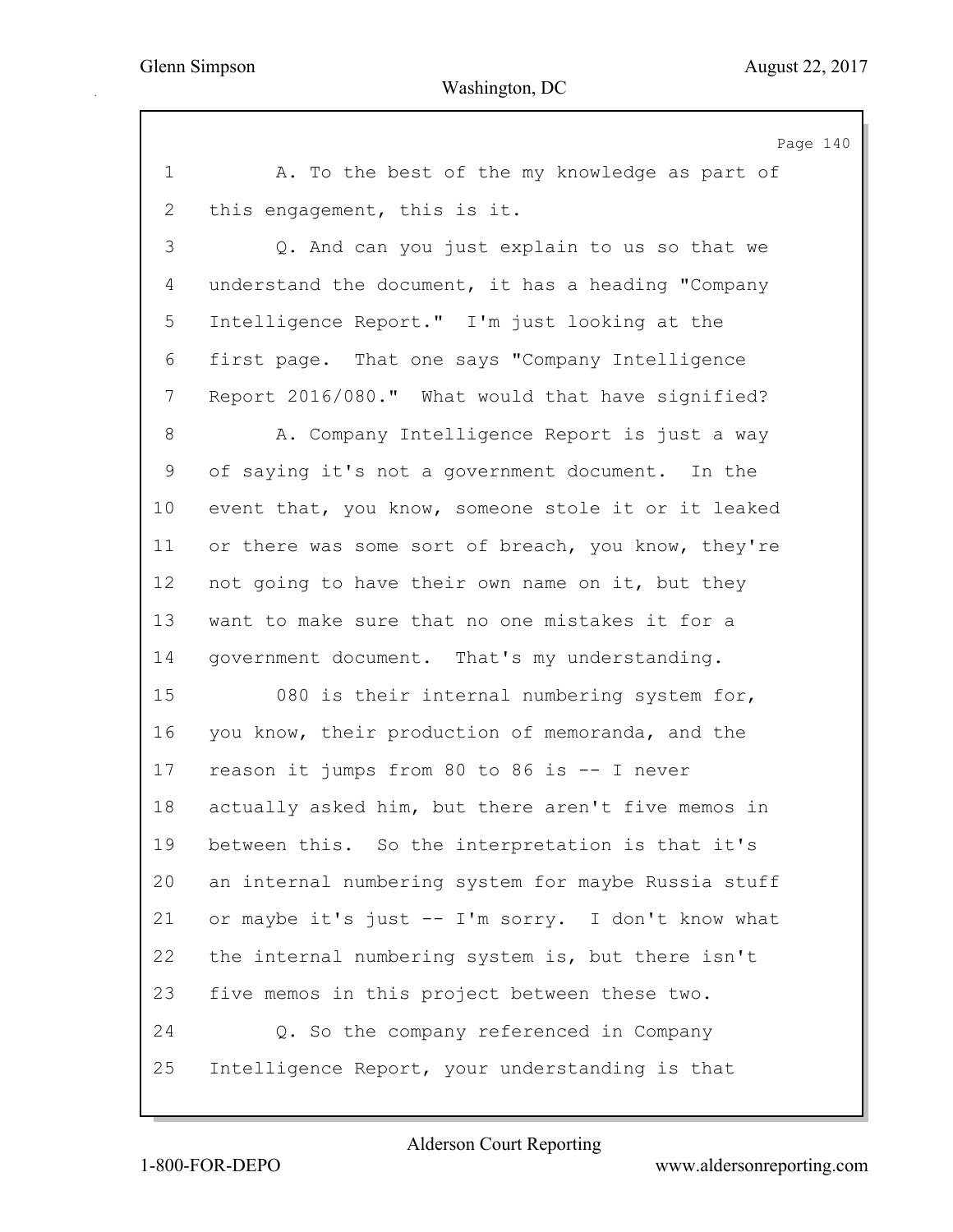Page 141 1 would be Orbis, not Fusion GPS? 2 A. I can't answer that. I think it's, as I 3 said, meant to denote that it's not a government 4 report. 5 Q. Were they producing -- as you noted, the 6 next apparent report 086 would be five, presumably, 7 reports later. Were those other five reports 8 reports that were being generated for Fusion GPS 9 or -- 10 A. No. 11 MR. LEVY: I don't think he said that. Go 12 ahead. 13 BY THE WITNESS: 14 A. I mean, there aren't five reports that he 15 did for us between these two. This is the first 16 and second. 17 Q. So, again, when we look at that first one 18 that we discussed briefly, 2016/080, it appears to 19 be a three-page memorandum and it's dated 20 June 20 2016 and that shows up on the last page. Would you 21 have received it around that time that it's dated, 22 June 20, 2016? 23 A. Within a couple days, yeah. Yes. 24 Q. And not every single discrete memo has a 25 date, but a number of them do. To the extent they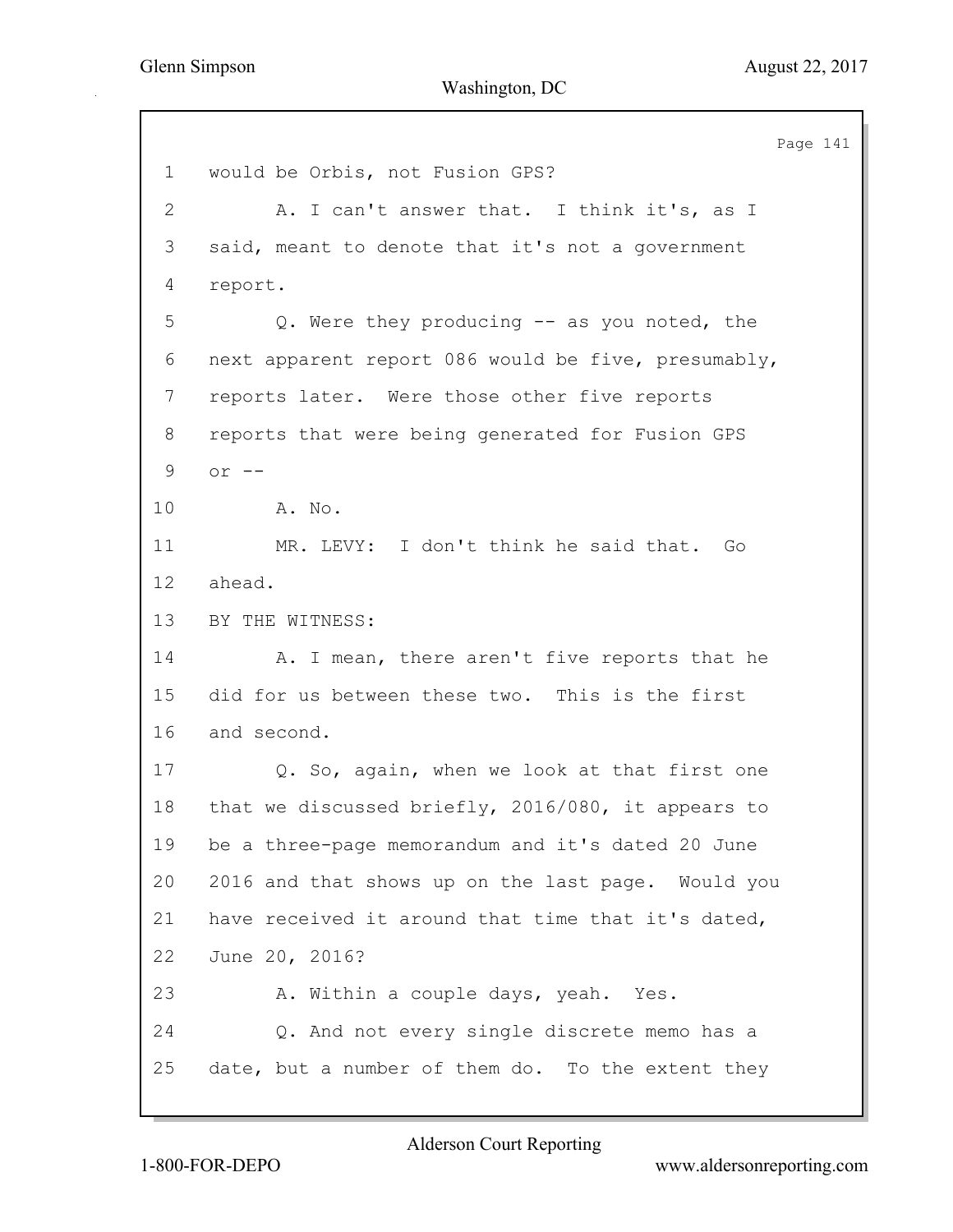Page 142 1 had dates, would you have been receiving them 2 around the time they were dated? 3 A. Yeah. I believe so, yes. There might be 4 some lag, transition lag. 5 Q. And what was -- what use did you make of 6 these memos? 7 A. These memos -- I mean, I guess I'd like to 8 back up a little bit and explain, you know, what 9 led to the memos, which was -- as I said, I mean, 10 you know, we started looking at -- first we started 11 looking at Trump's business affairs generally with 12 some of the emphasis on associations with organized 13 crime and in particular Russian organized crime. 14 As the project progressed towards the end of 2015 15 and into 2016 we became interested in his overseas 16 business dealings particularly because they were so 17 opaque and seemed to involve, you know, to say the 18 least, colorful characters. 19 So as we got into 2016 we were looking 20 broadly at -- one of the things we were looking at, 21 broadly speaking, was Donald Trump's international 22 business dealings and, you know, through the spring 23 of 2016, as I mentioned, we were -- you know, we 24 looked in various places, Latin America. He has 25 worked on projects all over the world, but in

Alderson Court Reporting

1-800-FOR-DEPO www.aldersonreporting.com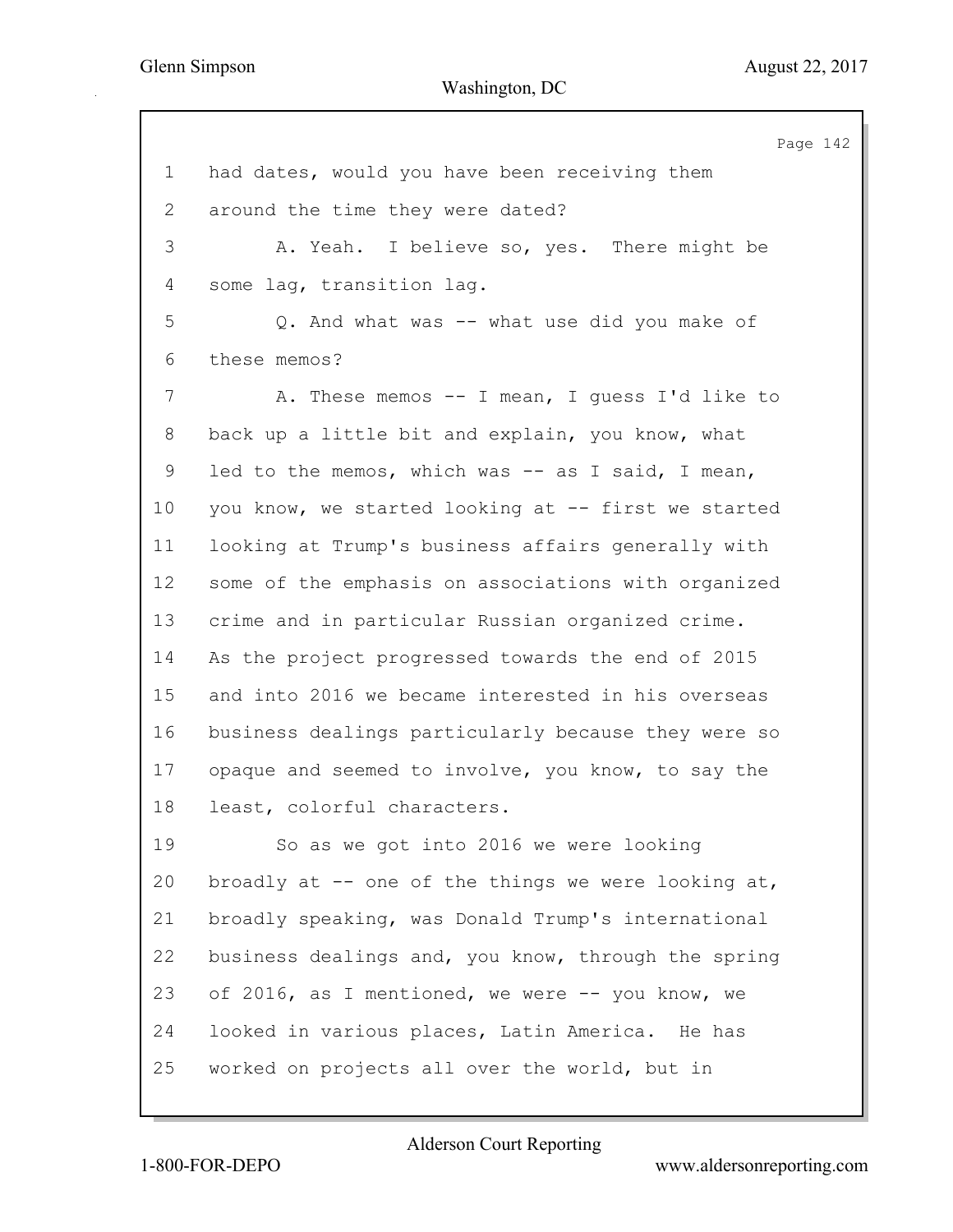Page 143 1 particular, you know, several in the former Soviet 2 Union, Georgia, Azerbaijan, both former Soviet 3 republics. So over the course of the spring I'd 4 say -- and Russia -- we gradually began to exhaust 5 the public record, the open source about these 6 topics in various places. As you, you know, sort 7 of run short on public record or open source 8 information, you know, you need to get -- if you 9 still want to go deeper you need to get human 10 source. 11 So the purpose of this was to see if we could 12 learn more, generally speaking, about his business 13 dealings in Russia. What came back was something, 14 you know, very different and obviously more 15 alarming, which had to do with -- you know, which 16 outlined a political conspiracy and a much broader 17 set of issues than the ones that we basically went 18 looking for. You know, initially we didn't know 19 what do with this. 20 The main thing we did with it, the use we 21 made of it was as intelligence, which is to 22 understand what's happening. So when this arrived 23 the first indicators were starting to float around 24 that there was something bigger going on, the 25 government of Russia or someone was doing some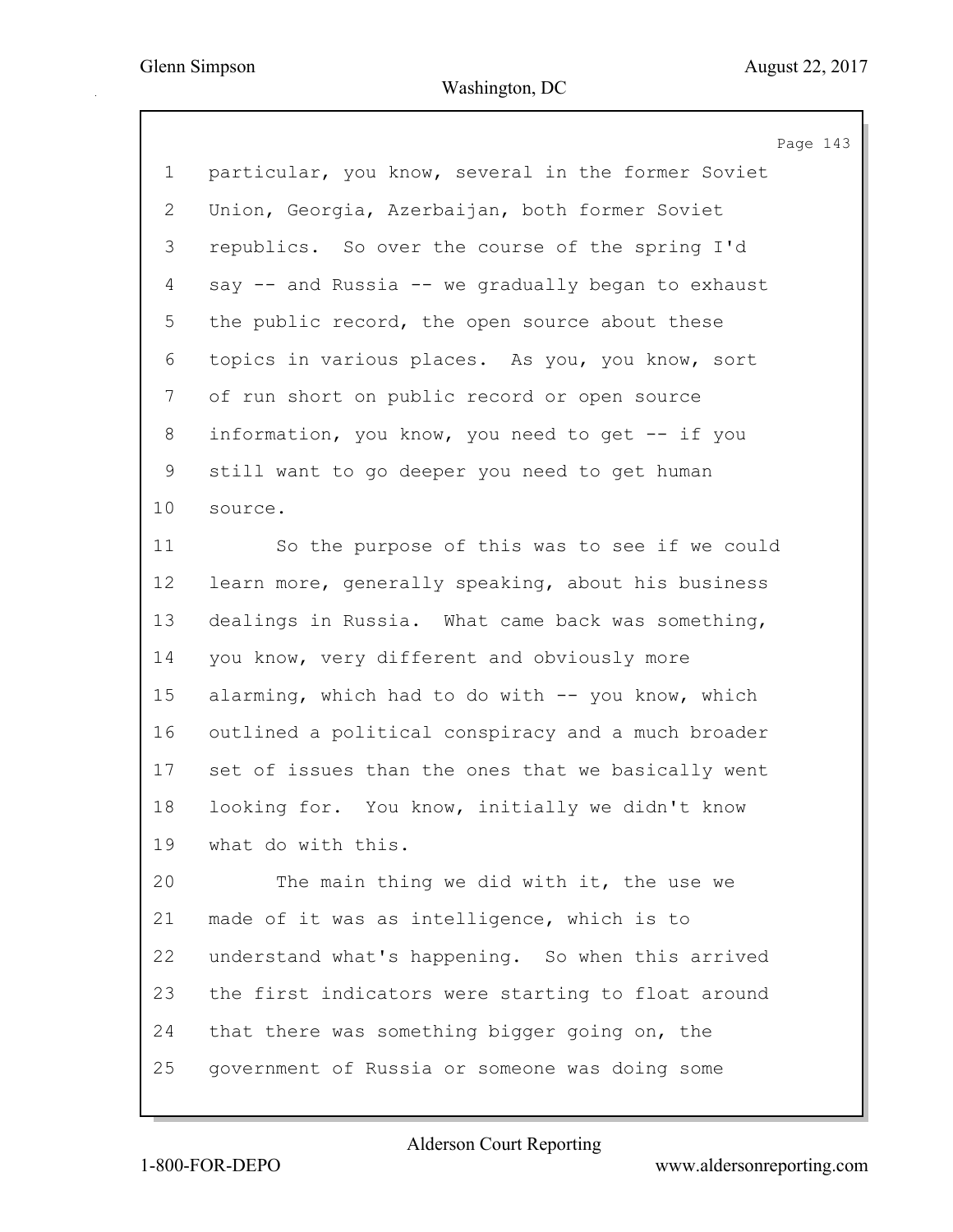$44$ 

|             | Page 1                                              |
|-------------|-----------------------------------------------------|
| 1           | hacking. I don't really remember the precise        |
| 2           | details. I just remember there were rumblings at    |
| 3           | that time about whether there had been lot of       |
| 4           | hacking and there was going to be -- political      |
| 5           | digital espionage was going to be a component of    |
| 6           | the campaign.                                       |
| 7           | So when this arrived it was also right around       |
| 8           | the time I think -- Trump had said weird things     |
| $\mathsf 9$ | about the Russians and Putin and things that are    |
| 10          | very atypical for a Republican and that people      |
| 11          | found to be odd. So when this arrived, you know,    |
| 12          | we made no immediate use of it at all in terms of,  |
| 13          | you know, giving it to anybody. It was essentially  |
| 14          | used to inform our other researcher, but because it |
| 15          | was -- and because it was human source intelligence |
| 16          | and some of it was of a personal nature, it was not |
| 17          | particularly useful for the kind of things that     |
| 18          | are, you know, useful in politics, which are things |
| 19          | that you can prove, things that you can say, things |
| 20          | that people will believe.                           |
| 21          | So we used it as intelligence to try and            |
| 22          | understand what was going on and, you know,         |
| 23          | obviously, as we talked about earlier, we tried to  |
| 24          | analyze this to see if it was credible. You know,   |
| 25          | I did -- you know, in the initial round of this     |
|             |                                                     |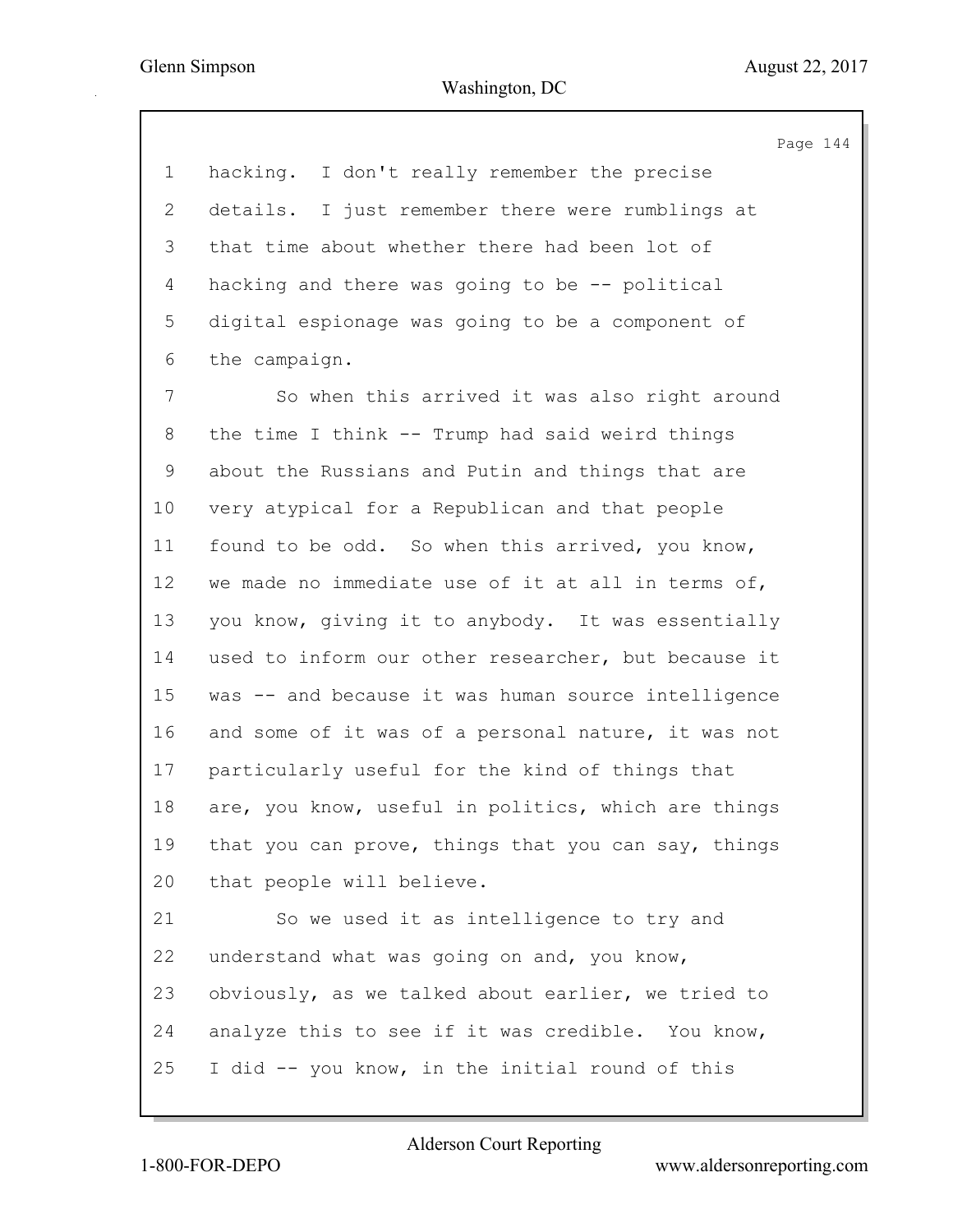|             | Page 145                                            |
|-------------|-----------------------------------------------------|
| $\mathbf 1$ | that was the big question, was this credible.       |
| 2           | Q. Okay. So let me stop you there for a             |
| 3           | second before we get too far because you've         |
| 4           | referred a number of times to "this" and you have a |
| 5           | 35-page document in front of you. So I want to      |
| 6           | clarify when you said "this," in the context of     |
| 7           | answering that I assumed you were talking about the |
| 8           | first --                                            |
| 9           | A. The first memo.                                  |
| 10          | Q. That's the report 2016/080?                      |
| 11          | A. Correct.                                         |
| 12          | Q. And that's the one that has the date of 20       |
| 13          | June 2016?                                          |
| 14          | A. Correct. To be totally clear, you know,          |
| 15          | what people call the dossier is not really a        |
| 16          | dossier. It's a collection of field memoranda, of   |
| 17          | field interviews, a collection that accumulates     |
| 18          | over a period of months. You know, they came in     |
| 19          | intermittently, there was no schedule. You know,    |
| 20          | he'd reach a point in the reporting where he had    |
| 21          | enough to send a new memo; so he'd send one. So     |
| 22          | you won't find any real rhythm or chronological     |
| 23          | sort of system to the way they came in.             |
| 24          | MR. MUSE: Just for clarification of "this,"         |
| 25          | there are bates numbers I think that could be       |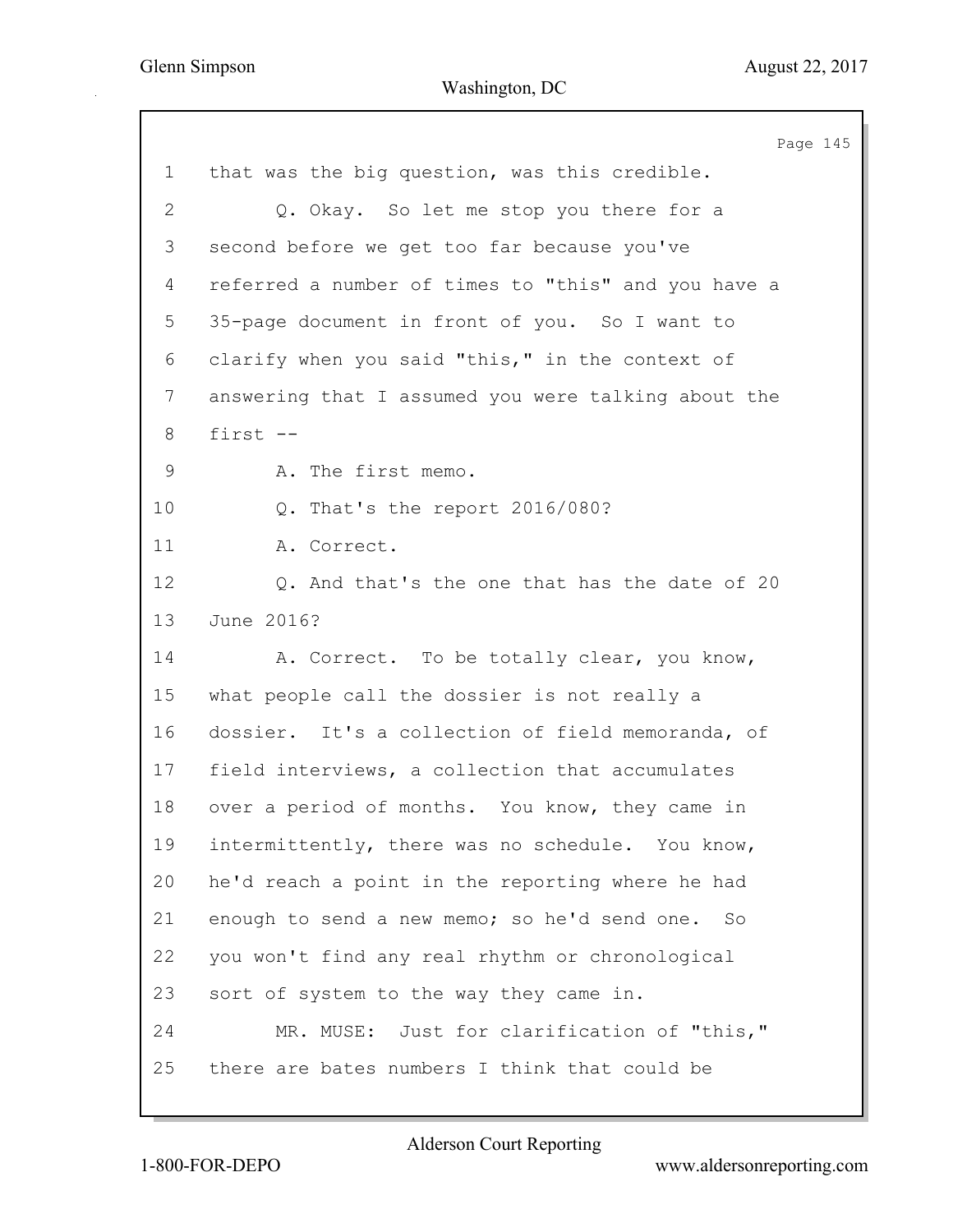Page 146 1 identified here. 2 MS. SAWYER: Right. So that first document, 3 the one that we've just been talking about, has 4 Bates Nos. 49391 to 41393. Do we need to go off 5 the record for a moment? Let's go off the record 6 for a moment. 7 (A short break was had.) 8 BY MS. SAWYER: 9 Q. With regard to this document, you 10 characterized this document as representing field 11 interviews, I think you talked about it as human 12 source information. So was Mr. Steele's kind of 13 role with regard to the project primarily 14 conducting these types of interviews, gathering 15 this type of what I think you referred to as human 16 intelligence for Fusion? 17 A. Yes. I mean, in other cases we did other 18 things. 19 MR. LEVY: Don't get into other cases. 20 BY THE WITNESS: 21 A. I can't remember specifically what I had 22 in mind to get from him. This form of reporting 23 was, in fact, the form that the rest of the project 24 took, which was, you know -- I've done other kinds 25 of research in Russia, but something this sensitive

Alderson Court Reporting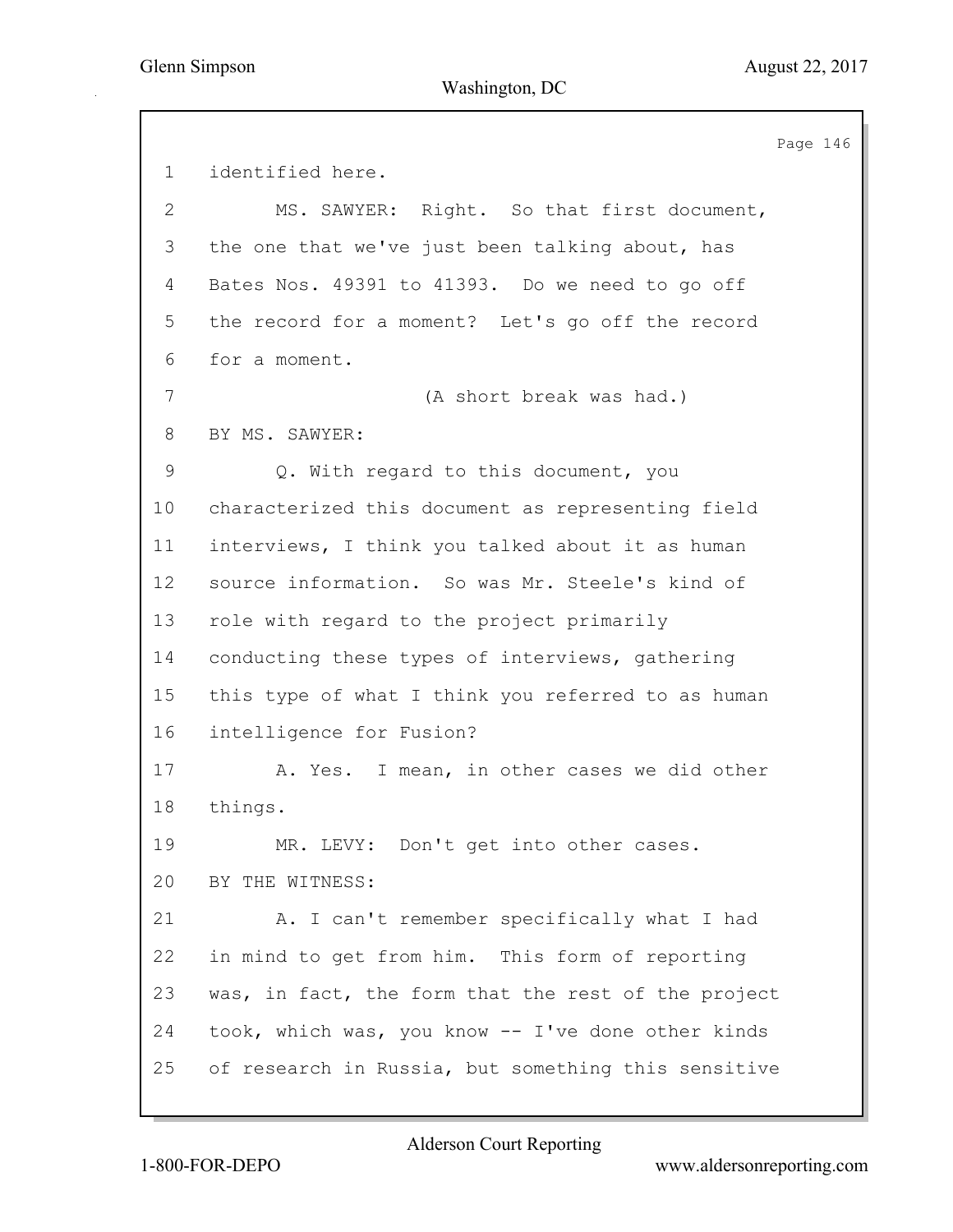Page 147 1 I don't think I've ever been involved in. So in an 2 ordinary case you would try to gather public 3 records and you would conduct yourself in a much 4 more open fashion. 5 You know, Russia is a dangerous place, it's a 6 kleptocracy and a police state, but it's also a 7 giant bureaucracy and in some ways it's a much more 8 open society, much more open than the Soviet Union 9 ever was. You can pull records for companies and 10 that sort of thing. 11 Anyway, so this was unusual in what we were 12 doing here and it's not what I had in mind when I 13 asked him to begin collecting information on this. 14 My expectation was of something a lot less 15 interesting than this, more along the lines of a 16 typical corruption investigation. 17 Q. You had indicated that when you received 18 it you found it unusual, it was sensitive 19 information. Did you take steps to verify any of 20 the information? 21 A. We assessed it for credibility, whether it 22 was credible. The question of the credibility of 23 the information is obviously a big question here, 24 can this be believed. There's other secondary 25 questions that would follow on from that, can it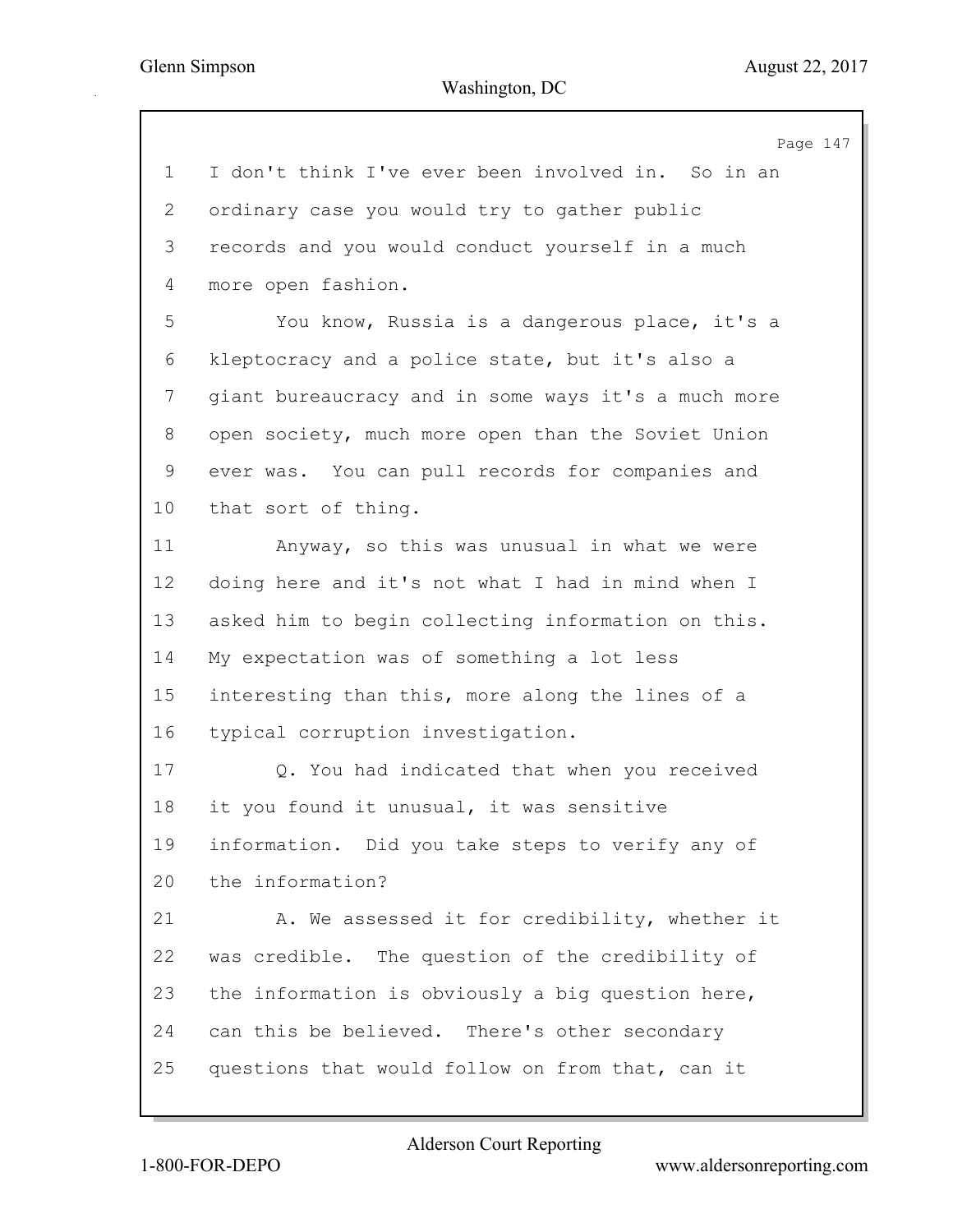Page 148 1 somehow be used, does it have any use and that sort 2 of thing, but the threshold question is is it 3 credible information. 4 You know, there were two background factors 5 to that. One was who is it coming from. It's 6 coming from Chris Steele who's a guy that I've 7 worked with for, you know, about eight or nine 8 years and Chris, as I say, has a Sterling 9 reputation as a person who doesn't exaggerate, 10 doesn't make things up, doesn't sell baloney. In 11 my business, I mean, there are a lot of people who 12 make stuff up and sell baloney. So the one thing 13 that you get good at if you do this for a while is 14 finding reliable sources, finding reliable people 15 who have a record of giving it to you straight and 16 not making stuff up and not making mistakes. So 17 from that perspective, you know, this was alarming 18 because Chris is a credible person, he's well 19 respected in his field, and, as I say, everyone I 20 know who's ever dealt with him thinks he's quite 21 good. That would include people from the U.S. 22 government. 23 So the issue is where is it coming from and 24 then the other issue is does it make sense or are 25 there events in there that can be externally, you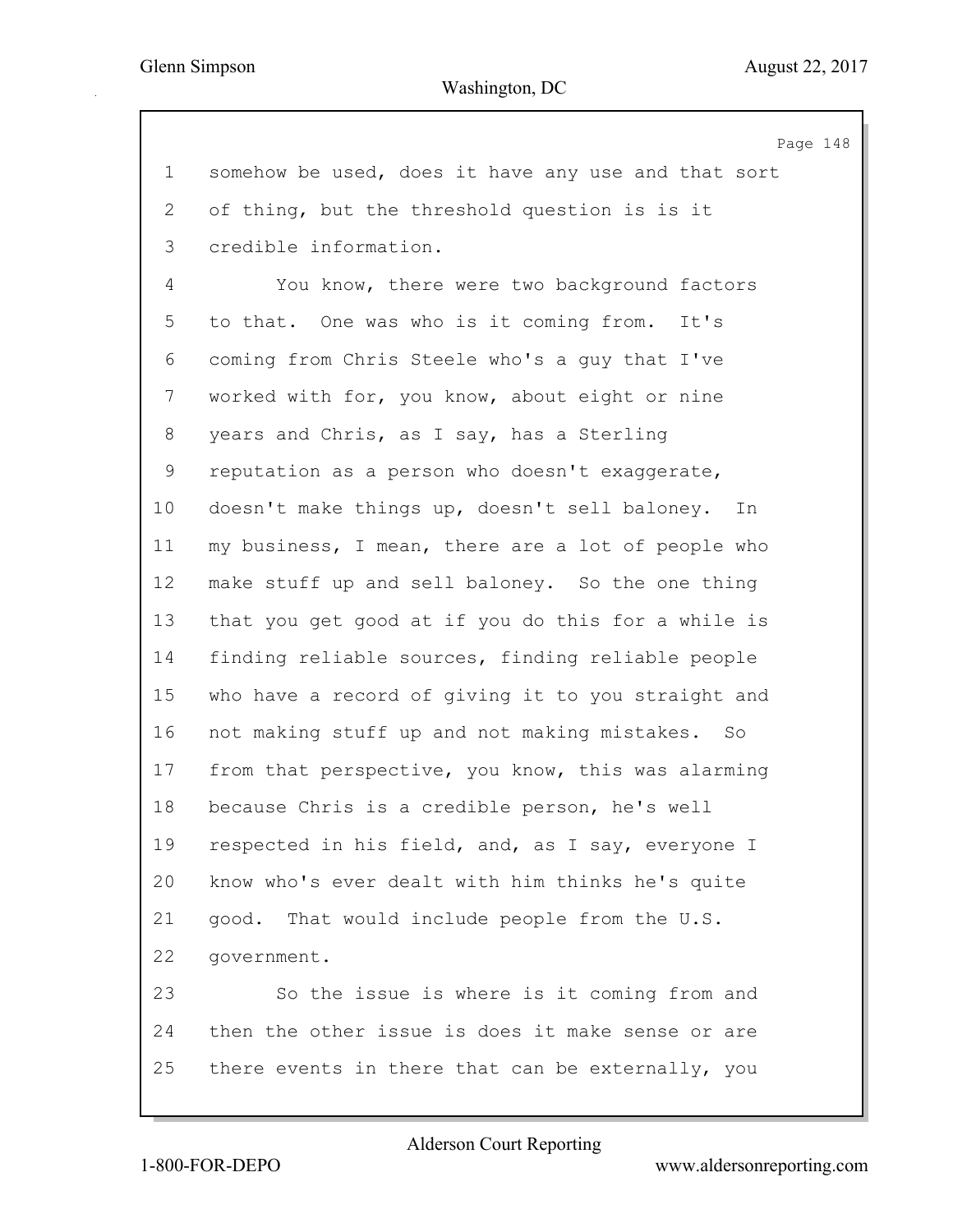|                 | Page 149                                           |
|-----------------|----------------------------------------------------|
| $\mathbf 1$     | know, reviewed or backed up. On the question of    |
| $\overline{2}$  | whether it makes sense -- well, let me stay on the |
| 3               | question of some of the events that are described. |
| 4               | We were aware of some of these trips and we were   |
| 5               | obviously aware of the hostility toward Hillary    |
| 6               | Clinton and, you know, there was a lot of general  |
| 7               | knowledge that we had that fit with this just in   |
| 8               | terms of dates and places and roles of people in   |
| 9               | the Kremlin. So on a surface level, you know, it   |
| 10              | was credible too, but the thing that, you know,    |
| 11              | most concerned me at this point was my own         |
| 12 <sup>°</sup> | familiarity with foreign meddling in American      |
| 13              | elections, which is a subject that I've dealt with |
| 14              | for a long time.                                   |
| 15              | In the 1990s I was working at the Wall Street      |
| 16              | Journal and I wrote some of the very first stories |
| 17              | about the Chinese government's interference in the |
| 18              | 1996 presidential election which triggered a       |
| 19              | massive national security investigation, numerous  |
| 20              | prosecutions, lots of business for Bob Muse, and a |
| 21              | lot of congressional hearings, congressional       |
| 22              | inquiries. And in that episode it was eventually   |
| 23              | dug out by congressional investigations that the   |
| 24              | fundraisers, the Asian fundraisers were Chinese    |
| 25              | intelligence assets. So there's ample recent       |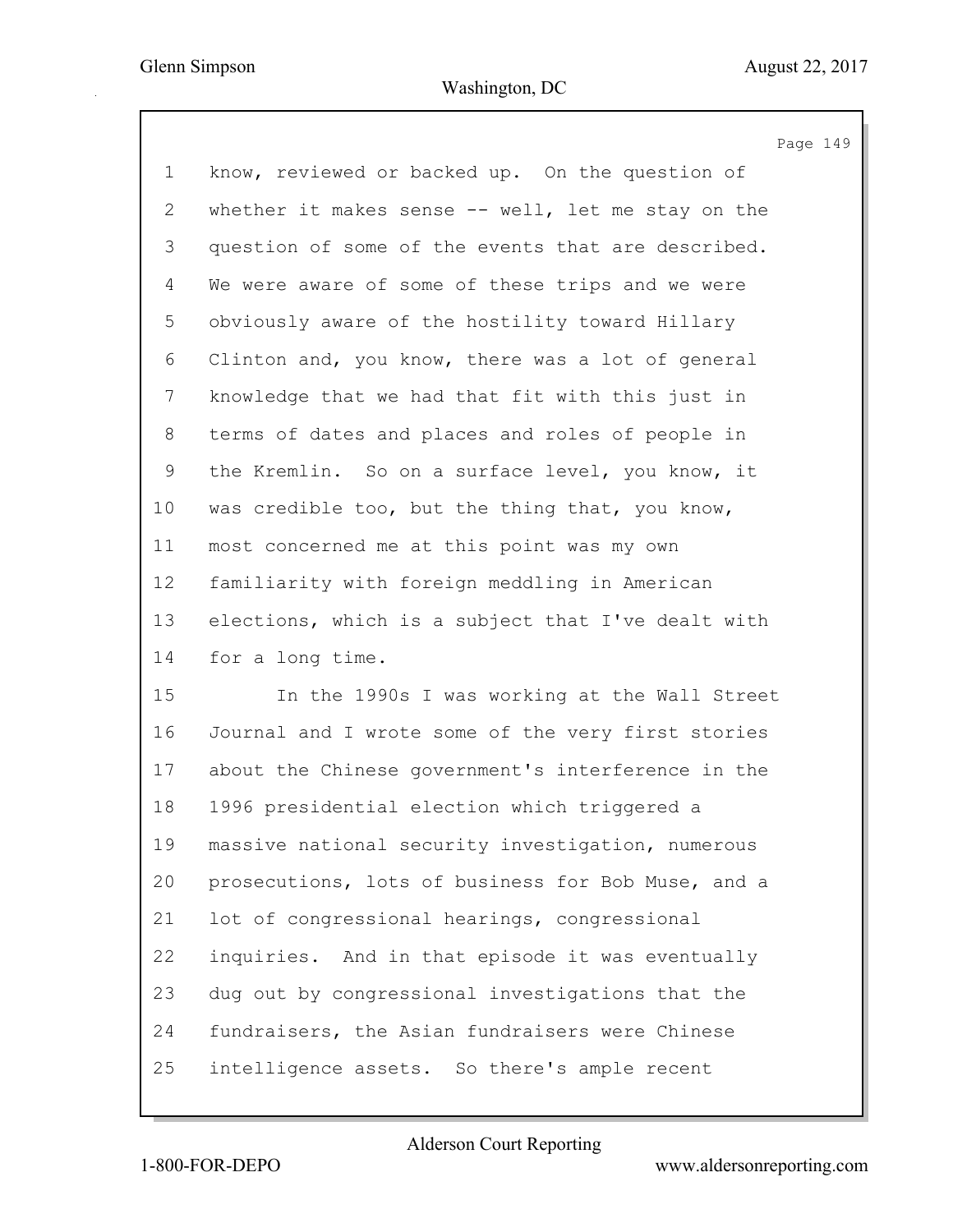Page 150 1 historical precedent for a foreign government to 2 interfere in American elections in a really big way 3 and for it to be an intelligence operation. So I 4 knew all of that while reading this and digesting 5 it for the first time. 6 I also knew because I've done a lot of 7 reporting on Russia about the Kremlin's interest in 8 American politics, European politics, disrupting 9 the politics of other countries, and, in fact, one 10 of the last things I did when I was a reporter at 11 the Wall Street Journal was report on several 12 stories of government investigations, FBI 13 investigations into American politicians who had 14 been corrupted allegedly by the Russians. 15 Sort of my departure point from journalism 16 was a series of stories and conferences I attended 17 where a lot of American and European intelligence 18 officials were expressing great alarm at the 19 resurfacing of Russian intelligence operations in 20 western capitals and the new twist on it which 21 seemed to be that these guys seemed to be getting 22 involved in politics in ways that they hadn't 23 previously. So I knew all that when I read this. 24 Q. Okay. So if I can stop you there. It 25 sounds like the components -- you can tell me if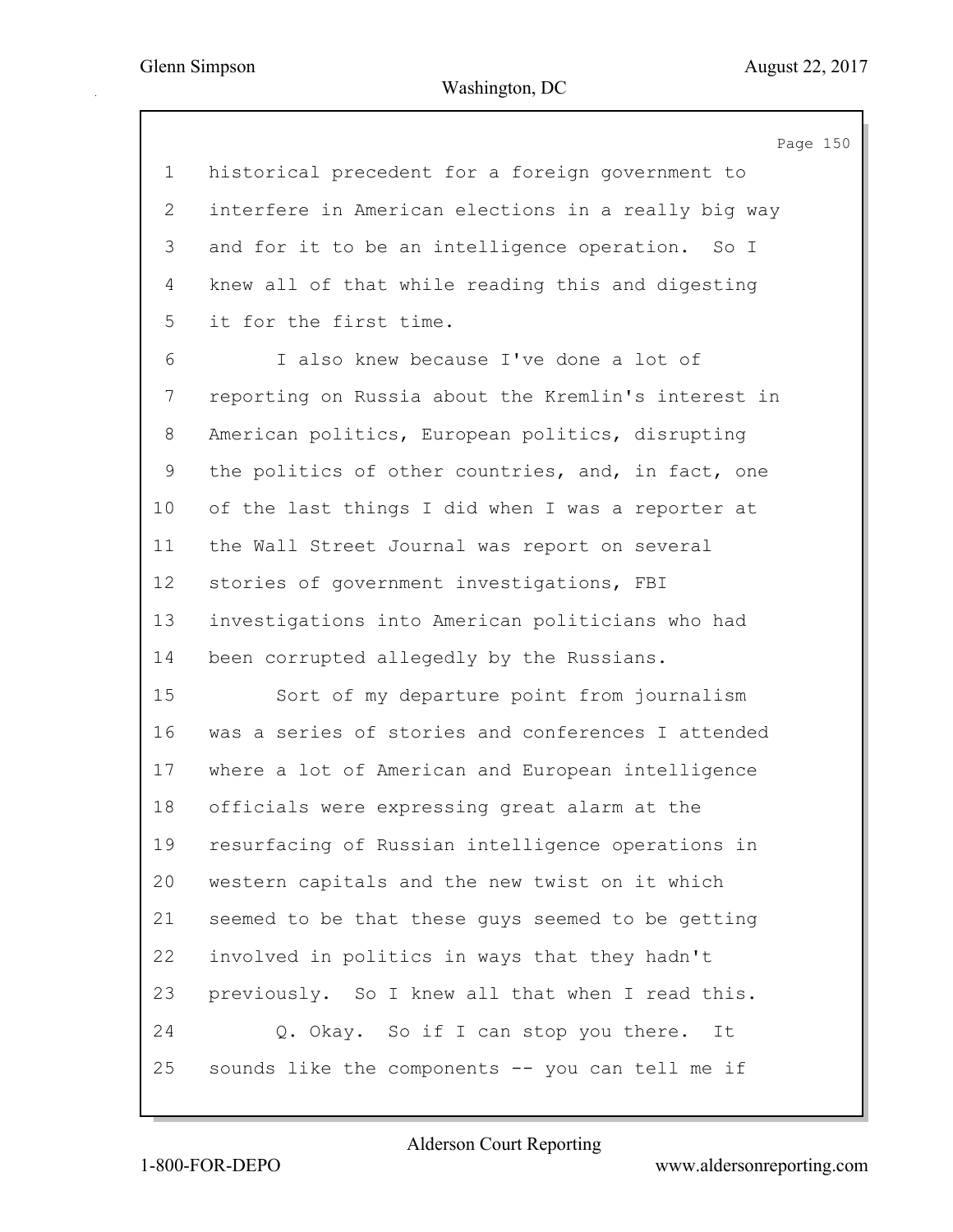Page 151 1 there were more -- that you considered in assessing 2 the credibility of this was Mr. Steele, his 3 background, his reputation, overall the fact that 4 you had information and knowledge of Russia 5 meddling in other countries' elections, and then 6 the broader work of Russia to disrupt political 7 systems of other countries? 8 A. I covered that. I also would add that the 9 China case was for me in my journalistic career a 10 formative event that took -- you know, consumed 11 years of my reporting and was about, you know, a 12 Chinese intelligence operation to swing the '96 13 election to the Democrats. 14 The only other thing I'd add to all that is, 15 again, in the mid 2000s one of the stories I 16 wrote -- actually, I wrote a couple different 17 stories about a Russian oligarch having a meeting 18 with Senator John McCain shortly before the 2008 19 presidential election and another story or set of 20 stories about Paul Manafort and his involvement 21 with some Russian and Ukrainian oligarchs who were 22 considered to be suspicious or corrupt. 23 So I also knew -- or I formed an opinion or 24 impression that the Russians were interested in 25 making friends with the Republicans and that Paul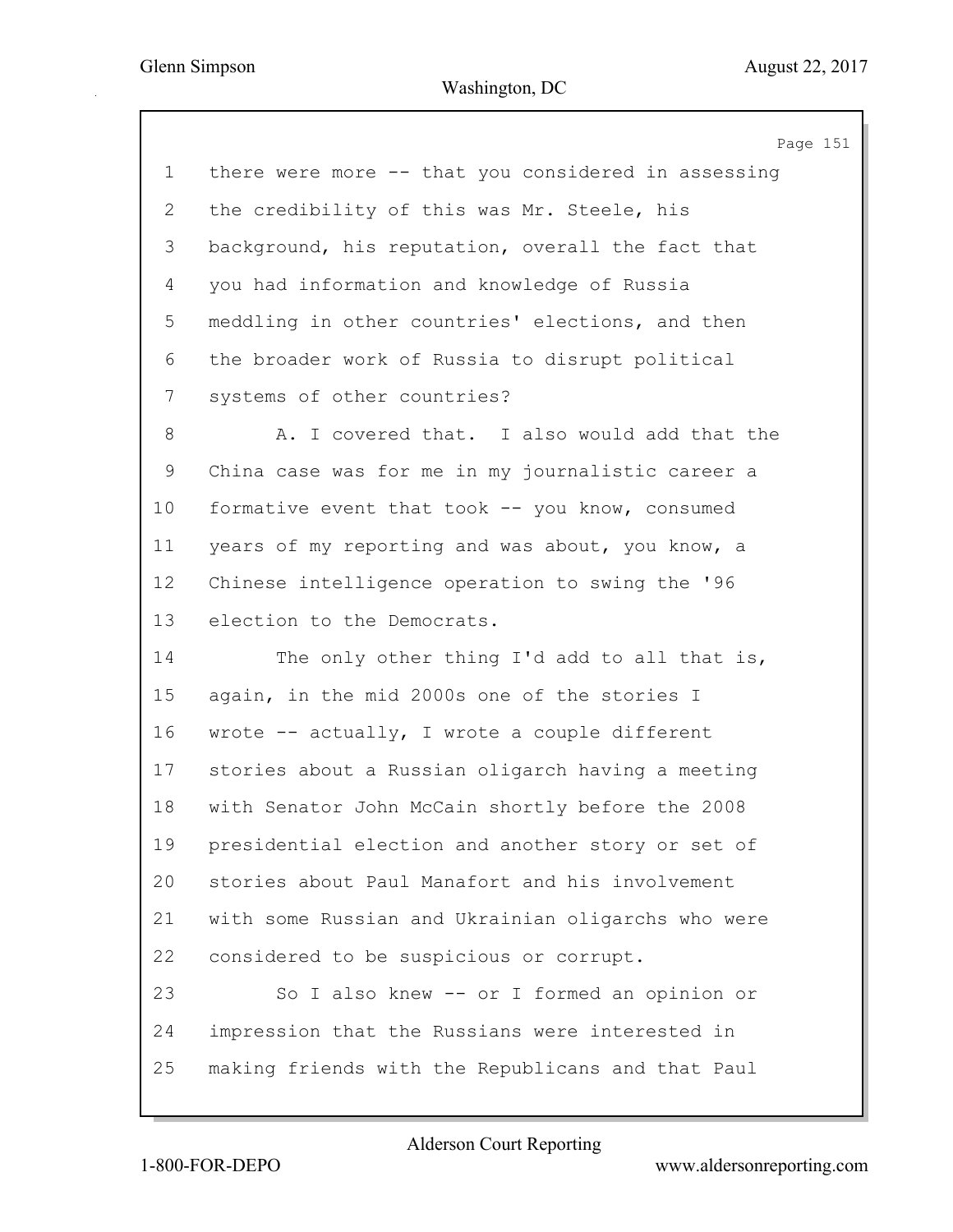|             | Page 152                                            |
|-------------|-----------------------------------------------------|
| $\mathbf 1$ | Manafort, you know, there was this previous episode |
| 2           | involving Paul Manafort, John McCain. So all of     |
| 3           | that was in my head when this came in which, as I   |
| 4           | say, tended to support the credibility -- the       |
| 5           | possibility that this information was credible.     |
| 6           | Q. You mentioned a Russian oligarch who had         |
| 7           | met with Senator McCain. Who specifically was       |
| 8           | that?                                               |
| 9           | A. Oleg Deripaska, O-L-E-G,                         |
| 10          | D-E-R-I-P-A-S-K-A. He's not able to travel to the   |
| 11          | United States because he's banned for suspicion of  |
| 12          | ties to organized crime. He's extremely close to    |
| 13          | the Kremlin, or at least he was, and is $-$ I broke |
| 14          | the story of him being banned from the United       |
| 15          | States which caused him a lot of embarrassment and  |
| 16          | trouble with his business and led to him hiring a   |
| 17          | lobbyist and trying to get involved with getting a  |
| 18          | visa to the U.S.                                    |
| 19          | Q. And you had also mentioned your background       |
| 20          | knowledge of Paul Manafort and his involvement with |
| 21          | Russian oligarchs. Can you identify who those       |
| 22          | individuals were and the basis of that knowledge?   |
| 23          | A. The issue I specifically wrote about I           |
| 24          | believe was his work for the Party of Regions and   |
| 25          | Victor Yanukovych, Y-A-N-U-K-O-V-Y-C-H, I think,    |
|             |                                                     |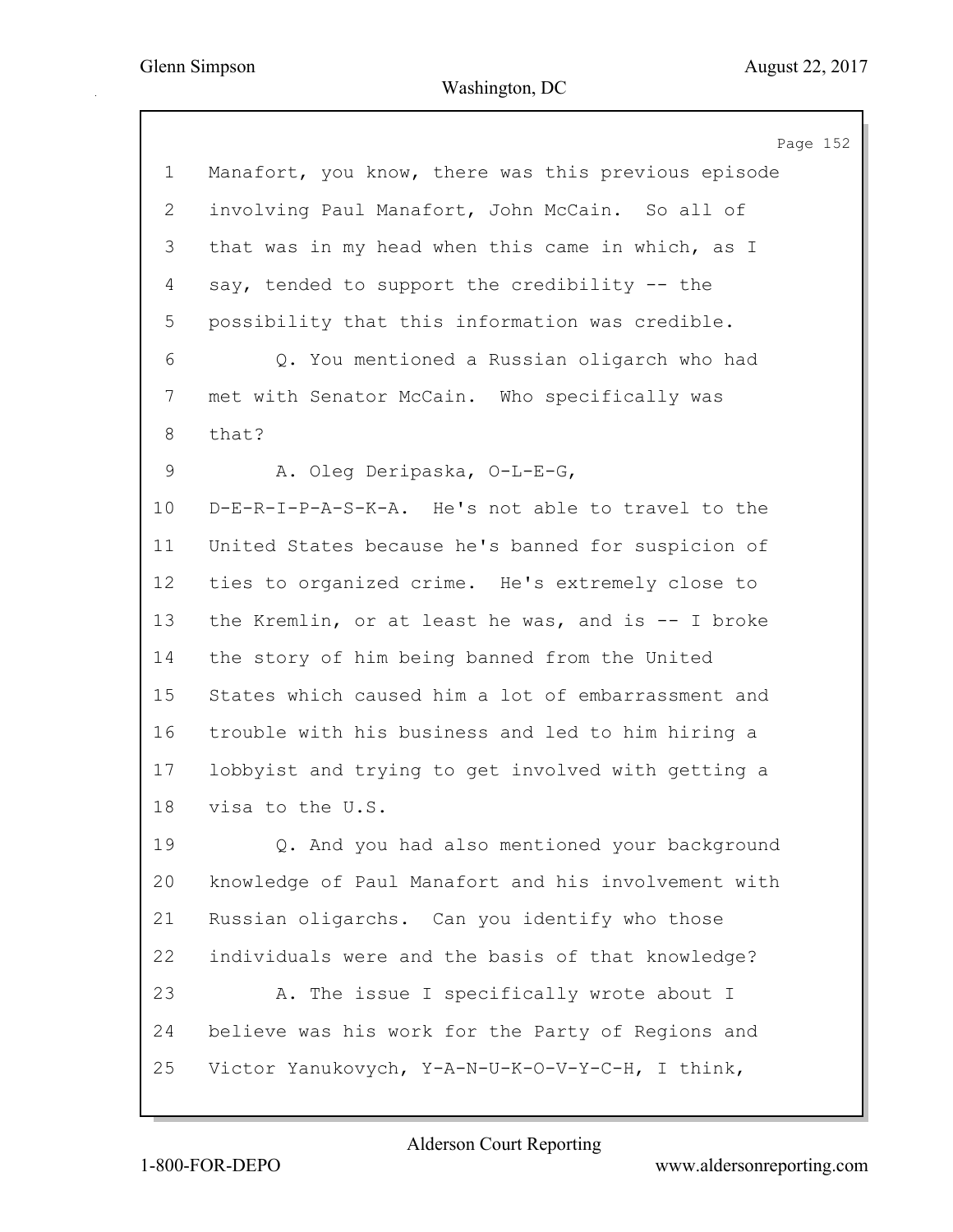Page 153 1 and that's the Pro-Russia party or was the 2 Pro-Russia party in Ukraine, and all that work sort 3 of grew out of work I had done about the Kremlin 4 working with the Russian mafia to siphon money off 5 the gas trade between Russia and Ukraine. 6 Q. Was that work you had done while still a 7 reporter with the Wall Street Journal? 8 A. Yes. 9 Q. So any conclusions you had reached from 10 that, would that be material that we would be able 11 to obtain and may already have in your public 12 reporting? 13 MR. LEVY: We'd have to talk to the Wall 14 Street Journal about that probably. 15 BY THE WITNESS: 16 A. My articles about this are available on 17 the Internet. 18 MR. LEVY: Some of them we've produced to you 19 already because it was responsive to your request. 20 MS. SAWYER: Understood. 21 BY MS. SAWYER: 22 Q. And there's potentially additional work 23 product related to the work that you had done on 24 Mr. Manafort? 25 A. For the Wall Street Journal or later?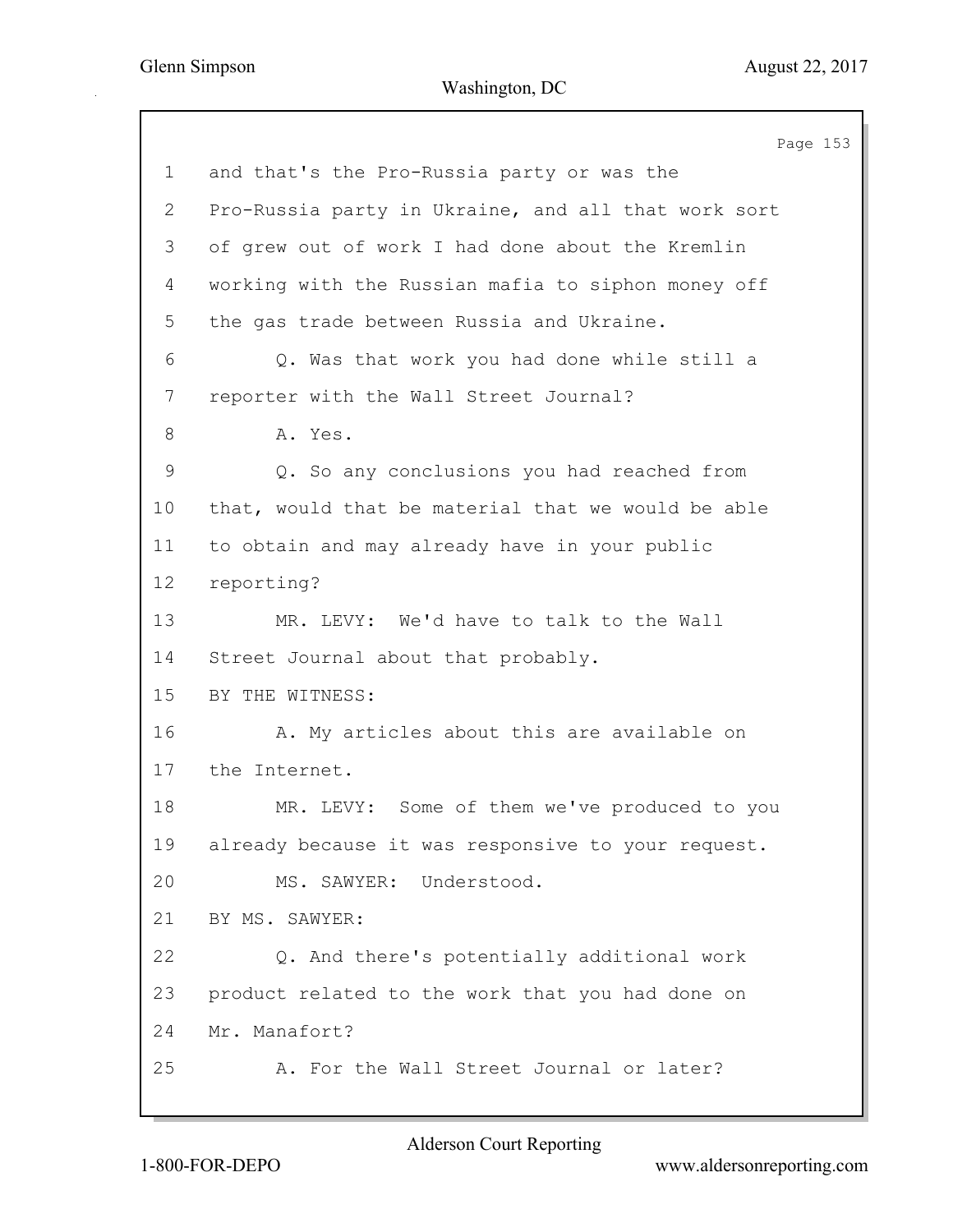Page 154 1 O. Let's start with the Wall Street 2 Journal? 3 A. I collected lots of information on 4 Mr. Manafort during my years at the Journal. 5 Q. And then we'll get into the work on 6 Mr. Manafort more recently. 7 So this particular memo that we've been 8 talking about, this first one doesn't specifically 9 mention, as far as I can see, any efforts to 10 interfere by Russia. It does talk about 11 potential -- as it's called in here, a dossier of 12 compromising material on Hillary Clinton. Did you 13 take any steps to verify whether that dossier of 14 compromising material existed on Hillary Clinton? 15 A. I will answer that, but can I just back 16 you up a little bit. I think your observation it 17 doesn't mention anything about interfering I 18 wouldn't agree with. 19 Q. Okay. 20 A. I mean, one of the key lines here in the 21 second paragraph says "However, he and his inner 22 circle have accepted a regular flow of intelligence 23 from the Kremlin, including on his democratic and 24 other political rivals." 25 So the issue with the Trump Tower meeting, as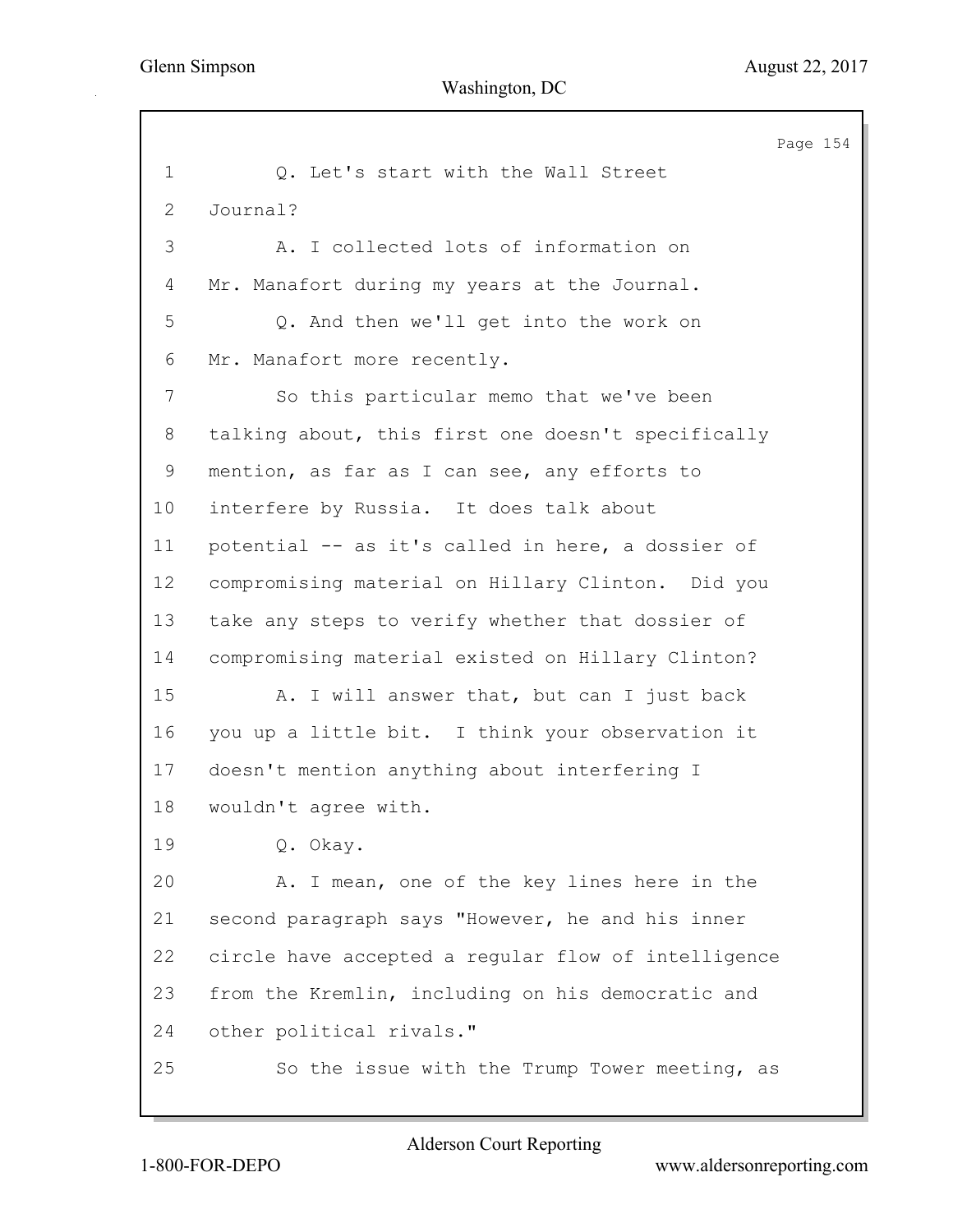|                | Page 155                                            |
|----------------|-----------------------------------------------------|
| $\mathbf{1}$   | I understand it, is that the Trump people were      |
| $\overline{2}$ | eager to accept intelligence from a foreign         |
| 3              | government about their political rivals and that    |
| 4              | is, you know, I would say, a form of interference.  |
| 5              | If you're getting help from a foreign government    |
| 6              | and your help is intelligence, then the foreign     |
| 7              | government's interfering. I mean, you know, I       |
| 8              | think that also -- of course, in retrospect we now  |
| 9              | know this was pretty right on target in terms on    |
| 10             | what it says. So anyway --                          |
| 11             | Q. In reference to you think that particular        |
| 12             | sentence?                                           |
| 13             | A. I mean, it clearly refers to, you know,          |
| 14             | them being interested in and willing to -- it       |
| 15             | depicts them as accepting information. What we      |
| 16             | have seen to date with the disclosures this year is |
| 17             | they were at a minimum super interested in getting  |
| 18             | information.                                        |
| 19             | Q. And when you're referencing the                  |
| 20             | "disclosures this year," could you just be specific |
| 21             | about that.                                         |
| 22             | A. The Trump Tower meeting.                         |
| 23             | Q. So with reference to the June 9th Trump          |
| 24             | Tower meeting?                                      |
| 25             | A. Yes. Yes.                                        |
|                |                                                     |

1-800-FOR-DEPO www.aldersonreporting.com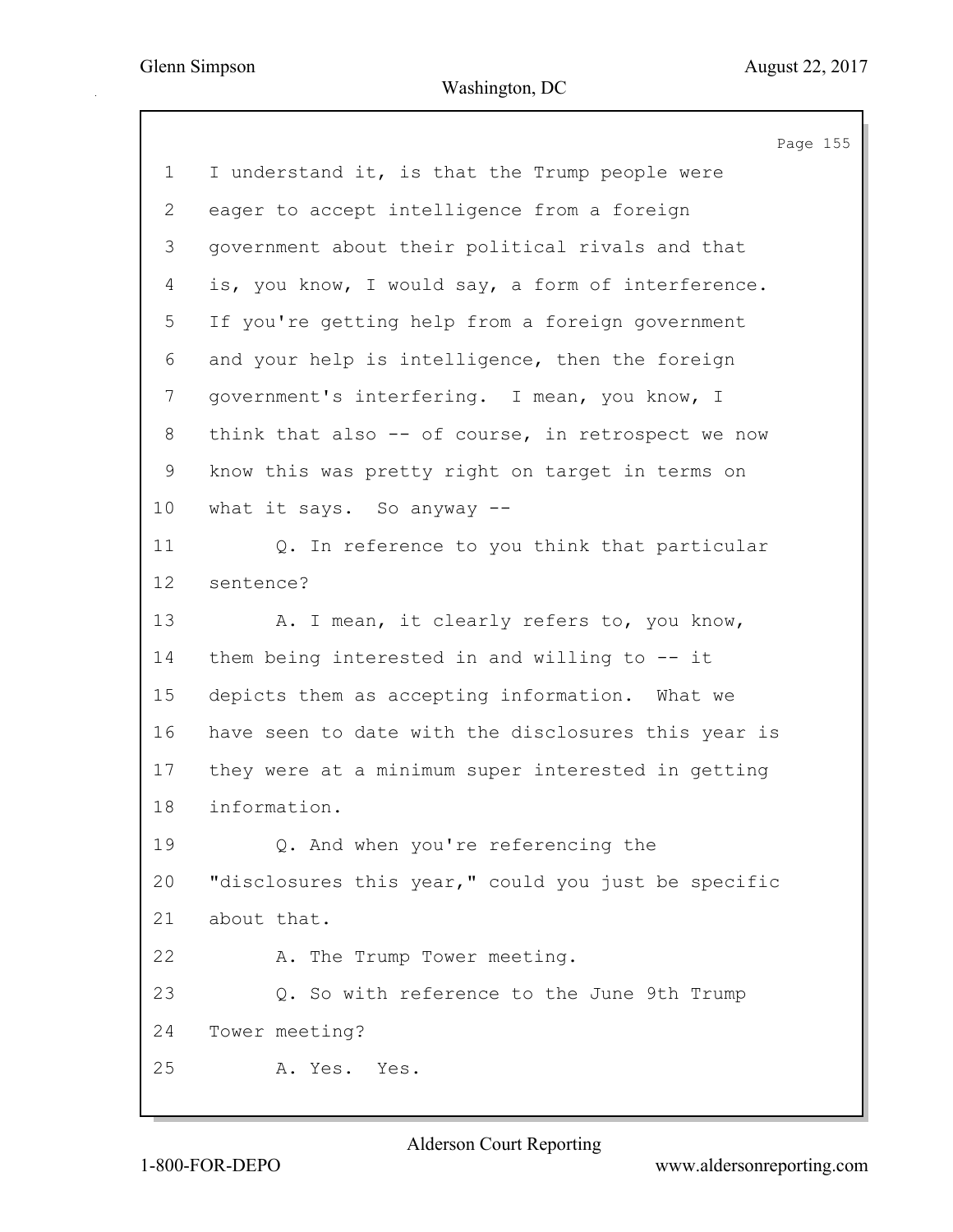Page 156 1 Q. Okay. 2 A. I will go back to your question, but, 3 again, it says "Source B asserted the Trump 4 operating was both supported and directed by Putin 5 aimed to sew discord within the U.S.," and, you 6 know, basically -- you know, there's a number of 7 different ways that it seems they're trying to 8 intervene in our politics in this memo. 9 What was your question? 10 Q. I appreciate that clarification. You were 11 actually clarifying a statement I made, which I 12 appreciate. 13 So you had testified a little earlier that at 14 the point in time in which you received this first 15 memo you used it a little more as background to 16 inform your thinking on it, but you didn't take 17 discrete steps. Had you -- were you involved in 18 editing this memo in any way? 19 A. No. 20 Q. Did you give Mr. Steele any specific 21 direction on, you know, next steps based on this 22 memo? 23 A. Not that I can recall, no. 24 Q. So at this point in time was he still 25 operating with the understanding that he was just

Alderson Court Reporting

1-800-FOR-DEPO www.aldersonreporting.com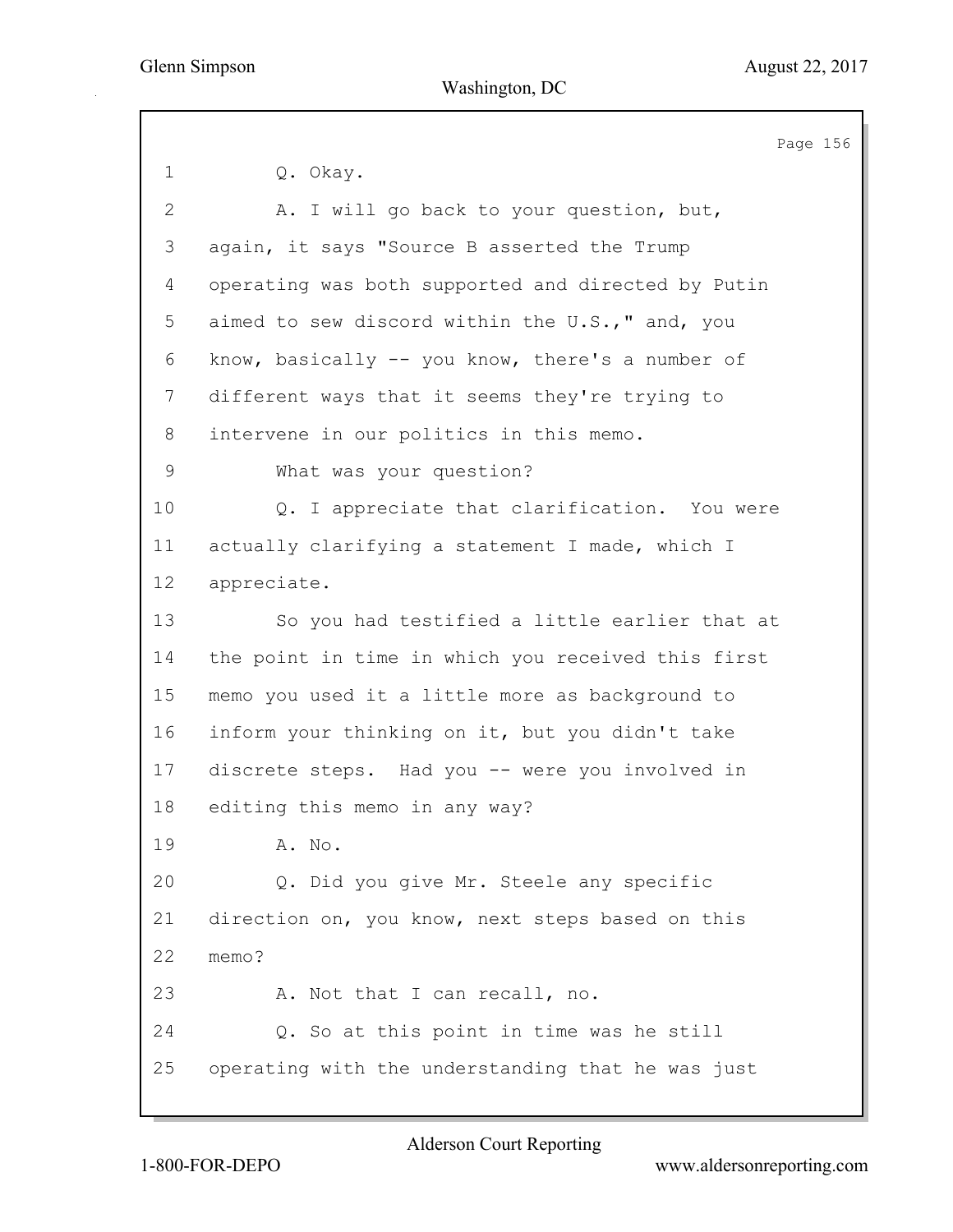|                | Page 157                                            |
|----------------|-----------------------------------------------------|
| $\mathbf 1$    | to engage in an open-ended research project?        |
| $\overline{2}$ | A. Actually it wasn't really an open-ended          |
| 3              | research project -- well, it was open-ended in      |
| 4              | scope, it wasn't open-ended in time. It was take a  |
| 5              | few weeks, see if there's anything there that's     |
| 6              | interesting, notable, important, and if we think    |
| 7              | there's reason to go on we'll make that decision at |
| 8              | that time. So it was a short-term engagement in     |
| 9              | the beginning.                                      |
| 10             | Q. And to the best you can explain to us, did       |
| 11             | the client that you were working for know that he   |
| 12             | was engaged in this particular research or what his |
| 13             | findings were at that point in time?                |
| 14             | MR. LEVY: The answer to that question might         |
| 15             | implicate privilege or obligations.                 |
| 16             | BY MS. SAWYER:                                      |
| 17             | Q. Did you interfere in any way with                |
| 18             | Mr. Steele's research, tell him not to pursue any   |
| 19             | particular avenues?                                 |
| 20             | A. No.                                              |
| 21             | Q. To the best of your knowledge, did anyone        |
| 22             | else give him that direction, either directly or    |
| 23             | through you, and tell him not to --                 |
| 24             | A. No.                                              |
| 25             | Q. If I could just finish.                          |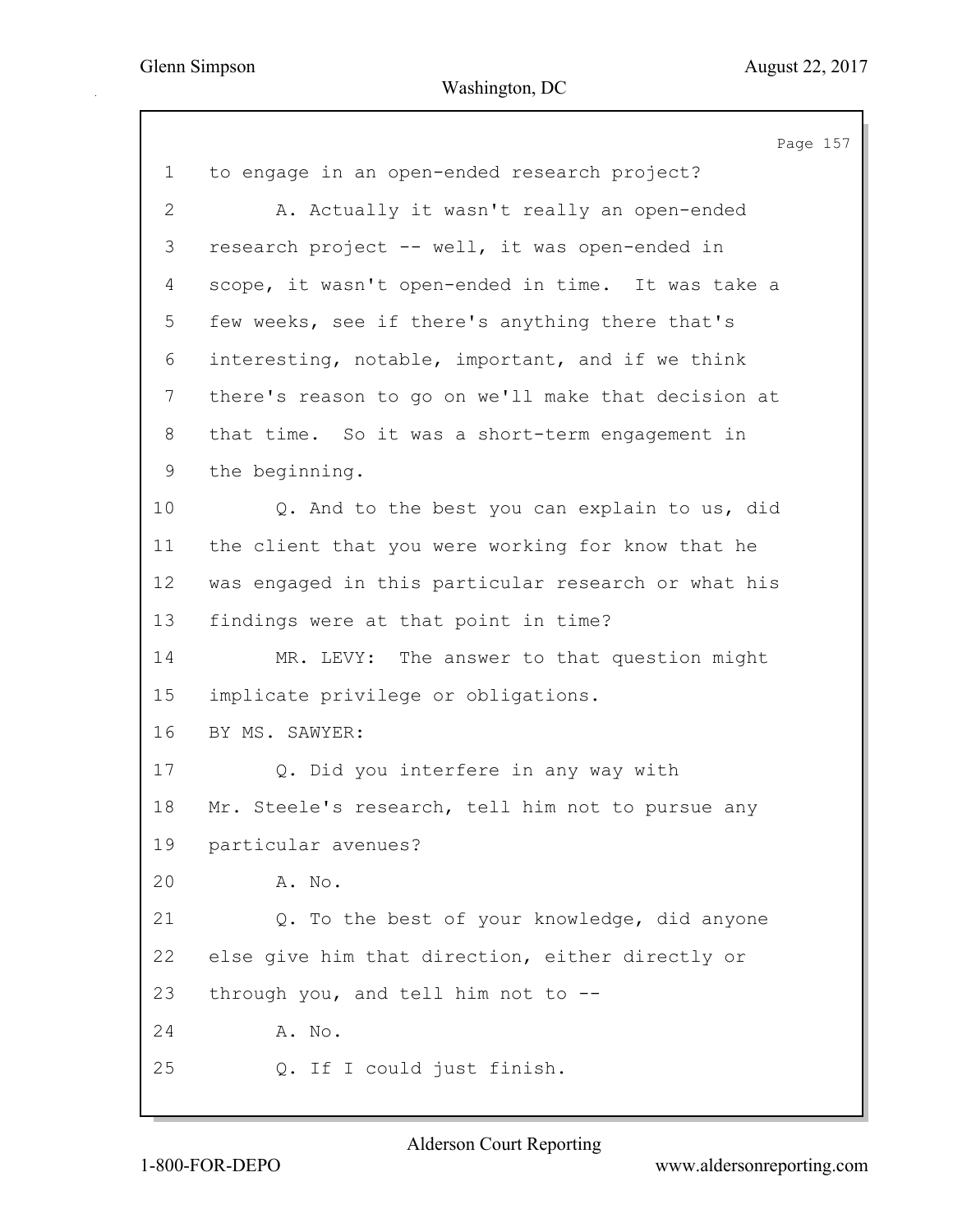Page 158 1 A. I'm sorry. 2 Q. -- and tell him not to pursue any 3 particular avenues of research? 4 A. No. 5 Q. Do you know -- if we could just move on to 6 kind of the next memo, which begins with Bates 7 No. 41394 and it ends with 41396. It appears to 8 be -- it's three pages and it has a date of 26 July 9 2015 and it has "Company Intelligence Report 10 2016/086." To the best of your recollection, was 11 this the second memo you had received from 12 Mr. Steele? 13 A. To the best of my recollection, this is 14 the second memo. 15 Q. And how did you kind of use this 16 information? 17 A. Well, I think the context of external 18 events is important here. I believe -- it's my 19 recollection that what prompted this memo was, in 20 fact, the beginning of public reporting on the 21 hack. I think -- what is the date again? Yeah, 22 it's 26 July. So by this time Debbie Wasserman 23 Schultz has been the subject of a very aggressive 24 hacking campaign, weaponized hack, the likes of 25 which, you know, have never really been seen.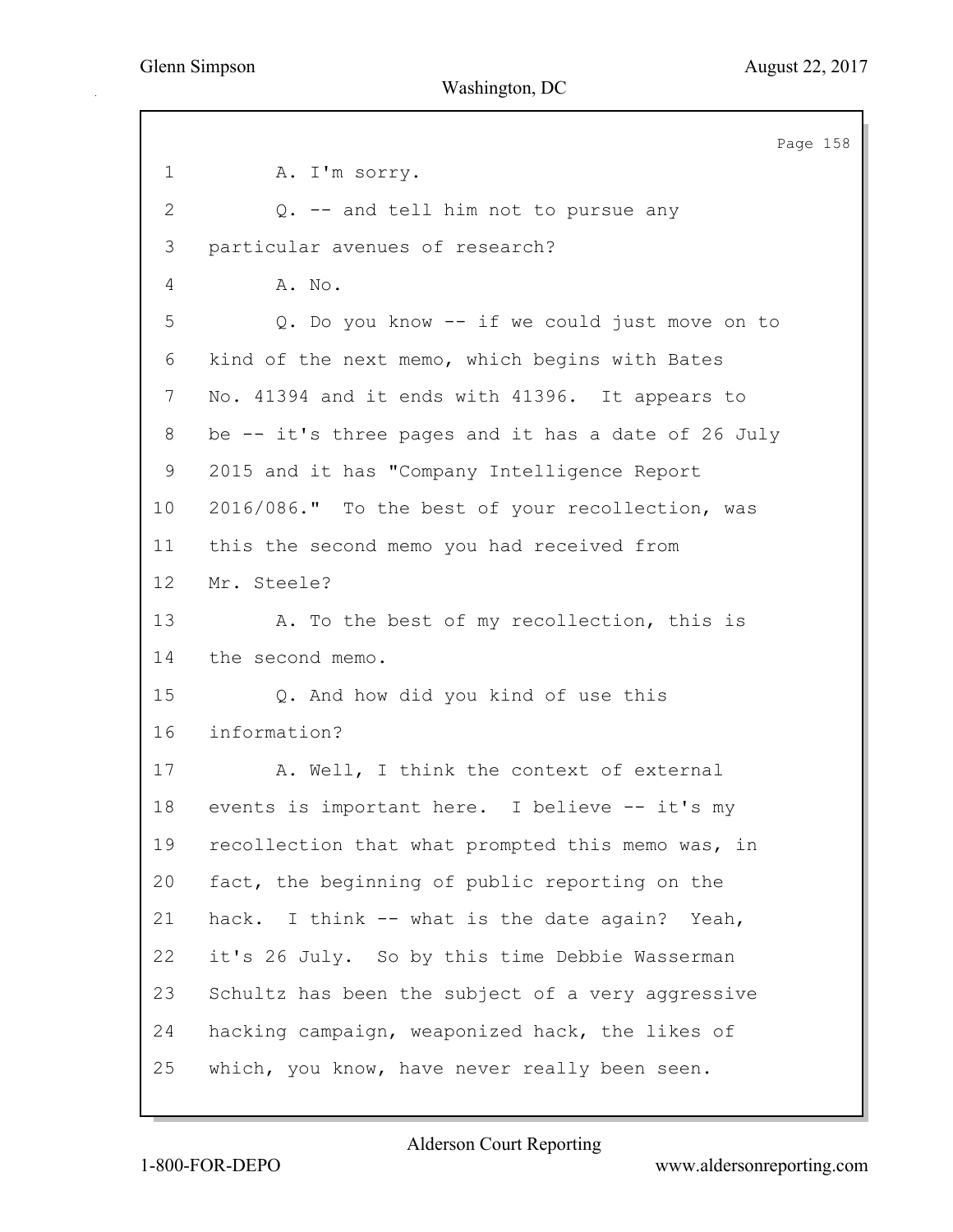Page 159 1 We've seen hacking in politics before, but this 2 kind of, you know, mass theft of e-mail and then to 3 dump it all into, you know, the public sphere was 4 extraordinary and it was criminal. 5 So the question by now of whether this was 6 Russia and whether this might have something to do 7 with the other information that we'd received was, 8 you know, the immediate question, and I think this 9 is also -- by the time this memo was written Chris 10 had already met with the FBI about the first memo. 11 So he's -- if I can interpret a little bit here. 12 In his mind this is already a criminal matter, 13 there's already a potential national security 14 matter here. 15 I mean, this is basically about a month later 16 and there's a lot of events that occurred in 17 between. You know, after the first memo, you know, 18 Chris said he was very concerned about whether this 19 represented a national security threat and said he 20 wanted to -- he said he thought we were obligated 21 to tell someone in government, in our government 22 about this information. He thought from his 23 perspective there was an issue -- a security issue

24 about whether a presidential candidate was being 25 blackmailed. From my perspective there was a law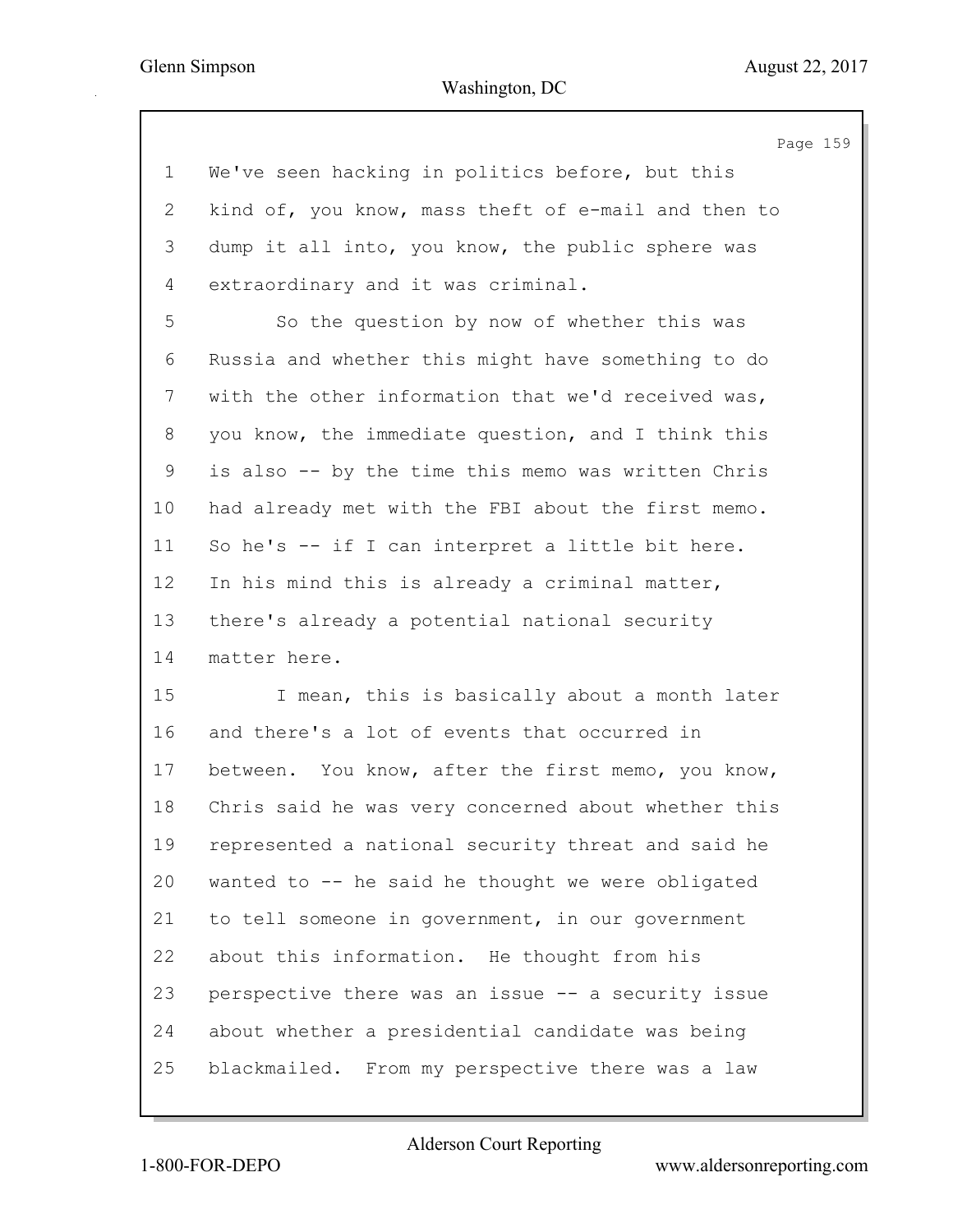160

|             | Page                                                |
|-------------|-----------------------------------------------------|
| $\mathbf 1$ | enforcement issue about whether there was an        |
| 2           | illegal conspiracy to violate the campaign laws,    |
| 3           | and then somewhere in this time the whole issue of  |
| 4           | hacking has also surfaced.                          |
| 5           | So he proposed to -- he said we should tell         |
| 6           | the FBI, it's a national security issue. I didn't   |
| 7           | originally agree or disagree, I just put it off and |
| 8           | said I needed to think about it. Then he raised it  |
| 9           | again with me. I don't remember the exact sequence  |
| 10          | of these events, but my recollection is that I      |
| 11          | questioned how we would do that because I don't     |
| 12          | know anyone there that I could report something     |
| 13          | like this to and be believed and I didn't really    |
| 14          | think it was necessarily appropriate for me to do   |
| 15          | that. In any event, he said don't worry about       |
| 16          | that, I know the perfect person, I have a contact   |
| 17          | there, they'll listen to me, they know who I am,    |
| 18          | I'll take care of it. I said okay. You know, I      |
| 19          | agreed, it's potentially a crime in progress. So,   |
| 20          | you know, if we can do that in the most appropriate |
| 21          | way, I said it was okay for him to do that.         |
| 22          | Q. Okay. So let me just stop you there and          |
| 23          | let's just make sure we get the sequencing          |
| 24          | accurate.                                           |
| 25          | A. Sure.                                            |
|             |                                                     |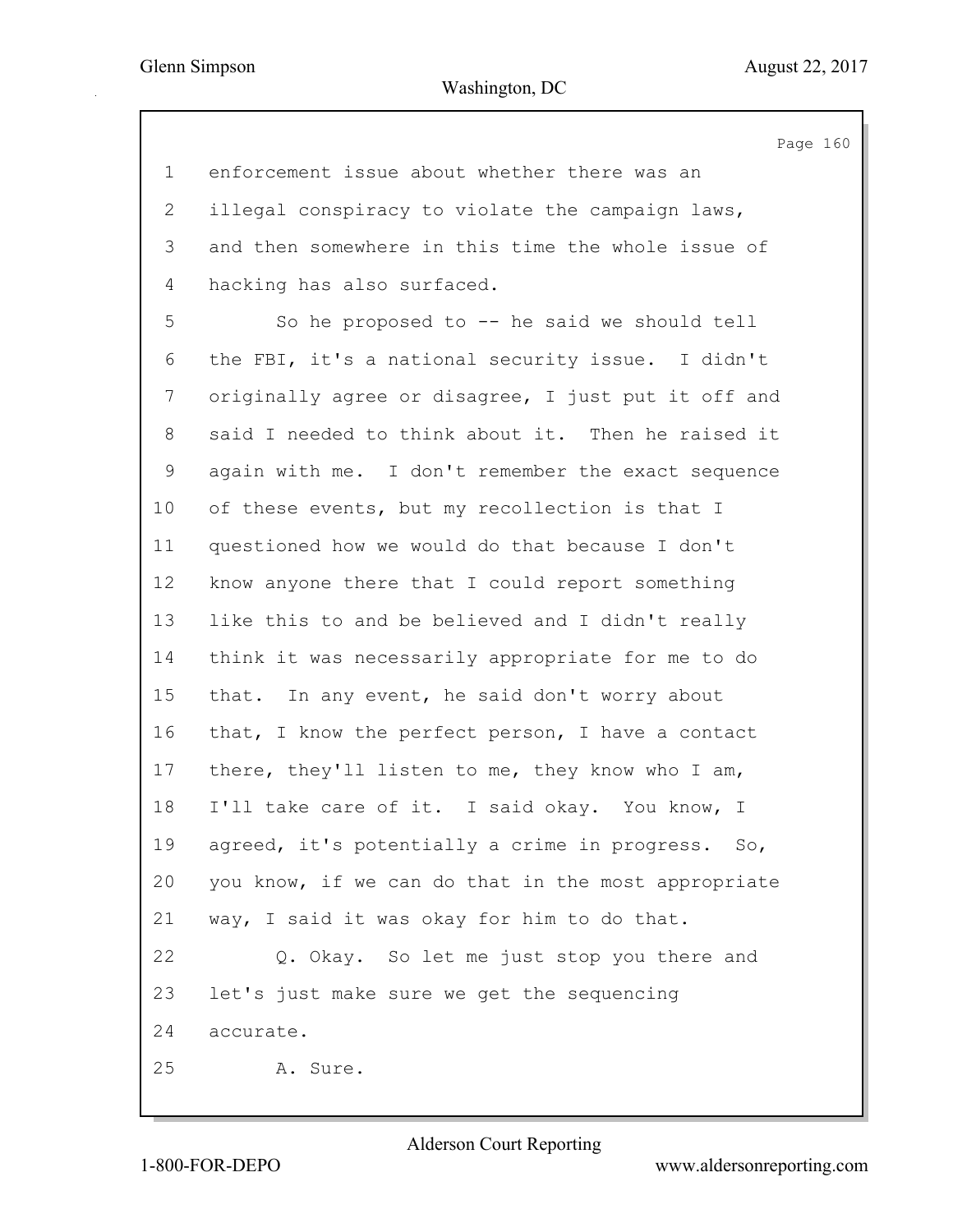Page 161 1 Q. So after Mr. Steele had found out the 2 information that he put in the very first of these 3 memos, the one dated June 20, 2016, he approached 4 you about taking this information to specifically 5 the FBI, the Federal Bureau of Investigation? 6 A. That's my recollection. 7 Q. So to the best of your recollection, that 8 request or idea came directly from Mr. Steele, not 9 anyone else? 10 A. That's right. 11 Q. And who was involved in discussions about 12 whether it was appropriate to take either the memo 13 or the information in the memo to the FBI? 14 A. It was Chris and me. I mean, that's the 15 only ones I remember, the two of us. The only ones 16 I know of. 17 Q. You said you had asked for some time to 18 think it over. What in particular did he 19 articulate to you was of significant national 20 security concern to indicate that it should be 21 taken to the FBI? 22 A. His concern, which is something that 23 counterintelligence people deal with a lot, is 24 whether or not there was blackmail going on, 25 whether a political candidate was being blackmailed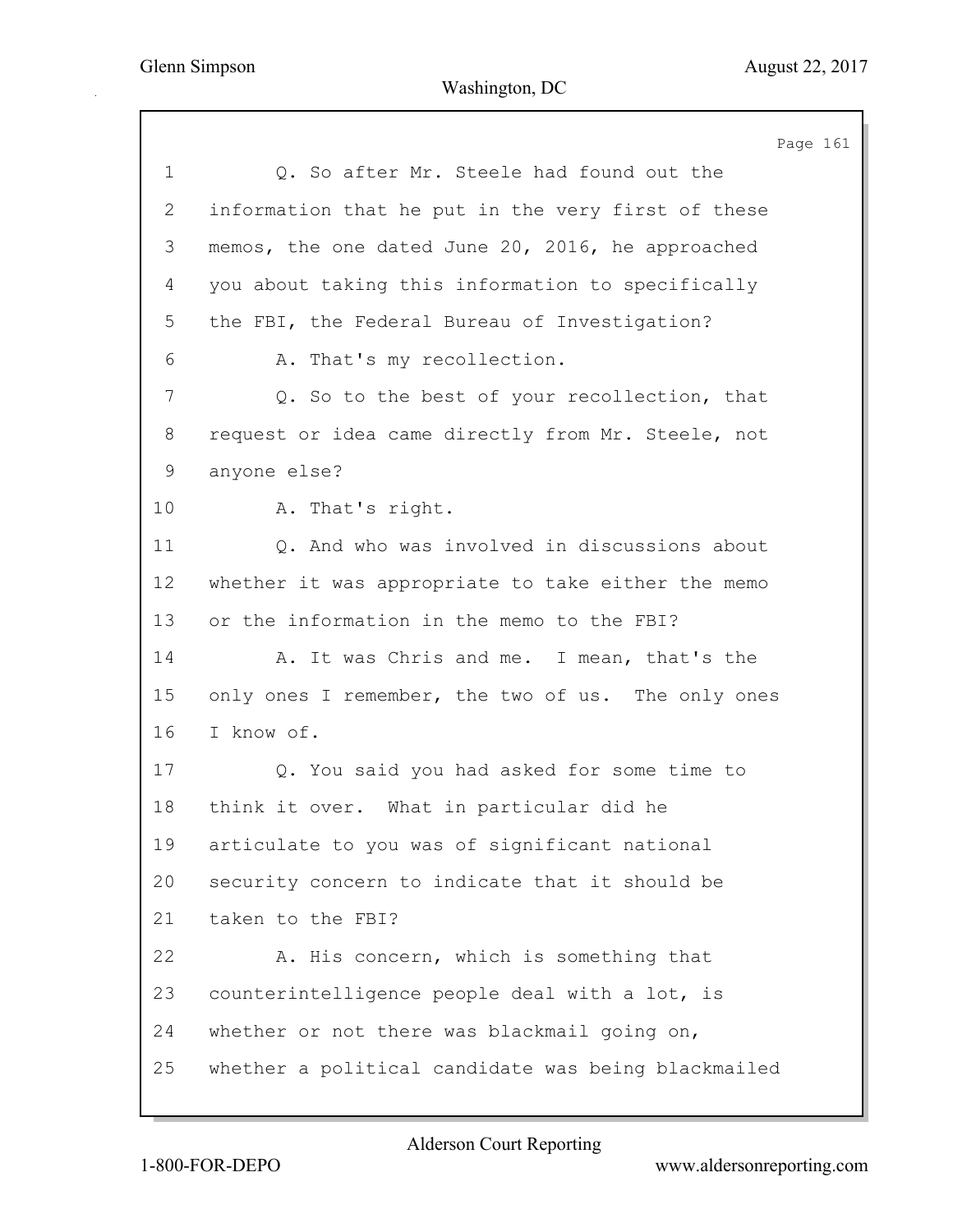| $\mathbf 1$    | or had been compromised. And the whole problem of   |
|----------------|-----------------------------------------------------|
| $\overline{2}$ | compromise of western businessmen and politicians   |
| 3              | by the Russians is an essential part of -- it's     |
| 4              | like disinformation, it's something they worry      |
| 5              | about a lot and deal with a lot and are trained to  |
| 6              | respond to. So, you know, a trained intelligence    |
| $\overline{7}$ | officer can spot disinformation that you or I might |
| 8              | not recognize, certainly that was Chris's skill,    |
| 9              | and he honed in on this issue of blackmail as being |
| 10             | a significant national security issue.              |
| 11             | Chris is the professional and I'm not. So I         |
| 12             | didn't agree with that -- it wasn't that I          |
| 13             | disagreed with it. It was that I didn't feel        |
| 14             | qualified to be the arbitrar of whether this is a   |
| 15             | national security expert. He's the pro and I'm the  |
| 16             | ex-journalist.                                      |
| 17             | Q. In that regard when you say he's a               |
| 18             | professional and you're not, I take that to mean    |
| 19             | that he was the intelligence expert?                |
| 20             | A. He was -- yes, he was the national               |
| 21             | security guy. I know a lot about politics, I know   |
| 22             | a good bit about financial crime, but, you know, my |
| 23             | specialty was journalism and his was security.      |
| 24             | Q. And with specific regard to the issue of         |
| 25             | blackmail, what was the -- what were the facts that |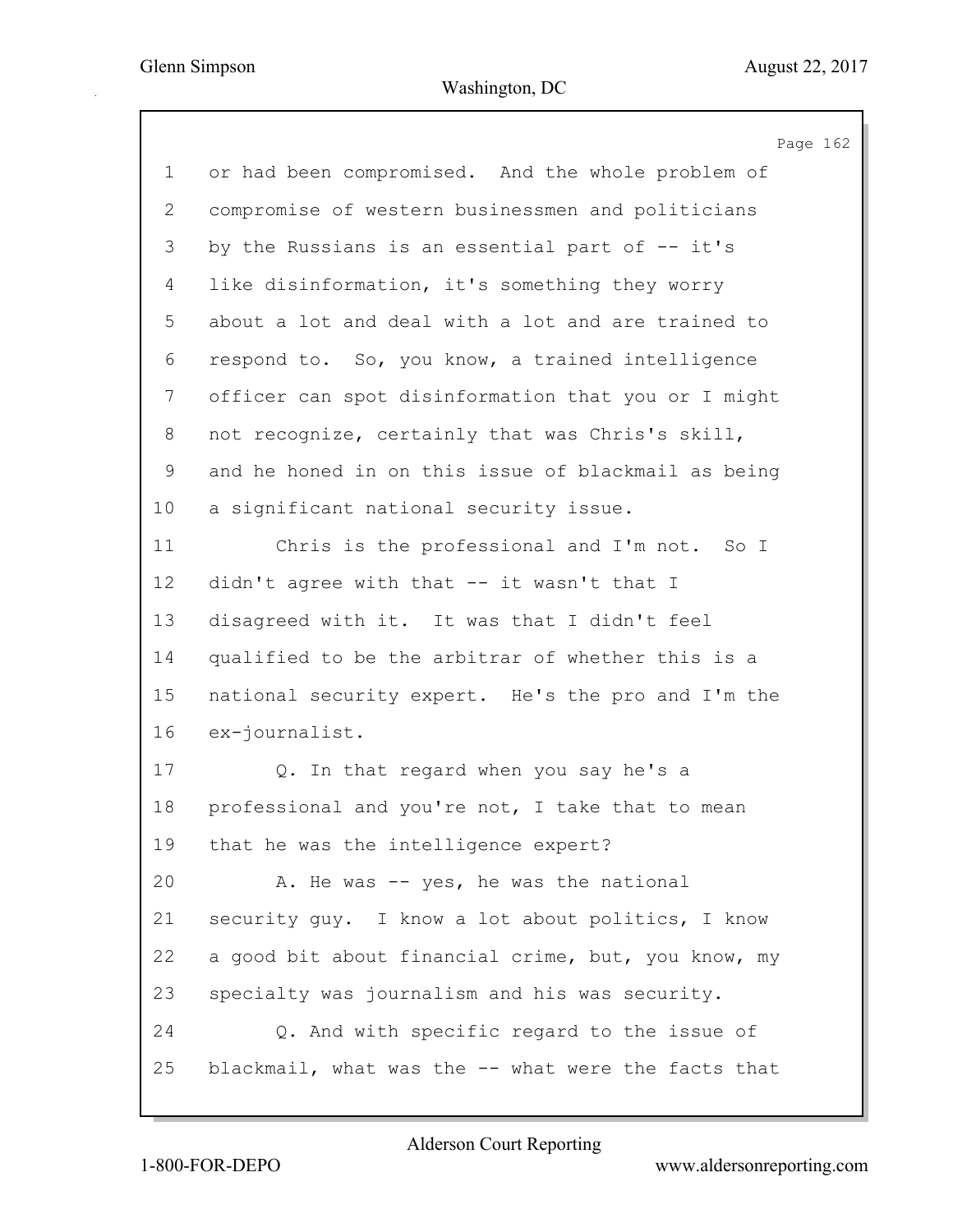Page 163 1 he had gathered that made him concerned about the 2 possibility of blackmail and who did he think was 3 going to be blackmailed? 4 A. Well, the facts are -- beyond what's here 5 I don't have any additional facts. The alleged 6 incident that's described here is the one that he 7 was referring to. As I say, I don't have really 8 any additional information beyond this except 9 that -- I mean, it's probably in here somewhere 10 actually, but it's well known in intelligence 11 circles that the Russians have cameras in all the 12 luxury hotel rooms and there are memoirs written 13 about this by former Russian intelligence agents I 14 could quote you. So the problem of kompromat and 15 kompromating is just endemic to east-west 16 intelligence work. So that's what I'm referring 17 to. That's what he's referring to. 18 Q. Got it. So that would be in the summary 19 the kind of third dash point down where it 20 mentions -- 21 A. Yes, that's right. 22 Q. -- that FSB -- what is your understanding 23 of who or what FSB is? 24 A. It's a successor to the KGB. I mean, 25 nominally it's the domestic intelligence agency on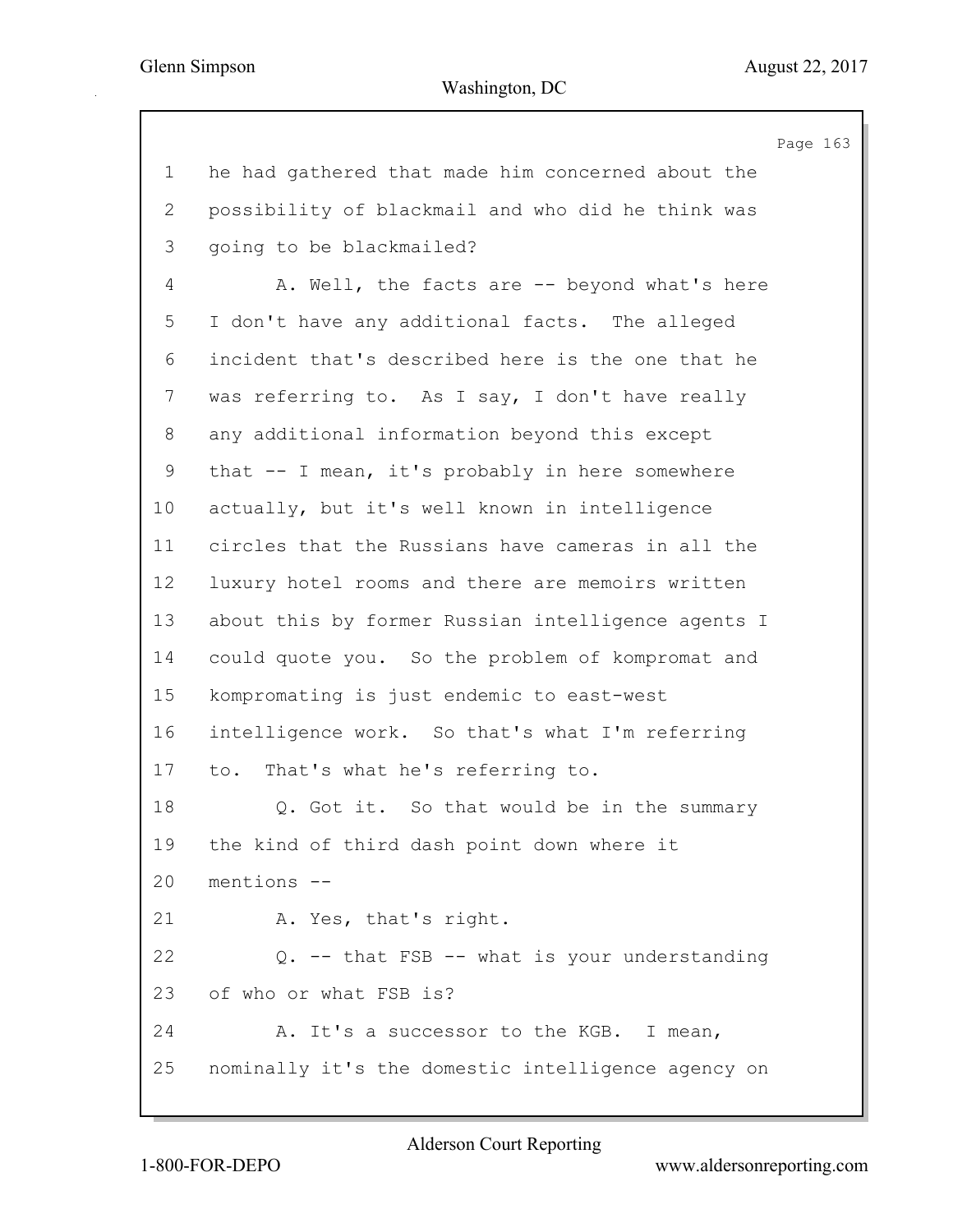|             | Page 164                                            |
|-------------|-----------------------------------------------------|
| $\mathbf 1$ | the domestic side of what was the KGB. In practice  |
| 2           | it's sort of the preeminent intelligence organ of   |
| 3           | the Russian state, government.                      |
| 4           | Q. And do you recall when you -- when you and       |
| 5           | Mr. Steele decided kind of that he could or should  |
| 6           | take this to the FBI, approximately the time frame  |
| 7           | of that?                                            |
| 8           | A. I believe it was sometime around the turn        |
| 9           | of the month. It would have been in late June or    |
| 10          | at latest early July. That's my recollection.       |
| 11          | Q. And Mr. Steele was the one who was then          |
| 12          | responsible for doing the initial outreach to them  |
| 13          | and making that contact?                            |
| 14          | A. Yes. Well, I mean, let's be clear, this          |
| 15          | was not considered by me to be part of the work     |
| 16          | that we were doing. This was -- to me this was      |
| 17          | like, you know, you're driving to work and you see  |
| 18          | something happen and you call 911, right.<br>It     |
| 19          | wasn't part of the -- it wasn't like we were trying |
| 20          | to figure out who should do it. He said he was      |
| 21          | professionally obligated to do it. Like if you're   |
| 22          | a lawyer and, you know, you find out about a crime, |
| 23          | in a lot of countries you must report that. So it   |
| 24          | was like that. So I just said if that's your        |
| 25          | obligation, then you should fulfill your            |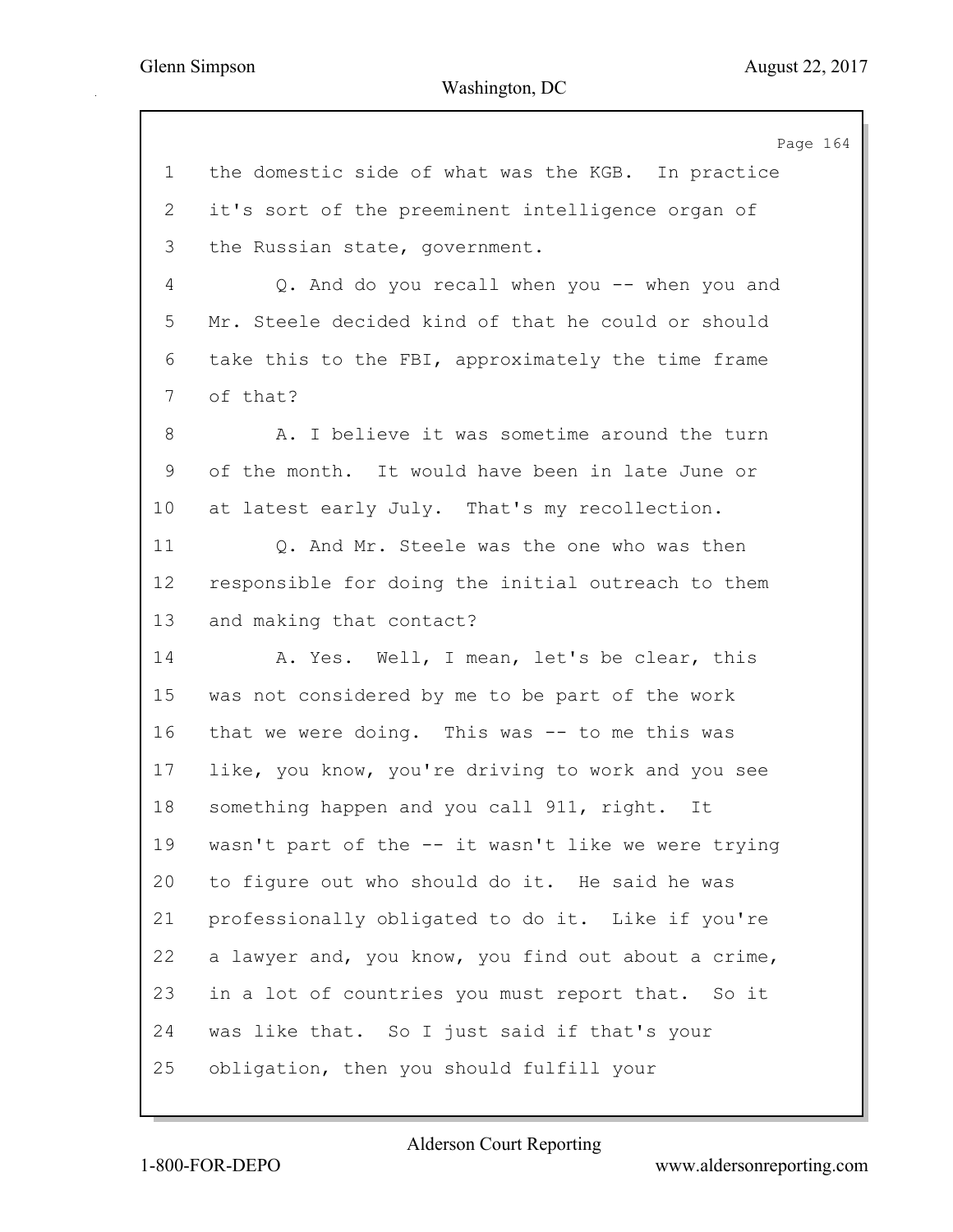Page 165 1 obligation. 2 Q. And were you a part of those conversations 3 with -- that Mr. Steele had with whoever his 4 contact was at the FBI? 5 A. No. 6 Q. Do you have any knowledge of when that 7 first conversation actually then took place? 8 A. Over the last several months that this has 9 become a public controversy I've learned the 10 general date and I believe it was if first week of 11 July, but I don't believe he told me -- if he told 12 me the time, I don't remember when he told me. 13 Q. And that information about that time, that 14 first week of July, where does that come from? 15 A. It comes from news accounts of these 16 events and conversations between Chris and I and 17 some of my -- presumably my business partners too. 18 Generally speaking, we have, as you know, not been 19 eager to discuss any of this in public and there's 20 been a lot of speculation and guessing and stories, 21 many of which are wrong. So when an incorrect 22 story comes out we would, you know, talk about it. 23 So, you know, in the course of those kinds of 24 things I generally obtained a sense of when things 25 occurred that I might otherwise not be able to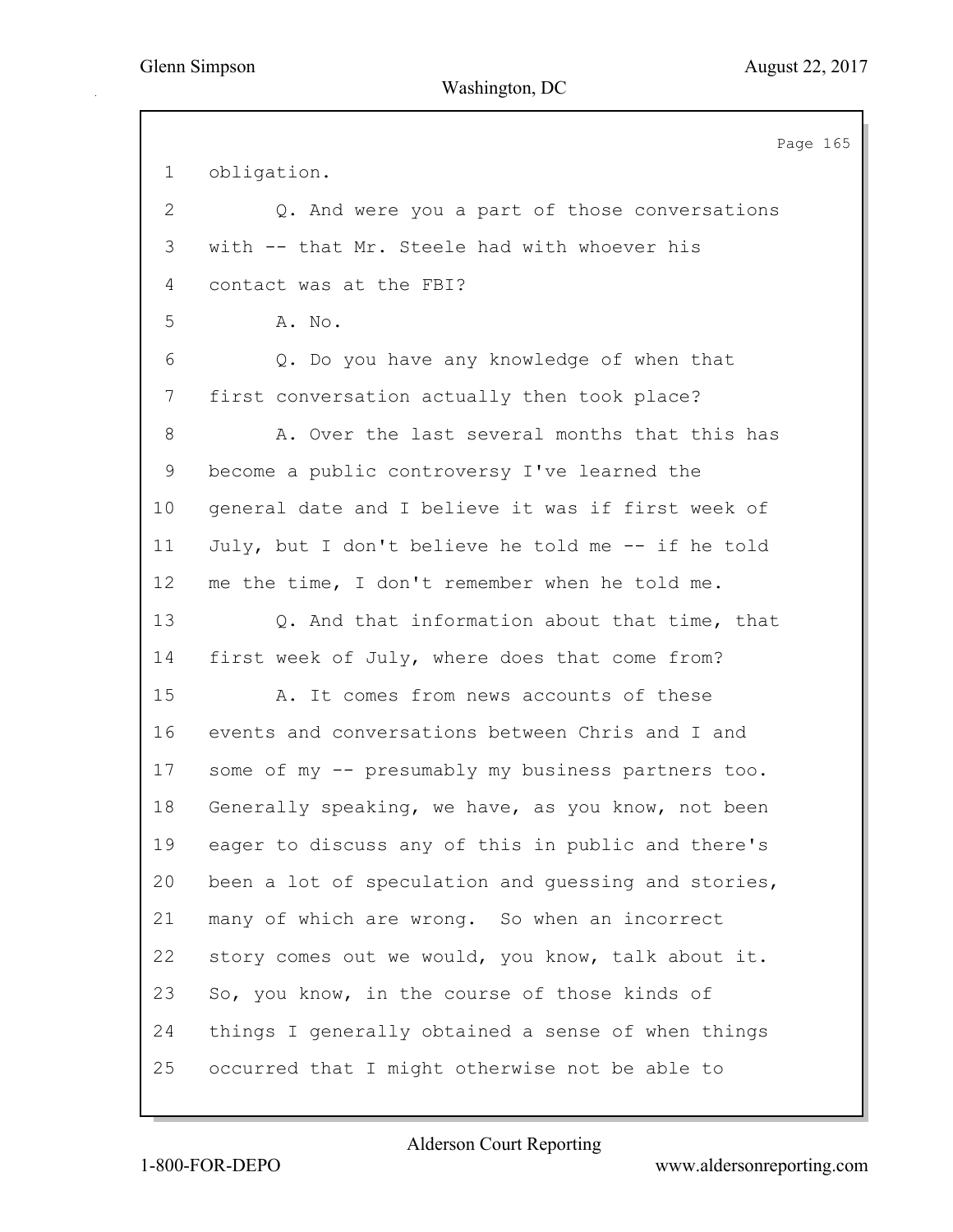|                | Page 166                                           |
|----------------|----------------------------------------------------|
| $\mathbf 1$    | provide you.                                       |
| $\overline{2}$ | Q. And do you know who it is that Mr. Steele       |
| 3              | contacted and talked with at the FBI?              |
| 4              | A. I did not know at the time. I believe I         |
| 5              | know now, but I don't have authoritative           |
| 6              | information on that. I didn't -- yeah. I didn't    |
| 7              | know who it was in July.                           |
| 8              | Q. And do you now know who that was?               |
| 9              | A. I think I know, but Chris never told me.        |
| 10             | I figured it out eventually based on other sources |
| 11             | and other information, but that was not until      |
| 12             | December or November.                              |
| 13             | Q. December of -- November or December 2016?       |
| 14             | A. November, December 2016. It was after the       |
| 15             | election.                                          |
| 16             | Q. And what is your understanding from what        |
| 17             | you've been able to put together of who that would |
| 18             | have been?                                         |
| 19             | A. My understanding of?                            |
| 20             | Q. Of who Mr. Steele would have talked to at       |
| 21             | the FBI.                                           |
| 22             | A. I believe it was a                              |
|                | an official named                                  |
| 24             | $\bullet$                                          |
| 25             | Q. And we had talked about that discussion         |
|                |                                                    |

Alderson Court Reporting

1-800-FOR-DEPO www.aldersonreporting.com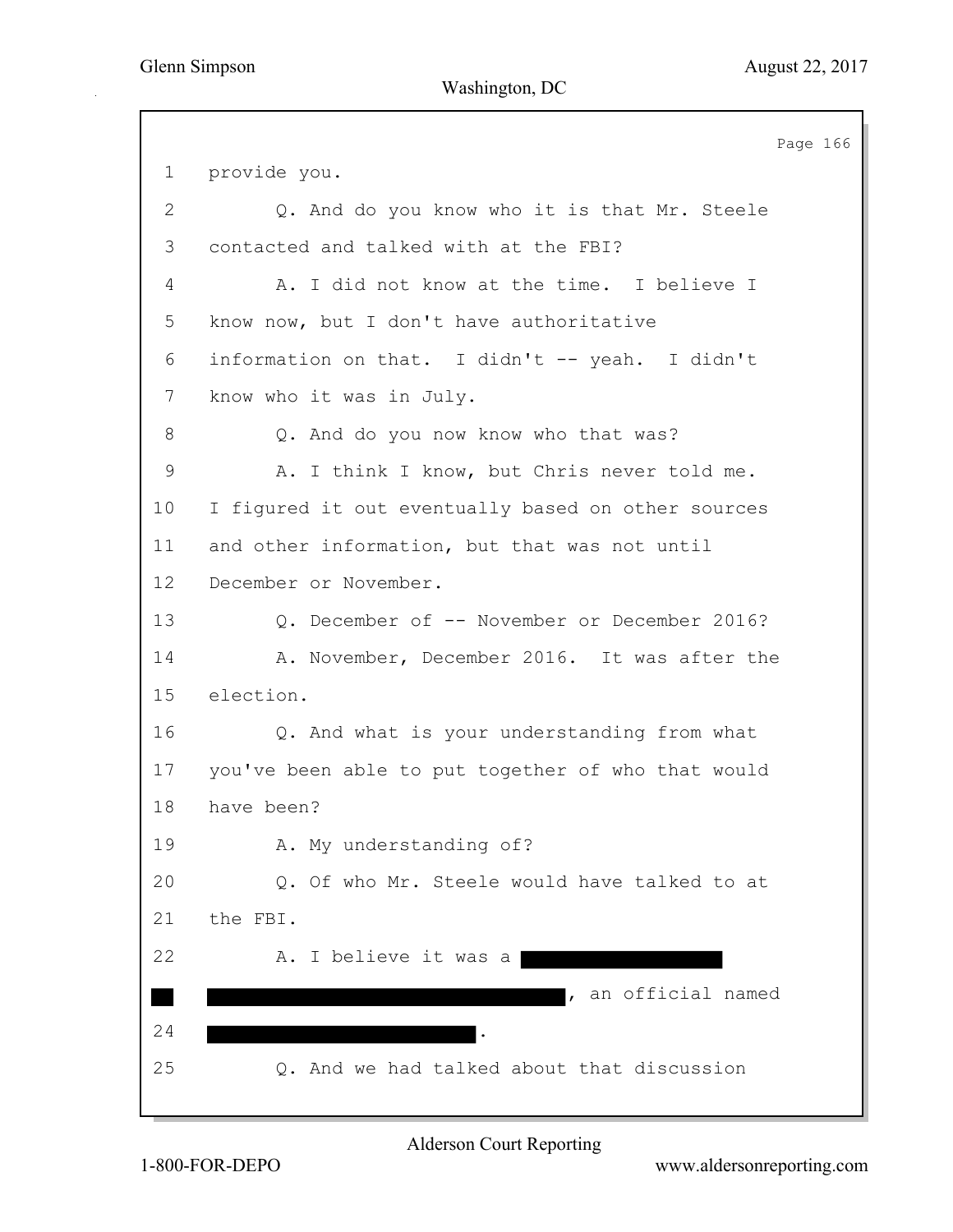|                | Page 167                                            |
|----------------|-----------------------------------------------------|
| $\mathbf 1$    | that you had with Mr. Steele about potentially      |
| $\overline{2}$ | going to the FBI. You had indicated that it was     |
| 3              | just the two of you having those conversations and  |
| 4              | coming to that decision. Once the decision was      |
| 5              | made, did you share that decision with anyone, that |
| 6              | he was going to go to the FBI with this             |
| 7              | information?                                        |
| 8              | A. I think we're not able to answer that.           |
| 9              | MR. LEVY: He's going to decline to answer           |
| 10             | that question.                                      |
| 11             | BY MS. SAWYER:                                      |
| 12             | Q. Did you seek anyone else's approval for          |
| 13             | him to go to the FBI?                               |
| 14             | A. No.                                              |
| 15             | Q. Did anyone ever encourage you to ask him         |
| 16             | on to go to the FBI?                                |
| 17             | A. No.                                              |
| 18             | Q. Did anyone discourage you from having him        |
| 19             | go to the FBI?                                      |
| 20             | A. No.                                              |
| 21             | Q. Do you know whether Mr. Steele when he had       |
| 22             | that first meeting, which you said occurred in the  |
| 23             | first week of July, do you know whether Mr. Steele  |
| 24             | actually gave the FBI this document that we've been |
| 25             | talking about, the intelligence report 2016/080?    |
|                |                                                     |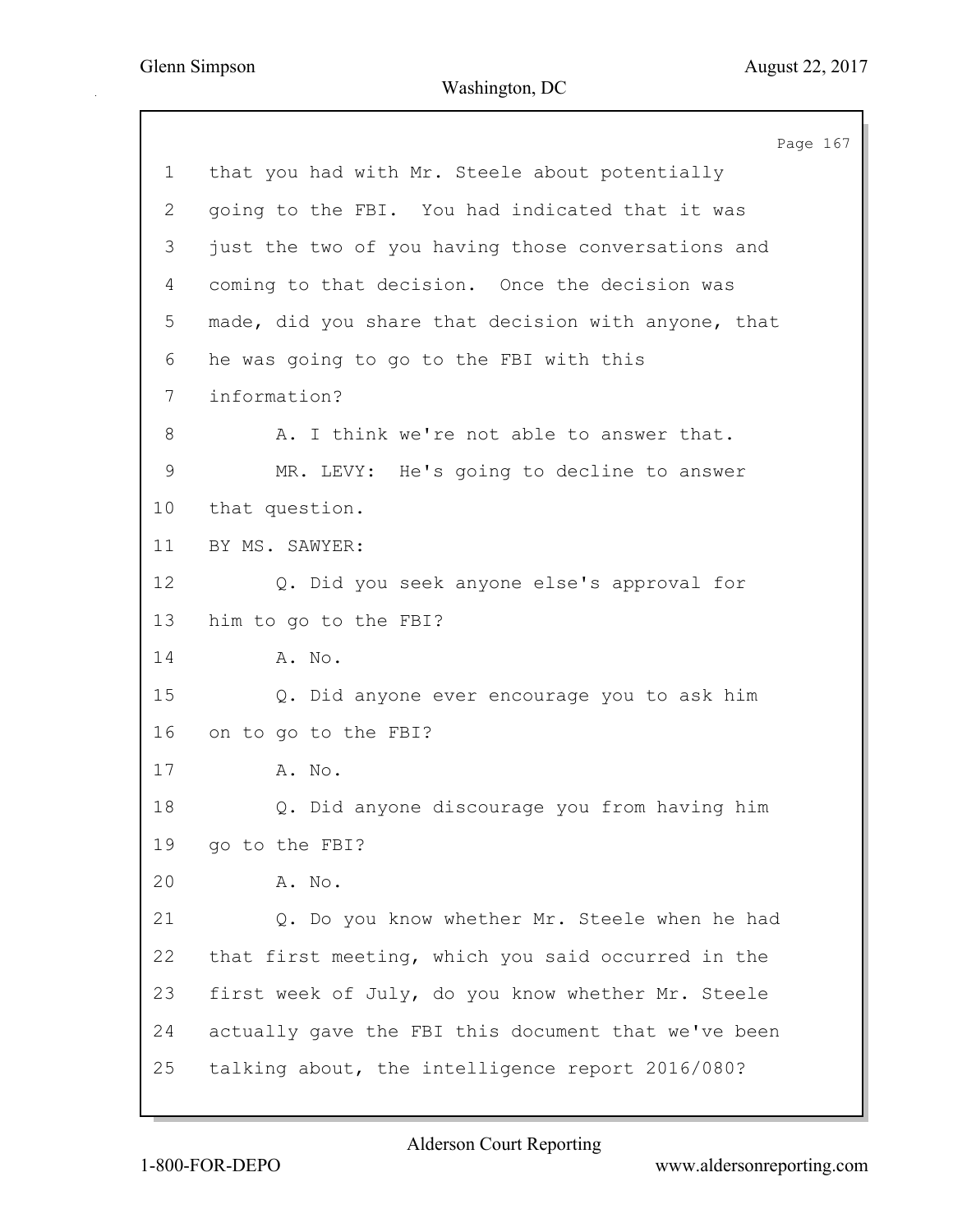Page 168 1 A. I don't know. 2 Q. With regard to providing -- what was the 3 goal -- as you understood it, what was the purpose 4 of the kind of goal in taking this to the FBI from 5 Mr. Steele's perspective? 6 MR. LEVY: Beyond what he's said already? 7 MS. SAWYER: Yes. 8 BY THE WITNESS: 9 A. I mean, for him it was professional 10 obligations. I mean, for both of us it was 11 citizenship. You know, people report crimes all 12 the time. 13 Q. So beyond reporting -- certainly if I'm 14 mischaracterizing please let me know, but beyond 15 reporting what he believed was an issue of national 16 security and a potential crime, I think you had 17 said kind of a potential crime in progress, do you 18 know whether he requested that the FBI open an 19 investigation? 20 A. I don't know that. I mean, all he told me 21 in the immediate aftermath was that he filled him 22 in. I can talk generally about the FBI and what 23 happens when you give them information because I 24 know that from years of experience, but generally, 25 you know, you don't ask them to do it. There's no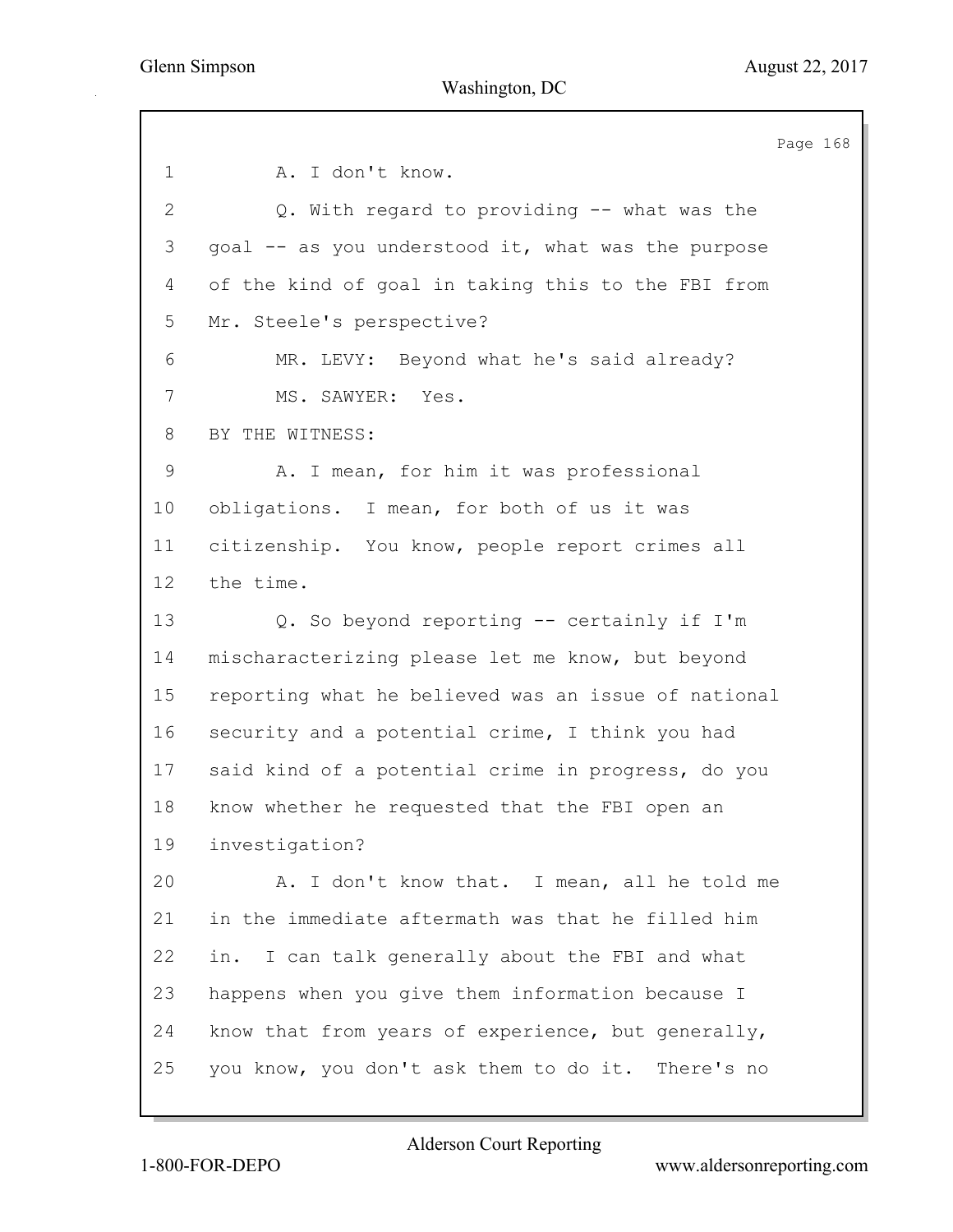Page 169 1 ask. 2 Q. But you don't know what concrete steps 3 they may have taken once they got the information 4 from him? 5 A. I do not. Of course we know now that 6 shortly thereafter they got a vice award on one of 7 the people who's dealt with in here. He's not 8 dealt with in this memo, but he's dealt with in the 9 later memos. I don't know there's any connection 10 between these events. I do know in Director 11 Comey's testimony he said -- I'm sorry. Maybe I'm 12 skipping ahead. As far as I know, they didn't -- I 13 don't know what they did. 14 Q. So then with regard to Mr. Steele's 15 ongoing work, I presume that his work then 16 continued after you got this first memo because we 17 have additional memos between June? 18 A. Yes. 19 Q. Was there a discussion about whether and 20 when he would take information to the FBI? 21 A. Not that I recall. After the initial memo 22 he told me that he had briefed him. I don't 23 remember anything specific about the issue arising 24 again other than to say generally that as the 25 summer progressed the situation with the hacking of

Alderson Court Reporting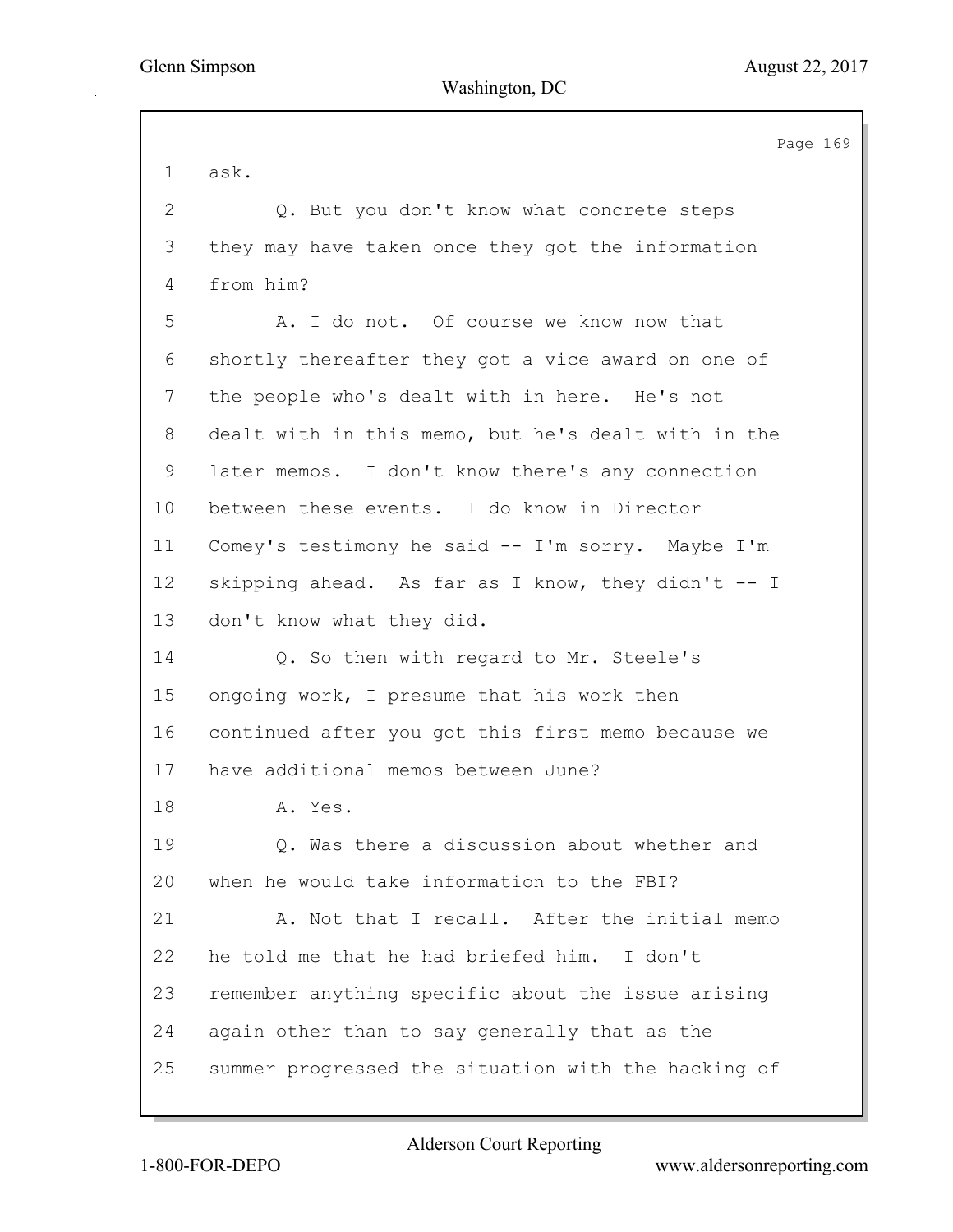Page 170 1 the Democrats and the efforts by the Russians to 2 influence the election and the possibility that the 3 Trump organization was, in fact, doing things to 4 curry favor with the Russians became more and more 5 serious as external developments occurred. 6 So, for instance, they changed the Republican 7 platform, which is addressed in here. Carter Page 8 shows up in Moscow and gives a speech. He's a 9 campaign advisor and he gives a speech about 10 dropping sanctions. Trump continues to say 11 mysterious things about what a great guy Putin is. 12 So I vaguely recall that these external events 13 prompted us to say I wonder what the FBI did, 14 whoops, haven't heard from them. So that was 15 basically the state of things through September 16 Q. So do you know whether or not Mr. Steele 17 did have any subsequent conversations with the FBI 18 after that initial conversation in the first week 19 of July 2016? 20 A. Yes, I do. He did. 21 Q. So can you explain the next incident where 22 you know that Mr. Steele met with the FBI? 23 A. Yes. I guess what I'd like to explain is 24 what I knew at the time and what I know now. It 25 was September and obviously the controversy was

1-800-FOR-DEPO www.aldersonreporting.com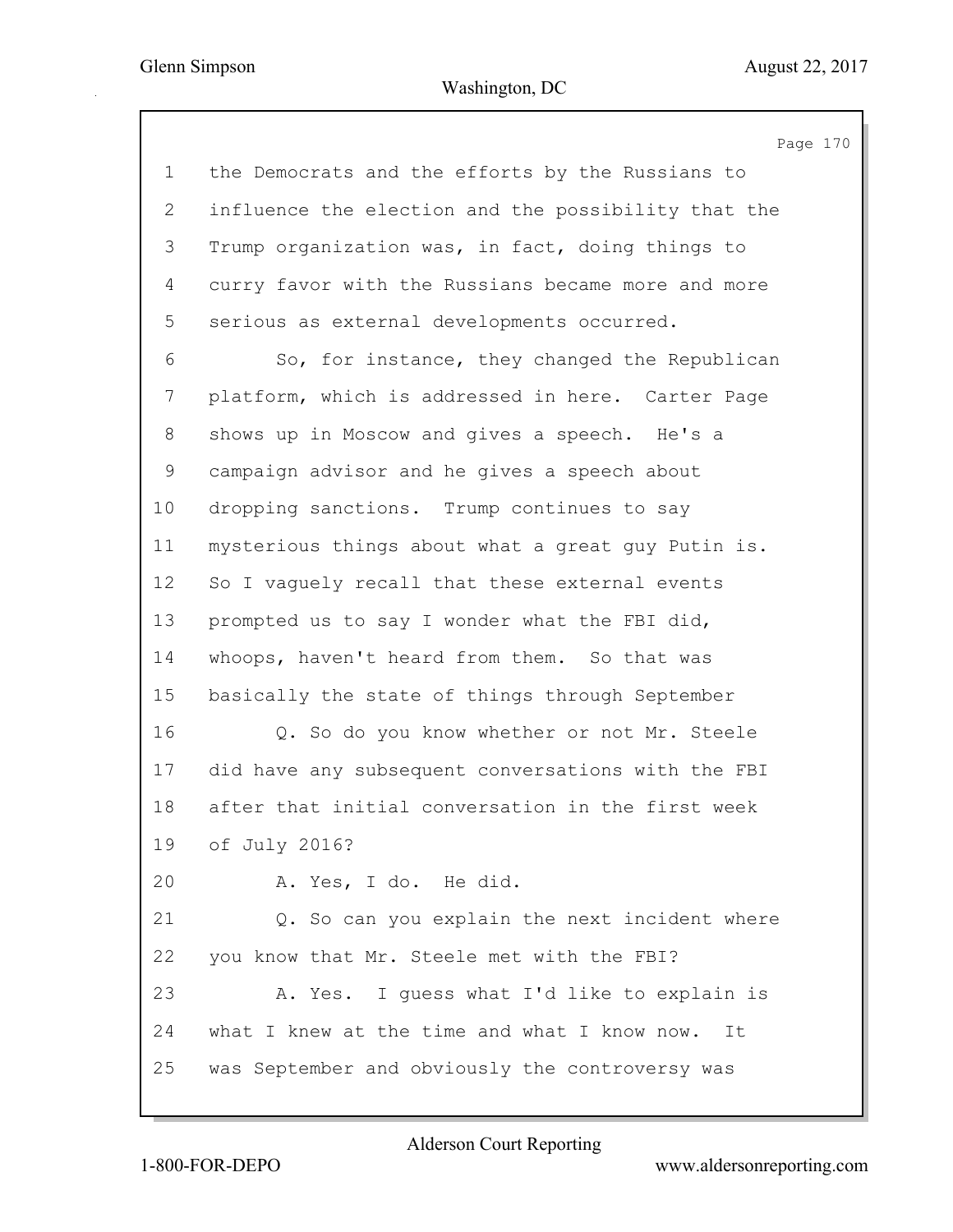|                | Page 171                                            |
|----------------|-----------------------------------------------------|
| $\mathbf 1$    | really front and center now in the election.<br>I.  |
| $\mathbf{2}$   | can't remember whether the intelligence community   |
| 3              | had come out with their statement, but, you know,   |
| 4              | there was a lot of concern in Washington and in the |
| 5              | U.S. about whether there was a Kremlin operation to |
| 6              | interfere with our election and there was a lot of  |
| $\overline{7}$ | debate throughout this period about whether they    |
| 8              | were trying to help Trump or just trying to cause   |
| 9              | trouble. But there wasn't much debate that they     |
| 10             | were up to something.                               |
| 11             | So, you know, I'm dealing with Chris on the         |
| 12             | underlying reporting and by this time my concern,   |
| 13             | you know, was -- I was very concerned because Chris |
| 14             | had delivered a lot of information and by this time |
| 15             | we had, you know, stood up a good bit of it.        |
| 16             | Various things he had written about in his memos    |
| 17             | corresponded quite closely with other events and I  |
| 18             | began, you know, to view his reporting in this case |
| 19             | as, you know, really serious and really credible.   |
| 20             | So anyway, we were working on all of that and       |
| 21             | then he said, hey, I heard back from the FBI and    |
| 22             | they want me to come talk to them and they said     |
| 23             | they want everything I have, to which I said okay.  |
| 24             | He said he had to go to Rome, I said okay. He went  |
| 25             | to Rome. Then afterwards he came back and said,     |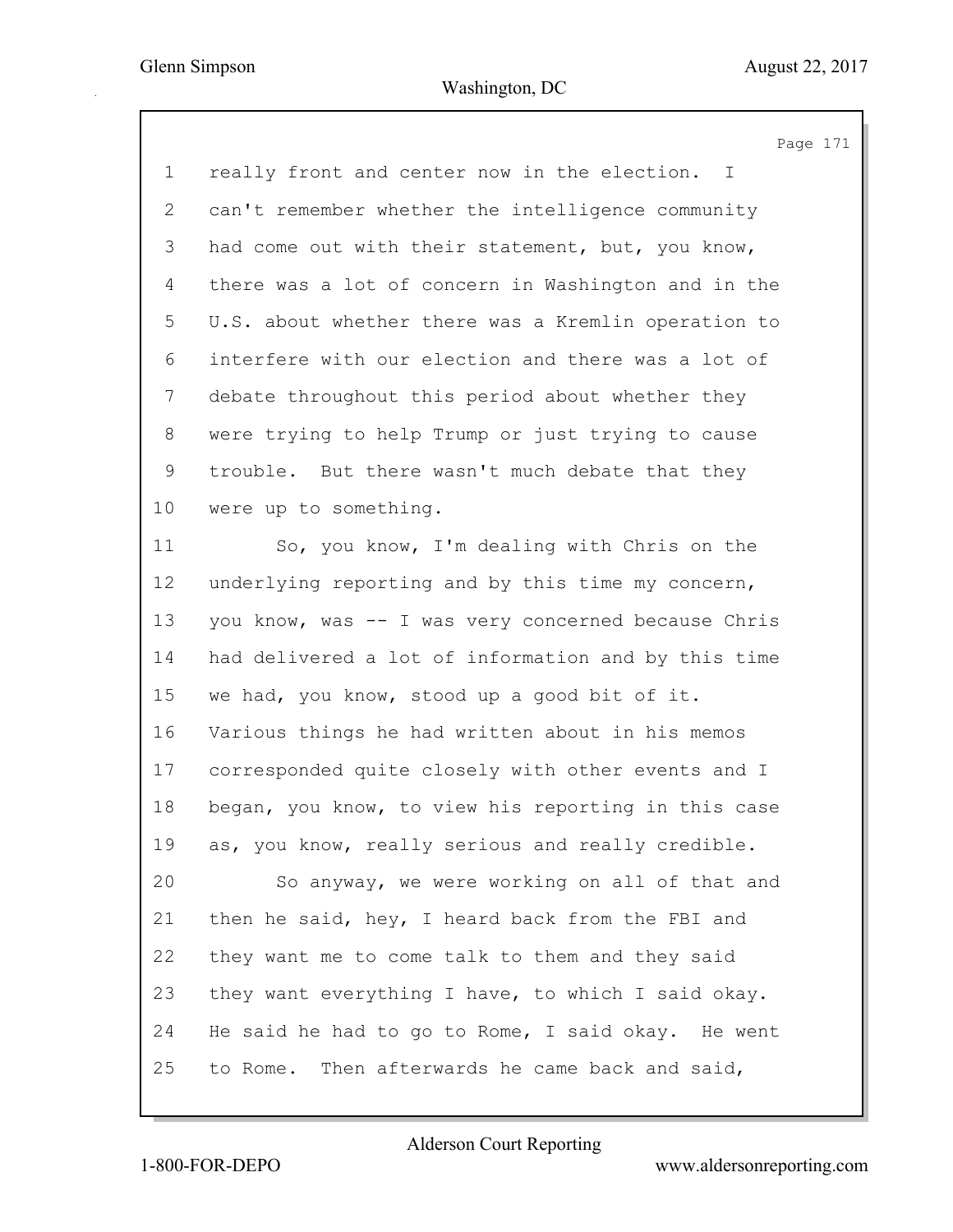| U.S. elections that you can't expect the government |  |
|-----------------------------------------------------|--|
|                                                     |  |
|                                                     |  |
|                                                     |  |
|                                                     |  |
|                                                     |  |
|                                                     |  |
|                                                     |  |
|                                                     |  |
|                                                     |  |
|                                                     |  |
|                                                     |  |
|                                                     |  |
|                                                     |  |
|                                                     |  |
|                                                     |  |
|                                                     |  |
|                                                     |  |
|                                                     |  |
|                                                     |  |
|                                                     |  |
|                                                     |  |
|                                                     |  |
|                                                     |  |
|                                                     |  |
|                                                     |  |
| hear, I just want to get a sense of the chronology. |  |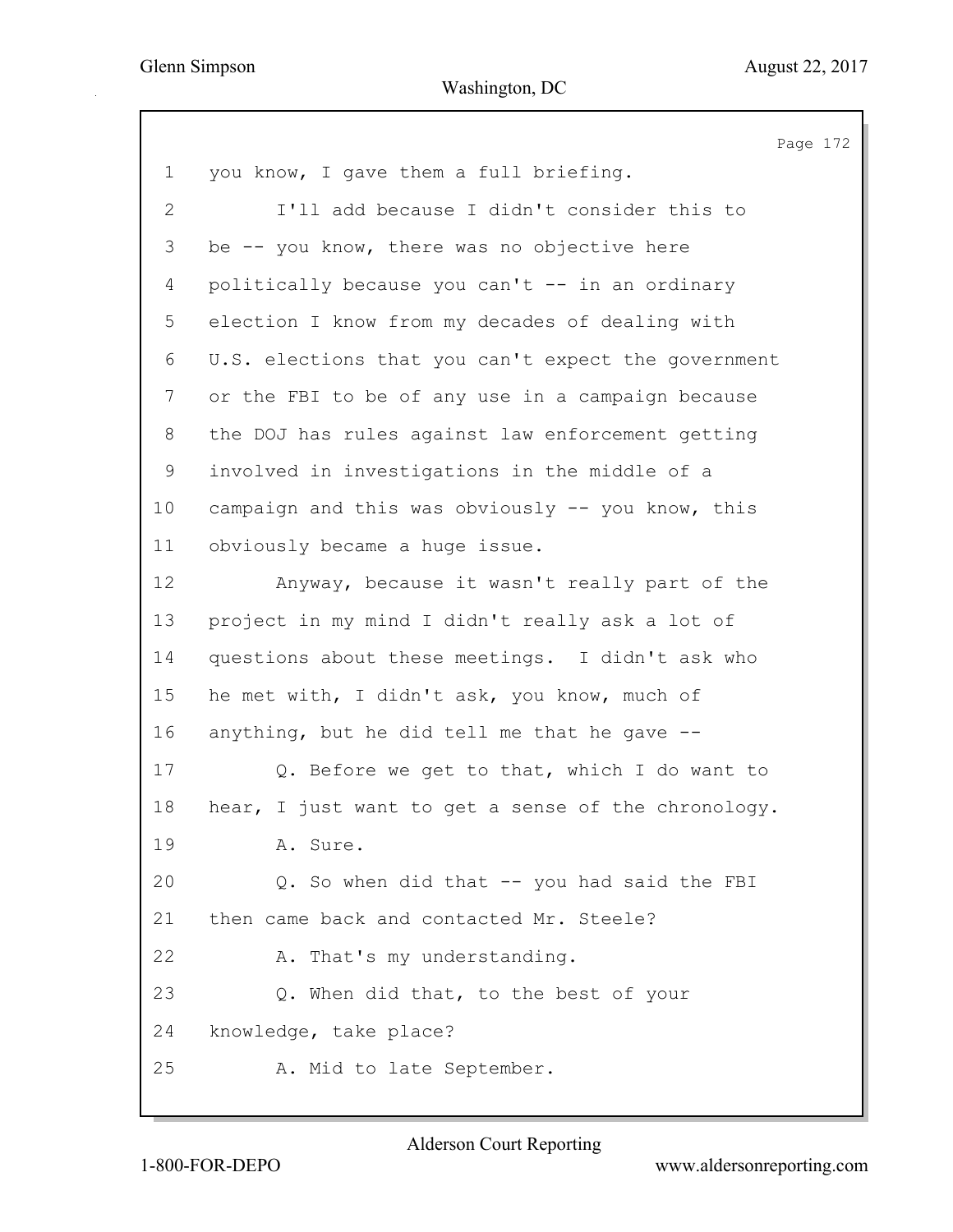Page 173 1 Q. So in that intervening time period 2 Mr. Steele continues his research, he also 3 continues to provide you with memos? 4 A. Yes. 5 Q. And at no point in that time between 6 July -- the first week of July when he first met 7 with the FBI and then mid to late September did you 8 suggest to him that he should go back to the FBI? 9 A. Not that I recall. What I would -- what I 10 believe I may have said was have you heard anything 11 from the FBI because by then it was obvious there 12 was a crime in progress. So I just was curious 13 whether he'd heard back. 14 Q. And when you say it was obvious that there 15 was a crime in progress, what specifically are you 16 referencing? 17 A. Espionage. They were hacking into the 18 computers of Democrats and think tanks. That's a 19 computer crime. 20 Q. So the thing that was apparent was Russia 21 or somebody had engaged in cyber intrusion and 22 computer crimes? 23 A. Yes. 24 Q. So do you know whether or not Mr. Steele 25 was directed -- you said you did not direct him or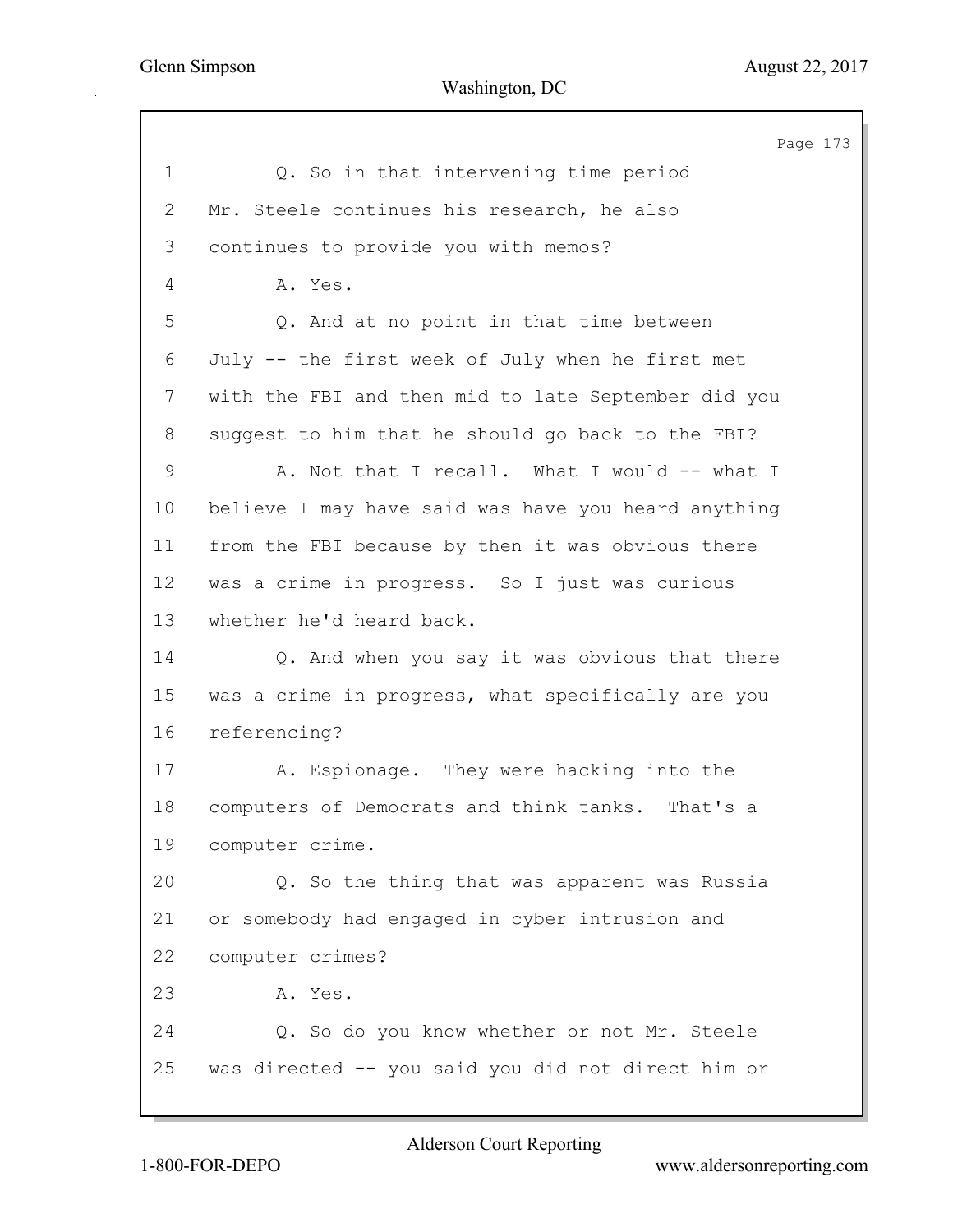Page 174 1 ask him to go back to the FBI -- whether anyone 2 else either directly or indirectly asked him to go 3 to the FBI after his July 5th -- 4 A. To my knowledge, no one else told him to 5 report this. He may have conferred with his 6 business associates, but I don't know. 7 Q. And you said that meeting with the FBI, 8 you said Mr. Steele said he had to go to Rome for 9 this meeting. Do you otherwise know who he met 10 with? 11 A. This gets into the chronology of what I 12 learned when. At some point I learned that he was 13 meeting with the lead FBI guy from Rome. I don't 14 remember when he told me that. 15 Q. And did you have a name associated with 16 who that was? 17 A. Not at that time. 18 Q. You said that he told you of the meeting 19 with the FBI in Rome in mid or late September, that 20 he "gave them a full briefing"? 21 A. A debrief I think is what he probably 22 said, they had debriefed him. I don't remember him 23 articulating the specifics of that. You know, my 24 understanding was that they would have gotten into 25 who his sources were, how he knew certain things,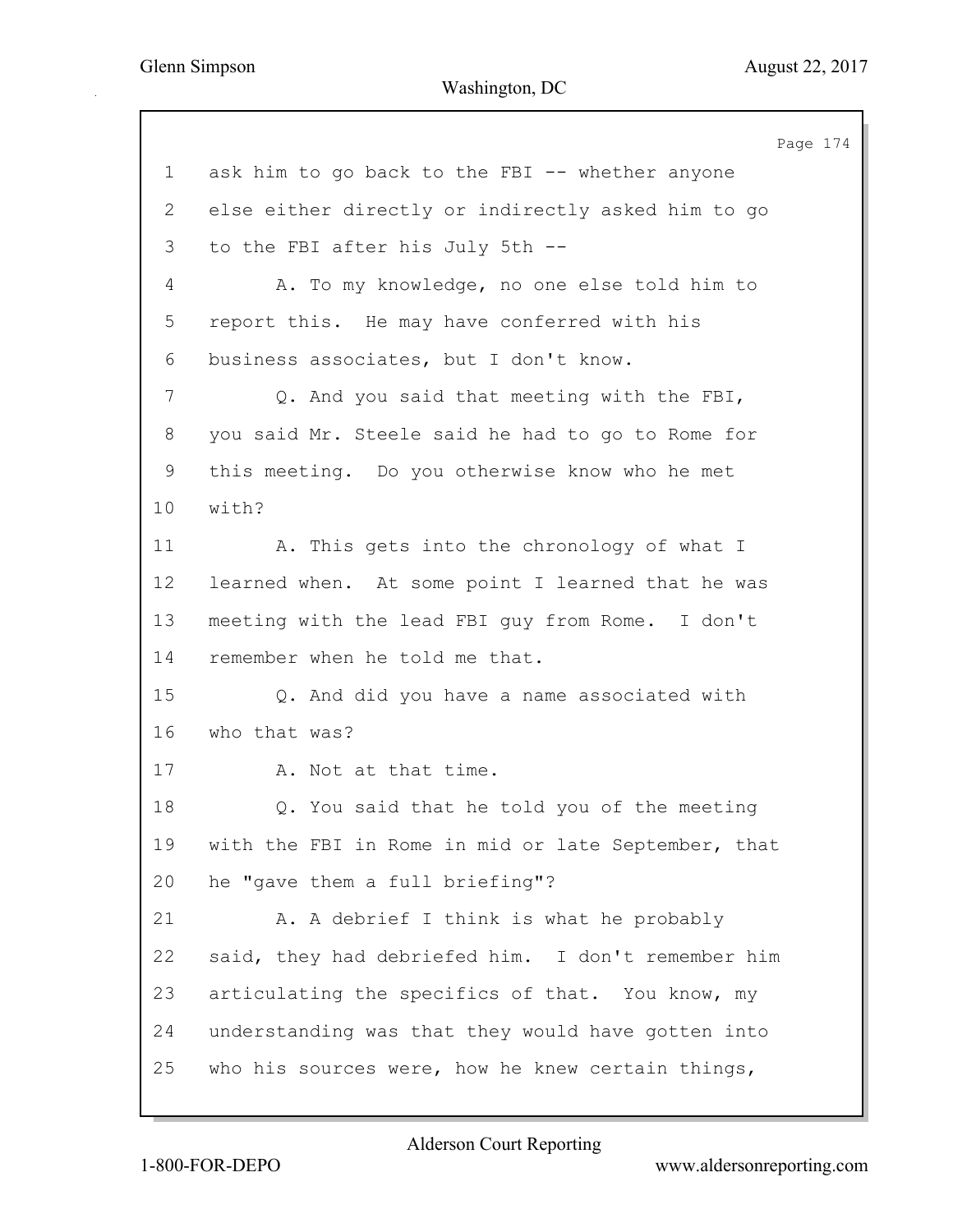Page 175 1 and, you know, other details based on their own 2 intelligence. Essentially what he told me was they 3 had other intelligence about this matter from an 4 internal Trump campaign source and that -- that 5 they -- my understanding was that they believed 6 Chris at this point -- that they believed Chris's 7 information might be credible because they had 8 other intelligence that indicated the same thing 9 and one of those pieces of intelligence was a human 10 source from inside the Trump organization. 11 Q. And did you have any understanding then or 12 now as to who that human intelligence source from 13 inside the Trump campaign might have been? 14 MR. LEVY: He's going to decline to answer 15 that question. 16 MS. SAWYER: On what basis? 17 MR. SIMPSON: Security. 18 MR. LEVY: Security. 19 BY THE WITNESS: 20 A. We had been really careful -- I was really 21 careful throughout this process to not ask a lot of 22 specific sourcing questions. There are some things 23 I know that I just don't feel comfortable sharing 24 because obviously it's been in the news a lot 25 lately that people who get in the way of the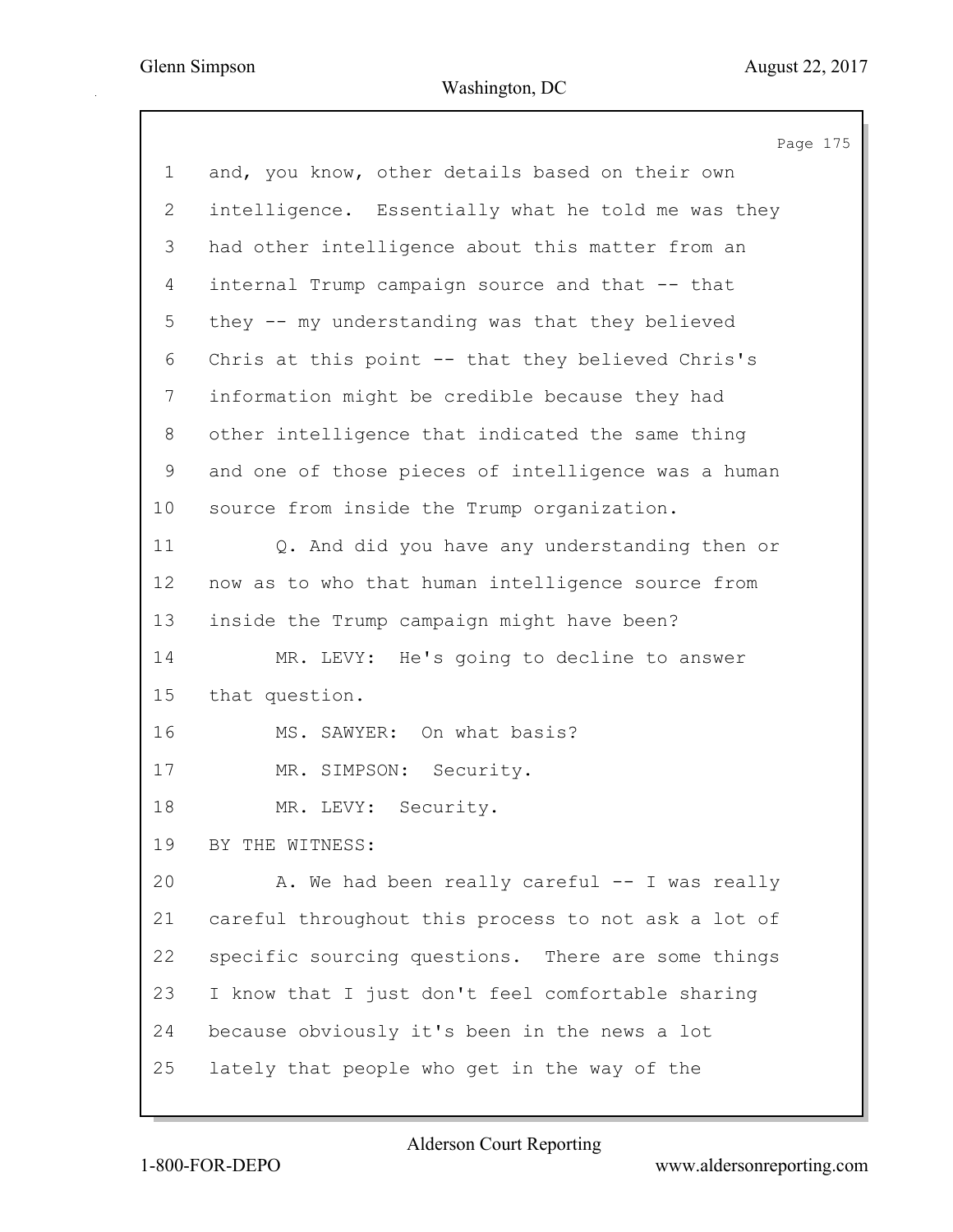Page 176 1 Russians tend to get hurt. 2 MR. LEVY: And I would just add that there 3 are privileges and obligations that might be 4 implicated in the disclosure of any source related 5 to this matter. 6 BY MS. SAWYER: 7 Q. Was this individual also a person who had 8 been a source for Mr. Steele, without identifying 9 who that was? 10 A. No. 11 Q. So this was someone independent of 12 Mr. Steele's sources who potentially had 13 information also on the same topics? 14 A. Yes. I mean, I don't think this 15 implicates any of the issues to say I think it was 16 a voluntary source, someone who was concerned about 17 the same concerns we had. 18 MR. DAVIS: I'm having a hard time hearing 19 you. Please speak up. 20 BY THE WITNESS: 21 A. It was someone like us who decided to pick 22 up the phone and report something. 23 Q. And your understanding of this, does that 24 come from Mr. Steele or from a different source? 25 A. That comes from Chris, yes.

Alderson Court Reporting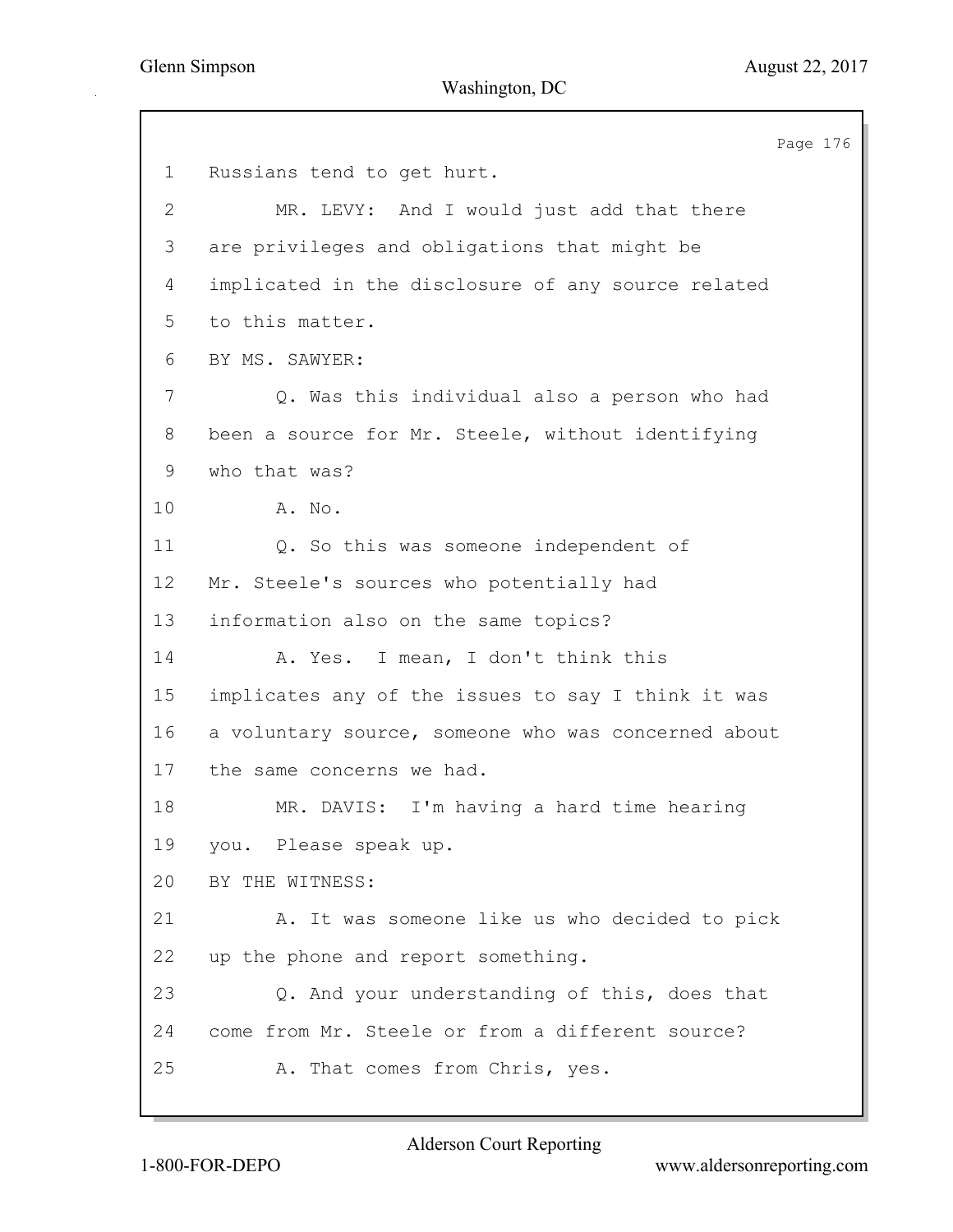Page 177 1 Q. And when did he share that information 2 with you? 3 A. I don't remember exactly. 4 Q. Do you think it was around the same time 5 that he had met with the FBI, so mid to late 6 September of 2016? 7 A. I think more likely early October. 8 Q. Do you know whether when Mr. Steele met 9 with the FBI he provided them with the memos that 10 he would have had at that point in time, which 11 would have been mid to late September of 2016? 12 A. I don't know that. He didn't tell me 13 that. He did say they asked him for -- they wanted 14 to know everything he had, but whether that would 15 include getting paper I don't know. 16 Q. And did he indicate that he had cooperated 17 fully and given them whatever information he had 18 available? 19 A. Yes. In the course of these, you know, 20 discussions, you know, he indicated to me this was 21 someone he had worked with previously who knew him 22 and that they had a -- they worked together. 23 Q. By that person you're referring to 24 in Rome? 25 A. Yes.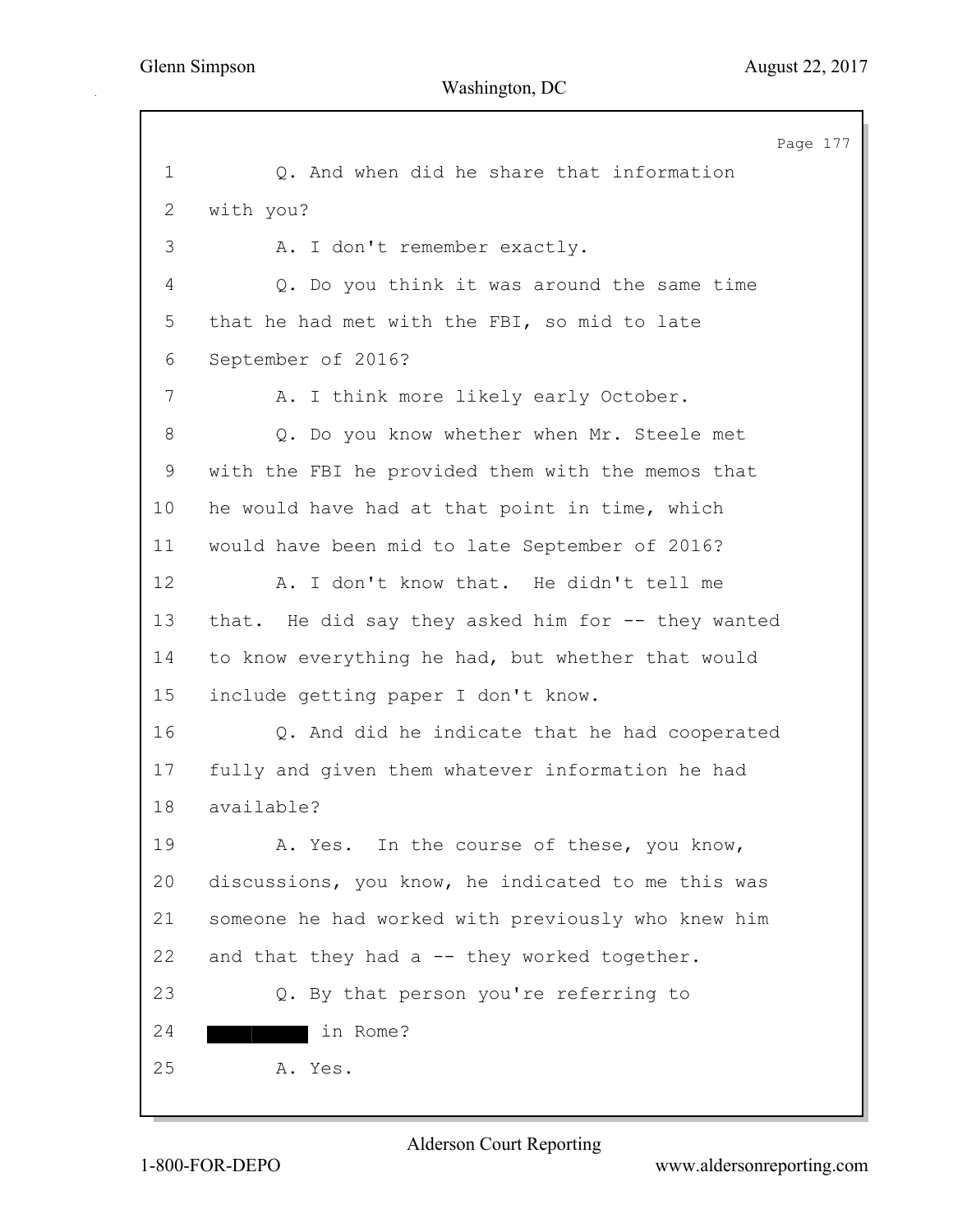|              | Page 178                                           |
|--------------|----------------------------------------------------|
| $\mathbf 1$  | Q. Now, with regard to -- just to finish up        |
| $\mathbf{2}$ | on the interactions with FBI, do you know were     |
| 3            | there any additional interactions between          |
| 4            | Mr. Steele and the FBI?                            |
| 5            | A. There was some sort of interaction, I           |
| 6            | think it was probably telephonic that occurred     |
| 7            | after Director Comey sent his letter to Congress   |
| 8            | reopening the investigation into Hillary Clinton's |
| 9            | e-mails. That episode, you know, obviously created |
| 10           | some concern that the FBI was intervening in a     |
| 11           | political campaign in contravention of             |
| 12           | long-standing Justice Department regulation.       |
| 13           | So it made a lot of people, including us,          |
| 14           | concerned about what the heck was going on at the  |
| 15           | FBI. So, you know, we began getting questions from |
| 16           | the press about, you know, whether they were also  |
| 17           | investigating Trump and, you know, we encouraged   |
| 18           | them to ask the FBI that question. You know, I     |
| 19           | think -- I'm not sure we've covered this fully,    |
| 20           | but, you know, we just encouraged them to ask the  |
| 21           | FBI that question.                                 |
| 22           | On October 31st the New York Times posed a         |
| 23           | story saying that the FBI is investigating Trump   |
| 24           | and found no connections to Russia and, you know,  |
| 25           | it was a real Halloween special.                   |
|              |                                                    |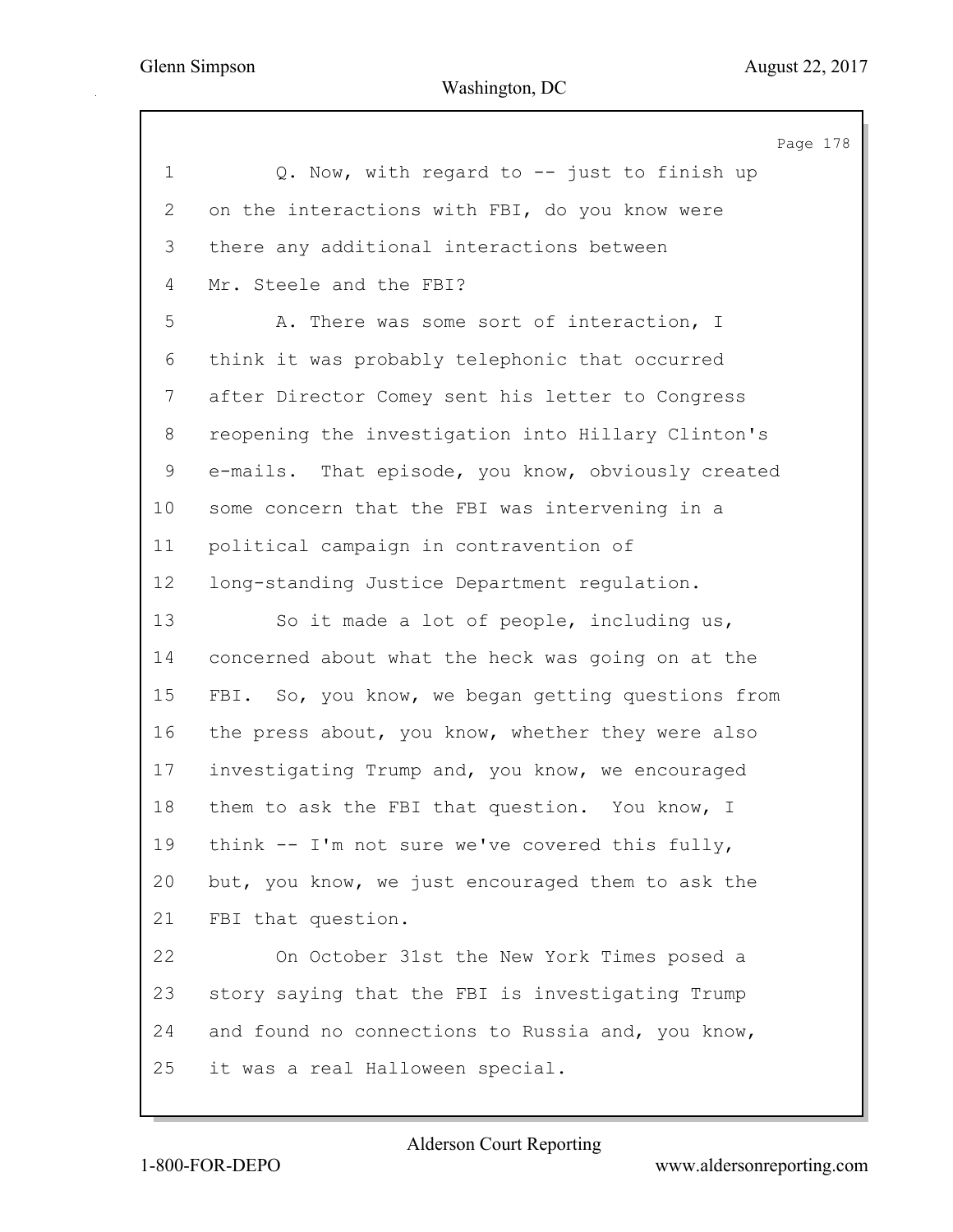Page 179 1 Sometime thereafter the FBI -- I understand 2 Chris severed his relationship with the FBI out of 3 concern that he didn't know what was happening 4 inside the FBI and there was a concern that the FBI 5 was being manipulated for political ends by the 6 Trump people and that we didn't really understand 7 what was going on. So he stopped dealing with 8 them. 9 Q. Okay. So I do want to get to the timing 10 on that. I know that I'm getting close to the end 11 of my hour. Can I just ask you a general question 12 on the memos that we were talking about. I had 13 asked you specifically about the first one, if you 14 had in any way -- first of all, with regard to the 15 packet on whole, did you have any input or 16 involvement in the drafting of these or input for 17 the research? 18 A. No. 19 Q. And did you edit any of them in any way? 20 A. No. 21 Q. So these were documents that you were just 22 receiving from Mr. Steele? 23 A. Yes. I mean, the only qualifier I'd add 24 is I'm sure I said things like Paul Manafort was 25 just named campaign manager, what do you know about

Alderson Court Reporting

1-800-FOR-DEPO www.aldersonreporting.com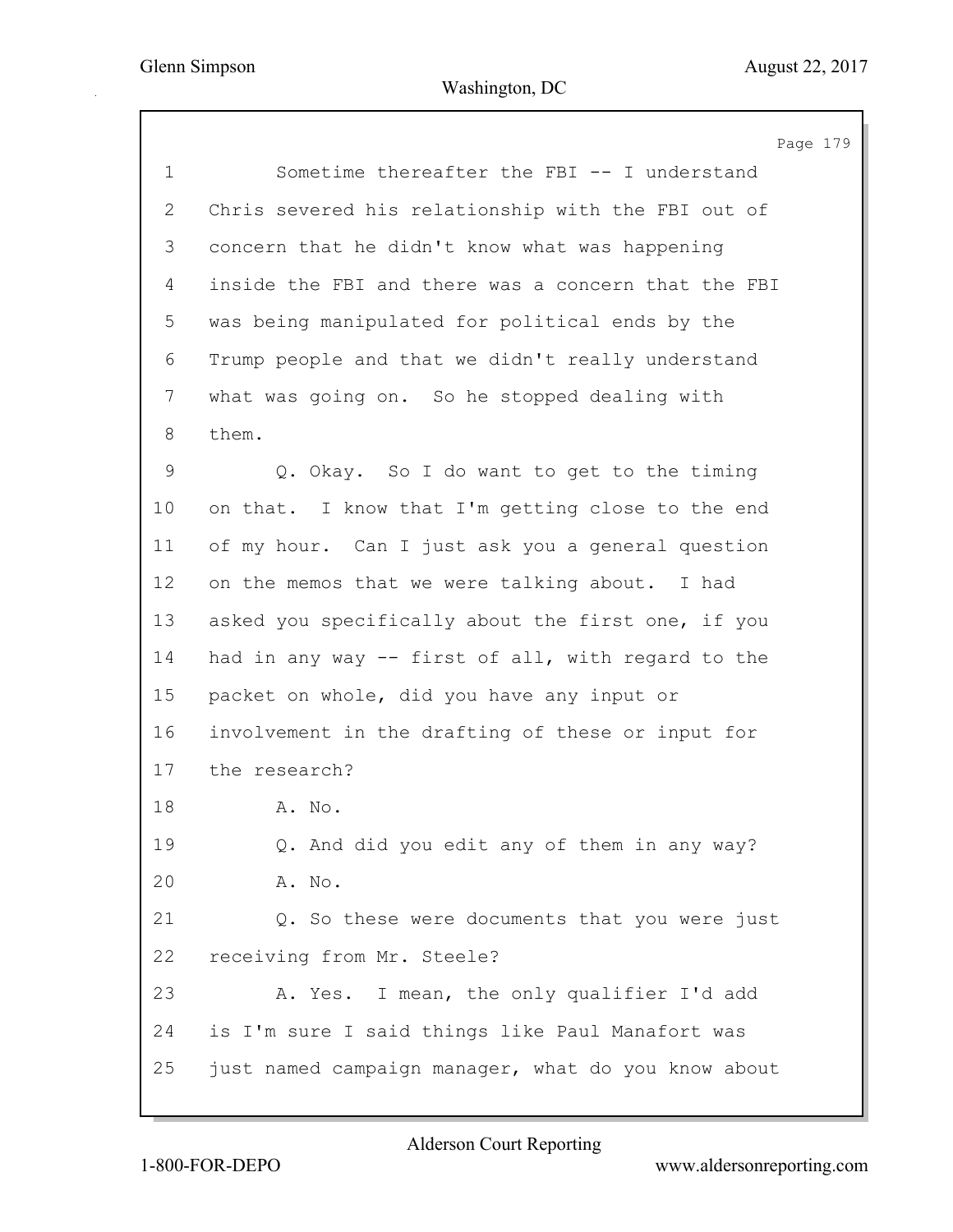Page 180 1 him, that kind of thing. 2 2. I do want to get into some more specifics 3 about kind of what steps and what items you may 4 also clarify, but I do want to make sure, if I 5 could have your indulgence, just that we -- well, 6 we can finish up the FBI part on our next hour 7 because it sounds like there's a little more to 8 finishing that. So our hour is up. If you'll just 9 give me a moment. 10 Okay. So we'll go ahead and go off the 11 record. It is 2:58. 12 (A short break was had.) 13 MR. DAVIS: We'll go back on the record. 14 It's now 3:09. 15 EXAMINATION 16 BY MR. DAVIS: 17 Q. Mr. Simpson, do you know Emin Agalarov, 18 E-M-I-N, A-G-A-L-A-R-O-V? 19 MR. LEVY: Personally or just does he know 20 about him? 21 MR. DAVIS: Personally. 22 BY THE WITNESS: 23 A. No. 24 Q. Do you know Aras, A-R-A-S, Agalarov? 25 A. No.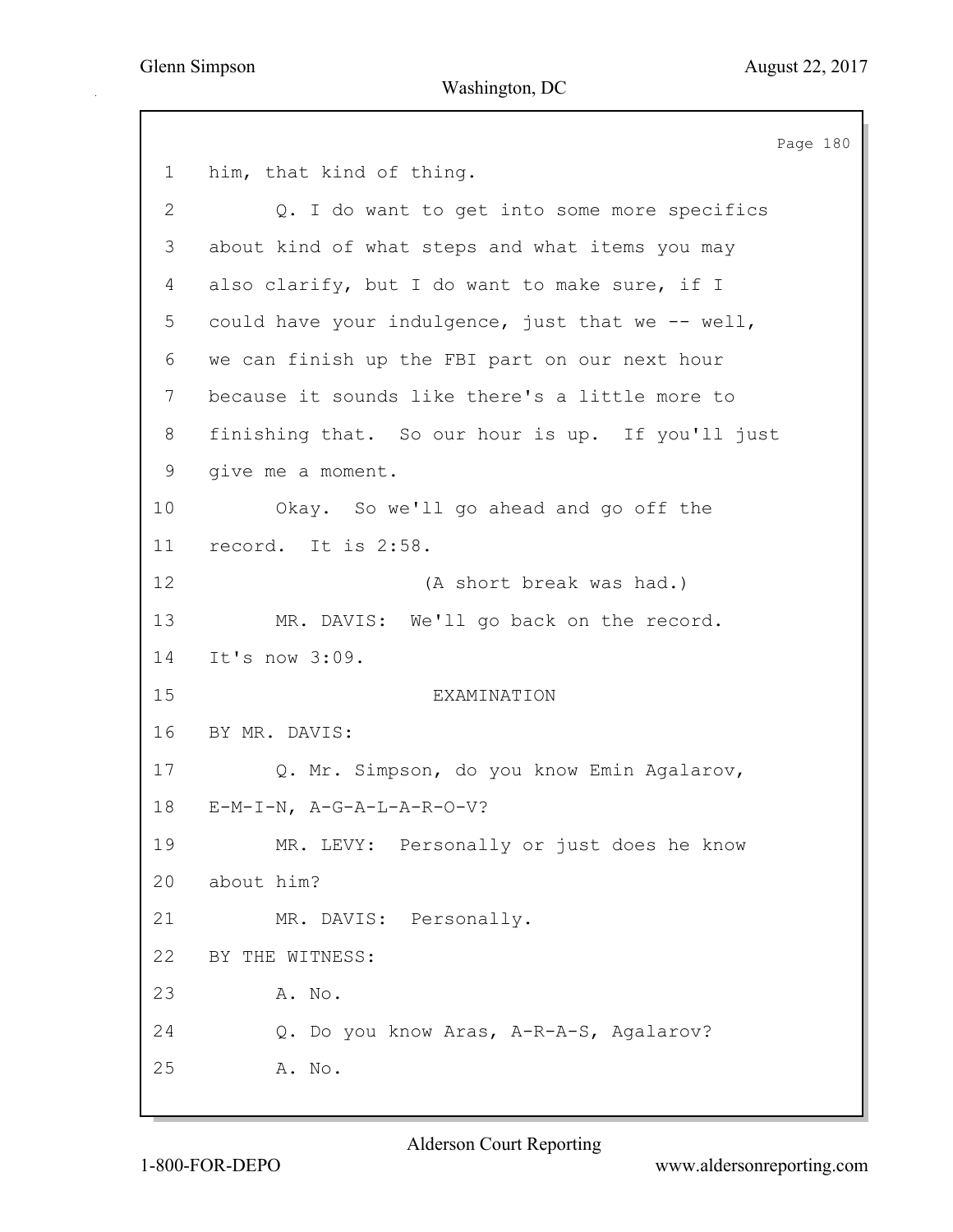Page 181 1 Q. Has Fusion ever worked with either of 2 them? 3 A. No. 4 Q. To the best of your knowledge, have 5 either of them had any role in the Prevezon work? 6 A. Not to my knowledge. 7 Q. Do you know Rob Goldstone? 8 A. No. 9 Q. Has Fusion ever worked with him? 10 A. No. 11 Q. Paid him or been paid by him? 12 A. No. 13 Q. To the best of your knowledge, has 14 Mr. Goldstone had any work in the Prevezon or 15 Magnitsky work? 16 A. Not to my knowledge. 17 Q. When you had these dinners in June of 2006 18 with Ms. Veselnitskaya, who else attended those 19 dinners? 20 MR. FOSTER: 2016. 21 MR. DAVIS: 2016. Excuse me. 22 BY THE WITNESS: 23 A. The Baker lawyers would have attended, did 24 attend. 25 Q. Was Rinat Akhmetshin there?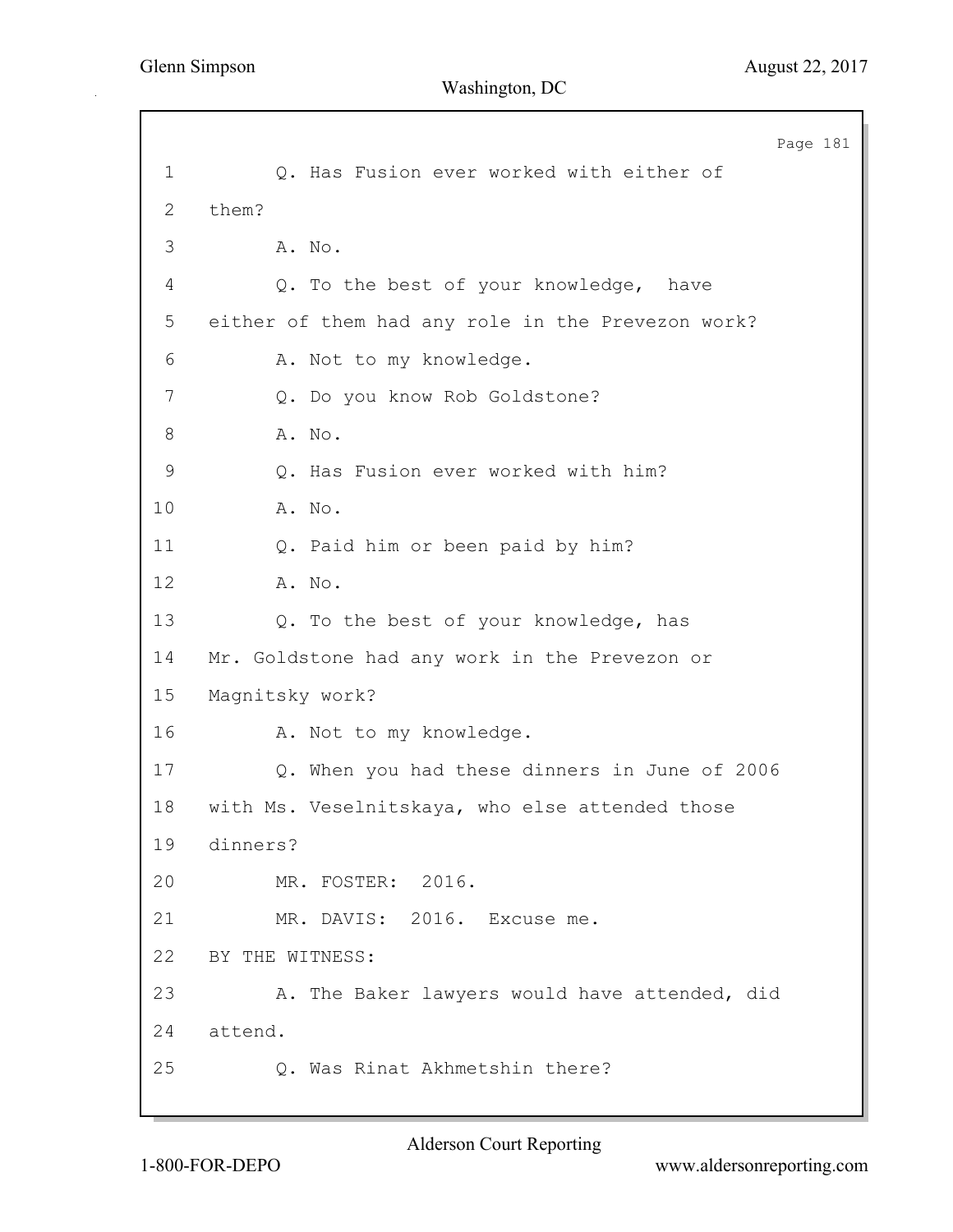Page 182 1 A. I specifically remember he was at the 2 second dinner on I think it was the 10th. I don't 3 specifically remember if he was at the other 4 dinner. I don't have many memory of the other 5 dinner. 6 Q. Do you recall if he was at the court 7 hearing on the 9th? 8 A. I believe he was. I'm not certain of it. 9 The other person would have been a translator at 10 some of these dinners. I can't remember which 11 ones. 12 Q. Were there any other individuals there 13 involved with HRAGI or Prevezon work beyond the 14 people you've mentioned? 15 MR. LEVY: When you say "there," you're 16 talking about now? 17 MR. DAVIS: You're right. At the hearing. 18 BY THE WITNESS: 19 A. The hearing. Before you were asking about 20 the dinners, right? 21 Q. I was. 22 A. Now you're asking about the hearing. I 23 just want to be clear. Well, it was a crowded 24 hearing and there may have been other people 25 involved. I mean, I remember specifically pretty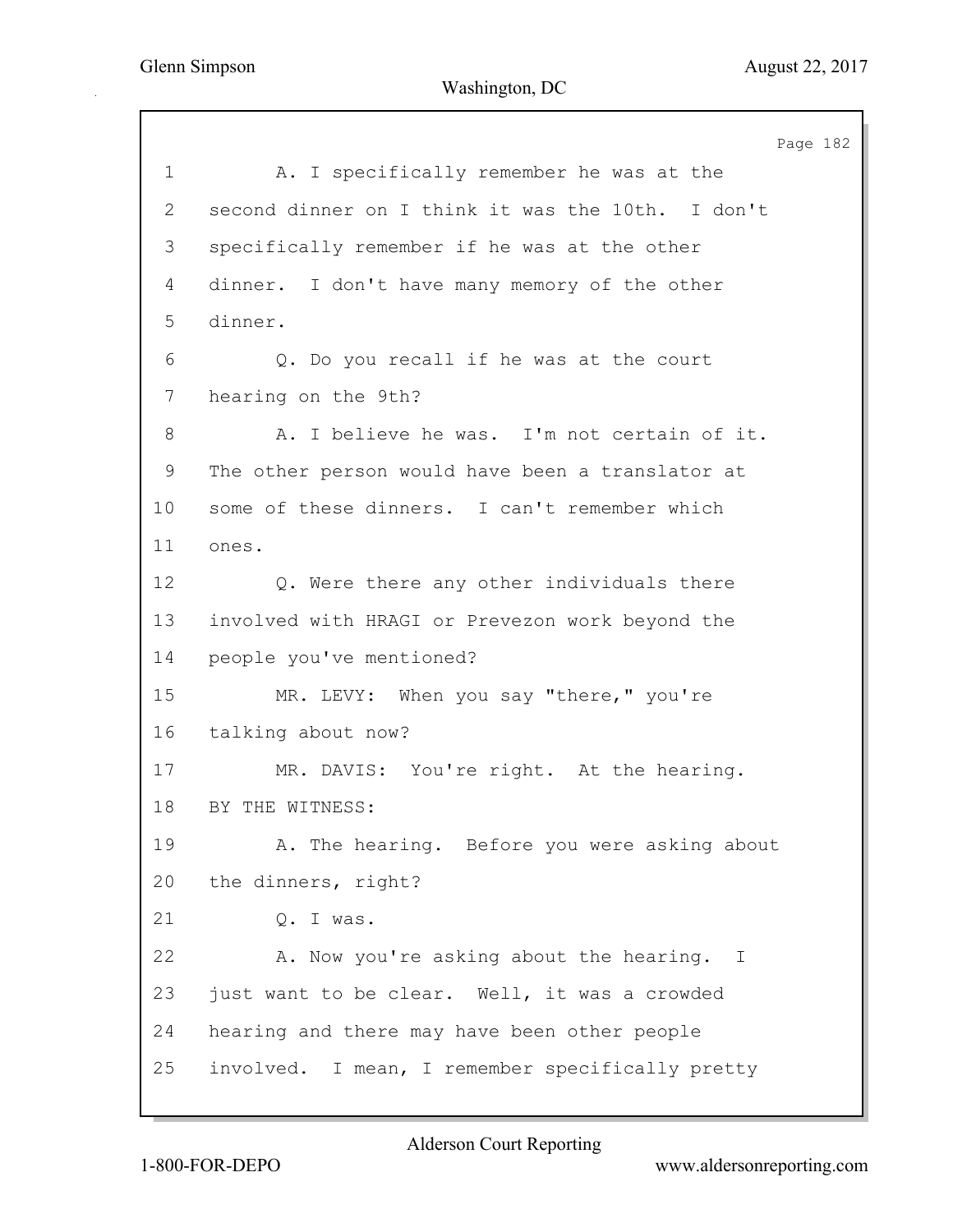Page 183 1 much most of the Baker legal team was there, 2 Natalia was there, I believe she -- I believe 3 Anatoli was her translator for that. There was 4 some other people who I think were also from Baker 5 Hostetler who were there. Former Attorney General 6 Mukasey was arguing for Prevezon. So I just 7 remember that there were lawyers -- people who I 8 believed were lawyers who were there to watch the 9 argument and maybe had some connection to the case. 10 There was another associate I think from New York 11 who was there, usually came to some of the Court 12 hearings. That's all I remember. 13 Q. And the first dinner on the 8th were there 14 any other attendees? 15 A. I don't remember. I think John Moscow 16 might have been there. 17 Q. And the second dinner on the 10th, were 18 there any other attendees beyond the ones you've 19 already described? 20 A. I don't recall. My wife. 21 Q. You mentioned that information Fusion had 22 gathered may have been passed on to the HRAGI 23 people via Baker Hostetler or if they instructed 24 you to that you would have. Did you have any 25 expectation that that would reasonably result in

Alderson Court Reporting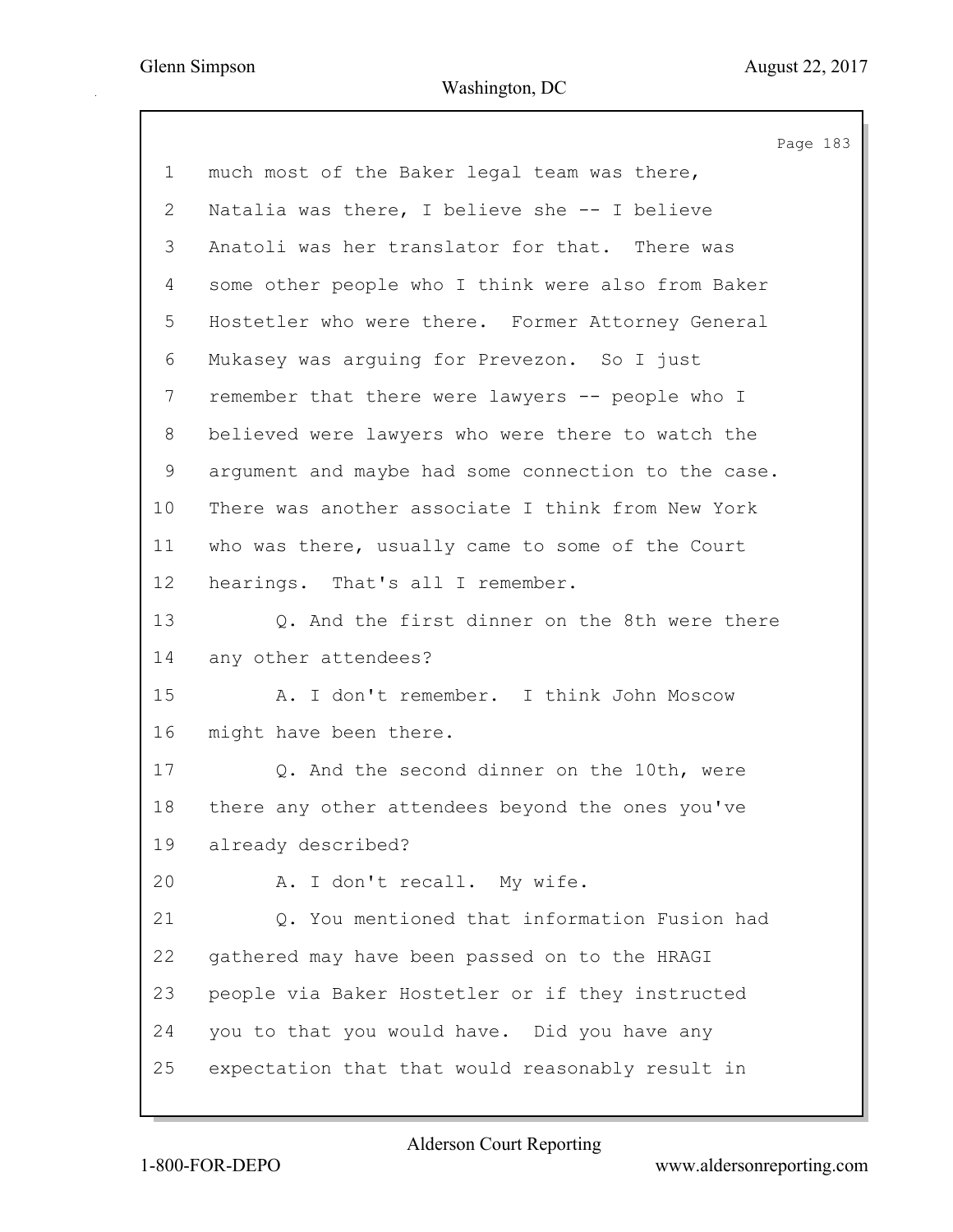|                | Page 184                                           |
|----------------|----------------------------------------------------|
| $\mathbf 1$    | them influencing U.S. policy?                      |
| 2              | A. I can't say that I would have specifically      |
| 3              | expected anything from that. I was acting --       |
| 4              | lawyers hire me to do research for them, the       |
| 5              | research is their property or their client's       |
| 6              | property, it's not mine. So if they want me to     |
| $\overline{7}$ | provide it to somebody else, it's their            |
| 8              | information. So I would -- it's a fairly           |
| 9              | ministerial thing. I'm not sure I would have an    |
| 10             | expectation of any sort of specific result from    |
| 11             | that.                                              |
| 12             | Q. But you did understand HRAGI to be              |
| 13             | lobbying on the Hill?                              |
| 14             | A. They were registered to lobby on the Hill.      |
| 15             | So I believe that's what they were doing, yeah.    |
| 16             | Q. And did you understand that your actions        |
| 17             | on behalf of Prevezon or Baker Hostetler would     |
| 18             | principally benefit the Russian government?<br>Who |
| 19             | did you believe the principal beneficiary to be?   |
| 20             | MR. LEVY: I'd like to note for the record          |
| 21             | that Patrick is smiling as he's asking the         |
| 22             | question. You can answer.                          |
| 23             | MR. MUSE: He's trying to contain his               |
| 24             | laughter.                                          |
| 25             | BY THE WITNESS:                                    |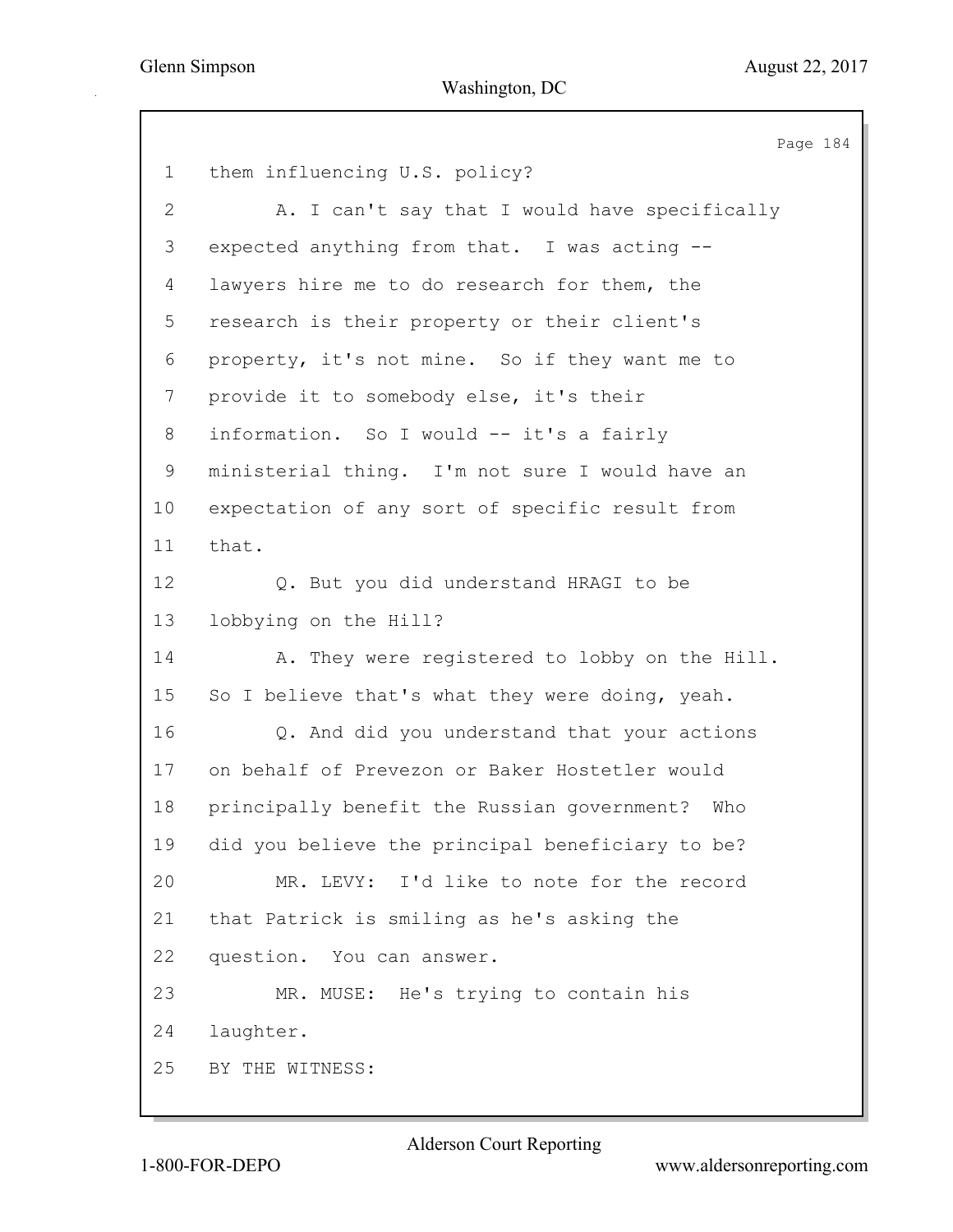Page 185 1 A. We did not believe that was being done on 2 behalf of the Russian government. 3 Q. What do you understand Prevezon's 4 relationship, if any, to be with the Russian 5 government? 6 A. Prevezon was introduced to me as the 7 client and Denis Katsyv was the owner of Prevezon. 8 Generally speaking, when we take on a new case, you 9 know, from a respected law firm part of the, you 10 know, discussion is who's the client, and, you 11 know, Mark Cymrot said they've checked out Denis 12 Katsyv and he has -- he's a legitimate businessman. 13 He's got a real estate company, it's a successful 14 company, and he has an explanation for how he makes 15 his money and appears to be legit. To some extent 16 whenever you enter a new case that's part of what 17 you're being hired to determine is whether that 18 initial due diligence stands up, but in any event, 19 he was presented to me as a successful real estate 20 investor. 21 As I say, I worked with Baker Hostetler for a 22 number of years and it's a conservative midwestern 23 law firm with a lot of respected people in it, and 24 part of the obligations of lawyers in this country 25 and now in a lot of other countries is to determine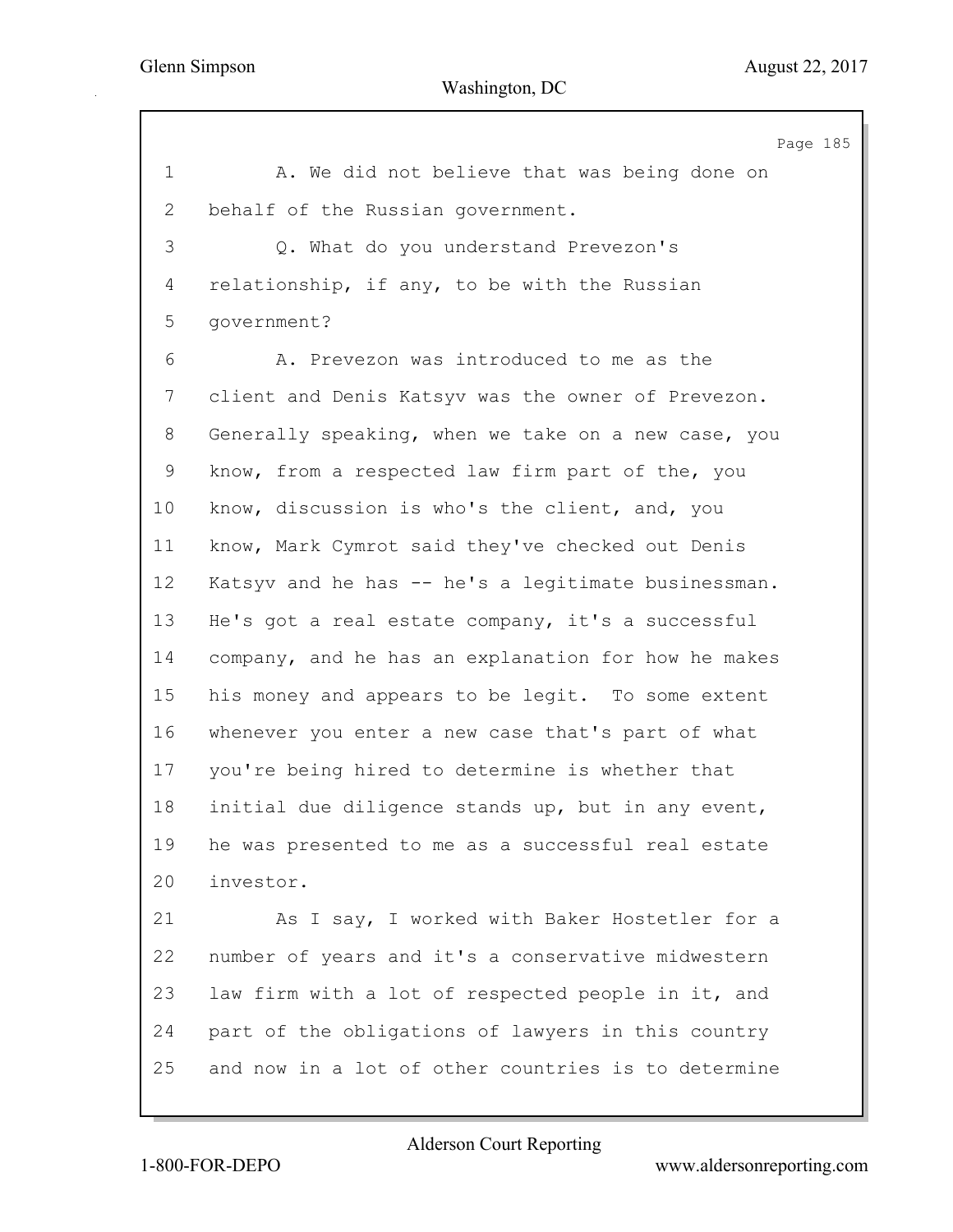Page 186 1 where their money comes from and who their clients 2 are and whether their clients are involved in 3 criminal activity. I don't remember the exact 4 specifics of our discussions of these matters, but 5 one of the issues was whether he's a legitimate 6 businessman. 7 Q. Did you ever receive a letter of inquiry 8 from the Department of Justice regarding the 9 applicability of the Foreign Agent Registration Act 10 to your work on the Prevezon case or Magnitsky 11 matter? 12 A. No, I have not. 13 Q. Did you charge any fees to any other 14 entities or people besides Baker Hostetler for work 15 on the Prevezon or Magnitsky matters? 16 A. I don't think so, no. I specifically can 17 tell you I wasn't compensated by this foundation or 18 anybody else involved in any of the lobbying. 19 Q. At the time of this June -- early June 20 trip to New York had you already engaged Mr. Steele 21 to do work on Mr. Trump's involvement with Russia? 22 A. I don't specifically remember. As I 23 mentioned, the actual agreements are handled by 24 other people on my staff. 25 Q. Which employees and associates of Fusion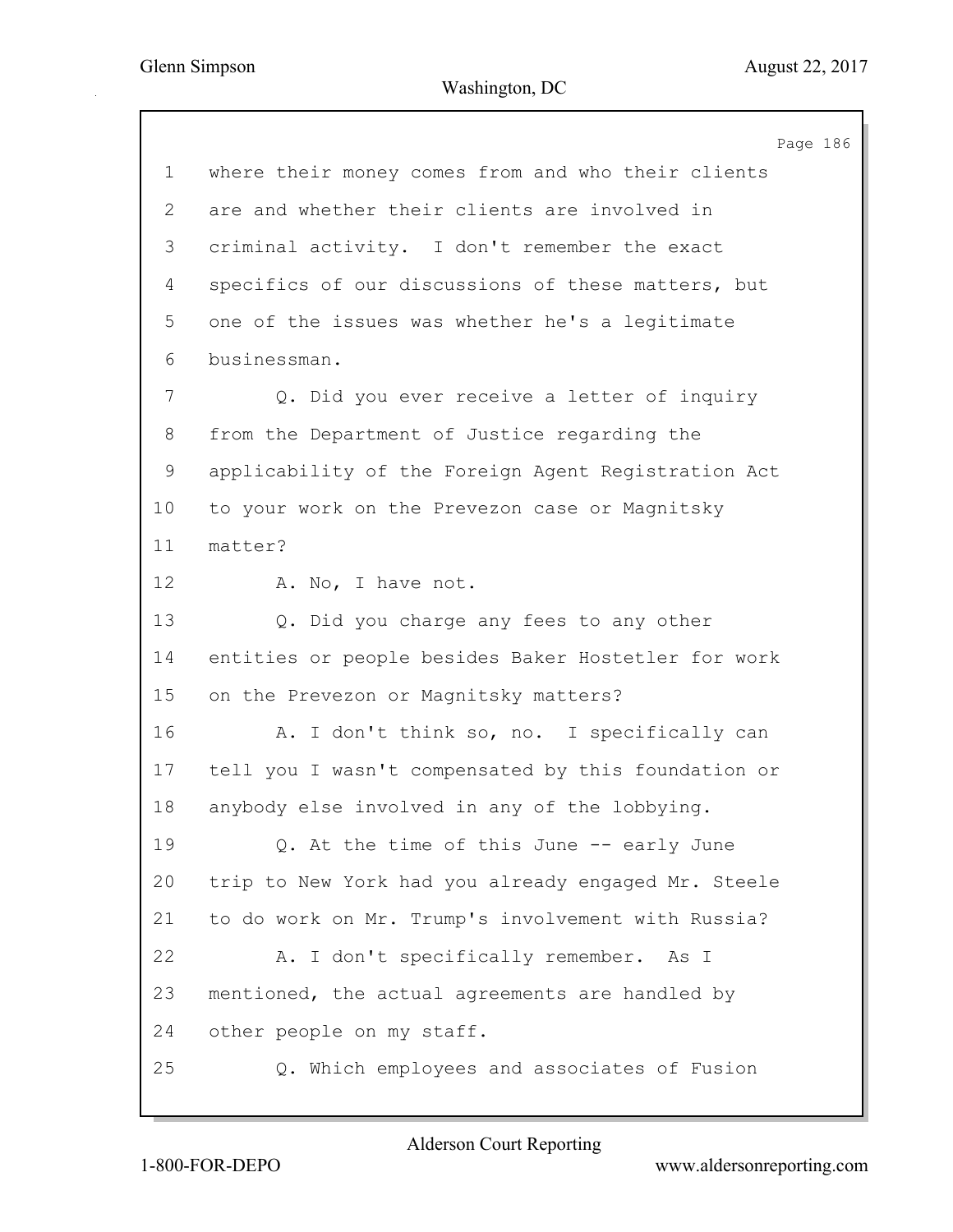Page 187 1 worked on the project investigating then candidate 2 Donald Trump? 3 MR. LEVY: We can give you that information 4 at the end of the interview. 5 MR. DAVIS: Why at the end of the interview? 6 MR. LEVY: I just want to make sure that 7 employees involved in this matter are protected. 8 We've had death threats come to the company. We'll 9 be happy to cooperate with the committee and give 10 the names of those people. I just want to do it 11 outside of this transcript, unless you're going to 12 assure me the transcript is going to be kept 13 confidential. 14 MR. FOSTER: Let's go back to the previous 15 question. What was the previous question? 16 MR. DAVIS: Whether he'd already started 17 working with Mr. Steele during the time of the -- 18 MR. FOSTER: During the time of the meetings 19 in early June, right? And your answer was? 20 MR. SIMPSON: I don't know. 21 MR. FOSTER: Do you have -- you said you 22 don't handle those issues at the company. 23 MR. SIMPSON: That's right. 24 MR. FOSTER: So your company does have 25 records that would establish that fact?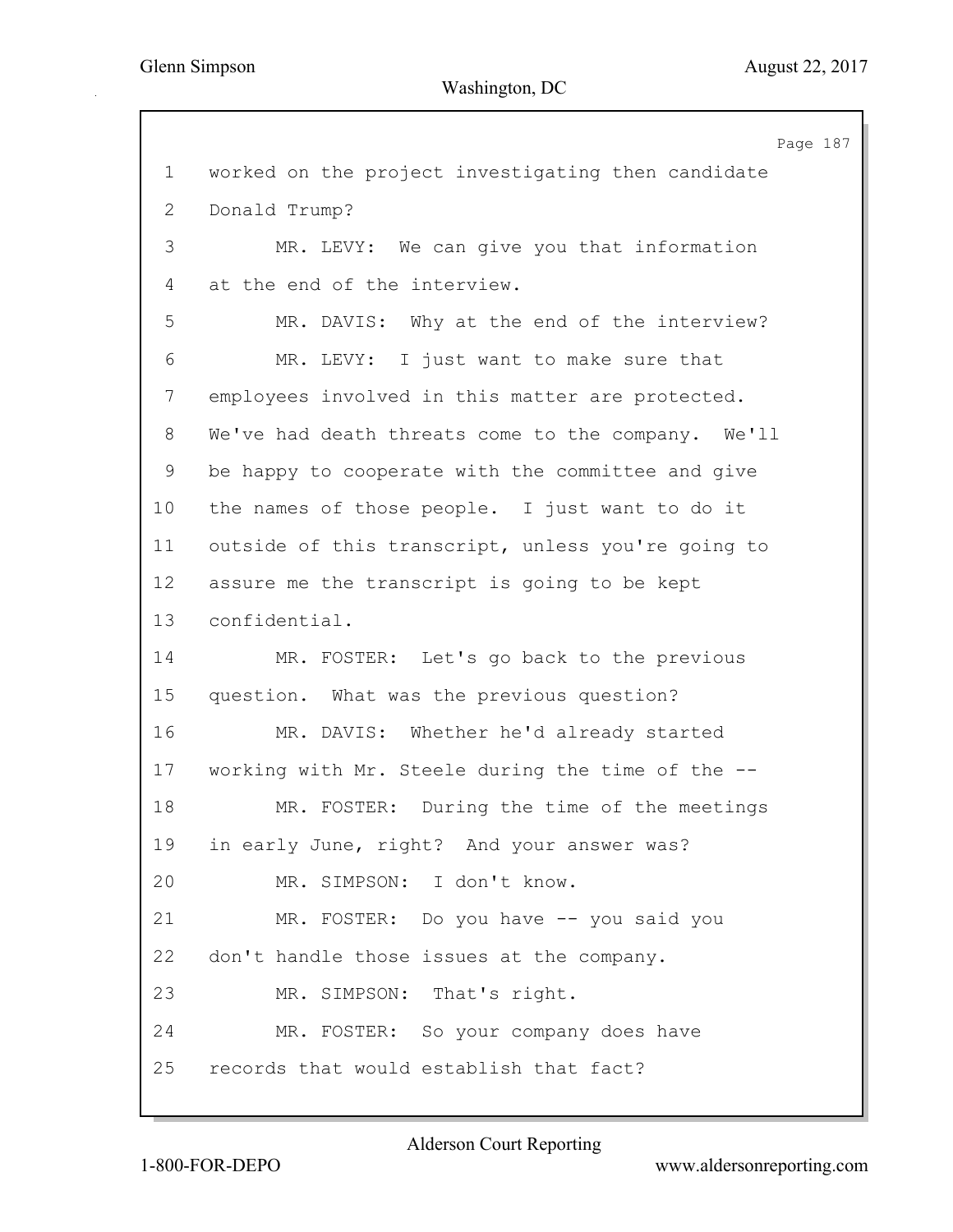|               | Page 188                                            |
|---------------|-----------------------------------------------------|
| $\mathbf 1$   | MR. SIMPSON: We keep books and records. We          |
| $\mathbf{2}$  | should have records of agreements and things, yeah. |
| 3             | MR. FOSTER: So did you not review any of            |
| 4             | those in preparation for today?                     |
| 5             | MR. LEVY: What he reviewed is privileged.           |
| 6             | MR. FOSTER: Have you reviewed them -- I'm           |
| 7             | not asking if you reviewed them with counsel. Have  |
| 8             | you reviewed them recently?                         |
| $\mathcal{G}$ | MR. LEVY: If he reviewed anything to prepare        |
| 10            | for this interview it would have been at the        |
| 11            | direction of counsel and attorney work product.     |
| 12            | MR. FOSTER: So you do or don't know whether         |
| 13            | you have such records that would identify the       |
| 14            | date -- the precise dates of the engagements?       |
| 15            | MR. LEVY: We will --                                |
| 16            | MR. FOSTER: I'm just asking what he knows.          |
| 17            | MR. LEVY: I think he's told you. Go ahead.          |
| 18            | MR. SIMPSON: I'll just restate that we run          |
| 19            | a -- it's a reasonably well-run company, we keep    |
| 20            | books and records. So, you know, those kinds of     |
| 21            | things are kept in our corporate files.             |
| 22            | BY MR. DAVIS:                                       |
| 23            | Q. Did Baker Hostetler or Prevezon pay for          |
| 24            | your travel to New York for the meetings in June of |
| 25            | 2016?                                               |
|               |                                                     |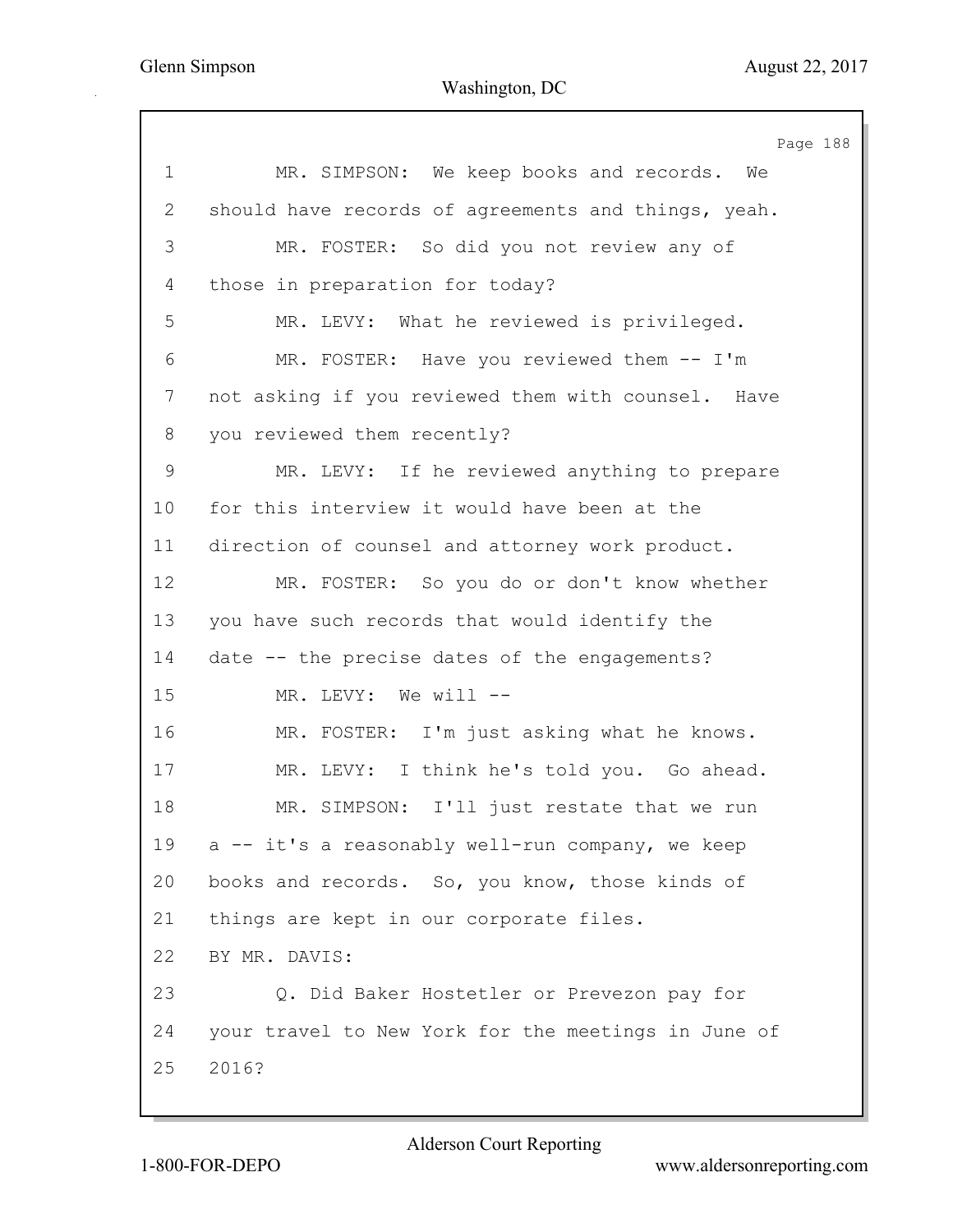Page 189 1 MR. LEVY: The meetings? 2 MR. DAVIS: The dinner after the hearing. 3 BY THE WITNESS: 4 A. The purpose of the trip was the hearing. 5 It was routine for me to attend hearings. So I 6 would bill them -- my office would bill them for my 7 train trips and hotels depending on whether there 8 was -- whether it was specifically for the Prevezon 9 case. I don't know if -- I don't know for a fact 10 that we billed them. 11 Q. Did you travel with any other members of 12 the Prevezon team either to or from New York? 13 A. I don't think so. 14 Q. So I think you've already stated that Ed 15 Baumgartner worked on both projects, on the 16 Prevezon project and another Trump investigation. 17 To the best of your knowledge, does Mr. Baumgartner 18 know Rinat Akhmetshin? 19 A. I don't know. I'd just like to clarify, 20 you know, my recollection is that Ed worked -- the 21 Prevezon thing wound down and I don't think I 22 brought Ed on until it was either ending or had 23 already ended. 24 Q. Can you clarify the time frame for when it 25 was winding down?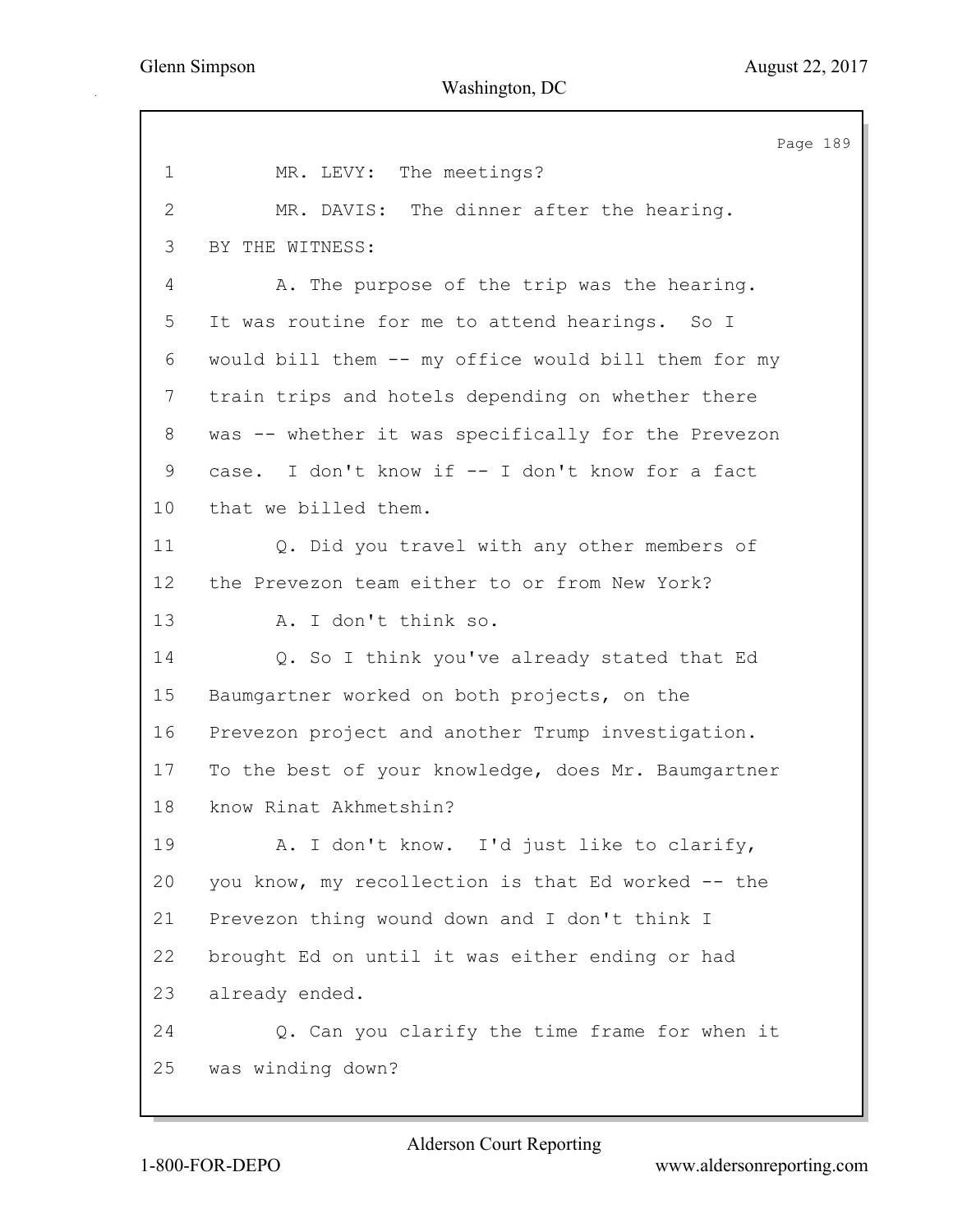Page 190 1 MR. LEVY: Talk about what the "it" was when 2 you say "it." 3 BY THE WITNESS: 4 A. The hearing was on June 9th, I guess we 5 said, and that was the culmination of a long 6 controversy over whether Browder was going to have 7 to testify and whether, you know, we had to be 8 disqualified and, you know, there was a whole 9 series of media attacks on us during that period 10 from Browder. Then nothing happened after that and 11 that was, you know, sort of the peak of that. It 12 was after that that a lot of the issues involving 13 Russia and the campaign started to heat up. 14 Q. Was there any overlap between the 15 employees from Fusion who were working on the Trump 16 investigation and the Prevezon case? 17 A. I think the primary employees did not 18 overlap, but I can't tell you that there was a 19 Chinese wall of separation. Various people 20 specialize in certain things and can contribute 21 ad hoc to something. 22 Q. And you worked on both, correct? 23 A. Yes, I did. 24 Q. You previously mentioned that Fusion had 25 hired subcontractors beyond Mr. Steele to work on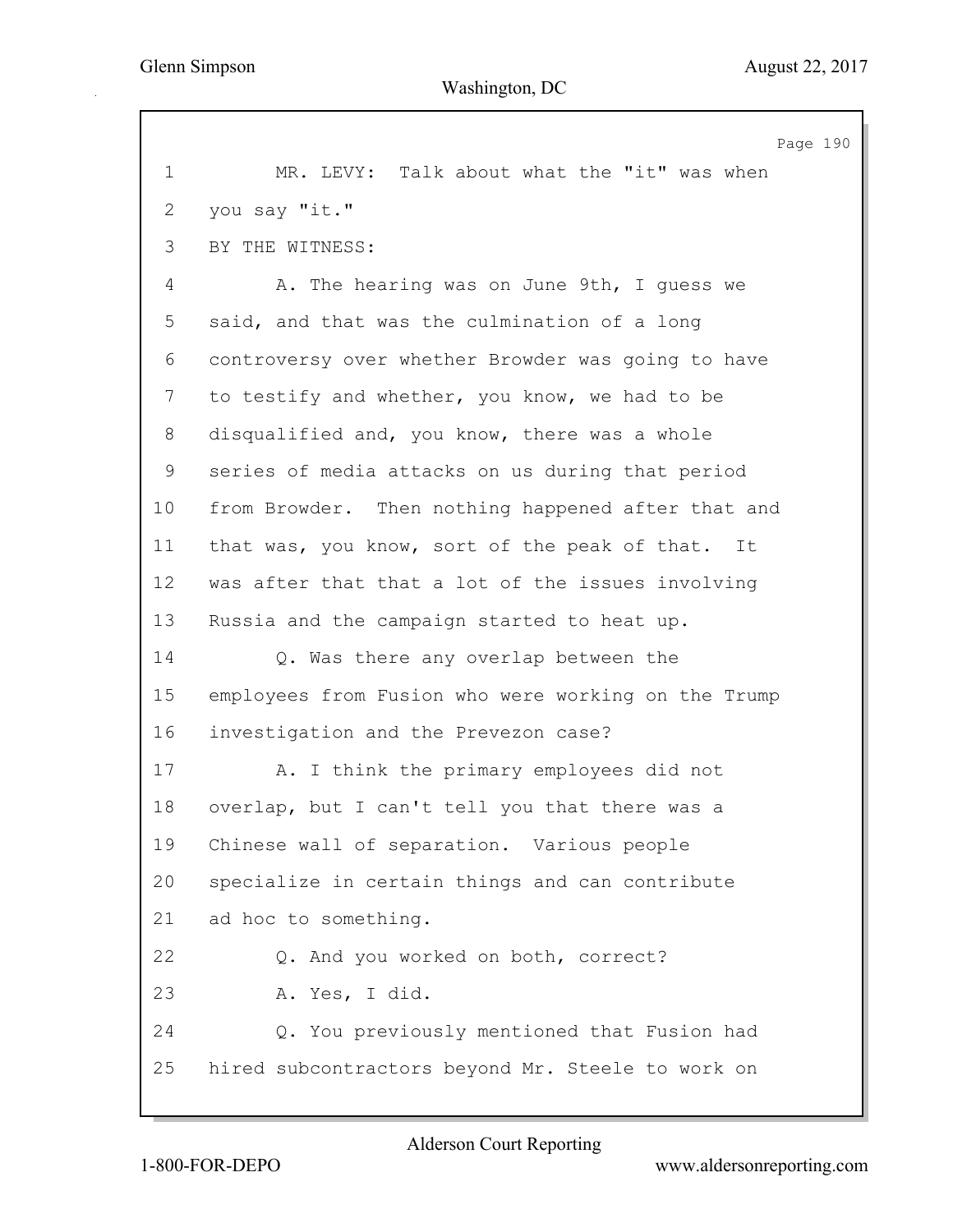Page 191 1 the Trump project. Was there any overlap of other 2 subcontractors between the Trump investigation and 3 the Prevezon work? 4 A. Not to my recollection. 5 Q. And had Fusion worked with Mr. Steele 6 prior to this project regarding Mr. Trump? 7 A. Yes. 8 Q. And had you previously paid him or Orbis? 9 A. I believe so, yeah. 10 Q. And had Fusion been paid by him or Orbis 11 as well? 12 A. Yes, I believe so. 13 Q. And are you aware of any interactions 14 Mr. Steele had with the FBI prior to his work on 15 the investigation of Mr. Trump and his associates? 16 MR. MUSE: Could you repeat that? 17 MR. DAVIS: Are you aware of any interactions 18 with Mr. Steele with the FBI prior to his work on 19 the investigation of Mr. Trump and his association? 20 BY THE WITNESS: 21 A. I was not at the time, but I am now. 22 Q. Did you have reason to believe that in his 23 prior position within British intelligence he would 24 have interacted with the FBI? 25 A. Yes, he's told me that.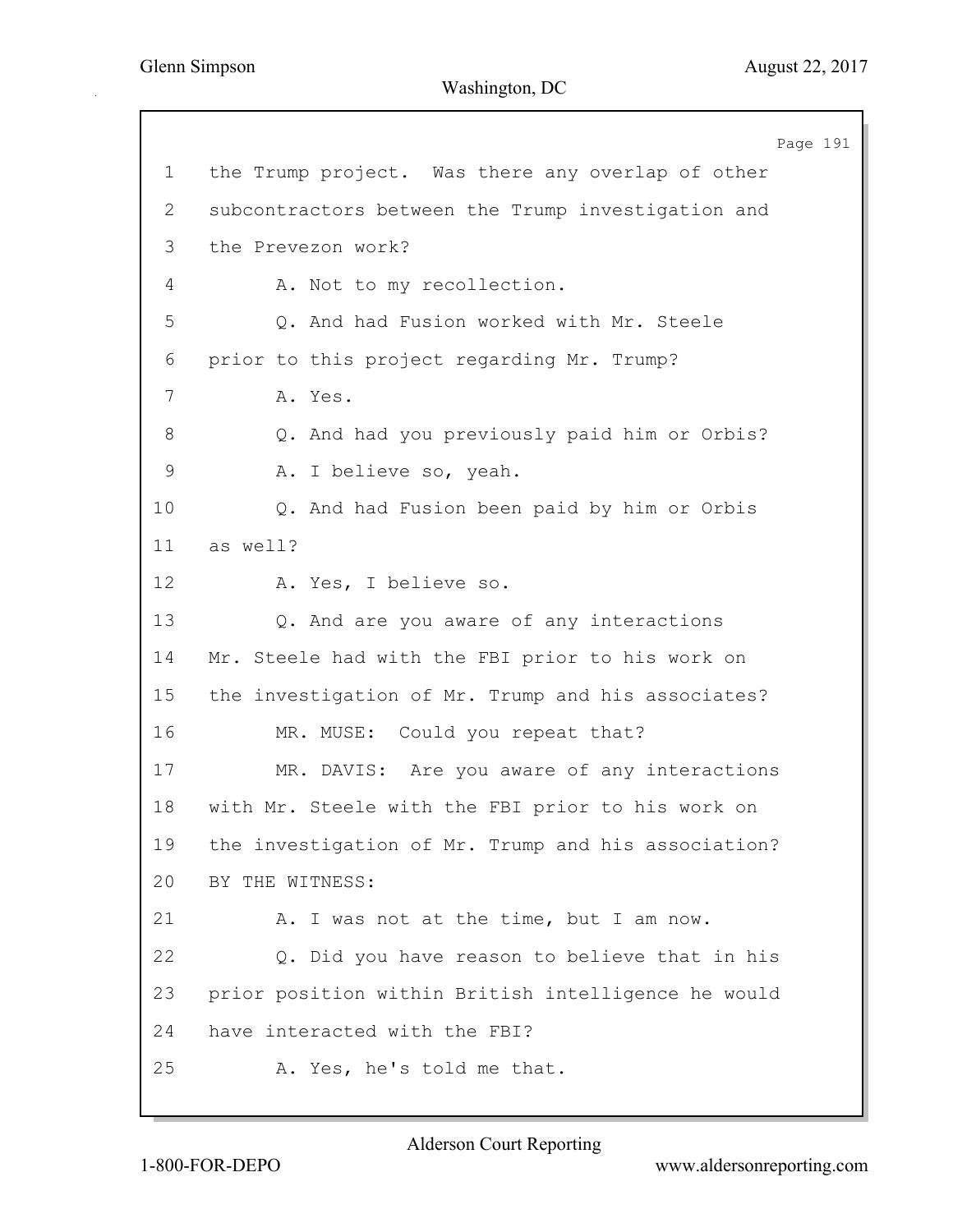|              | Page 192                                            |
|--------------|-----------------------------------------------------|
| 1            | Q. Do you believe that the FBI generally            |
| $\mathbf{2}$ | considers sources more credible if they have        |
| 3            | previously provided reliable information?           |
| 4            | A. That's my understanding.                         |
| 5            | Q. Was Mr. Steele's reportedly successful           |
| 6            | history in working with the FBI a factor in         |
| 7            | deciding to hire Orbis for the Trump project?       |
| 8            | A. No.                                              |
| $\mathsf 9$  | Q. Do you know Christopher Burrows?                 |
| 10           | A. Yes.                                             |
| 11           | Q. Do you know if he worked on the Trump-           |
| 12           | Russia project with Orbis?                          |
| 13           | A. I do not.                                        |
| 14           | Q. Do you know Sir Andrew Wood?                     |
| 15           | A. No.                                              |
| 16           | Q. Are you aware he's an associate of Orbis         |
| 17           | Business Intelligence?                              |
| 18           | A. I am aware of that as of now. I didn't           |
| 19           | know it -- I don't know when I learned of it, but I |
| 20           | didn't know it last year, much of last year.        |
| 21           | Q. Did Fusion ask Orbis to undertake other          |
| 22           | actions beyond preparing the memoranda containing   |
| 23           | the allegations regarding Mr. Trump and his         |
| 24           | associates?                                         |
| 25           | A. Not that I specifically -- I'm sorry.<br>In      |
|              |                                                     |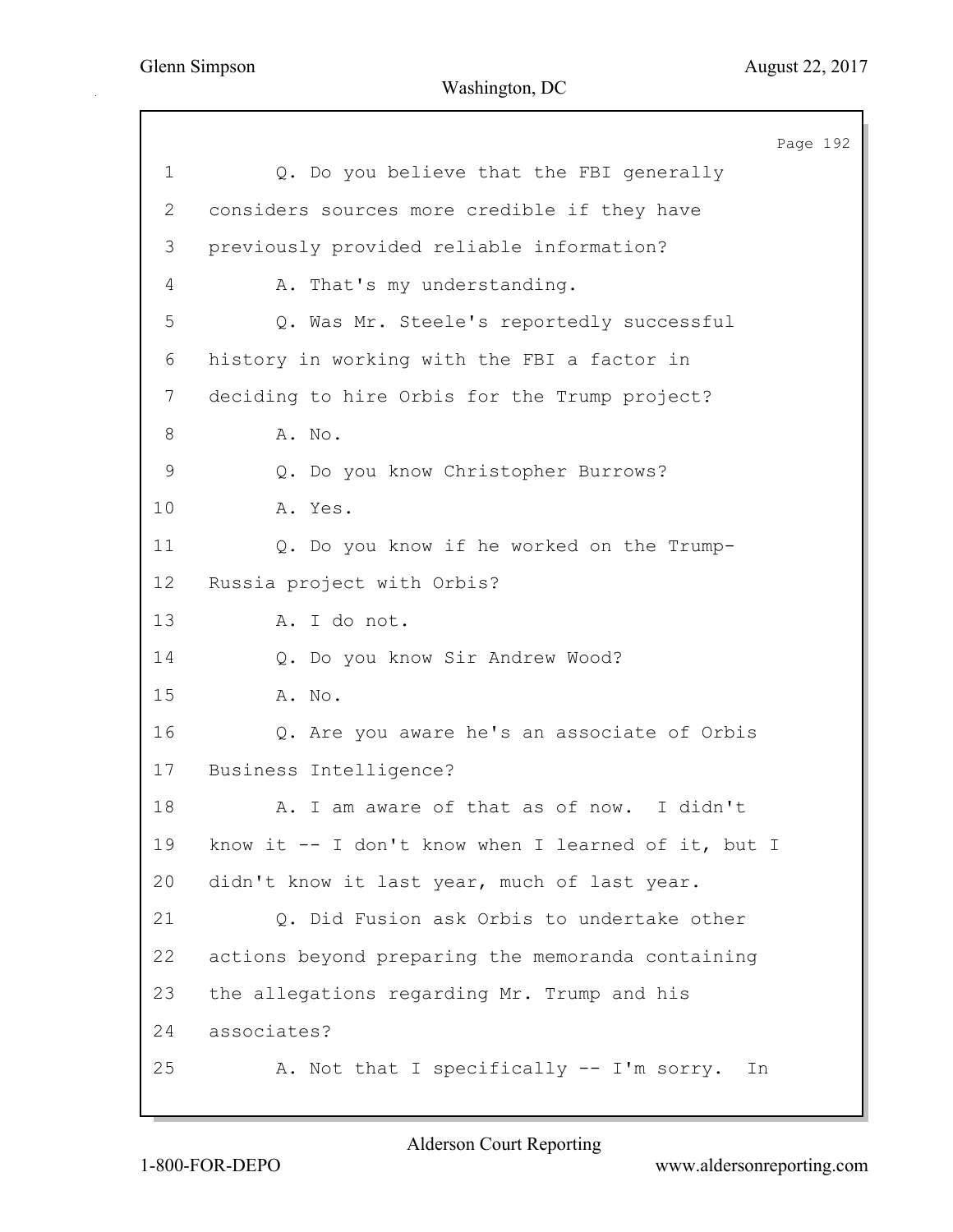|              | Page 193                                           |
|--------------|----------------------------------------------------|
| $\mathbf 1$  | connection with that engagement?                   |
| $\mathbf{2}$ | Q. In connection with that engagement.             |
| 3            | A. Not that I specifically recall.                 |
| 4            | Q. Did you communicate with Mr. Steele other       |
| 5            | than through these memos? Did you have phone calls |
| 6            | and e-mails with him?                              |
| 7            | A. Mostly we spoke by phone.                       |
| 8            | MR. FOSTER: You did also e-mail with him?          |
| $\mathsf 9$  | MR. SIMPSON: Nothing -- I don't believe I          |
| 10           | had anything substantive. E-mail security is a     |
| 11           | major problem. So, generally speaking, we would    |
| 12           | try to communicate telephonically on an encrypted  |
| 13           | line.                                              |
| 14           | MR. FOSTER: Did you have another method of         |
| 15           | communicating with him via text.                   |
| 16           | MR. SIMPSON: I mean, we used encrypted             |
| 17           | methods of communicating. Part of the security     |
| 18           | concern we have involve there's been a lot of      |
| 19           | attempts to break into our systems. So I prefer    |
| 20           | not to get into a lot of that, but suffice to say  |
| 21           | we use secured encrypted systems.                  |
| 22           | MR. FOSTER: Regardless of the details of how       |
| 23           | you did, do you retain copies of written           |
| 24           | communications that you may have engaged with him  |
| 25           | through some other secure method?                  |
|              |                                                    |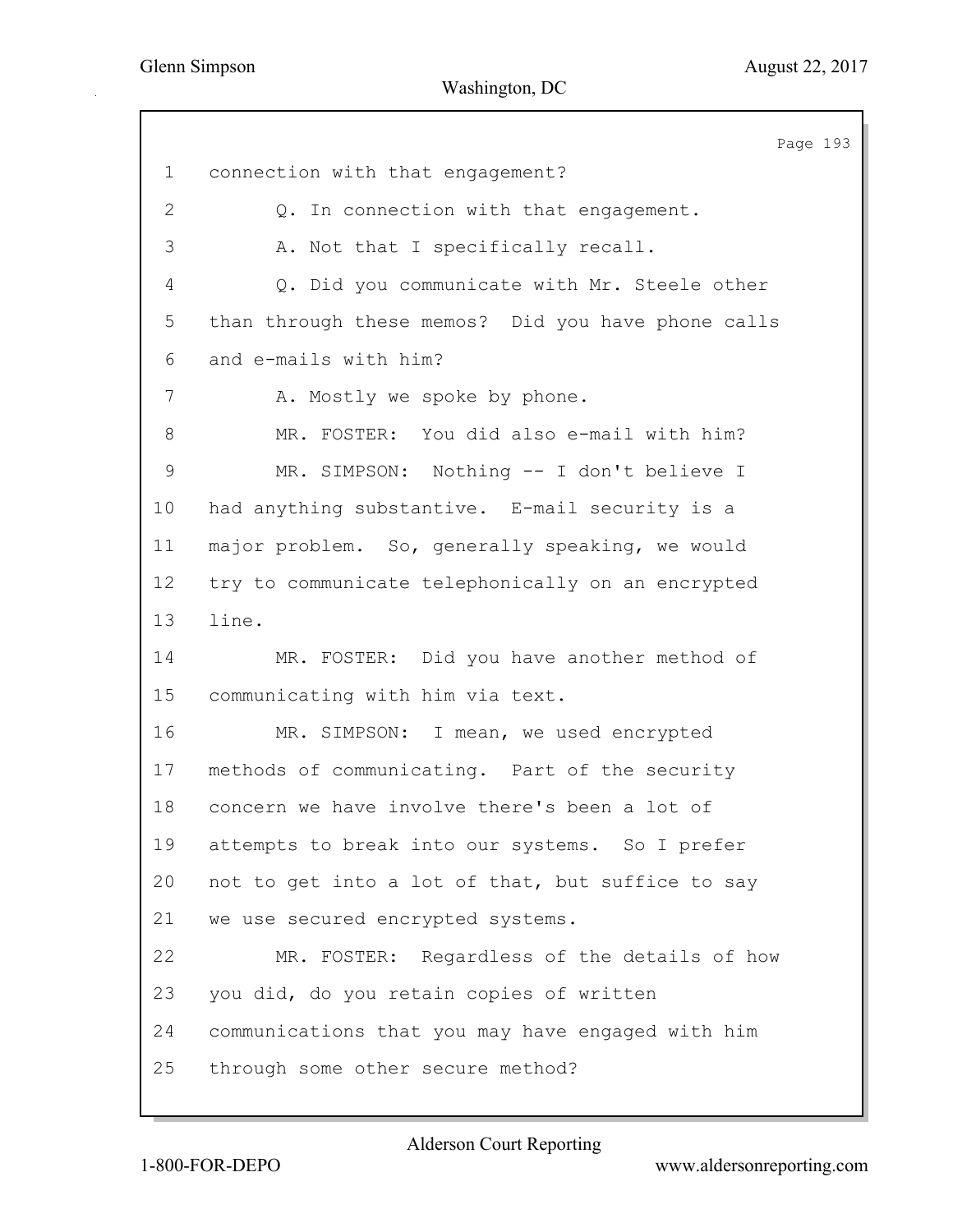Page 194 1 MR. SIMPSON: Generally not. 2 MR. FOSTER: You have not retained? 3 MR. SIMPSON: Generally we use things that 4 can't be stolen because they no longer exist. 5 MR. FOSTER: Disappearing messages, auto 6 deleting messages? Is that correct? 7 MR. SIMPSON: That sort of thing, yes, that's 8 correct. 9 MR. FOSTER: I just needed a verbal answer. 10 MR. SIMPSON: Yeah. Sorry. 11 BY MR. DAVIS: 12 Q. You previously mentioned the relationship 13 with Mr. Steele was more collaborative than a 14 manager-employee and I think you referenced 15 mentioning as an example Paul Manafort's been named 16 campaign chairman, what do you know about him. Did 17 you collaborate with Mr. Steele on the content of 18 the memos even if he did the drafting? 19 A. No, generally speaking. I was managing a 20 much bigger project and he's a reliable provider. 21 So I did very little tasking. 22 Q. You mentioned other subcontractors were 23 focusing on other regions in which the Trump 24 organization has business. Were those other 25 subcontractors retained until the election or how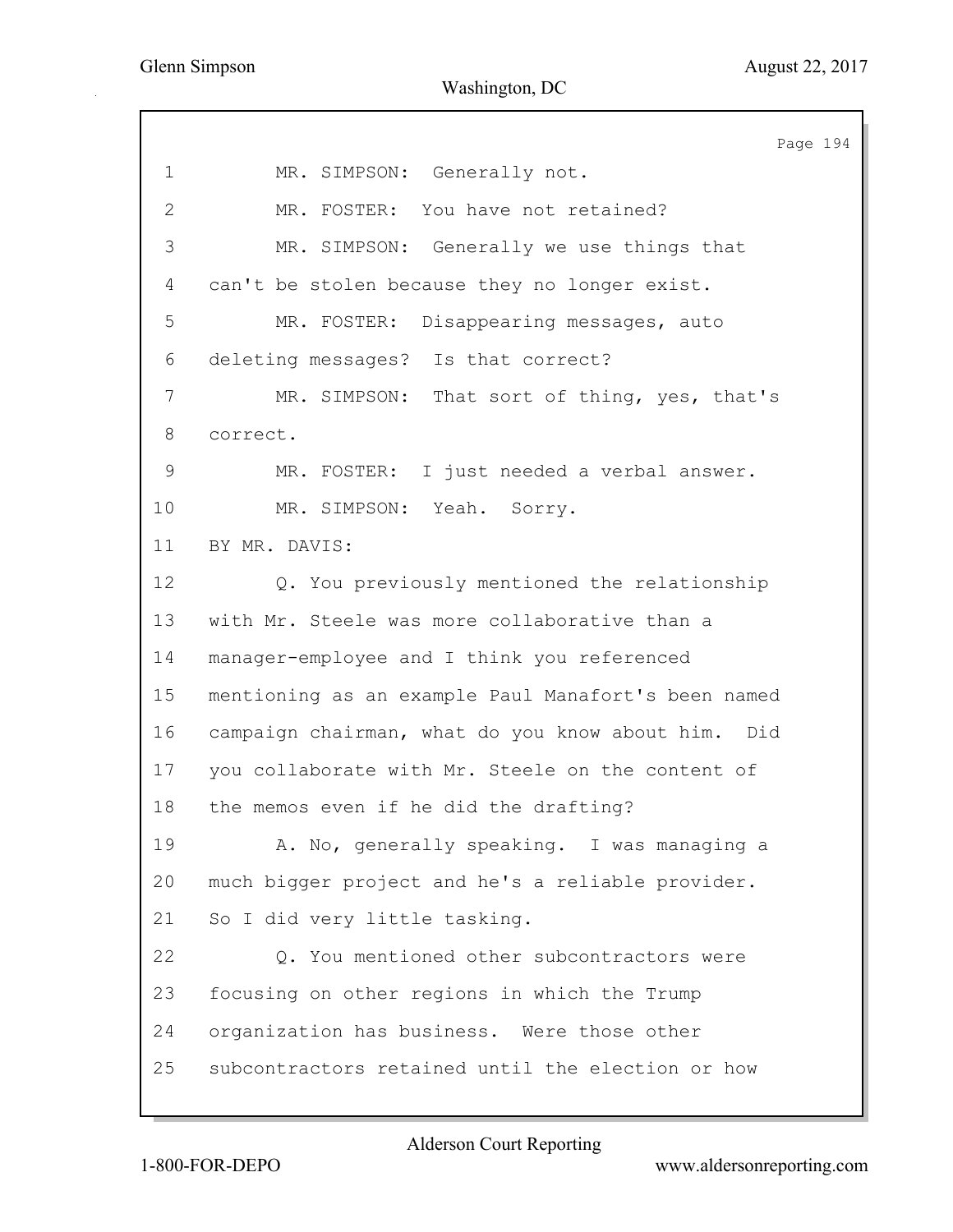Page 195 1 long did their engagements last? 2 A. It was ad hoc. So as things came we said 3 can we find someone in Latin America, give them an 4 assignment, they'd complete the assignment. If 5 there's no more to do, stop. So it's hard to 6 generalize. 7 Q. One point I'd like to clarify from 8 Ms. Sawyer's questioning. I believe you said that 9 Mr. Steele had told you that the FBI had a source 10 from inside the Trump organization and I believe 11 she referred to a source from inside the Trump 12 campaign. Do you know which is the accurate -- 13 MR. LEVY: He's not going to get into the 14 details of that source. 15 MR. DAVIS: I'm not asking for any particular 16 details. It was characterized differently by you 17 and by counsel. I just wanted to make sure. 18 BY THE WITNESS: 19 A. I don't know. 20 MR. FOSTER: So you don't know whether it was 21 the organization or the campaign, in other words? 22 MR. SIMPSON: That's correct. 23 MR. FOSTER: Meaning the business versus the 24 campaign. 25 BY MR. DAVIS: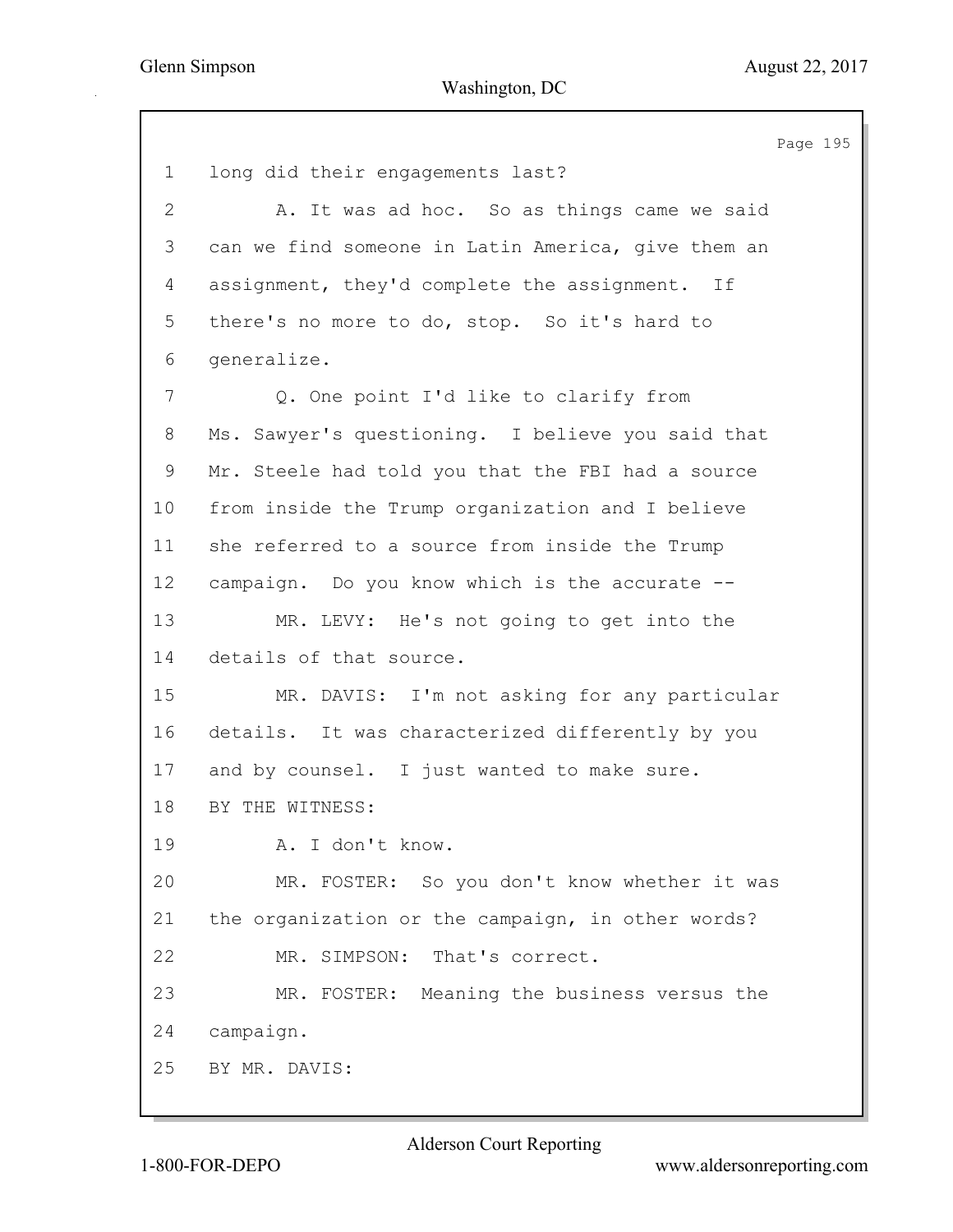Page 196 1 Q. And did Mr. Steele tell you that the FBI 2 had relayed this information to him? 3 A. He didn't specifically say that. 4 Q. I'm going to have you take a look at one 5 of the filings -- 6 MR. FOSTER: I thought you said earlier that 7 he did say the FBI told him. 8 MR. SIMPSON: I think I was saying we did not 9 have the detailed conversations where he would 10 debrief me on his discussions with the FBI. He 11 would say very generic things like I saw them, they 12 asked me a lot of questions, sounds like they have 13 another source or they have another source. He 14 wouldn't put words in their mouth. 15 (Exhibit 4 was marked for 16 identification.) 17 BY MR. DAVIS: 18 Q. I'm going to have you take a look at one 19 of the filings by Mr. Steele's attorneys in the 20 lawsuit against him and Orbis in the United 21 Kingdom. This will be Exhibit 4. If you could 22 please turn to page 2 and read paragraph No. 8. 23 That paragraph states "At all material times Fusion 24 was subject to an obligation not to disclose to 25 third parties confidential intelligence material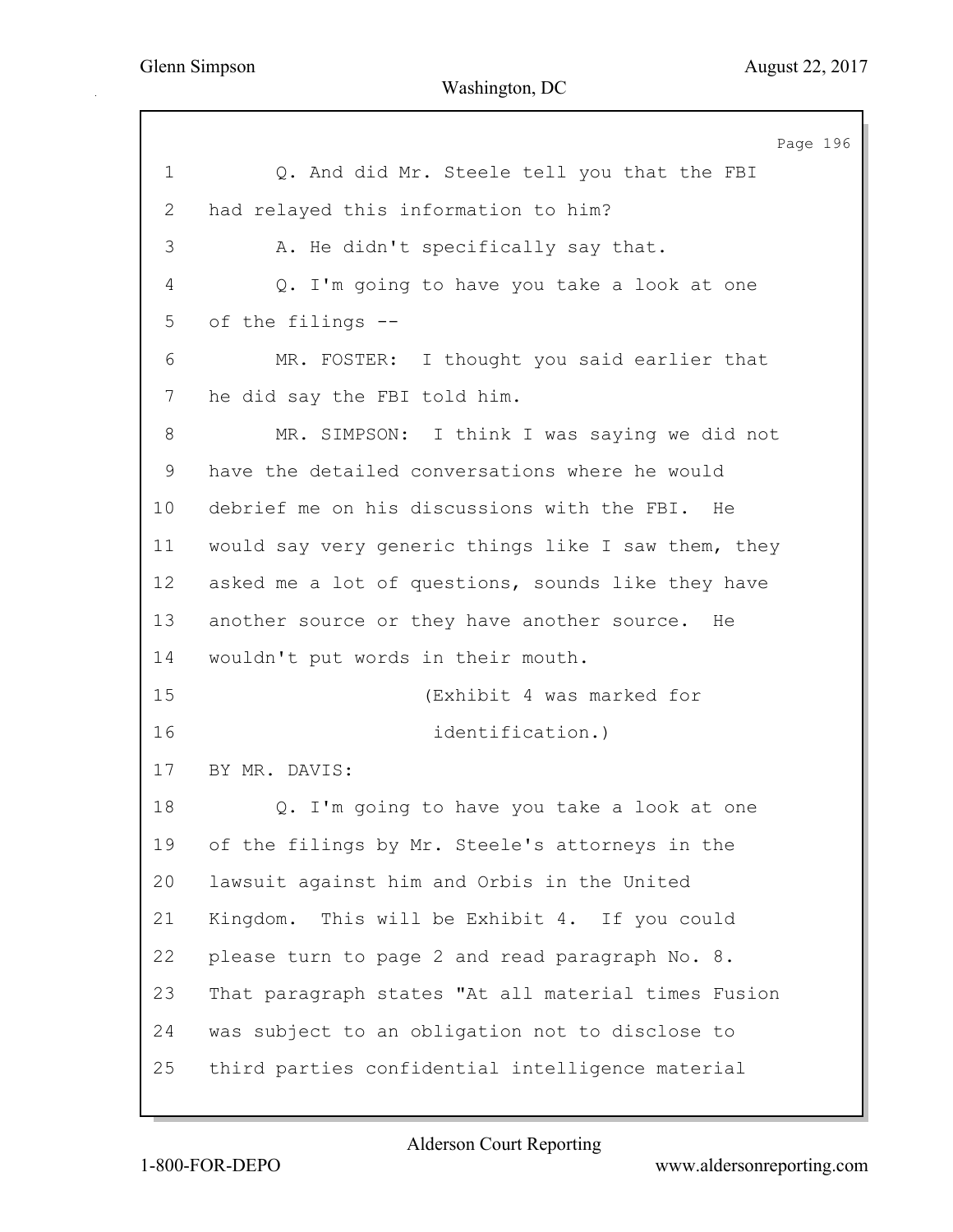Page 197 1 provided to it by the Defendants in the course of 2 that working relationship without the agreement of 3 the Defendants." Is that a correct description of 4 your understanding of how the material was to be 5 treated? 6 MR. MUSE: There's also a context to that who 7 the Defendants are in other such matters. 8 MR. DAVIS: Sure. The Defendants are Orbis 9 Business Intelligence Limited and Christopher 10 Steele. 11 BY THE WITNESS: 12 A. What's the question? 13 Q. Is that an accurate description of what 14 you understood the obligations to be with that 15 material? 16 A. I mean, that's hard for me to answer. 17 There's a mutual expectation of confidentiality, 18 and if that's what you read that as saying, then 19 yes, there's a mutual expectation of 20 confidentiality. 21 Q. Was that expectation established by 22 contract? 23 MR. LEVY: We're not going to talk about 24 contracts with clients. 25 BY MR. DAVIS: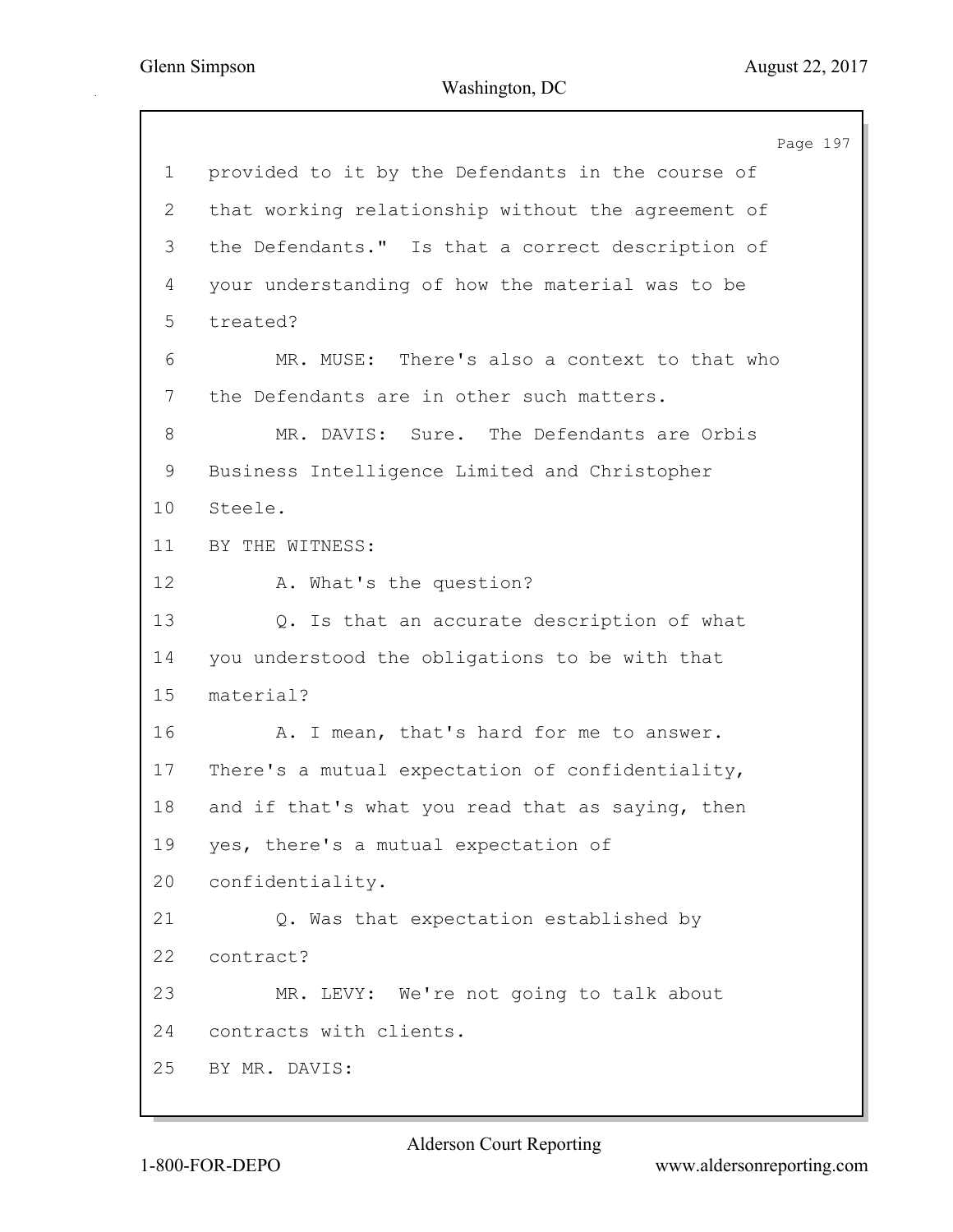|                | Page 198                                            |
|----------------|-----------------------------------------------------|
| $\mathbf 1$    | Q. Was it established by practice?                  |
| $\overline{2}$ | A. I quess I'll just reiterate we do                |
| 3              | confidential work together and we treat all matters |
| 4              | as confidential. He's pretty good at sticking to    |
| 5              | that and so am I.                                   |
| 6              | Q. Was any of the information included in the       |
| $\overline{7}$ | memoranda Orbis prepared during the Trump           |
| 8              | investigation not considered "confidential          |
| 9              | intelligence" under this understanding such that    |
| 10             | Fusion was not required to obtain Orbis's           |
| 11             | permission in order to disclose it?                 |
| 12             | A. I don't really understand the question.          |
| 13             | Q. I'm saying if the understanding is that          |
| 14             | you weren't to disclose confidential intelligence   |
| 15             | material, were the memos confidential intelligence  |
| 16             | material, the dossier memos?                        |
| 17             | A. They're confidential, yes.                       |
| 18             | MR. MUSE: Hold on one second.<br>Here's the         |
| 19             | mischief that's created by that. Someone else is    |
| 20             | sending this and you're asking what they mean.      |
| 21             | There may be direct answers to those questions if   |
| 22             | you ask direct questions, but to do it in the frame |
| 23             | of reference of someone else putting forth a piece  |
| 24             | of evidence, which this is, it inevitably creates   |
| 25             | confusion. The reference to the document adds       |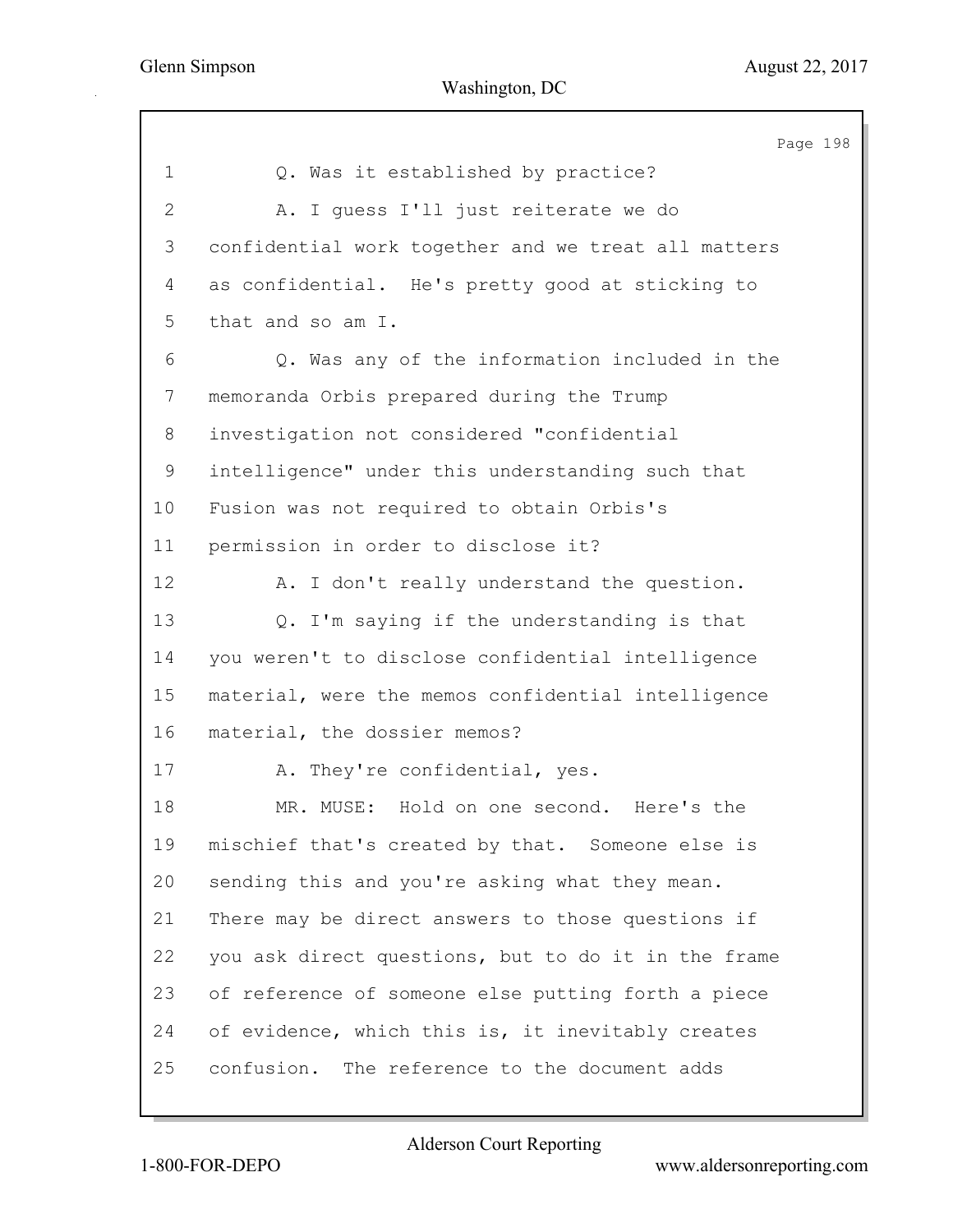Page 199 1 nothing to his knowledge. It's just simply a point 2 of reference by you, but it doesn't add anything to 3 what he might be saying. So I think the better way 4 to get at it is simply to ask direct questions. 5 MR. DAVIS: There are two parties to this, at 6 least, and we've got one's description. I'd like 7 to know if he agrees with that description. 8 MR. MUSE: But even within what do they mean 9 by this is the question. I mean, what do they mean 10 by this sort of paragraph. You're asking him for 11 an interpretation. He can answer questions about 12 the relationship. 13 MR. DAVIS: I'm asking him to give an 14 interpretation of their agreement in terms of what 15 he did. 16 MR. MUSE: And therein lies the problem. 17 MR. DAVIS: But if it's an agreement to which 18 he's a party, there's a basis for that 19 understanding. 20 MR. MUSE: I don't think that's the way the 21 rule works. 22 MR. FOSTER: Well, I think the bigger 23 mischief from my point of view is the fact that 24 we're trying to get an understanding of what the 25 contractual relationship was. You're telling us

Alderson Court Reporting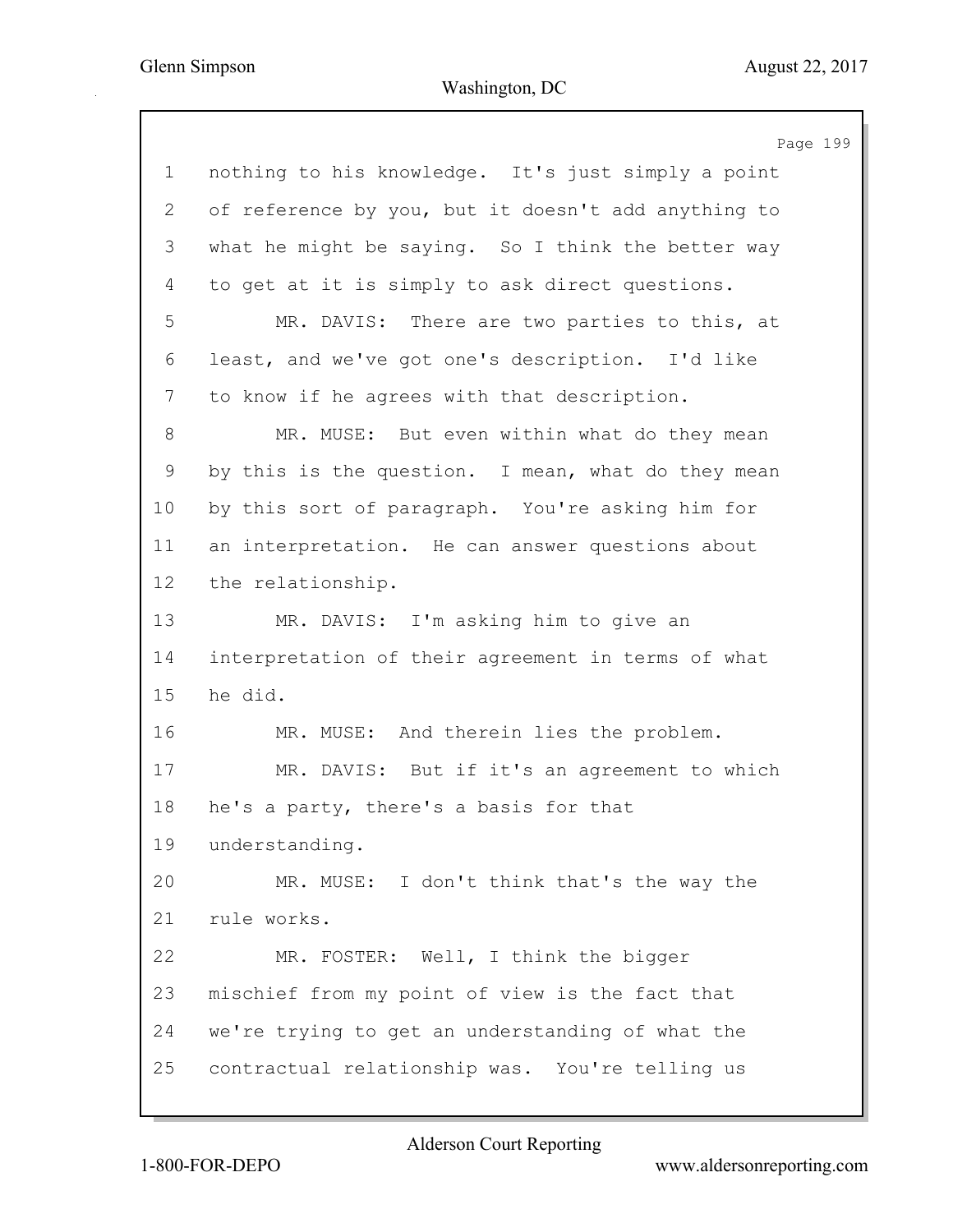|                           | Page 200                                            |
|---------------------------|-----------------------------------------------------|
| $\mathbf 1$               | you're not going to provide us with details about   |
| $\mathbf{2}^{\mathsf{I}}$ | that contractual relationship, you're not going to  |
| 3                         | provide us with copies of any nondisclosure         |
| 4                         | agreements, contracts we've asked for and we don't  |
| 5                         | have. So we're asking him for his understanding of  |
| 6                         | what obligations he had.                            |
| $\overline{7}$            | MR. LEVY: And that's outside the scope of           |
| 8                         | this interview. Go ahead.                           |
| $\mathsf 9$               | MS. SAWYER: Can I in general ask that you           |
| 10                        | guys all speak up a little bit because we're right  |
| 11                        | under the blower.                                   |
| 12                        | MR. LEVY: Will do.                                  |
| 13                        | MR. FOSTER: The record will reflect we are          |
| 14                        | not raising our voices.                             |
| 15                        | To be clear, you're instructing him not to          |
| 16                        | answer that question because you think it's outside |
| 17                        | the scope of what he agreed to come here to talk    |
| 18                        | about voluntarily?                                  |
| 19                        | MR. LEVY: That's not what I said. You had           |
| 20                        | made a comment about contracts, and I just wanted   |
| 21                        | to make sure that obviously the Chair and the       |
| 22                        | Ranking Member have agreed those questions are not  |
| 23                        | part of the scope of this interview. That said,     |
| 24                        | I've now forgotten what the pending question was.   |
| 25                        | So if Patrick wants to restate it he can and we can |
|                           |                                                     |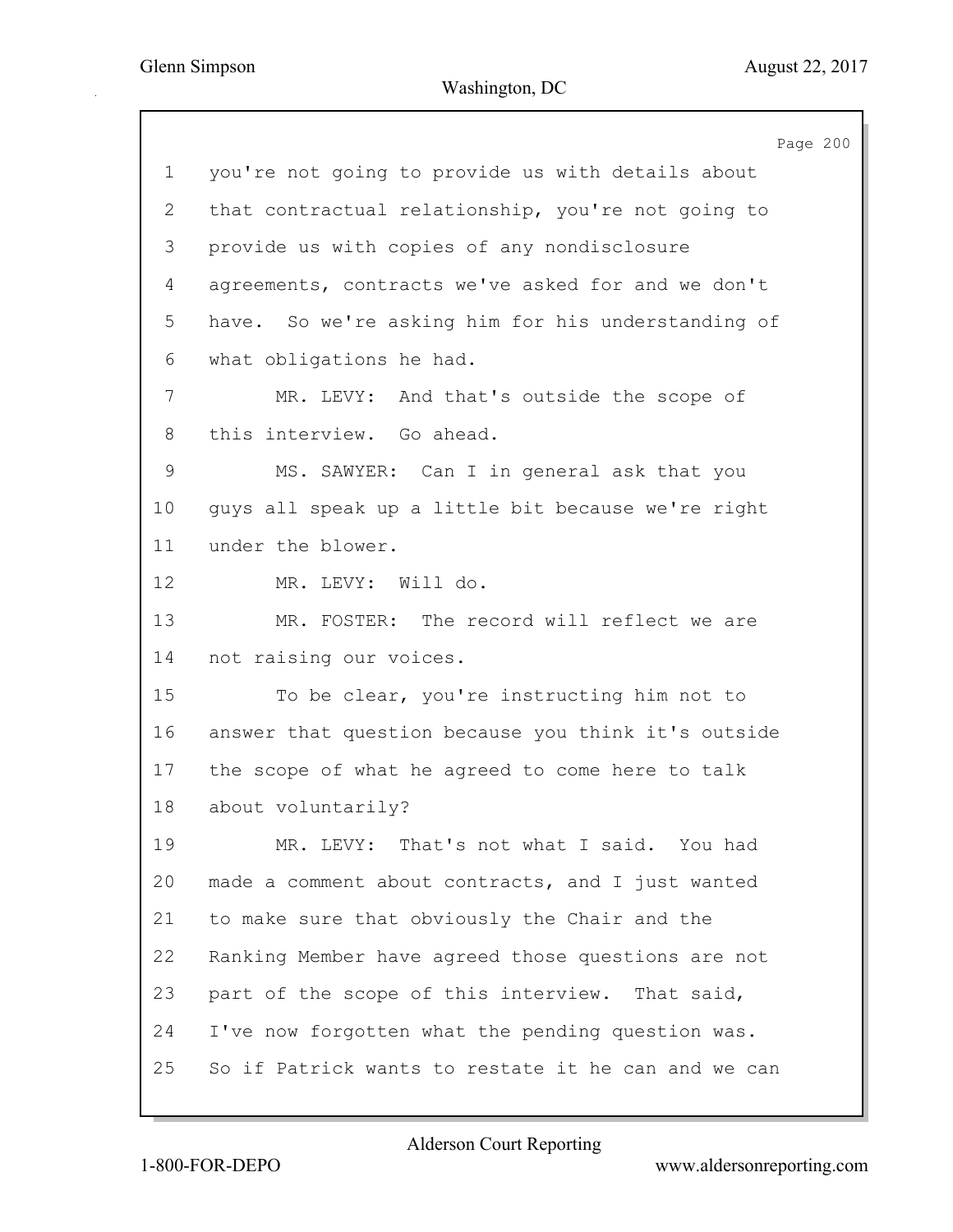Page 201 1 evaluate it. 2 MR. DAVIS: Sure. In general we're asking 3 questions about distribution of the material within 4 the dossier which was the scope of the agreement. 5 If you look at page 4 of that same exhibit, 6 paragraph 30, Steele's attorneys state "The 7 Defendants" -- and again, that's Orbis Business 8 Intelligence and Christopher Steele -- "did not 9 however provide any of the pre-election memoranda 10 to any of the media or journalists, nor did they 11 authorize anyone to do so, nor did they provide the 12 confidential December memorandum to media 13 organizations or journalists, nor did they 14 authorize anyone to do so." 15 To the best of your knowledge, did Orbis ever 16 authorize Fusion to make any disclosures of the 17 memoranda to the media? 18 MR. LEVY: Just before we get into this 19 question, this paragraph began with a sentence you 20 did not read and it says "In the first sentence of 21 subparagraph 8.2.5 as noted." I don't know what 22 they're referring to. Maybe you do. Can you show 23 us that? 24 MR. DAVIS: I don't have that with me at the 25 moment, but I'll see if we can find it. Regardless,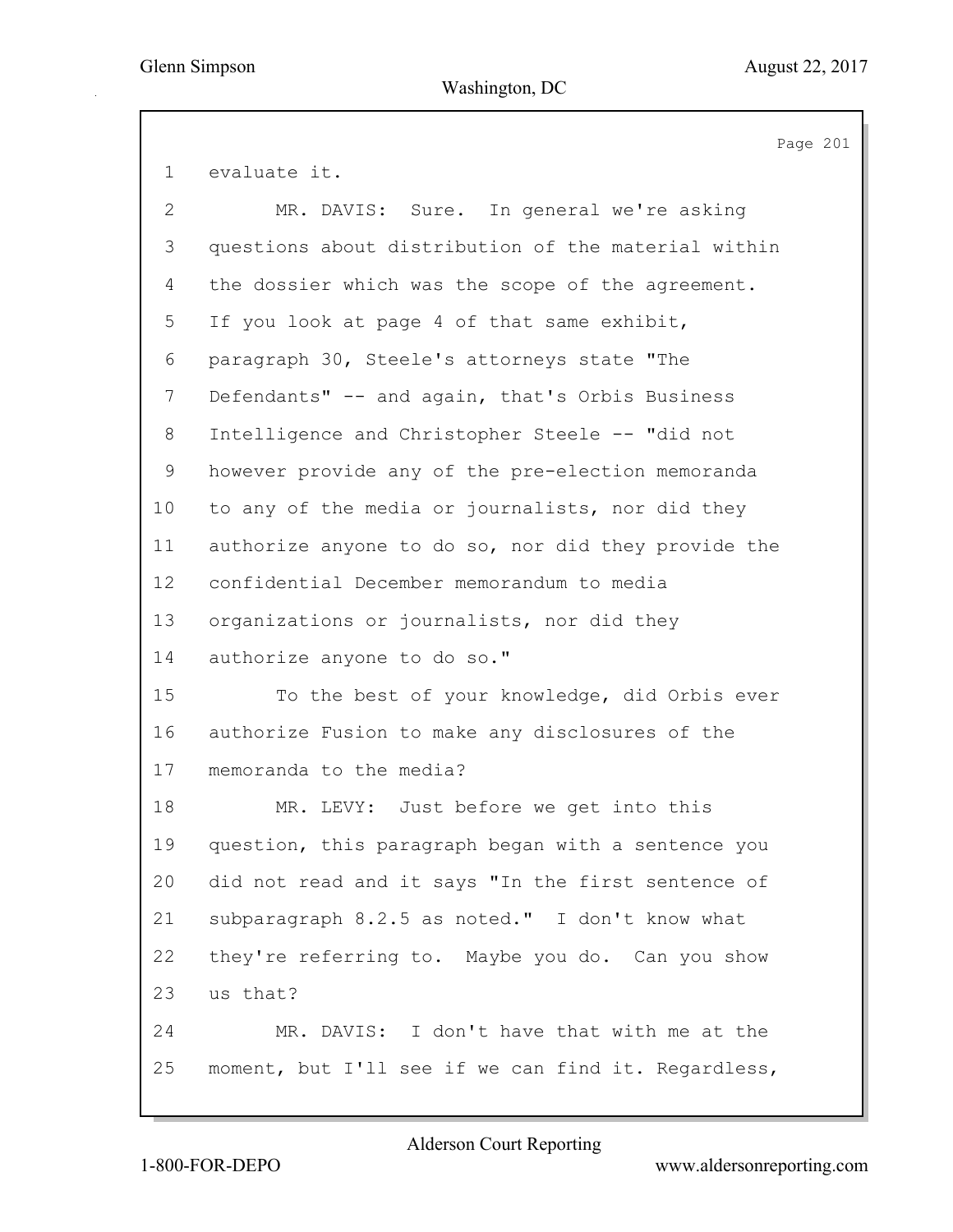Page 202 1 did Orbis ever authorize you to share the memoranda 2 with the media? 3 BY THE WITNESS: 4 A. I'm not sure I can answer this in -- I'm 5 not sure I know the answer to this. 6 MR. LEVY: If you don't know, then... 7 MR. SIMPSON: It's a little confusing. 8 MR. FOSTER: You don't know whether or not 9 Orbis or Mr. Steele authorized you to distribute 10 the memos to the media? 11 MR. SIMPSON: I think what I would like to 12 say is that we had discussions about, you know, 13 information as opposed to memos and, you know, at 14 various times in talking to reporters about the 15 Trump-Russia connection, you know, things -- those 16 discussions would be informed by what's in the 17 memos. 18 MR. FOSTER: So are you saying that you may 19 have provided information from the memos to the 20 media without discussing whether or not -- without 21 getting permission specifically From Mr. Steele or 22 Orbis? 23 MR. SIMPSON: What I'm saying is we discussed 24 that. No. I'm saying we discussed generally the 25 wisdom of answering questions from reporters about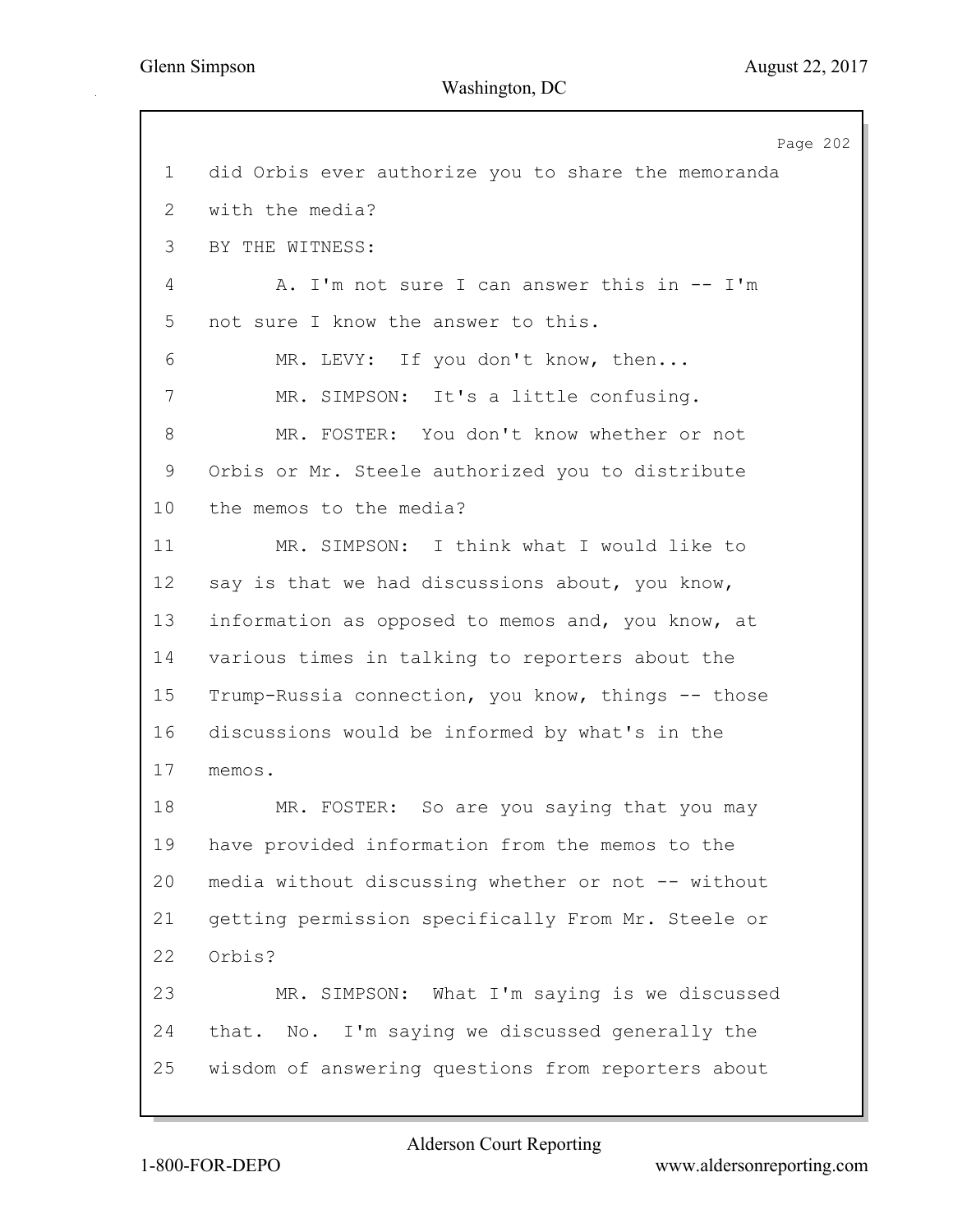Page 203 1 different matters, what we could say and what we 2 couldn't say. 3 MR. FOSTER: And in those discussions did he 4 ever authorize you to discuss the information 5 contained in the memoranda with the media? 6 MR. SIMPSON: As I've stated before, this is 7 not a master-servant relationship. We worked 8 together. Sometimes he's working for my clients, 9 sometimes I'm working for his. So we might jointly 10 make a decision, but it's not a sort of can I do 11 this, yes you can do that kind of relationship. So 12 if they -- so I hope that's responsive. 13 MR. FOSTER: So did you ever share either the 14 memos or the content of the memos with the media 15 independently of him without having discussed it 16 with him? 17 MR. SIMPSON: I think what I said was I had 18 spoken with reporters over the course of the summer 19 and through the fall about the investigations by 20 the government and the controversy over connections 21 between -- alleged connections between the Trump 22 campaign and the Russians. Some of what we 23 discussed was informed by Chris's reporting. So 24 whether that was -- I don't think there's any sense 25 that that was an unauthorized thing to do.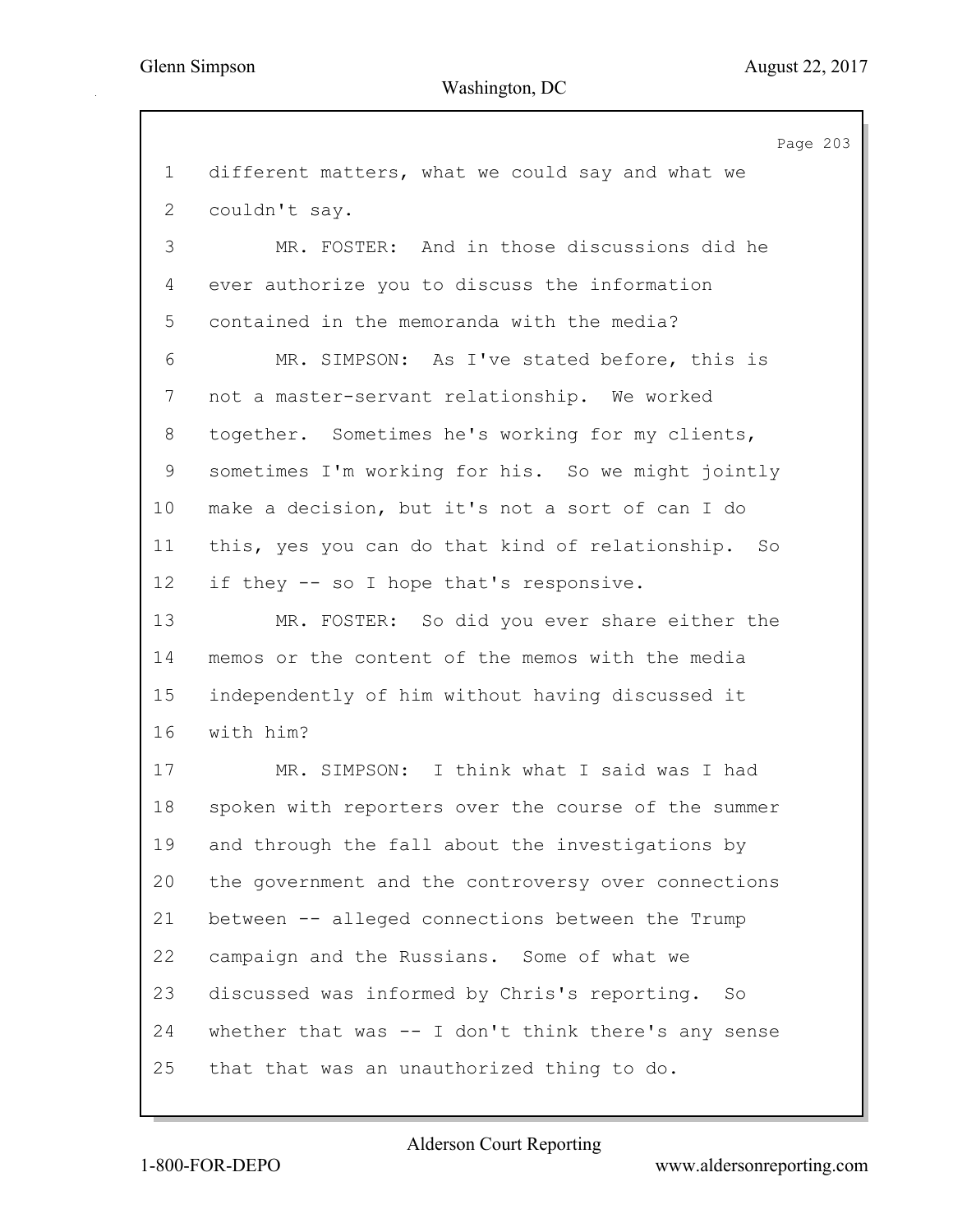Page 204 1 MR. DAVIS: On page 5 --2 MR. FOSTER: Is it something that you 3 discussed with him that you were doing? 4 MR. SIMPSON: We would discuss inquiries that 5 we had received from reporters, yes. 6 MR. FOSTER: And that you were answering? 7 MR. SIMPSON: To the best of our ability. I 8 mean, we obviously didn't tell people about the 9 existence of these things for a long time. 10 BY MR. DAVIS: 11 Q. On page 5 of that same exhibit, paragraph 12 32 there's a portion of the sentence -- and I'll 13 just read this for background before we move on to 14 another segment. I think this is relevant for 15 context. There's a portion here in which Steele's 16 attorneys state that he gave -- that the Defendants 17 gave "Off-the-record briefings to a small number of 18 journalists about the pre-election memoranda in 19 late summer/autumn 2016." I'd like to provide 20 Exhibit 5 which is the second filing by 21 Mr. Steele's attorneys. 22 MS. SAWYER: Patrick, you've represented this 23 one as the second filing. Are we sure these are -- 24 MR. DAVIS: Second for the purpose of this 25 interview, second one we're referencing.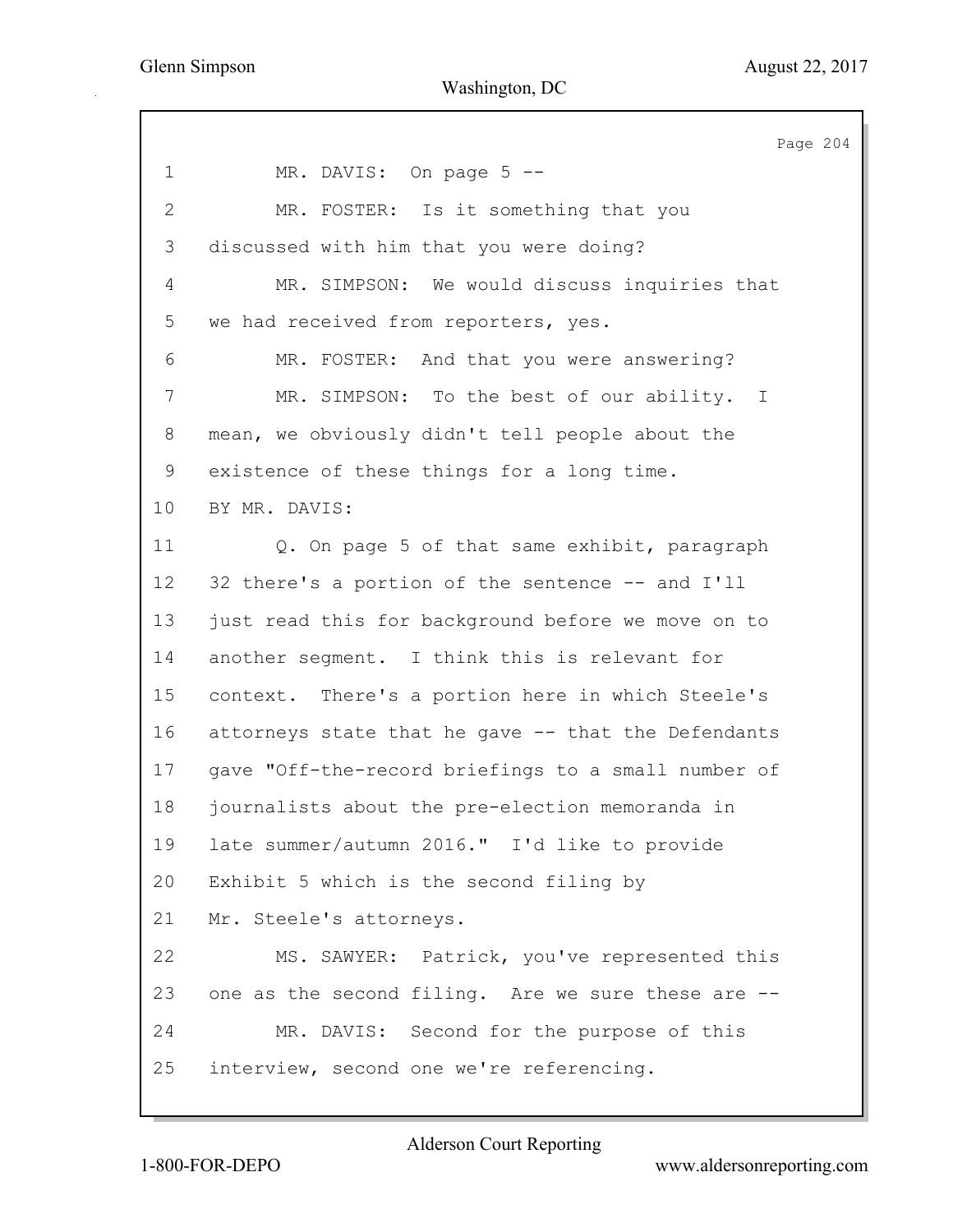|                | Page 205                                            |
|----------------|-----------------------------------------------------|
| $\mathbf 1$    | MS. SAWYER: Were these documents that were          |
| $\overline{2}$ | requested or obtained from a third party in the     |
| 3              | course of the investigation?                        |
| 4              | MR. DAVIS: These were documents that were           |
| 5              | published in the media. I believe the second one    |
| 6              | was published by McClatchy.                         |
| 7              | MS. SAWYER: And what about the first?               |
| 8              | MR. DAVIS: That was the one published by the        |
| 9              | Washington Times.                                   |
| 10             | (Exhibit 5 was marked for                           |
| 11             | identification.)                                    |
| 12             | BY MR. DAVIS:                                       |
| 13             | Q. So with the second one on page 8 of              |
| 14             | Exhibit 5, under the response to 18 Steele's        |
| 15             | attorneys state "The journalists initially briefed  |
| 16             | at the end of September 2016 by the second          |
| 17             | Defendant and Fusion at Fusion's instruction were   |
| 18             | from the New York Times, the Washington Post, Yahoo |
| 19             | News, the New Yorker, and CNN. The second           |
| 20             | Defendant" -- that would be Mr. Steele --           |
| 21             | "subsequently participated in further meetings at   |
| 22             | Fusion's instruction with Fusion and the New York   |
| 23             | Times, the Washington Post, and Yahoo News which    |
| 24             | took place in mid-October 2016. In each of those    |
| 25             | cases the briefing was conducted verbally in        |
|                |                                                     |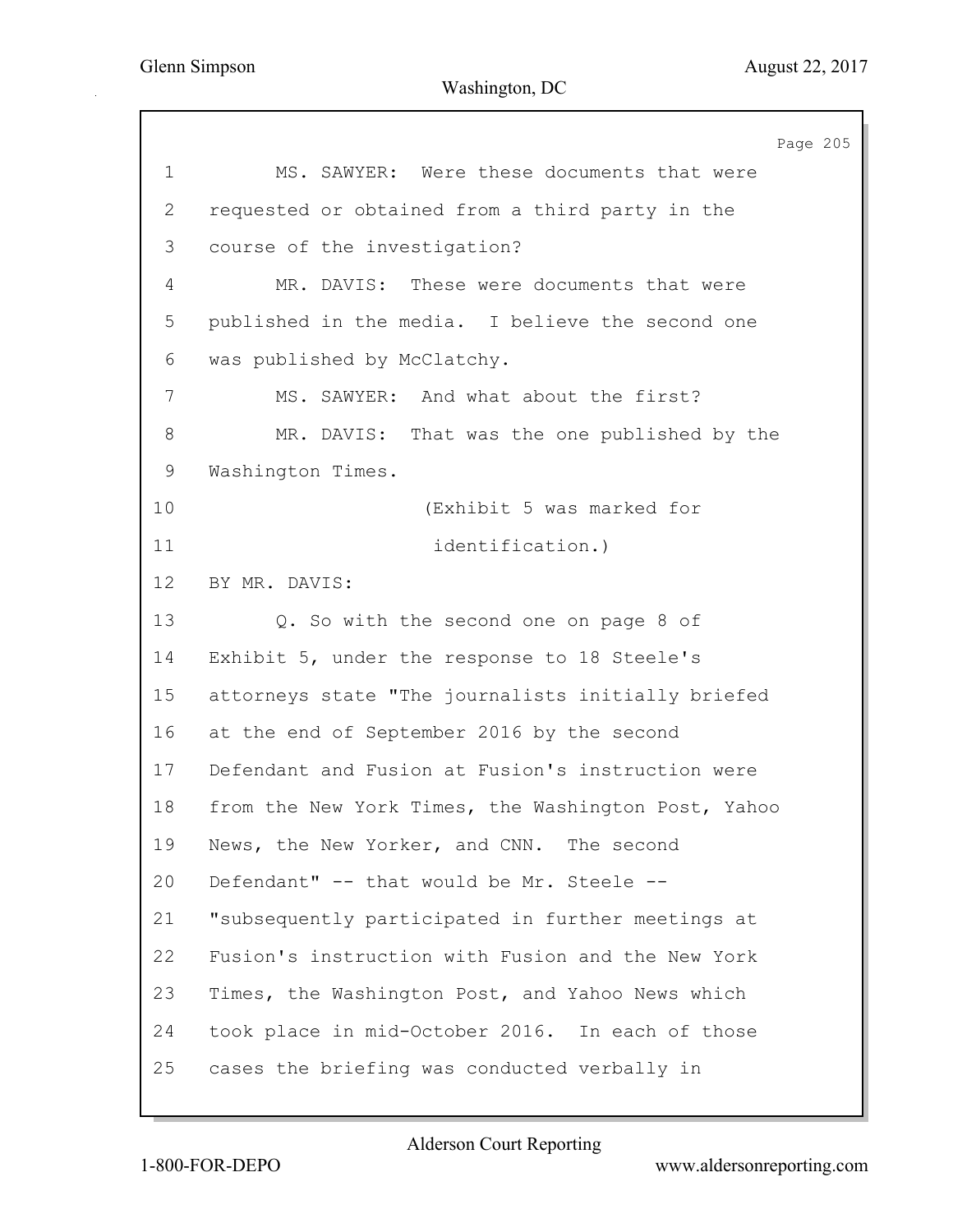|                 | Page 206                                            |
|-----------------|-----------------------------------------------------|
| $\mathbf 1$     | person. In addition, and again at Fusion's          |
| $\mathbf{2}$    | instruction, in late October 2016 the second        |
| 3               | Defendant briefed the journalist from Mother Jones  |
| 4               | by Skype. No copies of the pre-election memoranda   |
| 5               | were ever shown or provided to any journalist by or |
| 6               | with the authorization of the Defendants.<br>The    |
| 7               | briefings involved the disclosure of limited        |
| 8               | intelligence regarding indications of Russian       |
| 9               | interference in the U.S. election process and the   |
| 10 <sub>o</sub> | possible coordination of members of Trump's         |
| 11              | campaign team and Russian government officials."    |
| 12              | To the best of your knowledge, is that a full       |
| 13              | and accurate account of all the news organizations  |
| 14              | with which Fusion and Mr. Steele shared information |
| 15              | from the memoranda.                                 |
| 16              | A. I'd say it's largely right.                      |
| 17              | Q. Are there any that have been omitted?            |
| 18              | A. Maybe, yeah.                                     |
| 19              | MR. LEVY: Just say what you know or recall.         |
| 20              | BY THE WITNESS:                                     |
| 21              | A. Yeah. I think there's at least one thing         |
| 22              | misidentified. There might have been another. I     |
| 23              | can't specifically think of it, but I think this is |
| 24              | incomplete, that maybe one of the broadcast         |
| 25              | networks is misidentified. I just don't have a      |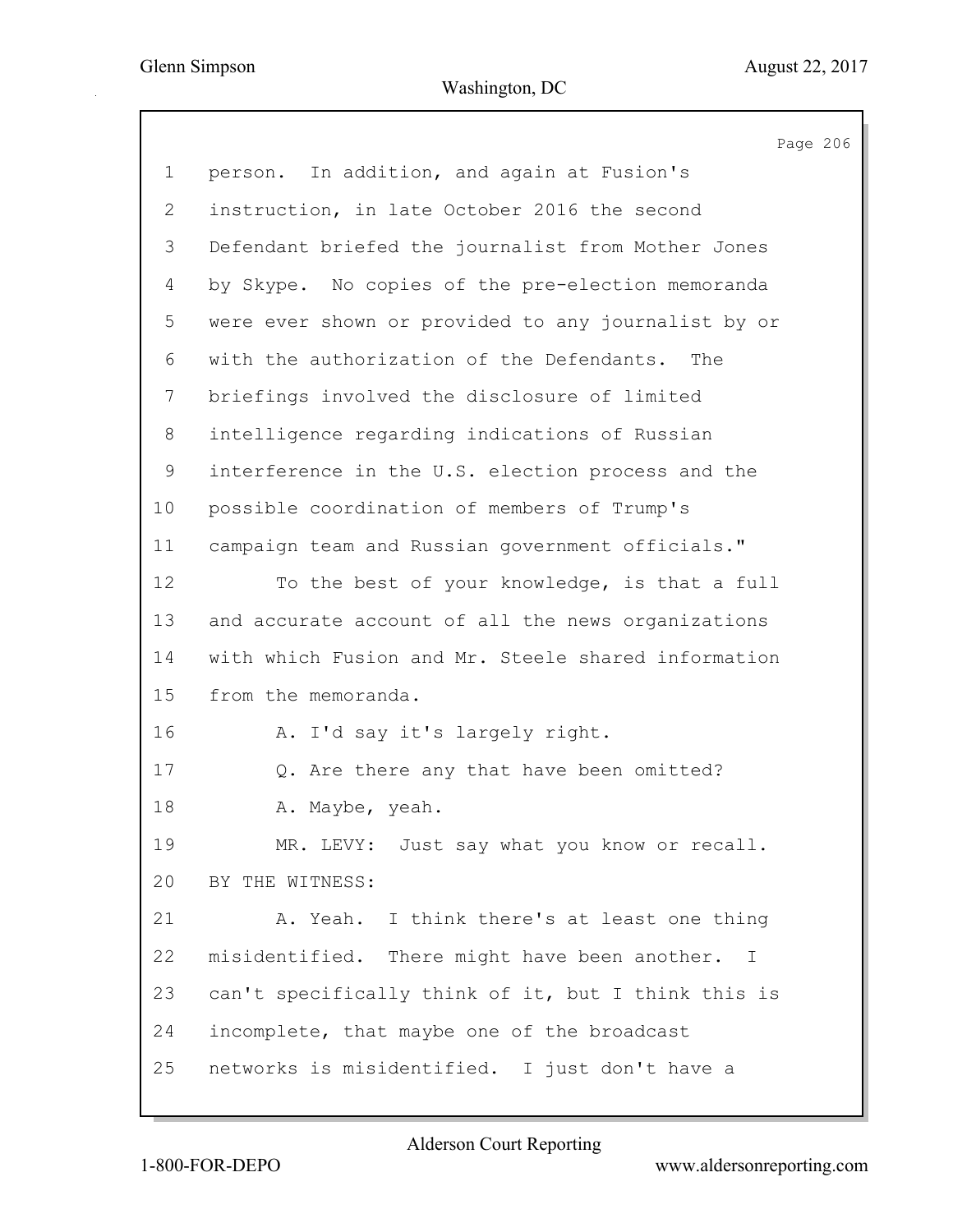Page 207 1 tally of this. It's mostly right. 2 Q. By broadcast network I assume you mean CNN 3 is incorrect, it was a different network? 4 A. I think so. 5 Q. Do you recall which network it was? 6 A. I think it was ABC. 7 Q. Did you attend these meetings with 8 Mr. Steele? 9 A. Yeah. Yes. 10 Q. Did any other Fusion associates attend? 11 A. Possibly, yes. 12 Q. Can you identify them? 13 MR. LEVY: We can give that to you 14 afterwards. 15 BY MR. DAVIS: 16 Q. Do you recall the specific dates of these 17 meetings? 18 A. No. 19 Q. I believe the filing says end of September 20 2016. Does that comport with your recollection? 21 A. Yes. 22 Q. Was this, as far as you know, before or 23 after Mr. Steele had had his second meeting with 24 the FBI? 25 A. I don't remember. Sorry.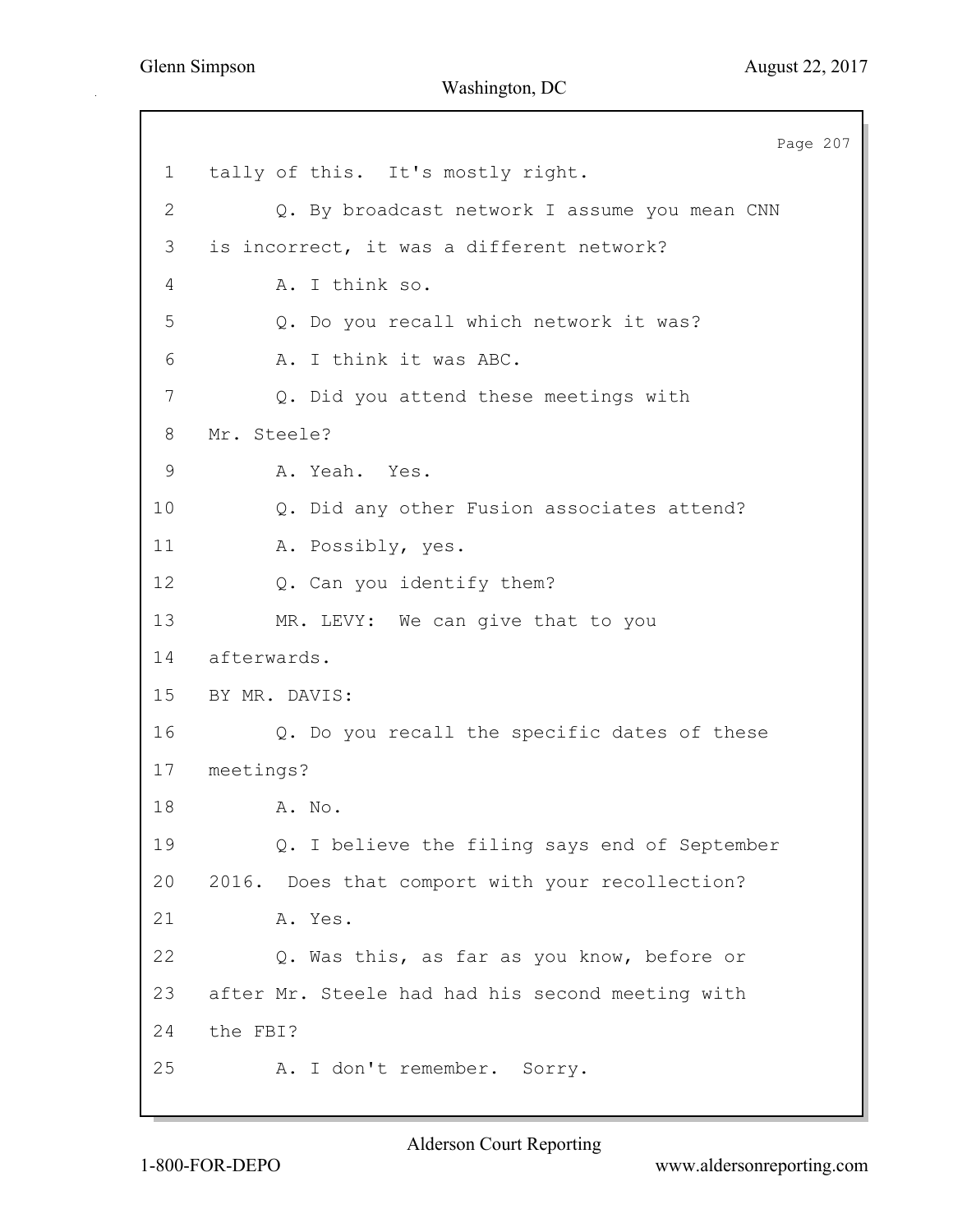Page 208 1 Q. Did Mr. Steele ever indicate to you 2 whether the FBI had asked him not to speak with the 3 media? 4 A. I remember Chris saying at some point that 5 they were upset with media coverage of some of the 6 issues that he had discussed with him. 7 Q. Sorry. I didn't hear. 8 A. He never said they told him he couldn't 9 talk to them. 10 Q. Do you recall which journalists you spoke 11 to at each of these organizations and what 12 information from the memoranda was revealed to 13 each? 14 A. I remember some of them and I remember 15 some of the names, yeah, some of the people I 16 talked to and some of these discussions. 17 Q. Can you tell us what those were? 18 MR. LEVY: The answer to that question goes 19 to confidential conversations that's been declined 20 to answer. 21 MR. FOSTER: Sorry. Confidential what? 22 MR. LEVY: The answer to that question might 23 implicate privilege and other obligations we've 24 already set forth and he's not going to answer the 25 question.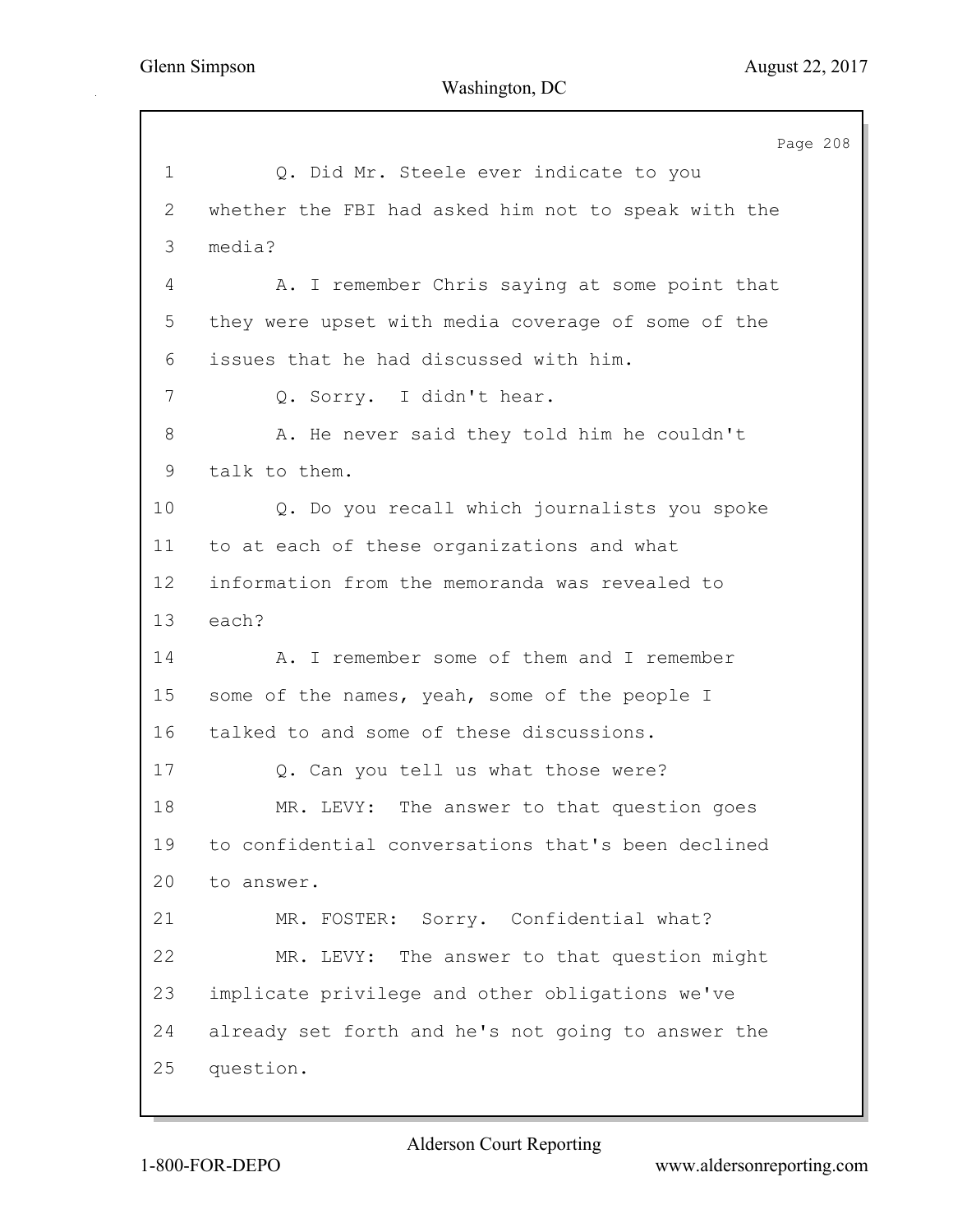Page 209 1 MR. FOSTER: What's the privilege? 2 MR. LEVY: First amendment, confidentiality. 3 MR. FOSTER: Confidentiality agreement, 4 contractual obligation, is that what you're talking 5 about? 6 MR. LEVY: No. Just talking to confidential 7 sources, First Amendment issue. We can discuss it 8 later after the interview. 9 BY MR. DAVIS: 10 Q. Mr. Steele's filing indicates that these 11 meetings occurred at Fusion's instruction. Is that 12 correct, did you initiate these meetings and 13 instruct Mr. Steele to participate in them? 14 A. I'd just reiterate the nature of our 15 relationship was that we would -- I might propose 16 something and he might agree to do it, but it was 17 not a -- it was not a military style relationship 18 where I gave the orders and he carried them out. 19 Q. Was part of the purpose of your 20 investigation to share information with 21 journalists? 22 A. I think that's a fair statement. To the 23 extent -- I mean, I'm sorry. Could you be clear. 24 You mean the project overall? 25 Q. Yes, investigating Mr. Trump and his

Alderson Court Reporting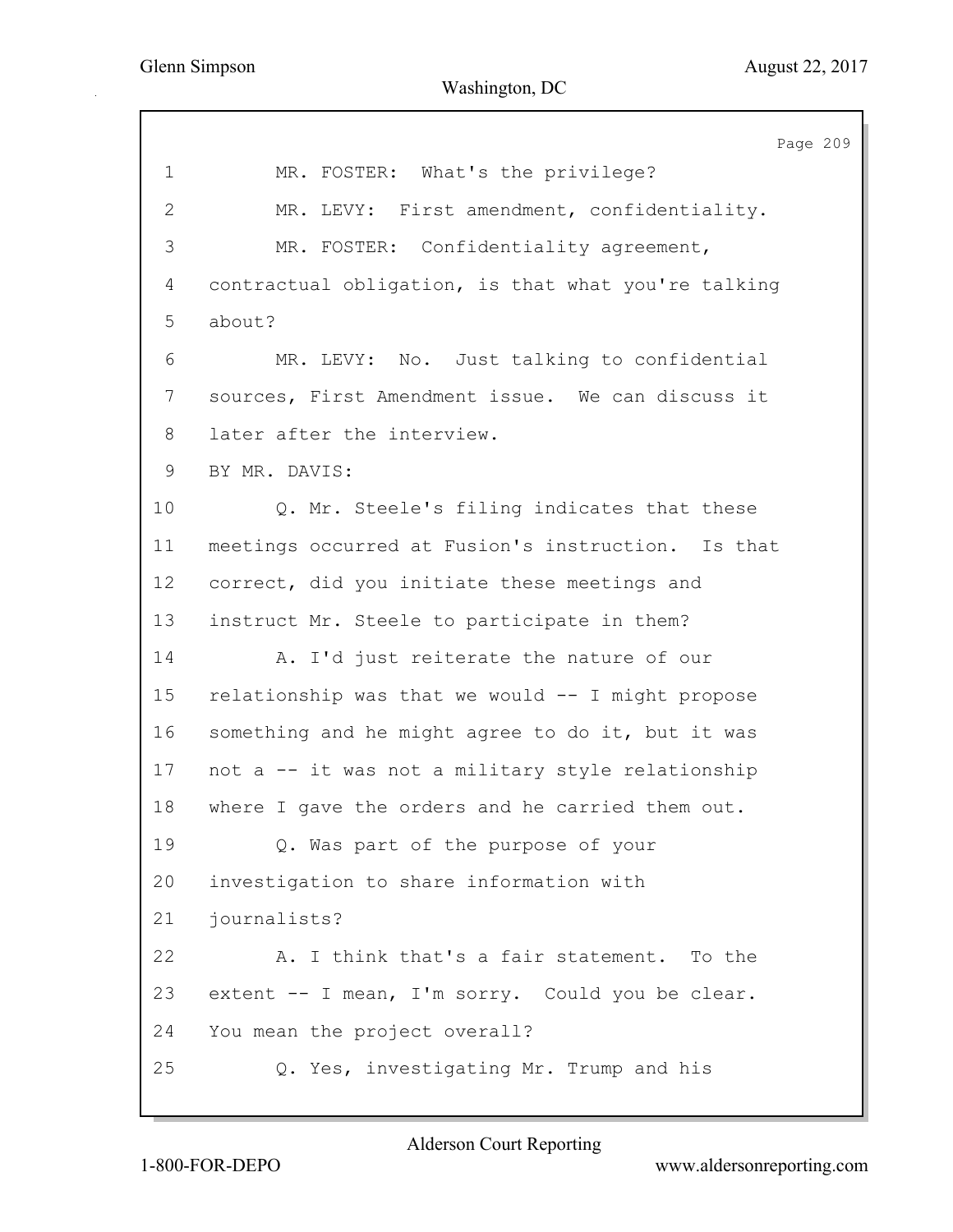|              | Page 210                                            |
|--------------|-----------------------------------------------------|
| $\mathbf 1$  | associates.                                         |
| $\mathbf{2}$ | A. As I said earlier, in any project, and           |
| 3            | that would include this one, the objective is to    |
| 4            | gather relevant information, and some of that       |
| 5            | information was gathered for other purposes and     |
| 6            | some of it was gathered for the possibility that it |
| 7            | might be useful to the press.                       |
| 8            | Q. Did your client instruct you to have these       |
| 9            | meetings?                                           |
| 10           | MR. LEVY: The answer to that question might         |
| 11           | implicate privilege or obligations that we've set   |
| 12           | forth.                                              |
| 13           | BY MR. DAVIS:                                       |
| 14           | Q. Do you have any reason to believe that           |
| 15           | Mr. Steele passed any information on to journalists |
| 16           | without Fusion?                                     |
| 17           | A. Without me -- you mean without me                |
| 18           | participating, without me authorizing it? Can you   |
| 19           | be more specific?                                   |
| 20           | Q. Sure. Let's start without you                    |
| 21           | participating. The filing references meetings that  |
| 22           | both you and Fusion jointly had with journalists.   |
| 23           | Do you believe he had any meetings with journalists |
| 24           | without you present?                                |
| 25           | MR. LEVY: Without Mr. Simpson physically            |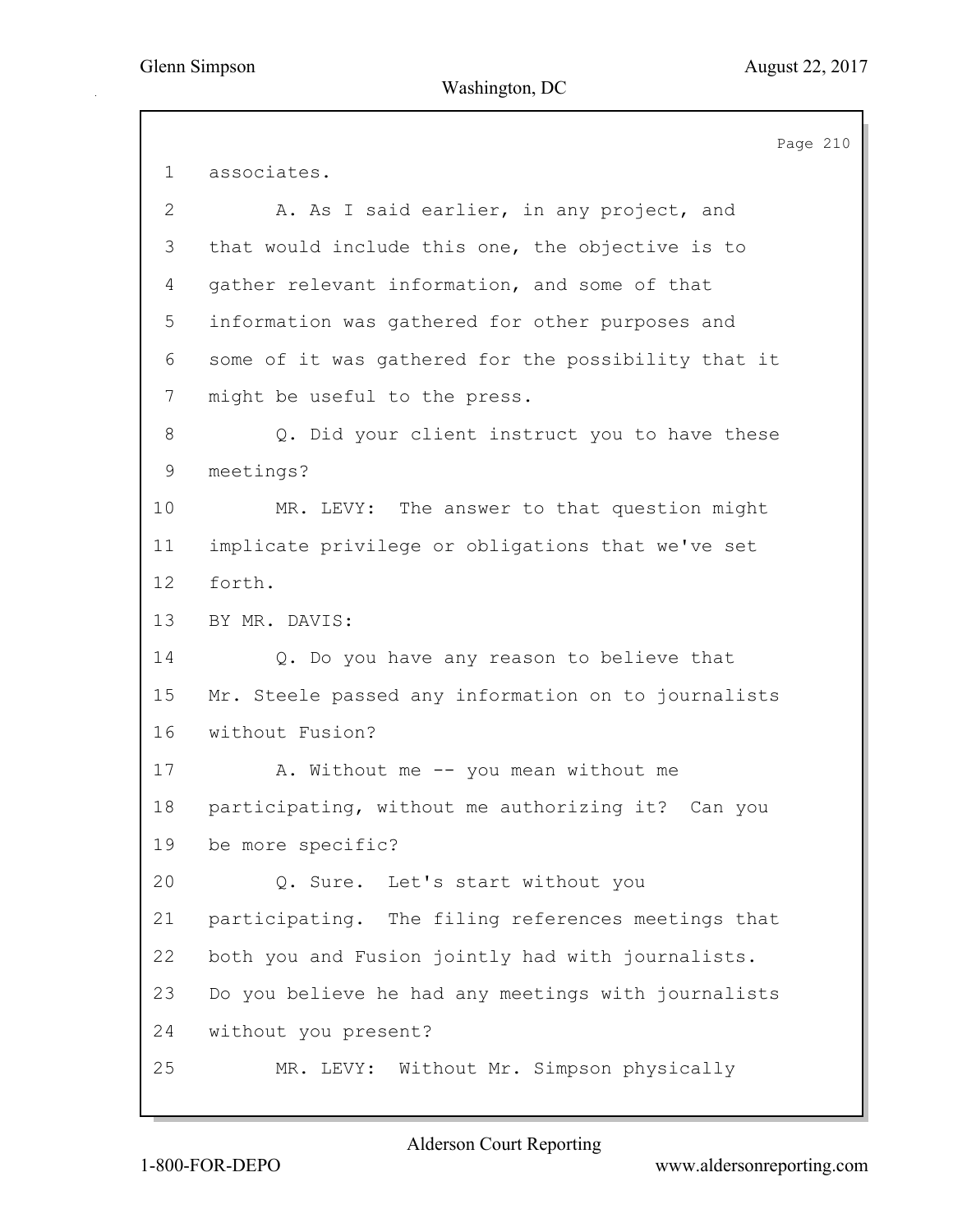Page 211 1 present? 2 MR. DAVIS: For physical meetings or via 3 Skype, without him aware of them contemporaneously. 4 BY THE WITNESS: 5 A. That's a difficult question to answer 6 because I don't know what I don't know, but I don't 7 have any reason to believe that he did anything 8 that I didn't authorize or approve. 9 Q. Jason may have already touched on this, 10 but did Fusion disclose hard copies of the 11 memoranda to any journalists? 12 MR. LEVY: The answer to that question might 13 implicate privilege or obligations. So he's going 14 to decline to answer that question. 15 MR. FOSTER: Doesn't the filing say that they 16 did not? 17 MR. LEVY: While our letter to the committee 18 has said that neither Mr. Simpson nor Fusion GPS 19 provided the dossier to BuzzFeed, Mr. Simpson's 20 going to decline to answer your question 21 respectfully. He's given you a lot of information 22 today. He's not going to answer that question. 23 BY MR. DAVIS: 24 Q. Still with Exhibit 5 on page 2, the 25 responses to 4 and 6. Here the attorneys for Orbis

Alderson Court Reporting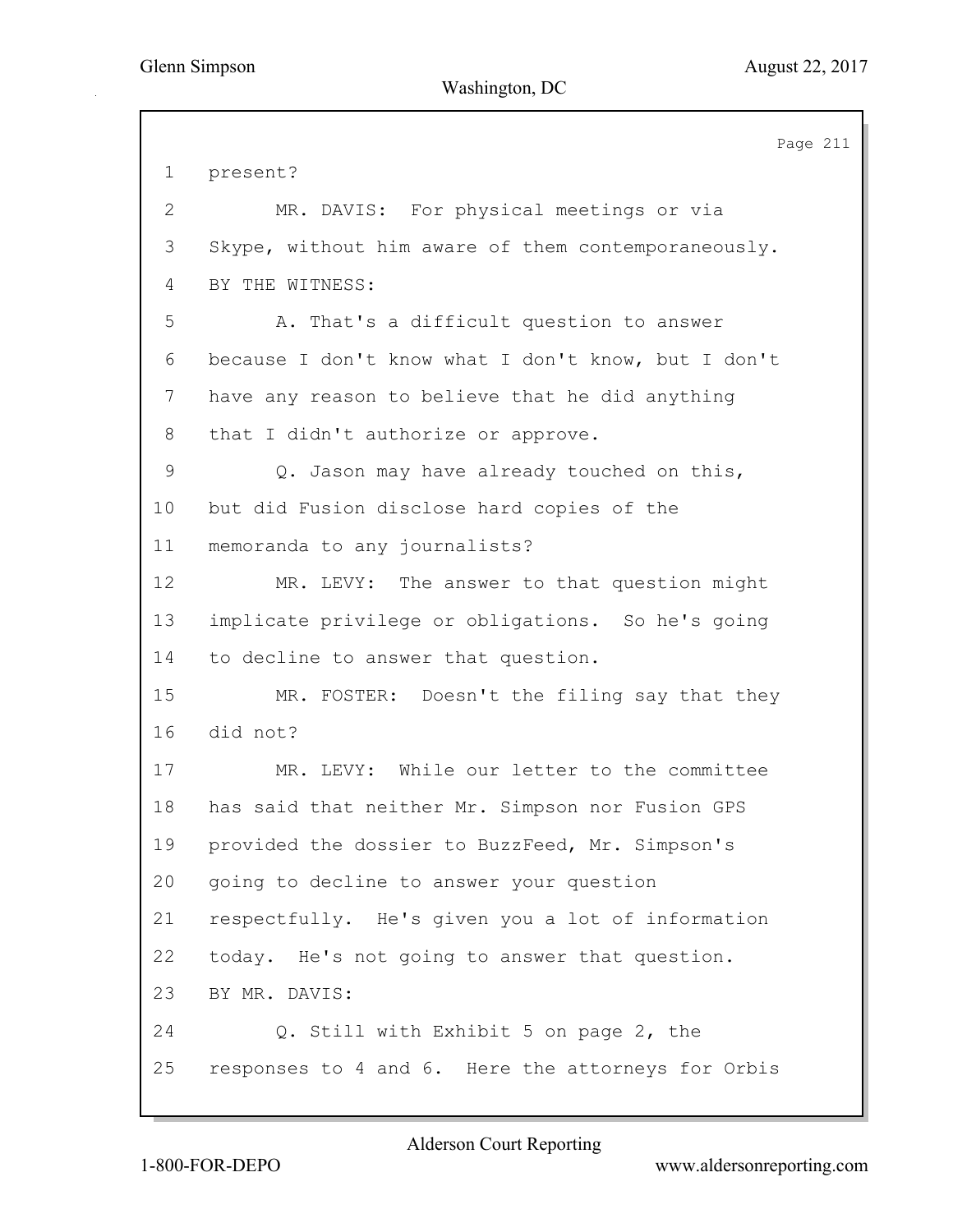Page 212 1 and Mr. Steele -- 2 MR. LEVY: Where are you again? 3 BY MR. DAVIS: 4 Q. Page 2, the response to 4 and to 6. Here 5 the attorneys for Orbis and Mr. Steele state "The 6 duty not to disclose intelligence to third parties 7 without the prior agreement of the Defendants" --8 again, that's Orbis and Mr. Steele -- "do not 9 extend to disclosure by Fusion to its clients, 10 although the Defendants understand that copies of 11 the memoranda were not disclosed by Fusion." 12 A. Where are you? You're on page 2 -- okay. 13 I see it now. 14 Q. -- "do not extend to disclosure by Fusion 15 to its clients, although the Defendants understand 16 that copies of the memoranda were not disclosed by 17 Fusion to its clients." 18 Further down on that same page in response to 19 a question about whether Fusion's clients, insofar 20 as disclosure to them, was permitted, could 21 themselves disclose the intelligence from Orbis, 22 the filing responds "Defendants understood that the 23 arrangement between Fusion and its clients was that 24 intelligence would not be disclosed." 25 Is that a correct statement of the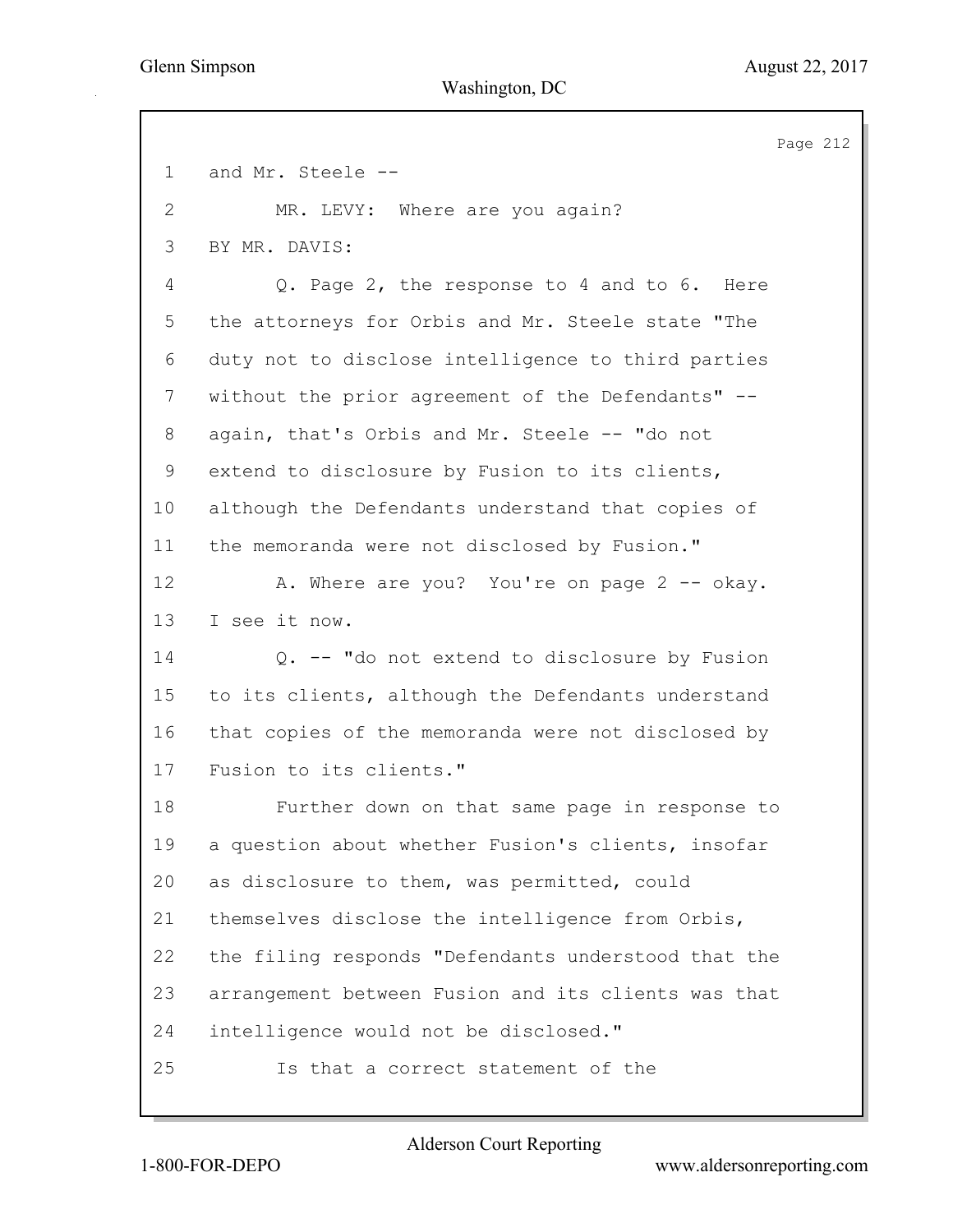|                 | Page 213                                            |
|-----------------|-----------------------------------------------------|
| $\mathbf 1$     | relationship between you and the client, did Fusion |
| 2               | not disclose the memoranda or information contained |
| 3               | there in to its clients?                            |
| 4               | MR. LEVY: He's not going to get into                |
| 5               | discussion with the client because of privileges    |
| 6               | and obligations that might be implicated by the     |
| 7               | answer to that question.                            |
| 8               | BY MR. DAVIS:                                       |
| 9               | Q. Do you believe this filing is accurate in        |
| 10 <sub>o</sub> | those paragraphs?                                   |
| 11              | MR. LEVY: Again, to comment on that he would        |
| 12              | have to talk about client communications that are   |
| 13              | privileged and might implicate privilege or         |
| 14              | obligation were he to answer your question.         |
| 15              | BY MR. DAVIS:                                       |
| 16              | Q. Mr. Simpson, do you believe that any             |
| 17              | confidentiality obligations regarding the memos did |
| 18              | not extend to law enforcement and intelligence      |
| 19              | services?                                           |
| 20              | A. Yes. I mean, I -- well, in general I             |
| 21              | think that in the course of any sort of             |
| 22              | confidential business lawyers or other              |
| 23              | professionals engage in if they come across         |
| 24              | information about a possible terrorist attack or a  |
| 25              | mafia operation they should report it, yes, and     |
|                 |                                                     |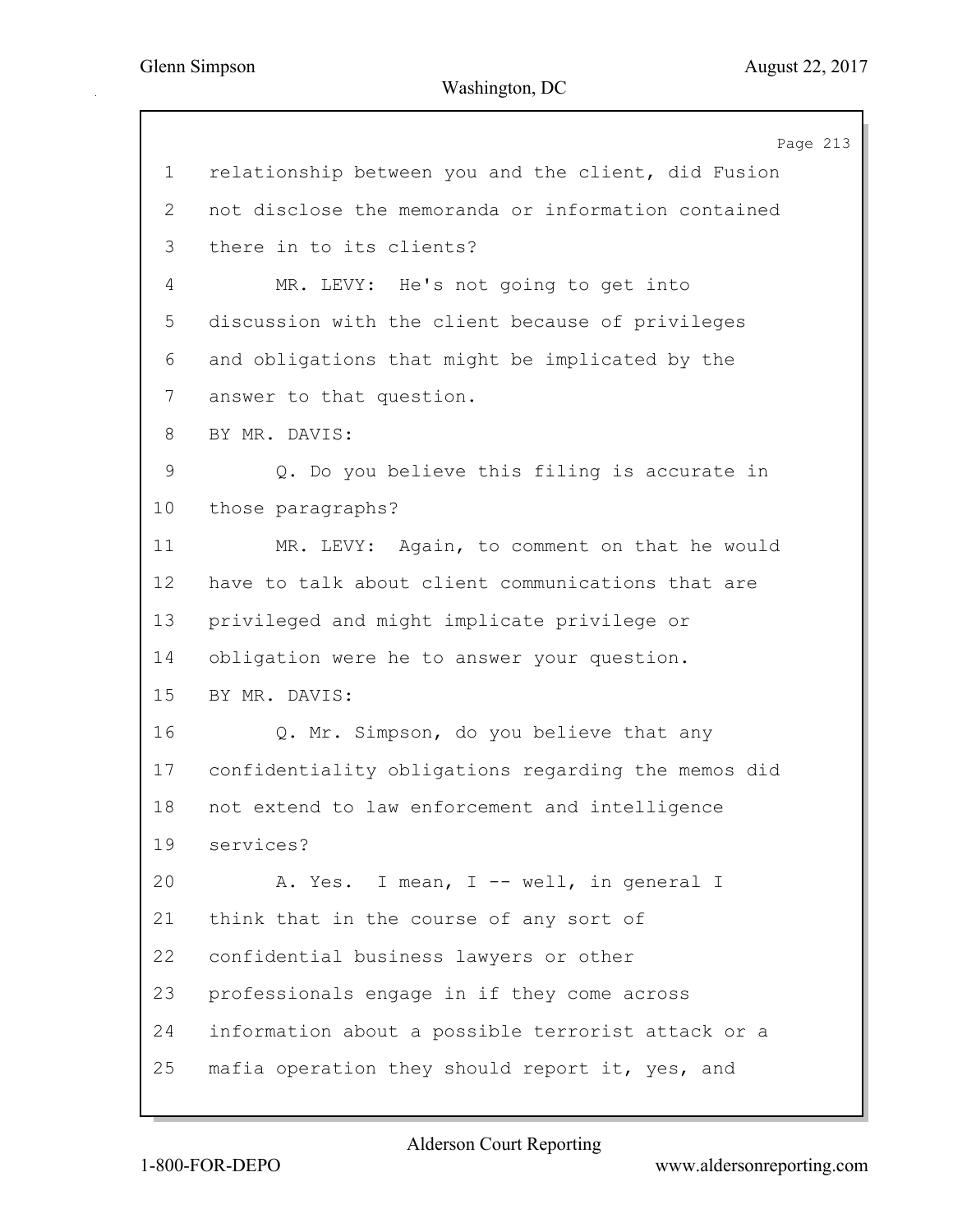Page 214 1 that that is, in fact, not covered by ordinary 2 confidentiality. 3 Q. Was Fusion aware of the reports that the 4 FBI considered -- let me rephrase. Was Fusion 5 aware that the FBI considered paying Mr. Steele to 6 investigate Mr. Trump and his associates? 7 A. When? 8 Q. At any time. 9 MR. LEVY: When you say "paying," what do you 10 mean by that? 11 MR. DAVIS: Providing money. 12 MR. LEVY: For a fee? Are you talking about 13 reimbursements? 14 MR. DAVIS: Fees or reimbursements in this 15 context. 16 BY THE WITNESS: 17 A. We've learned that. We know that now. In 18 fact, it was -- 19 MR. LEVY: Learned what? 20 BY THE WITNESS: 21 A. Well, we learned -- sometime after the 22 election we learned that Chris had discussed 23 working for the FBI on these matters after the 24 election and that that didn't happen. 25 Q. Did Mr. Steele discuss that with you at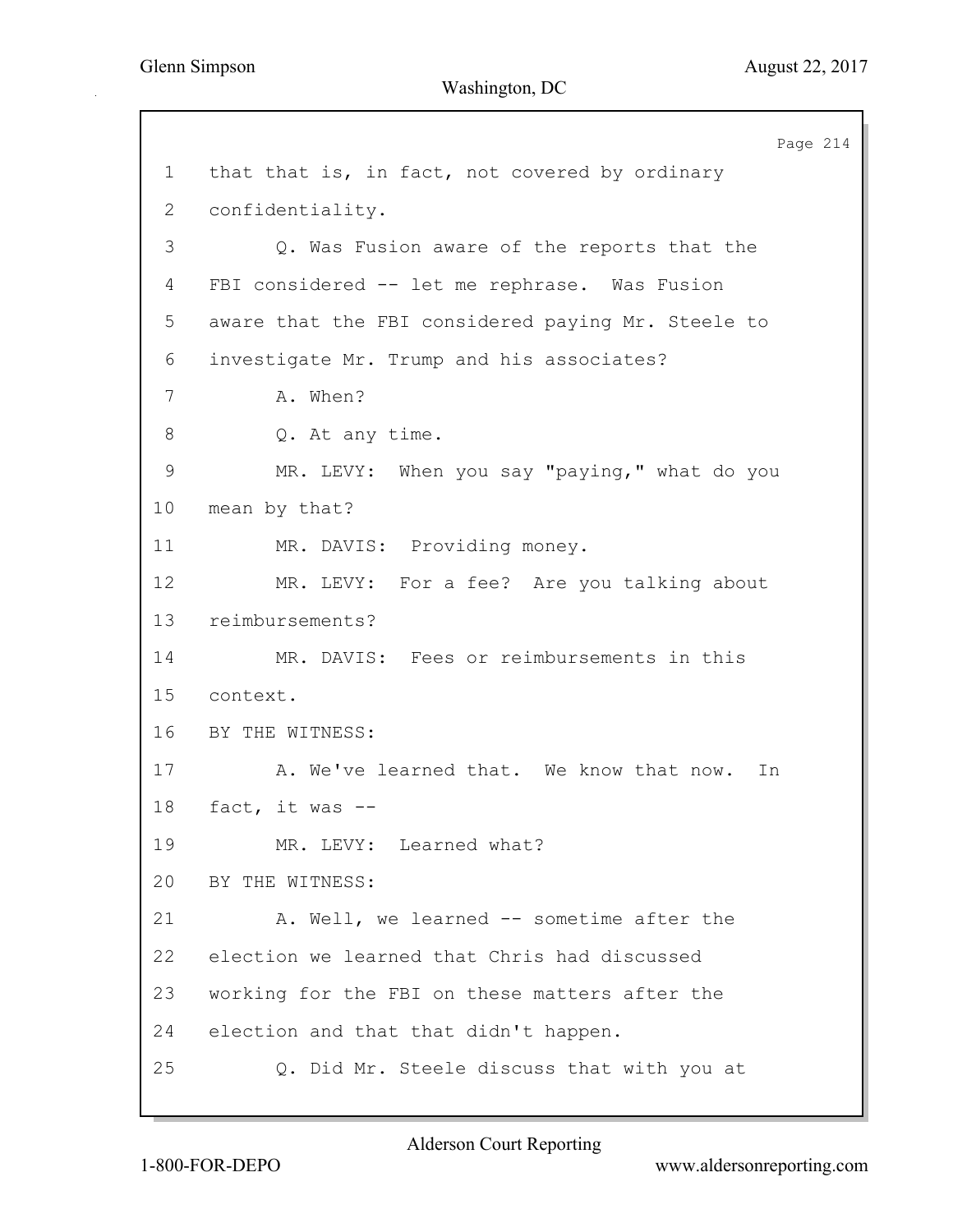Page 215 1 the time? 2 A. He didn't discuss it -- I don't remember 3 exactly when he mentioned this to me, but he 4 mentioned to me at some point I think after the 5 election that he had discussed this with them. 6 MR. FOSTER: So prior to news reports to that 7 effect? In other words, you learned it from him 8 not from the news; is that right? 9 MR. LEVY: Wait. You asked two different 10 questions. I'm trying to figure out which one you 11 want him to answer. 12 MR. FOSTER: The last one. 13 MR. LEVY: What was the last one? 14 MR. FOSTER: You learned it from the news and 15 not from him? Are you saying you learned it from 16 him? 17 MR. LEVY: Learned what from him? 18 MR. FOSTER: That he discussed with the FBI 19 having the FBI pay Mr. Steele. 20 MR. SIMPSON: I don't remember. 21 MR. LEVY: The witness is yawning. Let's 22 take a break. 23 MR. MUSE: We will attribute that to fatigue 24 as opposed to the questions. 25 MR. FOSTER: Let's go off the record. It is

Alderson Court Reporting

1-800-FOR-DEPO www.aldersonreporting.com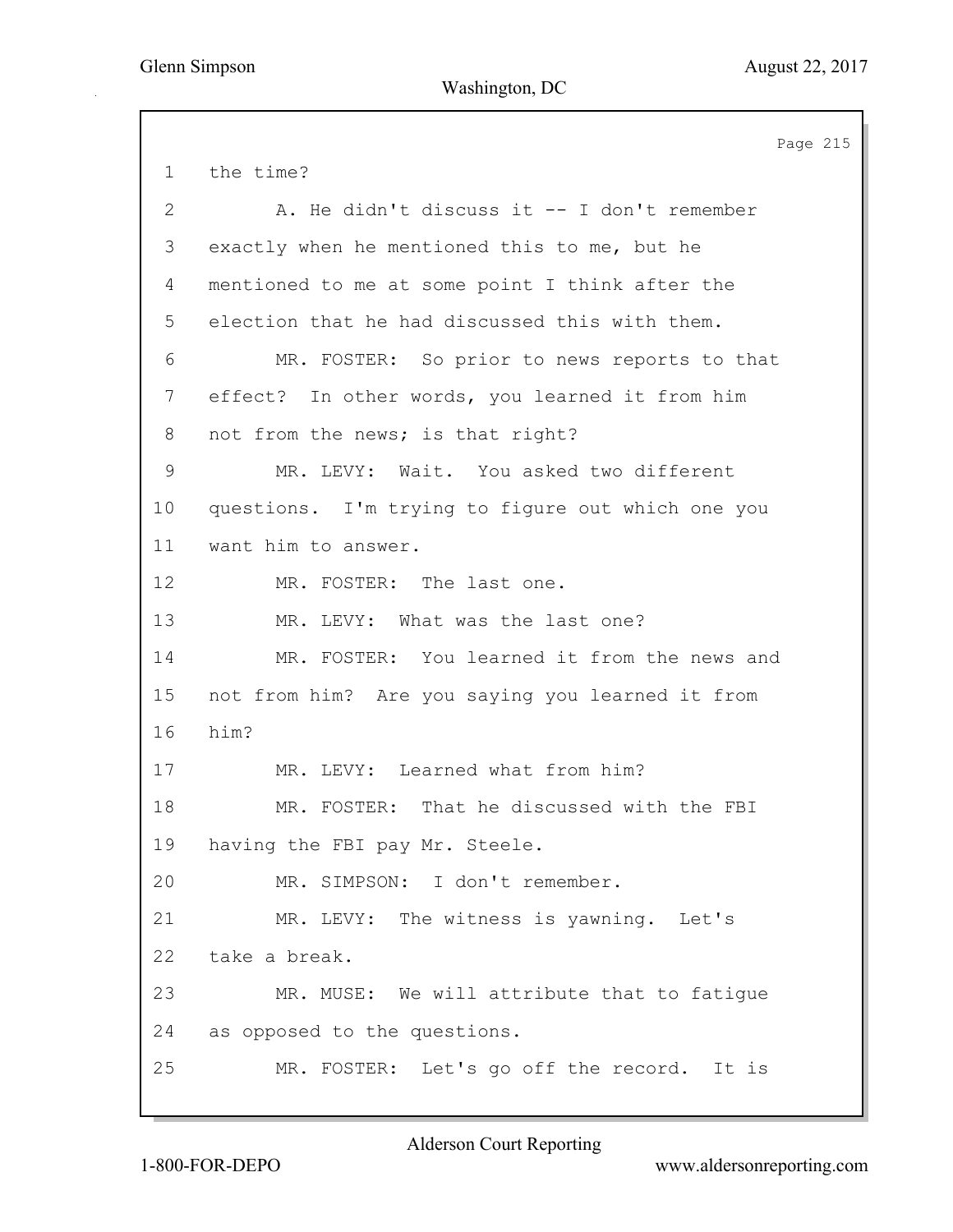Page 216 1 3:55. 2 (A short break was had.) 3 MR. DAVIS: We'll go back on the record. 4 It's now 4:05. We'll continue with the questions. 5 BY MR. DAVIS: 6 Q. Mr. Simpson, did anyone from Fusion ever 7 communicate with the FBI regarding information in 8 the memoranda or other allegations regarding 9 Mr. Trump and his associates? 10 A. From Fusion, did anyone from Fusion 11 communicate with the FBI? No, no one from Fusion 12 ever spoke with the FBI, to the best of my 13 knowledge. 14 Q. Did you ever exchange any e-mails with 15 them? 16 A. We did not communicate with them by e-mail 17 either. 18 Q. Do you know any current or former FBI 19 personnel? 20 MR. LEVY: As a general matter? 21 MR. DAVIS: Yeah, as a general matter. 22 BY THE WITNESS: 23 A. As a general matter I'm sure I do. I know 24 current and former law enforcement officials. I go 25 to a lot of crime conferences and things like

Alderson Court Reporting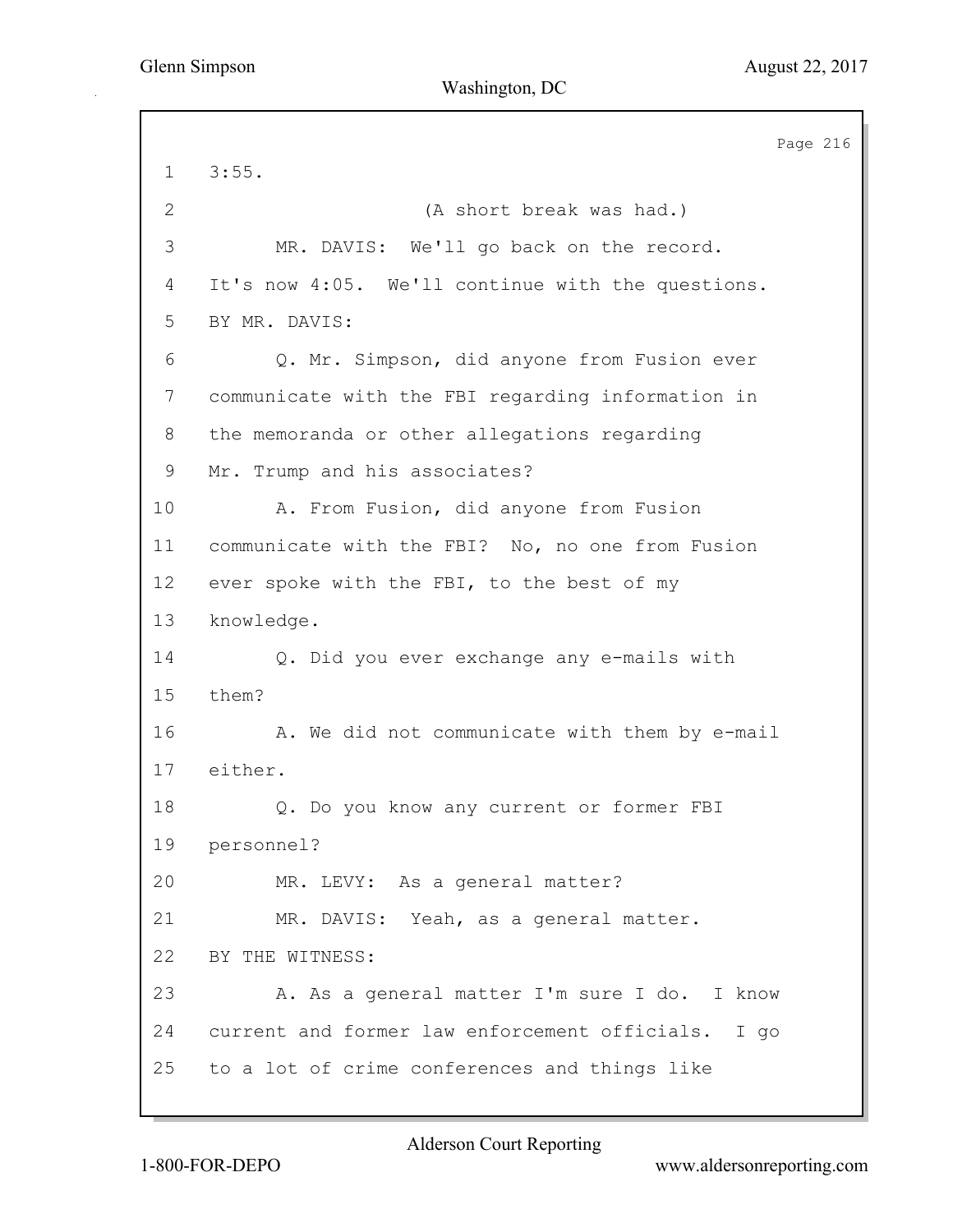Page 217 1 that. 2 Q. Were any of them consulted as part of this 3 investigation? 4 A. Not to my recollection. 5 Q. Was the amount of Fusion's compensation in 6 the Trump investigation dependent on the FBI 7 initiating an investigation of Mr. Trump or his 8 associates? 9 A. No. 10 Q. Was the amount of Orbis's compensation 11 dependent on the FBI initiating an investigation of 12 Mr. Trump and his associates? 13 A. No. 14 Q. Other than Senator McCain, who we'll 15 discuss later, did Fusion or Orbis disclose any of 16 the memoranda information contained therein or 17 related information from Mr. Steele with any 18 elected officials or staff in Congress? 19 A. I don't recall having done so, no. 20 Q. If we could turn briefly back to Exhibits 21 4 and 5. I just want to reference two things. 22 MR. LEVY: I also want to clarify in the 23 premise of that question there were factual 24 assertions made that may or may not be true to 25 which the witness did not respond.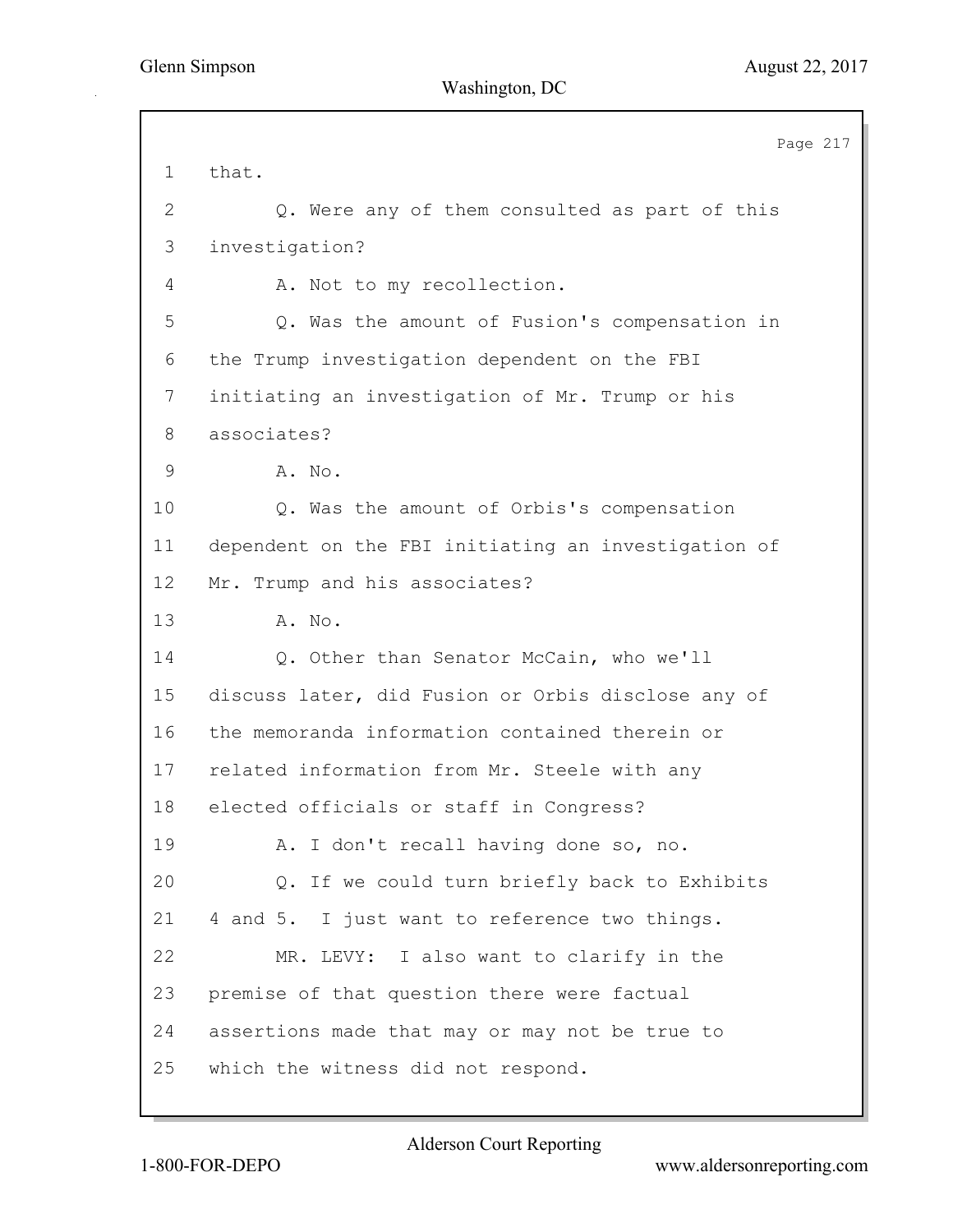Page 218 1 MR. DAVIS: Sure. Understood. To be clear, 2 we obviously were not referencing any disclosures 3 to this committee as part of the committee's 4 inquiry. 5 BY MR. DAVIS: 6 Q. So on Exhibit 4, page 3, paragraph 21A, 7 Mr. Steele's attorneys state that the post-election 8 dossier memoranda was provided to a senior United 9 Kingdom government national security official 10 acting in his official capacity. In Exhibit 5 on 11 page 2 -- I'm sorry -- page 5, the response to 13 12 similarly references disclosing that memoranda to 13 the UK national security official. 14 Mr. Simpson, to the best of your knowledge, 15 were the memoranda or information contained therein 16 disclosed to foreign governments? 17 A. I have no knowledge of this beyond what 18 you're showing me. I can tell you about, you know, 19 what I know about Chris's encounter with David 20 Kramer and how all that came about. If Chris 21 specifically said something to me about showing 22 this to one of his government officials I don't 23 remember it. So... 24 MR. LEVY: Why don't you walk them through. 25 BY THE WITNESS: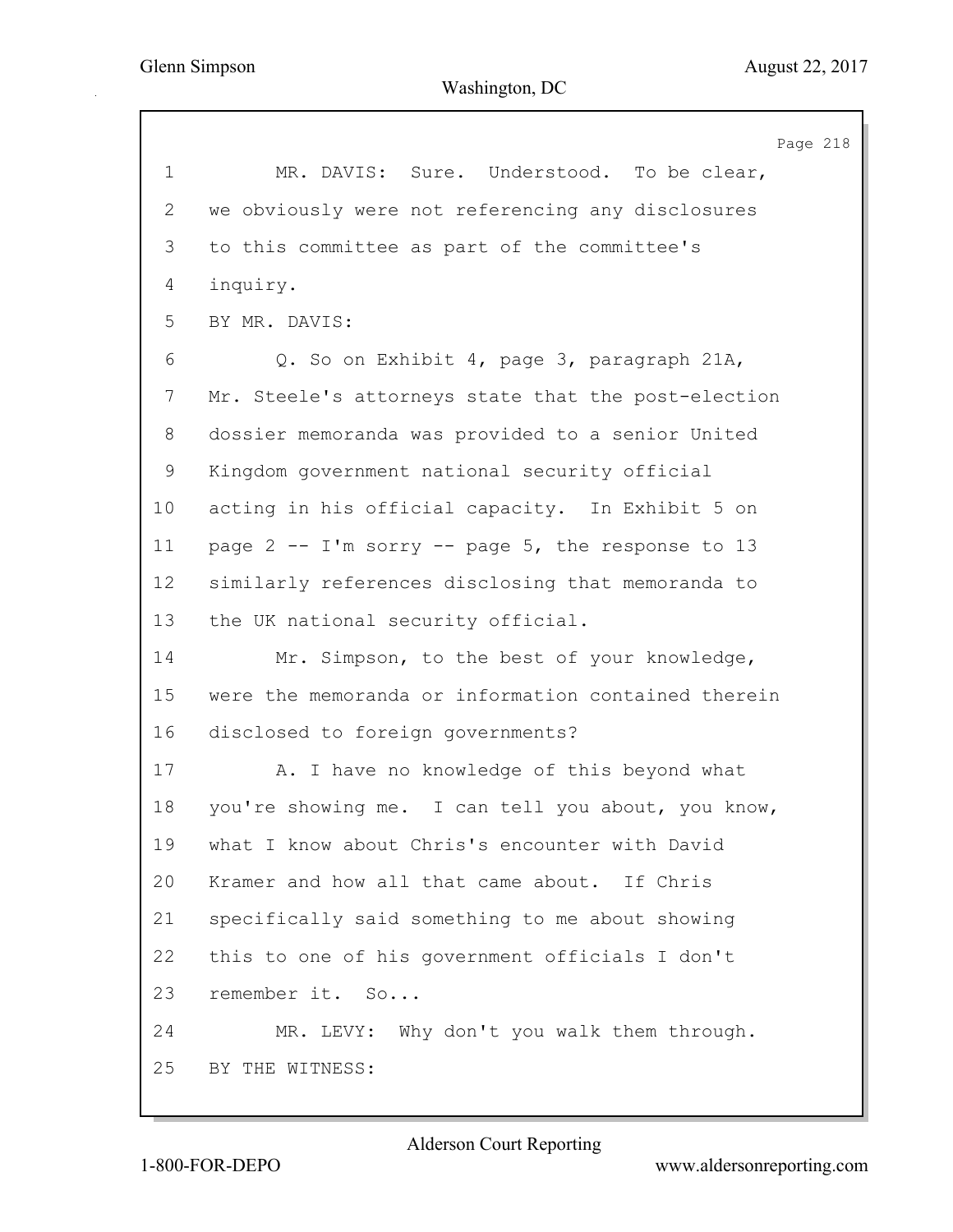Page 219 1 A. If you want to know the rest of the story, 2 I'm happy to walk you through it. 3 Q. Sure, we can do that. 4 A. So after the election obviously we were as 5 surprised as everyone else and Chris and I were 6 mutually concerned about whether the United States 7 had just elected someone who was compromised by a 8 hostile foreign power, more in my case whether the 9 election had been tainted by an intervention by the 10 Russian intelligence services, and we were, you 11 know, unsure what to do. Initially we didn't do 12 anything other than to discuss our concerns, but we 13 were gravely concerned. 14 At some point a few weeks after the election 15 Chris called me and said that he had received an 16 inquiry from David Kramer, who was a long-time 17 advisor to Senator McCain, and that according to -- 18 Kramer told Chris that he had run into Sir Andrew 19 Wood at a security conference in Halifax, 20 Nova Scotia and that Kramer was accompanying 21 Senator McCain to this conference and that the 22 three of them had had an unscheduled or unplanned 23 encounter where the issue of this research was 24 discussed and the essence of it, I guess, was 25 conveyed to Senator McCain and to David Kramer from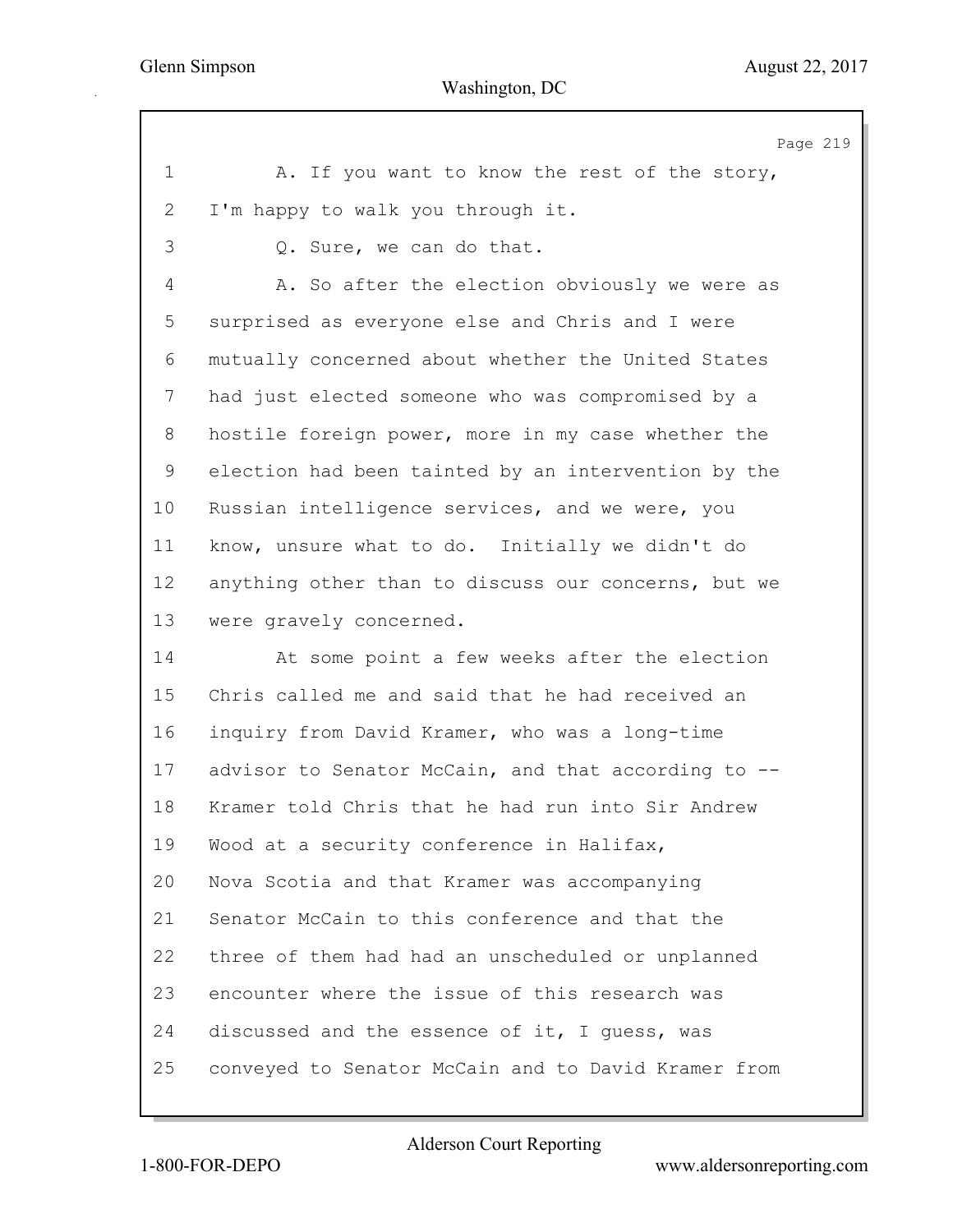Page 220 1 Andrew Wood. I don't remember whether Andrew 2 Wood's name was specifically given to me by 3 Christopher Steele at that time. It was later 4 given to me. It later became an accepted fact that 5 Chris had mentioned him to me. I believe he 6 probably mentioned it. 7 But anyway, he did say someone that he worked 8 with in the past who was a former UK government 9 official with experience in Russia had had this 10 conversation with David Kramer and John McCain and 11 that Senator McCain had followed up on it as to 12 what more there was to know about these 13 allegations, this information. 14 So Chris asked me do you know David Kramer, 15 and I said yes, I've known David Kramer for a long 16 time. David Kramer is part of a small group of 17 people that I'm sort of loosely affiliated with. 18 We've all worked on Russia and are very concerned 19 about kleptocracy and human rights and the police 20 state that Russia has become, in particular the 21 efforts of the Russians to corrupt and mess with 22 our political system. So we shared this concern 23 going back to when I was at the Wall Street Journal 24 and that's how I met David. He was working at the 25 State Department as assistant secretary for human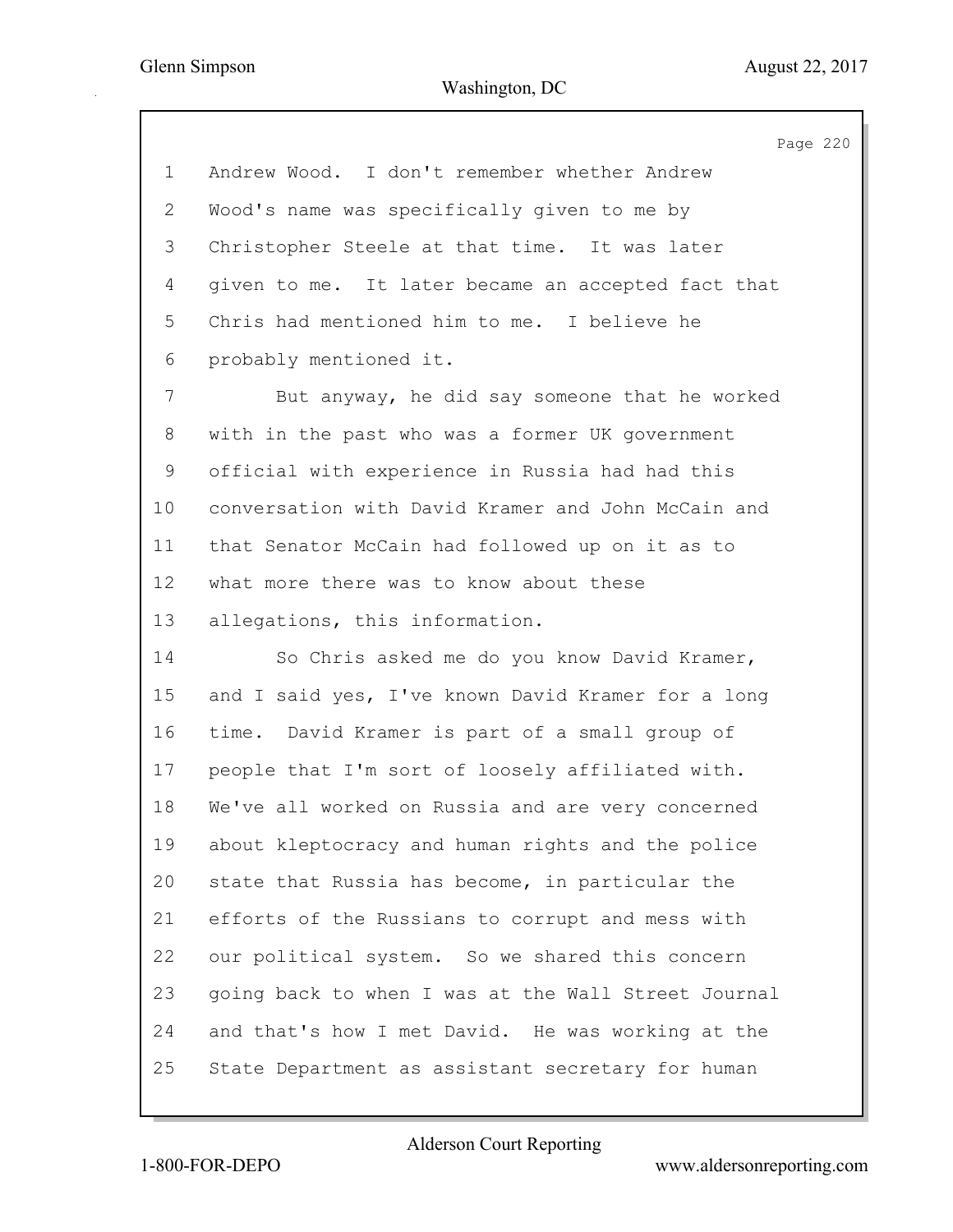Page 221

1 rights, and I was reporting on human rights and 2 corruption in Russia.

3 So I told Chris he's legit. David is someone 4 I've known for a long time and he knows a lot about 5 these issues and he's very concerned about Putin 6 and the Kremlin and the rise of the new Russia and 7 criminality and kleptocracy. So he said, well, can 8 we trust him? And I said yes, I think we can trust 9 him. He says he wants information to give to 10 Senator McCain so that Senator McCain can ask 11 questions about it at the FBI, with the leadership 12 of the FBI. That was essentially -- all we sort of 13 wanted was for the government to do its job and we 14 were concerned about whether the information that 15 we provided previously had ever, you know, risen to 16 the leadership level of the FBI. We simply just 17 didn't know. It was our belief that Director Comey 18 if he was aware -- if he was made aware of this 19 information would treat it seriously.

20 Again, at this time, you know, while we 21 believed that we had very credible reporting here, 22 you know, what we really -- we just wanted people 23 in official positions to ascertain whether it was 24 accurate or not. You know, we just felt that was 25 our obligation. So I said to Chris I think we can

Alderson Court Reporting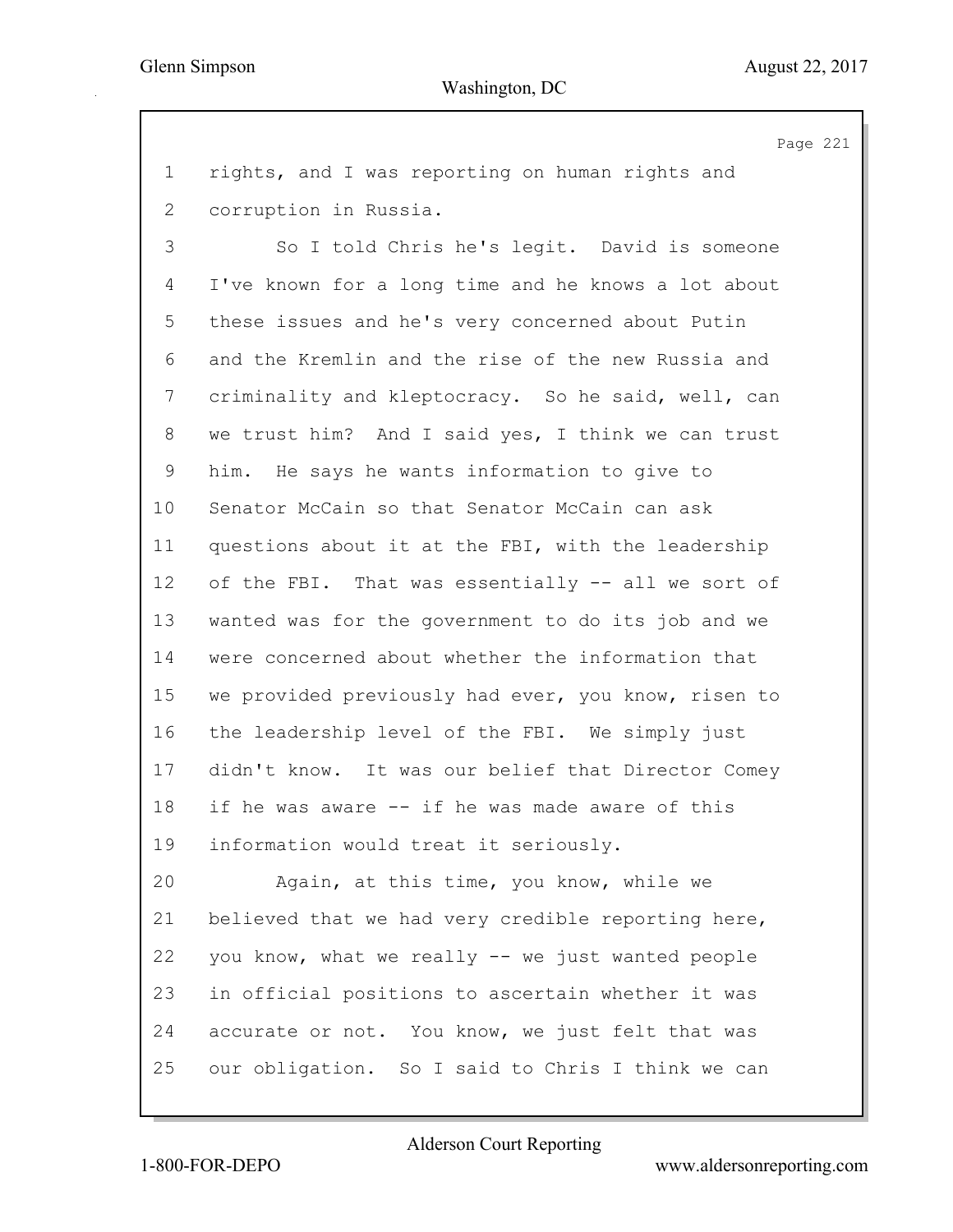Page 222 1 trust him, and he said okay. Well, he was here, I 2 met with him, and I told him what happened. Now 3 he's back in Washington and, you know, I'm going to 4 hand him to you. 5 I don't remember whether I called David or 6 David called me, I just don't remember, but we got 7 in touch and he, you know, asked me -- we met. 8 Q. And after you met how did he -- did you 9 provide the memoranda to -- 10 MR. LEVY: Sorry. Finish your question. 11 BY MR. DAVIS: 12 Q. -- did you provide the memoranda to him? 13 MR. LEVY: The answer to that question might 14 implicate privilege and other obligations. So he's 15 going to decline to answer the question. 16 BY MR. DAVIS: 17 Q. Did Mr. Steele represent to you that Orbis 18 or Mr. Wood had initiated this contact with 19 Mr. Kramer and Mr. McCain to share the dossier 20 information? 21 A. Well, that has two parts on that question. 22 I think I can answer the first part which I think 23 answers the second. Anyway, he did not describe 24 this as having been initiated by Orbis. He 25 described this as a chance encounter at a security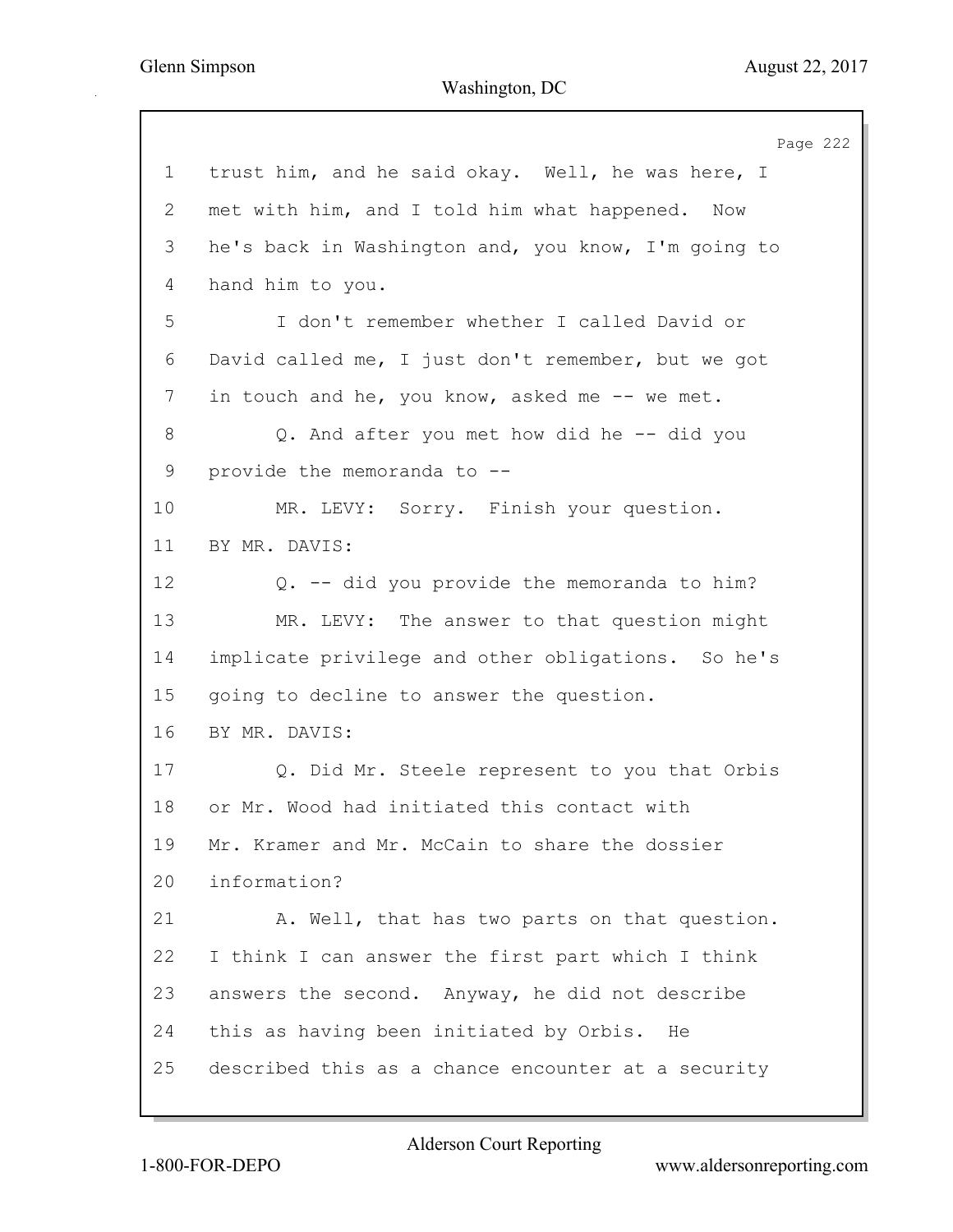Page 223 1 conference where, you know, someone who had some 2 knowledge of these matters shared it with Senator 3 McCain and David Kramer and that caused David 4 Kramer to follow up with Chris and that it was 5 passive. In other words, it was initiated by 6 Mr. Kramer. 7 Q. Did Mr. Steele describe anyone else being 8 involved at the Halifax international security 9 conference in this discussion? 10 A. Not that I can recall. 11 Q. According to the official attendee list 12 for that conference, Mr. Akhmetshin was also there. 13 To the best of your knowledge, was he involved in 14 any capacity in the effort to discuss the dossier 15 information with Mr. Kramer and Mr. McCain? 16 A. That's the first time I've received that 17 information. So I don't have any knowledge. 18 Q. And you haven't spoken with Mr. Akhmetshin 19 about that, I assume? 20 A. No. 21 Q. In addition to the disclosures we have 22 already discussed, to whom did Fusion GPS provide 23 the memoranda, information contained therein, or 24 related information from Orbis? 25 MR. LEVY: Beyond what you've discussed?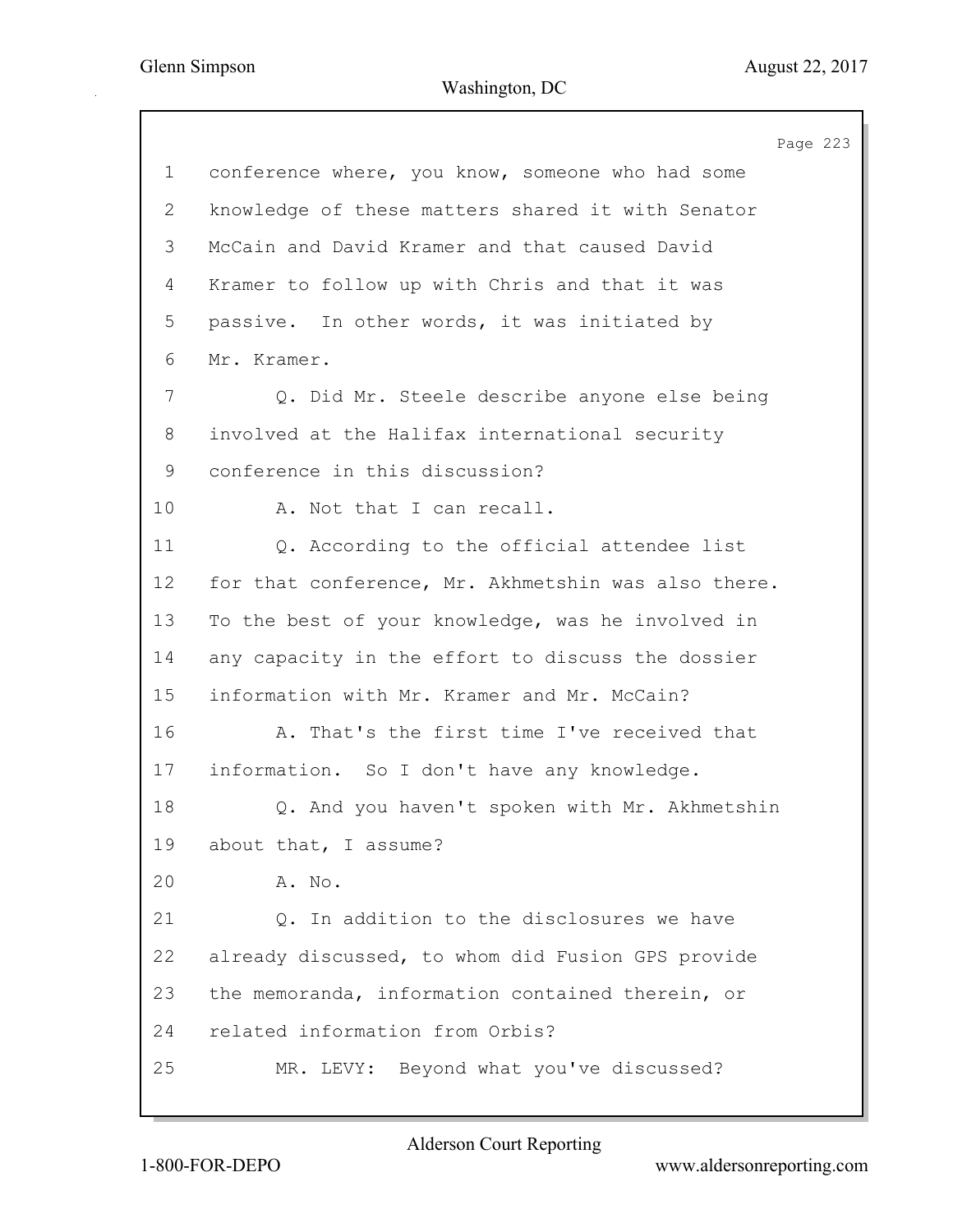Page 224 1 MR. DAVIS: Anyone we've left out. 2 MR. LEVY: The answer to that might implicate 3 privilege or other obligations. So he's going to 4 decline to answer the question. 5 BY MR. DAVIS: 6 Q. To the extent there's any portion of the 7 answer to that question that would not implicate 8 those privileges, I would ask that you reveal 9 those. 10 A. I'm not sure I see how I could answer that 11 question without getting into privileged areas. 12 MR. FOSTER: Again, what privilege? 13 MR. LEVY: We can discuss it at the end. 14 It's a voluntary interview. He's declining to 15 answer that. 16 BY MR. DAVIS: 17 Q. Did any Fusion employees communicate with 18 any foreign governments or foreign intelligence 19 agencies about the memoranda or the information 20 contained therein? 21 A. I don't believe so, certainly not 22 knowingly. 23 Q. Did you and Mr. Steele ever discuss any 24 communications he had with foreign government 25 officials about the information in the memoranda?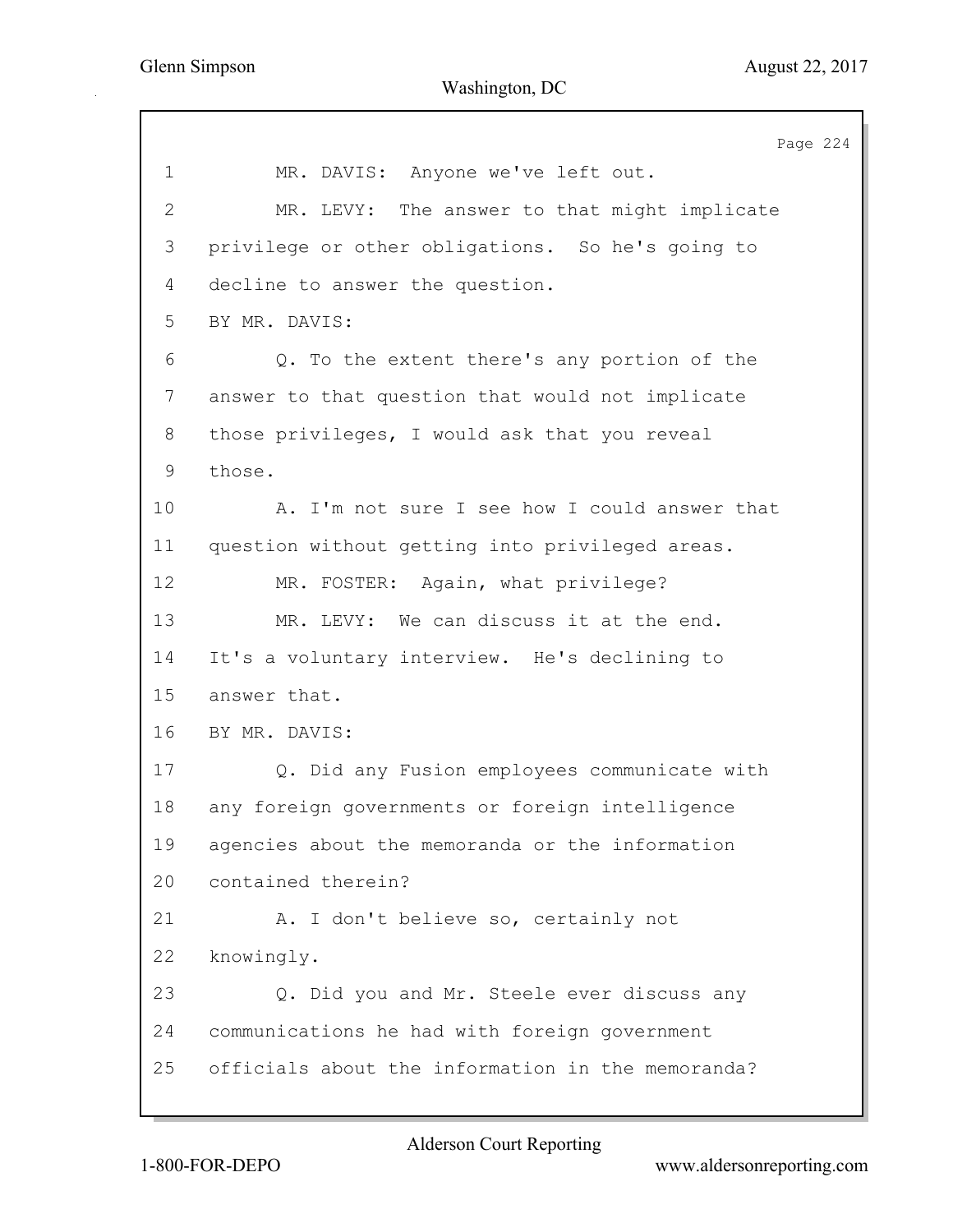Page 225 1 A. It would be difficult -- nothing specific 2 that I recall. There are parts of the memos that 3 talk about information that foreign government 4 officials provided in the course of their research, 5 but beyond what's in the memos I don't really have 6 any recollection. 7 Q. Do you know who paid for Mr. Steele's trip 8 to Rome to meet with the FBI? 9 A. I have read recently that -- I think in a 10 letter from Senator Grassley that the FBI 11 reimbursed the expense, but to be clear, I mean, 12 that's it. He was, to my knowledge, not been 13 compensated for that work or any other work during 14 this time. 15 MR. FOSTER: I'm sorry. You're saying that 16 Fusion did not pay for the trip? 17 MR. LEVY: Go ahead and answer the question. 18 MR. SIMPSON: I don't think we did. I have 19 no information that we paid for it. Again, this 20 sort of emphasizes, you know, the point I was 21 making earlier which was this was something that I 22 considered to be something that Chris took on on 23 his own based on his professional obligations and 24 not something that was part of my project. So it 25 makes sense to me that he was reimbursed by them,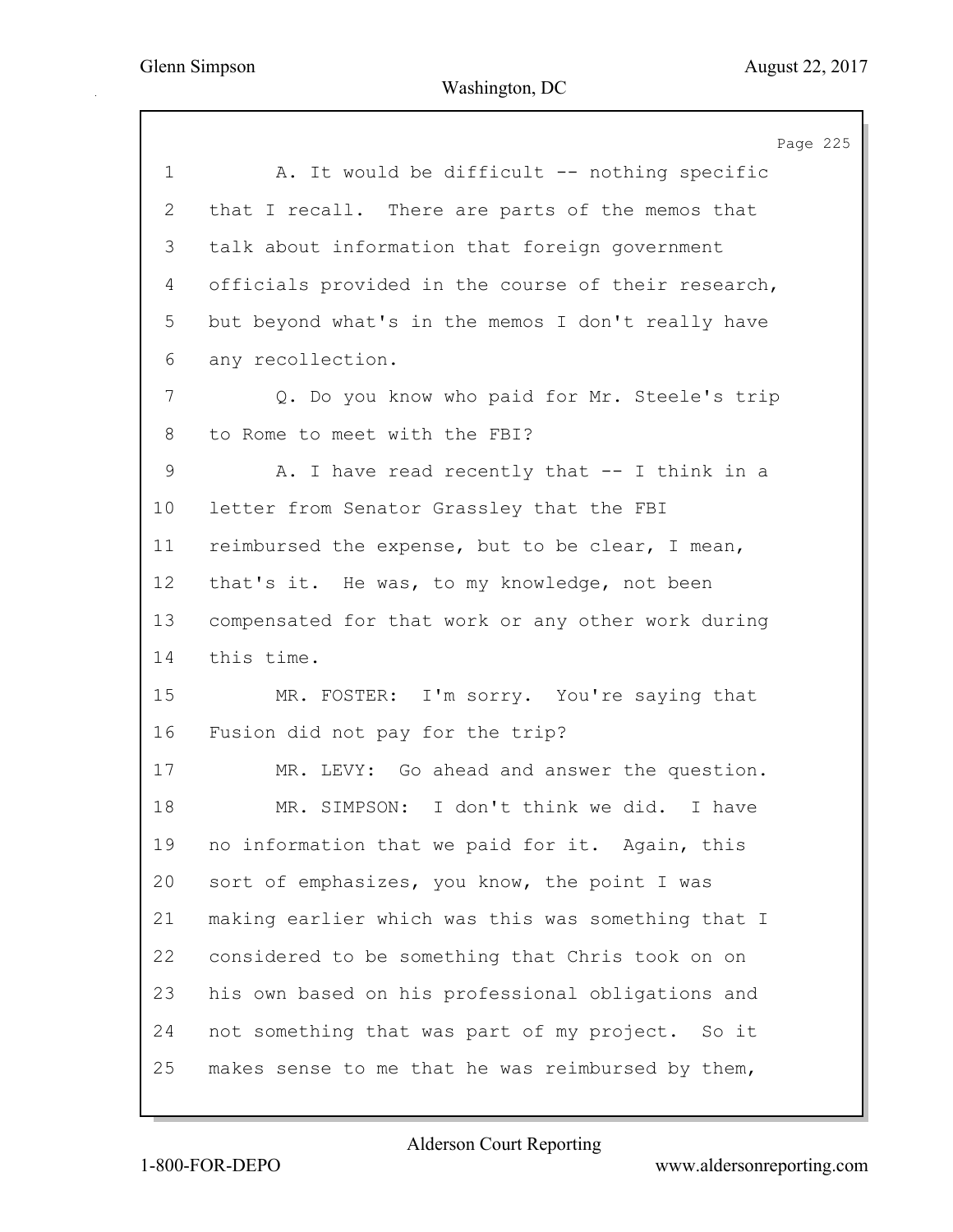Page 226 1 not us. 2 BY MR. DAVIS: 3 Q. To clarify, you were saying his 4 interactions with the FBI were not part of your 5 project? 6 A. They obviously grew out of the project, 7 but as he explained it to me, you know, when you 8 learn things in your daily life that raise national 9 security considerations you're obligated to report 10 them. So that wouldn't have anything to do with my 11 client's goals or project. 12 Q. But in your briefings with journalists you 13 did reference his interactions -- Mr. Steele's 14 interactions with the FBI, correct? 15 A. At some point that occurred, but I don't 16 believe it occurred until very late in the 17 process. 18 Q. Can you estimate when in the process? 19 A. It was probably the last few days before 20 the election or immediately thereafter. 21 Q. So the meetings in September that you 22 referenced, you didn't reveal Mr. Steele passing on 23 information to the FBI? 24 MR. LEVY: Can you repeat the question. 25 Sorry.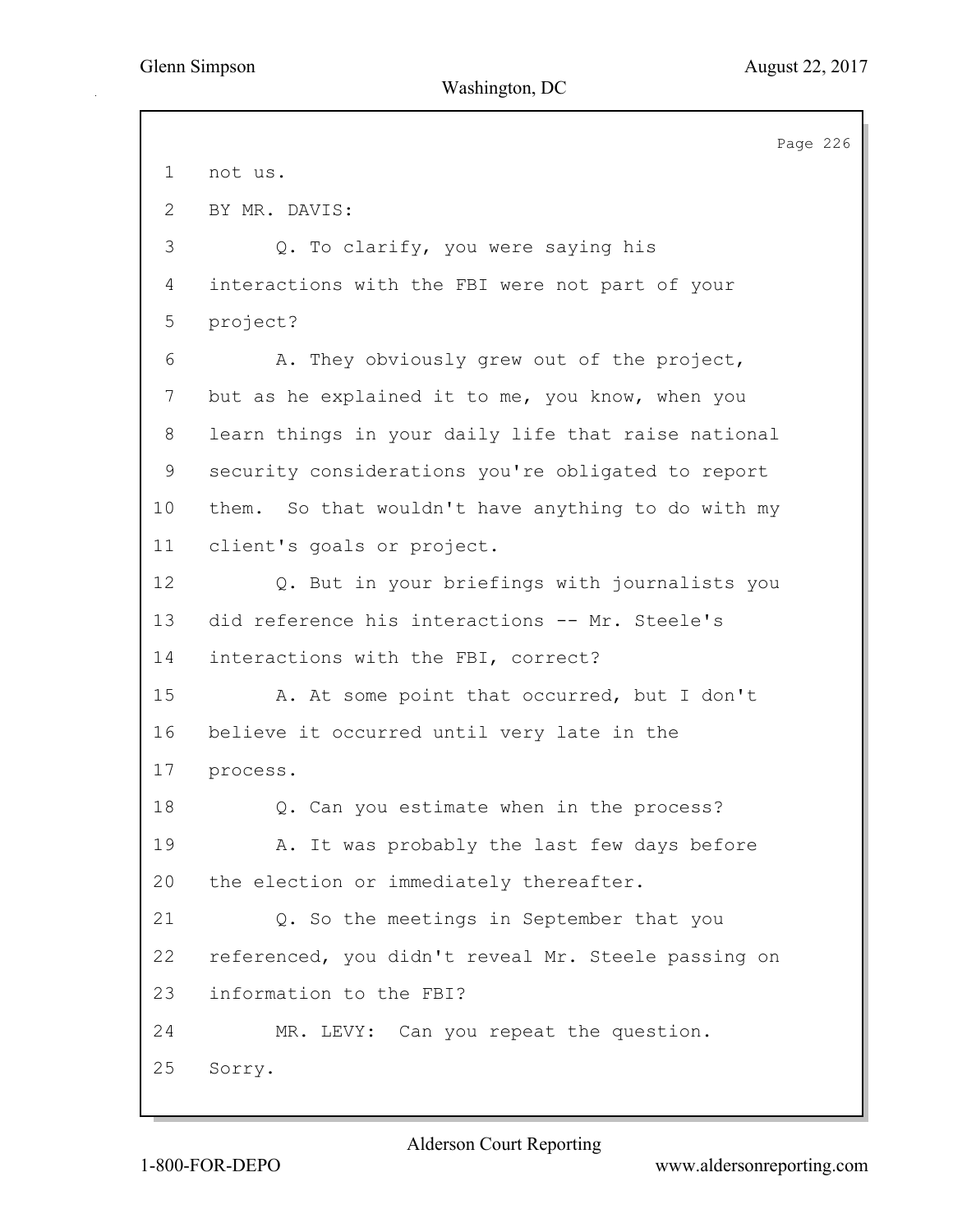Page 227 1 MR. DAVIS: So in your meetings with 2 journalists in September you didn't reference 3 Mr. Steele's interactions with the FBI or passing 4 on of information to them? 5 BY THE WITNESS: 6 A. I don't recall. 7 MR. DAVIS: I think my hour is up. 8 MR. FOSTER: Off the record at 4:21. 9 (A short break was had.) 10 MS. SAWYER: We'll go back on the record. 11 It's 4:30. 12 EXAMINATION 13 BY MS. SAWYER: 14 Q. I wanted to return to our conversation 15 about interactions that Mr. Steele had with the 16 FBI. We had been talking about a second time he 17 met in Rome. Besides that meeting and the first 18 meeting in early July, are you aware of any other 19 meetings or conversations that Mr. Steele had with 20 the FBI? 21 A. I think I was just recounting that he 22 vaguely said that he had broken off with them over 23 this concern that we didn't really know what was 24 going on. I'm sorry to be vague, but we just 25 didn't understand what was going on and he said he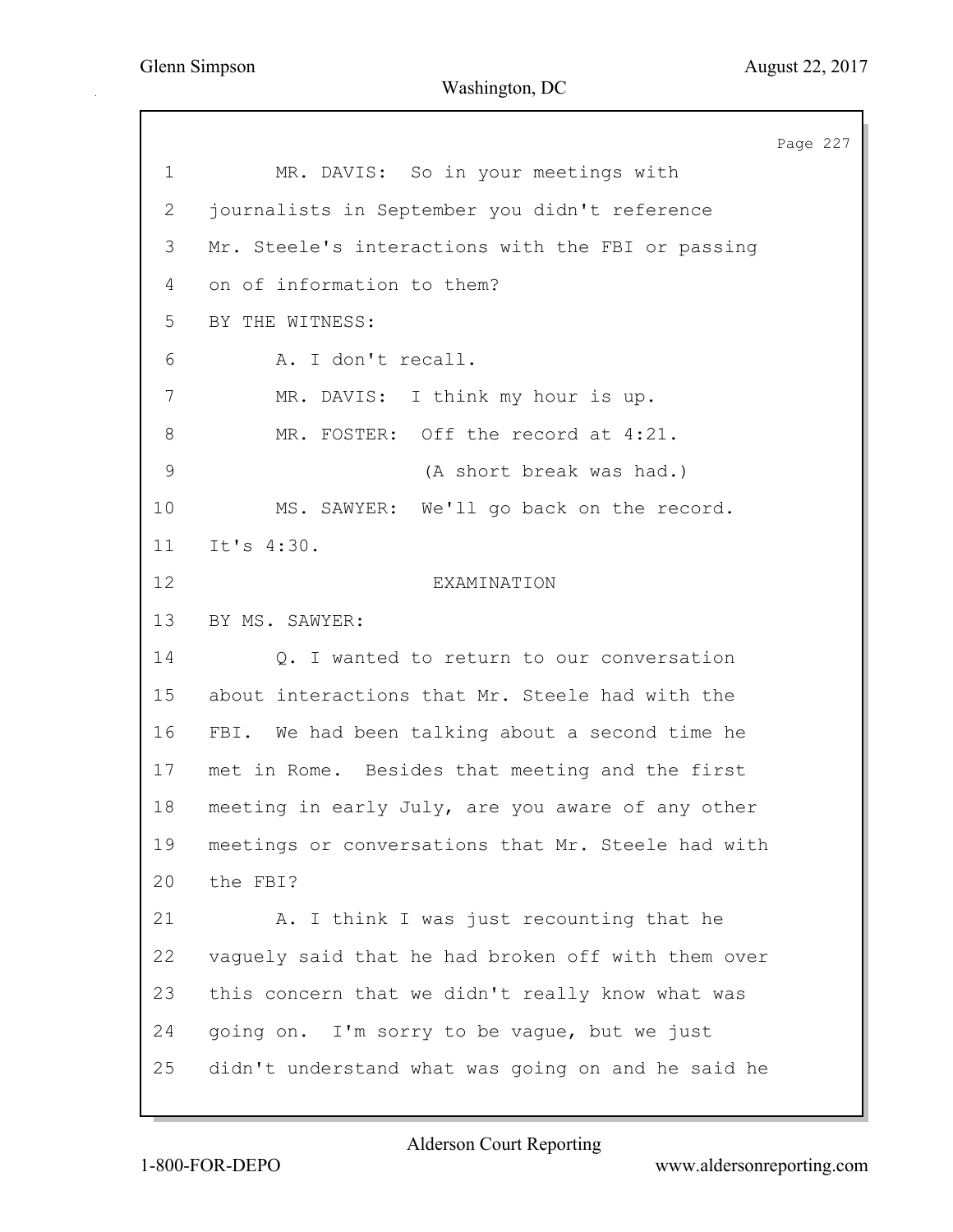Page 228 1 had broken off with them. 2 Q. When you say "we" did not understand what 3 was going on, who are you referring to as the "we"? 4 A. Chris and I, mostly just the two of us. 5 There was a lot of public controversy over the 6 conduct of the FBI. I remember discussing it with 7 many people, but this conversation was between the 8 two of us. 9 Q. And what was the time frame of when Steele 10 said he had broken off with the FBI? 11 A. I can -- I don't know exactly, but it 12 would have been between October 31st and election 13 day. 14 MS. QUINT: October 31st was when you said 15 there was an article -- 16 MR. SIMPSON: In the New York Times. There 17 was an article in the New York Times on 18 October 31st that created concern about what was 19 going on at the FBI. 20 MS. QUINT: Because it wasn't consistent with 21 your understanding of the investigation? 22 MR. SIMPSON: Exactly. 23 BY MS. SAWYER: 24 Q. And I think, just to be clear, this was an 25 article you had talked about that both revealed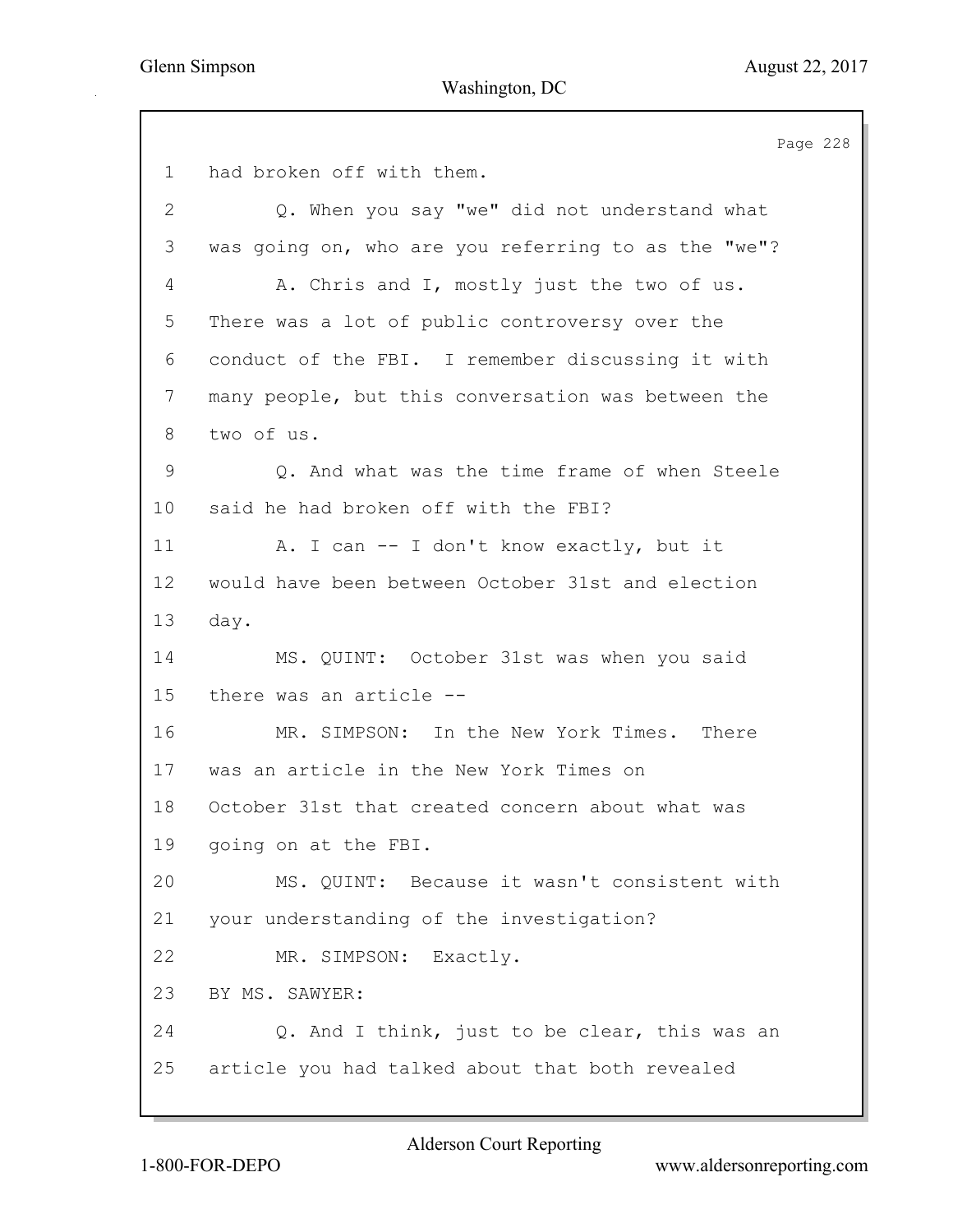|             | Page 229                                           |
|-------------|----------------------------------------------------|
| $\mathbf 1$ | that Director Comey had alerted Congress to        |
| 2           | something about the Clinton e-mail investigation?  |
| 3           | That happened a few days previous. I<br>A. No.     |
| 4           | don't know the exact date that he sent the letter  |
| 5           | to Congress, but this was an article specifically  |
| 6           | about -- it was disclosing the existence of an FBI |
| 7           | investigation of Trump's ties to Russia, which, to |
| 8           | my recollection, was the first time that anyone    |
| 9           | reported that the FBI was looking at whether the   |
| 10          | Trump campaign had ties to the Kremlin but at the  |
| 11          | same time saying that they had investigated this   |
| 12          | and not found anything, which threw cold water on  |
| 13          | the whole question through the election.           |
| 14          | Q. And was that -- just to tie it together         |
| 15          | when you were talking previously, was that in      |
| 16          | connection with your conversation with journalists |
| 17          | where you directed them to ask the FBI as to       |
| 18          | whether there was an investigation going on?       |
| 19          | A. I'm not going to get into specific news         |
| 20          | organizations or reporters or stories, but I would |
| 21          | restate that this was during the period when we    |
| 22          | were encouraging the media to ask questions about  |
| 23          | whether the FBI was, in fact, investigating these  |
| 24          | matters.                                           |
| 25          | I'll add that, you know, a lot of what we          |
|             |                                                    |

Alderson Court Reporting

1-800-FOR-DEPO www.aldersonreporting.com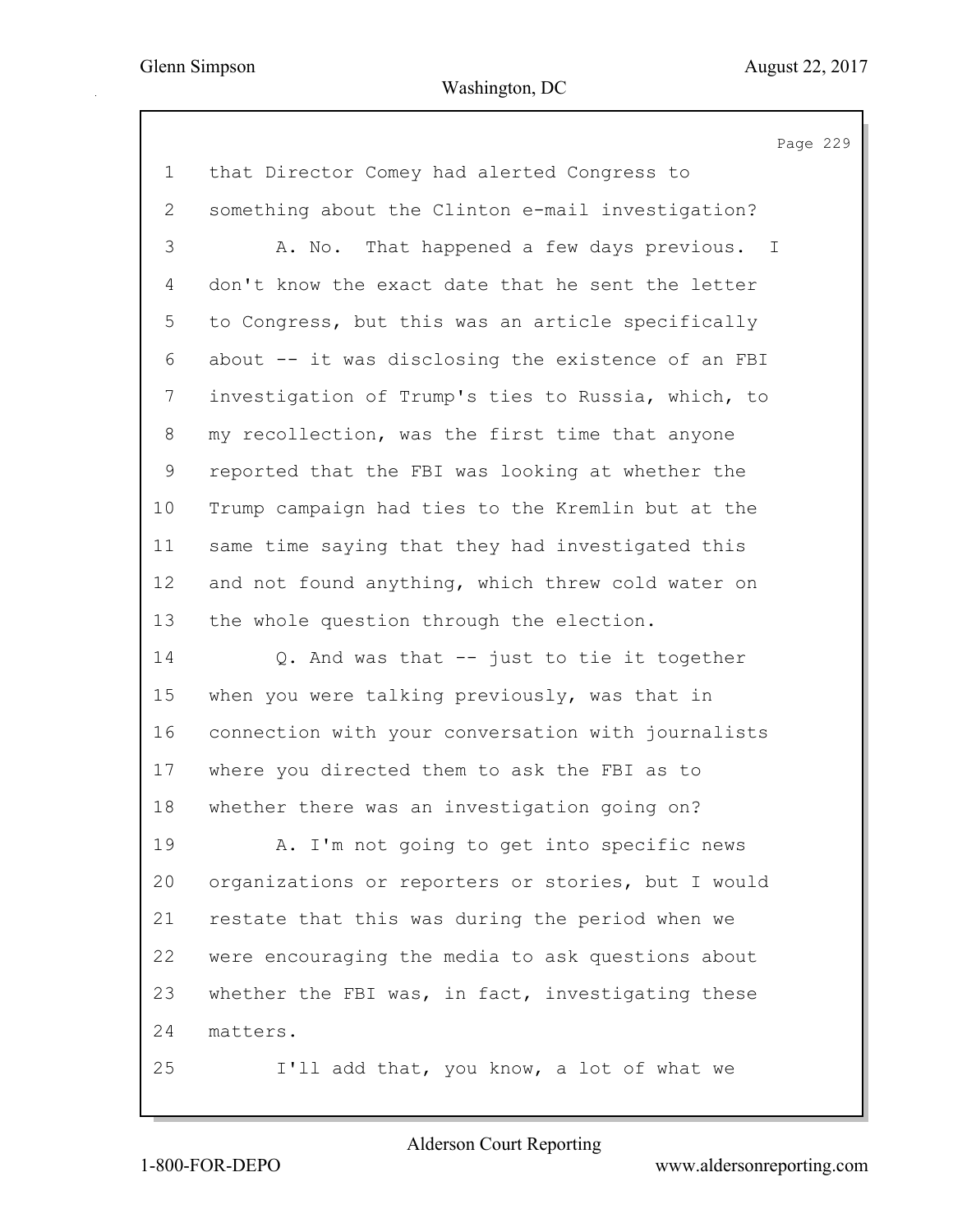|                           | Page 230                                            |
|---------------------------|-----------------------------------------------------|
| $\mathbf 1$               | were talking to the media about were things in the  |
| $\mathbf{2}^{\mathsf{I}}$ | public record, specifically Carter Page, Paul       |
| 3                         | Manafort had resigned over allegations of illicit   |
| 4                         | relationships with Russian oligarchs and Ukrainian  |
| 5                         | oligarchs. So there was, you know, a lot of open    |
| 6                         | source public information pointing towards the      |
| 7                         | possibility that the Russians had infiltrated the   |
| 8                         | Trump campaign. So we spoke broadly to reporters    |
| 9                         | and encouraged them to look into this.              |
| 10                        | Q. And did you ever come to find out who the        |
| 11                        | journalists had spoken with at the FBI about the    |
| 12                        | existence of an investigation into Russian          |
| 13                        | interference and possible ties to the Trump         |
| 14                        | campaign?                                           |
| 15                        | A. No.                                              |
| 16                        | Q. So you had indicated that Mr. Steele said        |
| 17                        | he had -- I think your phrase was "broken off" with |
| 18                        | What did you understand that to mean?<br>the FBI.   |
| 19                        | A. That Chris was confused and somewhat             |
| 20                        | disturbed and didn't think he understood the        |
| 21                        | landscape and I think both of us felt like things   |
| 22                        | were happening that we didn't understand and that   |
| 23                        | we must not know everything about, and therefore,   |
| 24                        | you know, in a situation like that the smart thing  |
| 25                        | to do is stand down.                                |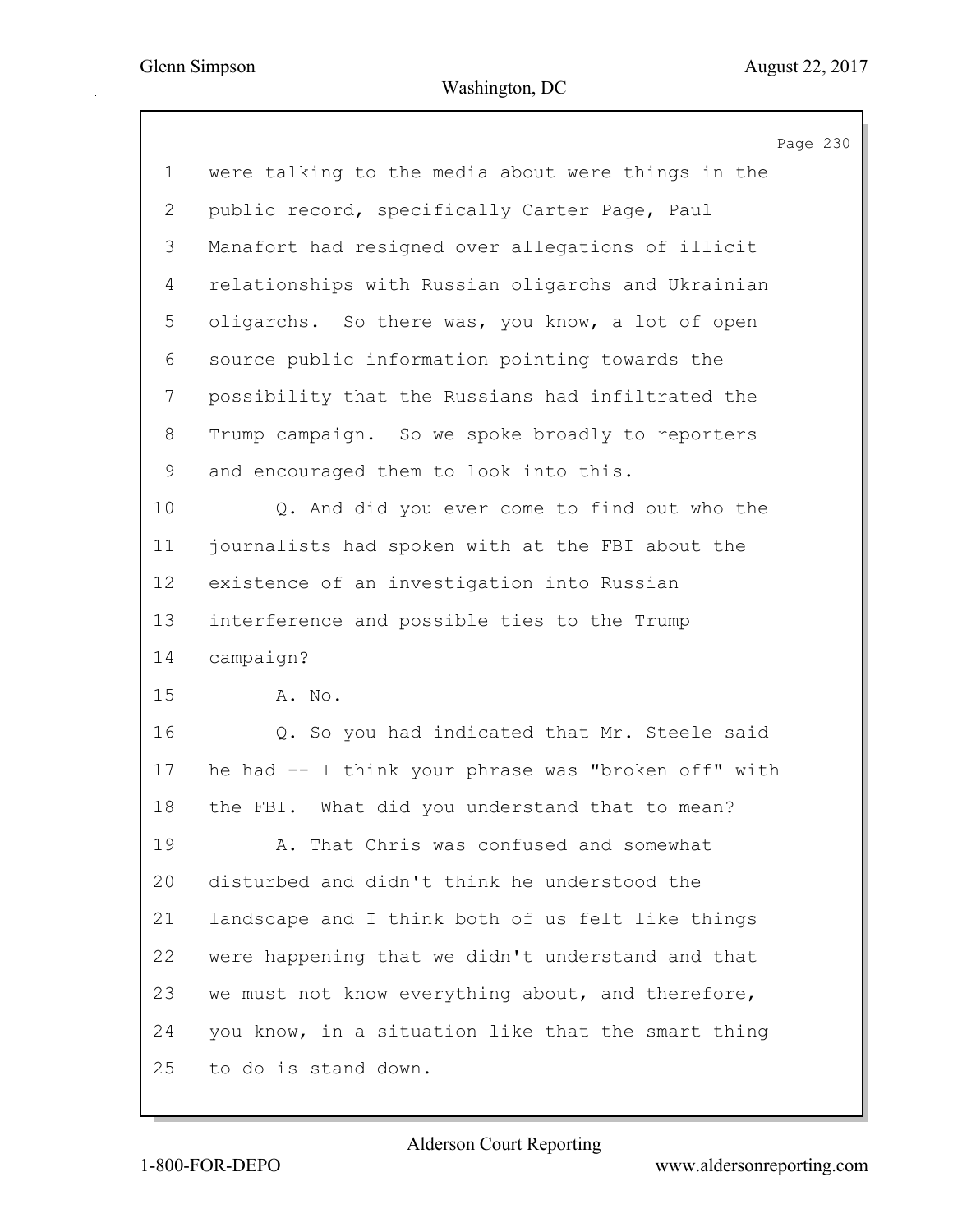|                | Page 231                                            |
|----------------|-----------------------------------------------------|
| $\mathbf 1$    | Q. And had he been reaching out affirmatively       |
| $\overline{2}$ | to the FBI and providing them with information or   |
| 3              | were they reaching out to him and he was simply     |
| 4              | responding to their requests?                       |
| 5              | A. The first contact was initiated by Chris         |
| 6              | to someone that he said he knew.                    |
| $7\phantom{.}$ | Q. And now you're just going back to the July       |
| 8              | contact?                                            |
| $\mathsf 9$    | A. Yes. The September briefing or debriefing        |
| 10             | in Rome I believe I understood -- to this day I     |
| 11             | understand that to have been initiated by the FBI.  |
| 12             | Subsequent contacts during this period I just don't |
| 13             | know.                                               |
| 14             | Q. Do you know if there were any contacts           |
| 15             | after that second meeting in Rome between then and  |
| 16             | the point in time which occurred sometime between   |
| 17             | October 31st and the election day when he stopped   |
| 18             | communicating with the FBI, do you know if there    |
| 19             | actually were any conversations or meetings between |
| 20             | Mr. Steele and the FBI?                             |
| 21             | A. He didn't literally tell me about specific       |
| 22             | contacts. I just recall that there was -- that he   |
| 23             | broke off, which implies that he told him he didn't |
| 24             | want to have anything more to do with them. I       |
| 25             | believe he also mentioned that they didn't like     |
|                |                                                     |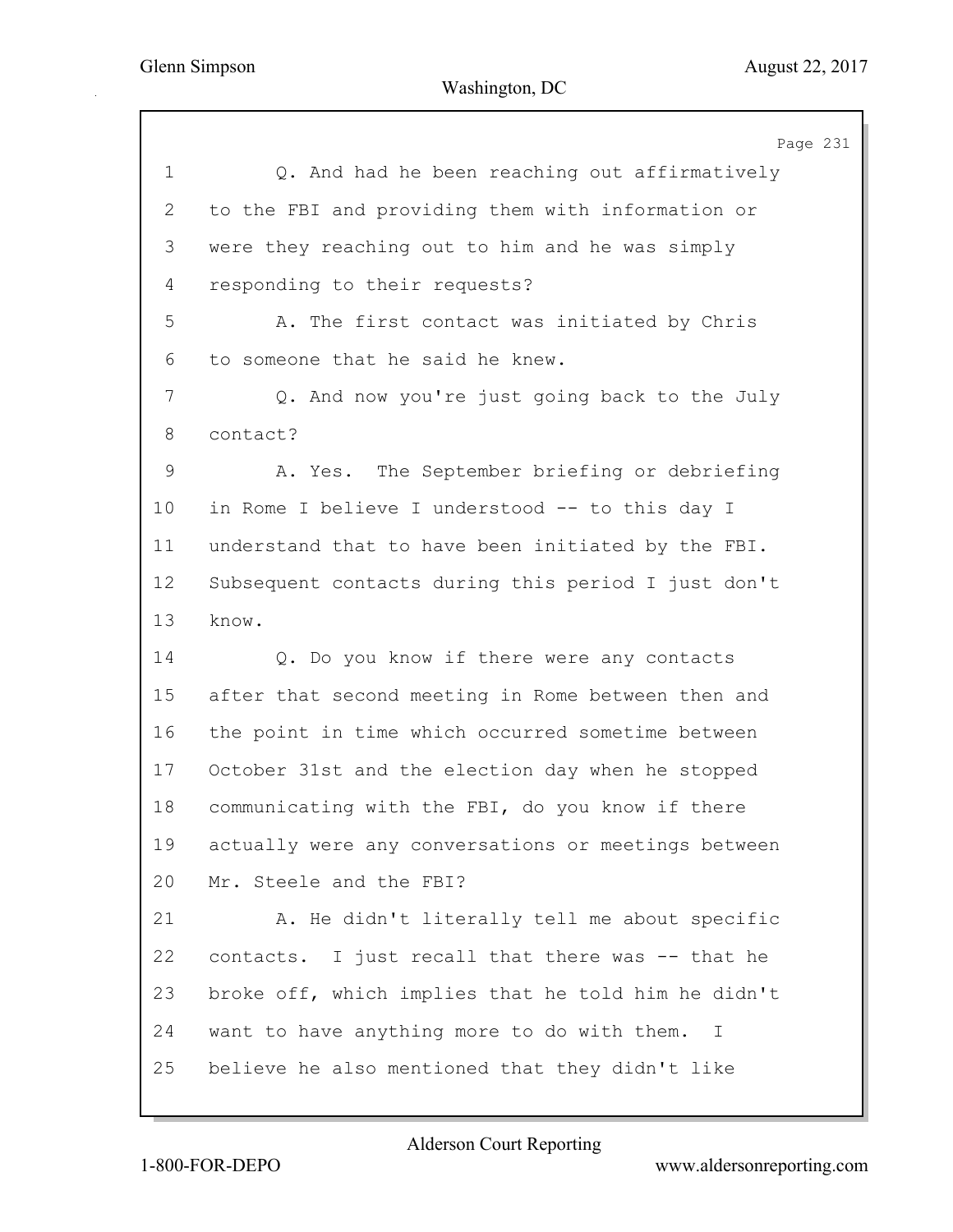|                | Page 232                                            |
|----------------|-----------------------------------------------------|
| $\mathbf 1$    | media coverage, that there was media coverage of,   |
| $\overline{2}$ | you know, FBI interest in Donald Trump. I don't     |
| 3              | know what it was that they didn't like.             |
| 4              | Q. And I think you've already answered this         |
| 5              | question, but to the best of your knowledge, did    |
| 6              | Mr. Steele ever obtain payment from the FBI for     |
| 7              | actual research that he was doing on Russian        |
| 8              | interference or on possible ties between the Trump  |
| 9              | campaign and Russia?                                |
| 10             | A. He told me he did not, and I have no             |
| 11             | independent information other than what he told me. |
| 12             | I don't believe he ever received compensation for   |
| 13             | working on anything related to Trump and Russia.    |
| 14             | Q. I'm going to direct your attention back to       |
| 15             | what we marked as Exhibit 3, which is the series of |
| 16             | memos that you had received from Mr. Steele in the  |
| 17             | course of his work. We talked about the first memo  |
| 18             | and we also talked about the second memo to some    |
| 19             | degree. You were explaining to me why you believed  |

17 course of 18 and we al 19 degree. 20 the second memo, which starts at page 41394, came 21 about, why he had generated that report or done 22 that research, and you had indicated that there was 23 much more public reporting on the hacking. I think 24 you had mentioned -- that's when you mentioned 25 Debbie Wasserman Schultz.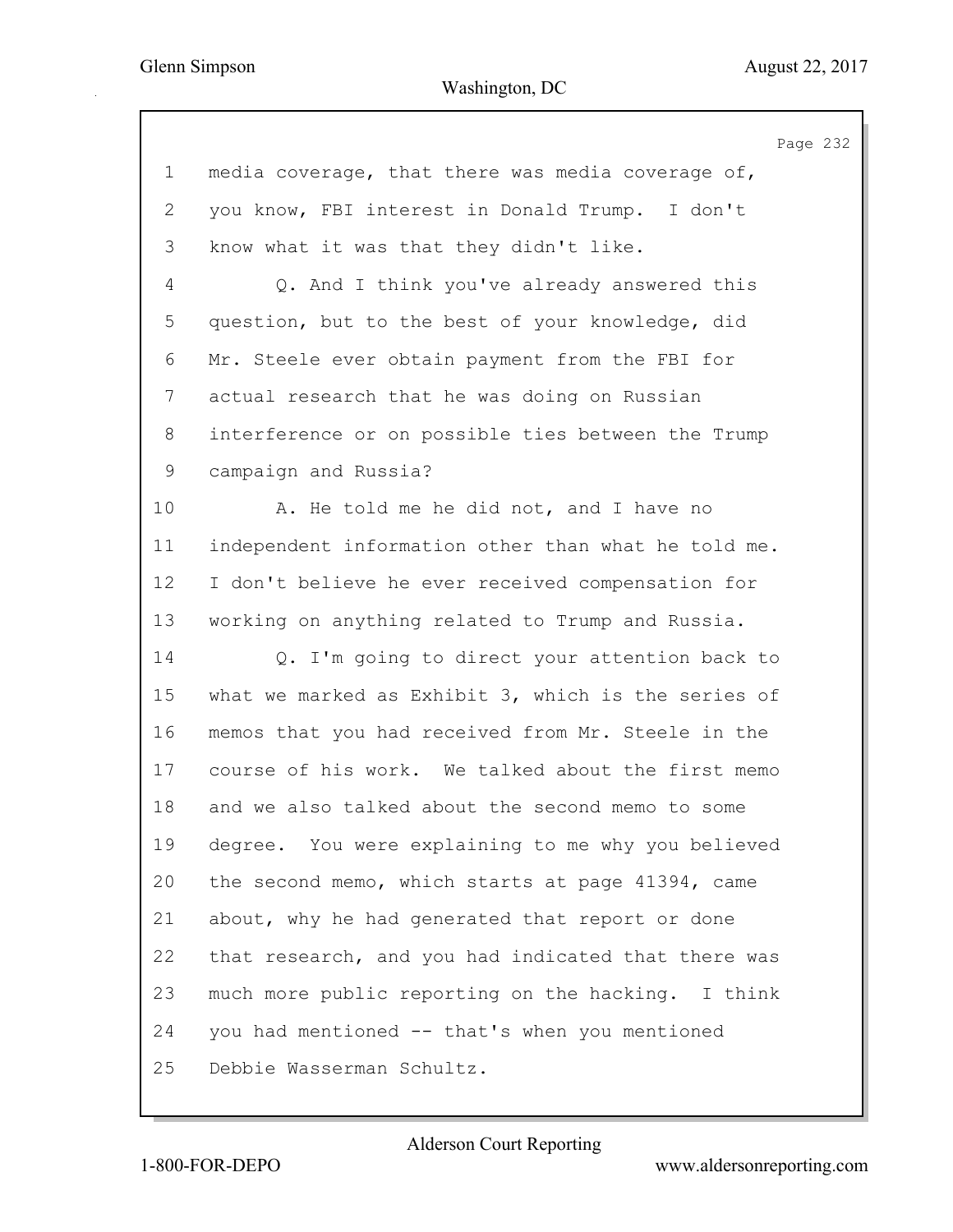Page 233 1 So with regard to that memo, were there any 2 particular things that you independently verified? 3 A. I just need to review it here for a 4 second. 5 Q. Sure. 6 (Reviewing document.) 7 BY THE WITNESS: 8 A. Most of this I did not seek to 9 independently verify and was relatively new 10 information. I was aware at the time of 11 connections between Russian intelligence and cyber 12 criminals, and I was aware at the time that the 13 Russian mafia and Russian cyber crime was a 14 subcontractor to the Russian intelligence services. 15 So this comported with my general knowledge of 16 these matters, but a lot of the specifics was new 17 information to me. 18 The only things in here that I specifically 19 recognize from other work or from other research 20 was that the -- the allegation that the telegram 21 encrypted messaging system, which is an app, had 22 been compromised by Russian intelligence and that 23 someone else in the business of cyber security had 24 told me that too who was in a position to know. I 25 don't remember who that was, but I was told that by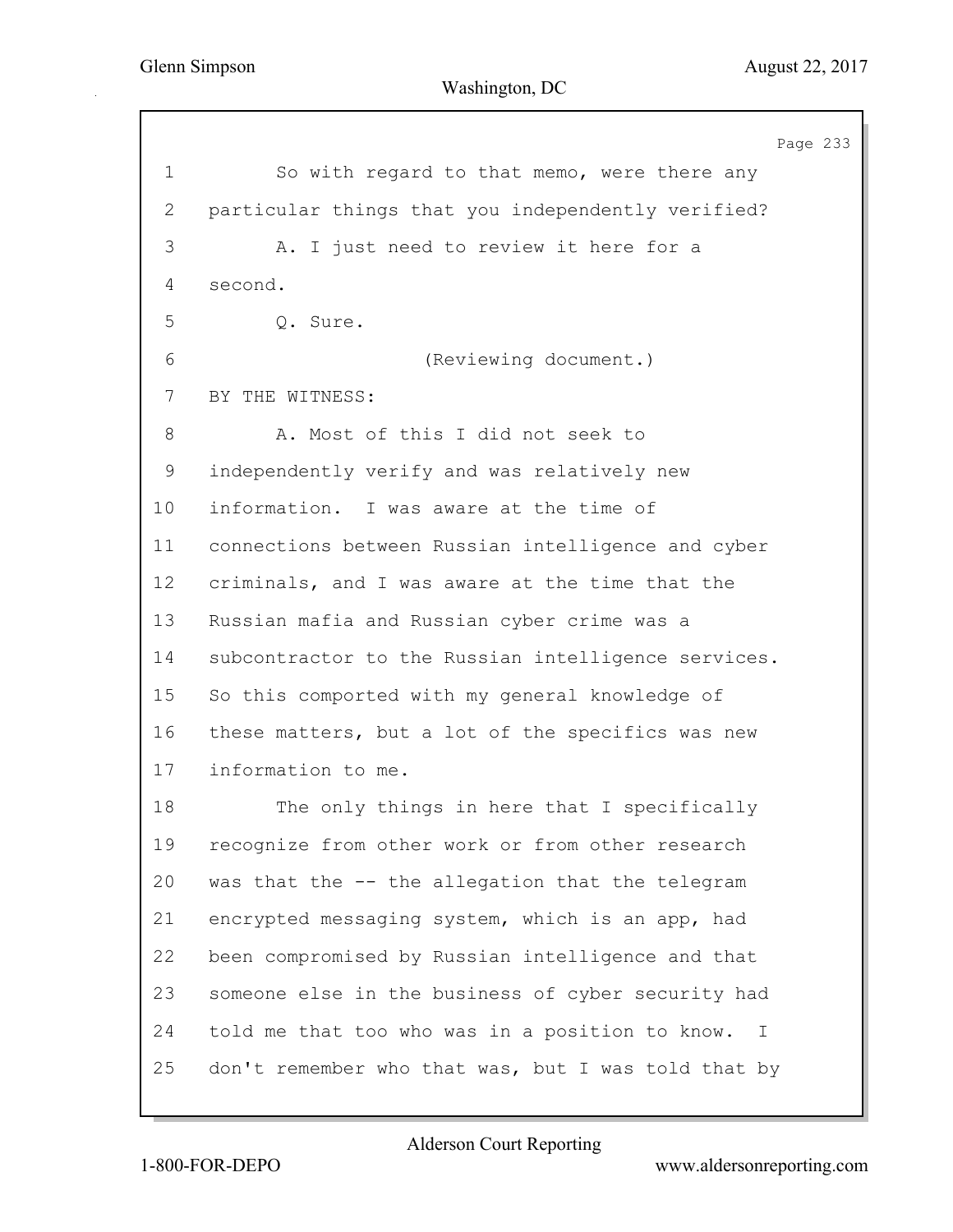|             | Page 234                                            |
|-------------|-----------------------------------------------------|
| $\mathbf 1$ | an American. And issues of Russian criminal         |
| 2           | operations with names like Booktrap and Maddel      |
| 3           | (phonetic) rings a bell to me or did ring a bell to |
| 4           | me at the time. There's been a great deal -- there  |
| 5           | had been a great deal at this time even of U.S. law |
| 6           | enforcement activity against organized Russian      |
| 7           | cyber crime operations.                             |
| 8           | Q. And this memo which is dated 26 July -- it       |
| 9           | actually bears the date 2015.                       |
| 10          | A. I noticed that.                                  |
| 11          | Q. Is that just, as far as you understand it,       |
| 12          | a typo or mistake? Was it actually 2016?            |
| 13          | A. Yes.                                             |
| 14          | Q. Then similarly with what I have -- and I'm       |
| 15          | just doing it in the order that it was Bates-       |
| 16          | stamped and appeared on BuzzFeed -- there's a       |
| 17          | two-page report and it bears the Bates Nos. 41397   |
| 18          | and 41398 and it has a company report number        |
| 19          | 2016/095. This one has the title "Russia/U.S.       |
| 20          | Presidential Election, Further Indications of       |
| 21          | Extensive Conspiracy Between Trump's Campaign Team  |
| 22          | and the Kremlin."                                   |
| 23          | Did you do any independent verification of          |
| 24          | these facts?                                        |
| 25          | A. I did some work on aspects of this.<br>We        |
|             |                                                     |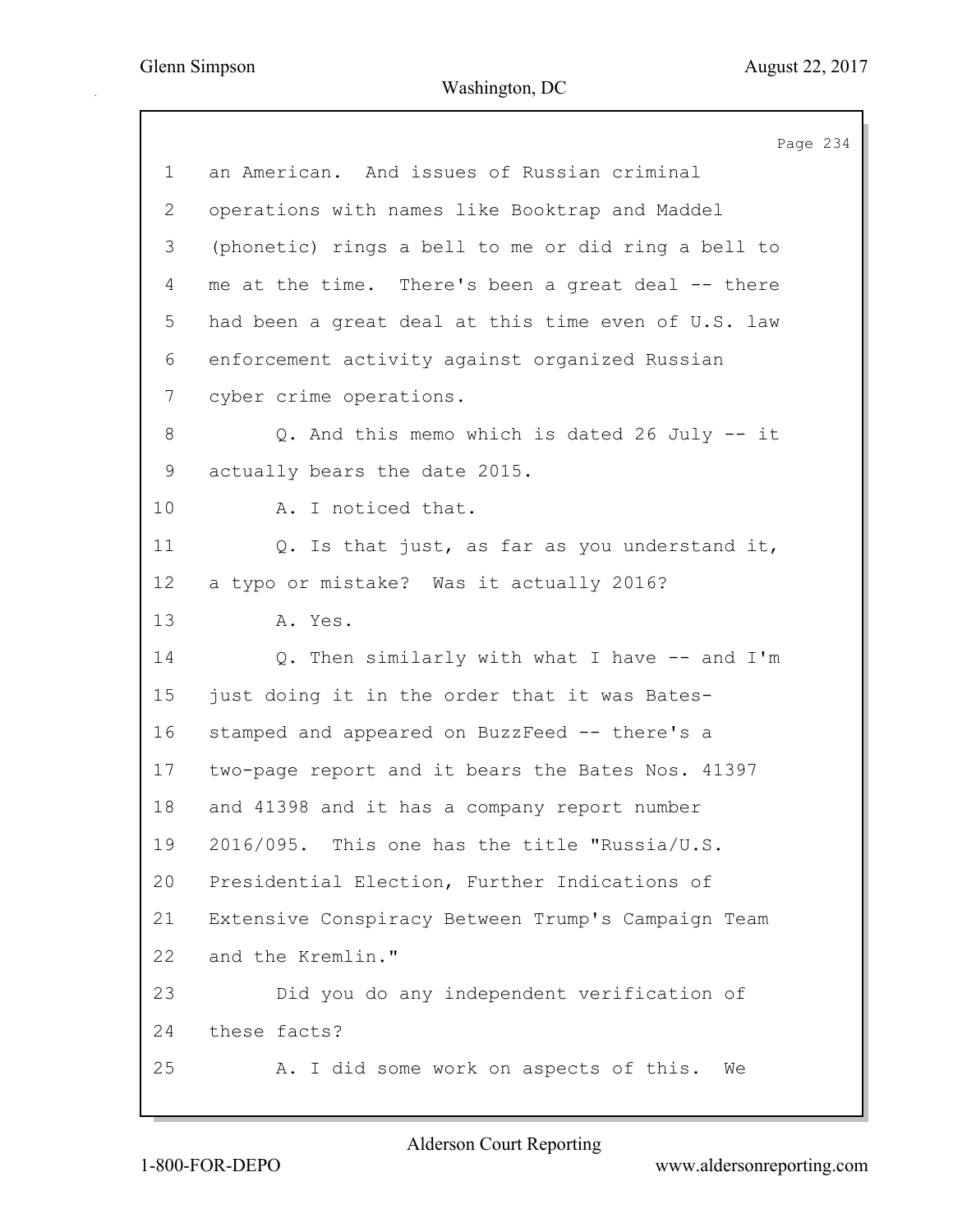Page 235 1 were separately -- you know, my team and myself 2 were separately investigating various things in 3 here. So I can't talk about this as a 4 verification, but I was analyzing this. 5 MR. FOSTER: Speak up, please. 6 BY THE WITNESS: 7 A. I analyzed this information in the same 8 manner I analyzed the other stuff. 9 Q. So based on the work that you were doing, 10 did any of that independent work that you did alter 11 the content of this? 12 A. No. 13 Q. So it was in addition to whatever was 14 provided in this memo, this two-page memo? 15 A. Yes, that's right. 16 Q. And to the best that you can recall, can 17 you tell us what you were learning at the same time 18 about the topics covered in this memo? 19 A. Yes. Could I just clarify something? I 20 assume this is exactly how it was published and 21 someone mixed up the sequence of the memos. So the 22 next memo's numbered 94 and is dated July 19th and 23 this one is 95 and is not dated, I don't believe. 24 Maybe that's why they got mixed up. 25 But in any event, what I would loosely call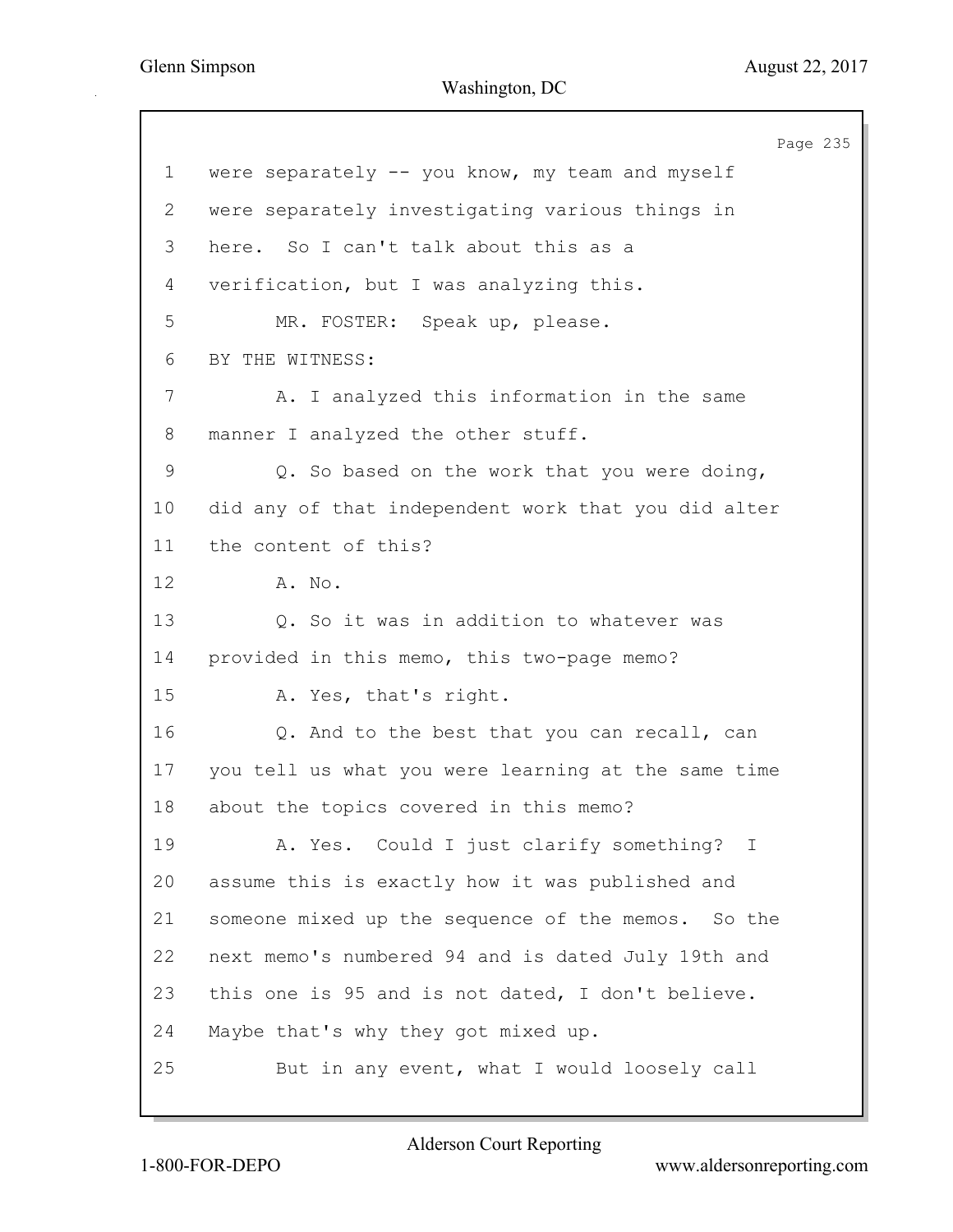Page 236 1 the Carter Page memo came before this conspiracy 2 memo. So with that caveat I can say we were 3 investigating just based on open sources and, you 4 know, other methods, more public information Carter 5 Page's trip to Russia. We watched tapes of it, we 6 did background work on Carter Page, I did research 7 on his business dealings, and in the course of 8 trying to analyze -- you know, this is some new 9 detail here about how the operation is working in 10 the Kremlin and how they are trying to use 11 influence and it comports with my knowledge and 12 Chris's knowledge of how the Kremlin does this, 13 which is they offer people business deals as a way 14 to compromise them. And, in fact, you know, to my 15 knowledge, this is a much bigger issue than 16 personal indiscretions when it comes to the way the 17 Kremlin operates and is something I know a fair bit 18 about. 19 So we looked into Carter Page and we also 20 looked into Igor Sechin and whether Sergei Ivanov 21 was in a position to be managing the election 22 operation, which is what 94 talks about, and we

23 determined that he was. I, you know, independently 24 verified he does have a deputy who's very obscure 25 named Igor Divyekin. It's spelled two different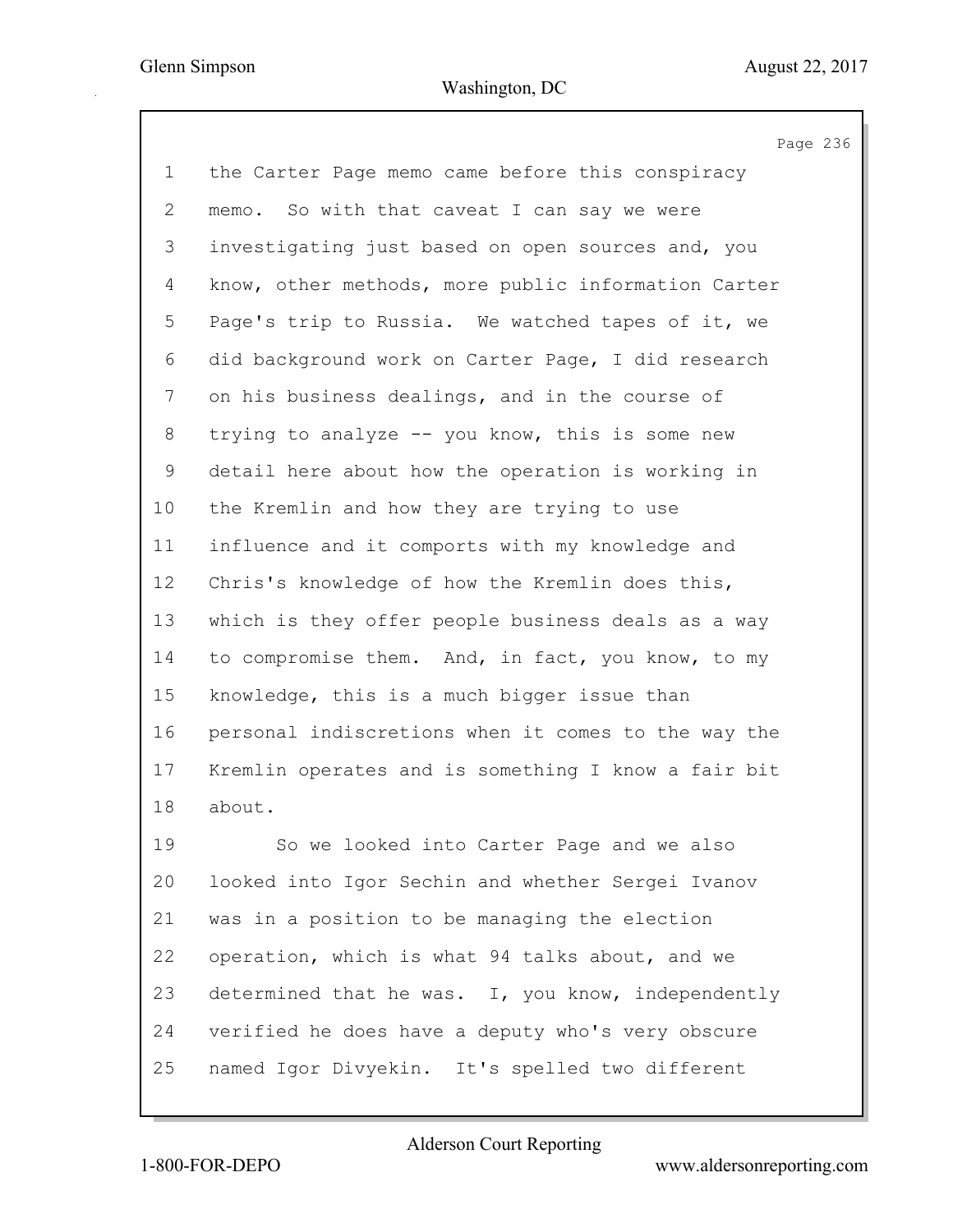Page 237 1 ways here. I believe the correct spelling is 2 D-I-V-Y-E-K-I-N. 3 MR. MUSE: Can you give the Bates number of 4 the document you're looking at. 5 MR. SIMPSON: This one is 41399. 6 BY MS. SAWYER: 7 Q. And just for the record, it's a two-page 8 document, 41399 to 41400, and it has the date, I 9 think you indicated before, 19 July 2016. Is this 10 the memo that you said you referred to as the 11 Carter Page memo? 12 A. Yes. 13 Q. And you were explaining that in the 14 sequencing this one came before the document that 15 actually in terms of Bates numbers -- 16 A. Right. 17 Q. -- comes before it which we had talked 18 about which had the company report No. 095. So 94 19 came to you before 095 -- report No. 095; is that 20 correct? 21 A. That's my recollection. 22 Q. So with regard to the research you were 23 also doing, is it also just true that whatever 24 independent research you were doing did not then 25 get incorporated into document company report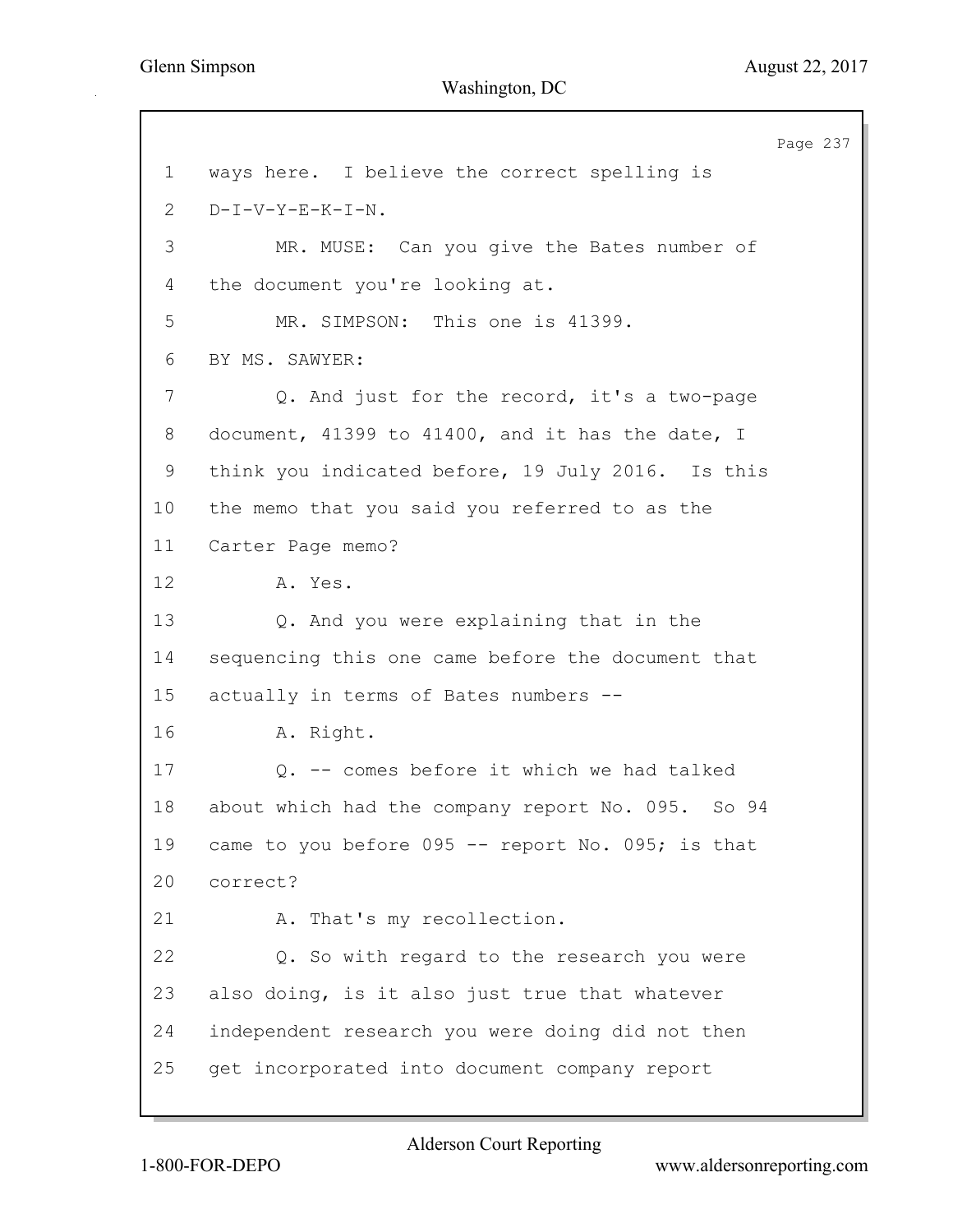Page 238 1 2016/94, the Carter Page memo? 2 A. That's correct. We essentially segregated 3 this reporting from other things we were doing for 4 reasons we discussed earlier. A lot of this is 5 human intelligence, it's not the kind of thing that 6 you would share with almost anyone basically. A 7 lot of the work that we do is public record 8 research. Generally speaking, most of this 9 information is useful for making decisions and 10 trying to understand what's going on, but it's 11 not -- doesn't have much use beyond that unless you 12 can independently verify it. So our reports are 13 full of footnotes and appendices and court records 14 and that sort of thing. 15 Q. So is it fair to characterize the research 16 that you were doing as kind of a separate track of 17 research on the same topic sometimes? 18 A. I think so. I wouldn't say it was 19 completely separate because, for instance, on some 20 subjects I knew more than Chris. So when it comes 21 to Paul Manafort, he's a long-time U.S. political 22 figure about whom I know a lot. But his 23 reporting -- you know, so there may have been some 24 bleed between things I told him about someone like 25 Manafort, but most of these characters neither of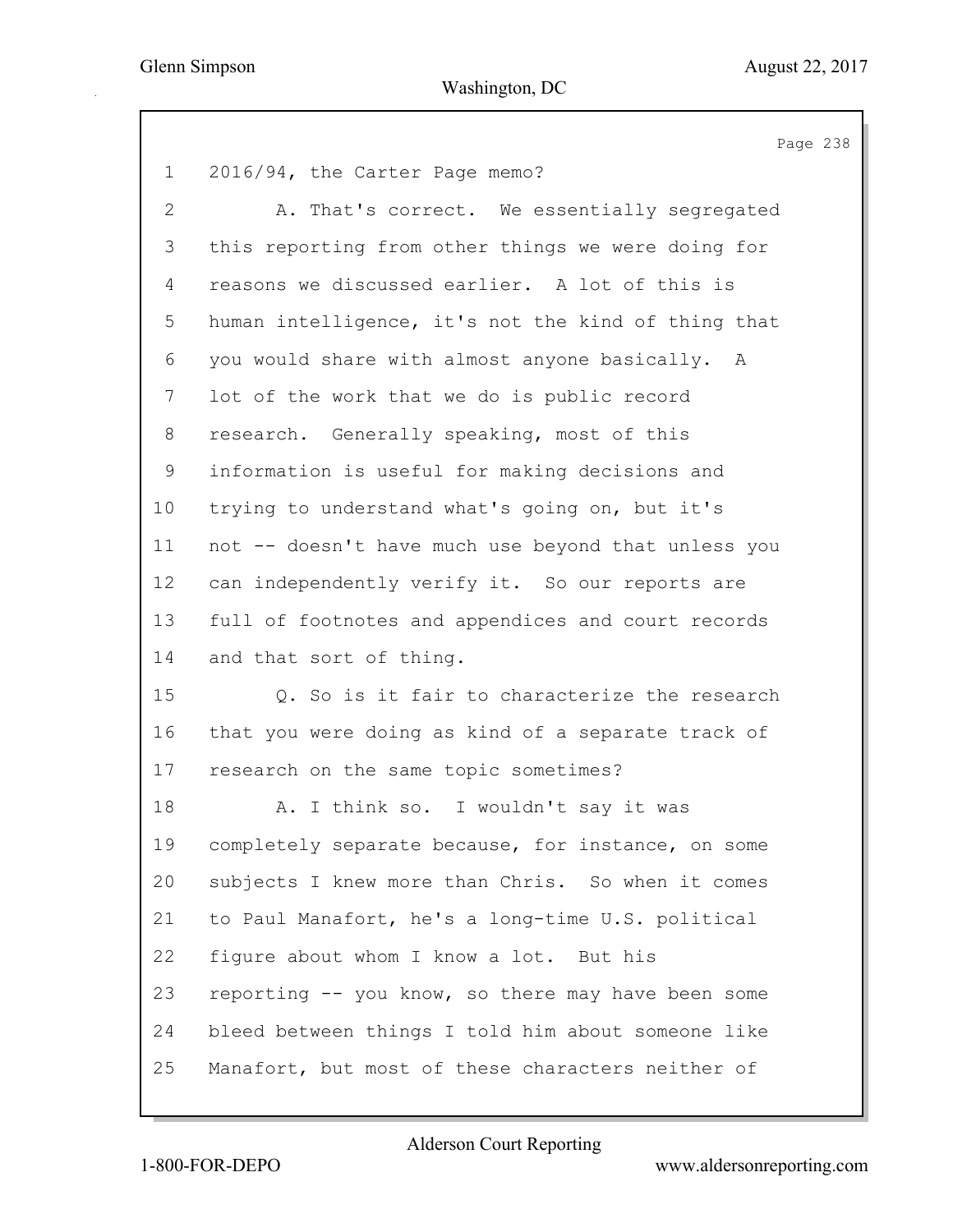|                | Page 239                                            |
|----------------|-----------------------------------------------------|
| $\mathbf 1$    | us know much about and it's really just he's        |
| $\overline{2}$ | faithfully reporting information to him that's      |
| 3              | being reported to him by his network.               |
| 4              | In British intelligence the methodology's a         |
| 5              | little different from American intelligence.        |
| 6              | There's a practice of being faithful to what people |
| 7              | are saying. So these are relatively                 |
| 8              | straightforward recitations of things that people   |
| 9              | have said. Obviously as we talked about before,     |
| 10             | you know, disinformation is an issue that Chris     |
| 11             | wrestles with, has wrestled with his entire life.   |
| 12             | So if he believed any of this was disinformation,   |
| 13             | he would have told us.                              |
| 14             | Q. And did he ever tell you that information        |
| 15             | in any of these memos, that he had concerns that    |
| 16             | any of it was disinformation?                       |
| 17             | A. No. What he said was disinformation is an        |
| 18             | issue in my profession, that is a central concern   |
| 19             | and that we are trained to spot disinformation, and |
| 20             | if I believed this was disinformation or I had      |
| 21             | concerns about that I would tell you that and I'm   |
| 22             | not telling you that. I'm telling you that I don't  |
| 23             | believe this is disinformation.                     |
| 24             | Q. And then on the memo, the Carter Page            |
| 25             | memo, which is company report 2016/94, you said     |
|                |                                                     |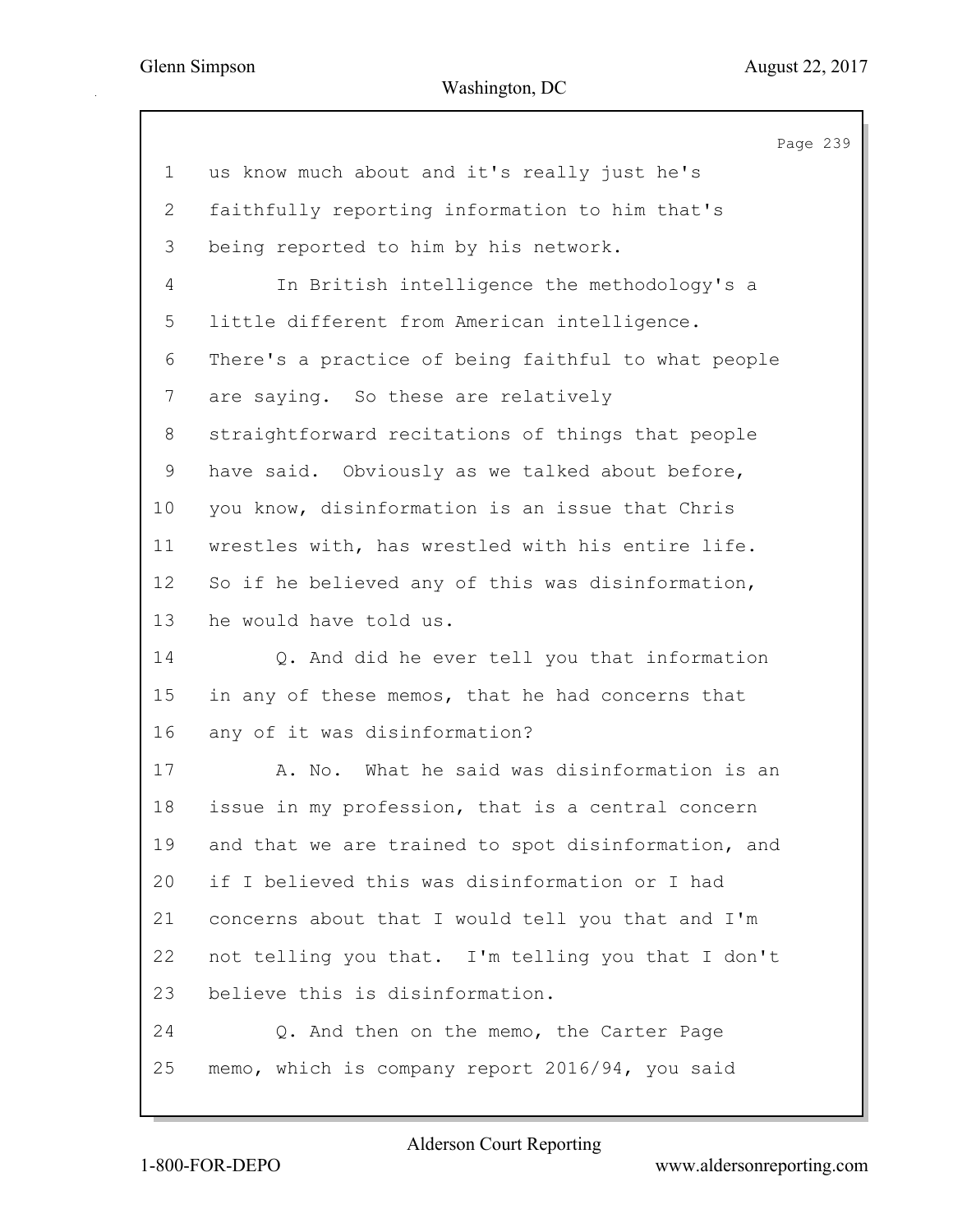Page 240 1 that you had done -- you, Fusion -- you, Glenn 2 Simpson had done some research into Carter Page, 3 including Mr. Page's business dealings? 4 A. Yes. 5 Q. Is that information that you still have? 6 A. I don't know. I haven't looked for it. I 7 don't know. 8 Q. You also specifically mentioned Igor 9 Sechin and maybe work that you had done research 10 into Sechin. Is that work that you would also 11 still have? 12 A. I don't know if I have anything specific 13 on Sechin. Sechin is a well-known character. I 14 collect, you know, research on various people who 15 are oligarchs or mafia figures. I don't think I 16 have any specific reports on Sechin, but I know a 17 lot about him. He's, you know, sort of Putin's 18 No. 1 compadre in the kleptocracy. 19 Q. And with regard to Carter Page, did you 20 reach any findings, conclusions about his business 21 dealings, about him, about his connections in 22 particular to, you know, Russia? 23 A. Yes. 24 Q. And can you share what those were? 25 A. Carter Page seemed to us to be a typical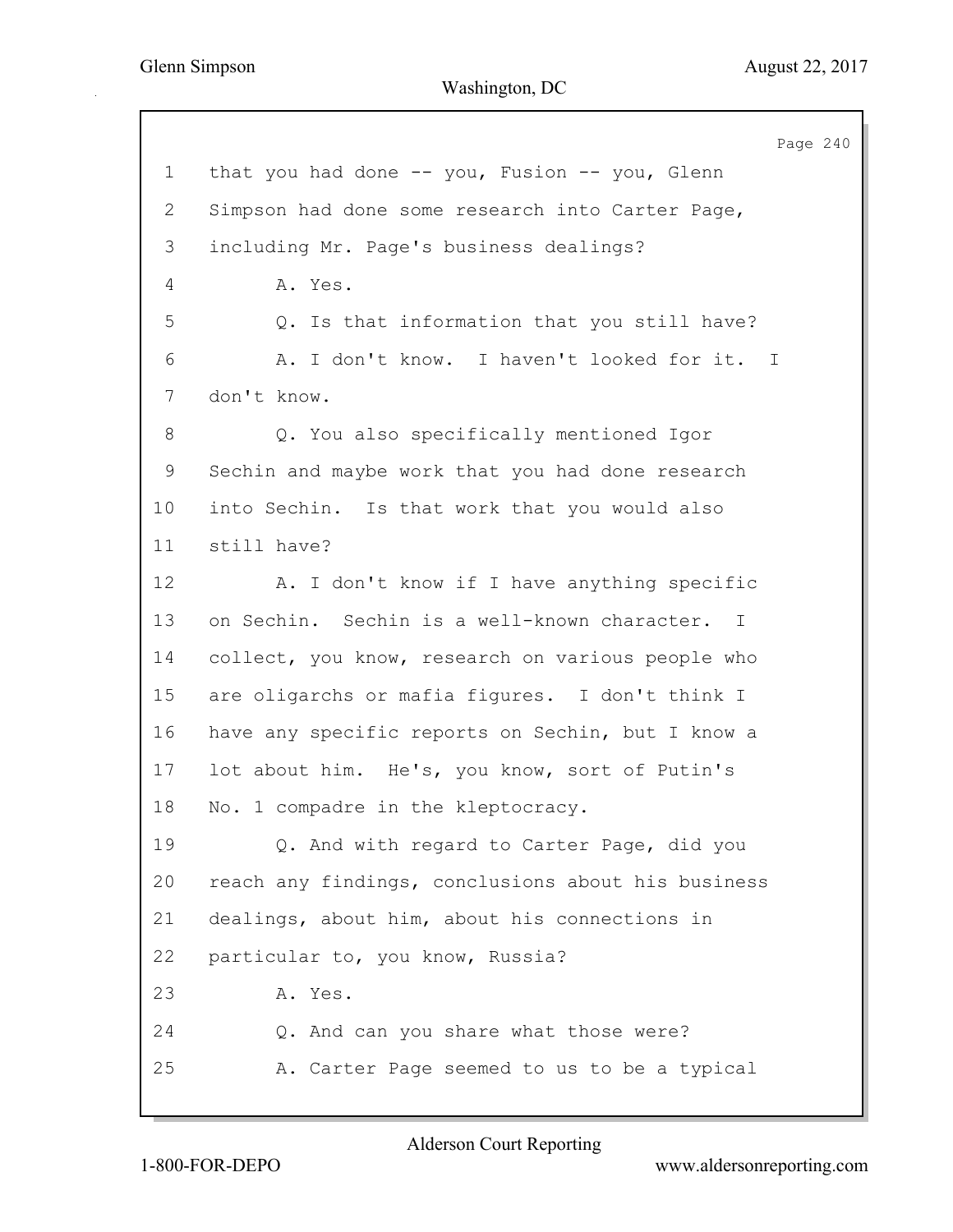|                 | Page 241                                            |
|-----------------|-----------------------------------------------------|
| $\mathbf 1$     | person who the Russians would attempt to co-opt or  |
| 2               | compromise or manipulate. He was on the younger     |
| 3               | side, a little bit -- considered to be a striver    |
| 4               | who was ambitious and not terribly savvy, and those |
| 5               | are the kind of people that the Russians tend to    |
| 6               | compromise. That was the general sense we had. He   |
| $\overline{7}$  | was also, you know, from early on described as      |
| 8               | somewhat eccentric.                                 |
| 9               | There was $a -1$ remember quite clearly there       |
| 10 <sub>o</sub> | was a bit of a -- when we were talking to reporters |
| 11              | about him because he was all over the news for this |
| 12              | trip to Russia and we had done -- there was a fair  |
| 13              | amount of open source on his consulting firm, his   |
| 14              | complaint that he'd lost money on Russian           |
| 15              | investments and he owned stock in Gazprom and he    |
| 16              | was really mad about the sanctions and he went over |
| 17              | there in this hastily-arranged trip to speak to     |
| 18              | this school and that was all pretty unusual, but    |
| 19              | there's a lot of skepticism in the press about      |
| 20              | whether he could be linked between the Kremlin and  |
| 21              | the Trump campaign because he seemed like a zero, a |
| 22              | lightweight.                                        |
| 23              | I remember sort of not being able to kind of        |
| 24              | explain to people that's exactly why he would end   |
| 25              | up as someone who they would try to co-opt. Of      |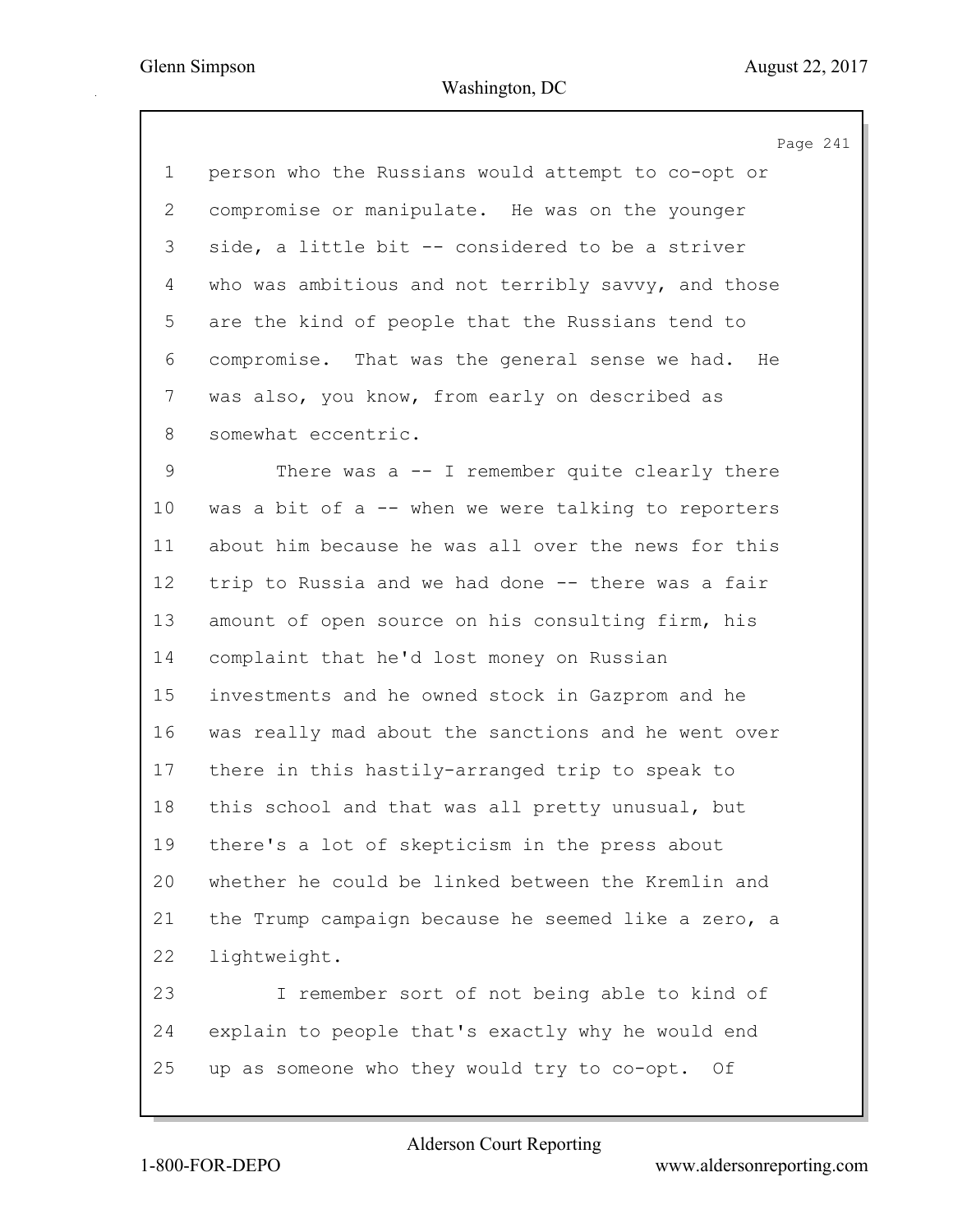Page 242 1 course, you know, when we talk about things in the 2 dossier that are confirmed, this is one of the 3 things that I think really stands out as notable, 4 which is that Chris identified Carter Page as 5 someone who had -- seemed to be in the middle of 6 the campaign, between the Trump campaign and the 7 Kremlin, and he later turned out to be an espionage 8 suspect who was, in fact, someone that the FBI had 9 been investigating for years. 10 Q. So beyond what is in the dossier, did you 11 kind of find any evidence that he had actually been 12 compromised? Now I'm speaking of Carter Page. 13 A. Well, the definition of compromised is 14 someone who has been influenced sometimes without 15 even their knowledge. We had reason to believe 16 that he had, in fact, been offered business deals 17 that were -- that would tend to influence him, 18 business arrangements. 19 Q. And do you have the records of those 20 business deals that you had collected? 21 A. Yeah. I don't think so. Most of that 22 was, in fact, reporting that we did with other 23 people who knew him from the business world. 24 Q. And then just the next memo that we had 25 touched on, 2016/95, it has Bates numbers 41397 to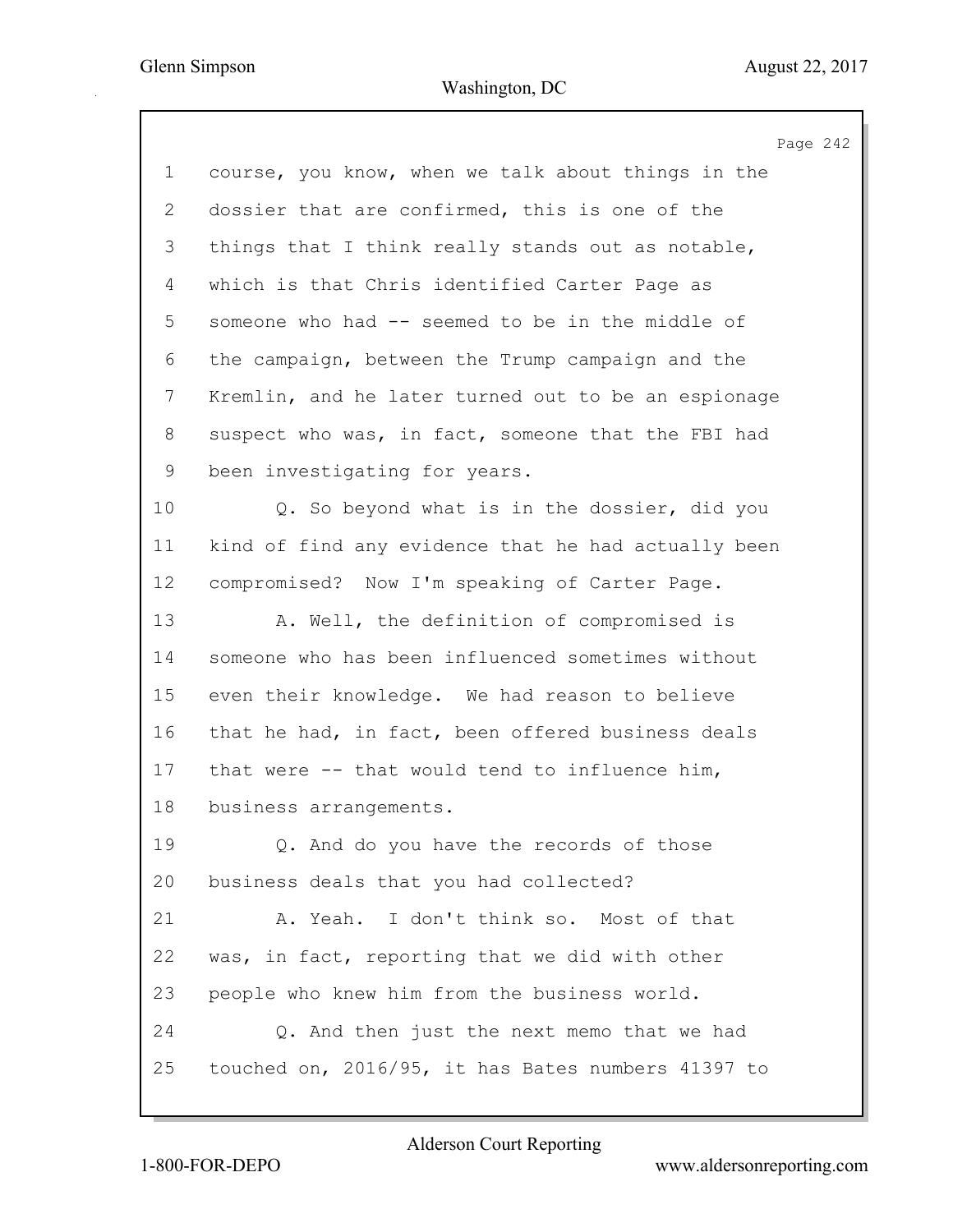Page 243 1 398, it does not bear a date on it. Do you recall 2 roughly when you received this particular report? 3 A. Sometime in midsummer. 4 Q. The next report, which is 2016/097 which 5 is two pages, has the date of 30 July 2016. Just 6 by the numbers it would appear to maybe have come 7 between those two. Does it seem logical that it 8 came sometime between July 19th and July 30th? 9 A. That seems logical. 10 Q. And then just in general, with regard to 11 this particular memo did you do any research to 12 verify this information that was in this memo? 13 MR. LEVY: Beyond what he said as a general 14 matter? 15 MR. MUSE: I'm sorry. You were going back 16 and forth. Which one in particular? 17 MS. SAWYER: This is memo No. -- it has 18 Company Intelligence Report 2016/095, it's Bates 19 numbers 41397 and 41398. 20 MR. MUSE: Thank you. 21 BY MS. SAWYER: 22 Q. Was there particular information in this 23 memo that you did verify? 24 A. One of the things I did, which is pretty 25 typical of how I would sort of analyze things, was

1-800-FOR-DEPO www.aldersonreporting.com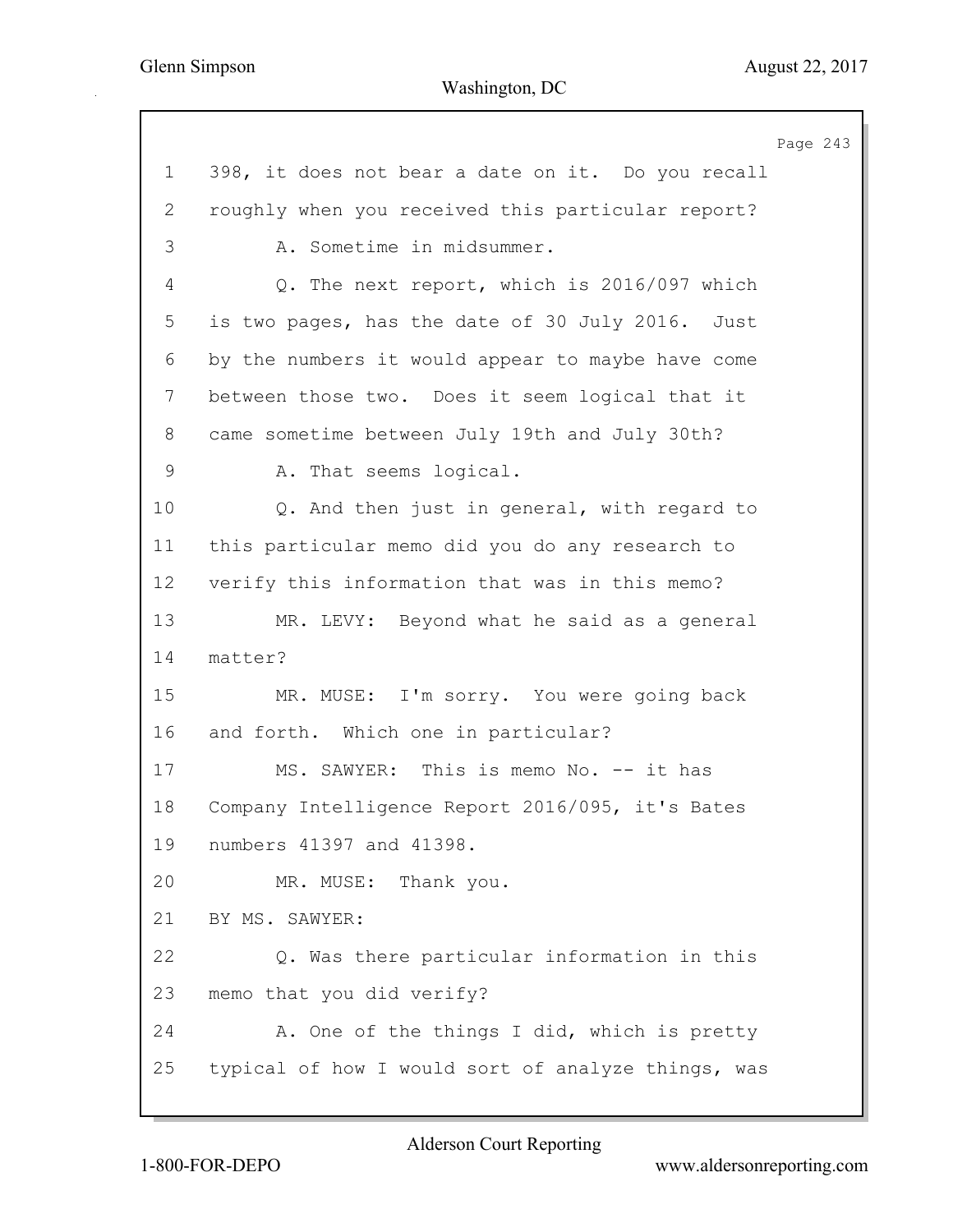Page 244 1 I looked at the Russian pension system to determine 2 if, in fact, the Russian government was 3 distributing lots of pension payments to Russian 4 immigrants in the United States, and I found some 5 reports from the Social Security Administration and 6 other places describing this system. 7 Basically because everyone in Russia, you 8 know, more or less works for the government, 9 there's a lot of -- there's a large number of 10 Russian emigres in the United States who receive 11 pension payments that are paid through the 12 embassies and various people, Russian lawyers and 13 others who we became interested in in the course of 14 this investigation seem to be involved in that 15 process. I'm not saying they did anything illegal. 16 I'm just saying, you know, we looked at this 17 system, and as someone who does a lot of money 18 laundering work this was an interesting thing that 19 I hadn't heard about. 20 There's all this money flowing in the United 21 States from Russia, it probably flows in under some 22 sort of diplomatic status. So if there's sanctions

24 United States for most things, this would, in fact, 25 be an ideal mechanism for moving money into the

23 on Russia and the Russians can't move money in the

Alderson Court Reporting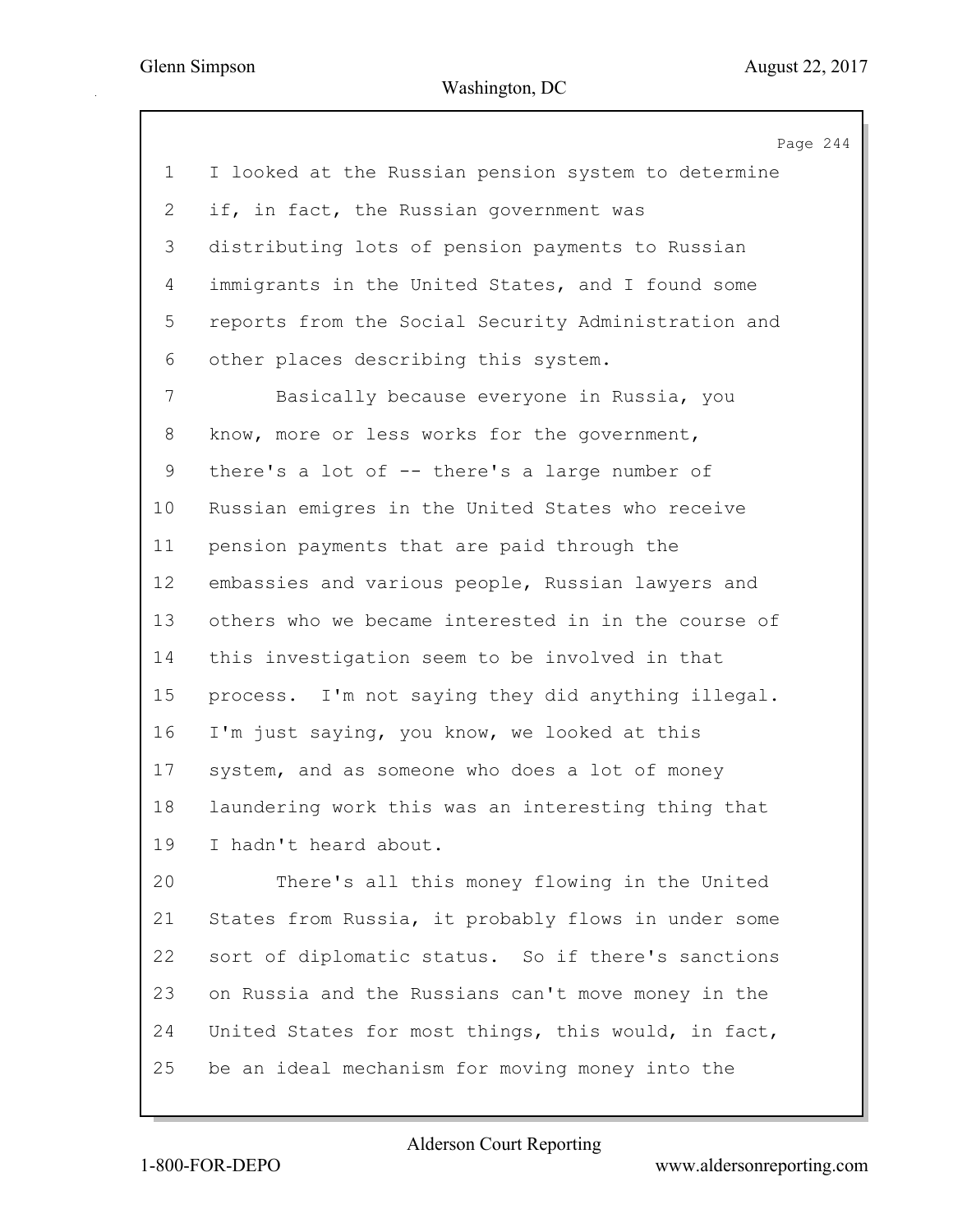Page 245 1 United States for whatever purpose, for some kind 2 of illicit purpose. I think that's a pretty good 3 example of the kind of general work I would do to 4 determine whether there's some base level of 5 credibility to the things we're getting. 6 Q. And in answering that you said that some 7 of the officials that you had identified as 8 involved in this effort seemed to come up with 9 regard to the pension disbursements. Who 10 specifically are you referring to? 11 A. We identified a lawyer in Sunny Isles 12 Beach, Florida who said she previously worked for 13 Gazprom and just had on her professional Website or 14 someplace that she was -- she had some kind of 15 relationship with the Russian embassy in dealing 16 with these pension issues. 17 Q. And do you recall that lawyer's name? 18 A. I don't. 19 Q. Anyone else besides that individual? 20 A. If I could look at this for a second. 21 Q. Sure. 22 (Reviewing document.) 23 BY THE WITNESS: 24 A. I don't have a clear recollection of this. 25 I'm sorry. I thought there was another name in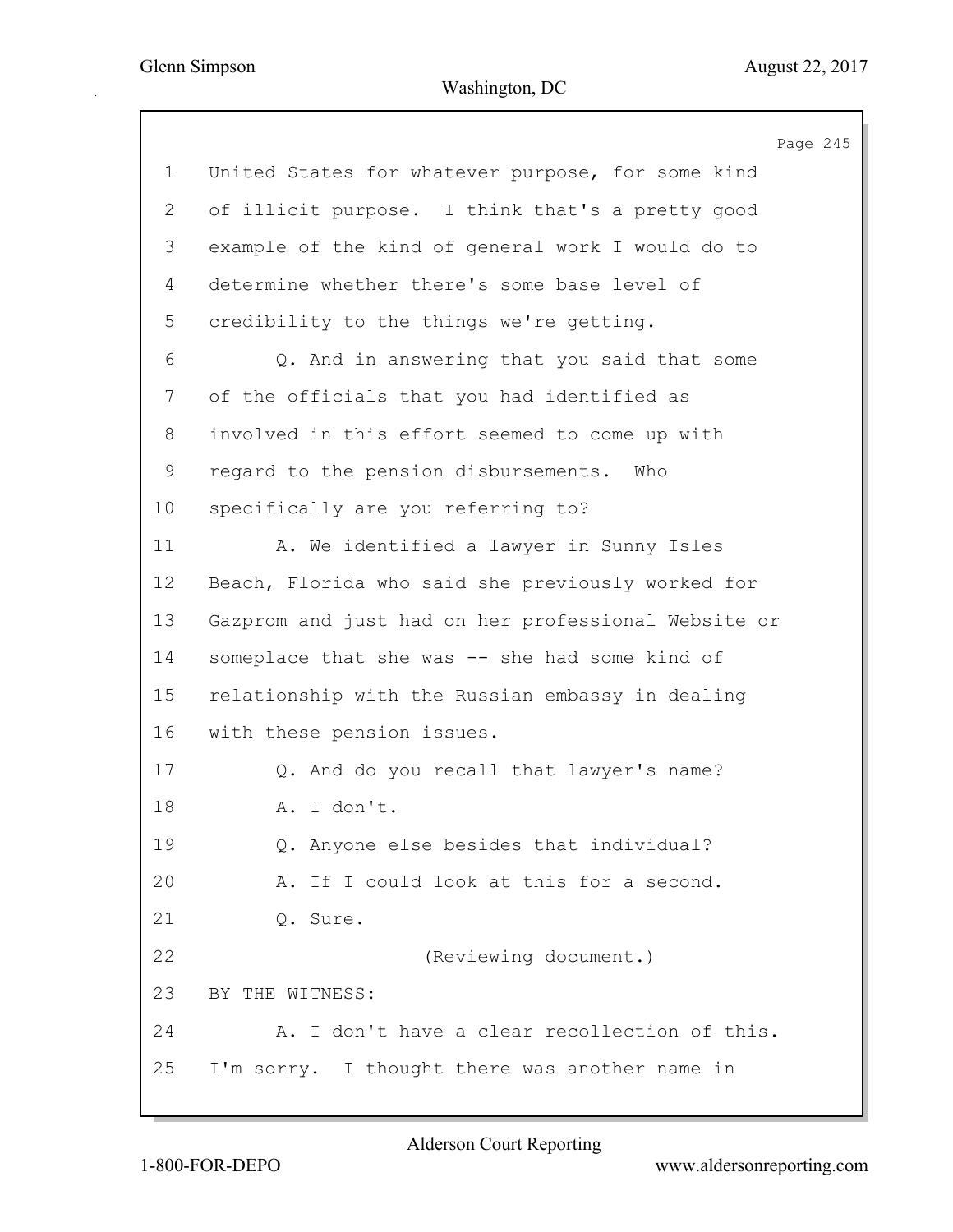Page 246 1 here that we had looked at, but I don't see it in 2 this memo. 3 Q. To the extent you have records about this 4 and the individual in Sunny Isles, would you at 5 least look for them and let us know whether you 6 would be willing to provide them to the committee? 7 MR. LEVY: Counsel has the request. 8 BY MS. SAWYER: 9 Q. Just moving on to the next memo, which is 10 Company Intelligence Report 2016/097, it bears the 11 Bates Nos. 401 and 41402, it's a two-page memo 12 dated 30 July 2016. Again, when you take a look at 13 that, was there anything that you independently 14 verified that comes out of this memo? 15 (Reviewing document.) 16 BY THE WITNESS: 17 A. I don't think so. 18 Q. Okay. Then Company Intelligence Report 19 2016/100, was there any information there that you 20 either independently verified or had independent 21 research on any of the individuals mentioned in 22 there? It mentions Sergei Ivanov, Dmitry Peskov. 23 MR. MUSE: If I may, some clarification. 24 When you say is there anything that you 25 independently verified that comes out of the memo,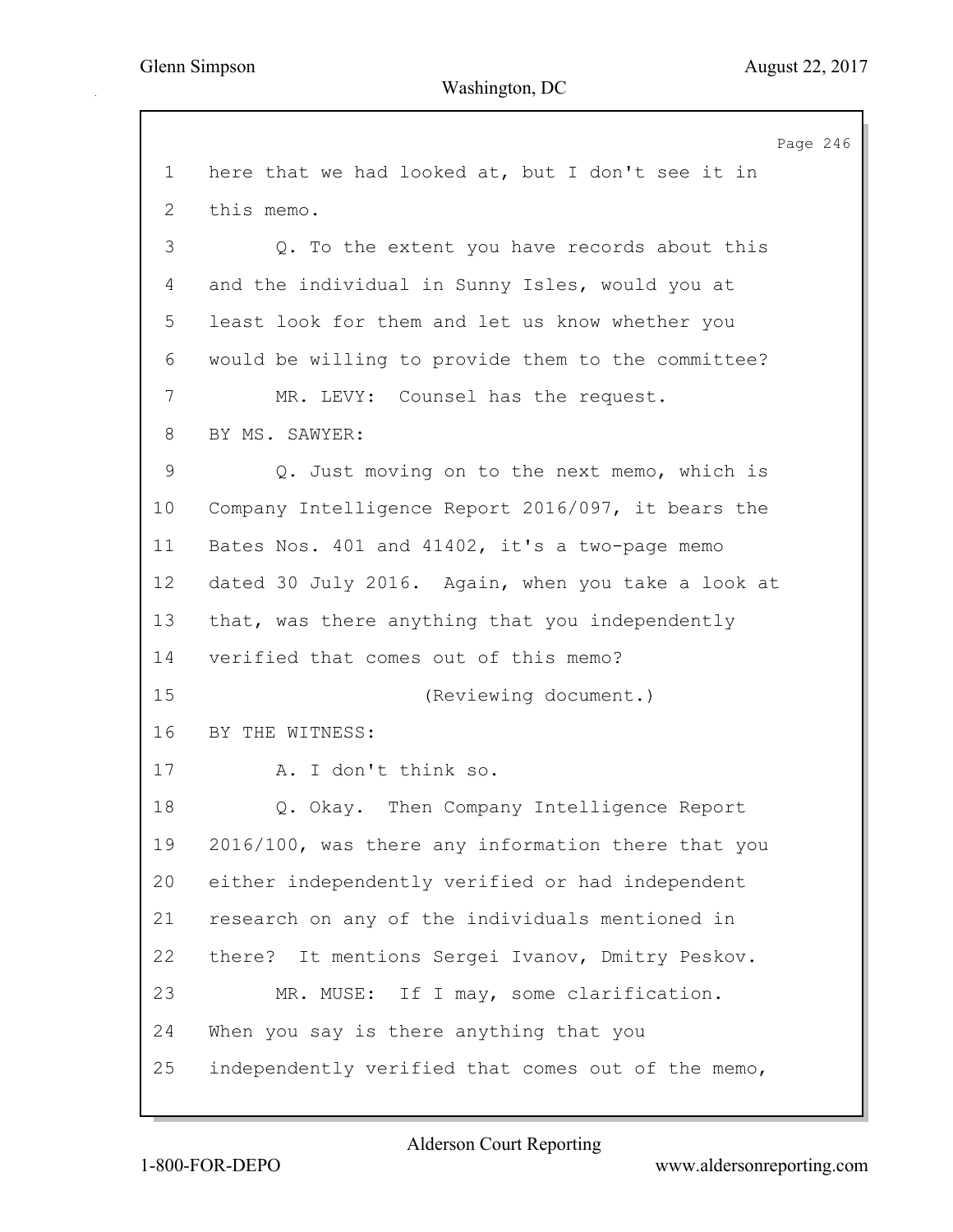|                | Page 247                                            |
|----------------|-----------------------------------------------------|
| 1              | are you talking -- it's a little confusing because  |
| $\overline{2}$ | the memo comes in, he already knows some            |
| 3              | information, but I think he's generally said that   |
| 4              | he's not doing a draft of the memo beforehand and   |
| 5              | yet your question seems to permit that possibility. |
| 6              | MS. SAWYER: No. I appreciate the                    |
| 7              | clarification.                                      |
| 8              | BY MS. SAWYER:                                      |
| $\mathsf 9$    | Q. Just to be clear, I'm not trying to --           |
| 10             | what we're trying to determine is is there          |
| 11             | information that either you had in your possession  |
| 12             | that corroborated and verified this or even went    |
| 13             | beyond what was in this and amplified information   |
| 14             | on any of these individuals relevant to Russia's    |
| 15             | interference or possible ties with the Trump        |
| 16             | campaign?                                           |
| 17             | A. Yes. I'm trying to be as helpful as I            |
| 18             | The thing that we worked on with regard to<br>can.  |
| 19             | Sergei Ivanov, who was the head of what's called    |
| 20             | the head of administration which we confirmed from  |
| 21             | open sources is kind of an internal Kremlin         |
| 22             | intelligence operation, and that Ivanov according   |
| 23             | to experts on Russia, the Russian military, Russian |
| 24             | intelligence, does, in fact, run this internal      |
| 25             | Kremlin intelligence operation that sort of sits    |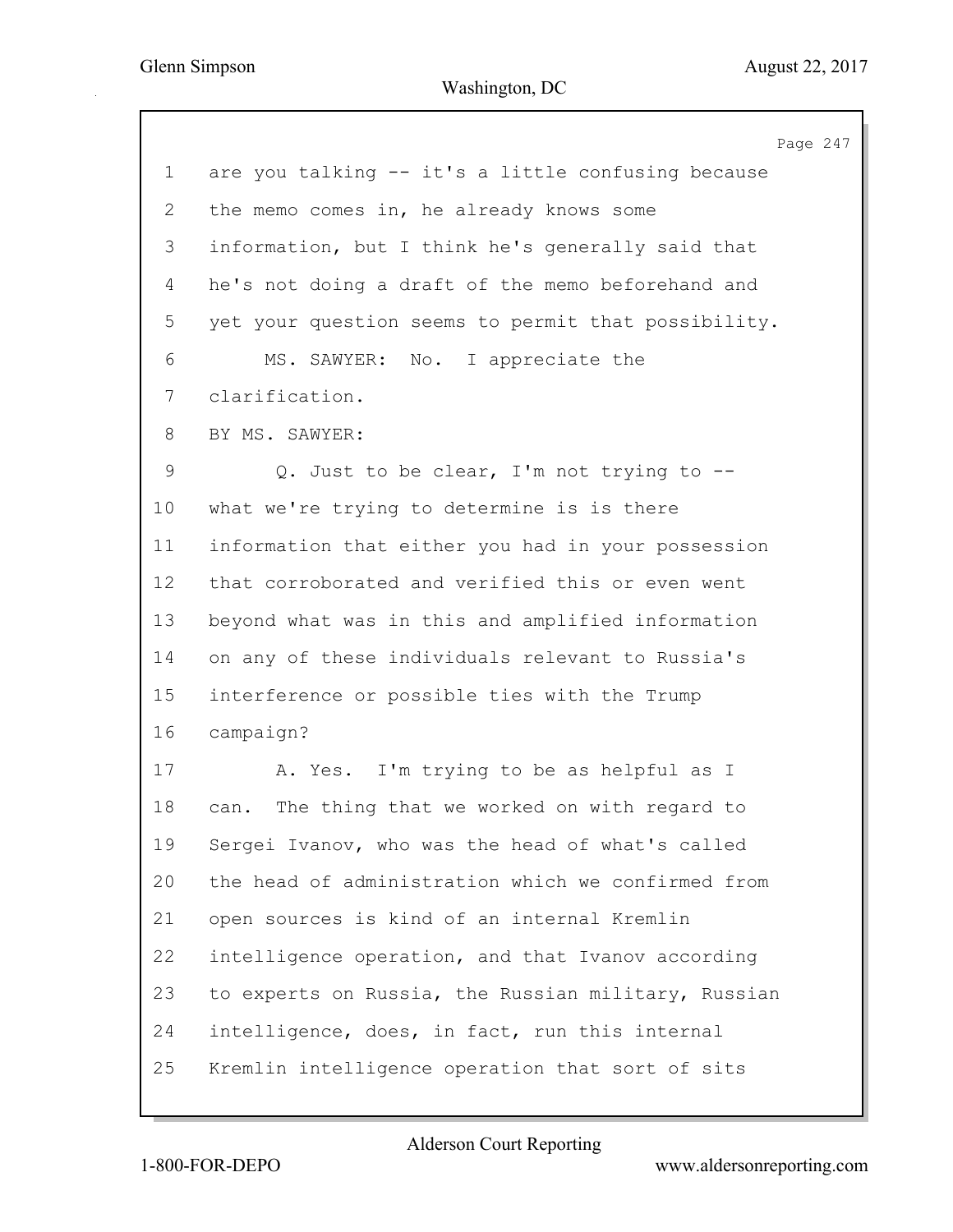Page 248 1 atop the FSB and the SVR, the GRU, which are the 2 other agencies specifically tasked with areas of 3 intelligence, military for the GRU, foreign for the 4 SVR, domestic for the FSB. 5 Before I got this memo I didn't know about 6 this internal Kremlin structure. It was either 7 this one or the previous one. So in the course of 8 saying who is this Ivanov guy, you know, we looked 9 at Ivanov and found journal articles and other 10 public information about his long history of 11 intelligence. He's a veteran of the FSB, his long 12 history with Vladimir Putin, and his role atop this 13 internal operation. 14 In particular I remember reading a paper by a 15 superb academic expert whose name is Mark Galeotti, 16 G-A-L-E-O-T-T-I, who's done a lot of work on the 17 Kremlin's black operations and written quite widely 18 on the subject and is very learned. So that would 19 have given me comfort that whoever Chris is talking 20 to they know what they're talking about. 21 Q. With regard to that just in general, I did 22 want to ask you not to identify based on the 23 particular sources, but did Mr. Steele ever share 24 with you who his sources were? 25 MR. LEVY: That conversation, if it occurred,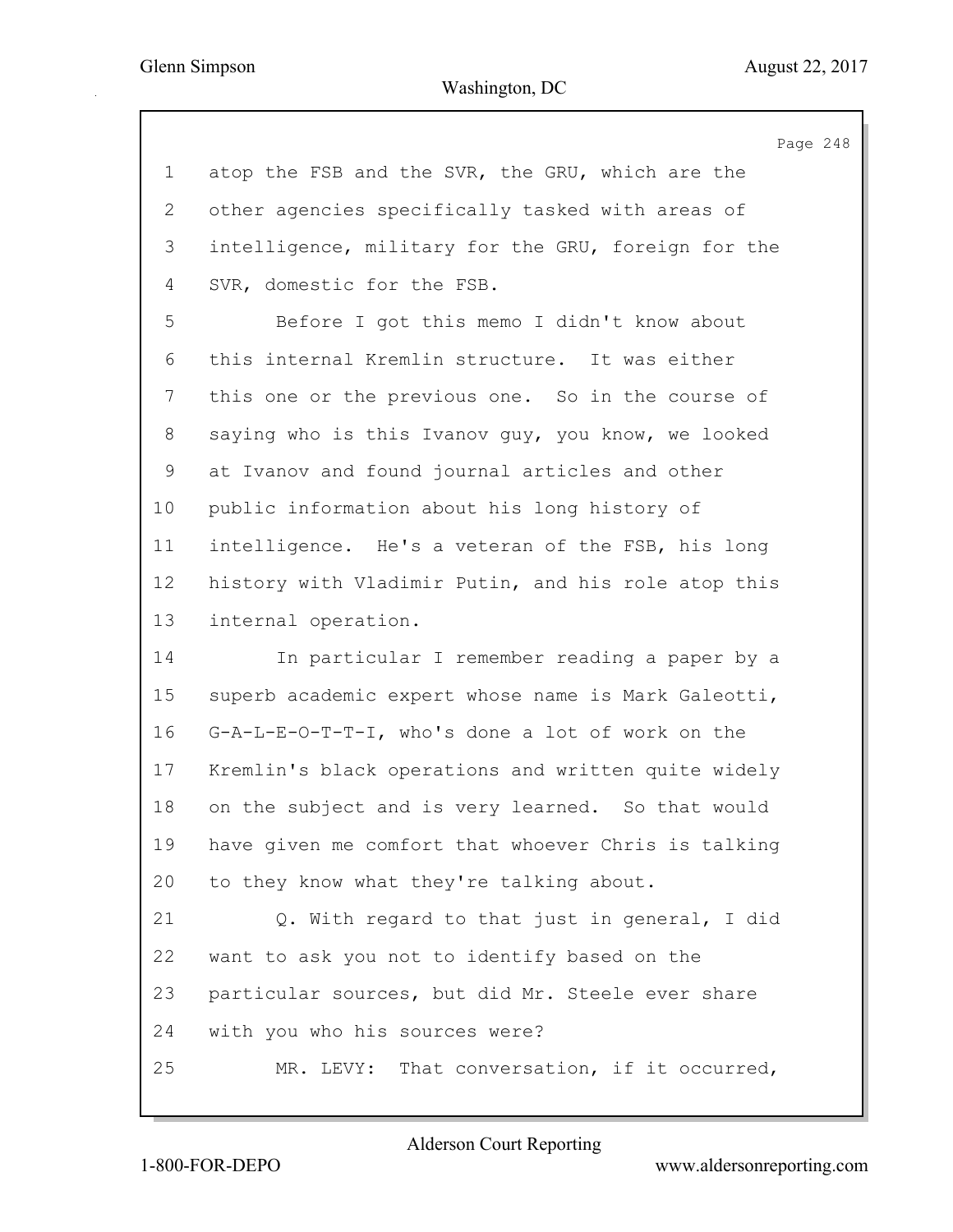Page 249 1 would implicate obligations and he's going to 2 decline to answer that question. 3 MS. SAWYER: And is that based just on the -- 4 can you just articulate the obligations so we can 5 understand them. 6 MR. LEVY: It's a very sensitive security 7 issue and I just don't -- in a transcript where 8 there's no assurance of confidentiality it's not a 9 discussion we want to have here. 10 BY MS. SAWYER: 11 Q. And do you know whether he shared his 12 sources with the FBI? 13 A. I don't. I don't know. 14 MR. FOSTER: What was the answer? 15 MR. SIMPSON: Sorry. I don't know whether he 16 shared his sourcing with the FBI. 17 MS. SAWYER: Can we just take a minute. We 18 can go off the record for a minute. 19 (A short break was had.) 20 MS. SAWYER: Just with sensitivity toward the 21 lateness of the day and in the interest of time it 22 would just be helpful -- and I'll give you as much 23 time as you need to take a few minutes and, if you 24 could, look through the remaining memos and let us 25 know if anything kind of stood out to you, if there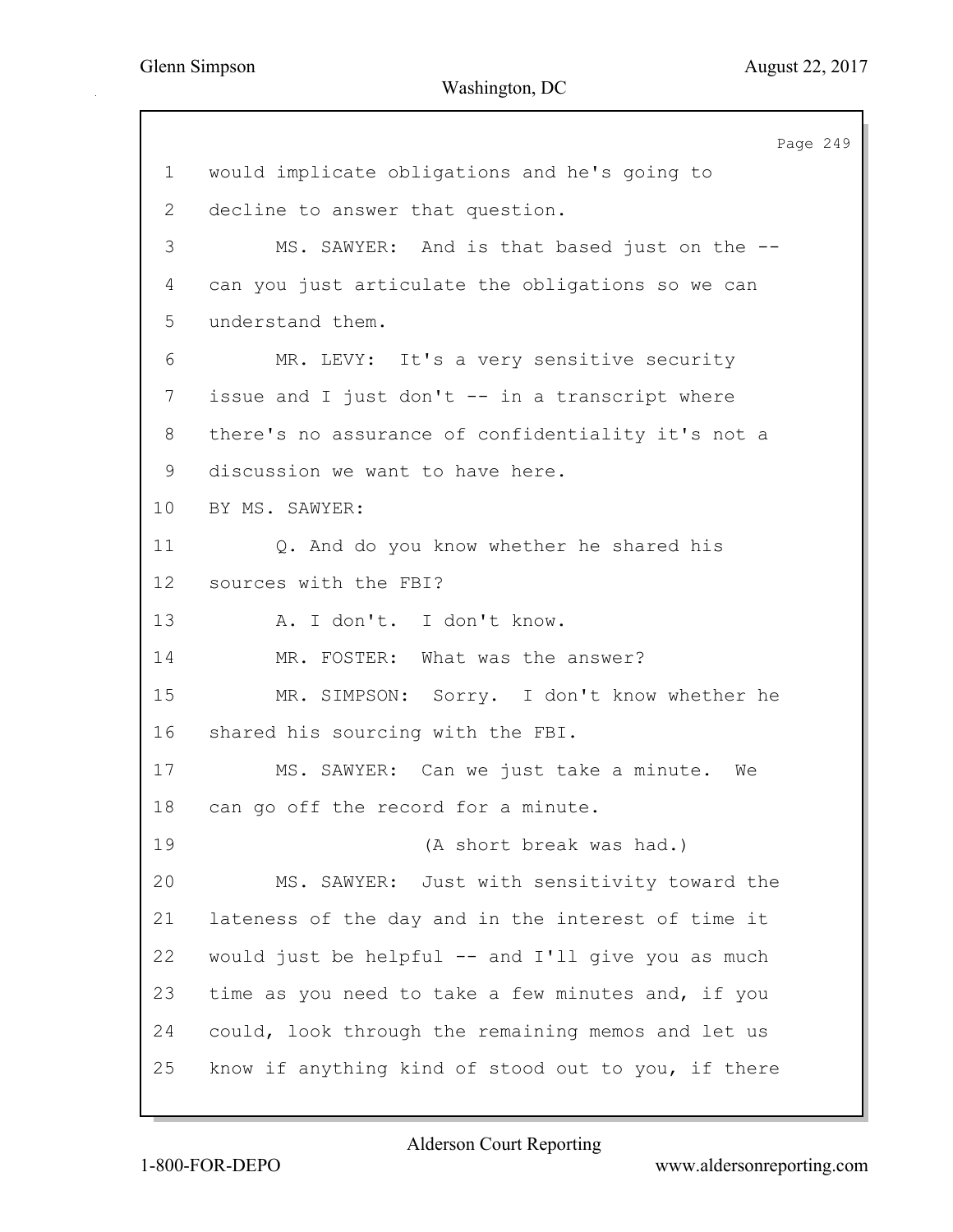Page 250 1 were things that either did not ring true at the 2 time and that you were concerned about or things in 3 particular that in addition to what's in here you 4 had independent research about that you could share 5 with the committee in the context of our 6 investigation. Is that a clear request? 7 MR. MUSE: Heather, may I make a suggestion? 8 MS. SAWYER: Sure. 9 MR. MUSE: Why don't we break for a few 10 minutes so he can look at it, but here's a bigger 11 problem and I don't mean this as criticism 12 particularly with regard to the sensitivity as to 13 time. The difficulty is in summary questions 14 there's sometimes the problem that is created when 15 you try to sort of do a wholesale commentary, 16 particularly after it's been sort of more 17 focused -- 18 MS. SAWYER: I understand where you're going. 19 So yeah. I don't want to put us in a position 20 where -- 21 MR. LEVY: Let's just take some time for the 22 witness to review the document. 23 MS. SAWYER: Why don't you take a little bit 24 of time. 25 MR. MUSE: In that spirit maybe you could

Alderson Court Reporting

1-800-FOR-DEPO www.aldersonreporting.com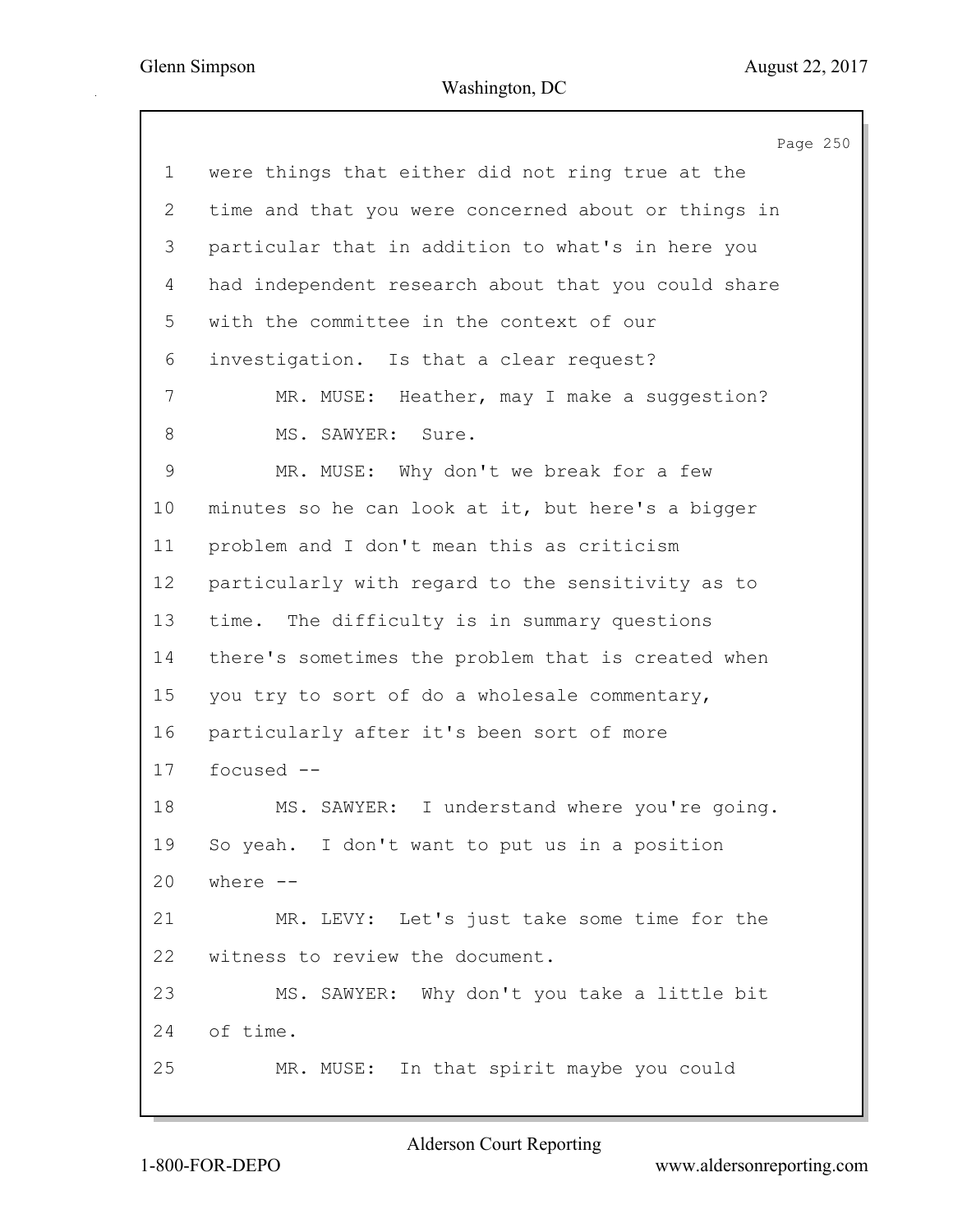|                | Page 251                                            |
|----------------|-----------------------------------------------------|
| $\mathbf 1$    | look in case you have a more focused inquiry too.   |
| $\overline{2}$ | MS. SAWYER: We can certainly do that. Why           |
| 3              | don't we take a five-minute break and I'll ask      |
| 4              | whatever remaining questions we have on the         |
| 5              | dossier.                                            |
| 6              | We'll go off the record at 5:11.<br>MR. FOSTER:     |
| 7              | (A short break was had.)                            |
| 8              | MS. SAWYER: We're back on the record at             |
| 9              | 5:20.                                               |
| 10             | BY MS. SAWYER:                                      |
| 11             | Q. We appreciate you are walking through some       |
| 12             | of these and we understand your general practice    |
| 13             | and I want to make sure I'm characterizing this     |
| 14             | accurately. When you would get the memos you        |
| 15             | would -- from Mr. Steele you would review them, you |
| 16             | would see if they resonated with information that   |
| 17             | you already knew and other research you may already |
| 18             | have done.<br>I think you already told me that you  |
| 19             | don't recall at the time anything jumping out at    |
| 20             | you as patently inaccurate; is that fair to say?    |
| 21             | A. Yes, that's fair to say.                         |
| 22             | Q. And I had just asked you to review and I         |
| 23             | appreciate you taking the time to review the        |
| 24             | additional memos which would just run from Bates    |
| 25             | No. 41405 to 41425 to just try to determine for the |
|                |                                                     |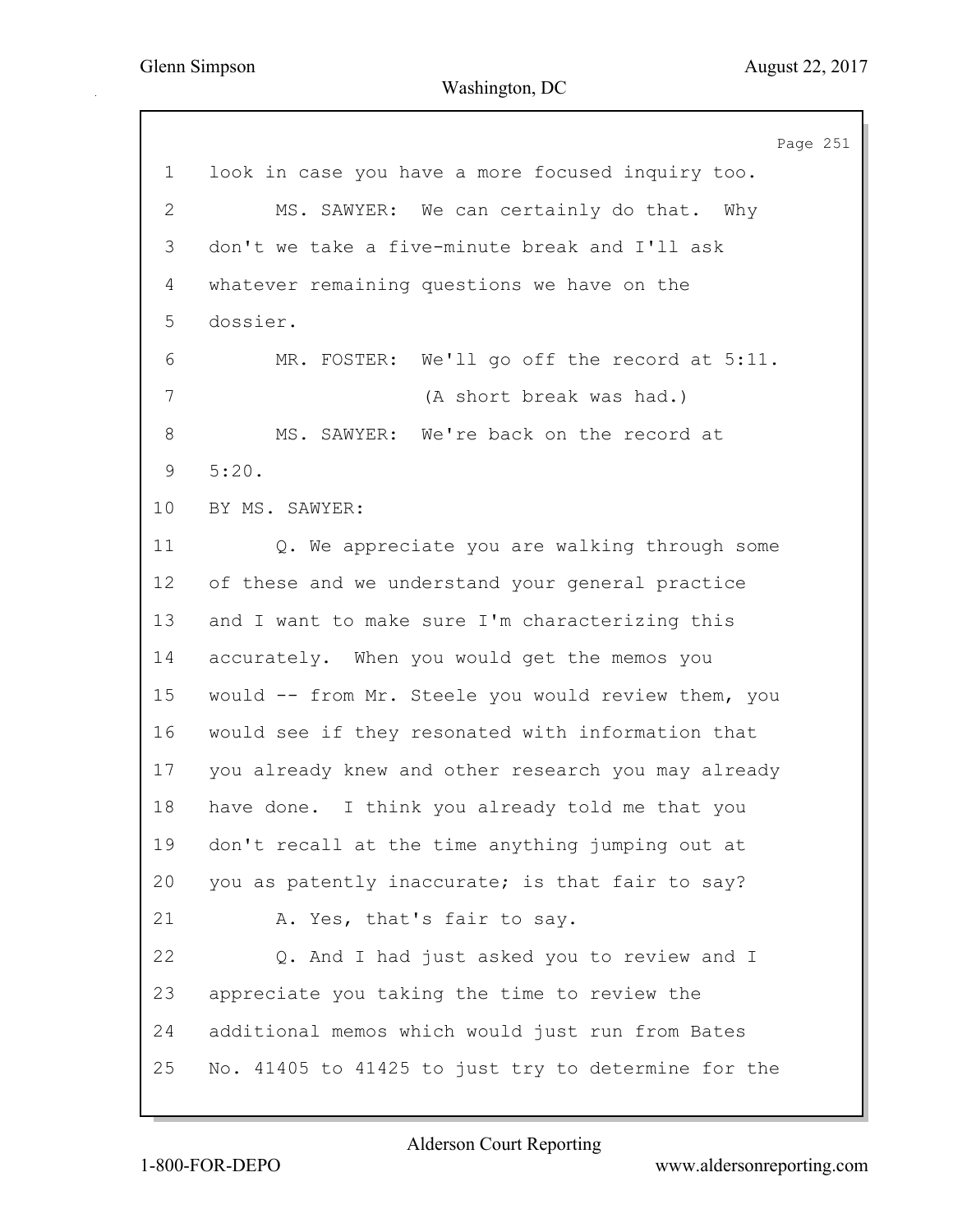Page 252 1 committee if research that you had been doing on 2 the separate track on some of these topics in 3 particular amplified the work in the dossier. 4 MR. LEVY: When you say "amplified the work 5 in the dossier," what do you mean? 6 MS. SAWYER: Both kind of verified and maybe 7 gave you some additional information and insights 8 on either the factual allegations in them or 9 whether or not the key players identified had also 10 engaged in either similar or related behavior on 11 Russian -- you know, related to Russian 12 interference. 13 BY THE WITNESS: 14 A. I'd say that's generally right. I read a 15 lot of books and studies on Russia and organized 16 crime. So over the years I just have a lot of 17 residual knowledge of some of the people and 18 subjects that are covered in the memos. 19 Q. Okay. So nothing certainly jumped out at 20 you and then as -- 21 A. Nothing jumped out at me --22 Q. -- as inconsistent with information that 23 you had gained from other sources? 24 A. That's correct. 25 Q. And did you have any reason to believe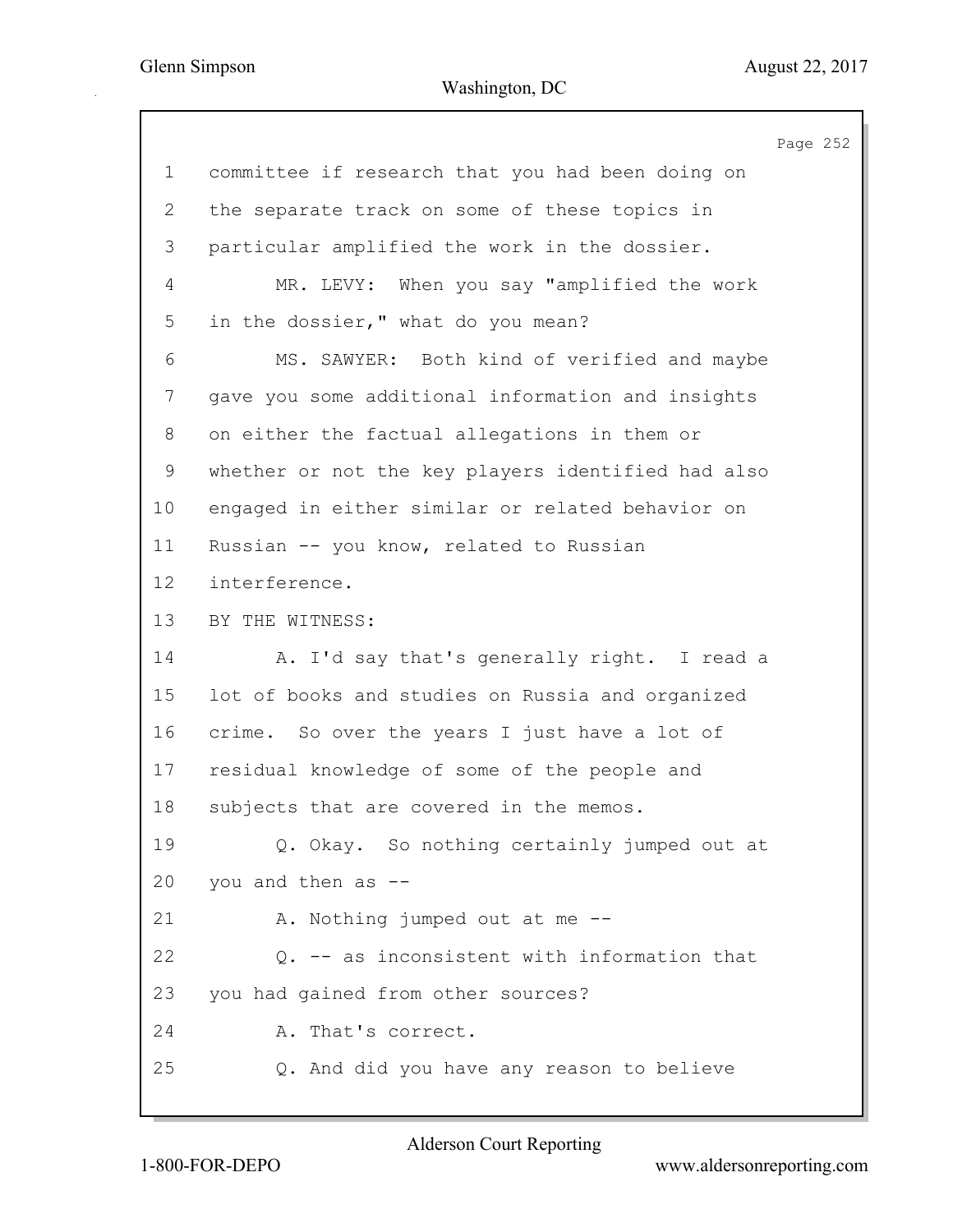Page 253 1 either then or now that Mr. Steele would have kind 2 of fabricated any of the information that he 3 included in any of these memos? 4 A. No. 5 Q. I do want to return to a few of the topics 6 and a few of the specifics, but I think I'll hold 7 that until the next round because I have a few 8 other just follow-up questions for you. 9 It had come up in the last round that there 10 was a meeting and some information was provided to 11 Mr. Kramer. Were you still -- at the time that 12 occurred were you, Fusion GPS, still working on 13 behalf of a client who had engaged you to do 14 research as part of the presidential election 15 campaign or did that occur after that engagement 16 ended? 17 A. It occurred after the engagement had 18 ended. 19 Q. And besides Mr. Steele, did you discuss 20 sharing information with Mr. Kramer with anyone 21 else? 22 A. Not that I recall. 23 Q. My colleagues had also asked you about 24 meetings and particularly that occurred between 25 June 8th and June 10th of 2016 and some of the

Alderson Court Reporting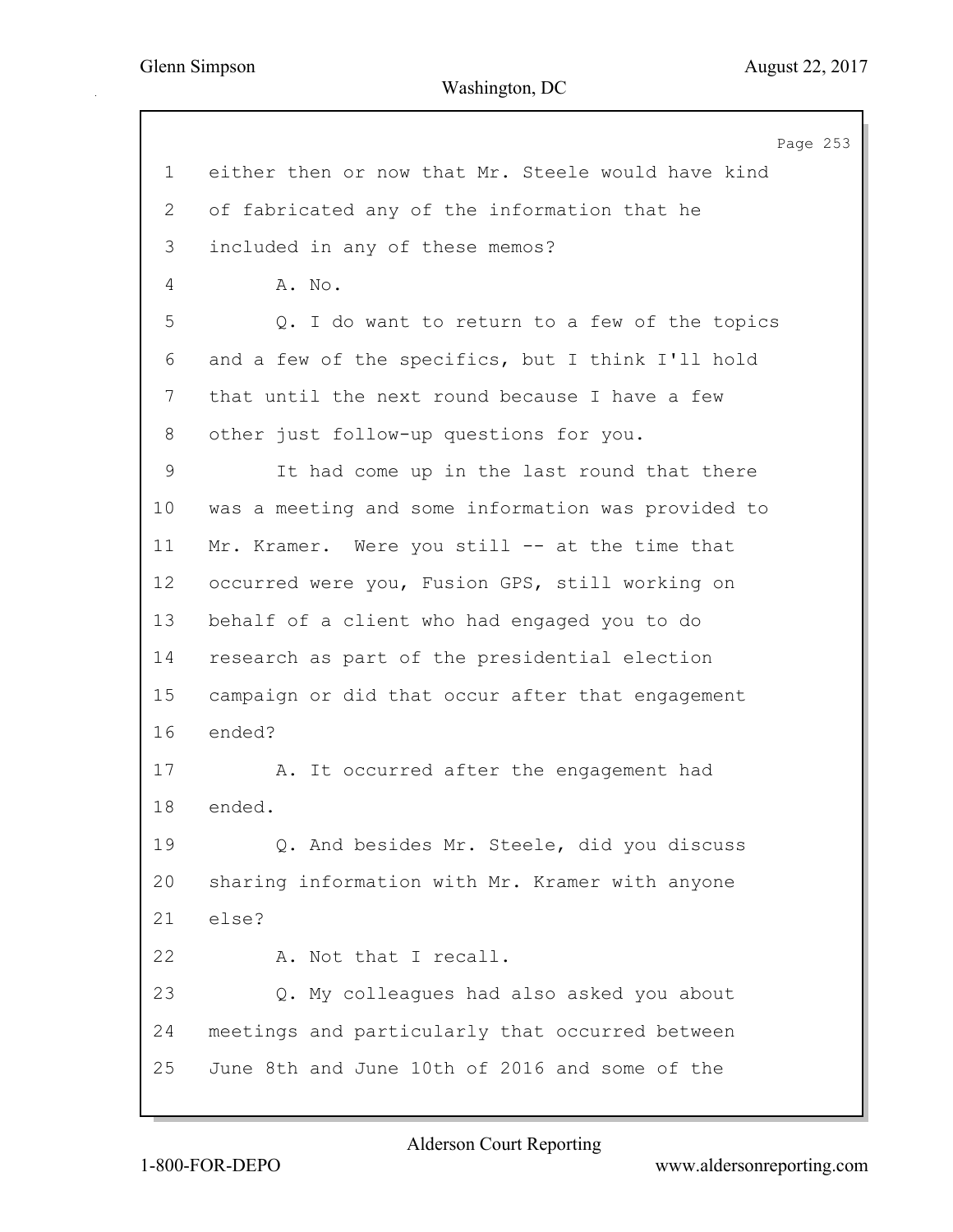Page 254 1 individuals involved in those meetings. As a 2 general matter, did you discuss the work you were 3 doing related to the presidential election campaign 4 with -- did you ever discuss that with Natalia 5 Veselnitskaya? 6 A. I don't believe I ever discussed it with 7 her. I'd just add that she doesn't speak much 8 English. So the possibilities are almost none. I 9 didn't discuss it with her. 10 Q. Do you have any reason to believe that she 11 knew that you were doing work -- opposition 12 research work on then Candidate Trump? 13 A. No. 14 Q. Do you have any reason to believe that she 15 knew that Christopher Steele was doing work for you 16 as part of that project, the opposition research on 17 Candidate Trump? 18 A. No. 19 Q. What about Rinat Akhmetshin, did you ever 20 talk with Rinat Akhmetshin about the fact that you 21 were doing opposition research on Candidate Trump? 22 A. Not that I recall, no. 23 Q. Do you have any reason to believe that 24 Christopher Steele ever spoke with Rinat Akhmetshin 25 about the fact that Christopher Steele had been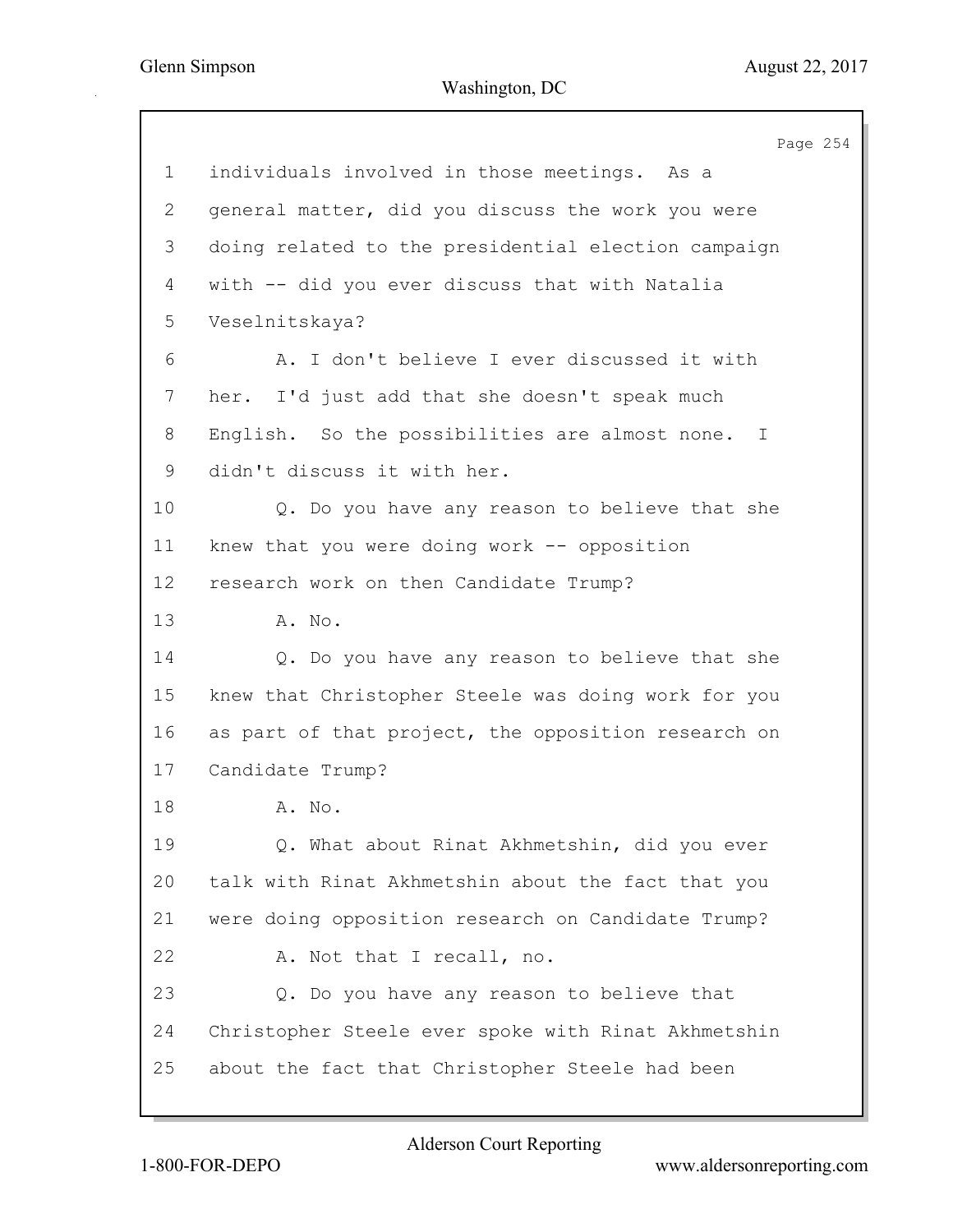Page 255 1 engaged by you to do work -- related to the 2 opposition work on then Candidate Trump? 3 A. Do I have any reason to believe that he 4 spoke? No, I have no reason to believe he did. 5 Q. Do you know if he did or not? 6 A. It's never -- we've never discussed it, 7 but I have no reason to think he would have. 8 Q. And if he had discussed it, would that 9 have been consistent with the nondisclosure 10 agreement that you indicated you would have had 11 with Mr. Steele? 12 A. That would -- if he discussed it with 13 someone like that without my knowledge, it would 14 not have been consistent with our agreement. 15 Q. And then given that, would it surprise you 16 if Mr. Steele had talked with Rinat Akhmetshin 17 about the work he was doing related to then 18 Candidate Trump? 19 A. Yes, that would surprise me. 20 Q. Did you discuss the fact that you were 21 doing opposition research on Candidate Trump with 22 anyone at Prevezon Holdings? 23 A. Not that I recall, no. 24 Q. And if you had done so, would that have 25 been consistent with your confidentiality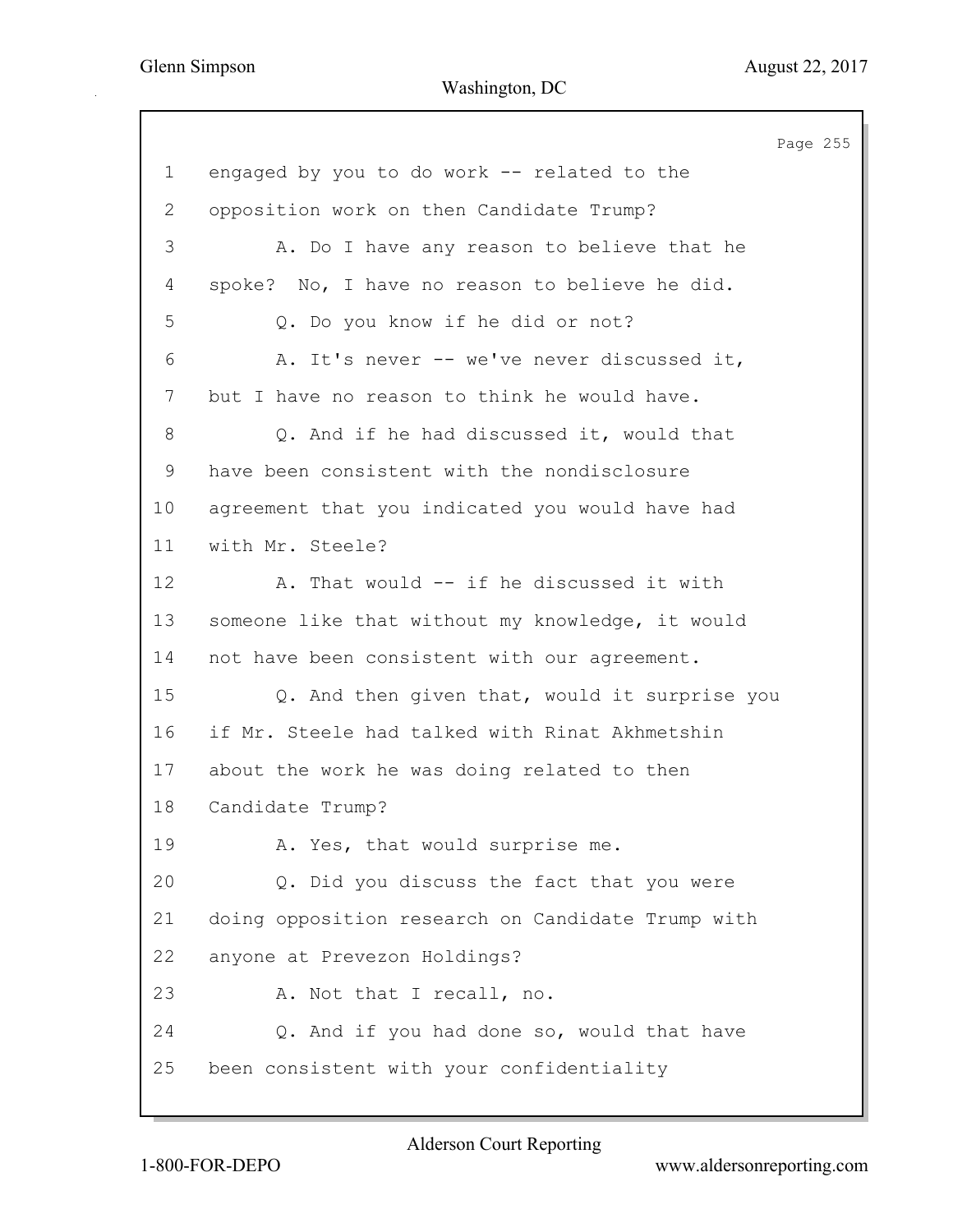Page 256 1 obligations to that client? 2 A. No, it wouldn't have been consistent. 3 Q. Did you speak with anyone at Baker 4 Hostetler about the work that you had been engaged 5 to do on then Candidate Trump? 6 A. Not that I recall. 7 Q. So the point in time at which you were in 8 meetings that included -- the meetings that you had 9 related to the Court hearing at Prevezon that 10 you've already discussed, the dinner, the Court 11 hearing, and then a subsequent dinner, they occur 12 right around the same time that Natalia 13 Veselnitskaya and Rinat Akhmetshin and the 14 individual you described as a translator, Anatoli 15 Samochornov, met -- or it has been reported met 16 with individuals in the Trump campaign. Did that 17 topic just never come up during those three days? 18 A. It never came up. I don't know what else 19 to say. It never came up. 20 Q. So you at the time had no idea that they 21 were meeting with or met -- and actually, in fact, 22 met with members of the Trump campaign? 23 A. I didn't have any idea about that meeting 24 until quite recently. 25 Q. So in an August 1, 2017 news briefing

Alderson Court Reporting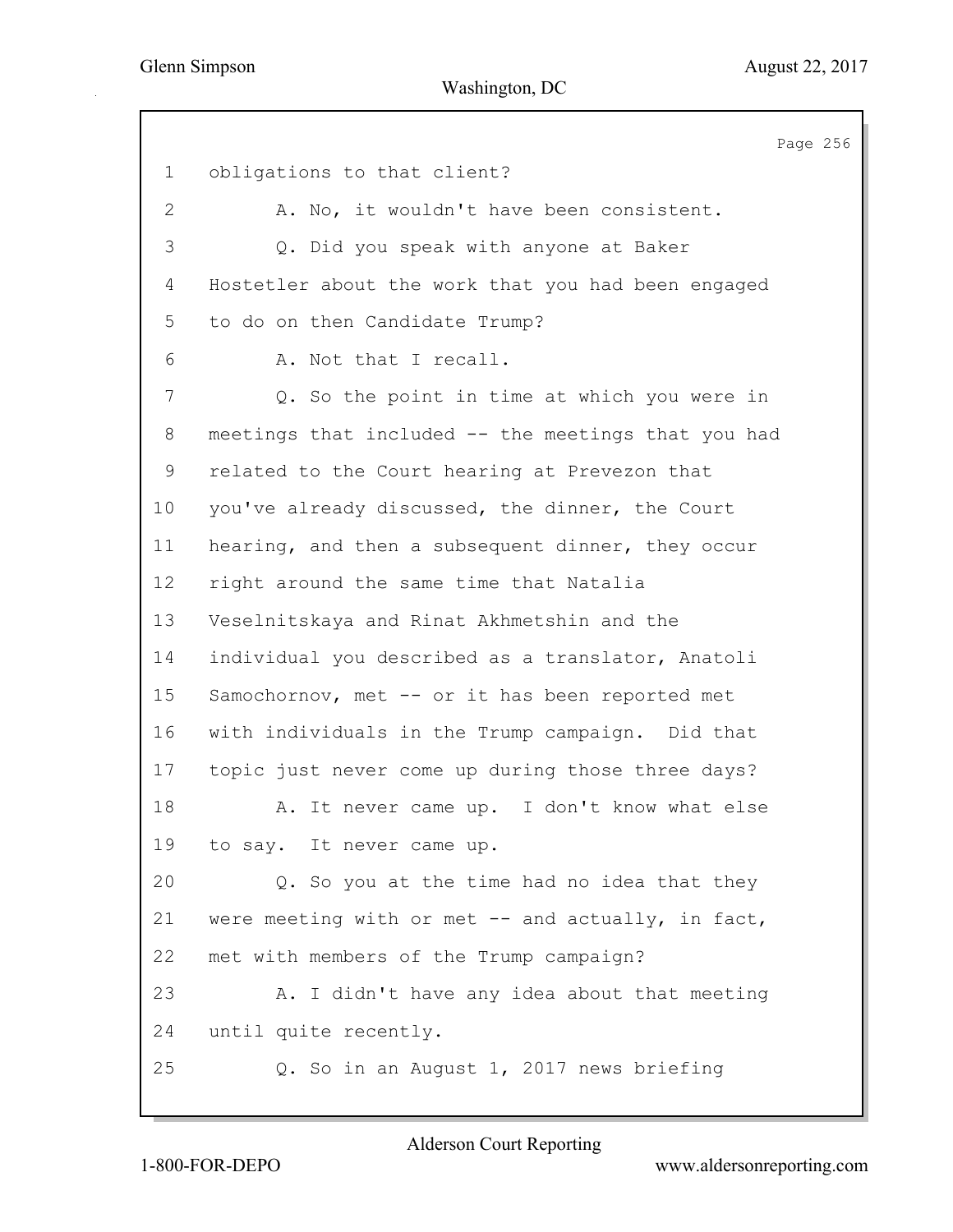|                | Page 257                                           |
|----------------|----------------------------------------------------|
| $\mathbf 1$    | White House Press Secretary Sarah Huckabee Sanders |
| $\overline{2}$ | said "The Democrat linked firm Fusion GPS actually |
| 3              | took money from the Russian government while it    |
| 4              | created the phoney dossier that's been the basis   |
| 5              | for all of the Russia scandal fake news." What is  |
| 6              | your response to that statement?                   |
| 7              | A. It's not true?                                  |
| 8              | Q. And what in particular is not true about        |
| 9              | it?                                                |
| 10             | A. Well, it's a false allegation leveled by        |
| 11             | William Browder before this committee and in other |
| 12             | places for the purpose of his advantage. She's     |
| 13             | repeating an allegation that was aired before this |
| 14             | committee and in other places that we were working |
| 15             | for the Russian government and it's not true.      |
| 16             | Most importantly the allegation that we were       |
| 17             | working for the Russian government then or ever is |
| 18             | simply not true. I don't know what to say.<br>It's |
| 19             | political rhetoric to call the dossier phoney. The |
| 20             | memos are field reports of real interviews that    |
| 21             | Chris's network conducted and there's nothing      |
| 22             | phoney about it. We can argue about what's prudent |
| 23             | and what's not, but it's not a fabrication.        |
| 24             | Q. And I think you've already answered you         |
| 25             | contend that you were not taking money from the    |
|                |                                                    |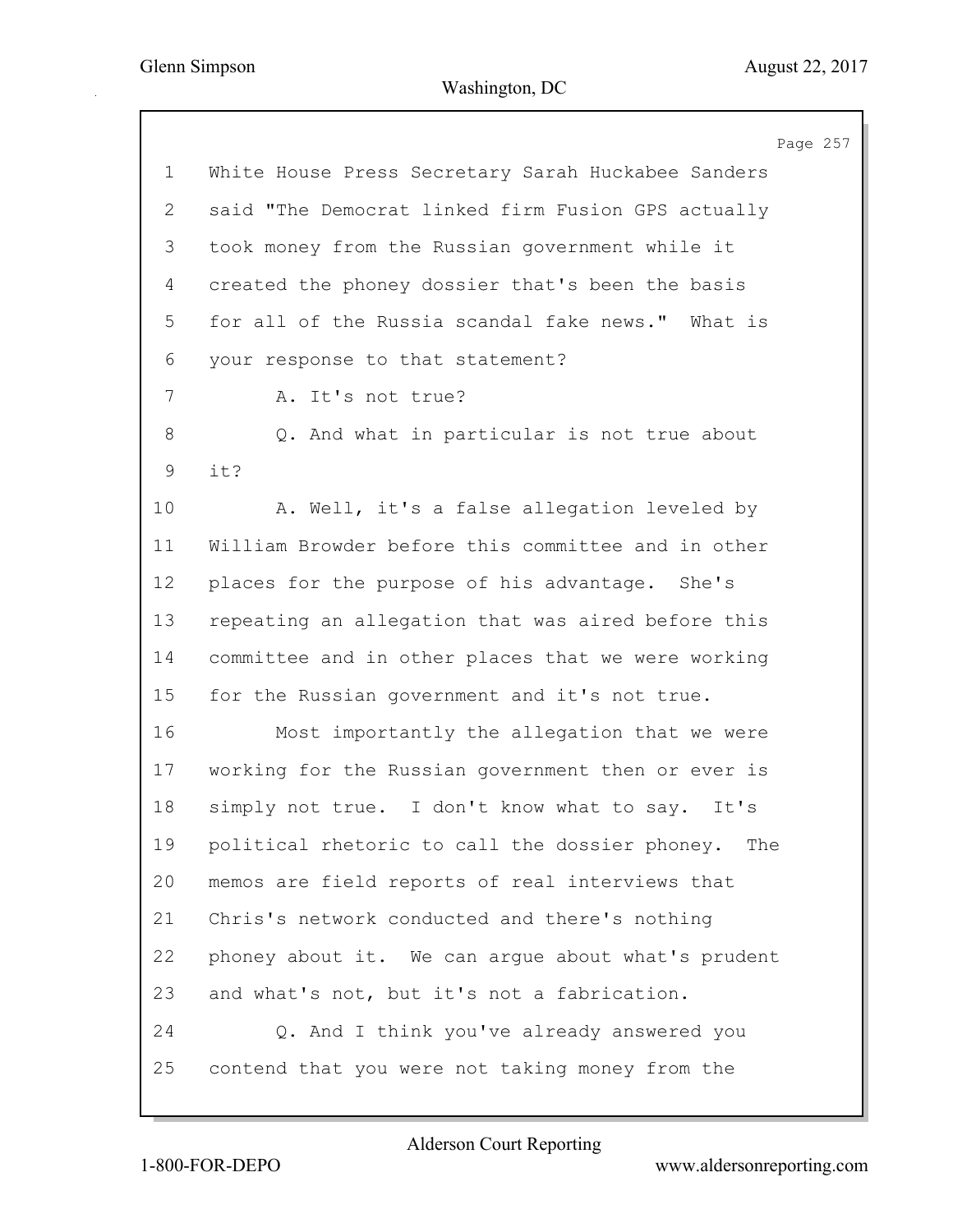Page 258 1 Russian government and that was in relation to the 2 litigation work you had done with Baker Hostetler, 3 correct? 4 A. Yes. They are a well-regarded law firm 5 that has obligations to determine the sources of 6 funds when they take a client and, to my knowledge, 7 they did so and the money was not coming from the 8 Russian government. 9 Q. So that was for the Prevezon work for 10 Baker Hostetler. Did you take money in any way, 11 shape, or form that could be attributed to the 12 Russian government for the work that you were 13 doing -- the opposition research work that you were 14 doing on then Candidate Trump? 15 A. No. 16 Q. Did, to the best of your knowledge, 17 Mr. Steele take money in any way, shape, or form 18 that could be attributed to the Russian government 19 for the work that he did on the memos as part of 20 the opposition research on Candidate Trump? 21 A. No. 22 I'll add one more thing to the response to 23 Sarah Huckabee Sanders, which is her assertion that 24 we are a Democrat linked opposition research firm. 25 I think I addressed this earlier, but to be clear,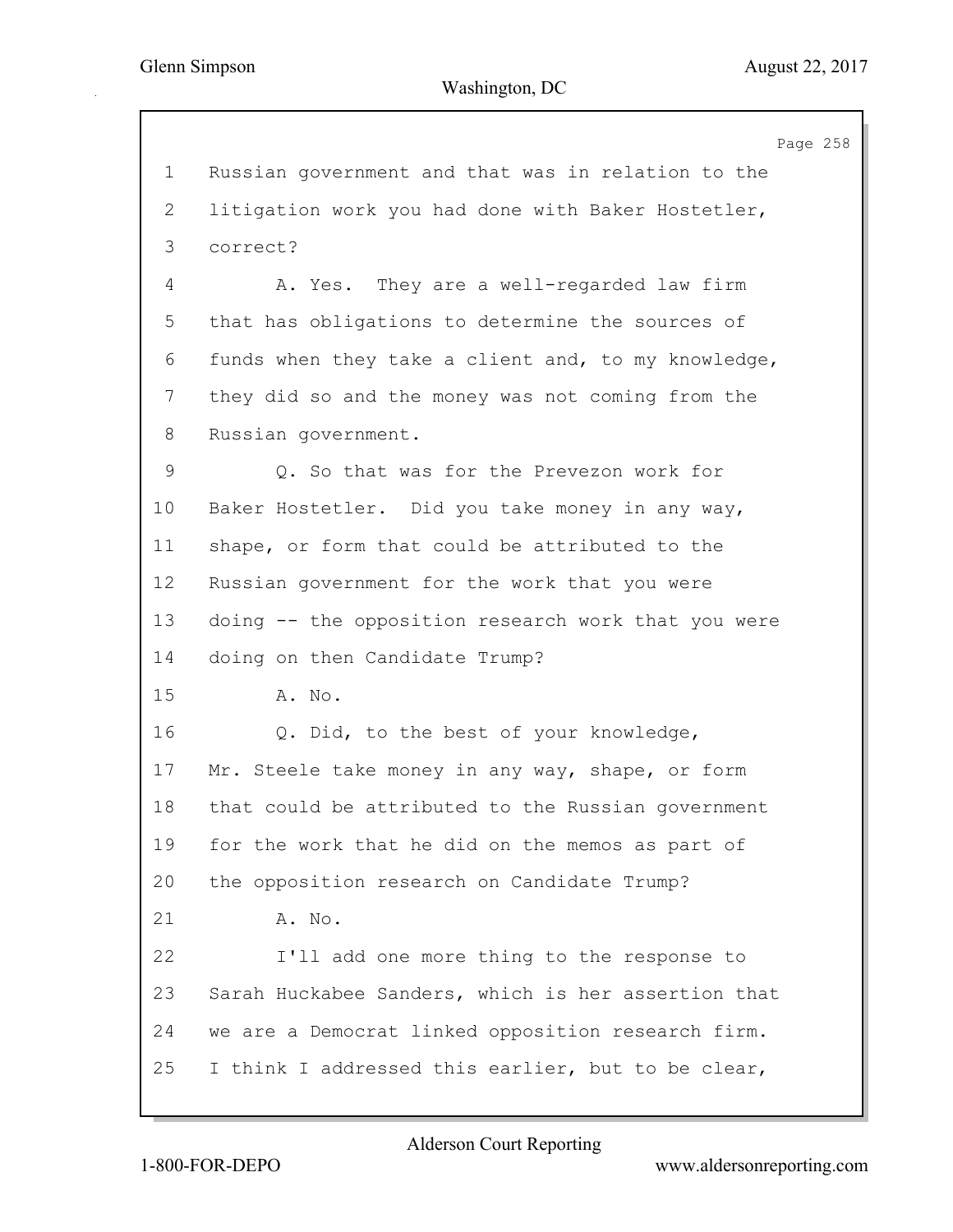|             | Page 259                                            |
|-------------|-----------------------------------------------------|
| $\mathbf 1$ | we don't have a business of -- we're not an         |
| 2           | appendage to the Democratic party. We run a         |
| 3           | commercial business, we're all ex-journalists. We   |
| 4           | take clients from both sides of the aisle. We have  |
| 5           | a long history of that, I'm proud of that. I'm      |
| 6           | happy to say I have lots of Republican clients and  |
| 7           | friends.                                            |
| 8           | Q. To the extent there have been allegations        |
| 9           | or indications that the work that Mr. Steele did,   |
| 10          | his research into Russian interference in the 2016  |
| 11          | election, or your work could have been influenced   |
| 12          | by Rinat Akhmetshin, do you believe that is true    |
| 13          | and if -- do you believe it's true?                 |
| 14          | A. No.                                              |
| 15          | Q. Do you believe that the work that                |
| 16          | Mr. Steele did on Russian interference and possible |
| 17          | ties to the Trump campaign or your work could have  |
| 18          | been influenced by Natalia Veselnitskaya?           |
| 19          | A. No.                                              |
| 20          | MS. SAWYER: I think my time is up for this          |
| 21          | round. So I appreciate your patience and we'll      |
| 22          | take a break.                                       |
| 23          | MR. FOSTER: It's 5:34.                              |
| 24          | (A short break was had.)                            |
| 25          | MR. DAVIS: We'll go back on the record.             |
|             |                                                     |

Alderson Court Reporting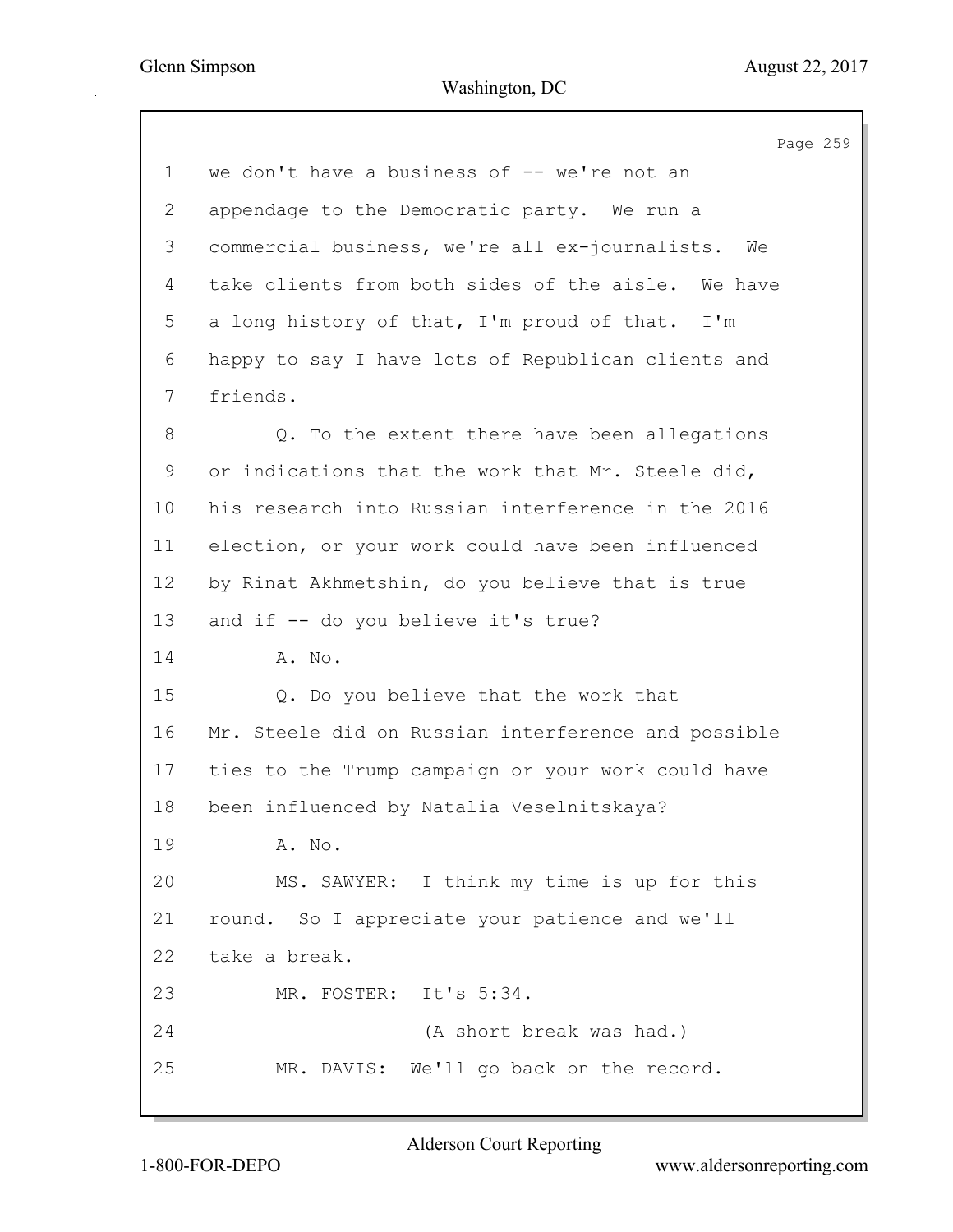Page 260 1 It's 5:43 p.m. 2 EXAMINATION 3 BY MR. DAVIS: 4 Q. Mr. Simpson, could you walk us through 5 your itinerary to the best you remember it from 6 June 8th through 10th of 2016, especially any 7 interactions you had with Prevezon team members 8 during those three days? 9 MR. LEVY: Beyond what he's discussed today? 10 MR. DAVIS: Yes. 11 BY THE WITNESS: 12 A. I took the train to New York. I don't 13 recall, but I may have had other business. I don't 14 remember. I think there was a dinner. I went back 15 to my hotel, went to bed. Got up the next morning. 16 I don't remember the sequence, but I remember 17 meeting with Weber Shandwick, the PR firm, about 18 preparations for -- I think we expected there was 19 going to be a trial. I think that's what it was 20 about. It might have been about the press coverage 21 of the hearing. I just don't remember. I went to 22 the hearing and I think -- if I remember the 23 sequence correctly, I went to the hearing, then I 24 had the meeting with those guys, the Weber 25 Shandwick guys, and then I hightailed it home. My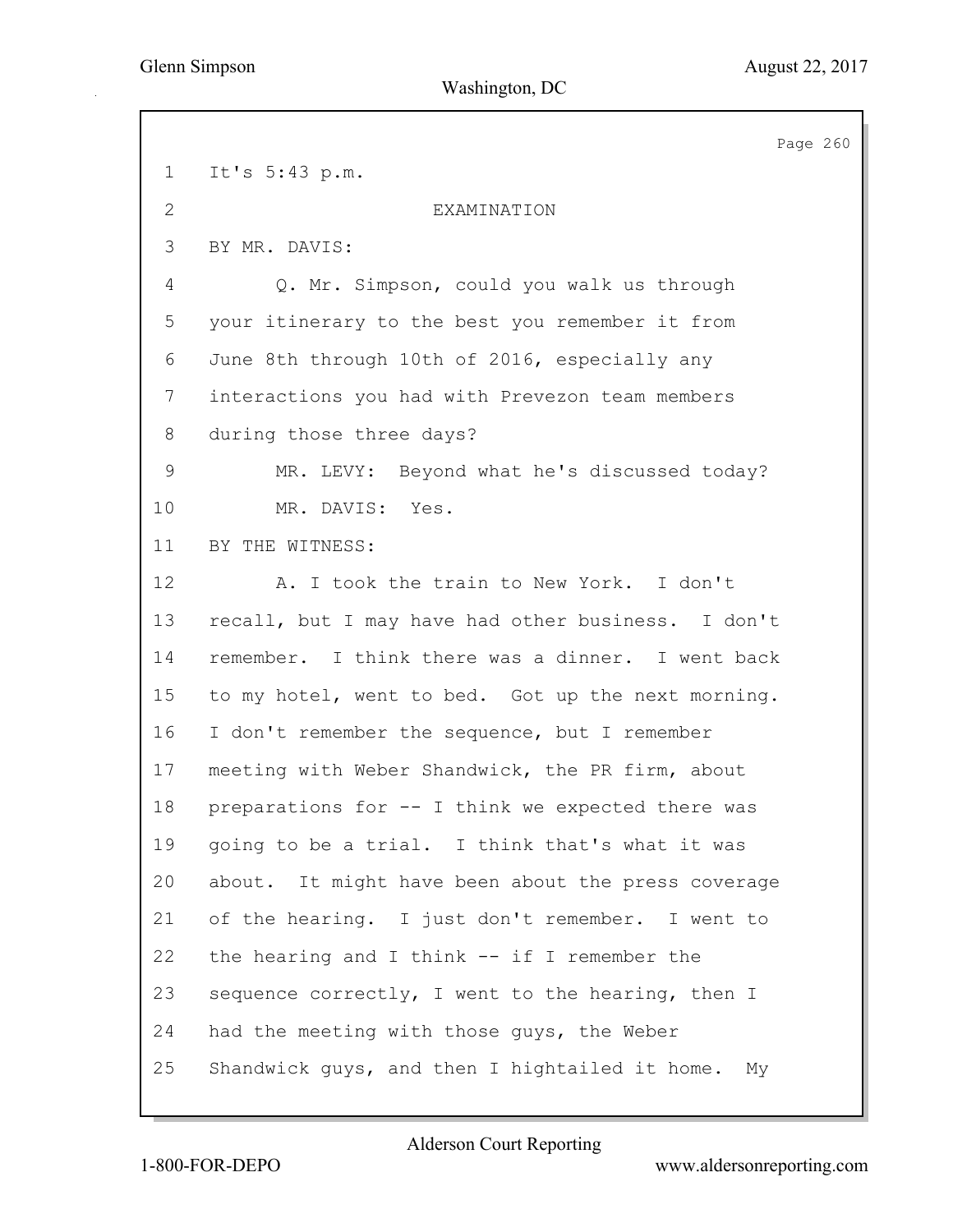Page 261 1 son's junior prom was that night or senior prom and 2 I was under some pressure to go home and be a dad. 3 Q. And then on the 10th, that first day back 4 in D.C.? 5 A. I don't think that was my first day back. 6 I was back the evening of the 9th. 7 Q. Sorry. The first full day. 8 A. I think it was a weekend. So I don't know 9 what I was doing. Probably just relaxing. I went 10 to the dinner, it was at a restaurant called 11 Barcelona up on Wisconsin Avenue, it was a social 12 occasion. I brought my wife, other people brought 13 their wives. We talked about books and other other 14 nongermane topics. It was just a social 15 occasion. 16 (Exhibit 6 was marked for 17 identification.) 18 BY MR. DAVIS: 19 Q. I'm going to show you an exhibit. I think 20 we're on 6. We understand these are meeting notes. 21 Do these phrases about -- including Mr. Browder 22 mean anything to you or relate to any of the 23 research that you conducted or otherwise aware of 24 regarding Mr. Browder? 25 MR. LEVY: When say "meetings notes," meeting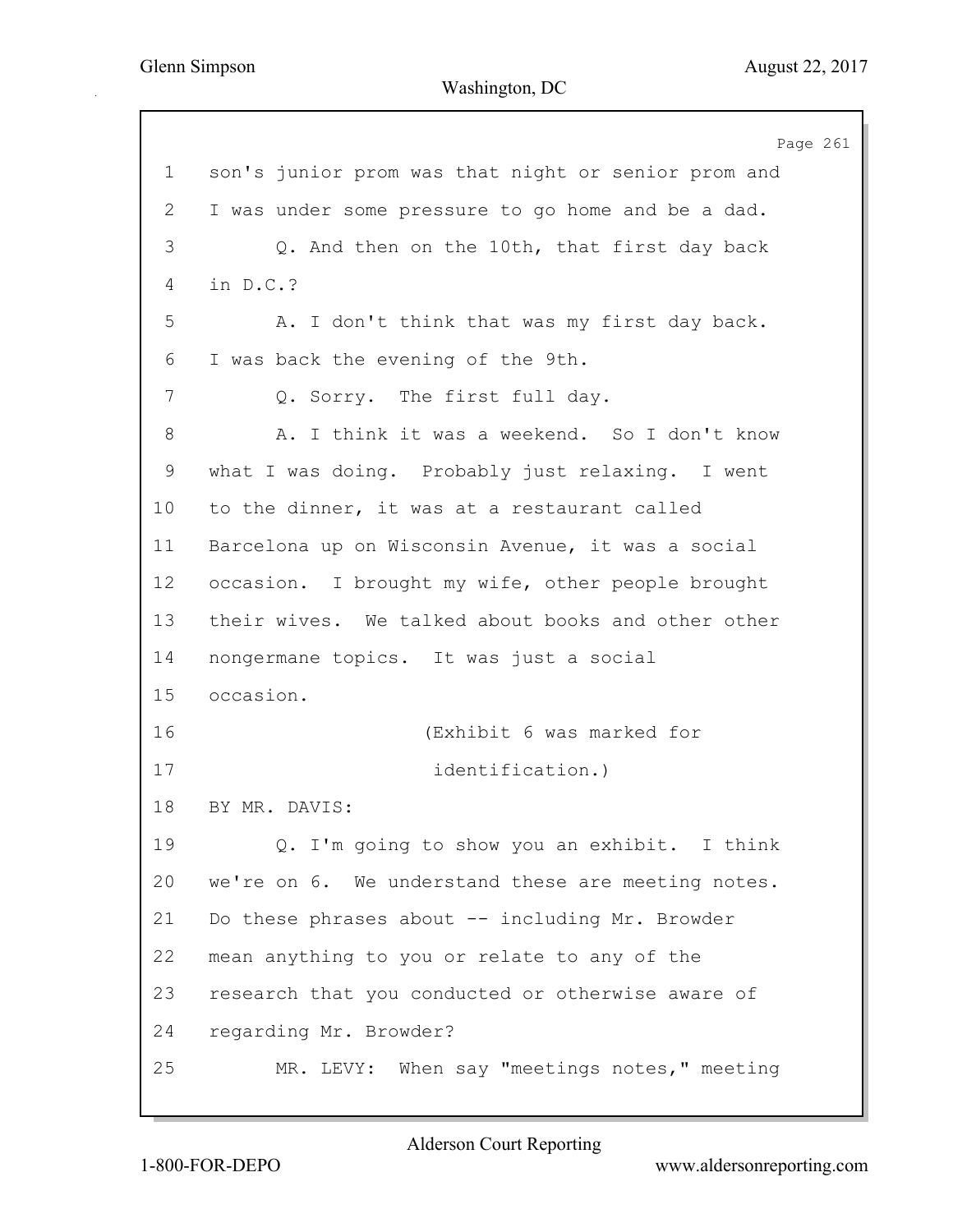Page 262 1 notes about what meeting? 2 MR. DAVIS: These are the meeting notes from 3 the June 9th meeting at Trump Tower. These are 4 Mr. Manafort's notes or they're contemporaneous. 5 BY THE WITNESS: 6 A. I could tell -- obviously you know who 7 Bill Browder is. Cyprus Offshore, Bill Browder's 8 structure, you know, investment -- Hermitage 9 Capital, his hedge fund, set up numerous companies 10 in Cyprus to engage in inward investment into 11 Russia, which is a common structure, both partially 12 for tax reasons but also to have entities outside 13 of Russia, you know, managing specific investments. 14 I can only tell you I assume that's what that 15 references. I don't know what the 133 million -- 16 MR. FOSTER: Can I interrupt? And you know 17 that from research that you did and provided to -- 18 MR. SIMPSON: Yes. 19 MR. LEVY: Let him finish. 20 MR. FOSTER: -- research that you did and 21 provided to Baker Hostetler and their client? 22 MR. SIMPSON: Yes. There was a -- I can 23 elaborate a little bit. As part of the research 24 into how Hermitage Capital worked we looked at 25 various things, their banking relationships, the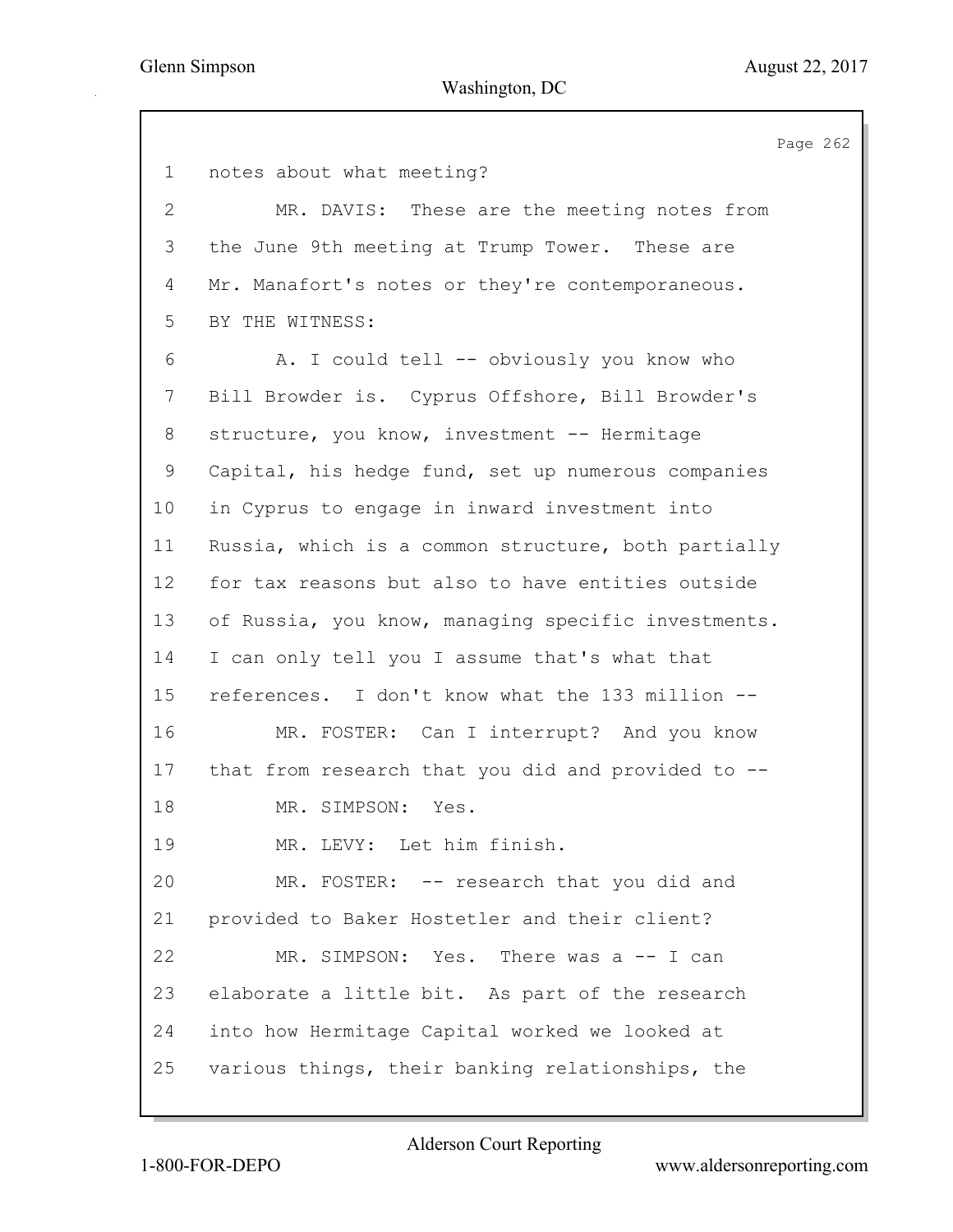Page 263 1 way they structured their investments in Russia. I 2 don't remember how many, but there was a large 3 number of shell companies in Cyprus that were used 4 to hold the investments of individual clients of 5 Hermitage. So one of the things we discovered from 6 that was the likely identities of some of 7 Hermitage's clients. 8 BY MR. DAVIS: 9 Q. Do any of the other entries in here mean 10 anything to you in light of the research you've 11 conducted or what you otherwise know about 12 Mr. Browder? 13 A. I'm going to -- I can only speculate about 14 some of these things. I mean, sometimes -- 15 MR. LEVY: Don't speculate. 16 BY THE WITNESS: 17 A. Just would be guesses. 18 Q. Okay. 19 A. I can skip down a couple. So "Value in 20 Cyprus as inter," I don't know what that means. 21 "Illici," I don't know what that means. "Active 22 sponsors of RNC," I don't know what that means. 23 "Browder hired Joanna Glover" is a mistaken 24 reference to Juliana Glover, who was Dick Cheney's 25 press secretary during the Iraq war and associated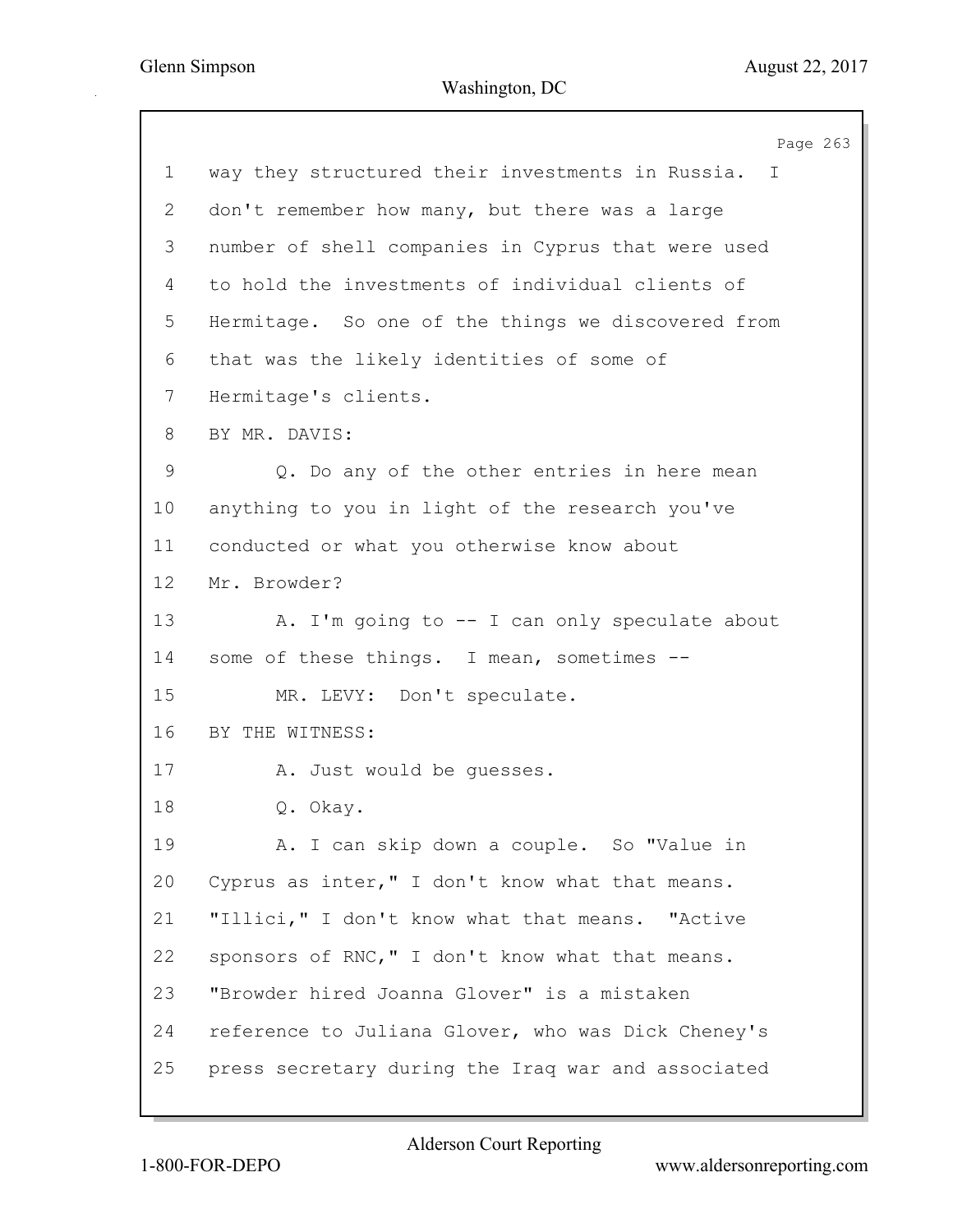Page 264 1 with another foreign policy controversy. "Russian 2 adoptions by American families" I assume is a 3 reference to the adoption issue. 4 Q. And by "adoption issue" do you mean Russia 5 prohibiting U.S. families from adopting Russian 6 babies as a measure in response to the Magnitsky 7 act? 8 A. I assume so. 9 Q. The information here, is this generally 10 consistent with the type of information you or 11 Baker Hostetler were providing about Mr. Browder 12 and his activities? 13 MR. LEVY: Can you repeat that question. 14 MR. DAVIS: Is the information here, to the 15 best you can decipher it, consistent with the 16 information that you and Baker Hostetler and HRAGI 17 were relaying to other parties about Mr. Browder's 18 activities? 19 MR. LEVY: He's just told you that a lot of 20 what's here he doesn't know what it means, he 21 doesn't have knowledge or recollection as to these 22 terms. 23 MR. DAVIS: The parts you do recognize. 24 BY THE WITNESS: 25 A. Couple of the items touch on things that I

1-800-FOR-DEPO www.aldersonreporting.com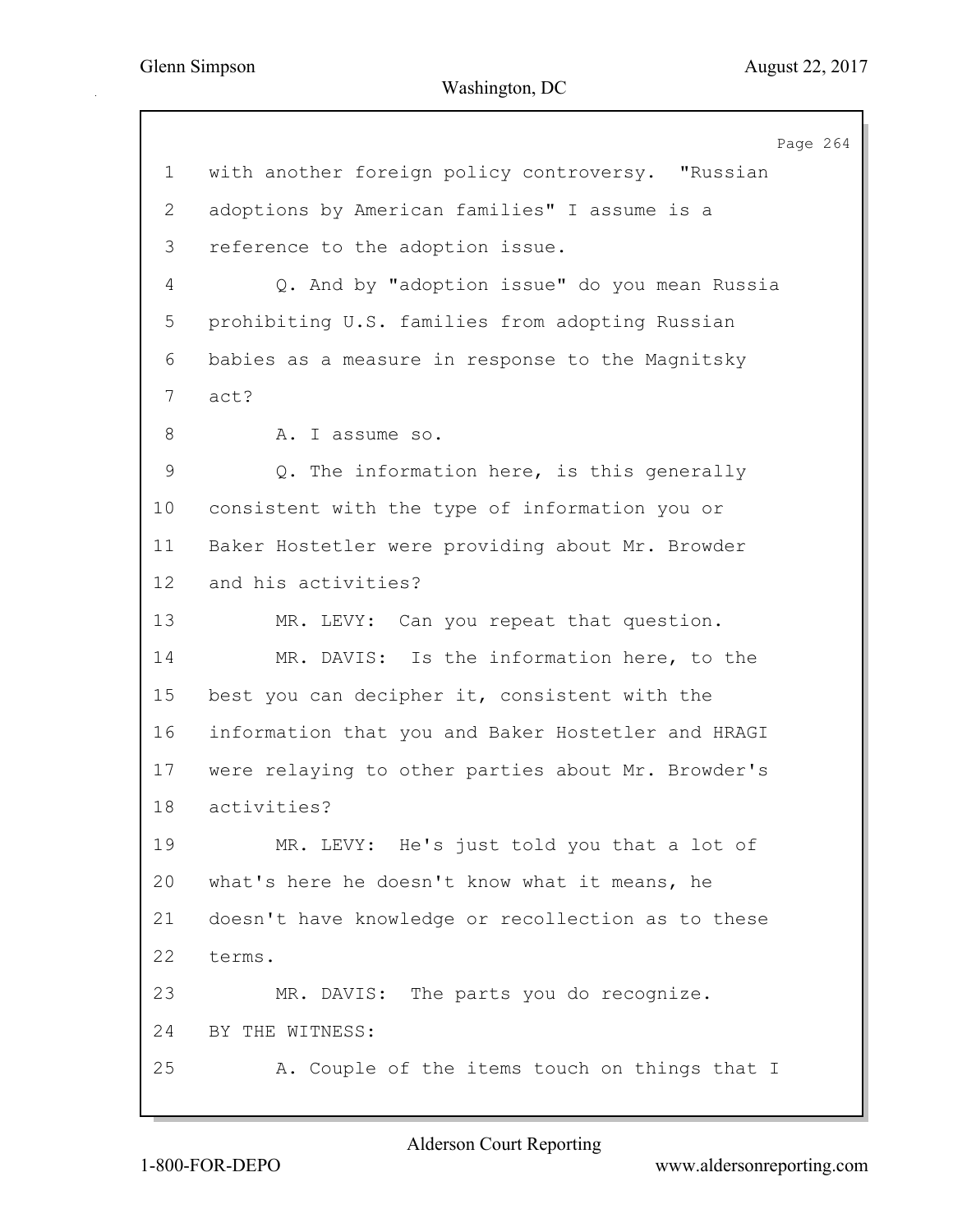Page 265 1 worked on, Cyprus, Bill Browder. 2 Q. I'm going to jump back to the Russia 3 investigation. You'd mentioned before you've had 4 some subcontractors that you've worked with long 5 enough that you call them super subs; is that 6 correct? 7 A. Yes. 8 Q. Orbis or Mr. Steele, is that one such 9 super sub in your opinion? 10 A. It's a loose term. We don't have a list 11 of super subs. 12 MR. FOSTER: Is he one of them? 13 MR. SIMPSON: There is no list. So I can't 14 tell you if he's one of them. He's a reliable 15 subcontractor who's worked with us in the past and 16 we've been very satisfied with the quality of his 17 work. 18 MR. LEVY: Just to reiterate, I think as you 19 described these super subs earlier loosely, even 20 with some of these super subs Mr. Simpson said that 21 he would talk about clients only on a need-to-know 22 basis even with the super subs, so-called. 23 BY MR. DAVIS: 24 Q. Beyond the memoranda prepared by 25 Mr. Steele, did Fusion create any other work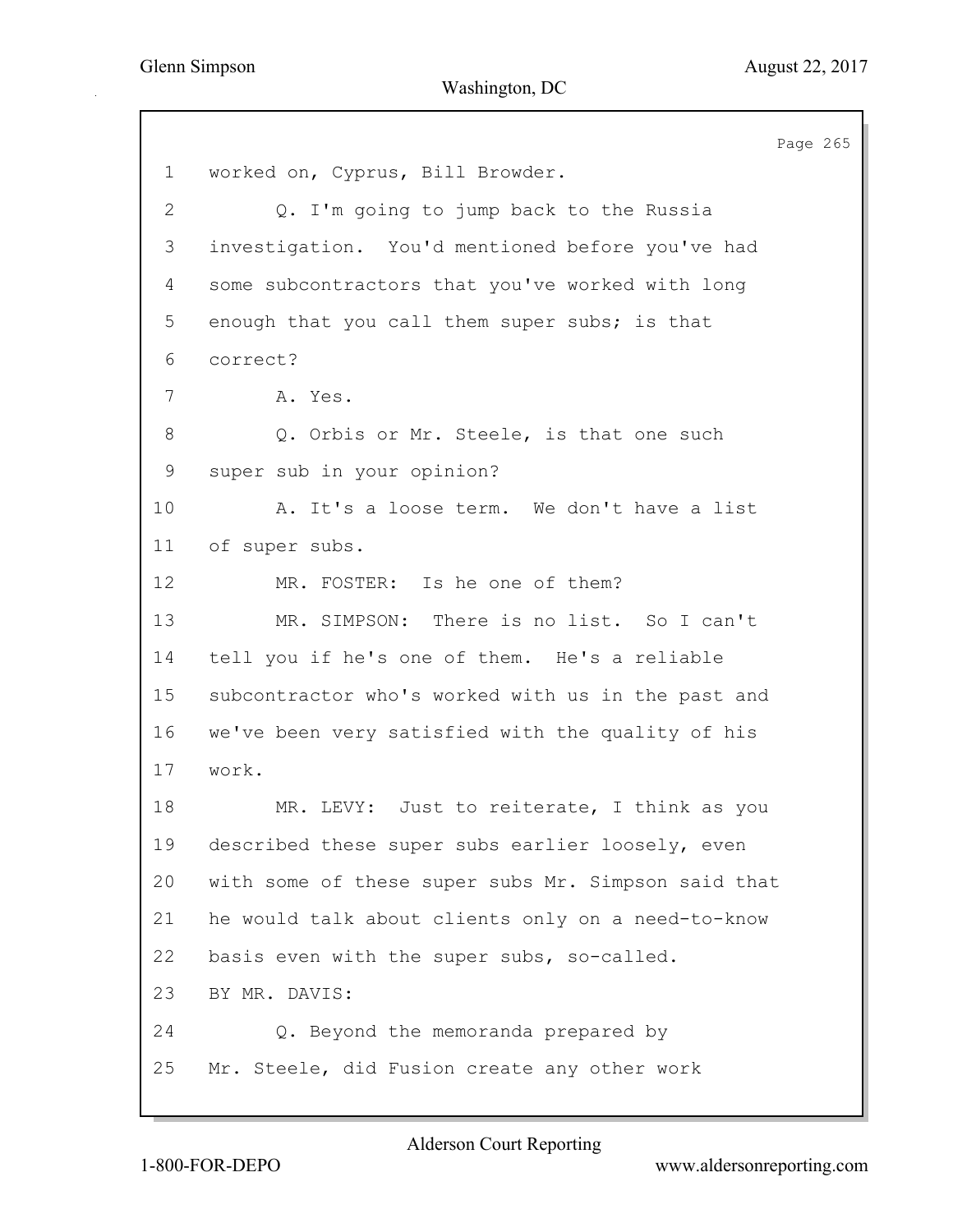Page 266 1 product relating to this investigation? 2 MR. LEVY: Which investigation? 3 MR. DAVIS: The investigation into Mr. Trump 4 and his associates. 5 MR. LEVY: In addition to what? 6 MR. DAVIS: Sorry. The investigation into 7 Mr. Trump and his associates. 8 MR. LEVY: I'm sorry. Just repeat the whole 9 question. 10 MR. DAVIS: Sure. In addition to the 11 memoranda compiled by Mr. Steele, did Fusion itself 12 create any other work product as part of this 13 investigation? 14 MR. LEVY: I just want to make sure there's 15 no confusion. It wasn't Fusion that created the 16 memoranda. 17 MR. DAVIS: Right, but it was a subcontractor 18 giving it back to Fusion. 19 MR. LEVY: That's correct. 20 BY MR. DAVIS: 21 Q. With that understanding, did Fusion create 22 any work product of its own? 23 A. Yes. 24 Q. And can you describe what type of work 25 product that was?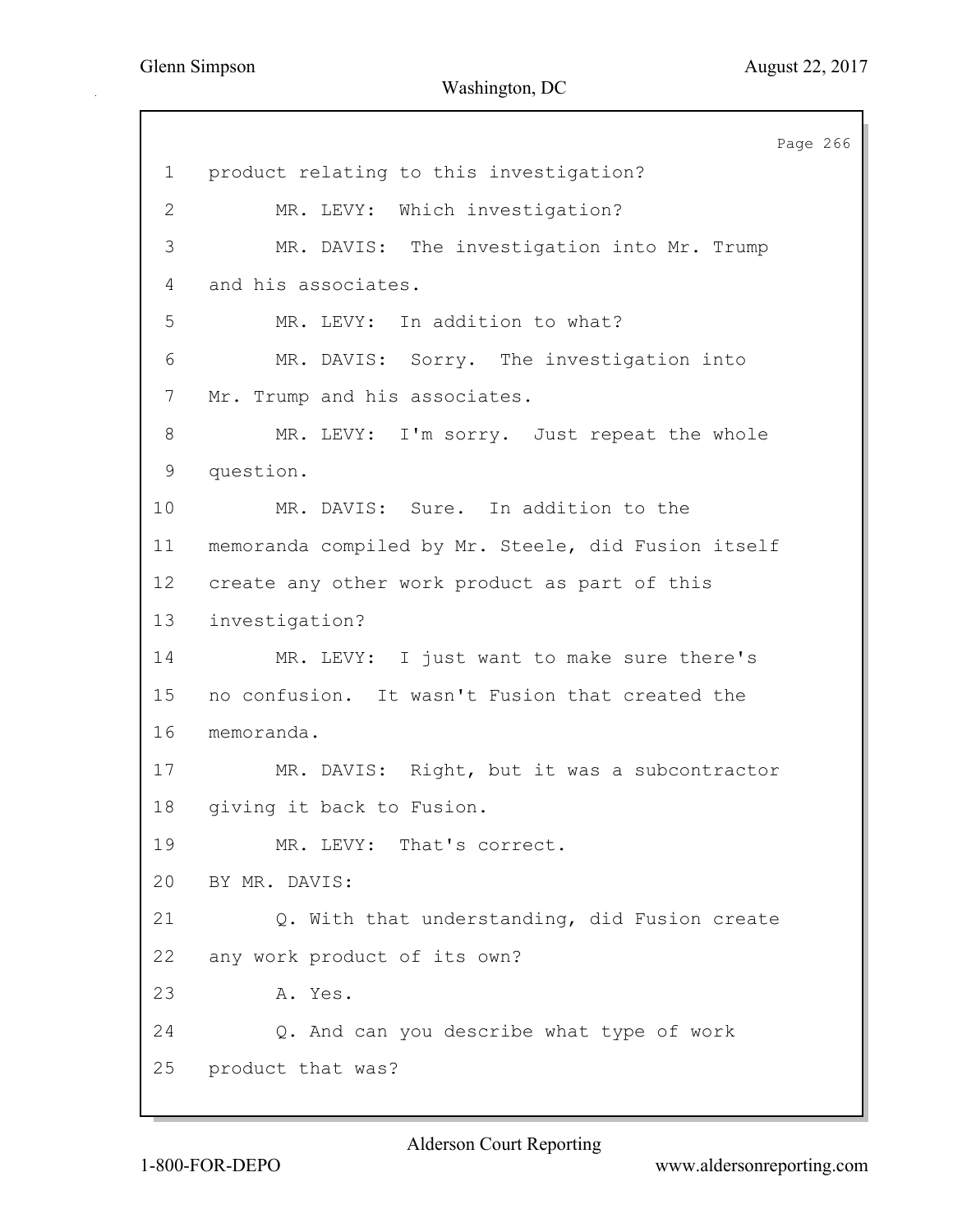Page 267 1 A. I believe I described it before. We do a 2 lot of public records research, things that are in 3 the news, things that are in court documents. We 4 summarize those things and try to document, you 5 know, and attach them to the underlying source 6 material. 7 Q. So you create sort of summary memoranda of 8 those documents? 9 A. Yes. 10 Q. Okay. And to whom is that distributed? 11 MR. LEVY: As a general matter? 12 MR. DAVIS: Well, within the course of this 13 investigation. 14 MR. LEVY: Inasmuch as that answer calls for 15 client communications the answer might be 16 privileged, might touch on obligations Mr. Simpson 17 has. So he's not going to answer that question. 18 MR. FOSTER: Did you provide work product to 19 your client? 20 MR. LEVY: Again, the answer to that question 21 might implicate privilege or his obligations. 22 BY MR. DAVIS: 23 Q. Is the version of the Steele memoranda 24 that was published by BuzzFeed identical to the 25 version that Orbis provided Fusion?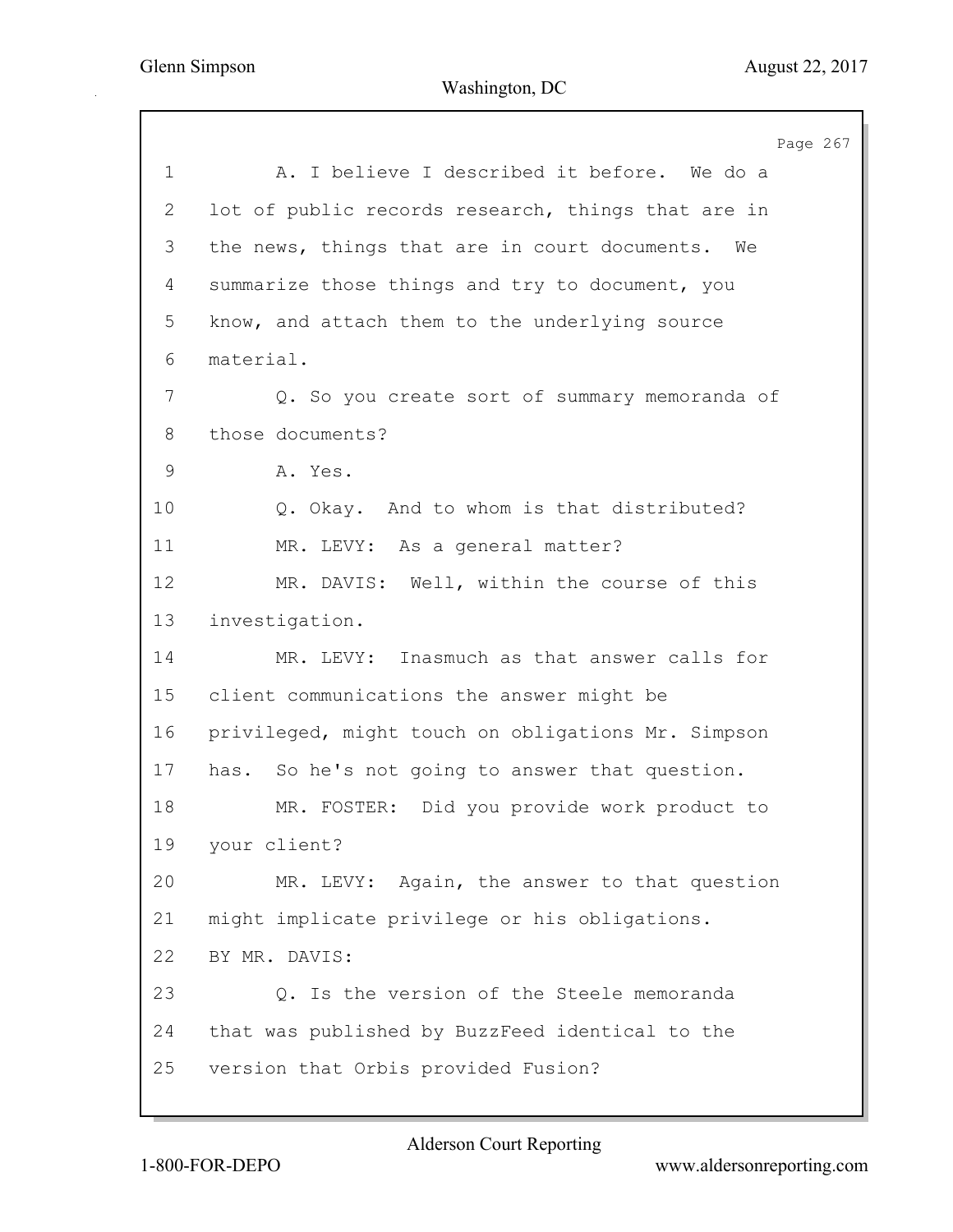Page 268 1 A. To my knowledge, yes. 2 Q. The version published by BuzzFeed contains 3 several redactions, not merely the ones by 4 Mr. Gubarev, G-U-B-A-R-E-V, that were later added. 5 Were those redactions in the versions Mr. Steele 6 provided to you? 7 MR. LEVY: So wait. You're asking about the 8 version in Exhibit 3? 9 MR. DAVIS: Right. 10 MR. LEVY: And you're asking if the 11 redactions that appear here were delivered to 12 Fusion? 13 MR. DAVIS: Right. 14 BY THE WITNESS: 15 A. No. 16 Q. Do you know who added those redactions? 17 A. No. 18 Q. Did any version of the memoranda list 19 source and subsource names rather than referring to 20 sources anonymously? 21 A. I'm not sure I understand the question. 22 Q. In the version that we have as an exhibit 23 obviously it doesn't give identifying information 24 for sources, it says source A, subsources, things 25 like that. Was there ever a version that listed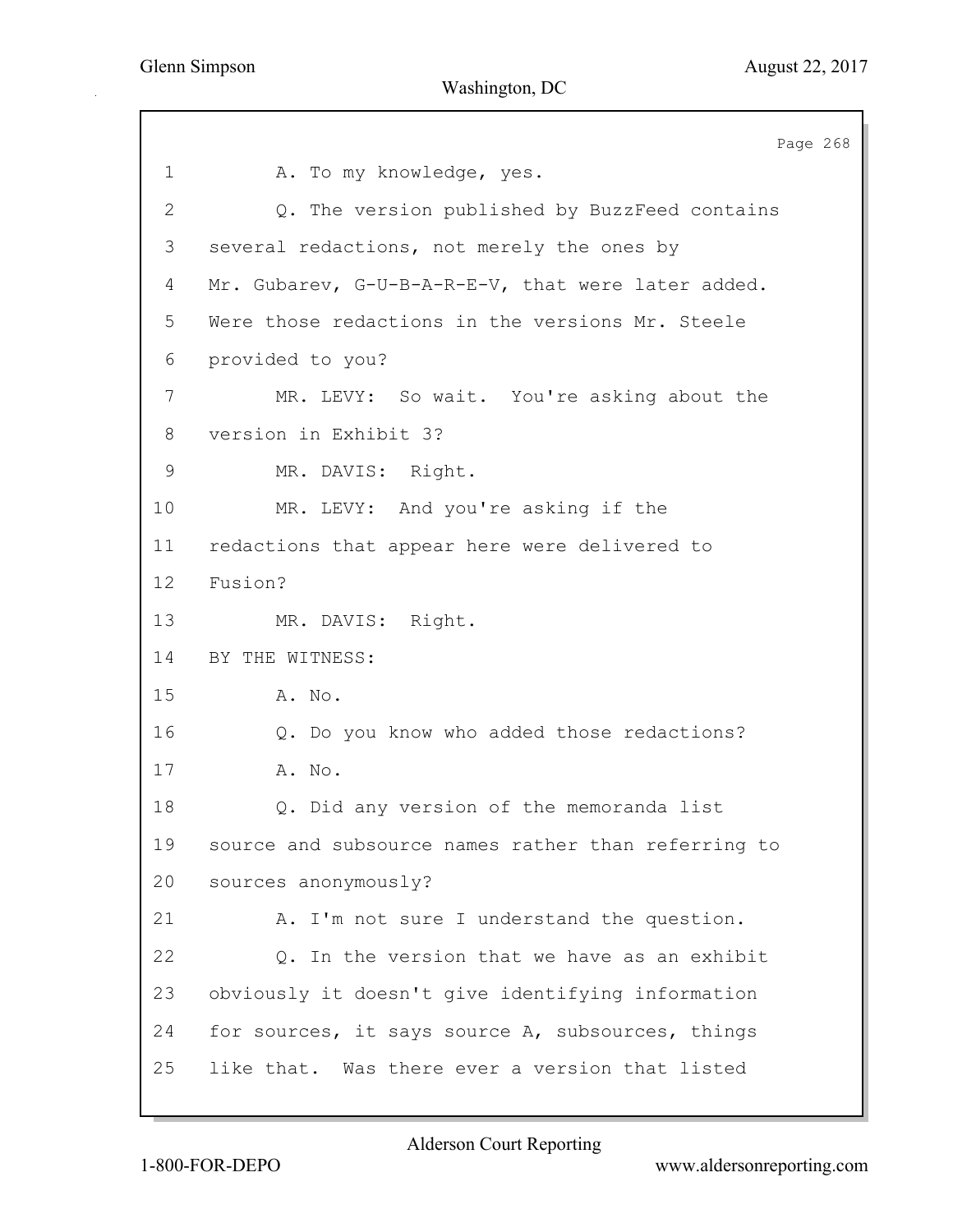Page 269 1 the actual source names rather than substituting 2 them? 3 A. These are the versions that we received. 4 Q. They're what? 5 A. These are the memos that we received. 6 Q. Those are the memos you received. Okay. 7 MR. FOSTER: But he's asking if you received 8 any other memos that listed the sources? 9 MR. LEVY: He did not -- what I think he said 10 is that he did not receive any versions of these 11 memos that listed the sources. 12 MR. FOSTER: Okay. Did you receive any other 13 documentation from Mr. Steele that listed the 14 sources? 15 MR. SIMPSON: I don't want to get into source 16 information. 17 BY MR. DAVIS: 18 Q. Again, I don't want to repeat questions 19 that have been asked, but I don't want to 20 unintentionally omit anything. Did the version 21 provided to the FBI include all source names? 22 A. I don't know that there was a version 23 provided to the FBI. 24 Q. When Mr. Steele first met with the FBI in 25 the summer of 2016 do you know if he provided the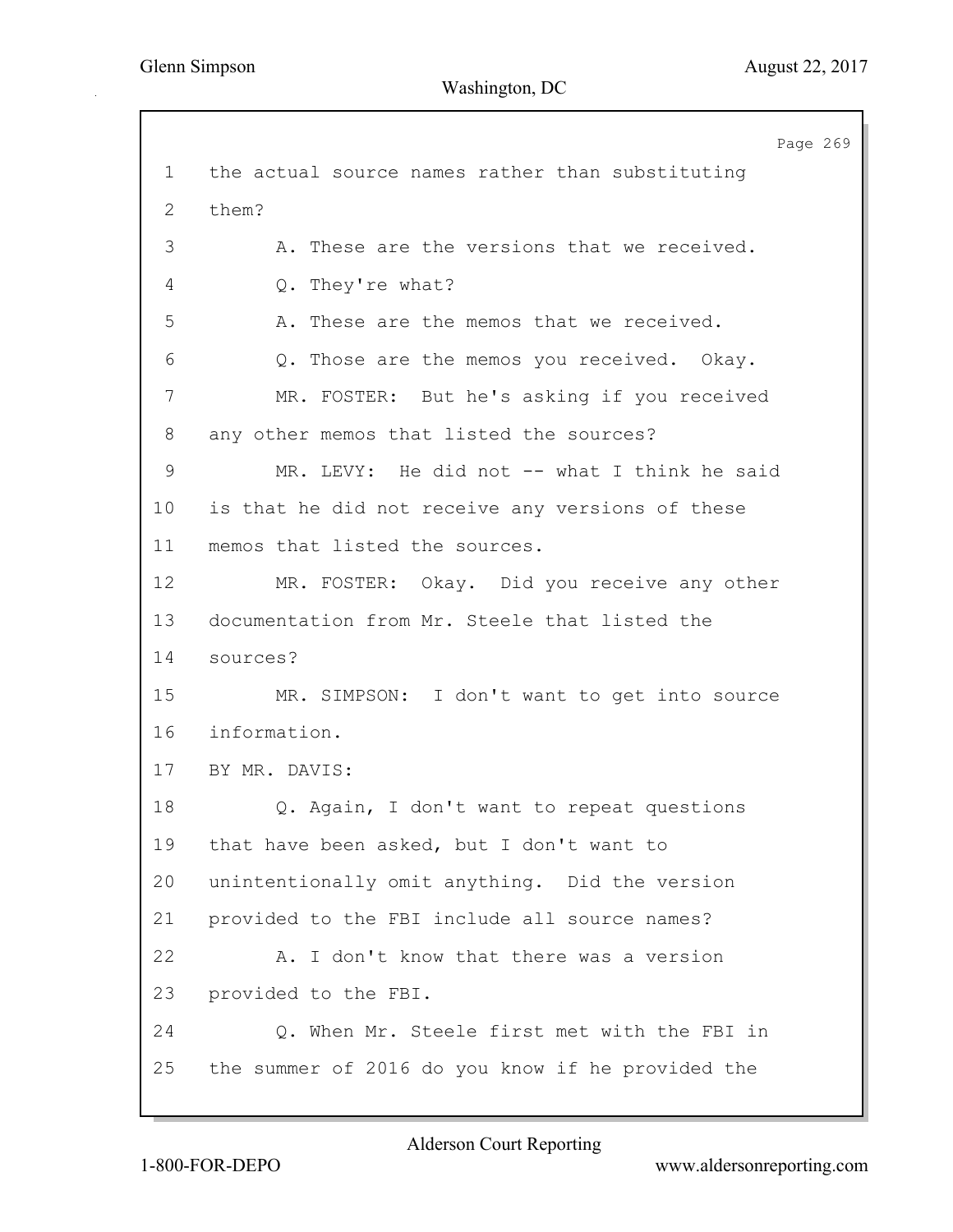Page 270 1 first memoranda that he created? 2 MR. LEVY: He's already answered that 3 question. 4 BY THE WITNESS: 5 A. No, I don't know. 6 Q. Do you know if he provided any other 7 memoranda to the FBI on a rolling basis at all at 8 any point? 9 MR. LEVY: He's answered that question too. 10 BY THE WITNESS: 11 A. I don't know. 12 Q. So I'd like to go back to Exhibit 4, I 13 believe. On page 3, paragraph 18 Mr. Steele's 14 attorneys are describing the December memoranda and 15 they state "The Defendants" -- again, that's 16 Mr. Steele and Orbis -- "continued to receive 17 unsolicited intelligence on the matters covered by 18 the pre-election memoranda after the U.S. 19 presidential election and the conclusion of the 20 assignment for Fusion." 21 They reiterate this point on Exhibit 5 on 22 page 4. Request 11 asks "Please state whether such 23 intelligence was actively sought by the 24 Defendant" -- 25 A. Where are you at?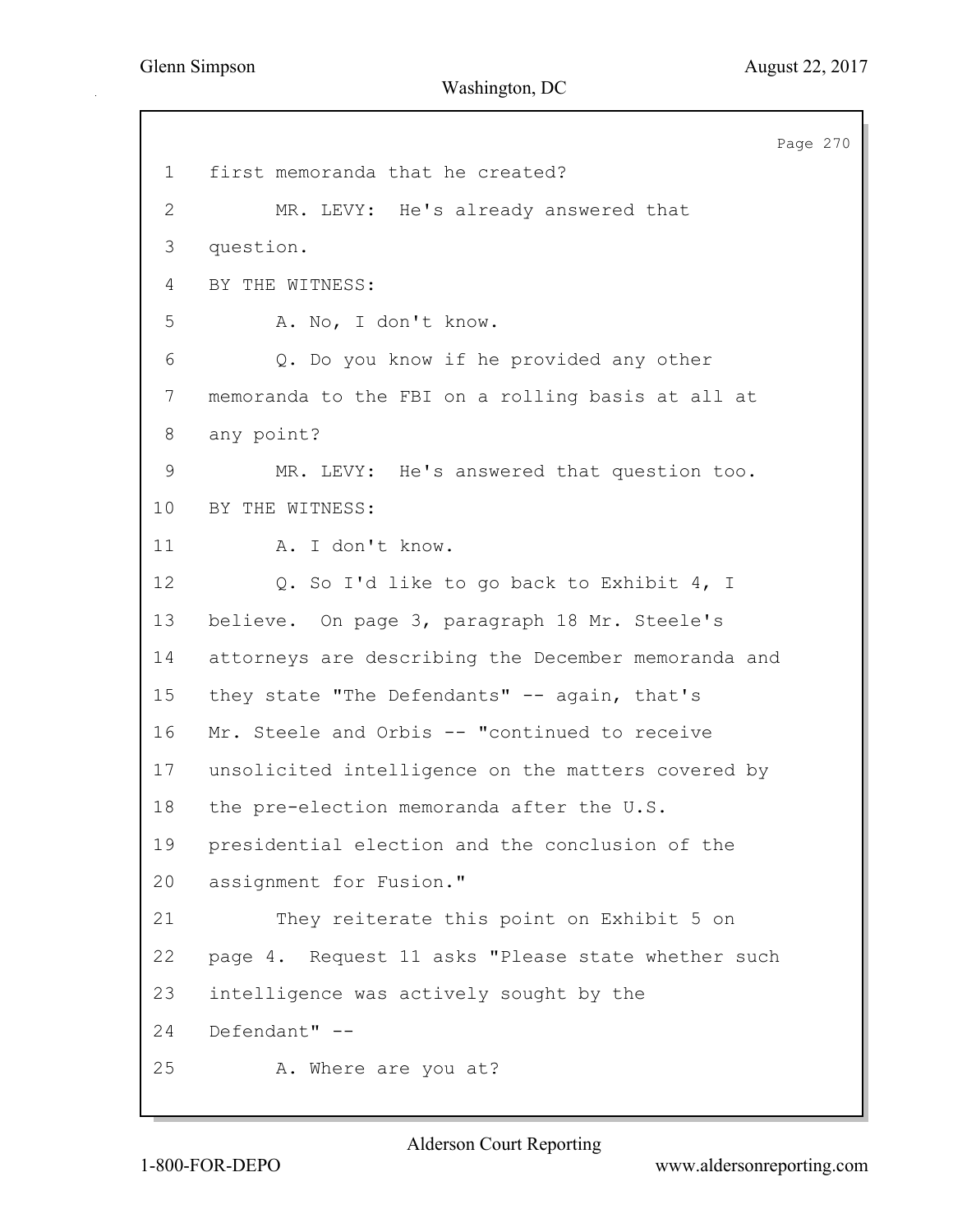Page 271 1 Q. Page 4, request 11. It states "Please 2 state whether such intelligence was actively sought 3 by the second Defendant or merely received as 4 presently pleaded." The response they say is "Such 5 intelligence was not actively sought, it was merely 6 received." 7 Did anyone -- are you aware of who sent this 8 unsolicited intelligence to Mr. Steele? 9 A. No. 10 Q. Could you describe his methods of 11 compiling the dossier a little more? I think 12 before you described field interviews. He seems to 13 be talking about unsolicited information coming to 14 him rather than information he sought out? 15 A. I can try. When you're doing field 16 information gathering you have a network of people, 17 sources. It's not like a light switch that you 18 turn on and off, these are people you work with. 19 So they call you and tell you stuff. You know, you 20 don't close the window and stop answering phone 21 calls, you know, when the engagement ends. So I 22 assume this is stuff that came in straggle, 23 whatever you call it. 24 Q. To the best of your knowledge, did 25 Mr. Steele pay any of his sources or subsources in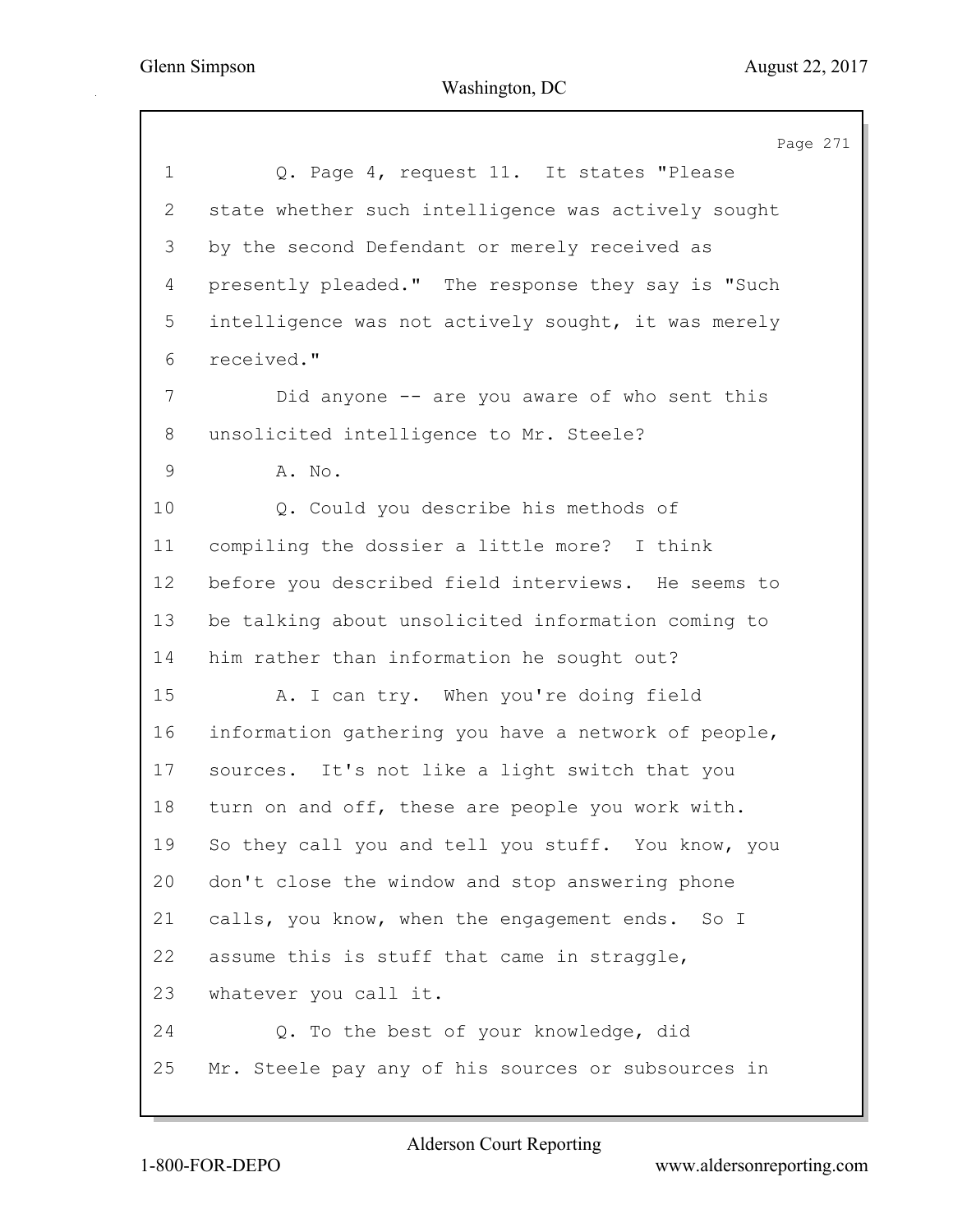Page 272 1 the memoranda for information? 2 A. I don't know. I think there's been a 3 little bit of confusion I would like to clear up. 4 Some people were saying that he was paying people 5 for information. I don't know whether he does or 6 not, but that's not basically how I understand 7 field operations to work. You commission people to 8 gather information for you rather than sort of 9 paying someone for a document or to sit for an 10 interview or something like that. That's not how I 11 understand it works. 12 Q. To make sure I understand, are you saying 13 you don't pay for particular information, you would 14 have an established financial arrangement with 15 someone? 16 A. If he did at all, but I did not ask and he 17 did not share that information. He did not invoice 18 me for any such. 19 Q. Did Mr. Steele ever discuss his opinion of 20 Mr. Trump with you? 21 A. We didn't discuss our political views of 22 Mr. Trump, I don't think, at least not that I 23 specifically remember, if that's what you mean. 24 Q. That is. 25 If I recall correctly, you said earlier that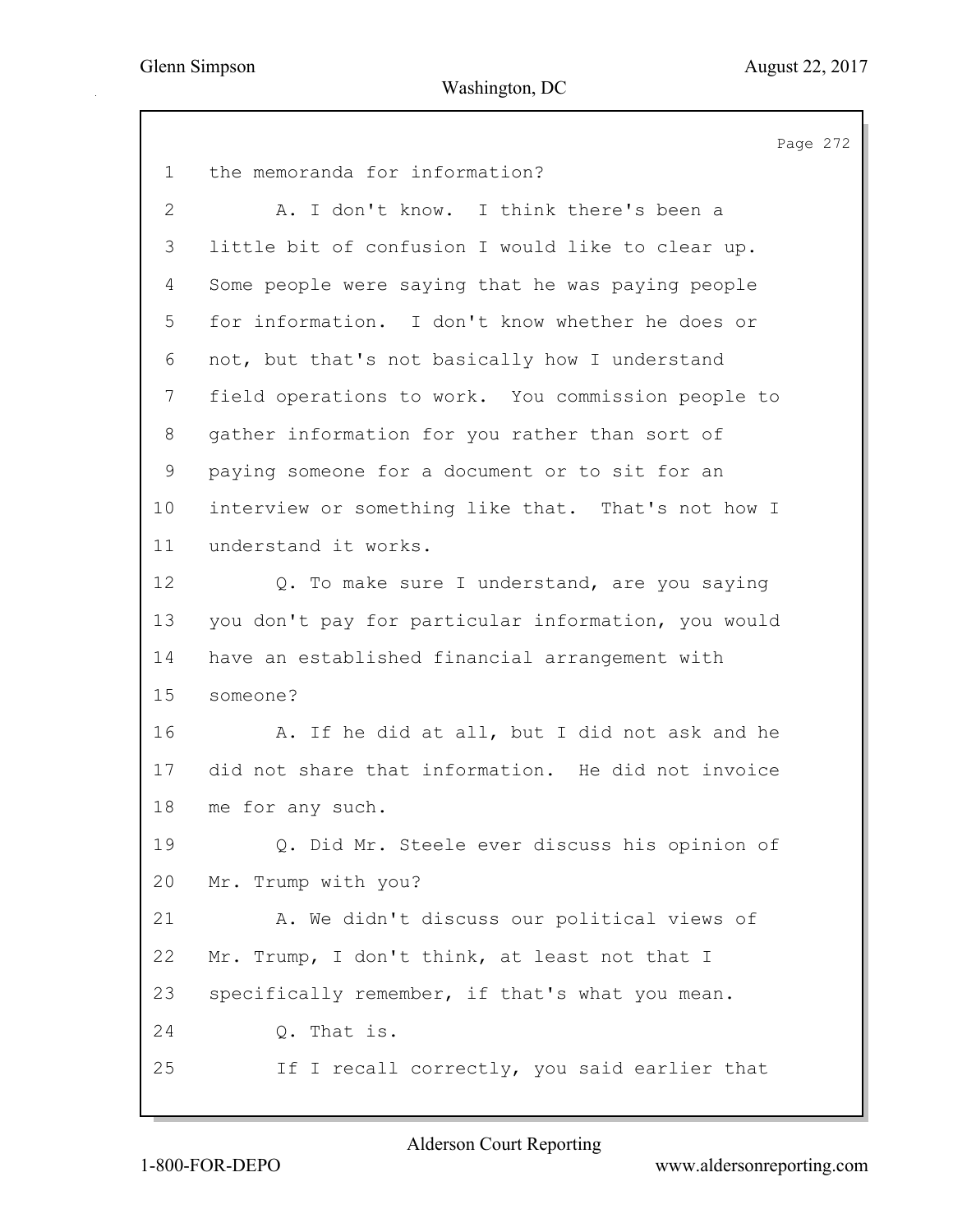|                | Page 273                                            |
|----------------|-----------------------------------------------------|
| $\mathbf 1$    | once Fusion had exhausted public documentary        |
| $\overline{2}$ | sources you turned to Mr. Steele and some other     |
| 3              | subcontractors for human intelligence; is that      |
| 4              | correct?                                            |
| 5              | A. Yeah, field intelligence.                        |
| 6              | Q. Would your engagement with your client           |
| $\overline{7}$ | have ended had you not turned to human              |
| 8              | intelligence?                                       |
| $\mathsf 9$    | A. I have no idea. I mean, I can't                  |
| 10             | speculate.                                          |
| 11             | Q. Well, to clarify, when say you had               |
| 12             | exhausted the public documentation, are you saying  |
| 13             | you reached the end of your work or was there still |
| 14             | more?                                               |
| 15             | A. No. It's a broad project, there's lots of        |
| 16             | things going on. We're pulling legal filings and    |
| 17             | bankruptcies and all sorts of other stuff on all    |
| 18             | kinds of issues. I was talking about specific       |
| 19             | lines of inquiry.                                   |
| 20             | Q. To the best of your knowledge, do Rinat          |
| 21             | Akhmetshin and Christopher Steele know each         |
| 22             | other?                                              |
| 23             | A. I don't know.                                    |
| 24             | Q. To the best of your knowledge, has               |
| 25             | Mr. Akhmetshin ever worked with Orbis?              |
|                |                                                     |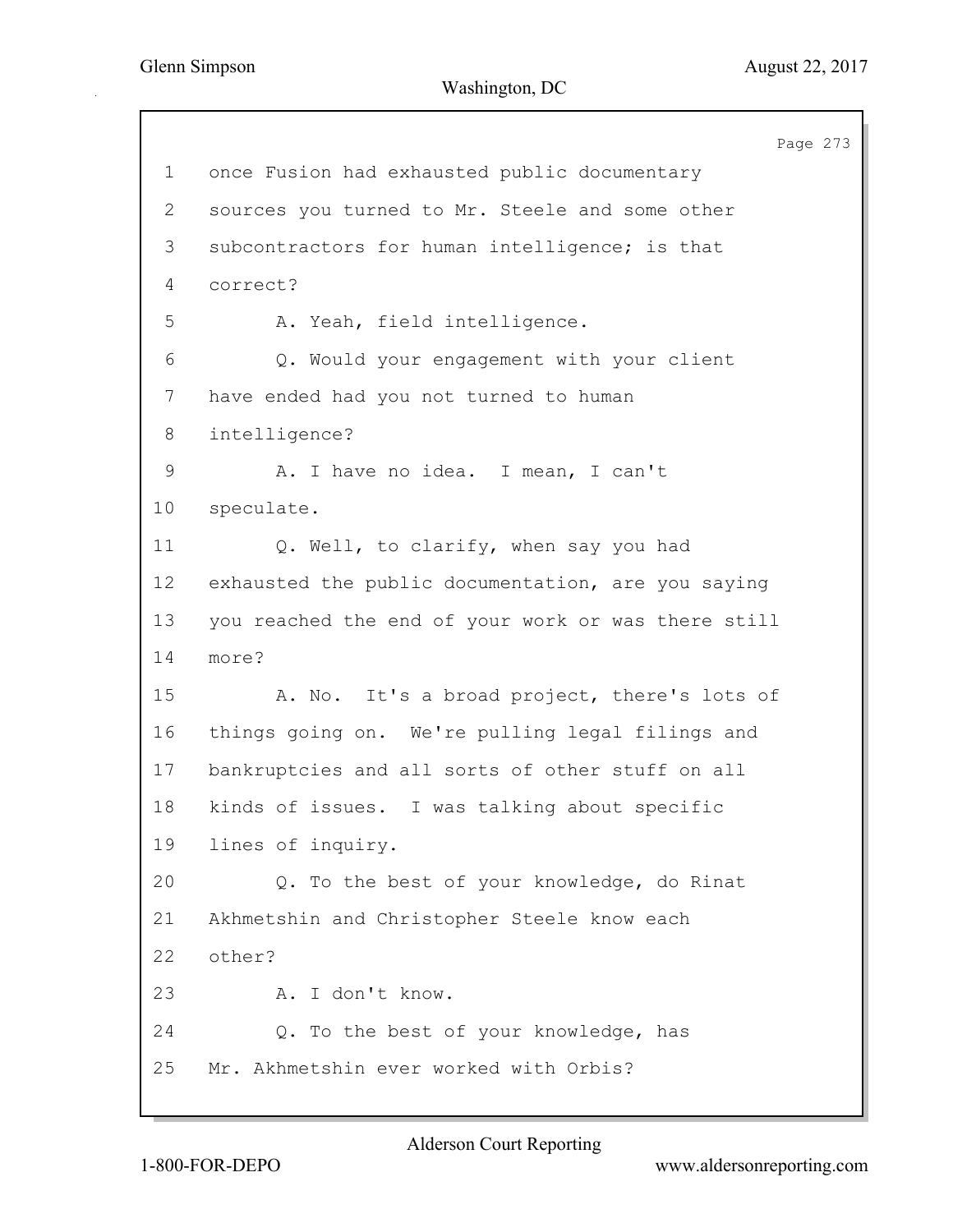Page 274 1 A. Not to my knowledge. 2 MR. FOSTER: If Mr. Akhmetshin were one of 3 the sources in the dossier, would you know that? 4 MR. SIMPSON: I believe he would have told me 5 that by now given the public controversy over this 6 matter, but he hasn't. 7 BY MR. DAVIS: 8 Q. I'm sorry. Is the "he" -- 9 A. Chris Steele. 10 Q. How often would you say you interacted 11 with Mr. Akhmetshin during the 2016 elections 12 season? 13 A. Infrequently, intermittently. 14 Q. When was the last time you spoke with him? 15 A. I don't remember, but I don't think it 16 was -- I just don't remember. 17 Q. To the best of your knowledge, was Ed 18 Lieberman aware of your Trump research project? 19 A. Not to the best of my knowledge. 20 MR. FOSTER: Could you just tell us generally 21 who else other than your client was aware of the 22 Trump research project as it was going on. So 23 excluding your client and excluding your 24 subcontractors, who else knew that you were doing 25 it?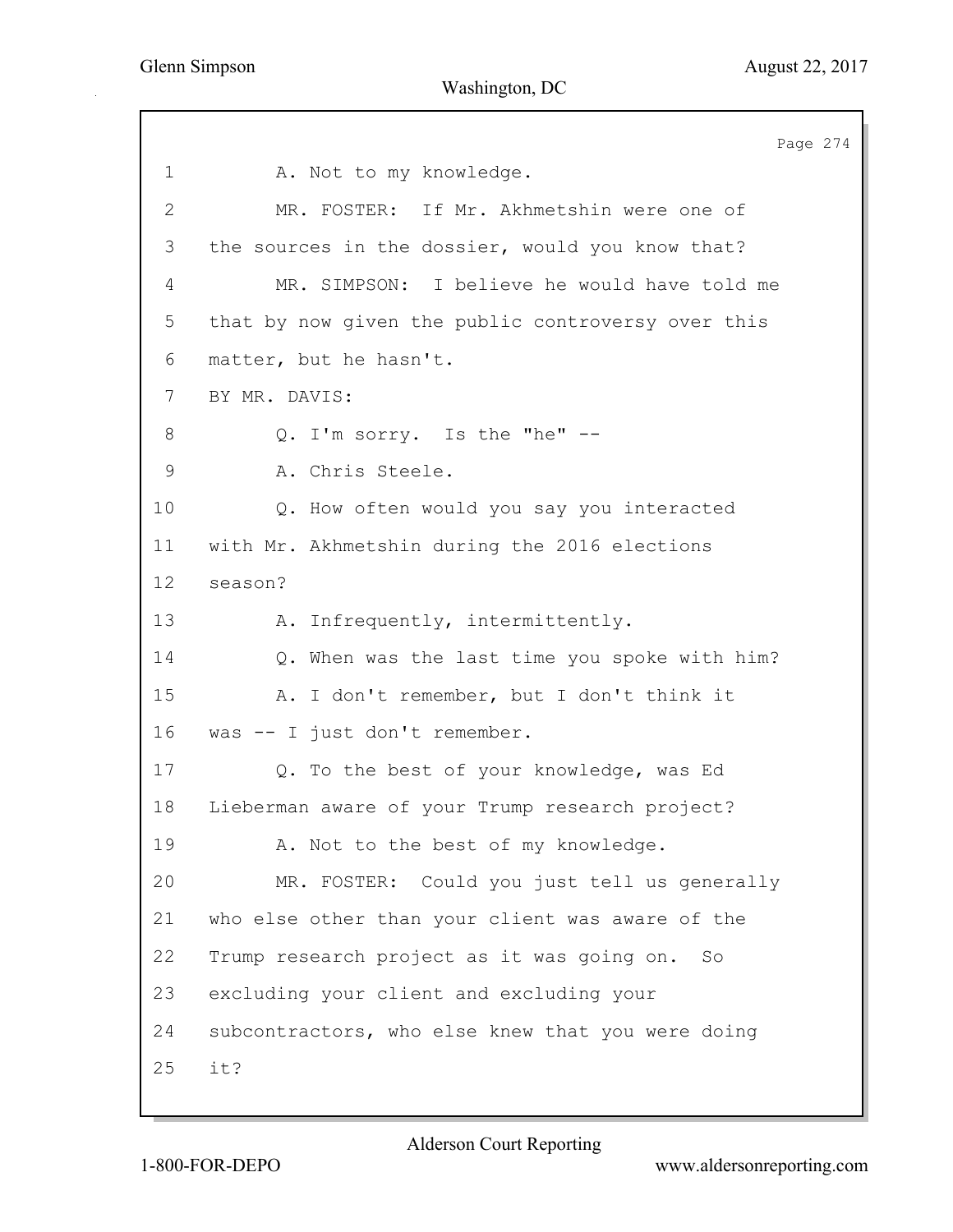Page 275 1 MR. SIMPSON: Journalists. 2 MR. FOSTER: In the summer of 2016? 3 MR. SIMPSON: Yes. 4 MR. FOSTER: And they knew that because you 5 were telling them about it? 6 MR. SIMPSON: We get calls from journalists 7 who are working on stories about all kinds of 8 subjects and some things we can answer questions on 9 and others we don't. I'm a former journalist, as I 10 think you know, and we do lots of different kinds 11 of research and people who are working on a story 12 will call us and say what do you know about, you 13 know, Carter Page and we'll say, well, here's the 14 things that we know. 15 MR. FOSTER: And they're aware you're being 16 paid to do that research for a client? 17 MR. SIMPSON: I don't know. Generally that's 18 not an issue. 19 MR. FOSTER: So my question was who knew that 20 you were doing the research, the Trump-Russia 21 research at the time? 22 MR. LEVY: He answered the question. He told 23 you he spoke with journalists and told them what he 24 had found. 25 MR. FOSTER: Right. I was trying to clarify.

1-800-FOR-DEPO www.aldersonreporting.com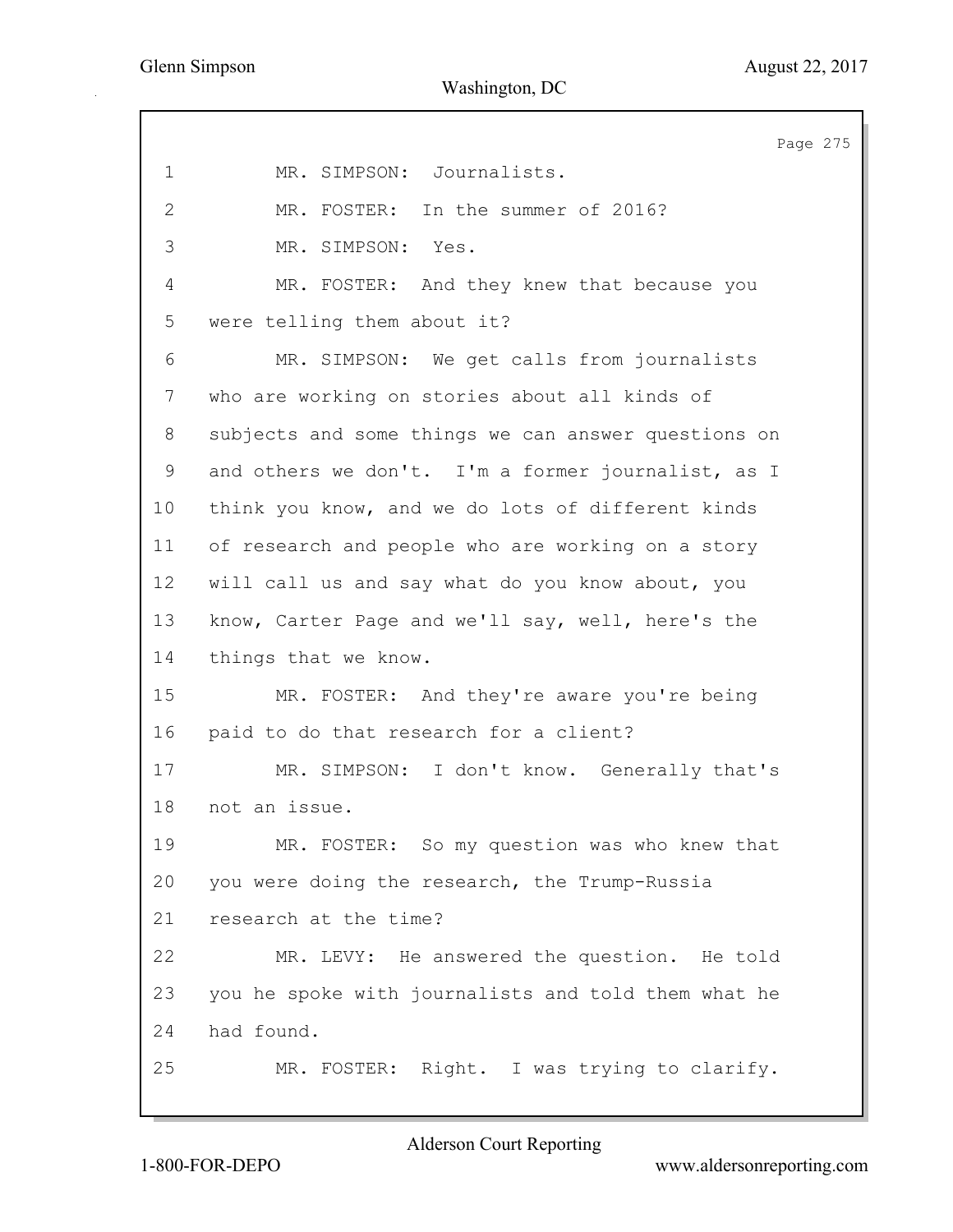Page 276 1 My question was whether or not they knew you were 2 being paid to do that research. 3 MR. LEVY: He answered that question too and 4 he said he did not explain that to the journalists. 5 MR. SIMPSON: It's hard to generalize. I run 6 a business, it's a research business. Reporters 7 know we have clients who pay us to do research. 8 So, you know, I don't remember any specific queries 9 about whether we were being paid or not, but I 10 think most journalists would assume that someone 11 had paid us to do research. 12 MR. FOSTER: They knew you were doing a Trump 13 oppo research project as opposed to a Hillary 14 Clinton oppo research project? 15 MR. LEVY: From 2015 through the end of the 16 election? 17 MR. FOSTER: Can you let the witness answer, 18 please. 19 MR. SIMPSON: The word "they" is extremely 20 broad. Journalists would call and ask questions 21 about specific things and from that they might 22 conclude that we were doing a Trump oppo project. 23 It's just worth pointing out that in a 24 political season all kinds of people are doing 25 research on all kinds of things. Some people are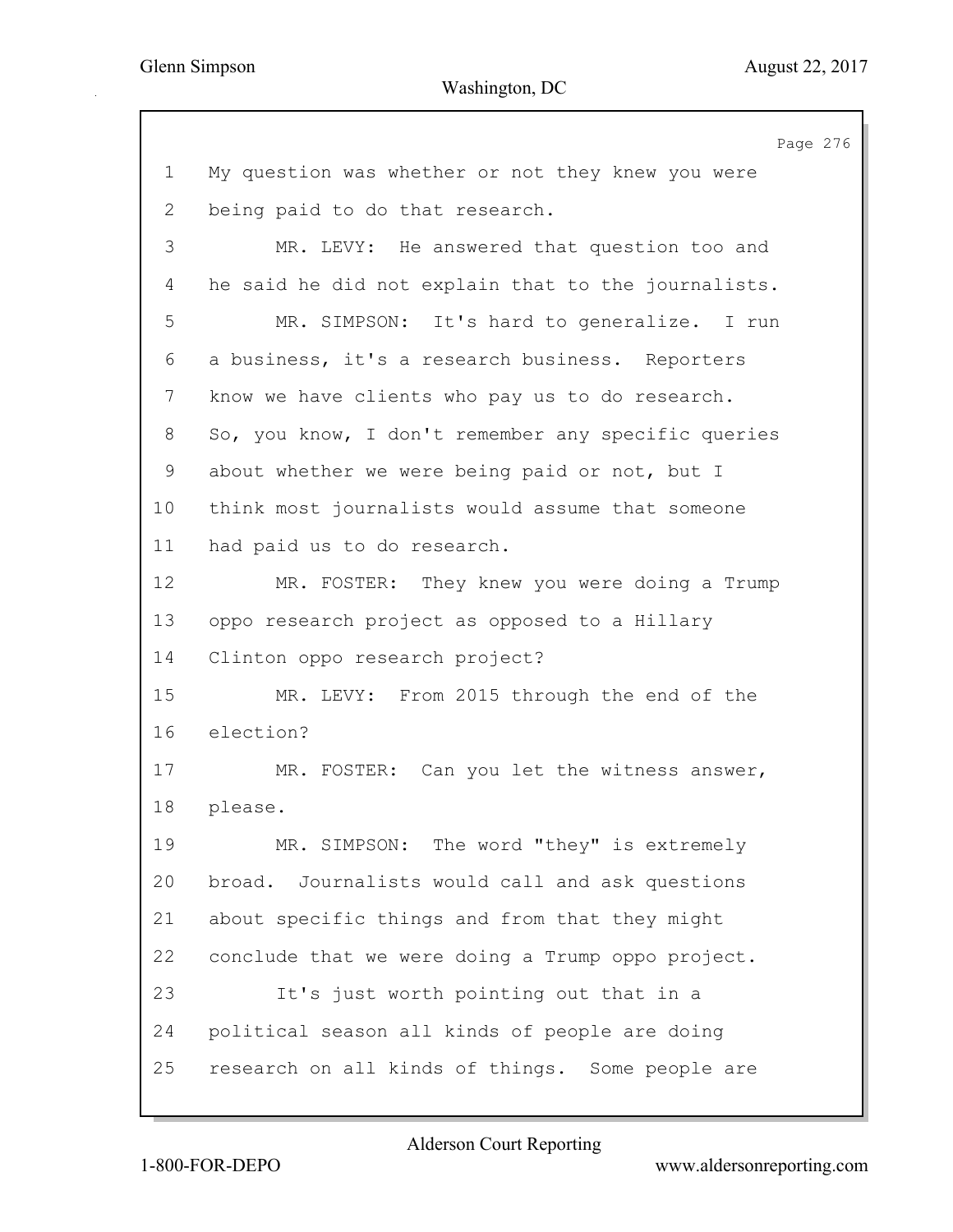Page 277 1 interested in trade, other people are interested in 2 guns. So you wouldn't necessarily intuit exactly 3 what we were doing. Most people are interested in, 4 you know -- they're interested in the story they're 5 working on. So some people will say, hey, I'm 6 interested in whether Donald Trump gets his ties 7 from third-world countries and they wouldn't ask 8 about anything else. 9 BY MR. DAVIS: 10 Q. You mentioned before, if I recall 11 correctly, that Fusion was having issues with 12 persons attempting to hack it? 13 A. That's a current concern, yes. 14 Q. When did that concern -- when did you 15 first become aware of that concern? 16 A. Relatively recently. 17 Q. So after the election? 18 A. Yes. 19 MR. FOSTER: Did you tell journalists that 20 you had engaged Mr. Steele in the summer of 2016? 21 MR. SIMPSON: I don't specifically remember 22 doing that until the fall. 23 MR. FOSTER: After the election or before? 24 MR. SIMPSON: Before the election. 25 MR. FOSTER: Can you remember the context in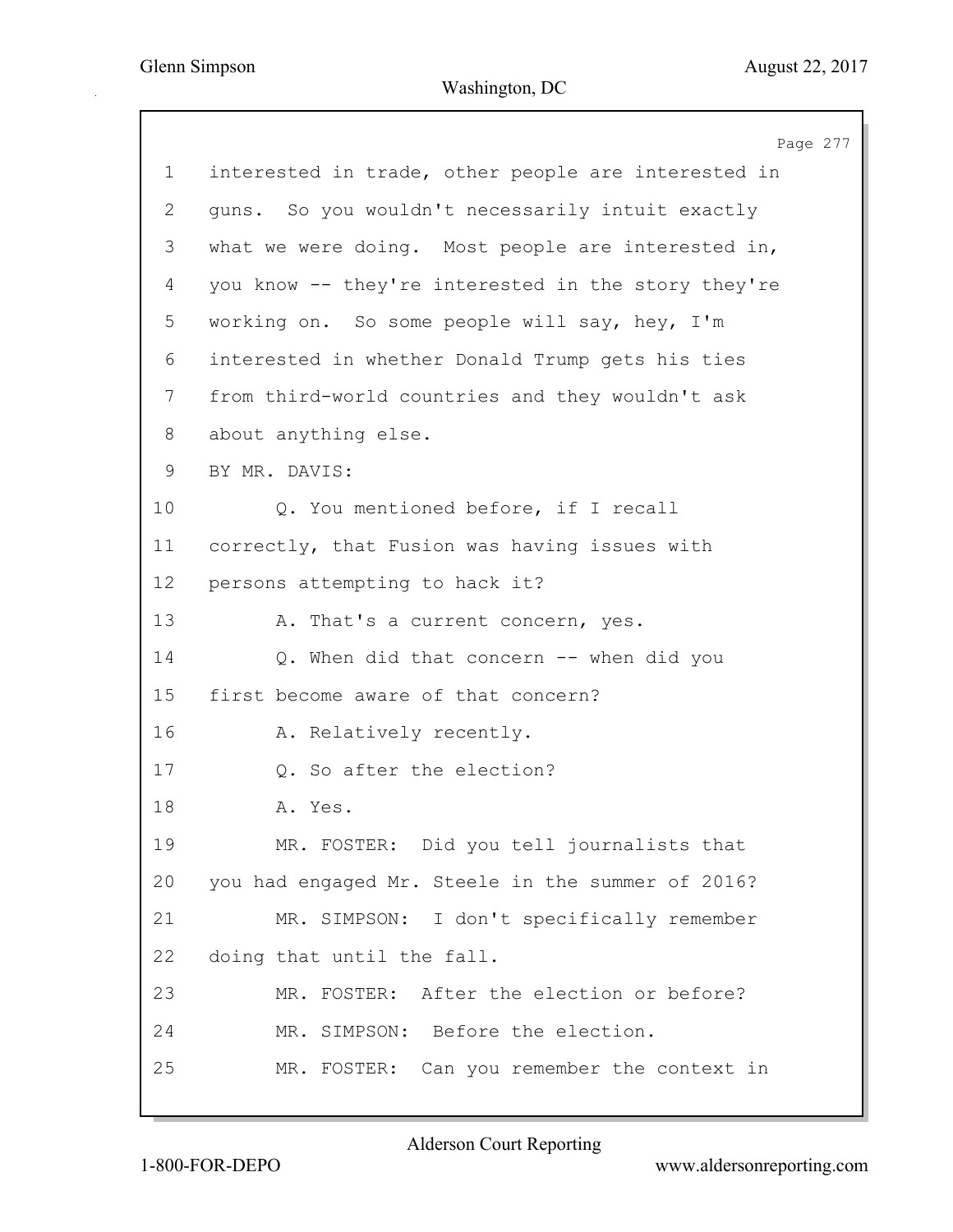Page 278 1 which you told them that? 2 MR. SIMPSON: Yes. 3 MR. FOSTER: Can you describe it for us, 4 please. 5 MR. SIMPSON: Sure. Essentially there was -- 6 at some point the controversy over the Trump 7 campaign's possible relationship with the Kremlin 8 became, you know, one of the main -- major issues 9 in the campaign and there were things that Chris 10 knew and understood to be the case that only he 11 could really explain in a credible way, and I 12 thought that -- we thought that he should be the 13 one that explains them, you know. So we sat down 14 with a small group of reporters who were involved 15 in investigative journalism of national security 16 issues and we thought were in a position to make 17 use of him as a resource. 18 MR. FOSTER: Do you recall whether that was 19 before or after he ended his relationship with the 20 FBI? 21 MR. SIMPSON: Before. 22 BY MR. DAVIS: 23 Q. Do you recall what the first published 24 article -- when the first published article came 25 out that referenced material from the memoranda?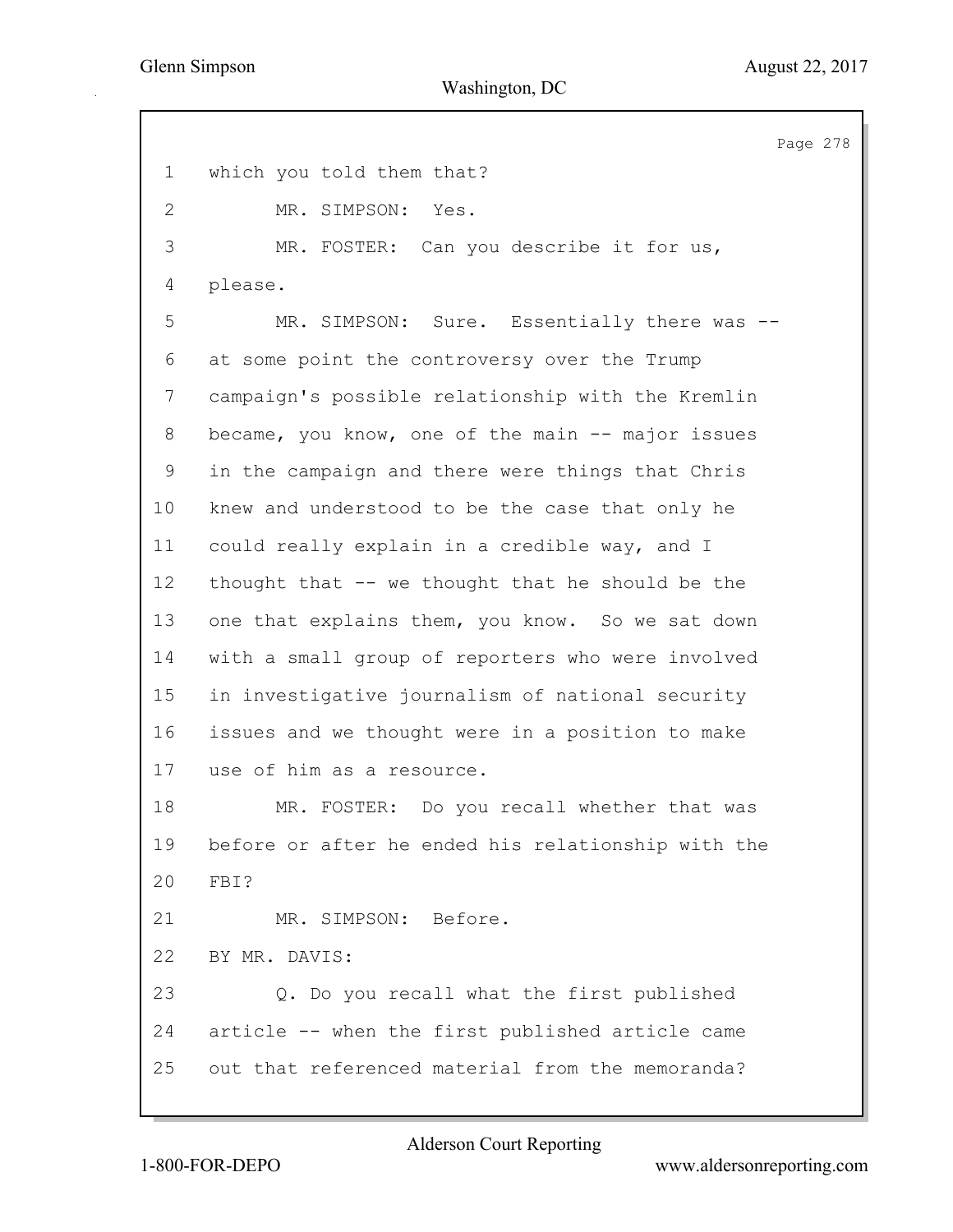Page 279 1 A. Not specifically. 2 MR. FOSTER: Earlier you talked about 3 evaluating the credibility of the information in 4 the memoranda that you were being provided by 5 Mr. Steele and, by way of summary, you talked about 6 your belief that he was credible and that you had 7 worked with him before and the information he had 8 provided you had been reliable in the past. Did 9 you take any steps to try to assess the credibility 10 of his sources, his unnamed sources in the material 11 that he was providing to you? 12 MR. SIMPSON: Yes, but I'm not going to get 13 into sourcing information. 14 MR. FOSTER: So without getting into naming 15 the sources or anything like that, what steps did 16 you take to try to verify their credibility? 17 MR. SIMPSON: I'm going to decline to answer 18 that. 19 MR. FOSTER: Why? 20 MR. LEVY: It's a voluntary interview, and in 21 addition to that he wants to be very careful to 22 protect his sources. Somebody's already been 23 killed as a result of the publication of this 24 dossier and no harm should come to anybody related 25 to this honest work.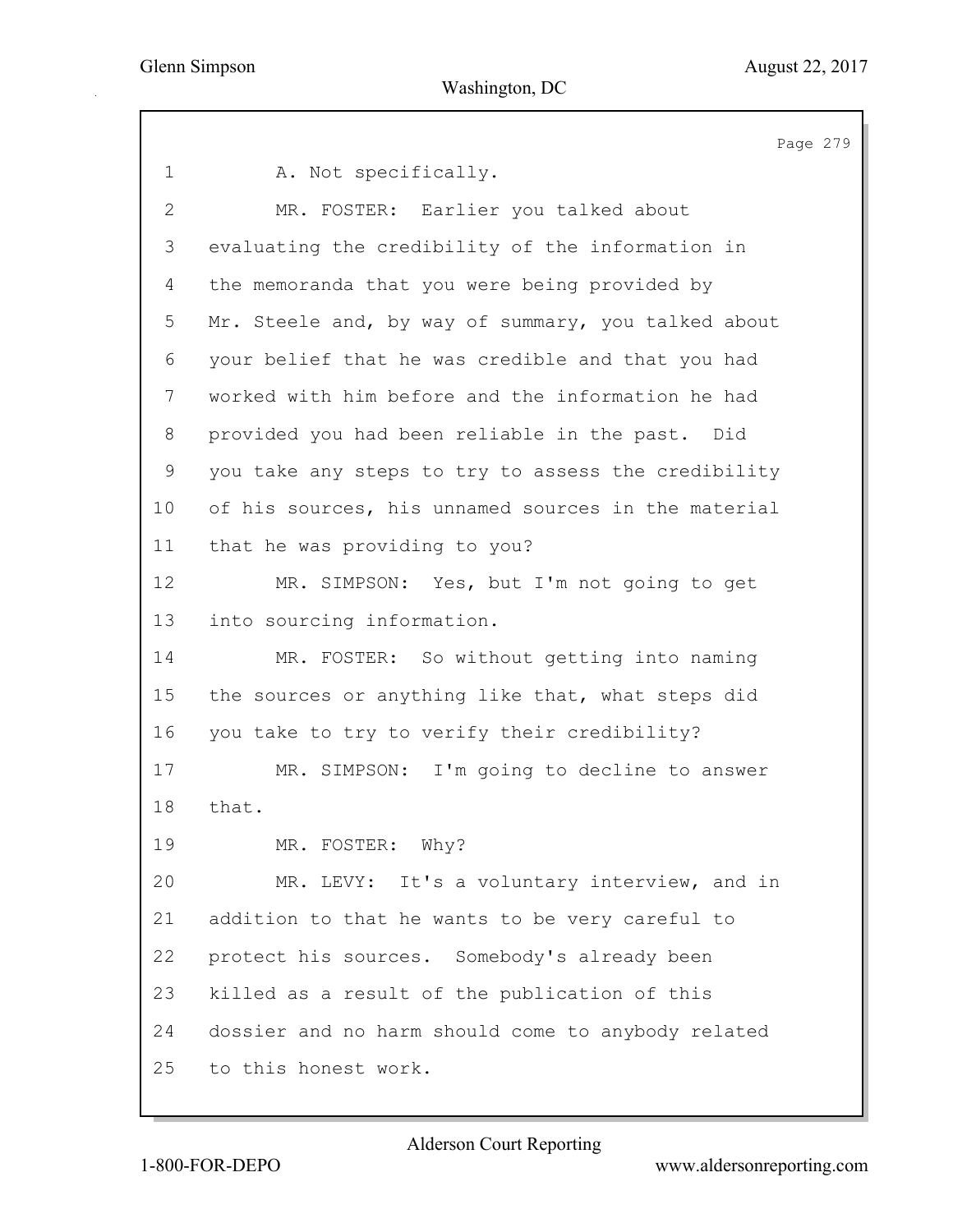Page 280 1 MR. FOSTER: I'm not asking him to identify 2 the sources. I'm just asking what steps he took to 3 try to verify or validate the information. 4 MR. LEVY: He's given you -- 5 MR. FOSTER: If he can answer generally 6 without identifying the sources, I'd ask him to 7 answer. 8 MR. LEVY: He's given you over nine hours of 9 information and he's going to decline to answer 10 this one question. 11 MR. FOSTER: And several others. 12 MR. LEVY: Not many. 13 BY MR. DAVIS: 14 Q. I think you mentioned that you were in 15 London when you first heard that someone was 16 interested in hiring Fusion to work on the Trump 17 research; is that correct? 18 MR. LEVY: Repeat the question. 19 MR. DAVIS: If I recall correctly, 20 Mr. Simpson said that he was in London when he 21 first heard that somebody was interested in hiring 22 Fusion to do Trump research? 23 BY THE WITNESS: 24 A. That's my recollection. 25 Q. Were either of the clients on this project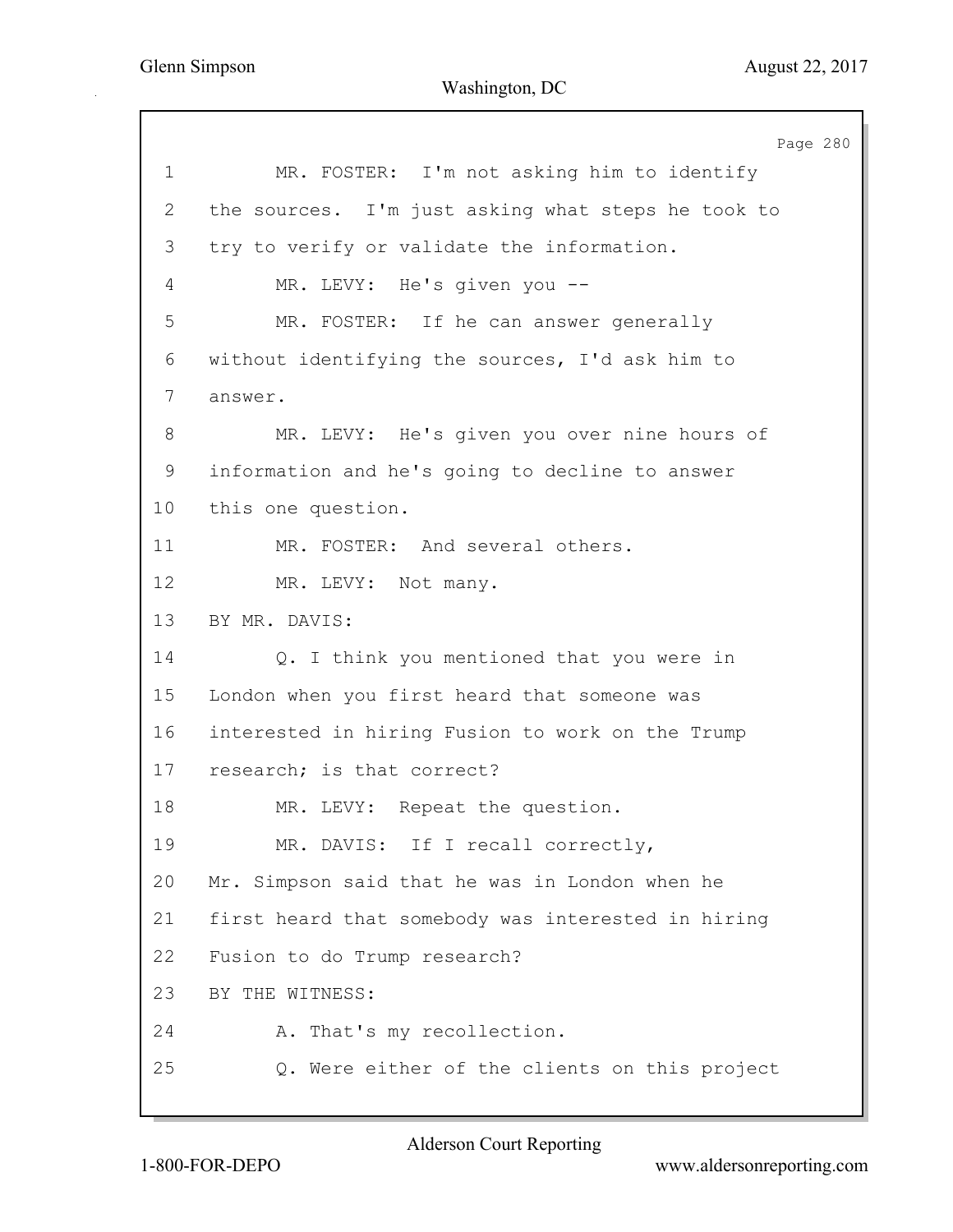Page 281 1 not American citizens? 2 A. Were either of the clients on this -- 3 MR. LEVY: Clients on which project? 4 BY MR. DAVIS: 5 Q. Were any clients on the Trump research not 6 American citizens? 7 A. I don't mind answering that if that's 8 okay. They're domestic clients. 9 MR. FOSTER: You said earlier that the 10 information that you gather in your work is owned 11 by the client, it's not owned by you, and so 12 therefore you also referenced your nondisclosure 13 agreements and that you felt like if you had 14 information that related to national security or 15 law enforcement that the nondisclosure agreement 16 did not prevent you from disclosing that 17 information to third parties. Is that a fair 18 summary? 19 MR. LEVY: Wait. You said a lot there. 20 Which third parties are you talking about? 21 MR. FOSTER: Well, to law enforcement. 22 MR. LEVY: I think he's answered this 23 already. You're asking him whether it was 24 permittable under his contractual obligations to 25 report a crime to the national security community,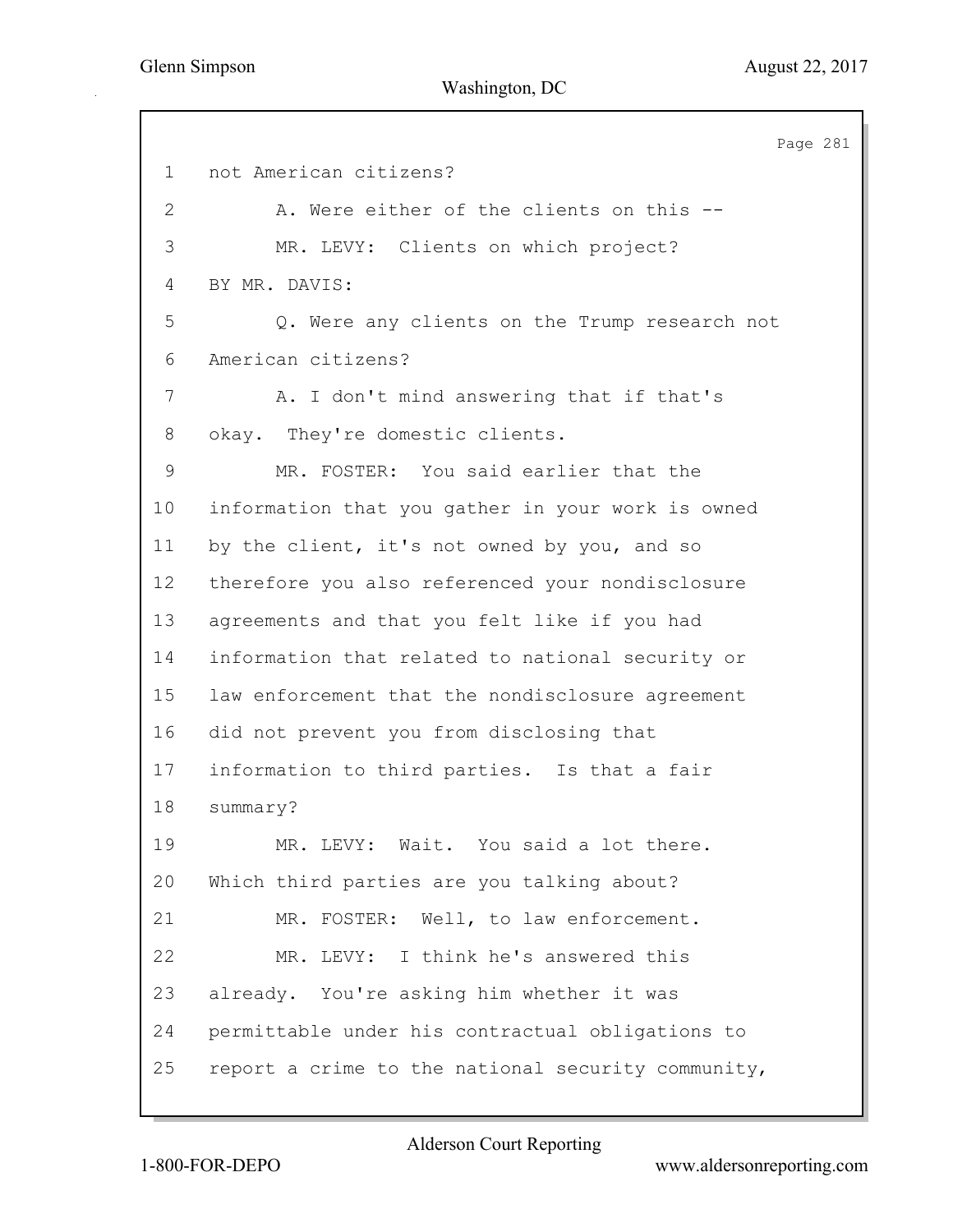Page 282 1 and he said yes, it's fine for him to do that. 2 MR. FOSTER: Right. I'm trying to summarize 3 the previous answer as a premise to my next 4 question. Is that an accurate summary of what you 5 said before? 6 MR. LEVY: Summarizing testimony is dangerous 7 after he's given nine hours of it. If you want to 8 ask him a question, ask him a question. 9 MR. FOSTER: Is there a specific provision in 10 your NDA that provides an exception for disclosure 11 to law enforcement or intelligence agencies? 12 MR. LEVY: I think he earlier didn't talk 13 about the contract, but if you want to talk about 14 it as a matter of practice what your understanding 15 is, go ahead. 16 MR. SIMPSON: I don't know. 17 MR. FOSTER: My colleague Ms. Sawyer asked 18 you earlier about public reports that the initial 19 client on the Trump work was a Republican and that 20 it's also been publicly reported that later there 21 was another client who was a supporter of Hillary 22 Clinton. Are you the source for any of those 23 public reports? 24 MR. LEVY: A hundred percent of what you were 25 saying was referring to news articles, right.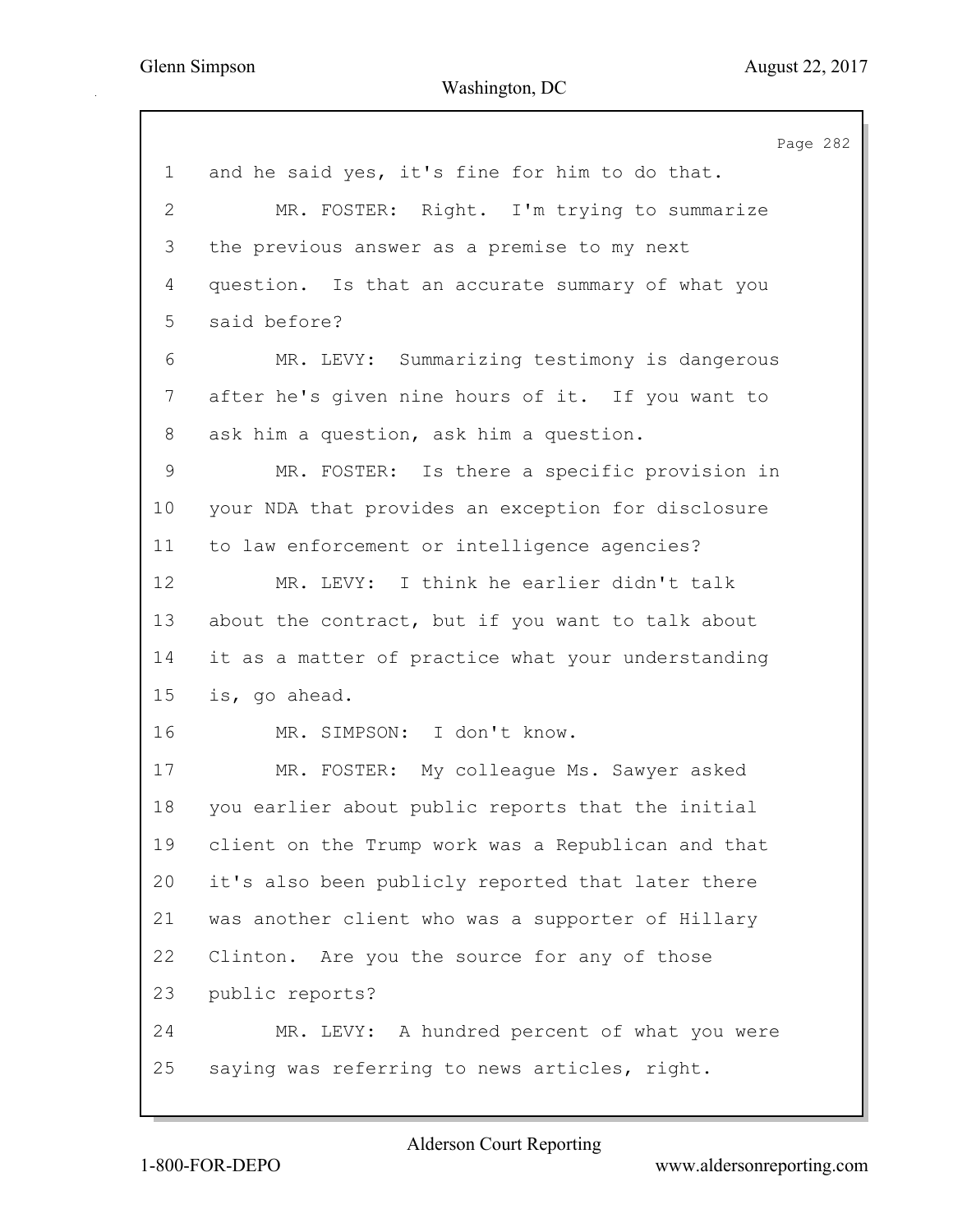Page 283 1 MR. SIMPSON: I've been asked about this by 2 various journals as to what I've heard, whether 3 they can report things that they've heard 4 elsewhere, and I have not -- I don't know if you'd 5 classify that as being a source, but I've been 6 asked those questions and I've avoiding getting 7 into specifics. But I have -- if people have 8 accurate information of a general nature like that, 9 I generally would not -- I would confirm things. 10 MR. FOSTER: Sorry. I didn't understand your 11 answer. 12 MR. MUSE: It's quite clear. 13 MR. SIMPSON: Depends on what you say a 14 source is. If someone calls me and say I hear 15 client No. 1 was a Republican, then I'd say I don't 16 have any problem with you writing that. That's not 17 quite the same thing. 18 MR. FOSTER: So you confirm the accuracy of 19 information? 20 MR. LEVY: He didn't say that. 21 MR. SIMPSON: There are certain things that 22 I've chosen not to deny. You know, generally 23 speaking, I deal with a lot of journalists. I'm 24 not going to mislead people. 25 BY MR. DAVIS: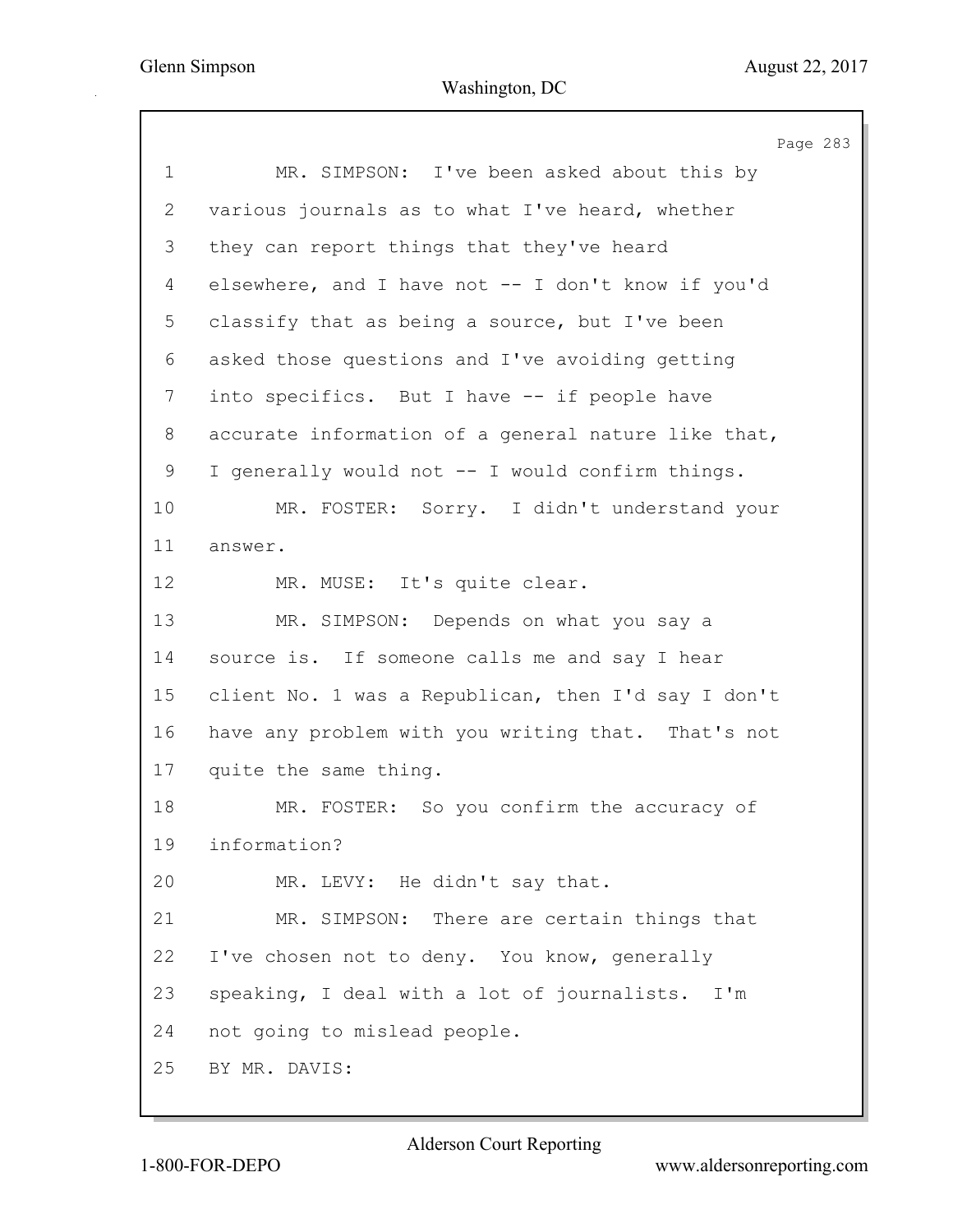Page 284 1 Q. To the extent you can clarify, is it that 2 there were two sets of clients, one of whom was 3 Republican and one of which was a Clinton 4 supporter, or was it one person's whose views 5 changed? 6 MR. LEVY: We're not going to get into the 7 identity of clients. As you know, we've agreed to 8 an interview about questions 5 through 13 of the 9 March 24 request. Questions 1 through 4 talk about 10 the identities of the clients. The Chair and the 11 Ranking Member agreed with counsel for Mr. Simpson 12 about the scope of this interview and that question 13 is outside of it. In addition, the answer to that 14 question would implicate privilege and obligations. 15 He's talked to you for nine hours, he's given you a 16 lot of information, and he's not going to answer 17 questions about identities of clients. 18 MR. DAVIS: You've asserted attorney-client 19 work product privilege -- 20 MR. LEVY: There is no such privilege. I've 21 asserted the attorney work product privilege, we've 22 asserted privileges under the First Amendment, 23 we've asserted the attorney-client privilege, and 24 we've asserted privileges of confidentiality. It's 25 a voluntary interview and he's declining to answer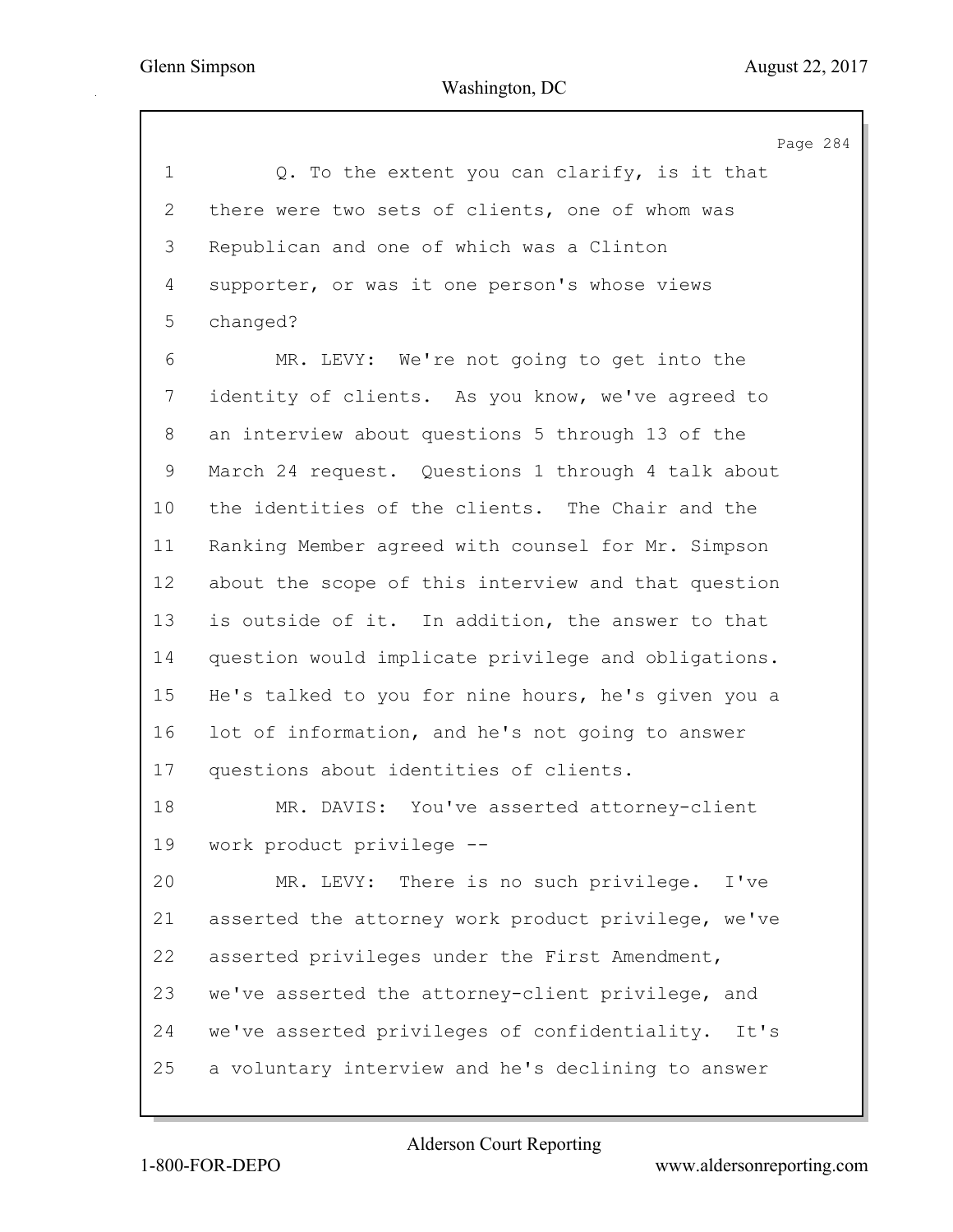Page 285 1 the question. 2 MR. DAVIS: I understand that. 3 BY MR. DAVIS: 4 Q. So with the Prevezon matter, then, is it 5 correct the law firm involved was Baker Hostetler 6 and the ultimate client was Prevezon, is that 7 right, while you were working there? 8 A. Yes. 9 Q. So any attorney-client privileges within 10 the context of that information would be -- the 11 holder of that privilege is Prevezon; is that 12 correct? 13 MR. LEVY: That's a legal conclusion that 14 he's not qualified to draw. 15 MR. DAVIS: You don't feel that you can speak 16 to it without their permission? 17 MR. LEVY: Speak to what? 18 MR. DAVIS: To questions that would be 19 covered by attorney-client privilege. 20 MR. LEVY: I'm not sure he's qualified to 21 answer that question. 22 BY MR. DAVIS: 23 Q. Did you work with any law firms in 24 relation to the Trump investigation? 25 MR. LEVY: Again, we're not getting into the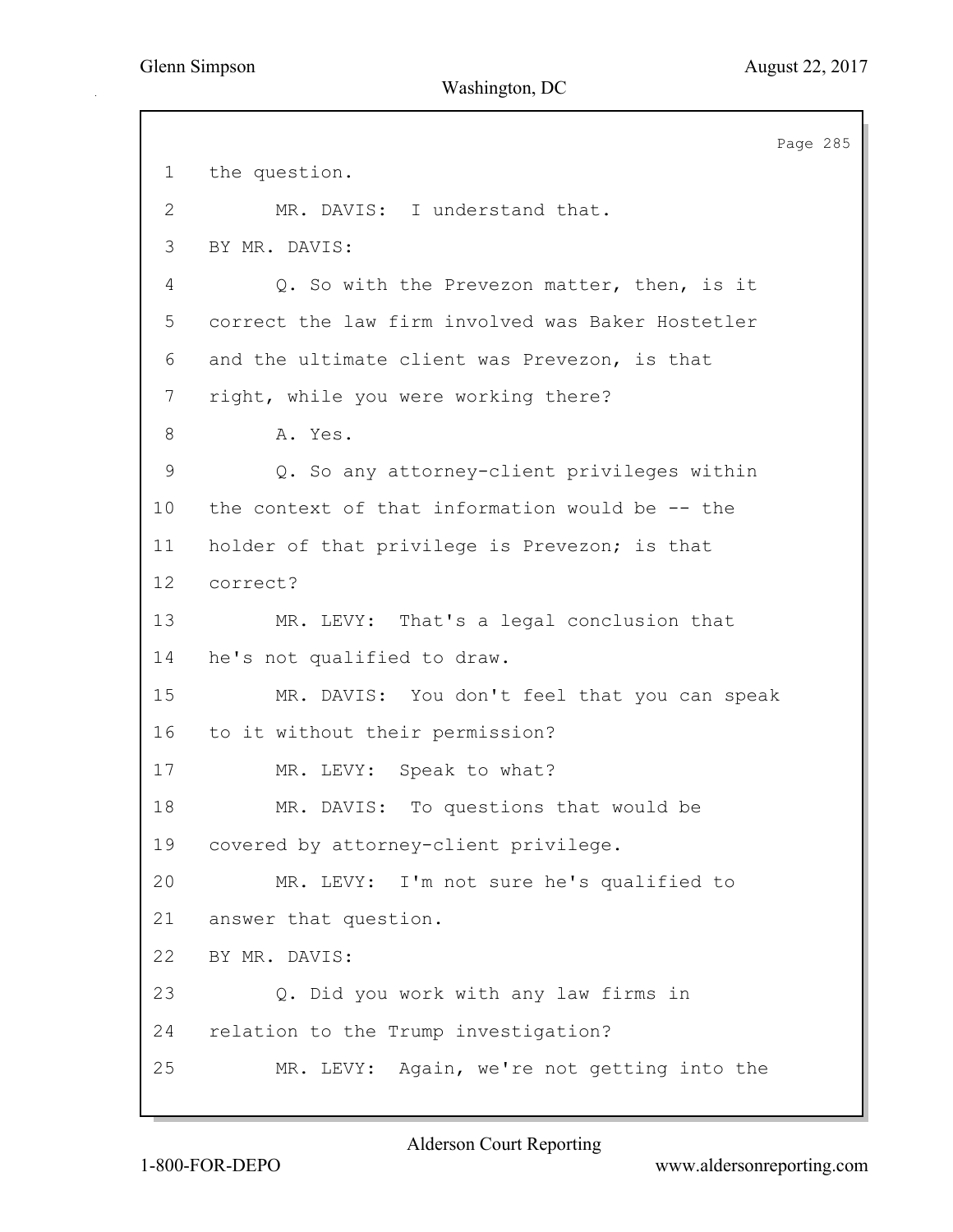Page 286 1 identity of any clients -- 2 MR. DAVIS: I didn't say client. 3 MR. LEVY: I understand. Or their lawyers. 4 MR. FOSTER: I think the issue we're trying 5 to deal with is in order to assess your claims of 6 privilege the committee needs to understand at 7 least as much about the context of the dossier work 8 as it does about the Prevezon work in terms of who 9 was involved. So if there's a law firm involved or 10 if he was reporting to a law firm or acting under 11 the direction of a law firm, then we need to be 12 able to assess whether or not that was in 13 anticipation of litigation, whether he was doing it 14 by the direction of a law firm in order to assess 15 your assertions of privilege. 16 MR. LEVY: I understand. We've identified 17 our position. We've been talking -- Mr. Simpson 18 has been answering your questions since 9:30 this 19 morning, it's now 6:15. He's been fully 20 cooperative and he's here because the Chair and the 21 Ranking Member agreed to a limited scope. The 22 questions you're asking are outside of that scope 23 and this is part of why appearing at a hearing was 24 going to be impossible. Through this agreement 25 we're here. He's given you a ton of information.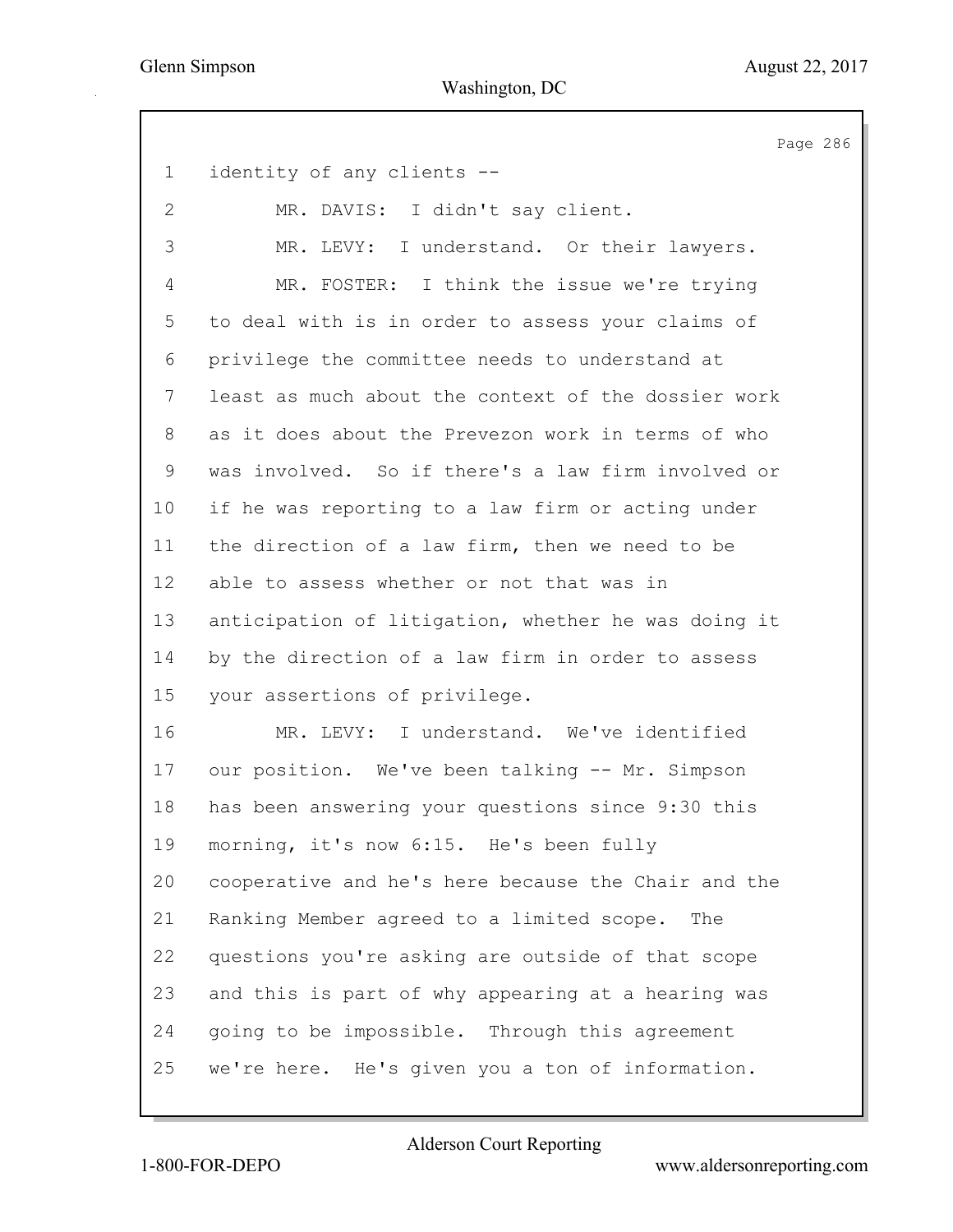Page 287 1 If you want to discuss the privilege with counsel 2 after the interview, you may do so. He's answered 3 a ton of questions today and he's going to decline 4 to answer this last one. 5 MR. FOSTER: The last one was did you work 6 with a law firm on the Trump matter? 7 MR. LEVY: He's declining to answer. 8 MR. FOSTER: There were several points in the 9 interview where you made a point of saying your 10 firm is not a Democratic linked firm in reference 11 to the Sarah Huckabee Sanders quote. It's been 12 publicly reported that you did opposition research 13 for a client targeting Mr. Romney in the 2012 14 election. Obviously we've been talking about the 15 Trump opposition research. Have you ever done 16 opposition research regarding Mr. Obama? 17 MR. LEVY: We're not going to get into 18 specific client matters that are outside the scope 19 of this interview. He's told you he's represented 20 clients on the right and left, but he's not going 21 to get into other matters beyond Prevezon and what 22 he did in the 2016 election. 23 MR. SIMPSON: I did investigate Senator 24 Obama's campaign in 2008 when I was working for the 25 Wall Street Journal and wrote an article that

Alderson Court Reporting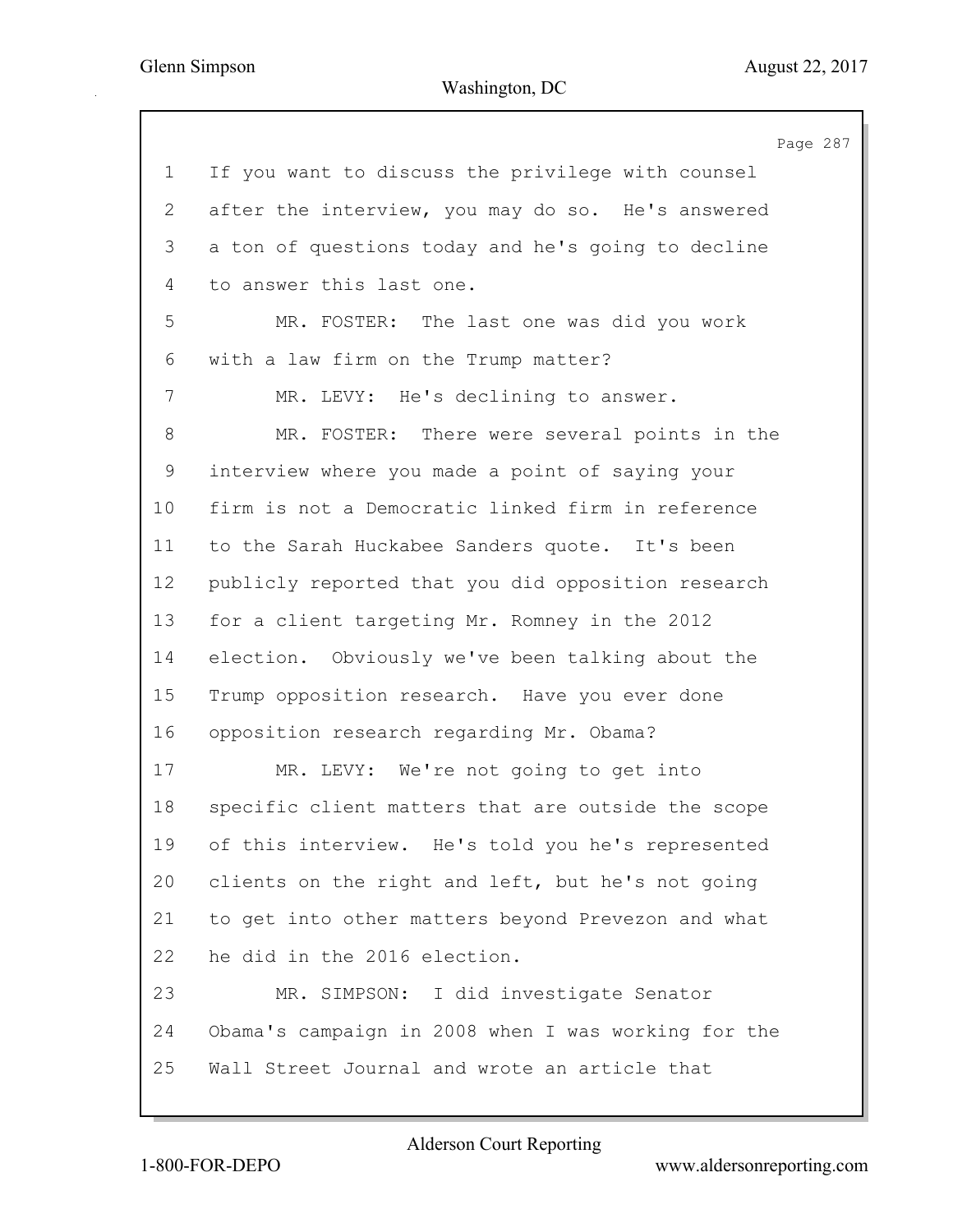Page 288 1 caused his campaign chair to resign. The record is 2 replete -- or the public report of my work is 3 replete with examples of investigations I've done 4 of Democrats that resulted in them losing their 5 elections and being prosecuted. 6 MR. LEVY: At the Wall Street Journal? 7 MR. SIMPSON: Yes. 8 BY MR. DAVIS: 9 Q. Are you party to a joint defense agreement 10 related to your Prevezon work? 11 MR. LEVY: He's not going to talk about 12 privileged discussions or agreements, and he's 13 probably not qualified to answer anyway. 14 BY MR. DAVIS: 15 Q. Is Fusion GPS paying Cunningham Levy for 16 the firm's representation of you or as a third 17 party? 18 MR. LEVY: That's privileged also. He's not 19 getting into payments to his lawyers and it's 20 beyond the scope of this interview which has now 21 gone on for almost nine hours. 22 BY MR. DAVIS: 23 Q. Has Fusion GPS ever offered directly or 24 indirectly to pay journalists to publish 25 information?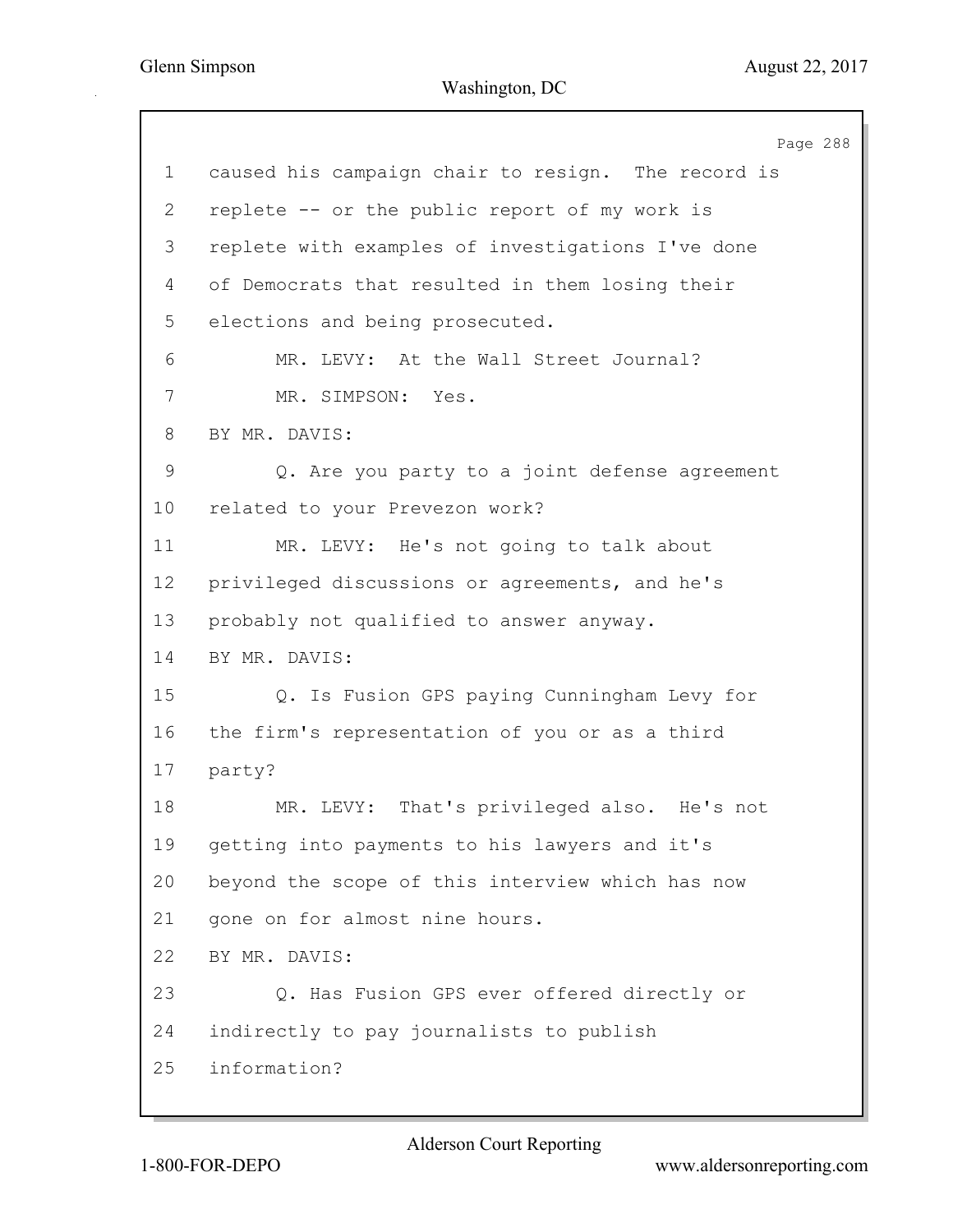Page 289 1 **A. No.** 2 Q. Are you aware of any Fusion clients 3 offering directly or indirectly to pay journalists 4 to publish information from Fusion? 5 MR. LEVY: While working for Fusion on a 6 Fusion matter or as a general matter? 7 MR. FOSTER: Can you let the witness answer. 8 MR. LEVY: Well, if the question's clear he 9 can answer any question -- 10 MR. FOSTER: I think the question was clear. 11 MR. LEVY: -- within the scope of the 12 interview -- 13 MR. DAVIS: Are there any of Fusion's 14 clients offering -- 15 THE REPORTER: Guys. 16 BY MR. DAVIS: 17 Q. I'll repeat the question. Are you aware 18 of any of Fusion's clients offering directly or 19 indirectly to pay journalists to publish 20 information from Fusion? 21 A. Not to my knowledge or recollection, no. 22 MR. FOSTER: What was the end date of the 23 Trump engagement? 24 MR. LEVY: He told you he didn't recall 25 exactly.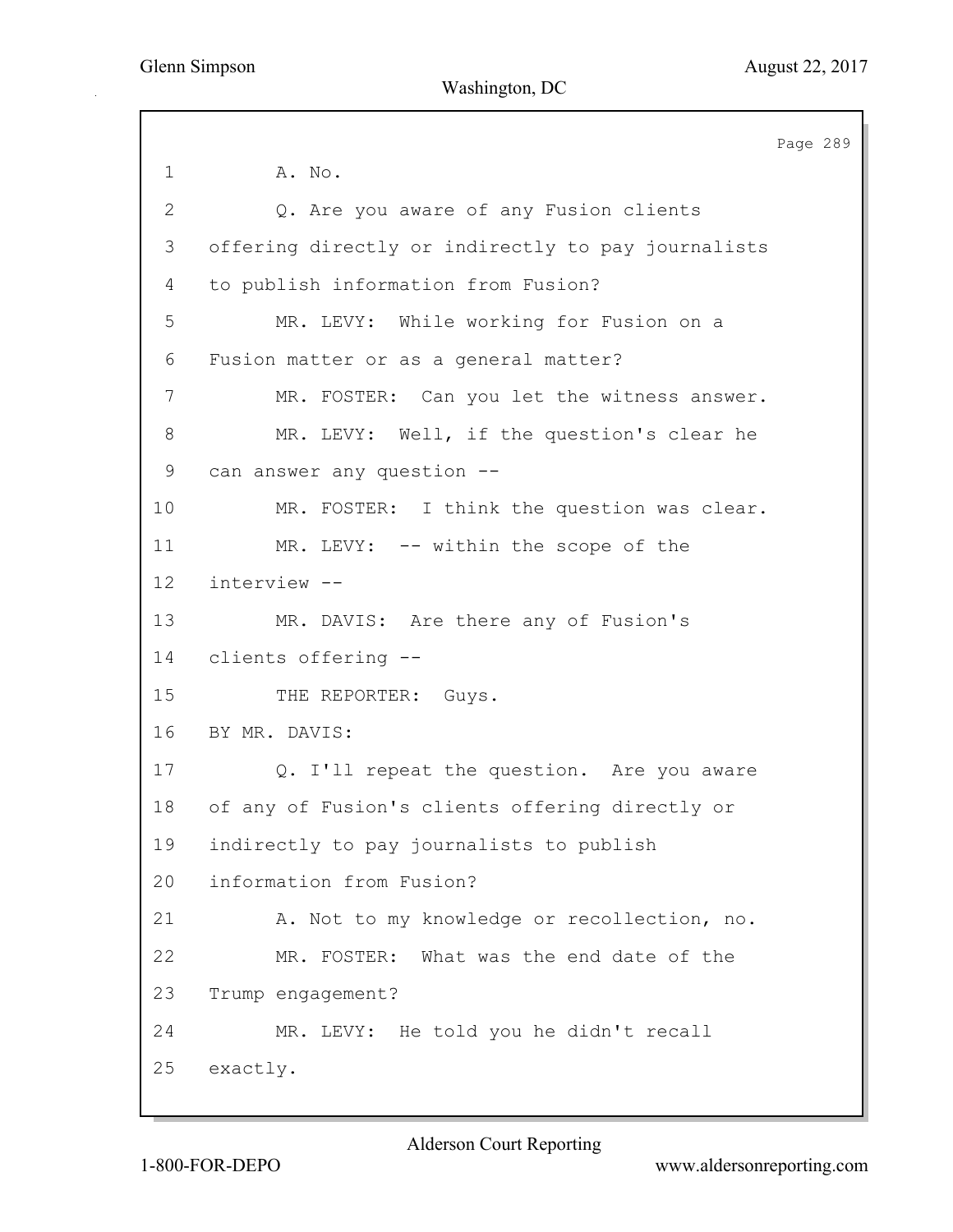Page 290 1 MR. SIMPSON: That's not correct. The 2 election was the end date. I assume you're asking 3 about the general election? The election date 4 would have been the end. 5 MR. FOSTER: So you didn't do any work on the 6 Trump matter after the election date, that was the 7 end of your work? 8 MR. SIMPSON: I had no client after the 9 election. 10 MR. FOSTER: It's 6:21. Let's go off the 11 record for a minute. 12 (A short break was had.) 13 MS. SAWYER: We'll go back on the record. 14 It's 6:30. 15 EXAMINATION 16 BY MS. SAWYER: 17 Q. We appreciate your time today, your 18 patience in answering our questions. 19 You've been asked a number of questions just 20 about -- well, strike that. 21 Were any of the particular factual findings 22 or conclusions that you reached with regard to the 23 research that was being done related to Russian 24 interference in the 2016 election including 25 possible ties to the Trump campaign, were any of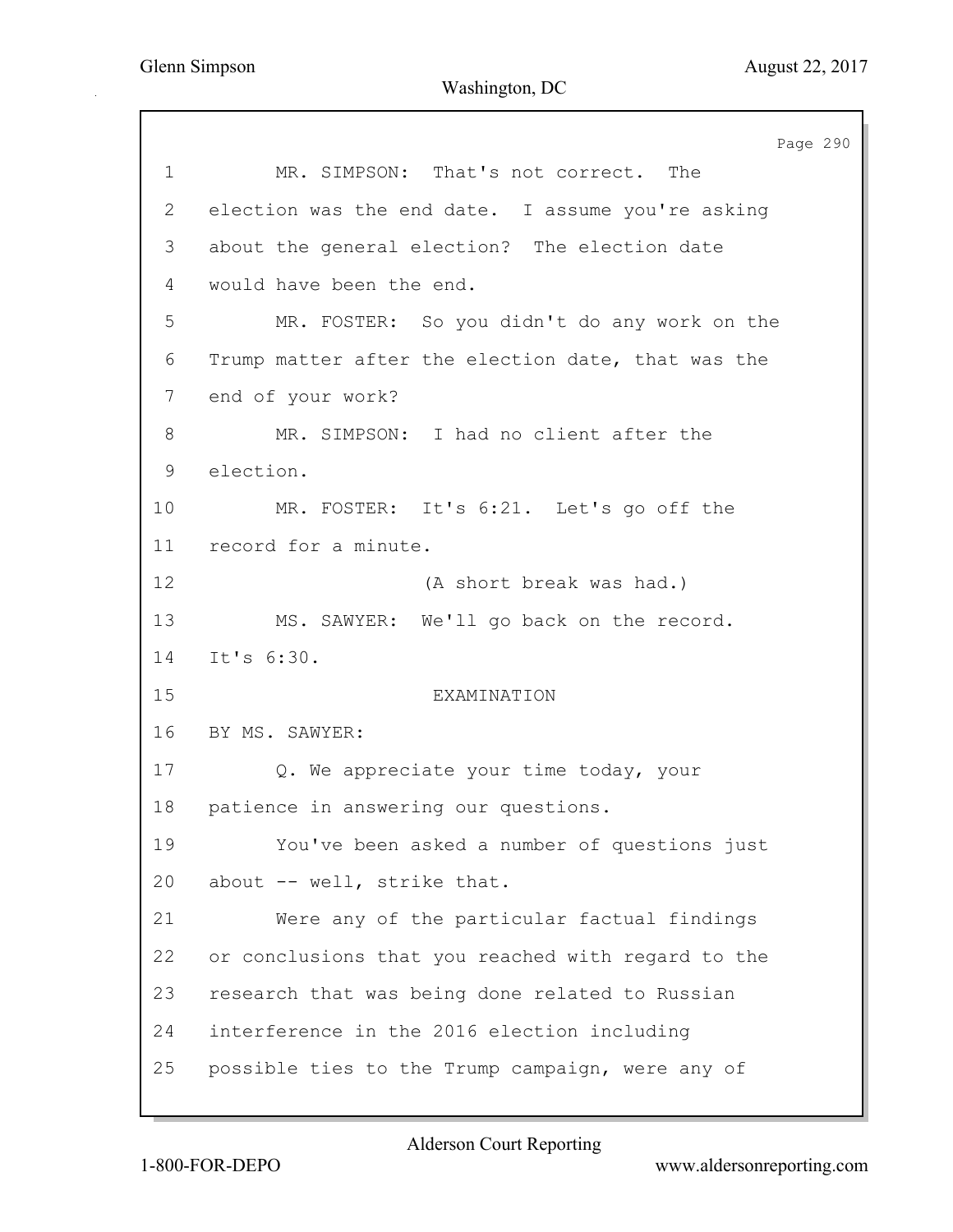Page 291 1 the factual findings or conclusions influenced in 2 any way by the identity of the client for whom you 3 were doing that work? 4 A. All the questions you've asked I guess 5 this one I've not given a lot of thought to. 6 Offhand, not that I can think of. 7 Q. So you weren't trying to reach a 8 particular conclusion based on the identity had 9 they asked you to find -- well, strike that. 10 I think what I'm trying to get some sense of 11 comfort around is to the extent there might be 12 concerns that the work being done was driven in a 13 direction designed to reach a particular conclusion 14 for a client or because of the client's identity 15 was that the case? 16 A. I think it's safe to say that, you know, 17 at some point probably early in 2016 I had reached 18 a conclusion about Donald Trump as a businessman 19 and his character and I was opposed to Donald 20 Trump. I'm not going to pretend that that wouldn't 21 have entered into my thinking. You know, again, I 22 was a journalist my whole life. So we were, you 23 know, trained not to take sides and practiced in 24 not taking sides. 25 So most of what I do as a research person is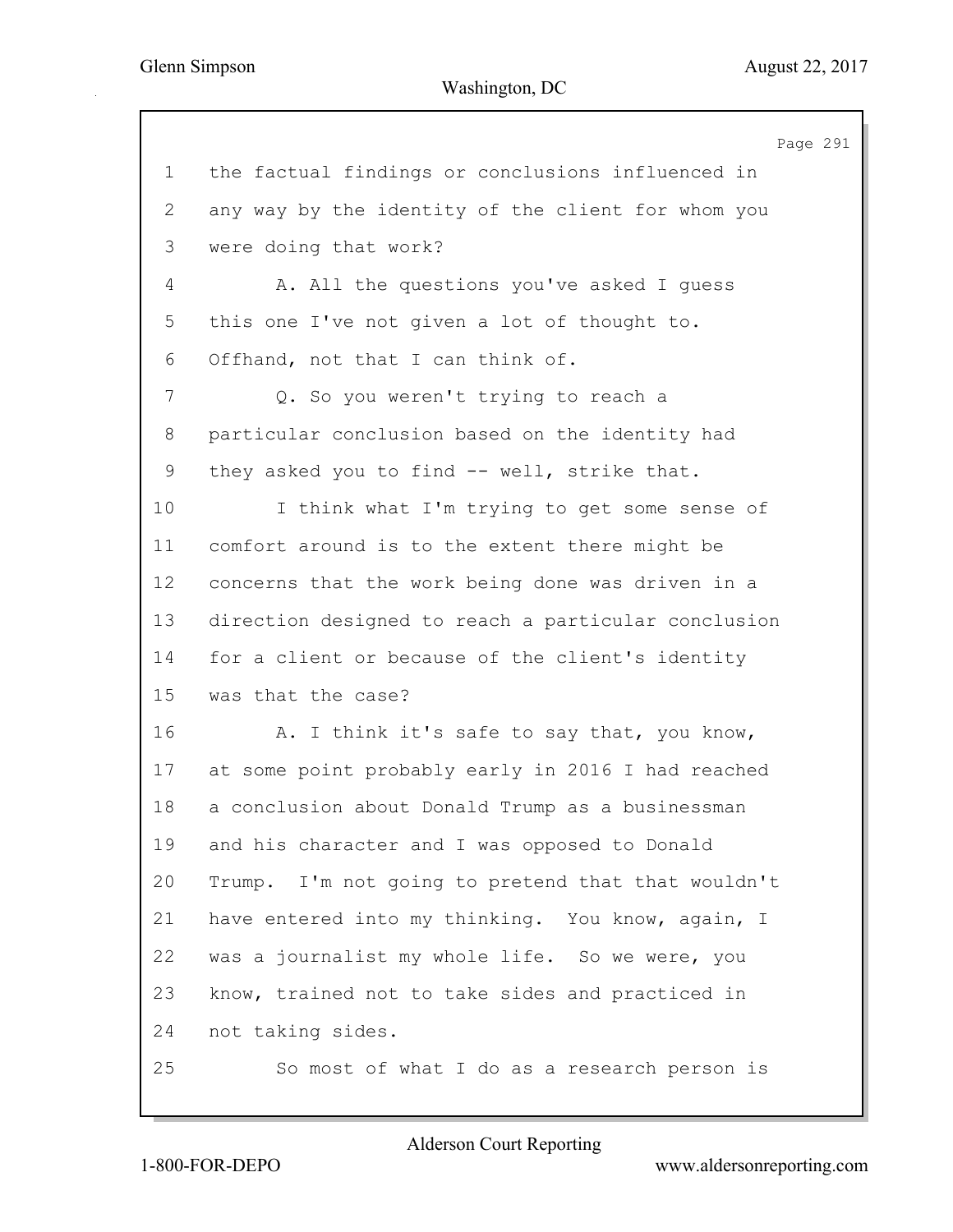Page 292

1 we try to avoid getting into situations where one's 2 etiology or political views would cloud your work 3 because it's a known hazard, but, you know, I 4 reached an opinion about Donald Trump and his 5 suitability to be president of the United States 6 and I was concerned about whether he was the best 7 person for the job.

8 Q. And given that you had been trained not to 9 allow etiology to cloud your work, it sounds like 10 you reached a conclusion and had concerns about 11 Candidate Trump. What steps did you take to then 12 ensure that your conclusion didn't cloud the work 13 that was being done?

14 A. Well, to be clear, my concerns were in the 15 category of character and competence rather than -- 16 I didn't have any specific concerns for much of the 17 time about his views, which I don't share, but that 18 wasn't really the issue. Most of what we do has to 19 do with do people have integrity and whether 20 they've been involved in illicit activity. So 21 those were the things I focused on. 22 Q. So the conclusion that you reached, was it 23 informed by the research that you were -- your 24 personal conclusion, was it informed by the 25 research that you were conducting?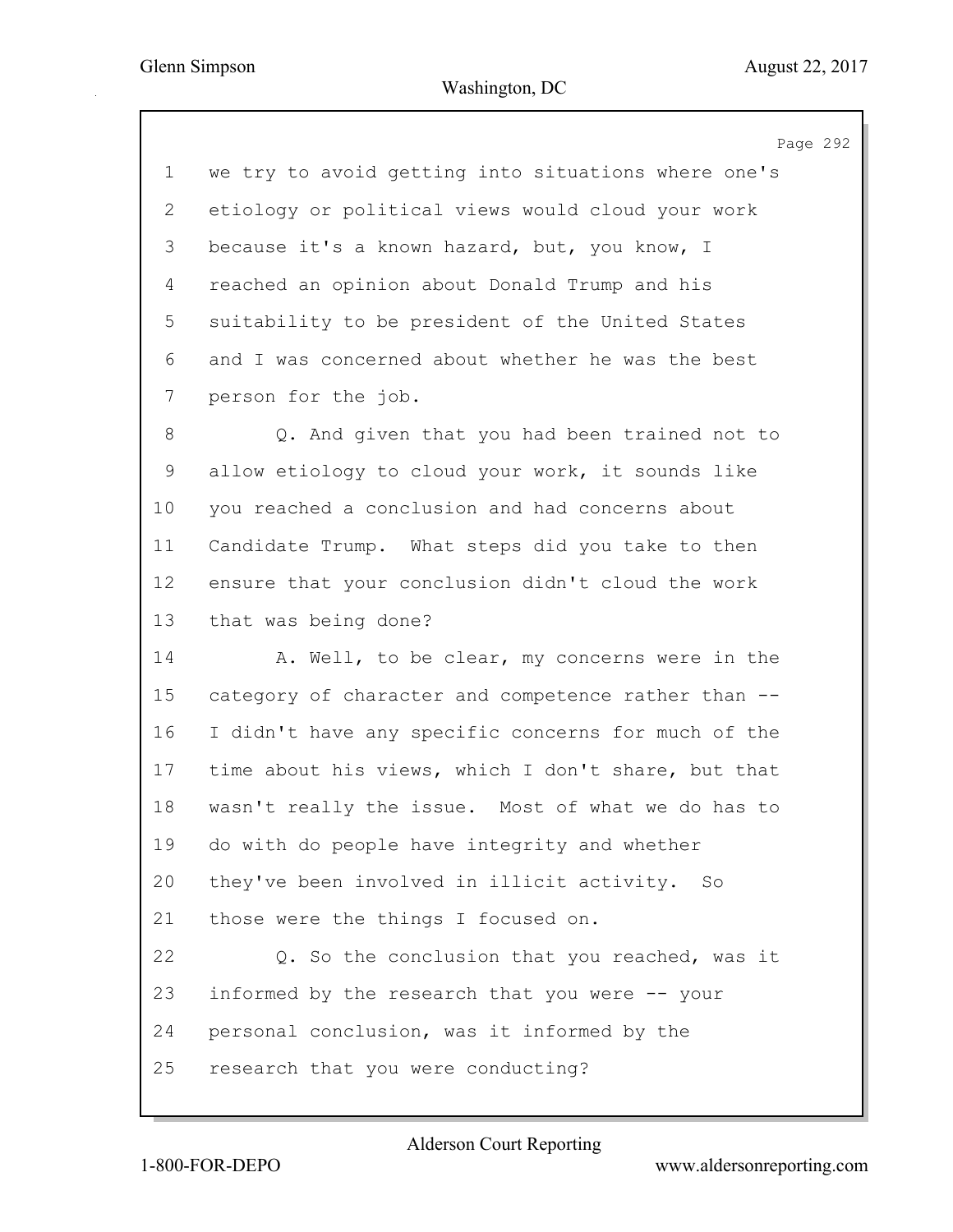Page 293 1 A. Yes. We deal in factual information and 2 over the course of this project we gathered lots of 3 facts about Donald Trump. 4 Q. You mentioned that earlier and I think you 5 made clear a number of times in the course of the 6 day that the specific work on Russian interference 7 and possible ties to the campaign that Mr. Steele 8 was doing was one part of that bigger picture, and 9 I did want to ask you about some of that bigger 10 picture of the work and get a sense from you, if I 11 could, you know, some of the background and 12 findings. In particular one of the things you had 13 mentioned -- well, you just mentioned right now as 14 we were speaking the term "illicit activity." 15 What, if any, research did you conduct that gave 16 you any concerns about then Candidate Trump and 17 potential illicit activity? 18 A. I think the thing I cited to you was his 19 relationship with organized crime figures, and that 20 was a concern. 21 Q. And what can you share with us about the 22 findings, your findings? 23 A. Well, I've tried to share as much as I 24 could think of over the course of today. As I say, 25 there were various allegations of fraudulent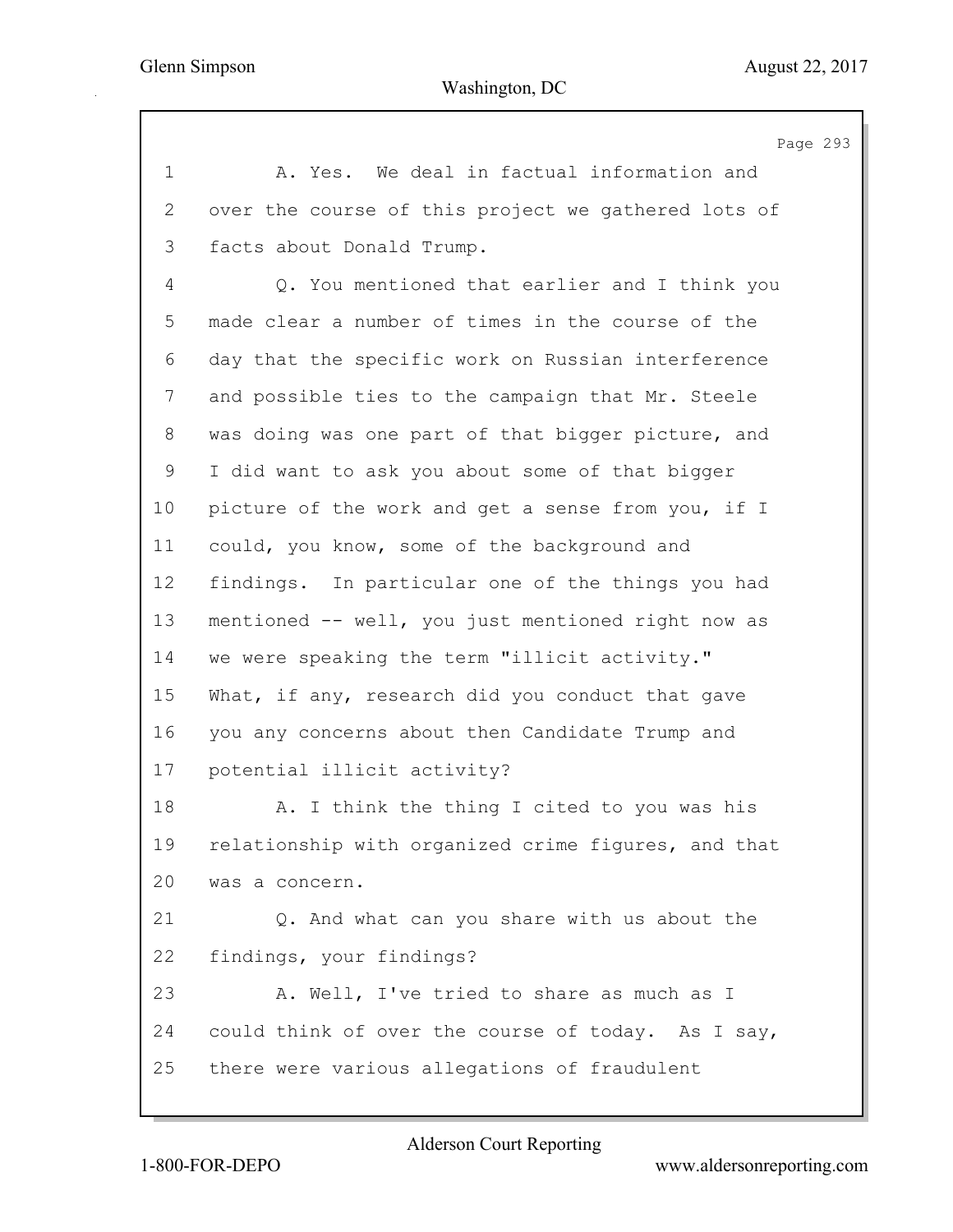|             | Page 294                                            |
|-------------|-----------------------------------------------------|
| $\mathbf 1$ | business practices or dishonest business practices  |
| 2           | or connections with organized crime figures.<br>In  |
| 3           | fact, you know, there was numerous others that I    |
| 4           | can't remember the names of. It was a long history  |
| 5           | of associations with people accused of involvement  |
| 6           | in criminal activity.                               |
| 7           | You know, just to reiterate, the facts of           |
| 8           | these investigations are the facts and we don't try |
| 9           | to drive an investigation to any particular         |
| 10          | conclusion, certainly not based on our political    |
| 11          | views. So I think it would be, you know, not        |
| 12          | believable for me to tell you I didn't reach, you   |
| 13          | know, views about Donald Trump's integrity, but,    |
| 14          | you know, those were -- those didn't influence the  |
| 15          | research in terms of the findings. Those were the   |
| 16          | findings.                                           |
| 17          | Q. You mentioned specifically and I think           |
| 18          | with regard to organized crime particularly ties to |
| 19          | Felix Sater is one. You indicated a connection to   |
| 20          | Yudkovich Mogilebich, I think it is.                |
| 21          | A. Mogilebich.                                      |
| 22          | Q. Mogilebich, which we can spell for you.          |
| 23          | Tell me if I have this correct.                     |
| 24          | $M-O-G-I-L-E-B-I-C-H.$                              |
| 25          | A. Yes.                                             |
|             |                                                     |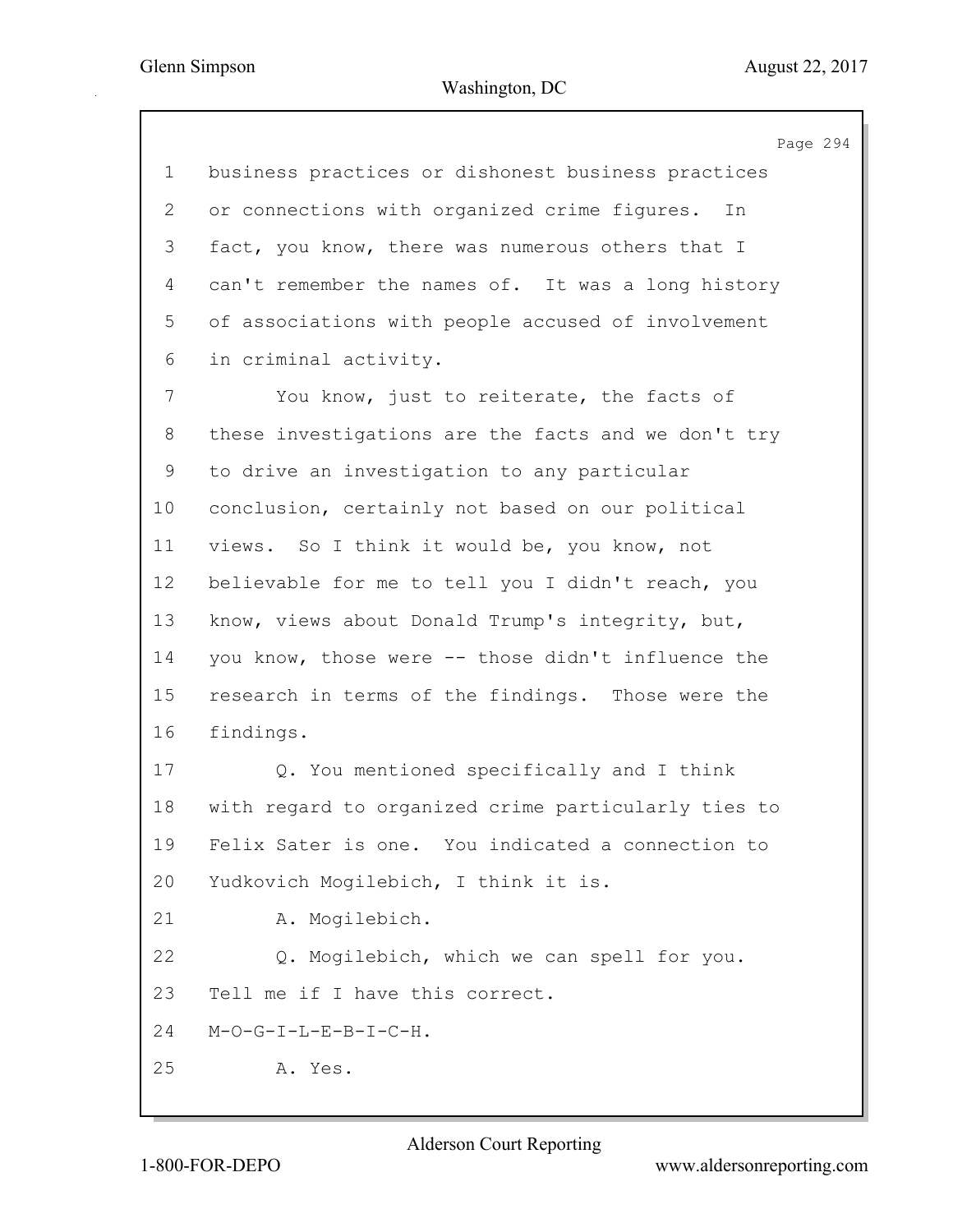Page 295 1 THE REPORTER: What's the first name? 2 MR. SIMPSON: Semyon, S-E-M-Y-O-N. 3 BY MS. SAWYER: 4 Q. Yudkovich, did I get that -- 5 A. I believe I was probably talking fast and 6 I think I might have made a reference to 7 Yanukovych, which is the former president of the 8 Ukraine. 9 Q. With regard to any of that work, did you 10 create work product based on that work? 11 A. I don't specifically recall what we would 12 have created. 13 Q. And with regard to that work, did you 14 share any of that information with law enforcement 15 agencies? 16 A. No. I mean, just to reiterate, the only 17 contact that, you know, occurred during this 18 engagement was -- at least to my knowledge, was 19 Chris's dealing with the FBI. Other than that, I 20 don't remember having any dealings with the FBI. 21 Q. You had also mentioned earlier in the day 22 work -- that there was an investigation about money 23 from Kazakhstan? 24 A. Yes. 25 Q. And could you tell me about that and what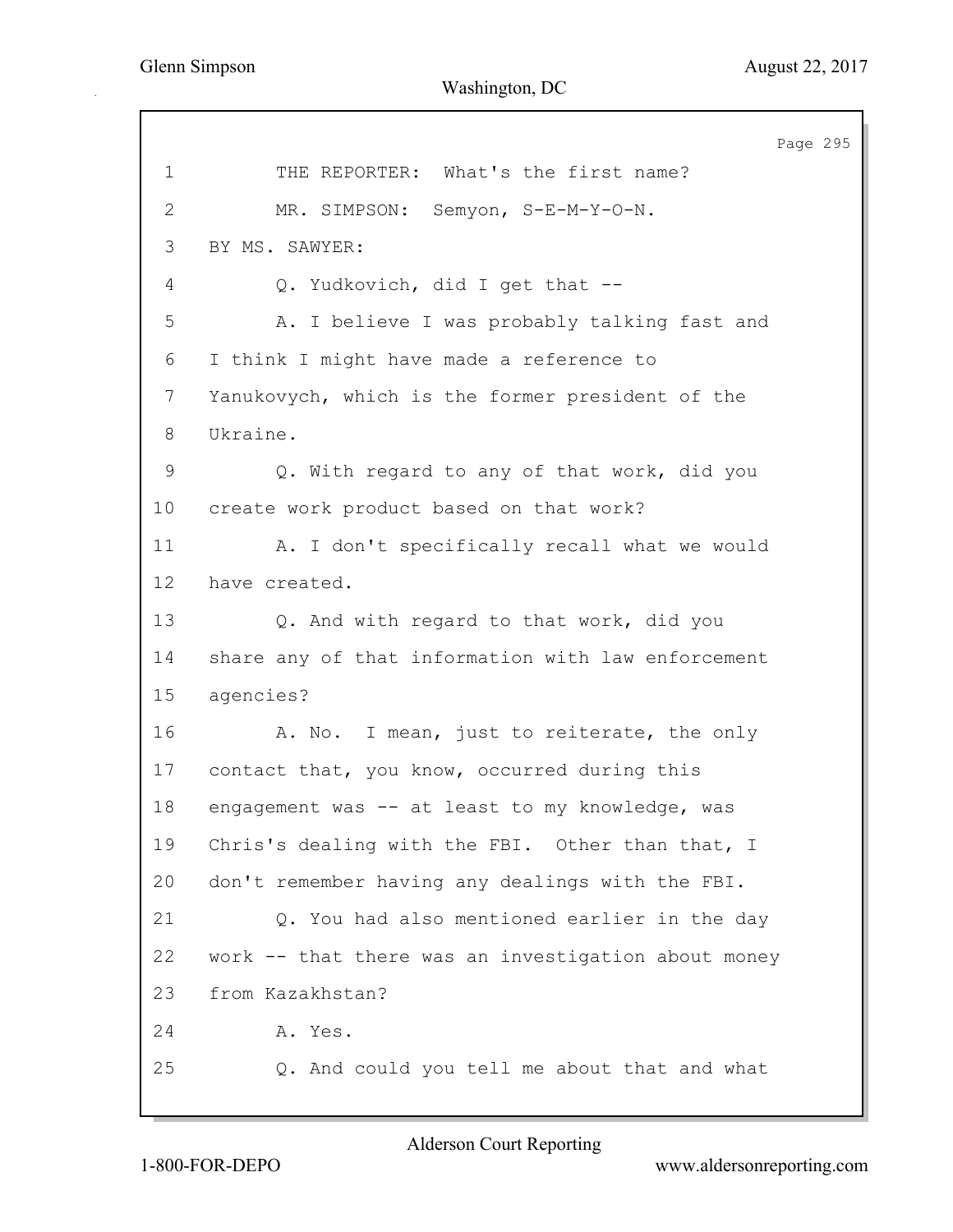|                | Page 296                                            |
|----------------|-----------------------------------------------------|
| $\mathbf 1$    | you investigated and what you learned.              |
| $\overline{2}$ | A. There was some parallel litigation in            |
| 3              | New York involving attempts by the government of    |
| 4              | Kazakhstan to recover money that had been allegedly |
| 5              | stolen from Kazakhstan, billions of dollars in a    |
| 6              | colossal bank failure. The name of the bank was     |
| 7              | BTA Bank. It's been well established in various     |
| 8              | courts that the government's allegations are        |
| 9              | basically true, which is that large amounts of      |
| 10             | money were illicitly removed from this bank,        |
| 11             | laundered across Europe and into the United States  |
| 12             | apparently. Allegedly.                              |
| 13             | So there was a civil case, at least one civil       |
| 14             | case in New York involving -- filed by the city of  |
| 15             | Almaty, A-L-M-A-T-Y, against some alleged Kazakh    |
| 16             | money launderers. I don't remember exactly how,     |
| 17             | but we learned that -- it wasn't from Chris. We     |
| 18             | learned that Felix Sater had some connections with  |
| 19             | these people, and it's been more recently in the    |
| 20             | media that he's helping the government of           |
| 21             | Kazakhstan to recover this money. There's been      |
| 22             | media reports that the money went into the Trump    |
| 23             | Soho or it went into the company that built the     |
| 24             | Trump Soho. I can't remember the name.              |
| 25             | Q. So the connection in that instance was to        |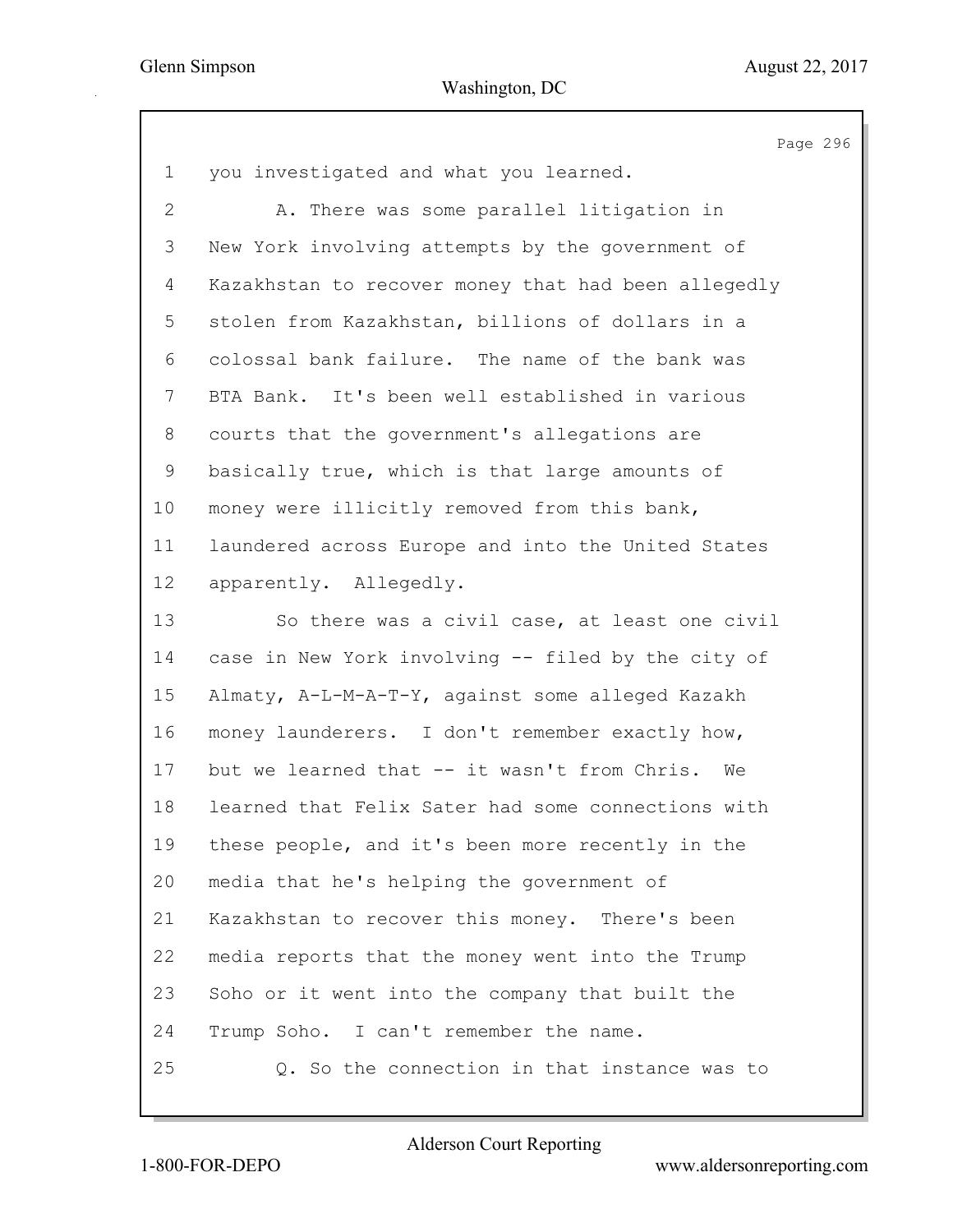Page 297 1 Felix Sater and through Felix Sater to -- 2 potentially to Donald Trump? 3 A. Yes. It was a company that Felix Sater 4 and Donald Trump were involved in together. 5 Q. And the research you did on that project, 6 was that public source research? Did you have any 7 other -- did you have human intelligence sources on 8 that project? 9 A. I think I probably did have some human 10 sources. That's my answer. 11 Q. And did you use subcontractors at all on 12 that work? 13 A. I can't say specifically whether it was --14 I remember commissioning some public record-type 15 research on Felix Sater and his history in 16 New York. 17 Q. Did you feel in the course of that that 18 you had uncovered evidence of any criminal activity 19 by Donald Trump? 20 A. In the course of that I don't think so. I 21 think my concern was the associations with known 22 organized crime figures. 23 Q. And that included Felix Sater? 24 A. Yes. 25 Q. Anyone else in particular?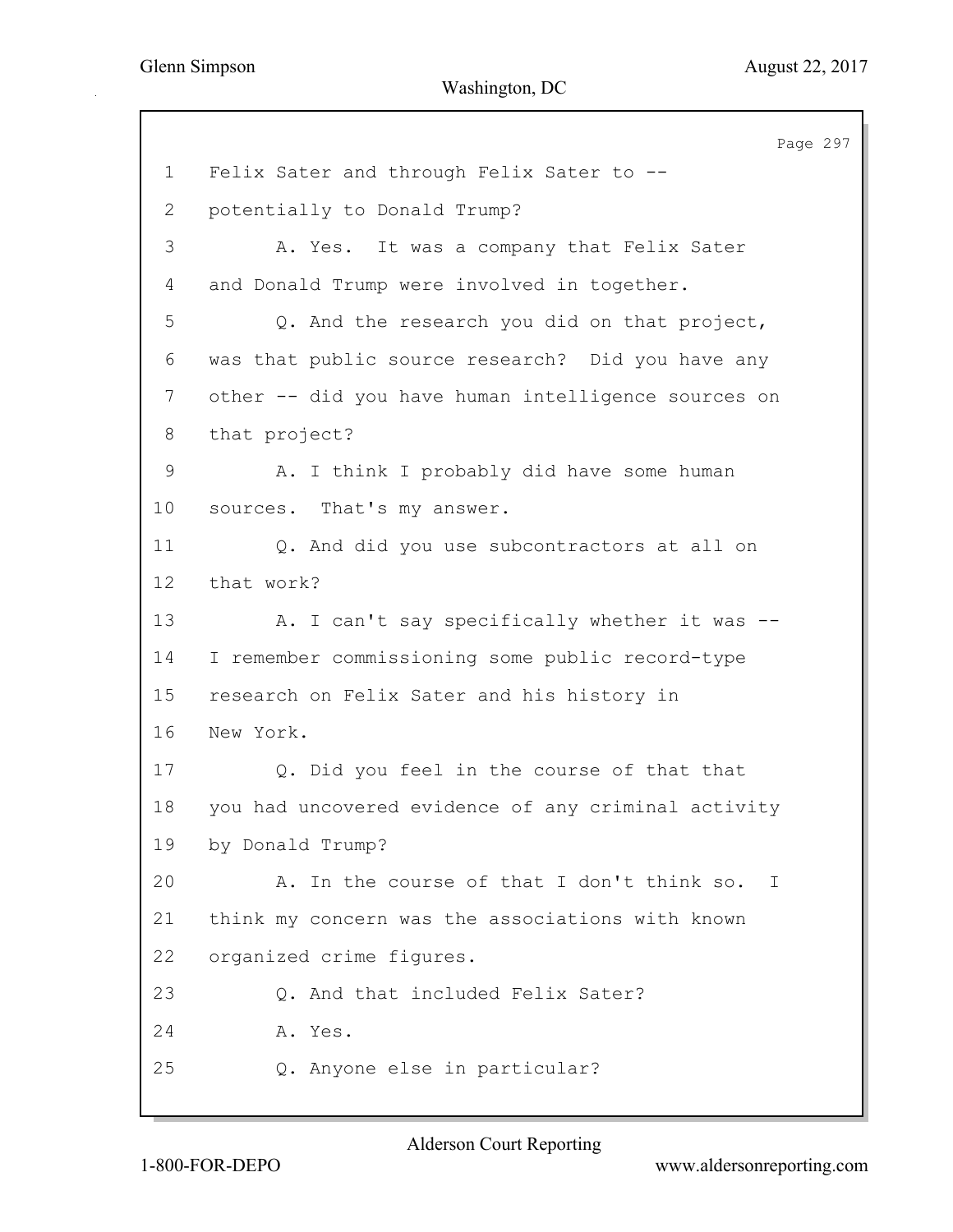Page 298 1 A. There were others. 2 MR. LEVY: Beyond what we've discussed today? 3 MS. SAWYER: Yes, beyond what we've already 4 discussed. 5 BY THE WITNESS: 6 A. Another figure involved in the Trump Soho 7 project was a central Asian person named Arif, 8 A-R-I-F, is the last name. The first name is 9 generally spelled Tevfik, it's T-E-V-F-I-K. If you 10 search under a different transiteration of that 11 name you can find open source reporting alleging 12 that he's an organized crime figure from Central 13 Asia and he had an arrest for involvement in child 14 prostitution. 15 Q. You mentioned as well that you had 16 reviewed tax bills. Were these specifically Donald 17 Trump's tax bills? 18 A. They were Trump properties and I believe 19 we may have reviewed some public information about 20 estate taxes and things like that. We didn't have 21 access to his tax returns. 22 Q. Did you reach any conclusions based on 23 your review of his tax bills? I think you 24 mentioned that in connection with trying to assess 25 either financial connections or his financial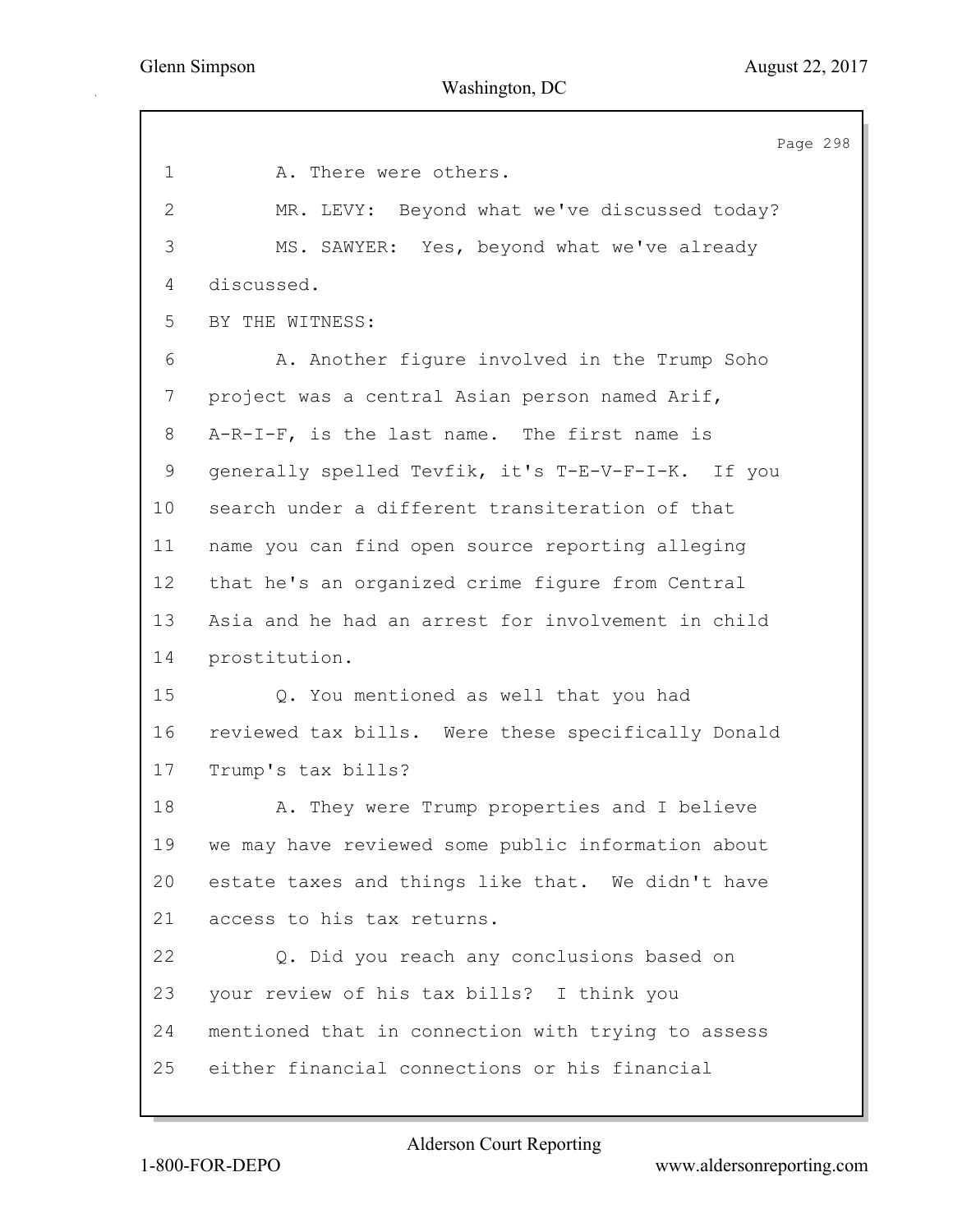Page 299 1 standing. Did you reach any conclusions with 2 regard to either of those? 3 A. Yes. I concluded -- we concluded that his 4 statements about what individual properties were 5 worth were greatly exaggerated and at odds with the 6 information that he'd supplied, you know, in legal 7 filings with tax authorities and other records, 8 corporate records. 9 Q. Did any of that indicate anything that 10 showed a connection to Russia or the Russian 11 government or Russian officials or Russian 12 oligarchs? 13 A. Not that I can recall. 14 Q. You mentioned as well, you brought up 15 Trump golf courses. What in particular were you 16 looking into with regard to Donald Trump's golf 17 courses? 18 A. The original inquiry was into the value of 19 the courses, whether he had to borrow money to buy 20 them, whether they were encumbered with debt, how 21 much money they brought in, what valuations he put 22 on them, and property tax filings. 23 Q. And in general can you share what findings 24 and conclusions you reached? 25 MR. LEVY: With regard to?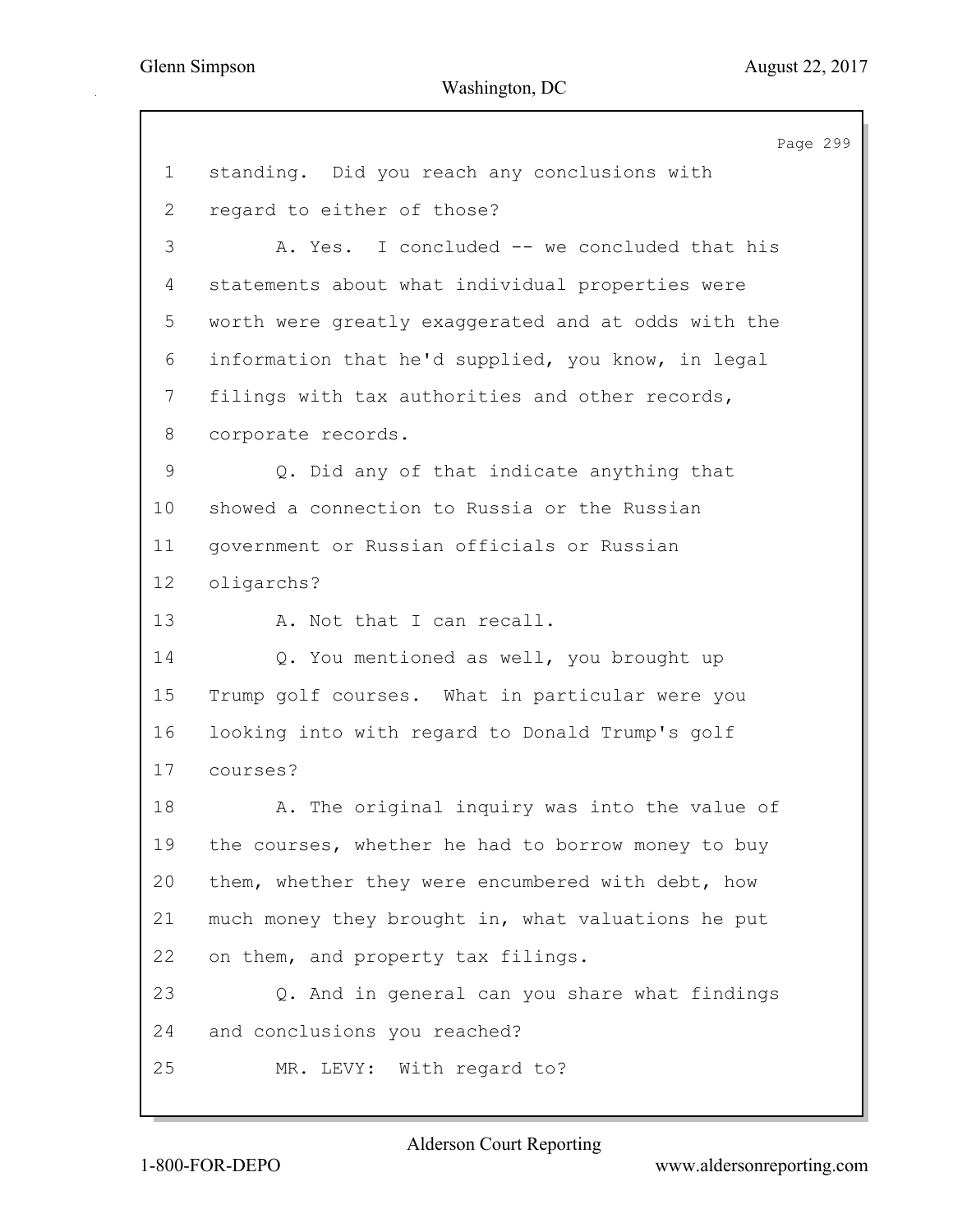Page 300 1 MS. SAWYER: To the work on the golf 2 properties. 3 BY THE WITNESS: 4 A. A number of them don't make any money. 5 His valuations of the properties are questionable. 6 I guess those would be the main findings. 7 Q. You just mentioned broadly but didn't 8 describe it, you mentioned research on Scotland. I 9 don't know if it was particular properties or 10 something with regard to Scotland. Can you just 11 describe what that research was. 12 A. Sure. He has golf courses in Scotland and 13 Ireland and one of the facets of UK or anglo 14 company law is that private companies have to file 15 financial statements, public financial statements. 16 So when you're looking at a guy like Donald Trump 17 who doesn't like to share information about his 18 company, it's useful to find a jurisdiction where 19 he's required to share that information with the 20 local government. 21 So we went and ordered the records -- the 22 financial statements of the golf courses. There's 23 also a long-running land use controversy -- I think 24 there's multiple long-running land use 25 controversies over those properties. We haven't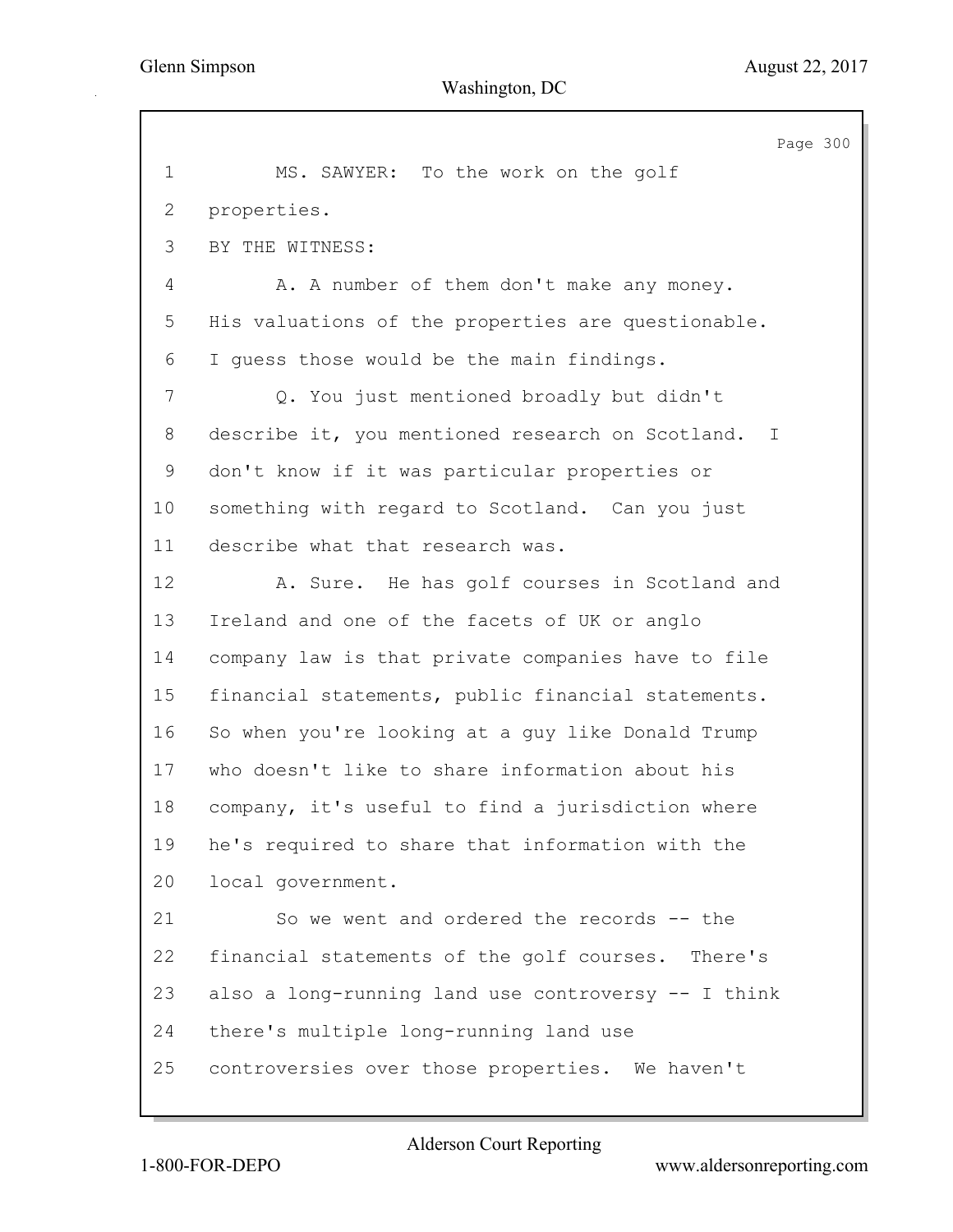Page 301 1 really touched on this at all, but there were also 2 environmental issues that were part of the 3 research. 4 Q. With regard to the public financial 5 statements, did you reach any conclusions based on 6 that? 7 A. That they were not profitable entities. I 8 don't specifically recall. I just remember that 9 these were not doing very well and that he'd sunk a 10 lot of money into them and he hadn't gotten a lot 11 of money back yet. 12 MS. QUINT: You mentioned a couple of times, 13 Mr. Simpson, that you had particular familiarity 14 with Mr. Manafort and even that you were more 15 familiar with him in particular than Chris Steele 16 was. In general and it might not be easy to be 17 general about it, but what was your focus when you 18 had looked into Manafort? What main areas were you 19 familiar with? 20 MR. SIMPSON: Over the years, originally at 21 the Wall Street Journal we learned of his 22 relationship with Ukrainian and Russian oligarchs. 23 So it was generally continued in that vein. He was 24 subject of some litigation over his business 25 dealings in New York. There was a lawsuit filed by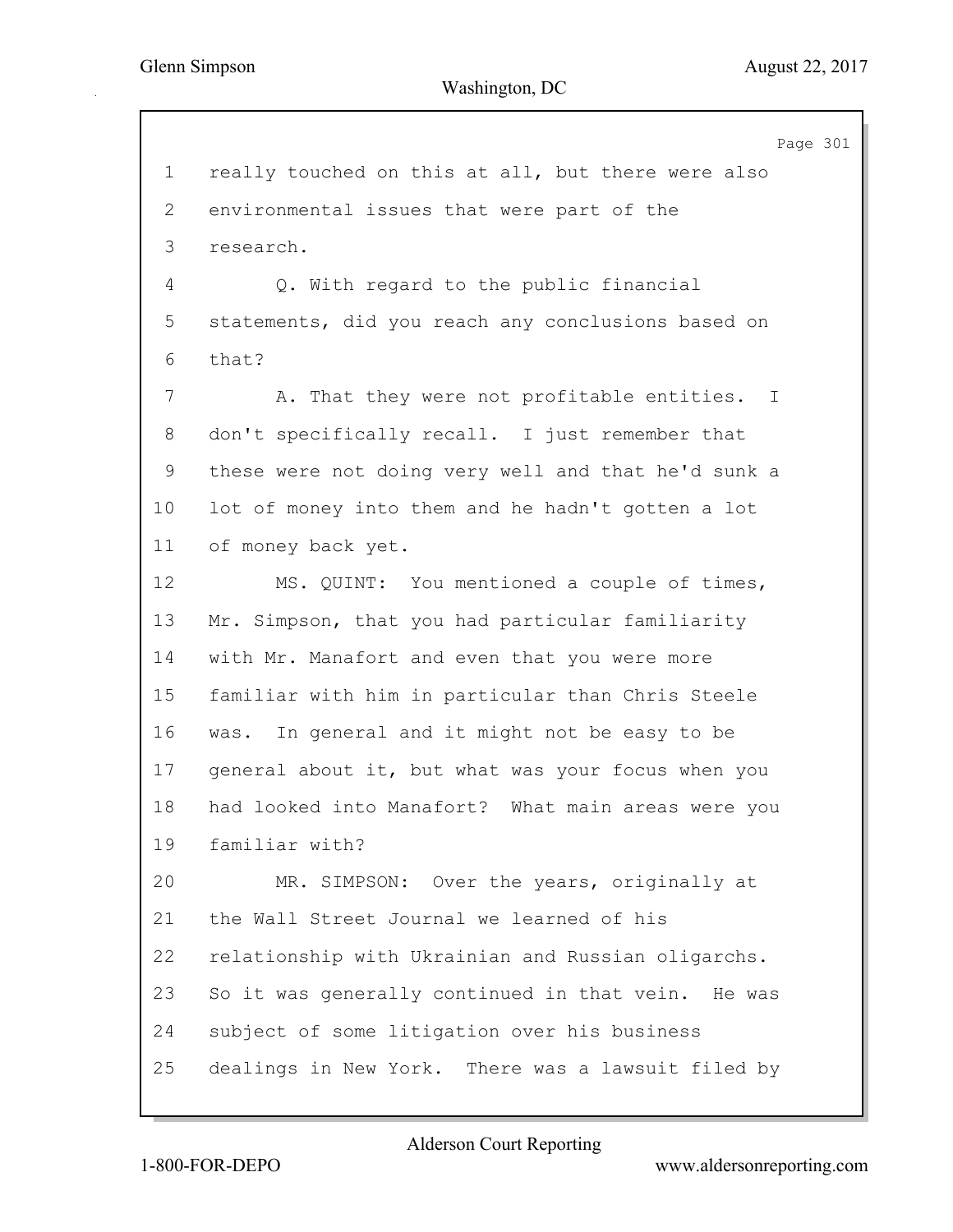|             | Page 302                                            |
|-------------|-----------------------------------------------------|
| 1           | the opposition politician from Ukraine accusing him |
| 2           | of involvement in corruption in Ukraine. So as      |
| 3           | just a -- not for any particular client, but just   |
| 4           | because these matters are something I follow I had  |
| 5           | collected those documents. I think there's          |
| 6           | probably some other litigation that I collected     |
| 7           | that was in a similar vein.                         |
| 8           | MS. QUINT: And it was all documentary or did        |
| $\mathsf 9$ | you have human sources for your Manafort research?  |
| 10          | MR. SIMPSON: I don't think -- for the most          |
| 11          | part it was just what you call gathering string,    |
| 12          | just accumulating files on people or subjects that  |
| 13          | are of interest.                                    |
| 14          | BY MS. SAWYER:                                      |
| 15          | Q. The committee, certain members of the            |
| 16          | committee, the Chairman and Ranking Member along    |
| 17          | with Senators Graham and Whitehouse had sent a      |
| 18          | request for documents and information on July 19.   |
| 19          | I understand your efforts to identify that          |
| 20          | information are ongoing and I know that in response |
| 21          | to one of my questions about Mr. Page your attorney |
| 22          | has already said that the request for information   |
| 23          | is pending and being reviewed. I just wanted to     |
| 24          | ask you a couple of questions about some of the     |
| 25          | other individuals that we had identified in that    |
|             |                                                     |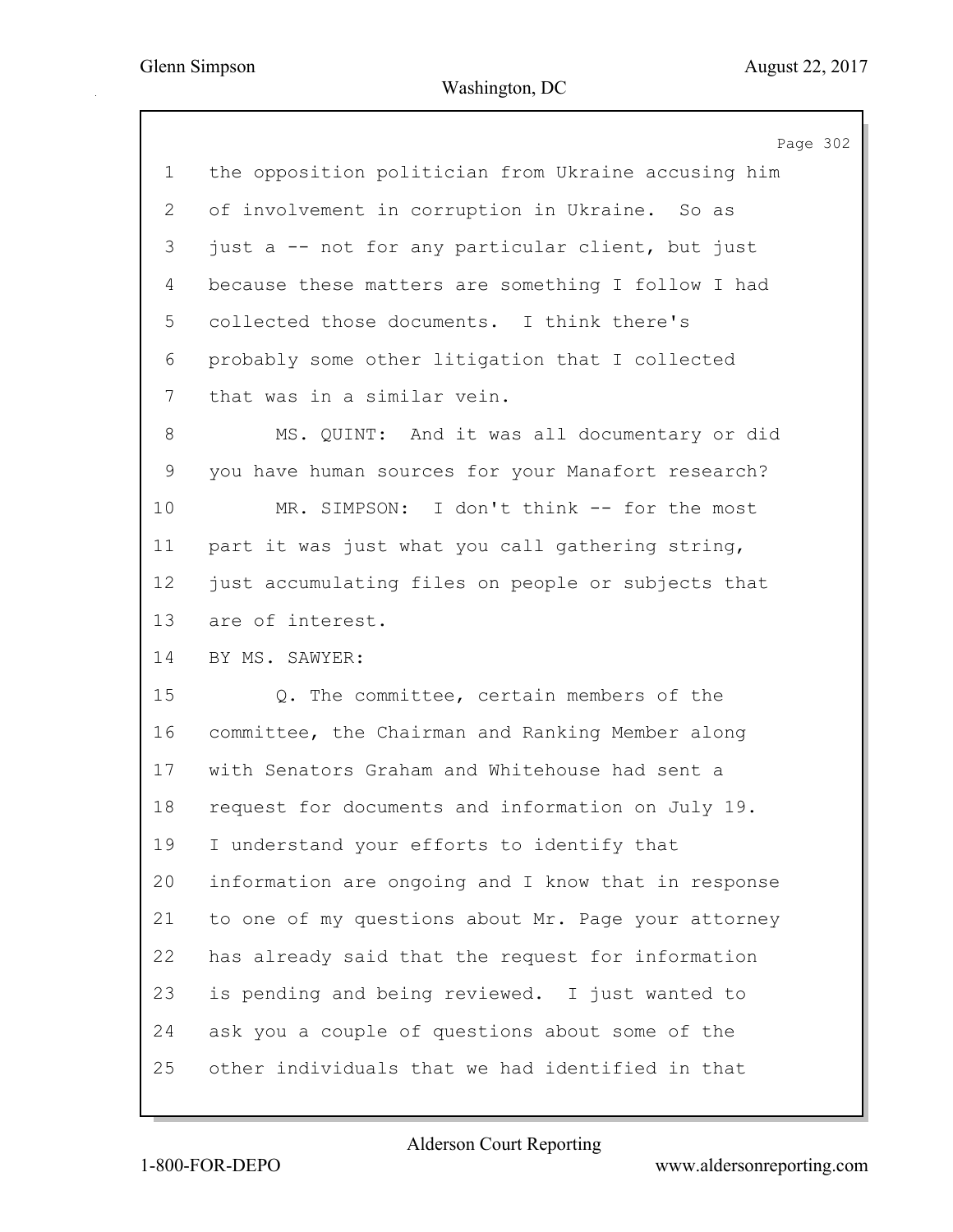|                 | Page 303                                           |
|-----------------|----------------------------------------------------|
| $\mathbf 1$     | letter and in particular in request No. 6?         |
| $\overline{2}$  | MR. LEVY: Do you have an exhibit or should I       |
| 3               | just get my copy out?                              |
| 4               | MS. SAWYER: I'm happy to enter it as an            |
| 5               | exhibit or I can just read the names. I don't      |
| 6               | think there's any reason we need to $-$ -          |
| $7\phantom{.}$  | MR. LEVY: Just read the names to move it           |
| 8               | along, that's fine.                                |
| 9               | MS. SAWYER: I don't think there's any              |
| 10 <sub>o</sub> | reason -- there's nothing in this letter to inform |
| 11              | your answer otherwise.                             |
| 12              | BY MS. SAWYER:                                     |
| 13              | Q. So with regard to Alpha Group, sometimes        |
| 14              | I've heard Alpha Group, sometimes I've heard Alpha |
| 15              | Bank. I don't know if they're two distinct         |
| 16              | entities. Do you know anything about Alpha Bank or |
| 17              | Alpha Group with regard to Russian interference in |
| 18              | the 2016 election?                                 |
| 19              | A. Alpha Group is not a corporate person,          |
| 20              | it's not an entity. It's just a collective name.   |
| 21              | Alpha Bank is a bank. I know a limited amount. I   |
| 22              | know, you know, journalists were working on some   |
| 23              | issues related to this and they asked us about it, |
| 24              | but the information didn't come from us.           |
| 25              | Q. So you were asked by journalists about it,      |
|                 |                                                    |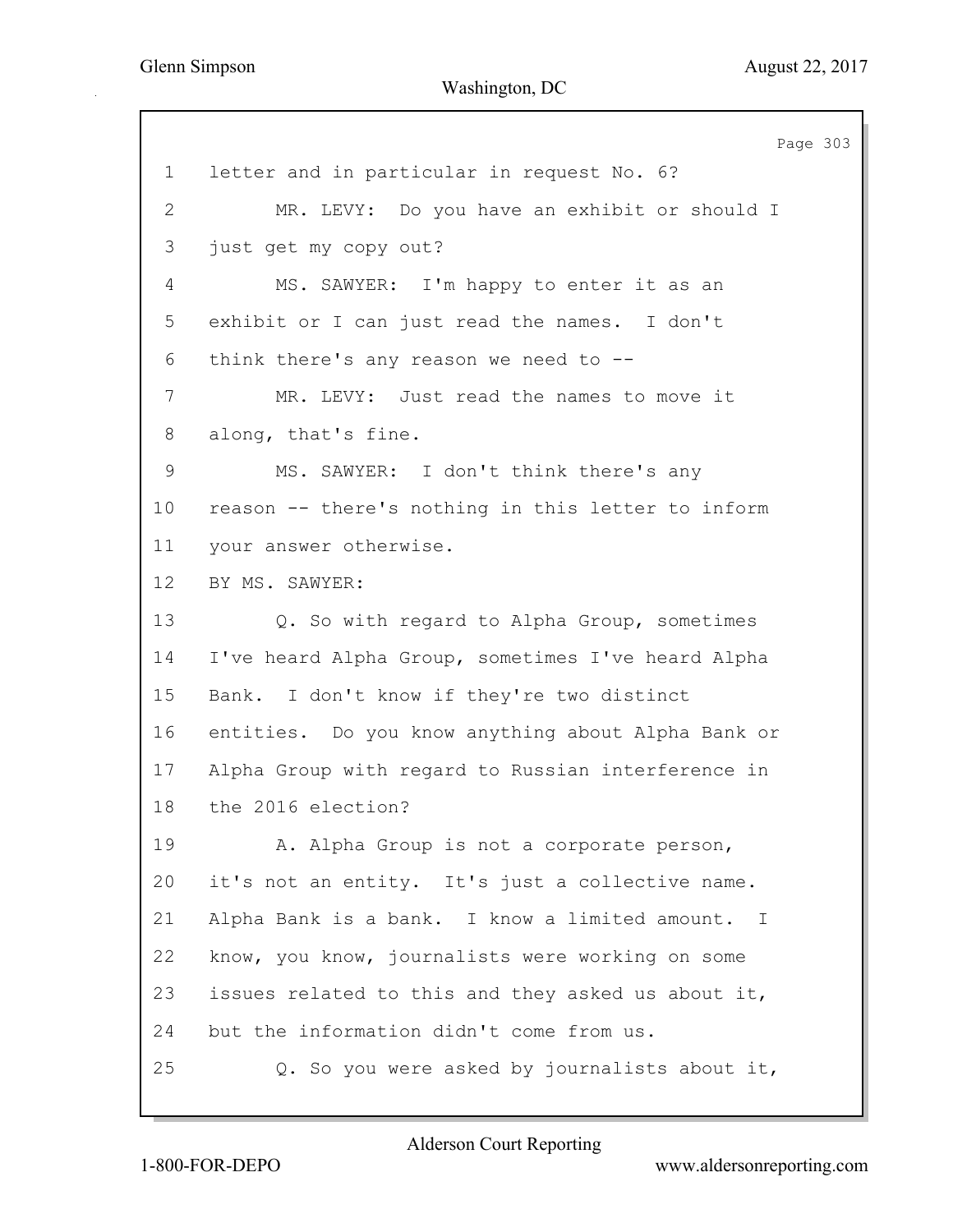Page 304 1 but you're saying whatever information you had was 2 not generated by Fusion GPS? 3 A. That's right. I know they're a big player 4 and they have long, deep ties to Vladimir Putin. 5 One of the founders, Pyotr Aven, P-Y-O-T-R, second 6 word Aven, A-V-E-N, was an associate of Vladimir 7 Putin when he was in the mayor's office in Saint 8 Petersburg around the time same that Bill Browder 9 was doing business with the mayor's office. 10 They're very powerful politically and economically 11 in Russia and they have -- in the tens of billions 12 are the assets of the founders and they have all 13 sorts of interests. They have epic disputes with 14 western corporations, including BP. So people in 15 my business tend to just have a lot of 16 institutional knowledge about them and, you know, I 17 shared my institutional knowledge about them. 18 Q. You mentioned other founders. Are those 19 other founders Mikhail Fridman and German Khan? 20 A. Yes. 21 Q. Do you have any information there have 22 been reports about potential communications between 23 a server at Alpha Bank and potentially servers that 24 belong to the Trump organization or Trump -- some 25 entity associated with Donald Trump? Do you have

Alderson Court Reporting

1-800-FOR-DEPO www.aldersonreporting.com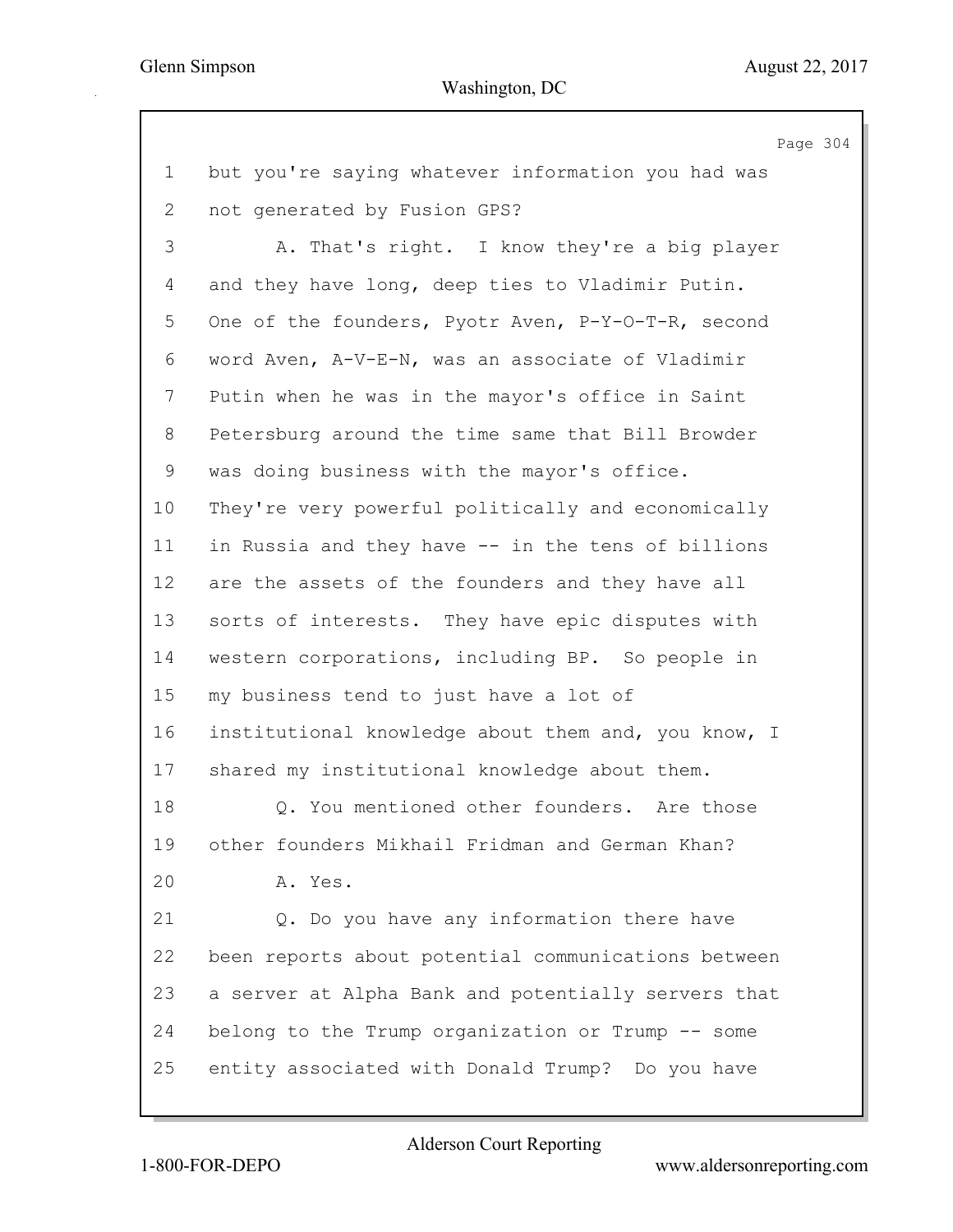|                | Page 305                                            |
|----------------|-----------------------------------------------------|
| $\mathbf 1$    | any information about those particular reports?     |
| $\overline{2}$ | A. That's kind of an open-ended question. I         |
| 3              | think what I said is we were asked about that and   |
| 4              | it wasn't -- that information wasn't generated by   |
| 5              | us and I'm happy to say it's beyond our competence  |
| 6              | to have generated, but in the course of being asked |
| $\overline{7}$ | about it, you know, people gave us information. I   |
| 8              | don't know what else to say.                        |
| 9              | Q. And what information were you given?             |
| 10             | A. A bunch of data. I mean, we were shown           |
| 11             | like do you know what this would mean, does this    |
| 12             | mean, and it's beyond $--$ it's really $--$ it's    |
| 13             | certainly beyond my competence.                     |
| 14             | Q. So the data that you were shown, you could       |
| 15             | not draw any conclusions from it?                   |
| 16             | A. I did not draw any conclusions from the          |
| 17             | data.                                               |
| 18             | Q. Another individual that there's been a lot       |
| 19             | of press reporting on is Sergei Millian. Other      |
| 20             | than what -- what, if anything, can you tell us     |
| 21             | about did you conduct any research into             |
| 22             | Mr. Millian? And, if so, what conclusions did you   |
| 23             | reach with regard to Russian interference in the    |
| 24             | 2016 election?                                      |
| 25             | A. We learned from sources that he had              |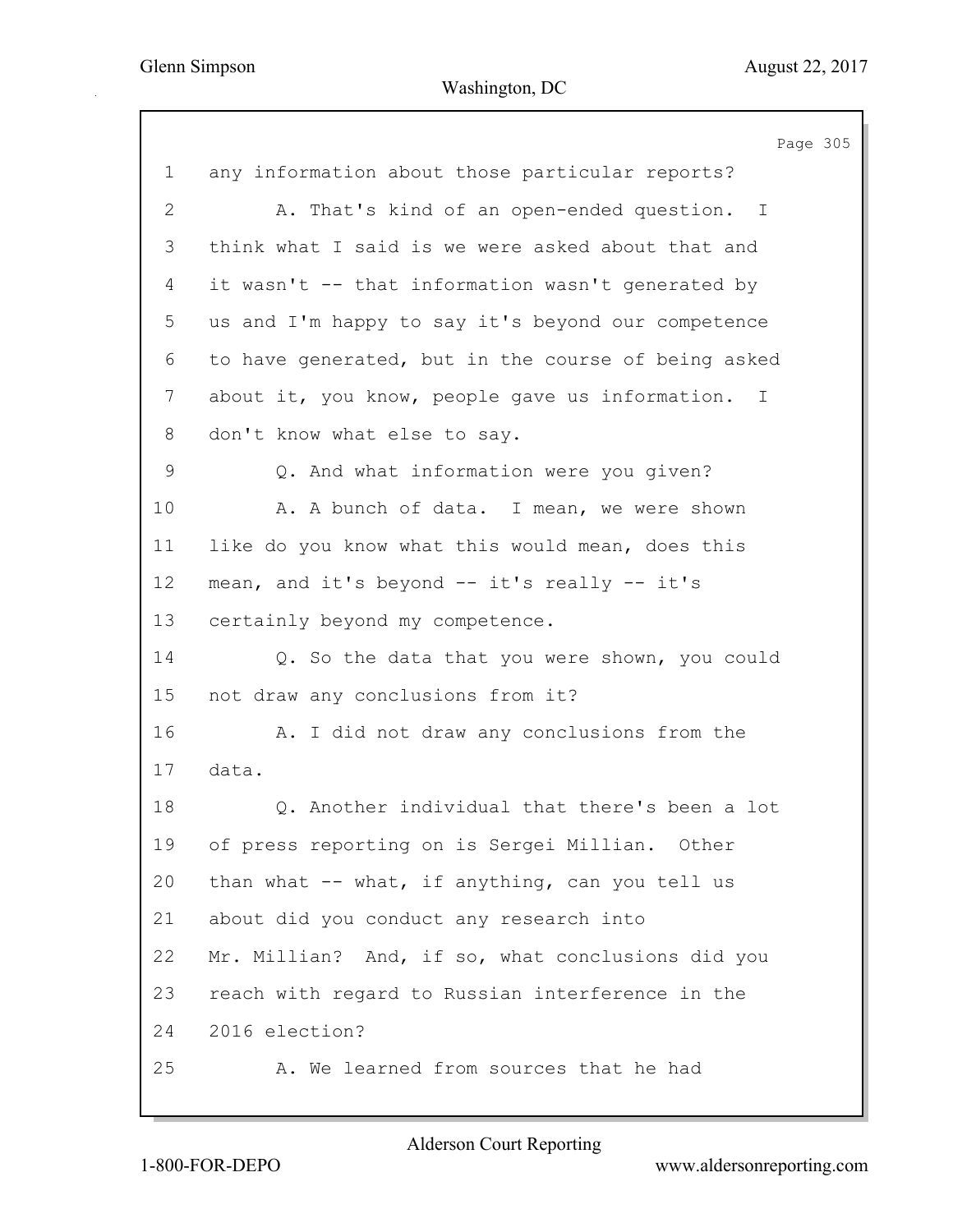Page 306

| $\mathbf 1$  | connections to the Trump organization and we did an |
|--------------|-----------------------------------------------------|
| $\mathbf{2}$ | open source investigation of him. We found a        |
| 3            | picture of him with Donald Trump and another real   |
| 4            | estate investor in Florida. We've discovered        |
| 5            | that's not his real name or at least not the name   |
| 6            | he came to the United States with and that before   |
| 7            | he became a real estate broker he was a linguist    |
| 8            | and translator. Speaking generally, people with     |
| 9            | advanced training in linguistics are oftentimes     |
| 10           | involved in intelligence matters, but I don't know  |
| 11           | whether he is or isn't. Various reporters became    |
| 12           | interested in him because he was boasting about his |
| 13           | connections to the Trump organization in the Trump  |
| 14           | campaign. So we got lots of inquiries about who     |
| 15           | was he, was he a spy, you know, that sort of thing. |
| 16           | Q. And did you make a determination whether         |
| 17           | or not he had actual ties to the Trump campaign?    |
| 18           | A. Well, some of the -- yes. I mean, he             |
| 19           | was -- I think he's Facebook friends with Michael   |
| 20           | Cohen. I'm sorry. It was some social media          |
| 21           | connection. It was either Twitter friends or        |
| 22           | Facebook friends. It was public information.<br>We  |
| 23           | took it from that that they did know each other. I  |
| 24           | quess we gradually learned of Michael Cohen's role  |
| 25           | in the Trump campaign as opposed to in the Trump    |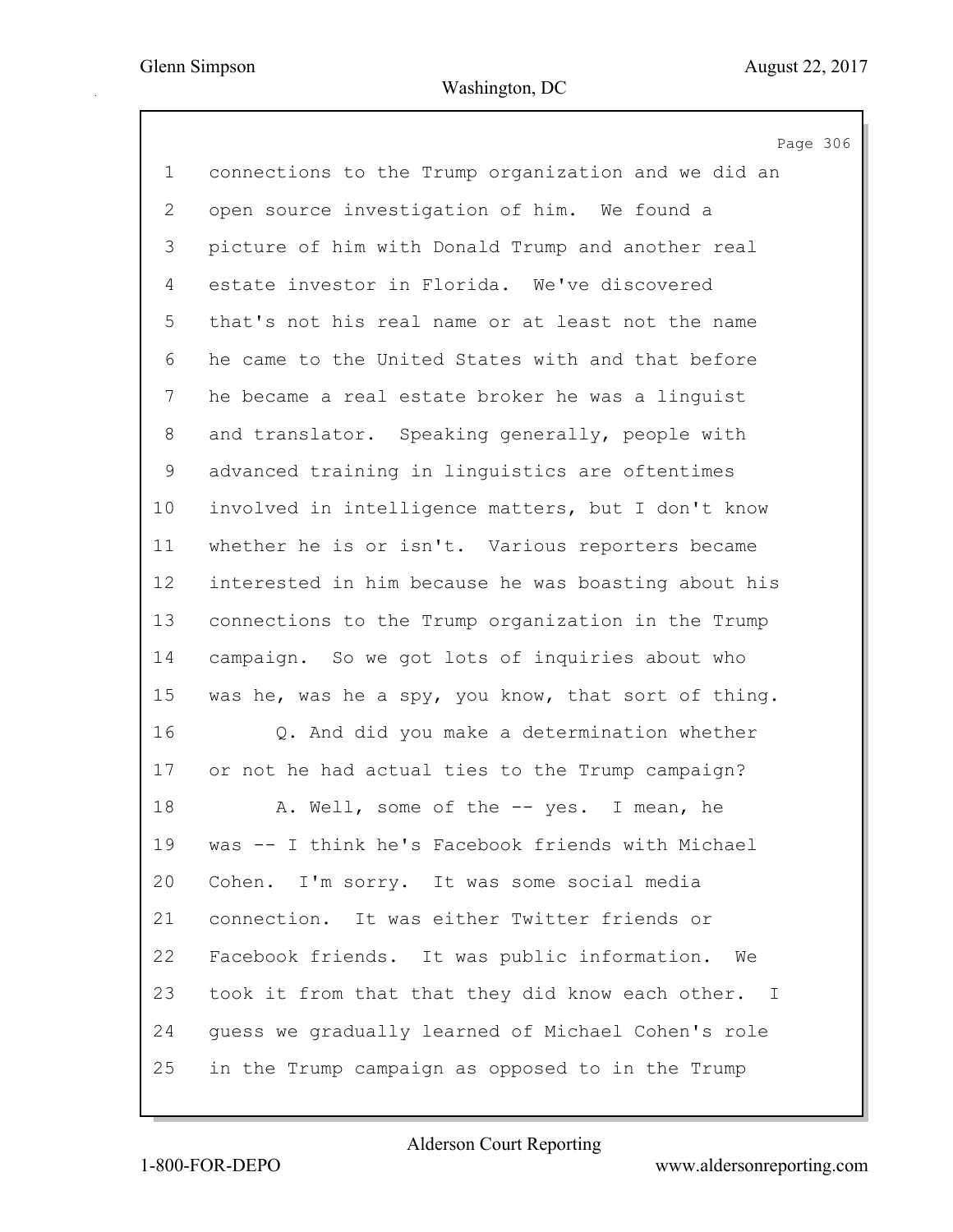Page 307 1 organization. 2 Q. And what did you learn about Mr. Cohen's 3 role in the Trump campaign? 4 A. We learned that his job included dealing 5 with inquiries about Russia and he seemed to get 6 all of the serious inquiries, investigative 7 inquiries about Russia. He seemed to know a lot 8 about that. We learned that he was a very 9 intimidating person who had a history of 10 threatening reporters with libel suits. We learned 11 that he's married to -- his father-in-law is a 12 Ukrainian emigre, that he had some Ukrainian 13 clients and connections to the taxi industry in 14 New York which is heavily populated with Russian 15 emigres, and we learned that he was involved in 16 some of Trump's projects where there was a lot of 17 Russian buyers. The only other thing I can think 18 of is that he was also the person who dealt with 19 allegations against Mr. Trump from the tabloids. 20 Q. And with regard to Trump projects with 21 Russian buyers, what specific projects had a number 22 of Russian buyers? 23 A. I don't specifically remember. Florida 24 maybe. I think it was Florida. Sorry. 25 MS. SAWYER: Just give us a minute.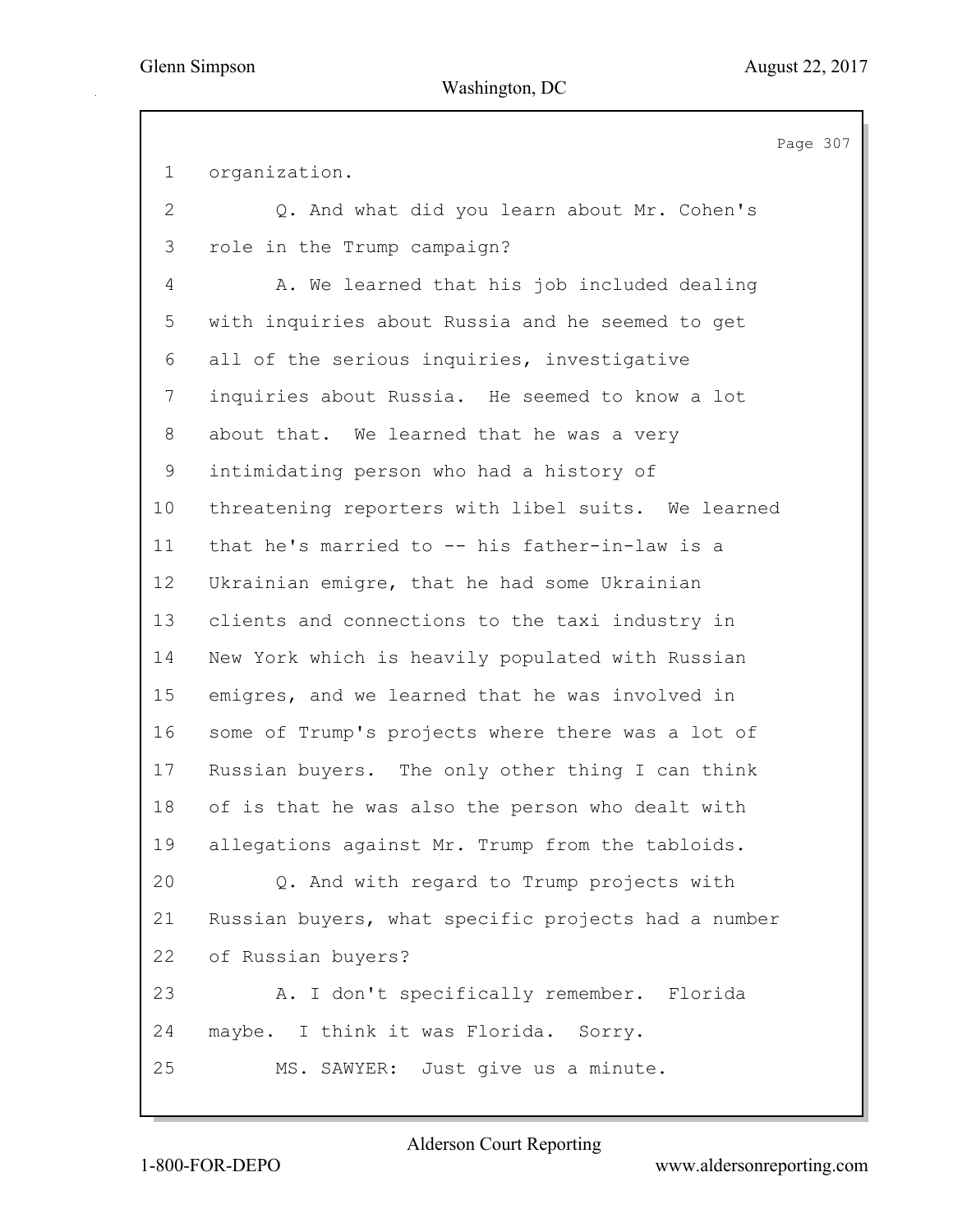|              | Page 308                                            |
|--------------|-----------------------------------------------------|
| $\mathbf 1$  | I think that's really all of our questions.         |
| $\mathbf{2}$ | I don't know if there's follow-up that you all had. |
| 3            | MR. FOSTER: Just very quickly. I can do it          |
| 4            | from right here.                                    |
| 5            | So I asked you -- or you were asked earlier         |
| 6            | about representations that you're not -- you don't  |
| 7            | see your firm as being Democrat linked and in my    |
| 8            | previous question I asserted that there had been    |
| 9            | public reports that you had done work, opposition   |
| 10           | research during the 2012 election aimed at          |
| 11           | Mr. Romney, but I didn't ask you to confirm that.   |
| 12           | Is that correct?                                    |
| 13           | MR. LEVY: Work for clients outside the scope        |
| 14           | of the interview is not within the scope of the     |
| 15           | interview.                                          |
| 16           | MR. FOSTER: It's relevant to his claim that         |
| 17           | he's not a Democrat linked firm.                    |
| 18           | MR. LEVY: He's answered that question.<br>He's      |
| 19           | given you multiple answers to that question and     |
| 20           | significant information in support of his answer to |
| 21           | that question, and that small fact which may or may |
| 22           | not be pertinent is that he's going to decline to   |
| 23           | answer because it's outside the scope of this       |
| 24           | interview.                                          |
| 25           | MR. SIMPSON: I decline to answer.                   |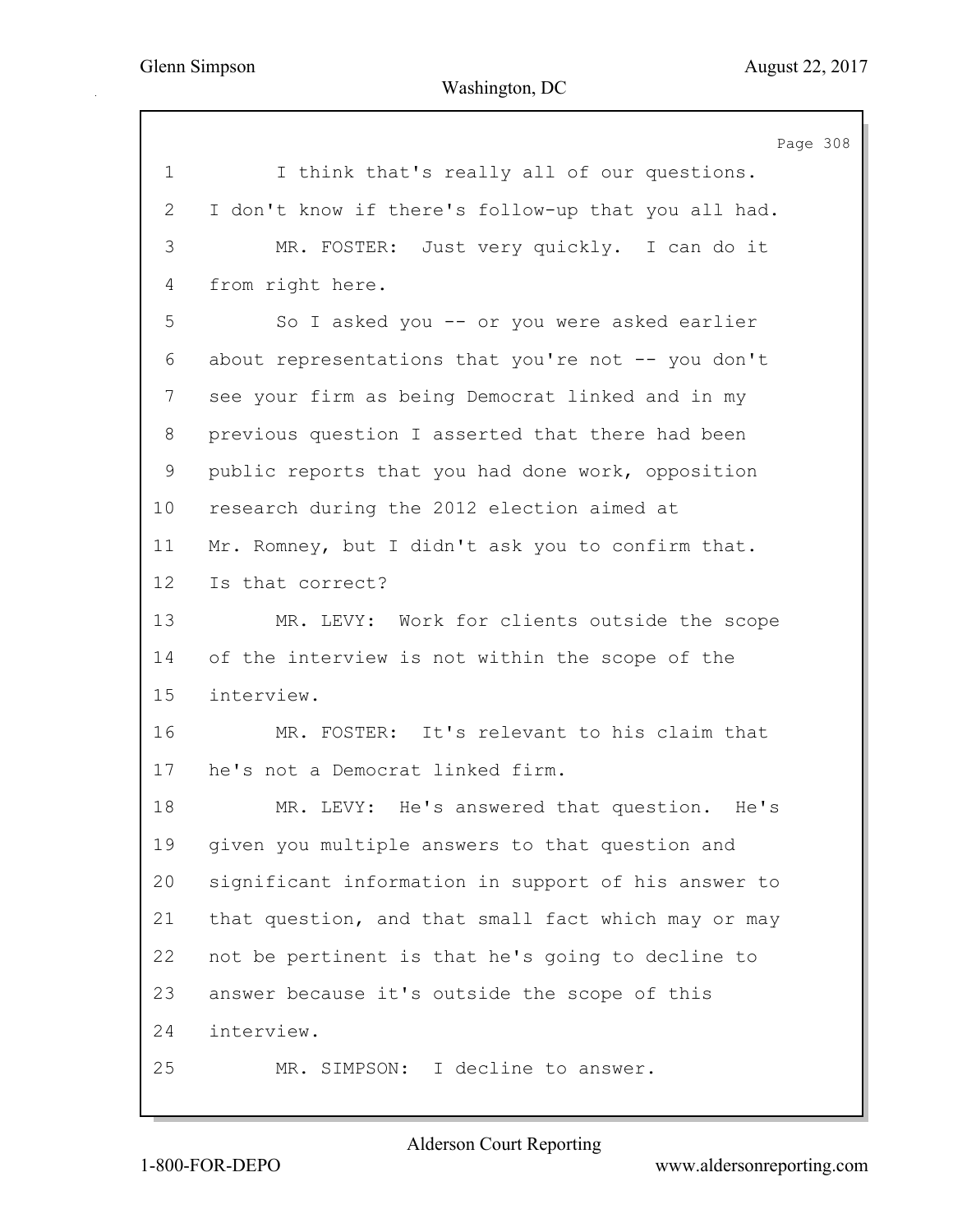Page 309 1 MR. FOSTER: In some of the questioning in 2 the last round there was some talk of your -- you 3 didn't have a particular aim in your research, you 4 were following the facts wherever they lead. Is it 5 fair to say -- is it a fair description to say that 6 your job was opposition research aimed at 7 Mr. Trump? That's been widely reported and 8 characterized that way. Do you think that's a fair 9 characterization of what your job was? 10 MR. LEVY: He's been talking for nine and a 11 half hours, a lot of which was describing his work. 12 To simplify it in any particular way at this point 13 I think is unfair to the witness. 14 MR. FOSTER: You weren't hired to find 15 positive information about Mr. Trump, were you? 16 MR. SIMPSON: To the contrary. I think when 17 you're doing research on any subject you're trying 18 to figure out what the truth is. So if Donald 19 Trump's got a good business record and he's really 20 worth billions of dollars, that's important 21 information. In fact, you shouldn't be feeding 22 reporters stories about how Donald Trump is not 23 worth billions of dollars if he's worth billions of 24 dollars. So, you know, I think the connotation of 25 negativity, I get, you know, where you're coming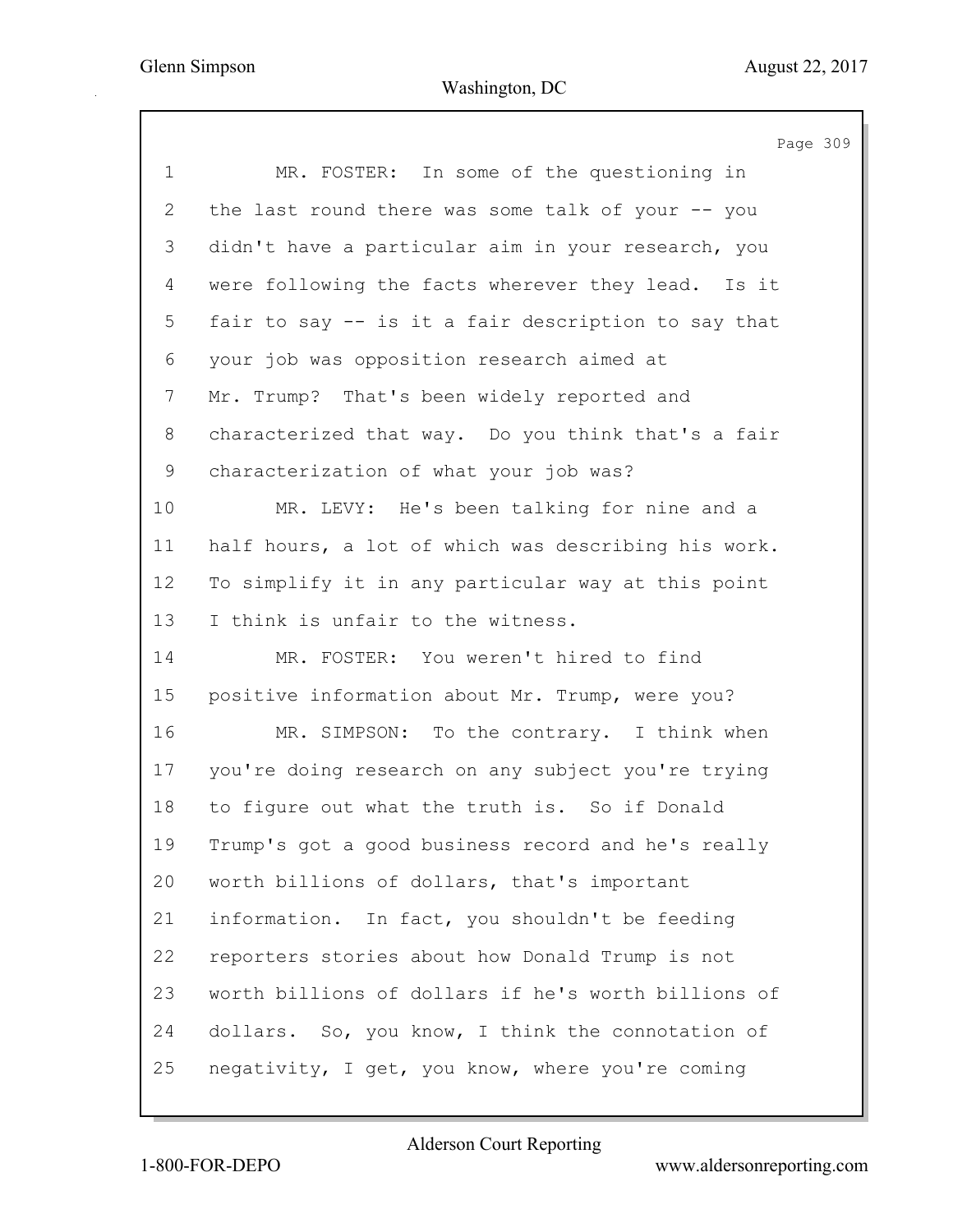Page 310 1 from, but, in fact, you're just trying to figure 2 out what's true. 3 It's like with the Prevezon case, we were 4 trying to figure out who's telling the truth, is it 5 our guys or is it Browder. I do my job well and I 6 get rehired when I give them the right information, 7 when I give them accurate information. So if 8 Donald Trump turned out to be a great businessman, 9 that's what I would have to tell people. 10 MR. FOSTER: Nothing further from me. 11 MR. LEVY: Before we go off the record, will 12 we be entitled to a copy of the transcript? 13 MR. FOSTER: You'll be able to review the 14 transcript and request corrections, make an 15 errata. 16 MR. LEVY: Will it be kept confidential? 17 We'd like to make a request that it be kept 18 confidential given the sensitivity of the matters 19 discussed today. 20 MR. FOSTER: Your request is noted. 21 MR. LEVY: Noted, but no decision on it? 22 MR. FOSTER: No decision. 23 MR. LEVY: And upon reviewing the transcript, 24 when will we have that opportunity? 25 MR. FOSTER: We can arrange that off the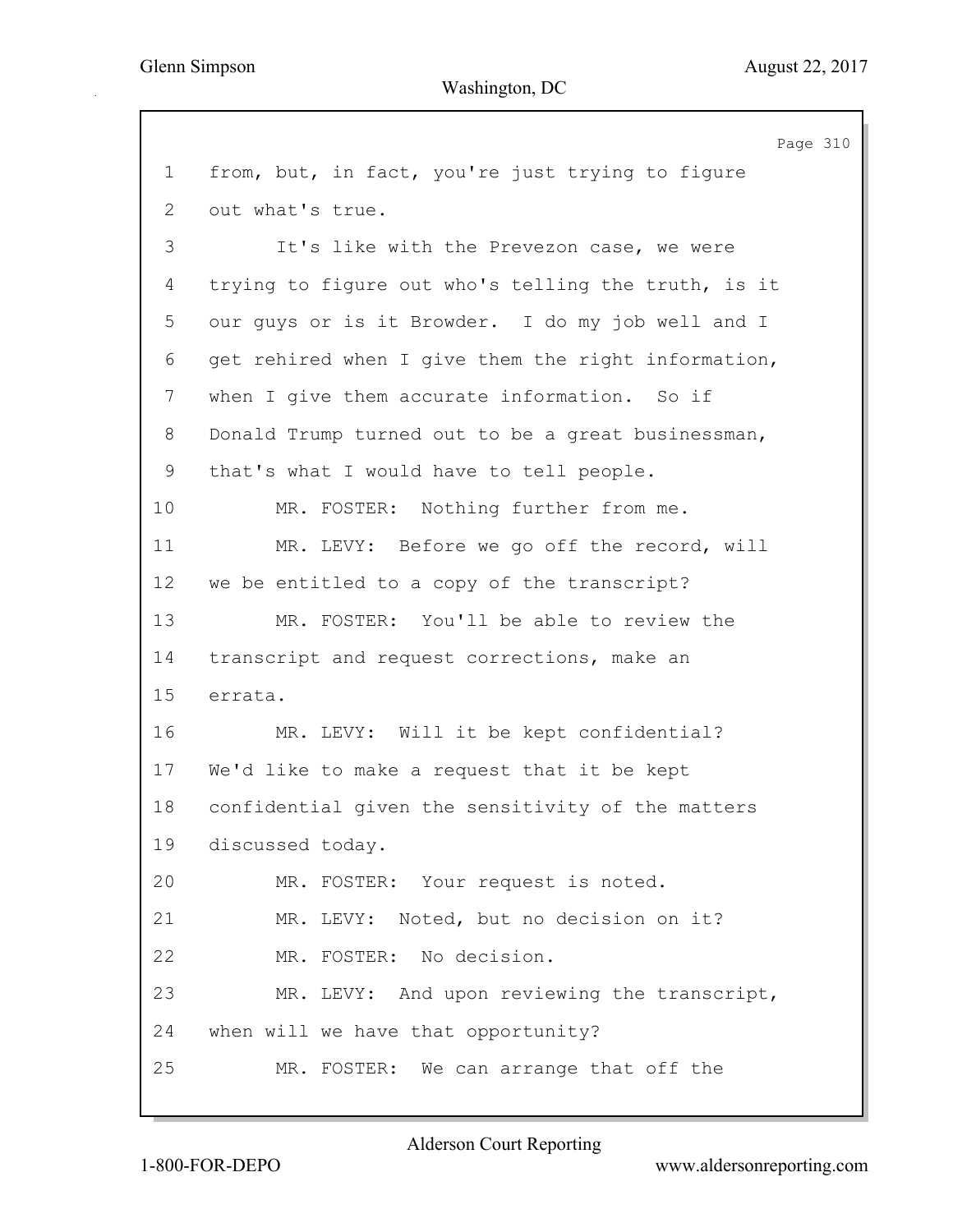Page 311 1 record. 2 MR. LEVY: When we do we just reserve the 3 right obviously to correct the record or supplement 4 it. 5 MR. FOSTER: That's why we'd allow you to 6 review it. 7 MR. LEVY: Thank you very much. 8 MR. DAVIS: Nothing further. We're going off 9 the record at 7:04. 10 (Whereupon the interview was 11 concluded at 7:04 p.m.) 12 13 14 15 16 17 18 19 20 21 22 23 24 25